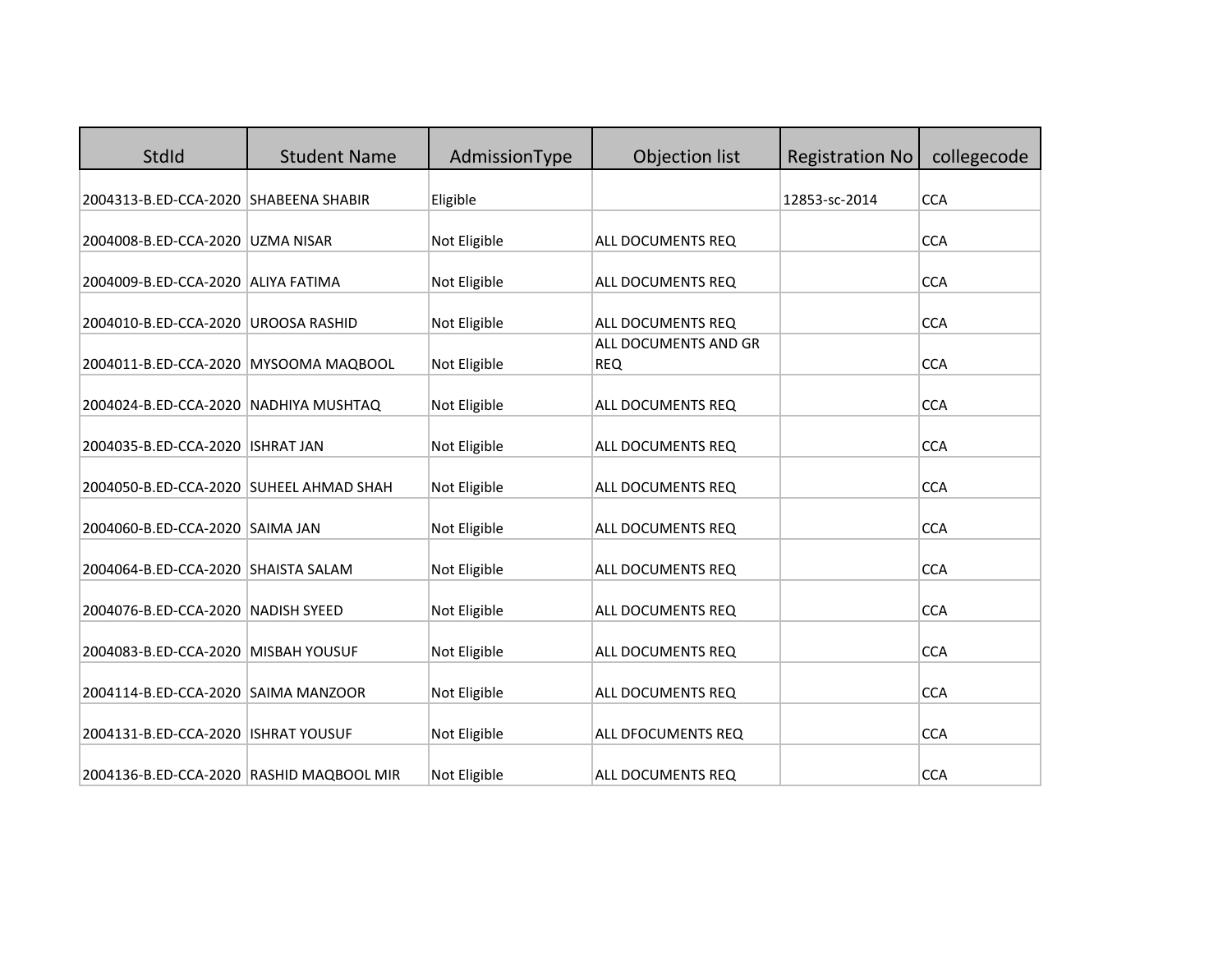| StdId                                   | <b>Student Name</b>                        | AdmissionType | <b>Objection list</b> | <b>Registration No</b> | collegecode |
|-----------------------------------------|--------------------------------------------|---------------|-----------------------|------------------------|-------------|
| 2004141-B.ED-CCA-2020 SHUGUFTA REZWAN   |                                            | Not Eligible  | ALL DOCUMENTS REQ     |                        | <b>CCA</b>  |
| 2004139-B.ED-CCA-2020 URFI JAN          |                                            | Not Eligible  | ALL DOCUMENTS REQ     |                        | <b>CCA</b>  |
| 2004145-B.ED-CCA-2020 JASIF AHMAD QASID |                                            | Not Eligible  | ALL DOCUMENTS REQ     |                        | <b>CCA</b>  |
| 2004147-B.ED-CCA-2020   IQRA SHAKEEL    |                                            | Not Eligible  | ALL DOCUMENTS REQ     |                        | <b>CCA</b>  |
| 2004151-B.ED-CCA-2020 AARIF BASHIR      |                                            | Not Eligible  | ALL DOCUMENTS REQ     |                        | <b>CCA</b>  |
| 2004154-B.ED-CCA-2020 BILKEES JAN       |                                            | Not Eligible  | ALL DOCUMENTS REQ     |                        | <b>CCA</b>  |
| 2004179-B.ED-CCA-2020 AAYEENA ALTAF     |                                            | Not Eligible  | ALL DOCUMENTS REQ     |                        | <b>CCA</b>  |
| 2004309-B.ED-CCA-2020 AASIMA ALTAF      |                                            | Not Eligible  | ALL DOCUMENTS REQ     |                        | <b>CCA</b>  |
| 2004336-B.ED-CCA-2020 HUMAIRA NISAR     |                                            | Not Eligible  | ALL DOCUMENTS REQ     |                        | <b>CCA</b>  |
| 2004374-B.ED-CCA-2020   MERJEENA WANI   |                                            | Not Eligible  | ALL DOCUMENTS REQ     |                        | <b>CCA</b>  |
| 2004335-B.ED-CCA-2020 AZRAH YOUSUF      |                                            | Eligible      |                       | 10534-KUL-2013         | <b>CCA</b>  |
| 2004042-B.ED-CCA-2020 URWAT UL VUSQA    |                                            | Eligible      |                       | 13966-kul-2015         | <b>CCA</b>  |
| 2004029-B.ED-CCA-2020 BASHIR AHMAD DAR  |                                            | Not Eligible  | <b>GR REQ</b>         | 1576-kn-2013           | <b>CCA</b>  |
| 2004149-B.ED-CCA-2020 ROOMI JAN         |                                            | Eligible      |                       | 157-LA-2013            | <b>CCA</b>  |
|                                         | 2004148-B.ED-CCA-2020 MUDASIR NAZIR RATHER | Not Eligible  | <b>DEATIL OF MAUR</b> | 1624-UT-2015           | <b>CCA</b>  |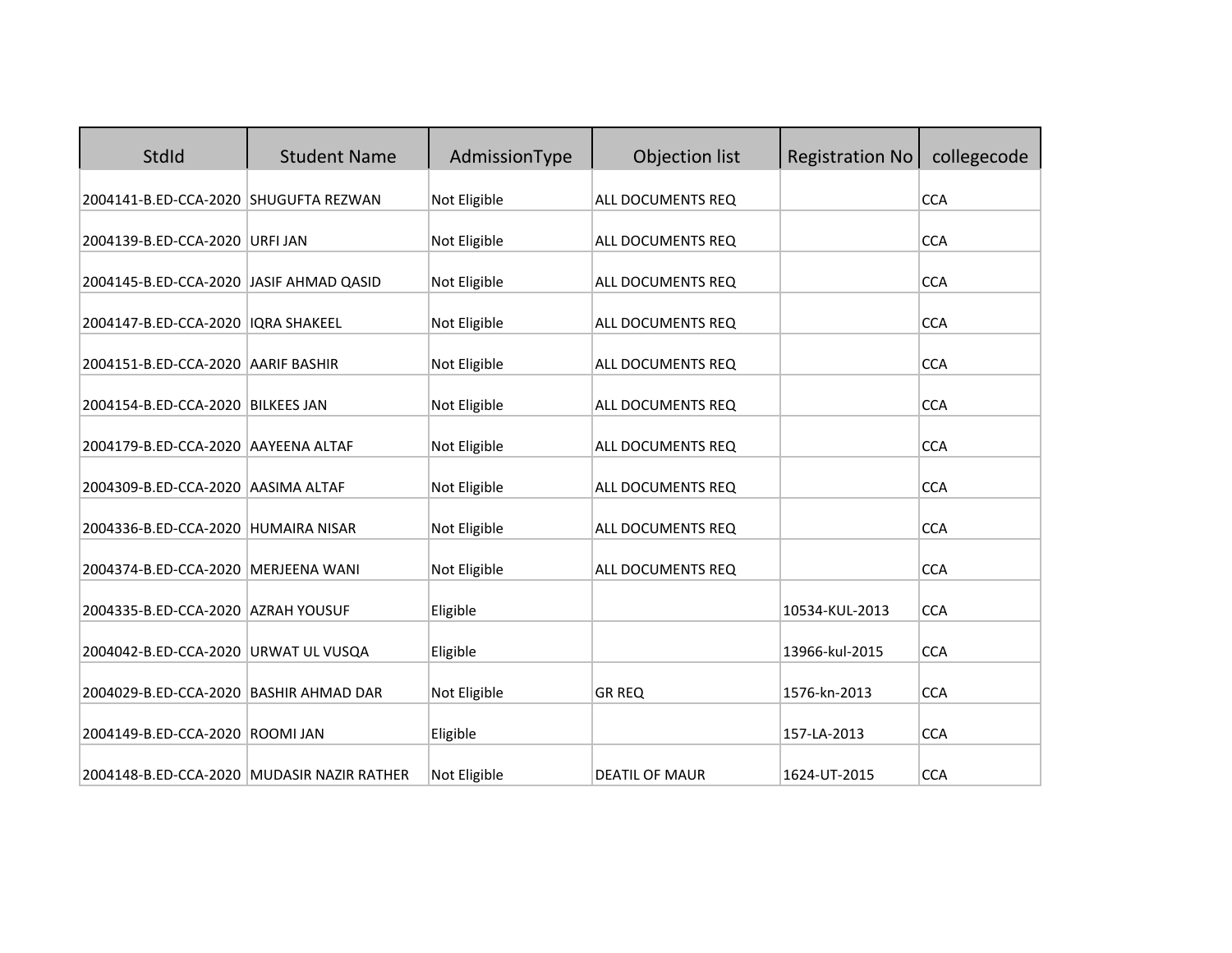| <b>StdId</b>                             | <b>Student Name</b>   | AdmissionType | Objection list | <b>Registration No</b> | collegecode |
|------------------------------------------|-----------------------|---------------|----------------|------------------------|-------------|
| 2004339-B.ED-CCA-2020 GULSHAN AKHTER     |                       | Eligible      |                | 1666-BJB-2009          | <b>CCA</b>  |
| 2004159-B.ED-CCA-2020 GULL AFROZ         |                       | Eligible      |                | 1914-KN-2015           | <b>CCA</b>  |
| 2004168-B.ED-CCA-2020   MASARAT JAN      |                       | Eligible      |                | 2173-KN-2015           | <b>CCA</b>  |
| 2004321-B.ED-CCA-2020 NIGHAT JABEEN      |                       | Eligible      |                | 2270-BJB-2010          | <b>CCA</b>  |
| 2004078-B.ED-CCA-2020 GAZALA GULL        |                       | Eligible      |                | 23116-aw-2010          | <b>CCA</b>  |
| 2004119-B.ED-CCA-2020 SYED BISMA ANJUM   |                       | Eligible      |                | 2446-prp-2014          | <b>CCA</b>  |
| 2004094-B.ED-CCA-2020 URFY GULZAR        |                       | Eligible      |                | 24649-AW-2011          | <b>CCA</b>  |
| 2004308-B.ED-CCA-2020   HAMDANI          | <b>SUHAIBA SHABIR</b> | Eligible      |                | 25060-AW-2011          | <b>CCA</b>  |
| 2004378-B.ED-CCA-2020 SAQIBA BASHIR      |                       | Not Eligible  | 2ND YR MC REQ  | 25396-AW-2012          | <b>CCA</b>  |
| 2004177-B.ED-CCA-2020 SAMI AISHA         |                       | Not Eligible  | <b>GR REQ</b>  | 26478-AW-2012          | <b>CCA</b>  |
| 2004084-B.ED-CCA-2020 PZD FARHANA ANJUM  |                       | Eligible      |                | 2689-DRA-2012          | <b>CCA</b>  |
| 2004089-B.ED-CCA-2020 SABREENA YOUSUF    |                       | Eligible      |                | 2690-KN-2017           | <b>CCA</b>  |
| 2004156-B.ED-CCA-2020 TABASSUM YOUSUF    |                       | Eligible      |                | 26917-AW-2012          | <b>CCA</b>  |
| 2004090-B.ED-CCA-2020 SHAHID AHMAD GANIE |                       | Eligible      |                | 2752-kn-2017           | <b>CCA</b>  |
| 2004021-B.ED-CCA-2020 GULSHAN AKHTER     |                       | Eligible      |                | 27792-aw-2013          | <b>CCA</b>  |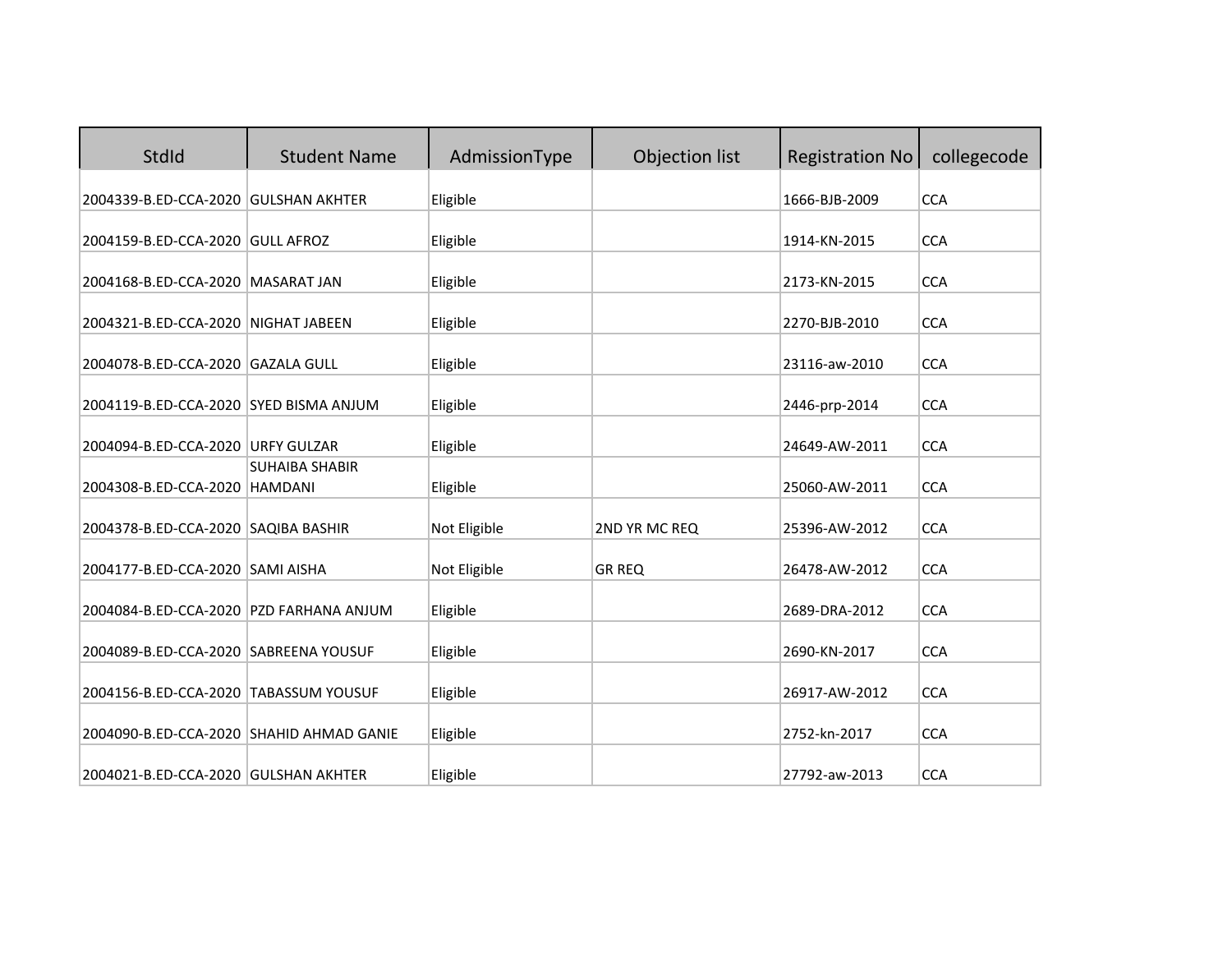| <b>StdId</b>                          | <b>Student Name</b> | AdmissionType | Objection list        | <b>Registration No</b> | collegecode |
|---------------------------------------|---------------------|---------------|-----------------------|------------------------|-------------|
| 2004319-B.ED-CCA-2020 SAIMAH SHAFI    |                     | Eligible      |                       | 27941-AW-2013          | <b>CCA</b>  |
| 2004150-B.ED-CCA-2020 AUNGMAN ARA     |                     | Eligible      |                       | 28557-AW-2013          | <b>CCA</b>  |
| 2004057-B.ED-CCA-2020 AIMAN AZIZ      |                     | Eligible      |                       | 28724-aw-2013          | <b>CCA</b>  |
| 2004162-B.ED-CCA-2020 AANIS JAN       |                     | Not Eligible  | <b>DEATIL OF MAED</b> | 2872-DRA-2013          | <b>CCA</b>  |
| 2004020-B.ED-CCA-2020 SHOWKIYA SULTAN |                     | Eligible      |                       | 28771-AW-2013          | <b>CCA</b>  |
| 2004032-B.ED-CCA-2020 SAMEERA JAN     |                     | Not Eligible  | <b>DEATIL OF MALN</b> | 28815-AW-2013          | <b>CCA</b>  |
| 2004334-B.ED-CCA-2020 ZULALIE MANZOOR |                     | Eligible      |                       | 28866-AW-2013          | <b>CCA</b>  |
| 2004070-B.ED-CCA-2020 BISMA FAROOQ    |                     | Eligible      |                       | 28879-aw-2013          | <b>CCA</b>  |
| 2004015-B.ED-CCA-2020 AABIDA GULZAR   |                     | Eligible      |                       | 29000-AW-2013          | <b>CCA</b>  |
| 2004088-B.ED-CCA-2020 SALMA YOUSUF    |                     | Eligible      |                       | 29004-AW-2013          | <b>CCA</b>  |
| 2004019-B.ED-CCA-2020 SUMAIRA JAN     |                     | Eligible      |                       | 29070-AW-2013          | <b>CCA</b>  |
| 2004314-B.ED-CCA-2020 QURATUL AIN     |                     | Eligible      |                       | 29168-AW-2014          | <b>CCA</b>  |
| 2004048-B.ED-CCA-2020 MEHAK MUSHTAQ   |                     | Eligible      |                       | 29170-AW-2014          | <b>CCA</b>  |
| 2004004-B.ED-CCA-2020 TASEEN MAQBOOL  |                     | Eligible      |                       | 29178-AW-2014          | <b>CCA</b>  |
| 2004123-B.ED-CCA-2020 AFSHANA ASHRAF  |                     | Eligible      |                       | 29263-AW-2014          | <b>CCA</b>  |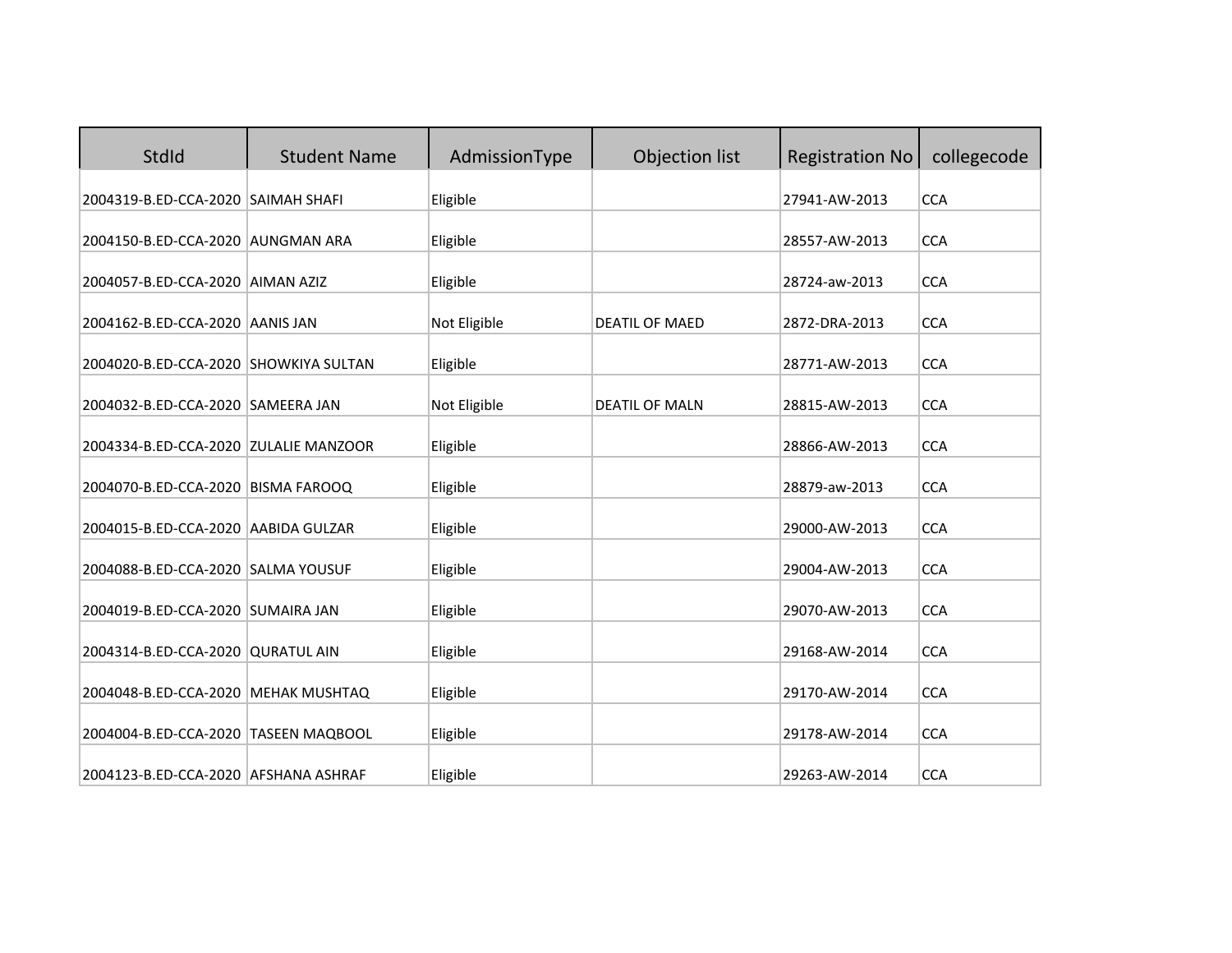| <b>StdId</b>                           | <b>Student Name</b> | AdmissionType | Objection list        | <b>Registration No</b> | collegecode |
|----------------------------------------|---------------------|---------------|-----------------------|------------------------|-------------|
| 2004093-B.ED-CCA-2020 INSHA REHMAN     |                     | Eligible      |                       | 29296-AW-2014          | <b>CCA</b>  |
| 2004013-B.ED-CCA-2020 AINA MOHI UD DIN |                     | Eligible      |                       | 29305-AW-2014          | <b>CCA</b>  |
| 2004322-B.ED-CCA-2020   IRAM GULL      |                     | Eligible      |                       | 29390-AW-2014          | <b>CCA</b>  |
| 2004110-B.ED-CCA-2020 SAIQA ALTAF      |                     | Eligible      |                       | 29408-aw-2014          | <b>CCA</b>  |
| 2004137-B.ED-CCA-2020 KEHKASHAN TARIQ  |                     | Not Eligible  | <b>DEATIL OF MALN</b> | 29419-AW-2014          | <b>CCA</b>  |
| 2004043-B.ED-CCA-2020 MUNTAHA KOWSAR   |                     | Eligible      |                       | 29507-AW-2014          | <b>CCA</b>  |
| 2004038-B.ED-CCA-2020 SAIMA MUKHTAR    |                     | Eligible      |                       | 29513-AW-2014          | <b>CCA</b>  |
| 2004061-B.ED-CCA-2020   IQRAT NAZIR    |                     | Not Eligible  | <b>GR REQ</b>         | 29628-AW-2014          | <b>CCA</b>  |
| 2004106-B.ED-CCA-2020 NADIA MANZOOR    |                     | Eligible      |                       | 29665-AW-2014          | <b>CCA</b>  |
| 2004041-B.ED-CCA-2020 SABOORA RAFI     |                     | Eligible      |                       | 29683-AW-2014          | <b>CCA</b>  |
| 2004031-B.ED-CCA-2020 HUZAIFA SAJAD    |                     | Eligible      |                       | 29761-AW-2014          | <b>CCA</b>  |
| 2004063-B.ED-CCA-2020 UMAISA BASHIR    |                     | Eligible      |                       | 29926-aw-2014          | <b>CCA</b>  |
| 2004014-B.ED-CCA-2020 AZMAT JHA        |                     | Eligible      |                       | 29941-AW-2014          | <b>CCA</b>  |
| 2004007-B.ED-CCA-2020 AZRA FAIZ        |                     | Eligible      |                       | 29956-AW-2014          | <b>CCA</b>  |
| 2004176-B.ED-CCA-2020 MIR ZUBAIDA AZIZ |                     | Eligible      |                       | 29972-AW-2014          | <b>CCA</b>  |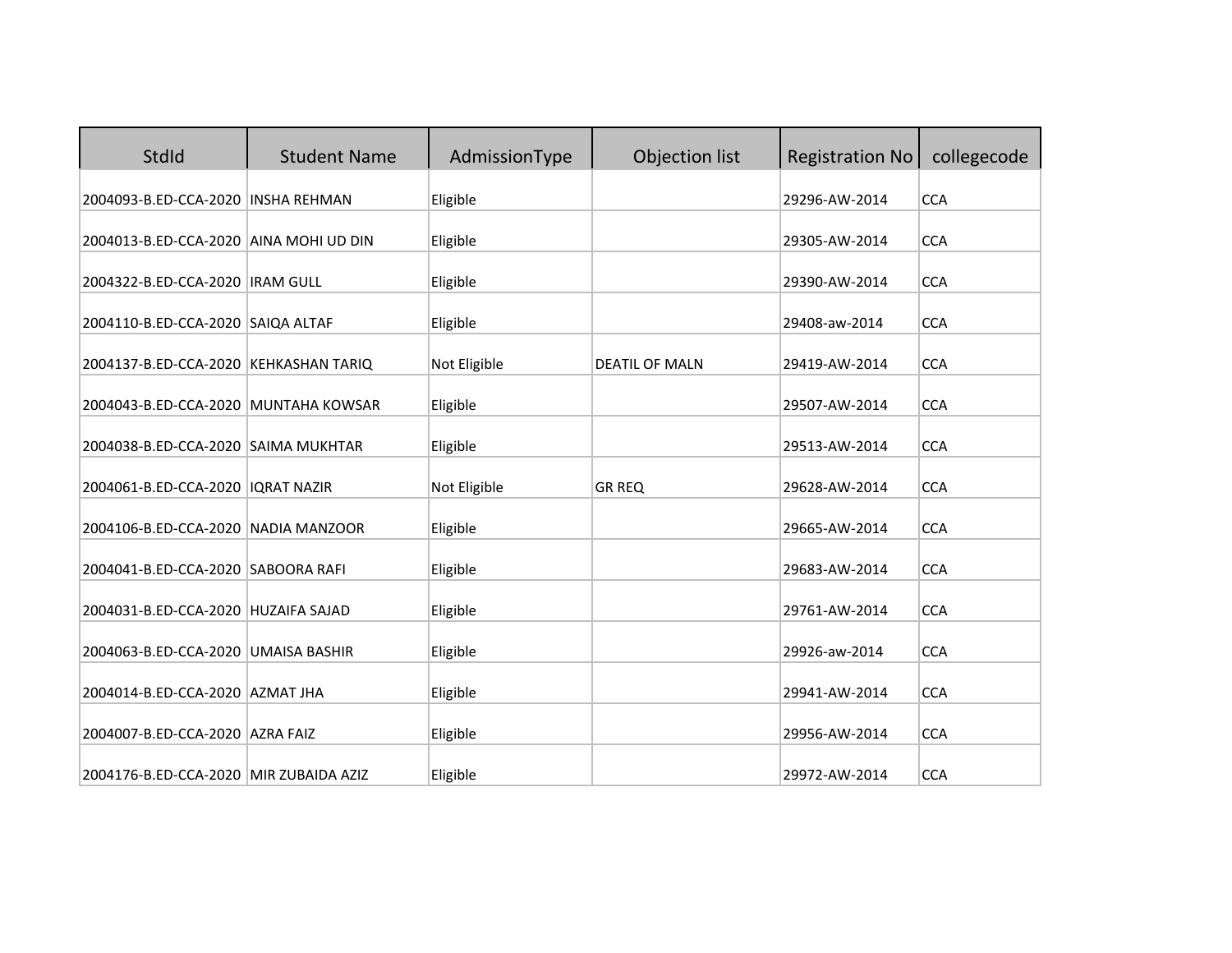| <b>StdId</b>                              | <b>Student Name</b> | AdmissionType | Objection list | <b>Registration No</b> | collegecode |
|-------------------------------------------|---------------------|---------------|----------------|------------------------|-------------|
| 2004023-B.ED-CCA-2020 SYED TAHREEMA       |                     | Eligible      |                | 29984-AW-2014          | <b>CCA</b>  |
| 2004122-B.ED-CCA-2020 WARISA JAVIED       |                     | Eligible      |                | 30010-AW-2014          | <b>CCA</b>  |
| 2004025-B.ED-CCA-2020 SAMEENA AKHTER      |                     | Eligible      |                | 30057-AW-2014          | <b>CCA</b>  |
| 2004082-B.ED-CCA-2020 GOUSIA NABI         |                     | Eligible      |                | 30152-AW-2014          | <b>CCA</b>  |
| 2004022-B.ED-CCA-2020                     | <b>INSHA HAMID</b>  | Eligible      |                | 30179-AW-2014          | <b>CCA</b>  |
| 2004160-B.ED-CCA-2020 NOOR UL SABAH       |                     | Eligible      |                | 30213-AW-2014          | <b>CCA</b>  |
| 2004333-B.ED-CCA-2020 SHAFIA SYED         |                     | Eligible      |                | 30215-AW-2014          | <b>CCA</b>  |
| 2004356-B.ED-CCA-2020 YASMEENA AKHTER     |                     | Eligible      |                | 30233-aw-2014          | <b>CCA</b>  |
| 2004105-B.ED-CCA-2020 SHAH IRTIZA SHARIEF |                     | Eligible      |                | 30267-aw-2014          | <b>CCA</b>  |
| 2004052-B.ED-CCA-2020 FAIZA MANZOOR       |                     | Not Eligible  | MIG REQ        | 30270-aw-2014          | <b>CCA</b>  |
| 2004318-B.ED-CCA-2020 GOUSIA HASSAN       |                     | Eligible      |                | 30342-AW-2014          | <b>CCA</b>  |
| 2004005-B.ED-CCA-2020 AFSANA ALTAF        |                     | Eligible      |                | 30343-AW-2014          | <b>CCA</b>  |
| 2004169-B.ED-CCA-2020 REHANA NAZIR        |                     | Eligible      |                | 30374-AW-2014          | <b>CCA</b>  |
| 2004152-B.ED-CCA-2020 SANIYA NAZIR        |                     | Eligible      |                | 30421-AW-2014          | <b>CCA</b>  |
| 2004040-B.ED-CCA-2020 SHAZIA JAN          |                     | Eligible      |                | 30462-aw-2014          | <b>CCA</b>  |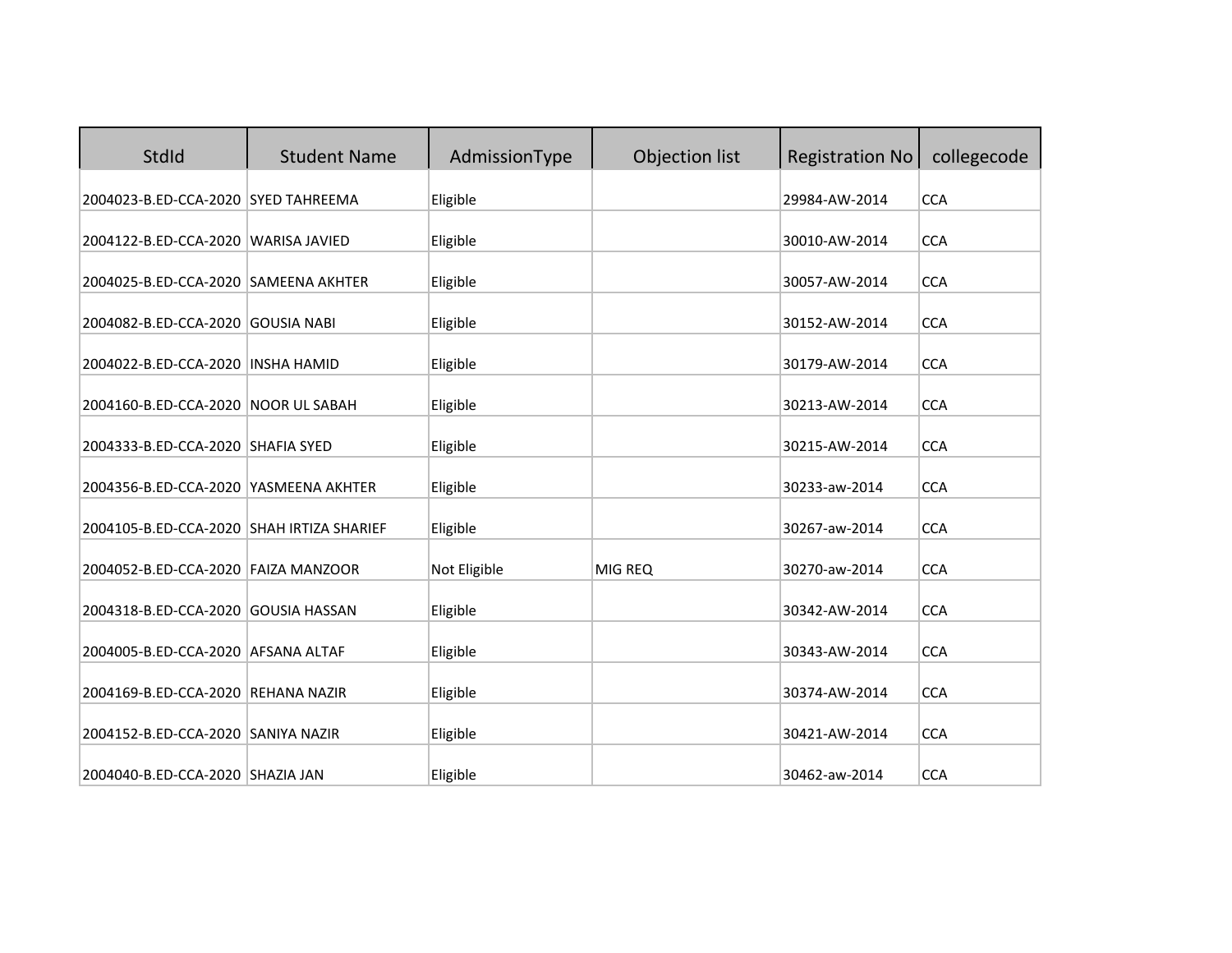| <b>StdId</b>                            | <b>Student Name</b> | AdmissionType | Objection list       | <b>Registration No</b> | collegecode |
|-----------------------------------------|---------------------|---------------|----------------------|------------------------|-------------|
| 2004124-B.ED-CCA-2020 RABIA MAQBOOL     |                     | Eligible      |                      | 30480-aw-2014          | <b>CCA</b>  |
| 2004360-B.ED-CCA-2020 SABREENA JAN      |                     | Eligible      |                      | 30506-AW-2014          | <b>CCA</b>  |
| 2004324-B.ED-CCA-2020 KUSHBOO MANZOOR   |                     | Eligible      |                      | 30518-AW-2014          | <b>CCA</b>  |
| 2004174-B.ED-CCA-2020 BAZILA HAMEED     |                     | Not Eligible  | <b>3RD YR MC REQ</b> | 30564-aw-2014          | <b>CCA</b>  |
| 2004039-B.ED-CCA-2020 URFY MUSHTAQ      |                     | Eligible      |                      | 30657-AW-2014          | <b>CCA</b>  |
| 2004332-B.ED-CCA-2020 MALIK NAJMA SAQIB |                     | Eligible      |                      | 30701-AW-2014          | <b>CCA</b>  |
| 2004104-B.ED-CCA-2020 NAFEESA ISMAIL    |                     | Eligible      |                      | 30787-AW-2014          | <b>CCA</b>  |
| 2004096-B.ED-CCA-2020   HENU RASHID     |                     | Eligible      |                      | 30886-aw-2015          | <b>CCA</b>  |
| 2004071-B.ED-CCA-2020 SAILA AKHTER      |                     | Eligible      |                      | 30901-AW-2015          | <b>CCA</b>  |
| 2004069-B.ED-CCA-2020 SHABEENA NISAR    |                     | Eligible      |                      | 30902-AW-2015          | <b>CCA</b>  |
| 2004135-B.ED-CCA-2020 ZEENATUL NISA     |                     | Eligible      |                      | 30921-AW-2015          | <b>CCA</b>  |
| 2004129-B.ED-CCA-2020 RUHI JAN          |                     | Eligible      |                      | 30933-AW-2015          | <b>CCA</b>  |
| 2004383-B.ED-CCA-2020 JUNEEFAR HUSSAIN  |                     | Eligible      |                      | 30955-AW-2015          | <b>CCA</b>  |
| 2004073-B.ED-CCA-2020 SHAISTA SHAFI     |                     | Not Eligible  | MIG REQ              | 30972-AW-2015          | <b>CCA</b>  |
| 2004074-B.ED-CCA-2020 ZAHIDA SHAFI      |                     | Provisional   | MIG REQ              | 30973-aw-2015          | <b>CCA</b>  |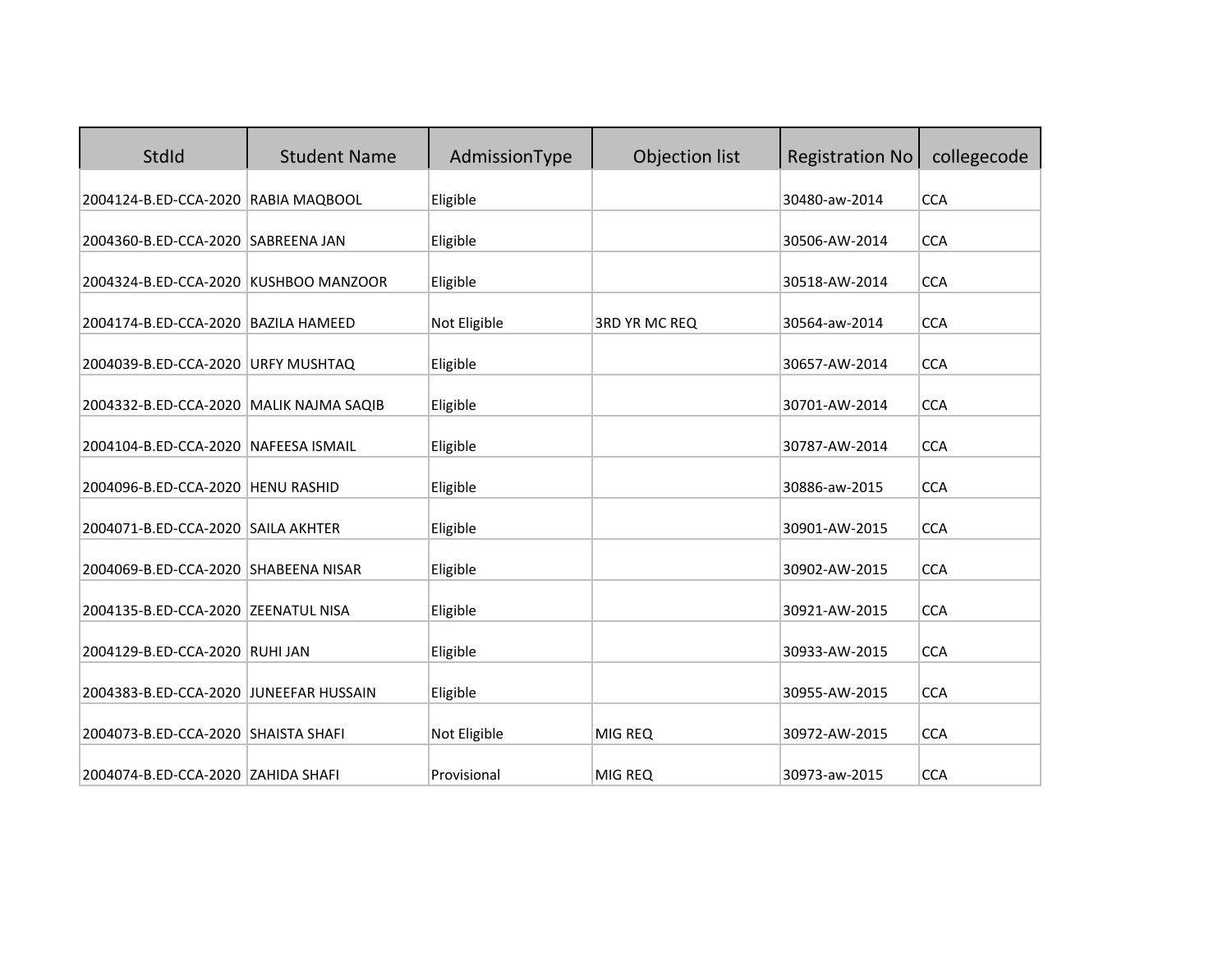| StdId                                      | <b>Student Name</b> | AdmissionType | Objection list    | <b>Registration No</b> | collegecode |
|--------------------------------------------|---------------------|---------------|-------------------|------------------------|-------------|
| 2004361-B.ED-CCA-2020 ROOHI GULZAR         |                     | Eligible      |                   | 30977-AW-2015          | <b>CCA</b>  |
| 2004111-B.ED-CCA-2020 ASFEE NAZIR          |                     | Eligible      |                   | 30981-aw-2015          | <b>CCA</b>  |
| 2004116-B.ED-CCA-2020 NAJMA BASHIR         |                     | Not Eligible  | ALL DOCUMENTS REQ | 30984 - AW-2015        | <b>CCA</b>  |
| 2004012-B.ED-CCA-2020 NUSRAT JAN           |                     | Eligible      |                   | 30988-Aw-2015          | <b>CCA</b>  |
| 2004067-B.ED-CCA-2020 MUZAMIL MUSTAFA      |                     | Eligible      |                   | 31012-AW-2015          | <b>CCA</b>  |
| 2004142-B.ED-CCA-2020 SAIMA YOUSUF         |                     | Eligible      |                   | 31036-aw-2015          | <b>CCA</b>  |
| 2004340-B.ED-CCA-2020 AALIYA ASHRAF        |                     | Eligible      |                   | 310-kl-2012            | <b>CCA</b>  |
| 2004054-B.ED-CCA-2020 ARUJA RASHID         |                     | Eligible      |                   | 31293-aw-2015          | <b>CCA</b>  |
| 2004099-B.ED-CCA-2020 AQSA BILAL           |                     | Eligible      |                   | 31320-aw-2015          | <b>CCA</b>  |
| 2004100-B.ED-CCA-2020 AZRA NAZIR           |                     | Eligible      |                   | 31321-AW-2015          | <b>CCA</b>  |
| 2004080-B.ED-CCA-2020 SHAISTA GULL         |                     | Eligible      |                   | 31417-aw-2015          | <b>CCA</b>  |
| 2004075-B.ED-CCA-2020 OROOBA GANI          |                     | Eligible      |                   | 31450-AW-2015          | <b>CCA</b>  |
| 2004320-B.ED-CCA-2020 ARSHID HUSSAIN SINGH |                     | Eligible      |                   | 72866-ang-2013         | <b>CCA</b>  |
| 2004017-B.ED-CCA-2020 ASIFA BASHIR         |                     | Eligible      |                   | 728-TI-2015            | <b>CCA</b>  |
| 2004028-B.ED-CCA-2020 GAZALA RASHID        |                     | Eligible      |                   | 729-TI-2015            | <b>CCA</b>  |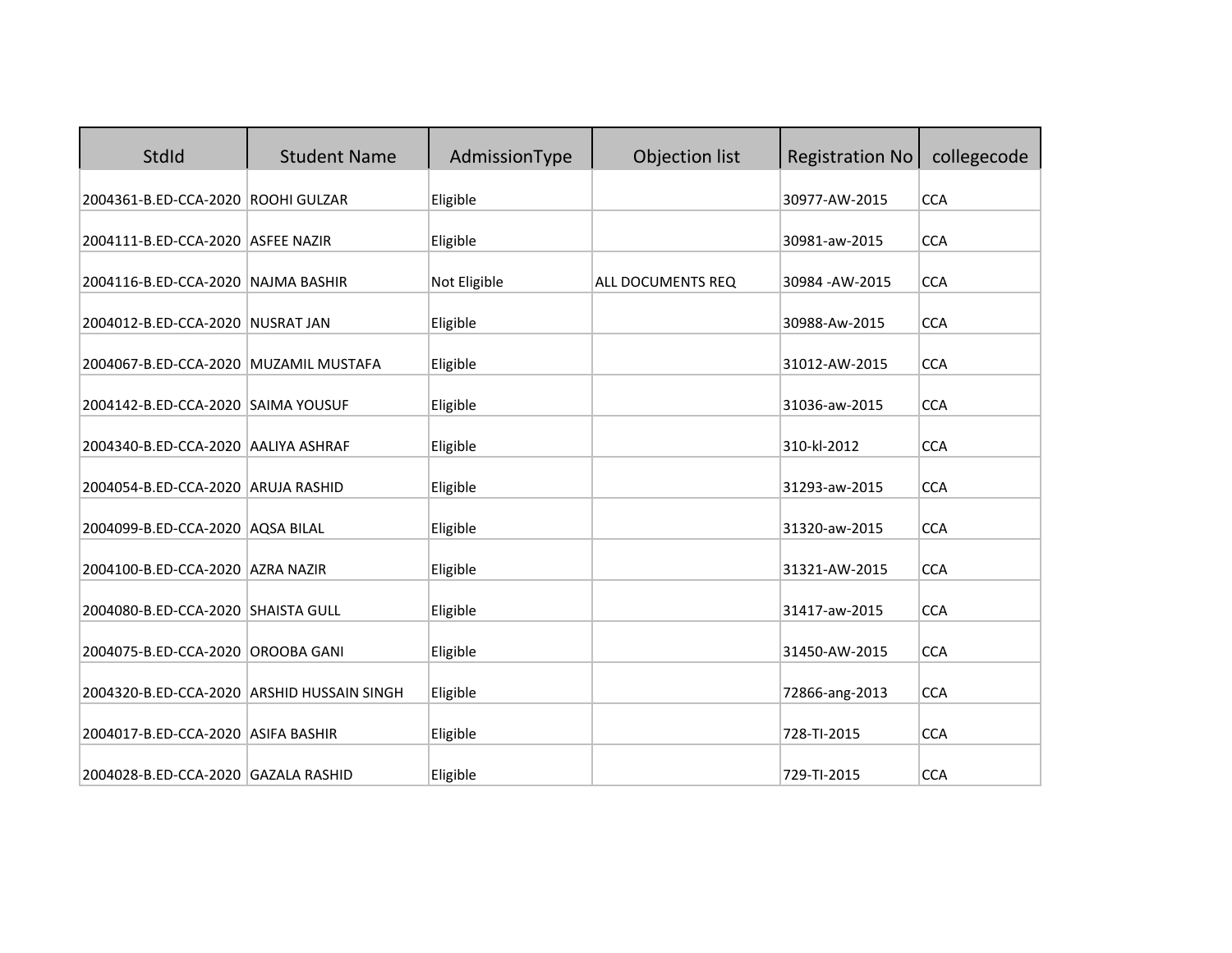| StdId                                    | <b>Student Name</b>                       | AdmissionType | Objection list        | <b>Registration No</b> | collegecode |
|------------------------------------------|-------------------------------------------|---------------|-----------------------|------------------------|-------------|
| 2004355-B.ED-CCA-2020 PEER AYASH AHMAD   |                                           | Eligible      |                       | 73016-ANG-2013         | <b>CCA</b>  |
| 2004002-B.ED-CCA-2020 PEER ISHFAQ AHMAD  |                                           | Eligible      |                       | 73045-ANG-2013         | <b>CCA</b>  |
| 2004347-B.ED-CCA-2020 BILAL AHMAD CHOPAN |                                           | Eligible      |                       | 73151-ang-2013         | <b>CCA</b>  |
| 2004144-B.ED-CCA-2020 MUBASHIR YAQOOB    |                                           | Not Eligible  | MIG REQ               | 73515-ang-2014         | <b>CCA</b>  |
| 2004130-B.ED-CCA-2020 KHAN               | MOZAM UL MANZOOR                          | Eligible      |                       | 73656-ANG-2014         | <b>CCA</b>  |
|                                          | 2004344-B.ED-CCA-2020 AASHAQ HUSSAIN BHAT | Eligible      |                       | 7375-TC-2014           | <b>CCA</b>  |
| 2004034-B.ED-CCA-2020 ALLAIE             | KIFAYAT ULLAH AMIN                        | Eligible      |                       | 74359-Ang-2014         | <b>CCA</b>  |
| 2004092-B.ED-CCA-2020 ASMEENA JAN        |                                           | Eligible      |                       | 31495-AW-2015          | <b>CCA</b>  |
| 2004367-B.ED-CCA-2020 RAZIA JAN          |                                           | Eligible      |                       | 31715-AW-2015          | <b>CCA</b>  |
| 2004127-B.ED-CCA-2020 MOHISINA AKHTER    |                                           | Eligible      |                       | 31886-aw-2015          | <b>CCA</b>  |
| 2004016-B.ED-CCA-2020 SAMREENA MANZOOR   |                                           | Not Eligible  | <b>DEATIL OF MAHS</b> | 31914-AW-2015          | <b>CCA</b>  |
| 2004047-B.ED-CCA-2020 SABA ASHRAF        |                                           | Eligible      |                       | 31923-AW-2015          | <b>CCA</b>  |
| 2004377-B.ED-CCA-2020 ROHIE AMIN         |                                           | Eligible      |                       | 31933-AW-2015          | <b>CCA</b>  |
| 2004108-B.ED-CCA-2020 SHABNAM MASOODAH   |                                           | Eligible      |                       | 31957-aw-2015          | <b>CCA</b>  |
| 2004376-B.ED-CCA-2020 AASIYA HASSAN      |                                           | Eligible      |                       | 31980-AW-2015          | <b>CCA</b>  |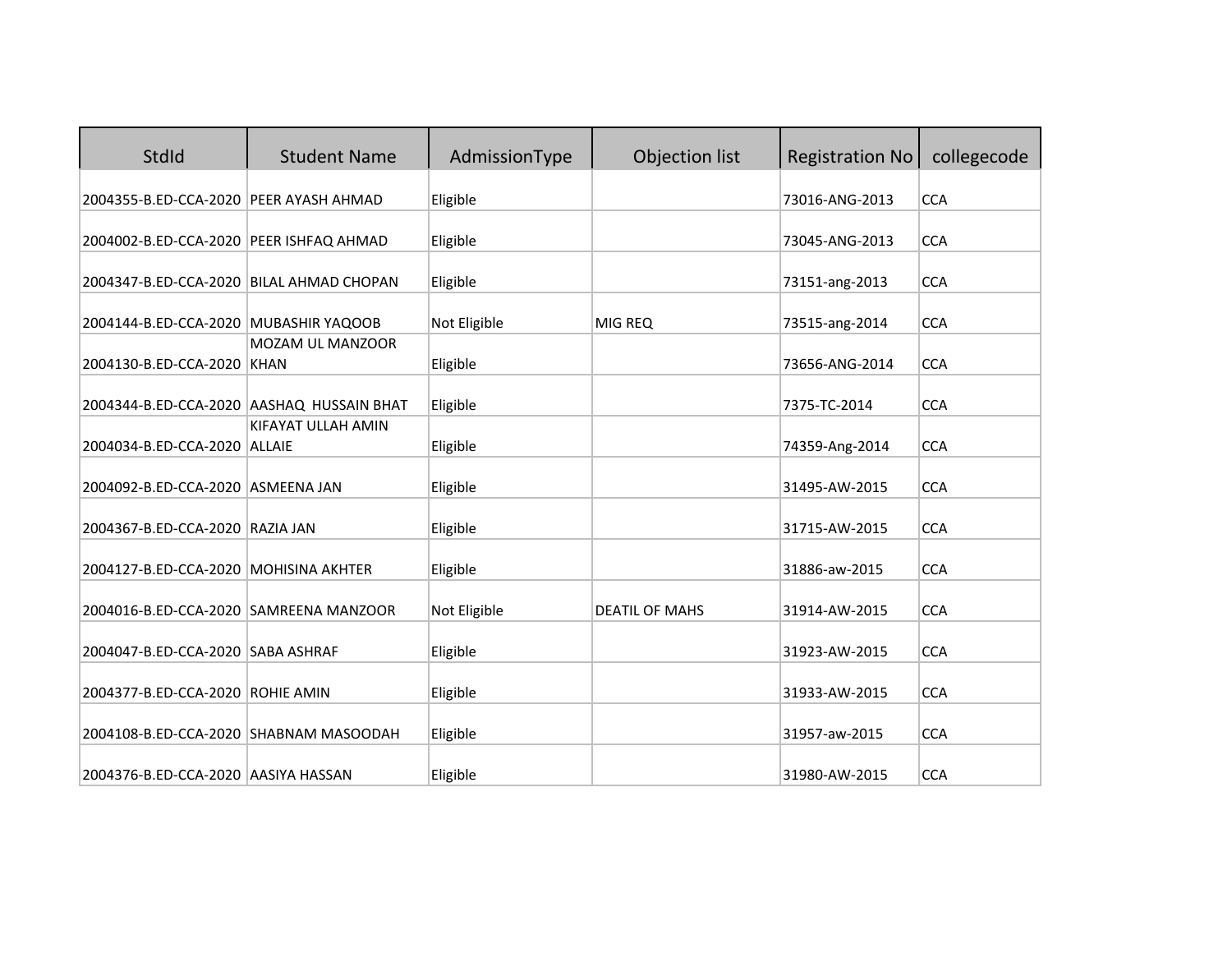| StdId                                     | <b>Student Name</b> | AdmissionType | Objection list | <b>Registration No</b> | collegecode |
|-------------------------------------------|---------------------|---------------|----------------|------------------------|-------------|
| 2004085-B.ED-CCA-2020 BISMA ABDULLAH      |                     | Eligible      |                | 32003-AW-2015          | <b>CCA</b>  |
| 2004079-B.ED-CCA-2020 SHAFIQA SHAFI       |                     | Eligible      |                | 32037-aw-2015          | <b>CCA</b>  |
| 2004081-B.ED-CCA-2020 SAIMA HAMEED        |                     | Eligible      |                | 32041-aw-2015          | <b>CCA</b>  |
| 2004366-B.ED-CCA-2020 SURIYAH RASHID      |                     | Eligible      |                | 32048-AW-2015          | <b>CCA</b>  |
| 2004312-B.ED-CCA-2020 BINATUL HUDA        |                     | Eligible      |                | 32058-AW-2015          | <b>CCA</b>  |
| 2004053-B.ED-CCA-2020 INSHA MUSHTAQ       |                     | Eligible      |                | 32059-aw-2015          | <b>CCA</b>  |
| 2004037-B.ED-CCA-2020 MEHFOOZA FAROOQ     |                     | Eligible      |                | 32129-aw-2015          | <b>CCA</b>  |
| 2004036-B.ED-CCA-2020 TABASUM SHAFI       |                     | Eligible      |                | 32168-aw-2015          | <b>CCA</b>  |
| 2004098-B.ED-CCA-2020 AROOJ JAN           |                     | Eligible      |                | 32262-AW-2015          | <b>CCA</b>  |
| 2004304-B.ED-CCA-2020 SHAISTA BASHIR      |                     | Eligible      |                | 32298-AW-2015          | <b>CCA</b>  |
| 2004051-B.ED-CCA-2020 IRAM SAJAD PEERZADA |                     | Not Eligible  | MIG REQ        | 32366-AW-2015          | <b>CCA</b>  |
| 2004049-B.ED-CCA-2020 NADIA NAZIR WANI    |                     | Eligible      |                | 32382-AW-2015          | <b>CCA</b>  |
| 2004066-B.ED-CCA-2020 GAZALA RASHID       |                     | Eligible      |                | 32415-aw-2015          | <b>CCA</b>  |
| 2004058-B.ED-CCA-2020 FOZIA JAN           |                     | Eligible      |                | 32421-aw-2015          | <b>CCA</b>  |
| 2004170-B.ED-CCA-2020 FIRDOSA AKHTER      |                     | Eligible      |                | 32484-aw-2015          | <b>CCA</b>  |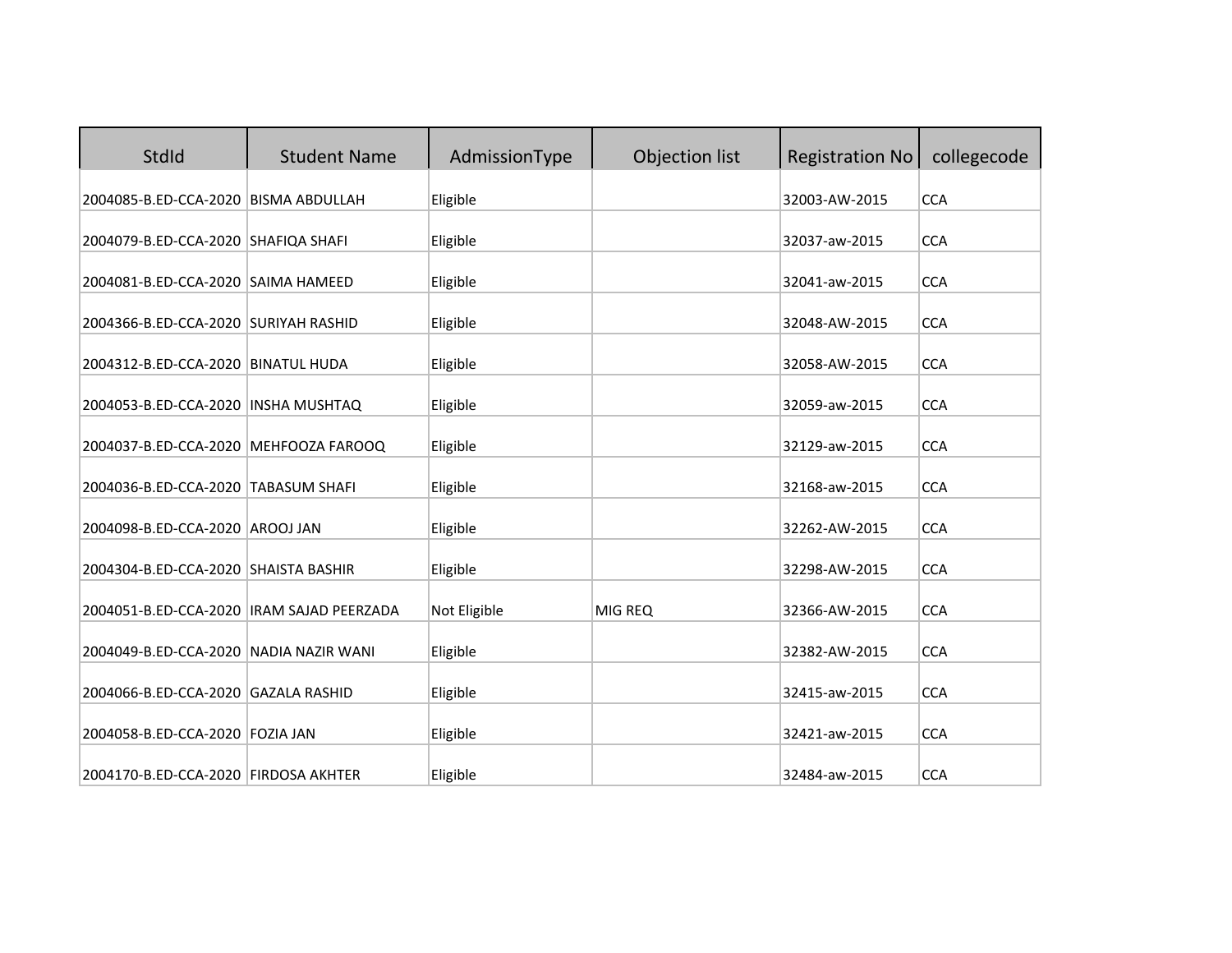| StdId                                 | <b>Student Name</b> | AdmissionType | Objection list | <b>Registration No</b> | collegecode |
|---------------------------------------|---------------------|---------------|----------------|------------------------|-------------|
| 2004157-B.ED-CCA-2020 NIGHAT HAMID    |                     | Eligible      |                | 32536-AW-2015          | <b>CCA</b>  |
| 2004006-B.ED-CCA-2020 SUBREENA GULZAR |                     | Eligible      |                | 32636-AW-2015          | <b>CCA</b>  |
| 2004045-B.ED-CCA-2020 SHAIBA SHAFI    |                     | Eligible      |                | 32671-aw-2015          | <b>CCA</b>  |
| 2004342-B.ED-CCA-2020 MISBA WAZIR     |                     | Eligible      |                | 32689-AW-2015          | <b>CCA</b>  |
| 2004132-B.ED-CCA-2020 HUMAYARA RASHID |                     | Eligible      |                | 32704-AW-2015          | <b>CCA</b>  |
| 2004117-B.ED-CCA-2020 MISBA IQBAL     |                     | Eligible      |                | 32816-AW-2015          | <b>CCA</b>  |
| 2004118-B.ED-CCA-2020 SAQIA BASHIR    |                     | Eligible      |                | 32845-aw-2015          | <b>CCA</b>  |
| 2004175-B.ED-CCA-2020 ASMAT SHAFI     |                     | Eligible      |                | 33367-aw-2016          | <b>CCA</b>  |
| 2004373-B.ED-CCA-2020 ROZY JAN        |                     | Eligible      |                | 33572-AW-2016          | <b>CCA</b>  |
| 2004178-B.ED-CCA-2020 TAMANNA JAN     |                     | Eligible      |                | 34012-AW-2016          | <b>CCA</b>  |
| 2004171-B.ED-CCA-2020 SUIBA JAN       |                     | Eligible      |                | 34055-AW-2016          | <b>CCA</b>  |
| 2004164-B.ED-CCA-2020 AABIROH IQBAL   |                     | Eligible      |                | 34377-AW-2016          | <b>CCA</b>  |
| 2004354-B.ED-CCA-2020 AARZOO MUSHTAQ  |                     | Eligible      |                | 34404-AW-2016          | <b>CCA</b>  |
| 2004353-B.ED-CCA-2020 MEHVISH NABI    |                     | Eligible      |                | 34555-AW-2016          | <b>CCA</b>  |
| 2004018-B.ED-CCA-2020 RUBBIYA BASHIR  |                     | Eligible      |                | 34634-AW-2017          | <b>CCA</b>  |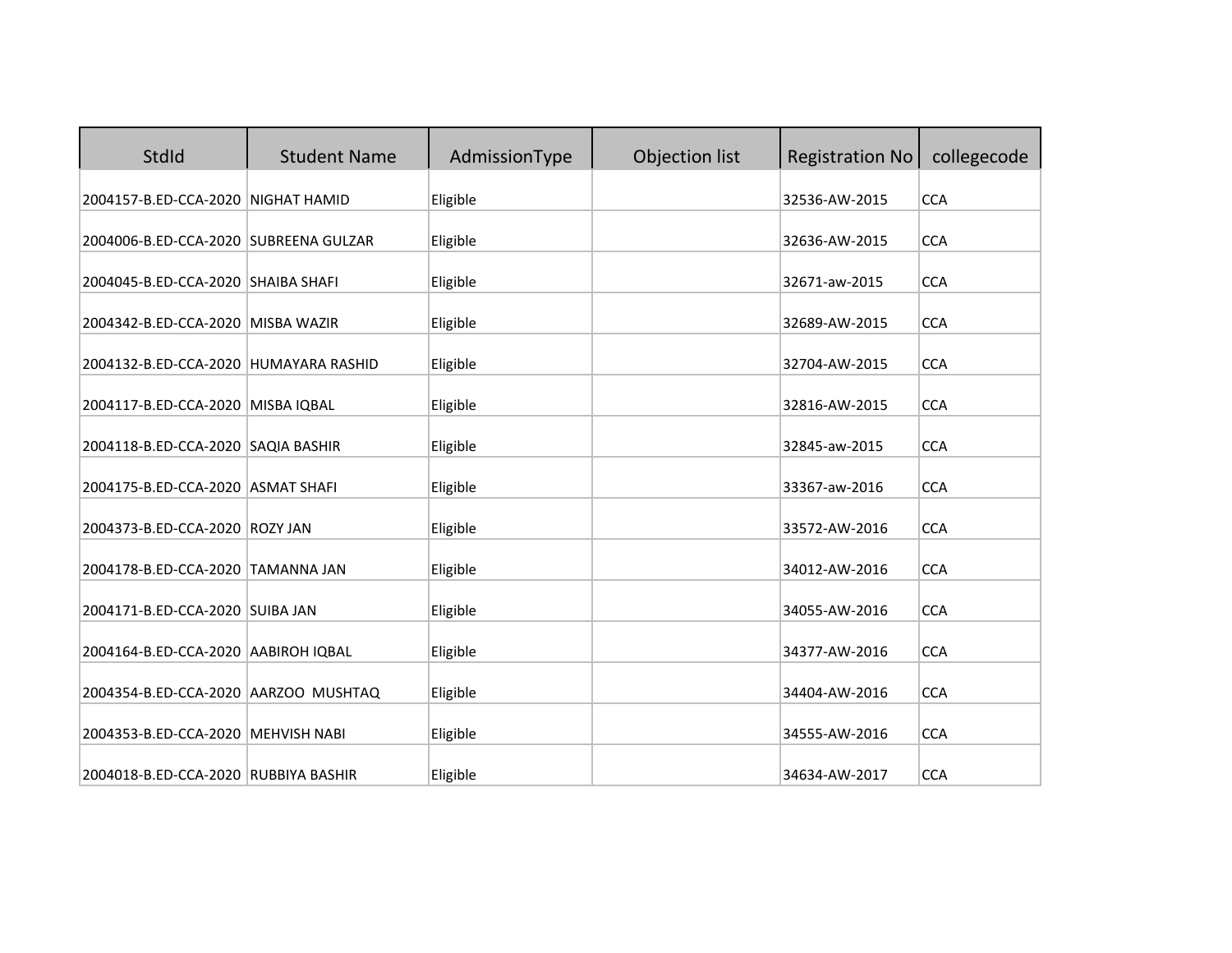| StdId                                                                       | <b>Student Name</b>                         | AdmissionType        | Objection list | <b>Registration No</b>         | collegecode              |
|-----------------------------------------------------------------------------|---------------------------------------------|----------------------|----------------|--------------------------------|--------------------------|
| 2004158-B.ED-CCA-2020 SHAZIA ALI MIR                                        |                                             | Eligible             |                | 35588-AW-2017                  | <b>CCA</b>               |
| 2004349-B.ED-CCA-2020 QUASARA JAN                                           |                                             | Eligible             |                | 36369-aw-2017                  | <b>CCA</b>               |
| 2004348-B.ED-CCA-2020 ARBEENA JAN                                           |                                             | Eligible             |                | 36441-AW-2017                  | <b>CCA</b>               |
| 2004140-B.ED-CCA-2020 NAWAZ AHMAD MALIK                                     |                                             | Eligible             |                | 3649-DRA-2014                  | <b>CCA</b>               |
| 2004343-B.ED-CCA-2020 NUSRAT BASHIR                                         |                                             | Eligible             |                | 36521-AW-2017                  | <b>CCA</b>               |
| 2004030-B.ED-CCA-2020 SHERAZA AKHTER                                        |                                             | Eligible             |                | 3658-DRA-2014                  | <b>CCA</b>               |
| 2004026-B.ED-CCA-2020 HEENA JEE                                             |                                             | Eligible             |                | 3677-dra-2014                  | <b>CCA</b>               |
|                                                                             | 2004143-B.ED-CCA-2020 AABIDA HUSSAIN CHOPAN | Not Eligible         | MIG REQ        | 3698-DRA-2014                  | <b>CCA</b>               |
| 2004033-B.ED-CCA-2020 NUJEEBA WAZIR                                         |                                             | Not Eligible         | MIG REQ        | 3724-DRA-2014                  | <b>CCA</b>               |
| 2004359-B.ED-CCA-2020 PARVEENA AKHTER                                       |                                             | Not Eligible         | 3RD YR MC REQ  | 3823-BJB-2011                  | <b>CCA</b>               |
| 2004128-B.ED-CCA-2020 SHAHIDA ALI                                           |                                             | Eligible             |                | 4171-DRA-2015                  | <b>CCA</b>               |
| 2004364-B.ED-CCA-2020 KAWSAR SHOWKAT                                        |                                             | Eligible             |                | 4612-bjb-2012                  | <b>CCA</b>               |
|                                                                             |                                             |                      |                |                                |                          |
| 2004133-B.ED-CCA-2020 JUNAID AHMAD MALIK                                    |                                             | Not Eligible         | MIG REQ        | 48601-s-2014                   | <b>CCA</b>               |
| 2004346-B.ED-CCA-2020 SHABEENA HASSAN<br>2004323-B.ED-CCA-2020   HEELOW JAN |                                             | Eligible<br>Eligible |                | 4932-bjb-2012<br>5054-BJB-2013 | <b>CCA</b><br><b>CCA</b> |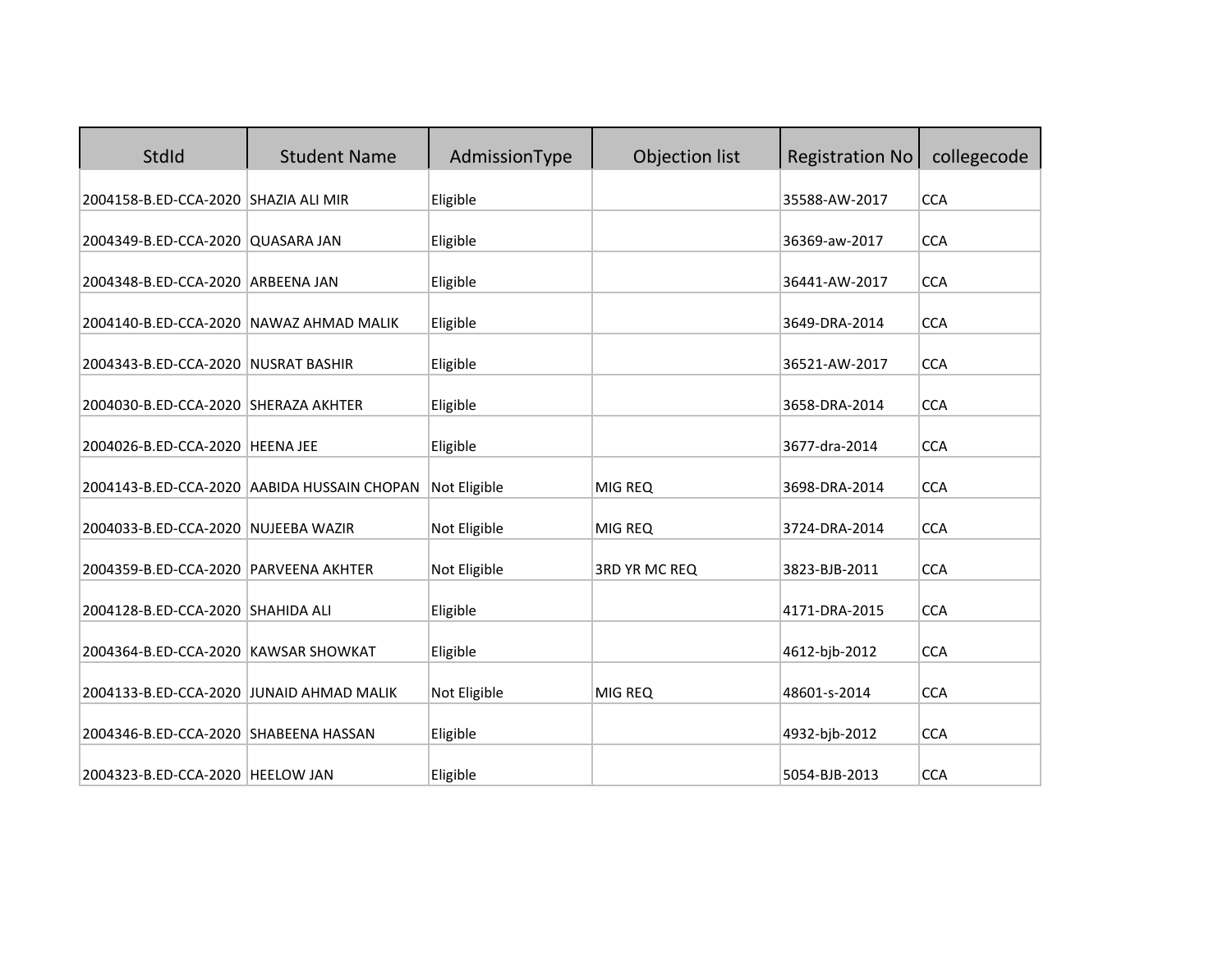| StdId                                    | <b>Student Name</b>                                     | AdmissionType | Objection list        | <b>Registration No</b> | collegecode |
|------------------------------------------|---------------------------------------------------------|---------------|-----------------------|------------------------|-------------|
| 2004302-B.ED-CCA-2020 ASMAT ASHAQ        |                                                         | Eligible      |                       | 518-JB-2015            | <b>CCA</b>  |
| 2004165-B.ED-CCA-2020 NAZIR AHMAD MIR    |                                                         | Eligible      |                       | 52349-A-2014           | <b>CCA</b>  |
| 2004155-B.ED-CCA-2020 HAZIK FAROOQ       |                                                         | Eligible      |                       | 5405-BJB-2013          | <b>CCA</b>  |
| 2004358-B.ED-CCA-2020 NAVEED AHMAD WANI  |                                                         | Eligible      |                       | 5412-BJB-2013          | <b>CCA</b>  |
| 2004306-B.ED-CCA-2020 NADIYA FAROOQ      |                                                         | Eligible      |                       | 552-JB-2015            | <b>CCA</b>  |
| 2004382-B.ED-CCA-2020 AASIA MAJEED       |                                                         | Eligible      |                       | 565-JB-2015            | <b>CCA</b>  |
| 2004125-B.ED-CCA-2020 NAZIRA AKHTER      |                                                         | Eligible      |                       | 5856-BJB-2013          | <b>CCA</b>  |
| 2004337-B.ED-CCA-2020 NENGROO            | <b>ZUBAIR REHMAN</b>                                    | Eligible      |                       | 58671-ANG-2009         | <b>CCA</b>  |
|                                          | 2004301-B.ED-CCA-2020 NOSHEENA MANZOOR TAK Not Eligible |               | <b>DEATIL OF MSZO</b> | 5884-BJB-2013          | <b>CCA</b>  |
| 2004379-B.ED-CCA-2020 WAQAR AHMAD SHEIKH |                                                         | Not Eligible  | MIG REQ               | 5894-BJB-2013          | <b>CCA</b>  |
|                                          | 2004166-B.ED-CCA-2020 RAMEEZ MUSHTAQ DAR                | Eligible      |                       | 59617-ANG-2009         | <b>CCA</b>  |
| 2004055-B.ED-CCA-2020 SHUGUFTA AKHTER    |                                                         | Eligible      |                       | 5978-BJB-2014          | <b>CCA</b>  |
| 2004350-B.ED-CCA-2020 ANZNOO             | <b>MUSSAIB IBNI YOUSUF</b>                              | Eligible      |                       | 60248-ANG-2009         | <b>CCA</b>  |
| 2004161-B.ED-CCA-2020 KHALEEFA JAN       |                                                         | Eligible      |                       | 6064-PRA-2016          | <b>CCA</b>  |
| 2004328-B.ED-CCA-2020 ANIYAT RAFIQ       |                                                         | Eligible      |                       | 6068-BJB-2014          | <b>CCA</b>  |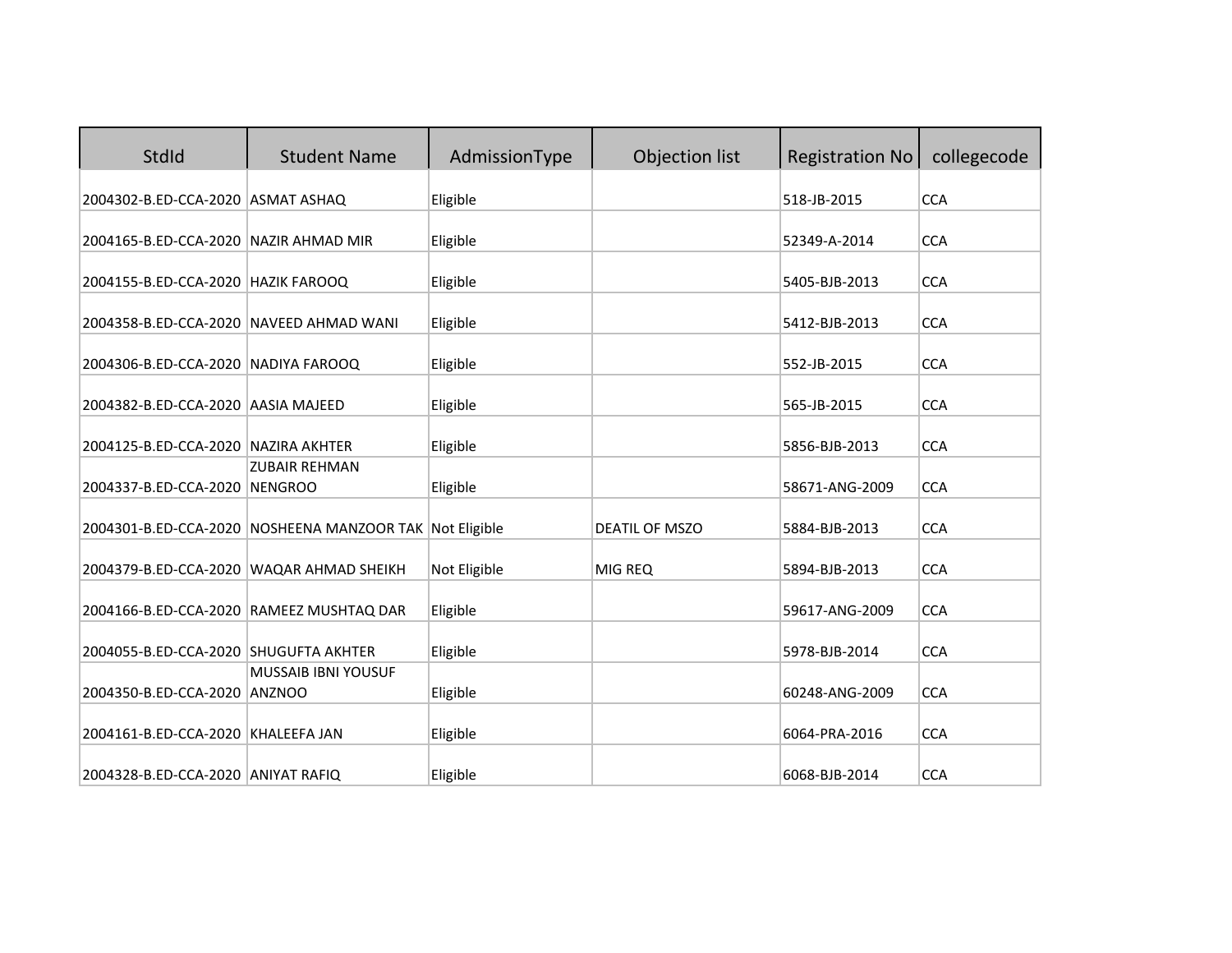| <b>StdId</b>                            | <b>Student Name</b>                         | AdmissionType | Objection list | <b>Registration No</b> | collegecode |
|-----------------------------------------|---------------------------------------------|---------------|----------------|------------------------|-------------|
|                                         | 2004163-B.ED-CCA-2020 BILAL AHMAD SHERGOJRI | Eligible      |                | 62035-ang-2010         | <b>CCA</b>  |
| 2004068-B.ED-CCA-2020 SADDIYA GULL      |                                             | Eligible      |                | 62845-w-2013           | <b>CCA</b>  |
| 2004326-B.ED-CCA-2020 NAIKOO            | <b>MOHAMMAD ALTAF</b>                       | Eligible      |                | 6302-BJB-2014          | <b>CCA</b>  |
| 2004102-B.ED-CCA-2020 UBAID MANZOOR     |                                             | Eligible      |                | 6359-PRA-2017          | <b>CCA</b>  |
| 2004091-B.ED-CCA-2020 JASIF GULL        |                                             | Eligible      |                | 6414-bjb-2014          | <b>CCA</b>  |
| 2004365-B.ED-CCA-2020 SHABIR AHMAD DAR  |                                             | Eligible      |                | 6456-BJB-2014          | <b>CCA</b>  |
| 2004121-B.ED-CCA-2020 TARIQ AHMAD BHAT  |                                             | Eligible      |                | 67277-ANG-2011         | <b>CCA</b>  |
| 2004331-B.ED-CCA-2020   IRTIZA NAZIR    |                                             | Eligible      |                | 68027-W-2015           | <b>CCA</b>  |
| 2004327-B.ED-CCA-2020 ZAHID SHABIR      |                                             | Eligible      |                | 68108-ang-2012         | <b>CCA</b>  |
| 2004311-B.ED-CCA-2020 SUMEERA FAYAZ     |                                             | Eligible      |                | 6818-BJB-2015          | <b>CCA</b>  |
| 2004107-B.ED-CCA-2020   IQRA RASHID     |                                             | Eligible      |                | 6915-BJB-2015          | <b>CCA</b>  |
| 2004112-B.ED-CCA-2020 SABREENA REHMAN   |                                             | Eligible      |                | 6917-BJB-2015          | <b>CCA</b>  |
| 2004062-B.ED-CCA-2020 SHAHID AHMAD      |                                             | Eligible      |                | 69328-ang-2012         | <b>CCA</b>  |
| 2004381-B.ED-CCA-2020 ARIF GULZAR RESHI |                                             | Eligible      |                | 6966-bjb-2015          | <b>CCA</b>  |
| 2004369-B.ED-CCA-2020 SUHAIL AMIN       |                                             | Eligible      |                | 7014-bjb-2015          | <b>CCA</b>  |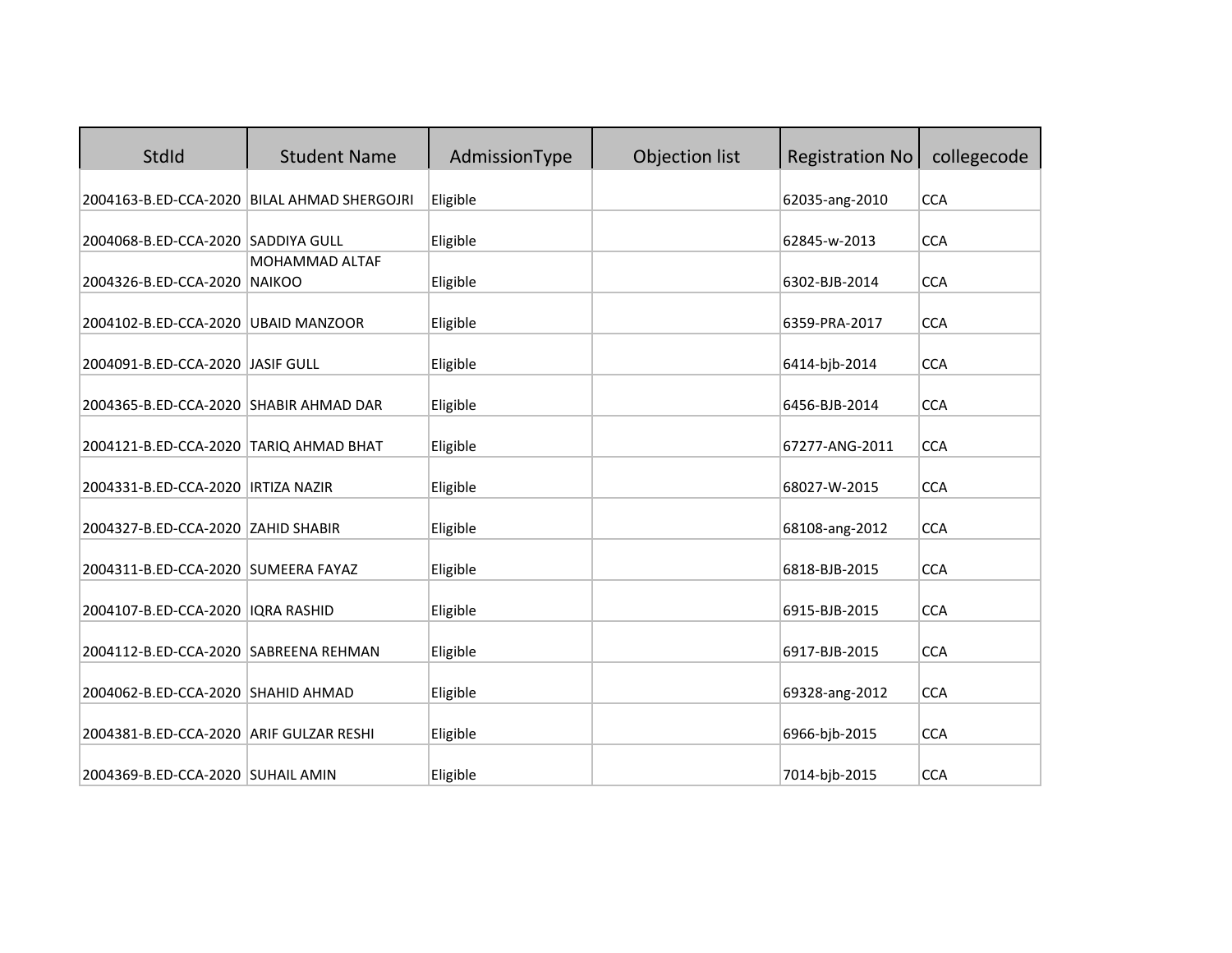| StdId                                                                             | <b>Student Name</b>   | AdmissionType            | Objection list        | <b>Registration No</b>          | collegecode              |
|-----------------------------------------------------------------------------------|-----------------------|--------------------------|-----------------------|---------------------------------|--------------------------|
| 2004087-B.ED-CCA-2020 SALFI ASHRAF                                                |                       | Not Eligible             | DEATIL OF MS HS       | 7047-BJB-2015                   | <b>CCA</b>               |
| 2004167-B.ED-CCA-2020 MURTAZA AHMAD BHAT                                          |                       | Not Eligible             | MIG REQ               | 7075-BJB-2015                   | <b>CCA</b>               |
| 2004363-B.ED-CCA-2020 WASEEK AHMAD PARAY                                          |                       | Eligible                 |                       | 7081-bjb-2015                   | <b>CCA</b>               |
| 2004362-B.ED-CCA-2020 KHALID SULTAN TEELI                                         |                       | Eligible                 |                       | 7082-bjb-2015                   | <b>CCA</b>               |
| 2004303-B.ED-CCA-2020 AAMIR FAROOQ                                                |                       | Eligible                 |                       | 7091-BJB-2015                   | <b>CCA</b>               |
| 2004352-B.ED-CCA-2020 SHEERGOJERY                                                 | <b>SHAHED HUSSAIN</b> | Eligible                 |                       | 71387-ANG-2013                  | <b>CCA</b>               |
| 2004330-B.ED-CCA-2020 MARRIYA YOUSUF                                              |                       | Eligible                 |                       | 7148-BJB-2015                   | <b>CCA</b>               |
| 2004380-B.ED-CCA-2020 FAYZANA SHABNAM                                             |                       | Not Eligible             | <b>DEATIL OF MSES</b> | 7150-BJB-2015                   | <b>CCA</b>               |
| 2004329-B.ED-CCA-2020 FARZANA ALI                                                 |                       | Eligible                 |                       | 7164-BJB-2015                   | <b>CCA</b>               |
| 2004310-B.ED-CCA-2020 BISMA FAROOQ                                                |                       | Eligible                 |                       | 7188-BJB-2015                   | <b>CCA</b>               |
| 2004115-B.ED-CCA-2020 RIZWAN RASHID                                               |                       | Eligible                 |                       | 7192-TC-2014                    | <b>CCA</b>               |
| 2004371-B.ED-CCA-2020 TAHIRA AKHTER                                               |                       |                          |                       | 7234-BJB-2015                   | <b>CCA</b>               |
|                                                                                   |                       | Eligible                 |                       |                                 |                          |
| 2004370-B.ED-CCA-2020 RAFIYA RASHID                                               |                       | Eligible                 |                       | 7235-BJB-2015                   | <b>CCA</b>               |
|                                                                                   |                       |                          |                       |                                 |                          |
| 2004372-B.ED-CCA-2020 ZAHOOR IQBAL BHAT<br>2004126-B.ED-CCA-2020 AEJAZ AHMAD BHAT |                       | Eligible<br>Not Eligible | 3RD YR MC REQ         | 7240-BJB-2015<br>72489-ang-2013 | <b>CCA</b><br><b>CCA</b> |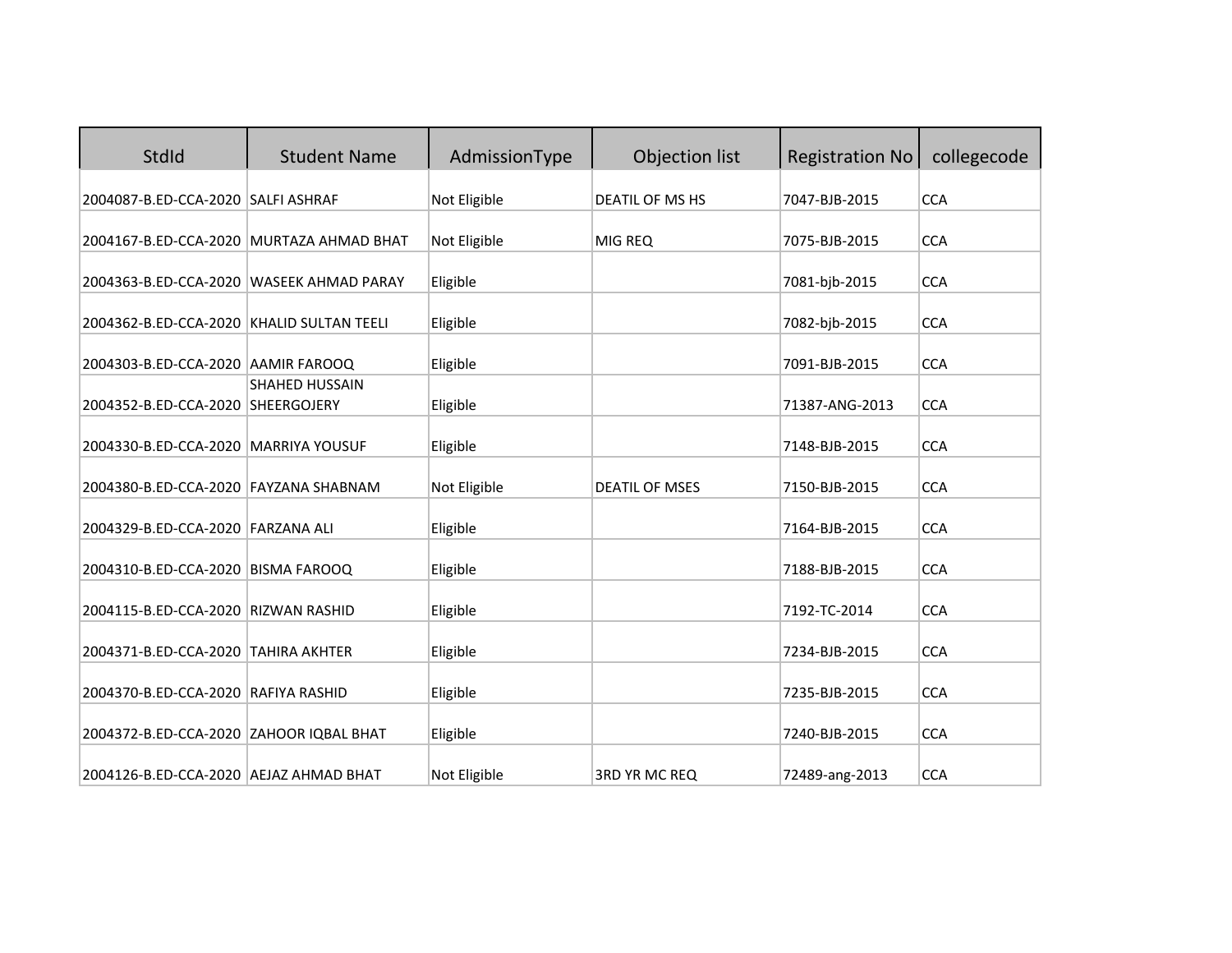| StdId                                    | <b>Student Name</b>                      | AdmissionType | Objection list | <b>Registration No</b> | collegecode |
|------------------------------------------|------------------------------------------|---------------|----------------|------------------------|-------------|
| 2004375-B.ED-CCA-2020 WAKEEL AHMAD LONE  |                                          | Eligible      |                | 74566-Ang-2014         | <b>CCA</b>  |
| 2004325-B.ED-CCA-2020 AALIYA ABDULLAH    |                                          | Eligible      |                | 7520-BJB-2016          | <b>CCA</b>  |
| 2004316-B.ED-CCA-2020 AAMIR YOUSUF ITOO  |                                          | Not Eligible  | MIG REQ        | 75300-ANG-2014         | <b>CCA</b>  |
| 2004027-B.ED-CCA-2020 MANIKAH SALEEM     |                                          | Eligible      |                | 75786-ang-2014         | <b>CCA</b>  |
| 2004357-B.ED-CCA-2020 JUNEED YOUSUF WANI |                                          | Eligible      |                | 75881-ANG-2014         | <b>CCA</b>  |
| 2004307-B.ED-CCA-2020 AMIR MANZOOR       |                                          | Eligible      |                | 76110-ANG-2015         | <b>CCA</b>  |
| 2004305-B.ED-CCA-2020 AIJAZ AHMAD HAJAM  |                                          | Eligible      |                | 76286-ANG-2015         | <b>CCA</b>  |
| 2004059-B.ED-CCA-2020 HILAL AHMAD DAR    |                                          | Eligible      |                | 76328-ANG-2015         | <b>CCA</b>  |
|                                          | 2004103-B.ED-CCA-2020 SHOWKAT AHMAD BHAT | Eligible      |                | 76417-ANG-2015         | <b>CCA</b>  |
| 2004086-B.ED-CCA-2020 TAJAMUL RASOOL MIR |                                          | Eligible      |                | 76445-ANG-2015         | <b>CCA</b>  |
| 2004345-B.ED-CCA-2020 TARIQ AHMAD BHAT   |                                          | Eligible      |                | 76789-ANG-2015         | <b>CCA</b>  |
| 2004056-B.ED-CCA-2020 BILAL AHMAD GANIE  |                                          | Eligible      |                | 76989-ang-2015         | <b>CCA</b>  |
| 2004146-B.ED-CCA-2020 SHERGOJRI          | <b>MOHSIN HASSAN</b>                     | Eligible      |                | 77043-ang-2015         | <b>CCA</b>  |
| 2004101-B.ED-CCA-2020 AADIL ABDULLAH MIR |                                          | Eligible      |                | 77324-ANG-2015         | <b>CCA</b>  |
| 2004065-B.ED-CCA-2020 DANISH RASHID BHAT |                                          | Eligible      |                | 77364-ang-2015         | <b>CCA</b>  |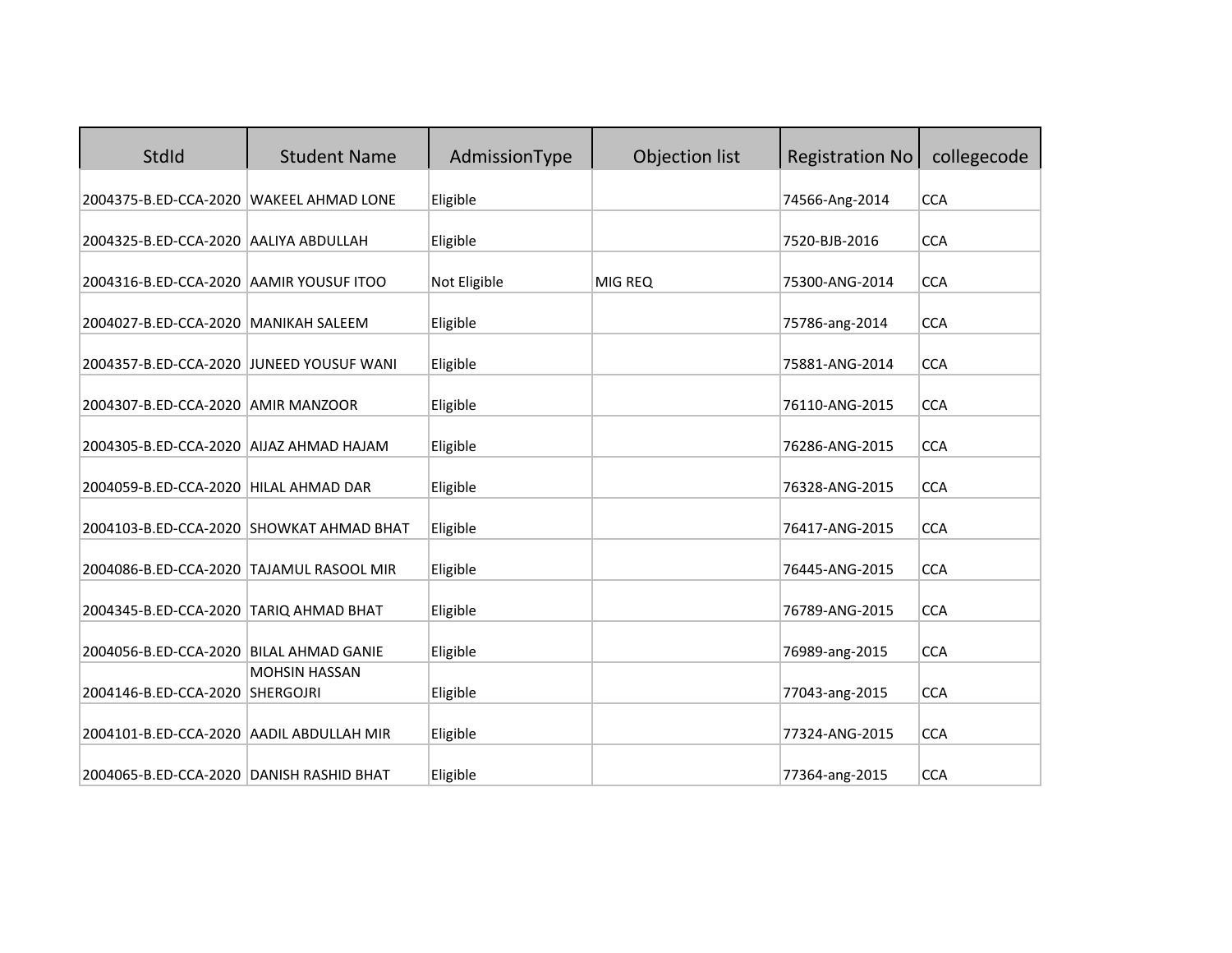| StdId                                    | <b>Student Name</b>                      | AdmissionType | Objection list      | <b>Registration No</b> | collegecode |
|------------------------------------------|------------------------------------------|---------------|---------------------|------------------------|-------------|
|                                          | 2004044-B.ED-CCA-2020 MUDASIR AHMAD KHAN | Eligible      |                     | 77370-ang-2015         | <b>CCA</b>  |
| 2004001-B.ED-CCA-2020 YASIR YOUSUF WANI  |                                          | Eligible      |                     | 77372-ANG-2015         | <b>CCA</b>  |
| 2004138-B.ED-CCA-2020   IFSHANA AKTHER   |                                          | Eligible      |                     | 77467-ang-2015         | <b>CCA</b>  |
| 2004172-B.ED-CCA-2020 FAIZAN JAVAID      |                                          | Eligible      |                     | 77697-ANG-2015         | <b>CCA</b>  |
| 2004003-B.ED-CCA-2020 SUMIRA AKHTER      |                                          | Not Eligible  | <b>REG NO WRONG</b> | 77960-ANG-20167        | <b>CCA</b>  |
| 2004095-B.ED-CCA-2020 ZEESHANA GANI      |                                          | Eligible      |                     | 7832-TC-2015           | <b>CCA</b>  |
| 2004097-B.ED-CCA-2020   IQRA SHAFI       |                                          | Eligible      |                     | 7833-TC-2015           | <b>CCA</b>  |
| 2004173-B.ED-CCA-2020 MUNEEB AHMAD GANIE |                                          | Eligible      |                     | 78569-ang-2016         | <b>CCA</b>  |
| 2004341-B.ED-CCA-2020 FOZIA FAYAZ        |                                          | Eligible      |                     | 7924-BJB-2016          | <b>CCA</b>  |
| 2004153-B.ED-CCA-2020 ADIL ASHRAF TELI   |                                          | Eligible      |                     | 80167-ang-2017         | <b>CCA</b>  |
| 2004351-B.ED-CCA-2020 KHUSHBOO JAN       |                                          | Eligible      |                     | 8242-BJB-2017          | <b>CCA</b>  |
| 2004368-B.ED-CCA-2020 RUBIYA AKHTER      |                                          | Eligible      |                     | 8270-BJB-2017          | <b>CCA</b>  |
| 2004338-B.ED-CCA-2020 QURAT UL AIN       |                                          | Eligible      |                     | 8388-BJB-2017          | <b>CCA</b>  |
| 2004109-B.ED-CCA-2020   MOHD IMRAN MALIK |                                          | Eligible      |                     | 9781-kul-2012          | <b>CCA</b>  |
| 2001245-B.ED-CCB-2020 GARIMA RANA        |                                          | Not Eligible  |                     |                        | <b>CCB</b>  |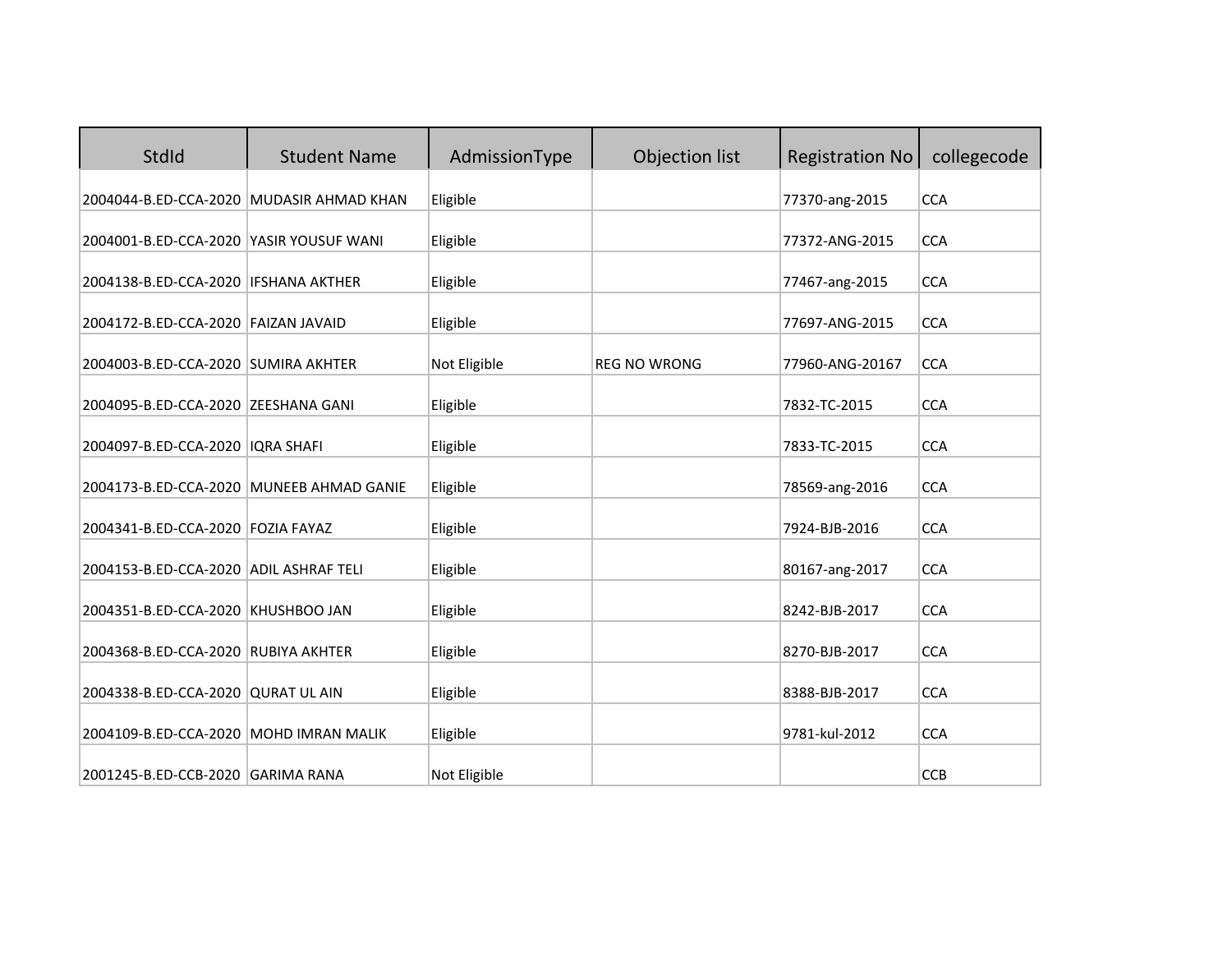| StdId                                      | <b>Student Name</b>       | AdmissionType | Objection list                       | <b>Registration No</b> | collegecode |
|--------------------------------------------|---------------------------|---------------|--------------------------------------|------------------------|-------------|
| 2008144-B.ED-CCB-2020 KUSHAL RAM DUDI      |                           | Not Eligible  | G R REQ . AND SP OF<br><b>DEGREE</b> |                        | <b>CCB</b>  |
| 2008161-B.ED-CCB-2020  IRSHAD AHMAD SHIEKH |                           | Not Eligible  | MIG, FEE AND DOC REQ.                |                        | <b>CCB</b>  |
| 2008252-B.ED-CCB-2020 SAMANTA GOMANGO      |                           | Eligible      |                                      | 136-CCB-2020           | <b>CCB</b>  |
| 2008051-B.ED-CCB-2020 GULSHAN BANO         |                           | Eligible      |                                      | 1619-uri-2015          | <b>CCB</b>  |
| 2008148-B.ED-CCB-2020                      | <b>GAJENDRA CHOUDHARY</b> | Provisional   | SP OF DEGREE                         | 161-CCB-2020           | <b>CCB</b>  |
| 2008149-B.ED-CCB-2020 OMVEER DUDI          |                           | Eligible      |                                      | 162-CCB-2020           | <b>CCB</b>  |
| 2008150-B.ED-CCB-2020 SATYAVEER DUDI       |                           | Eligible      |                                      | 163-CCB-2020           | <b>CCB</b>  |
| 2008181-B.ED-CCB-2020 MAHESH CHOUDHARY     |                           | Eligible      |                                      | 164-CCB-2020           | <b>CCB</b>  |
| 2008060-B.ED-CCB-2020 SABREENA HAMID       |                           | Eligible      |                                      | 10122-BW-2012          | <b>CCB</b>  |
| 2008018-B.ED-CCB-2020 TEHMEENA AMIN        |                           | Provisional   | MCA MARKS CARD NEEDED                | 10325-BW-2012          | <b>CCB</b>  |
| 2008012-B.ED-CCB-2020 RUTBA SHAFI          |                           | Eligible      |                                      | 10432-BW-2013          | <b>CCB</b>  |
| 2008084-B.ED-CCB-2020   IQRA RIYAZ         |                           | Eligible      |                                      | 10562-BW-2013          | <b>CCB</b>  |
| 2008045-B.ED-CCB-2020                      | NAZMINA YOUSF             | Eligible      |                                      | 10668-BW-2013          | <b>CCB</b>  |
| 2008042-B.ED-CCB-2020   INSHA MAJID KHAN   |                           | Eligible      |                                      | 11046-BW-2013          | <b>CCB</b>  |
| 2008091-B.ED-CCB-2020 SEHRISH SHERWANI     |                           | Eligible      |                                      | 11116-bw-2013          | <b>CCB</b>  |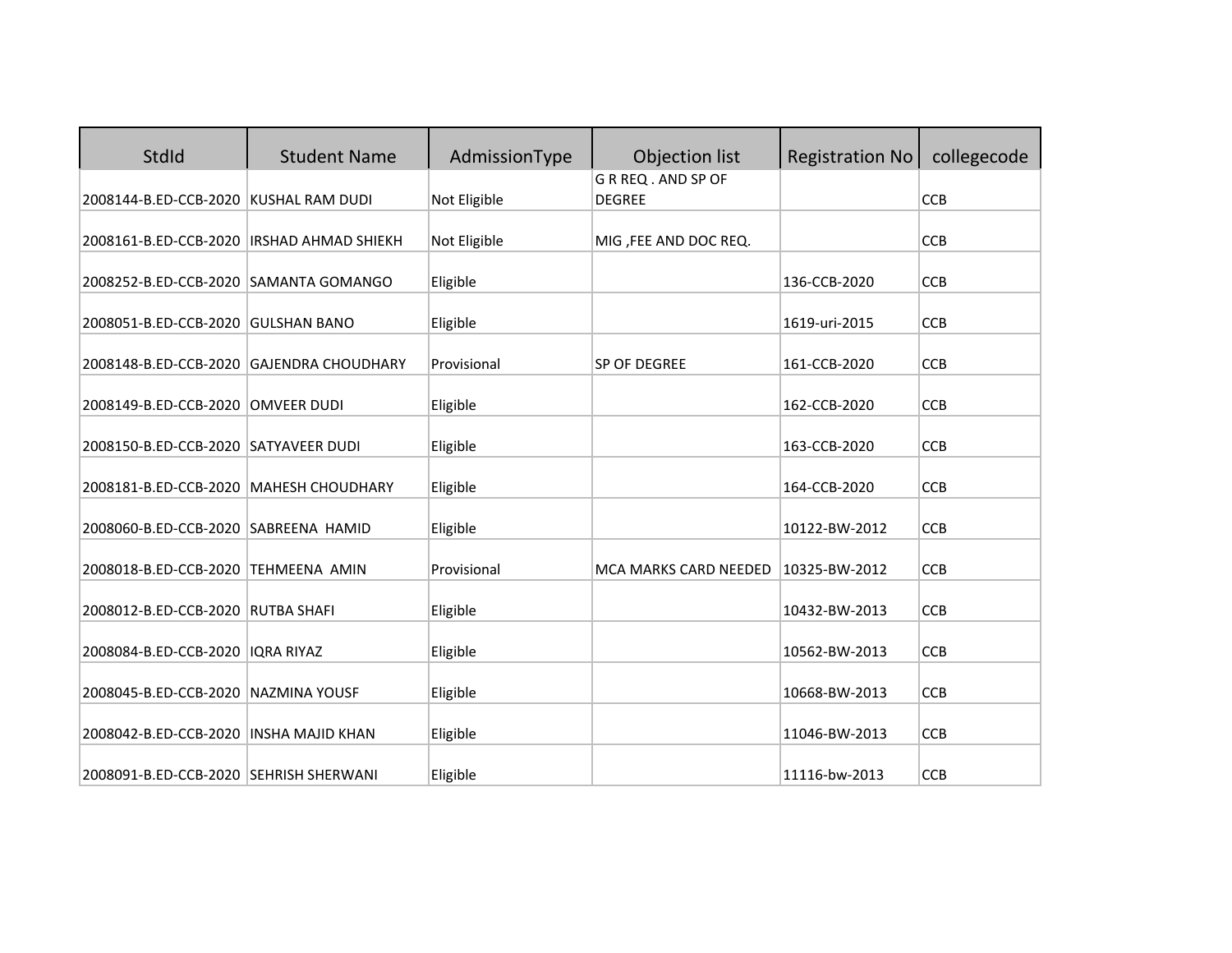| <b>StdId</b>                               | <b>Student Name</b> | AdmissionType | Objection list                                                                | <b>Registration No</b> | collegecode |
|--------------------------------------------|---------------------|---------------|-------------------------------------------------------------------------------|------------------------|-------------|
| 2008253-B.ED-CCB-2020 AFROZA BASHIR        |                     | Eligible      |                                                                               | 11119-BW-2013          | <b>CCB</b>  |
| 2008100-B.ED-CCB-2020 SABOOR IQBAL         |                     | Eligible      |                                                                               | 11226-BW-2013          | CCB         |
| 2008286-B.ED-CCB-2020 SANJEEDA RASHID      |                     | Provisional   | DOC REQ FOR MAMA                                                              | 11240-bw-2013          | <b>CCB</b>  |
| 2008049-B.ED-CCB-2020 MEHNAZA MAJEED       |                     | Eligible      |                                                                               | 11331-BW-2014          | <b>CCB</b>  |
| 2008023-B.ED-CCB-2020 MARYAM JAN           |                     | Provisional   | SP OF DEGREE                                                                  | 11408-BW-2014          | CCB         |
| 2008066-B.ED-CCB-2020 SUMAYRAH GEELANI     |                     | Eligible      |                                                                               | 11539-BW-2014          | <b>CCB</b>  |
| 2008057-B.ED-CCB-2020 ASMAT RASHID         |                     | Eligible      |                                                                               | 11554-BW-2014          | <b>CCB</b>  |
| 2008068-B.ED-CCB-2020 RUQIYA BASHIR        |                     | Eligible      |                                                                               | 11573-BW-2014          | CCB         |
|                                            |                     |               | G R REQUI.     2. AFFIDAVIT<br>PRODUCED TO GIVE SOME<br>TIME FOR PRODUCING OF |                        |             |
| 2008071-B.ED-CCB-2020 AASIA BASHIR         |                     | Provisional   | <b>GR</b>                                                                     | 11581-bw-2014          | <b>CCB</b>  |
| 2008036-B.ED-CCB-2020 AANISA JAMEEL        |                     | Eligible      |                                                                               | 11585-BW-2014          | <b>CCB</b>  |
| 2008087-B.ED-CCB-2020 SAIMA BANO           |                     | Eligible      |                                                                               | 11637-BW-2014          | <b>CCB</b>  |
| 2008058-B.ED-CCB-2020 MEHR UN NISA         |                     | Eligible      |                                                                               | 11639-BW-2014          | CCB         |
| 2008059-B.ED-CCB-2020 SHAIESTA MOHI UD DIN |                     | Eligible      |                                                                               | 11690-BW-2014          | <b>CCB</b>  |
| 2008055-B.ED-CCB-2020 LONE IFAT ALI        |                     | Eligible      |                                                                               | 11753-BW-2014          | <b>CCB</b>  |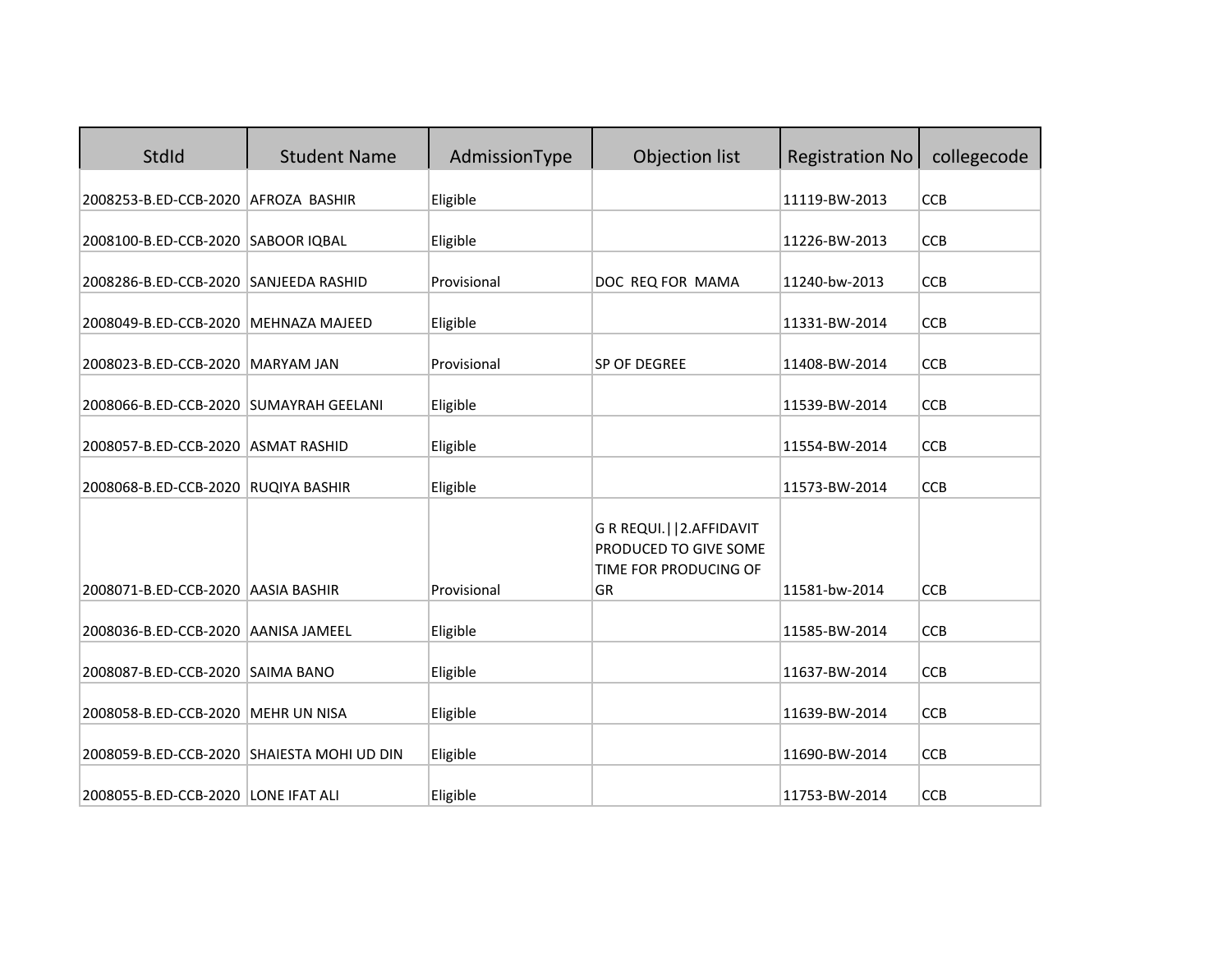| StdId                                     | <b>Student Name</b>                         | AdmissionType | Objection list                                   | <b>Registration No</b> | collegecode |
|-------------------------------------------|---------------------------------------------|---------------|--------------------------------------------------|------------------------|-------------|
| 2008210-B.ED-CCB-2020                     | <b>MAVISH TARIQ</b>                         | Eligible      |                                                  | 11759-BW-2014          | <b>CCB</b>  |
| 2008017-B.ED-CCB-2020 LONE                | <b>NOWSHEEN ABDULLAH</b>                    | Eligible      |                                                  | 11762-BW-2014          | <b>CCB</b>  |
| 2008043-B.ED-CCB-2020 NUZHAT SHAFI        |                                             | Provisional   | <b>SP OF DEGREE</b>                              | 11784-BW-2014          | <b>CCB</b>  |
| 2008067-B.ED-CCB-2020 AFEEFA MAJEED GANAI |                                             | Eligible      |                                                  | 11805-BW-2014          | <b>CCB</b>  |
|                                           |                                             |               |                                                  |                        |             |
|                                           | 2008081-B.ED-CCB-2020 SYED RUKHSANA BUKHARI | Eligible      |                                                  | 11812-BW-2014          | <b>CCB</b>  |
| 2008053-B.ED-CCB-2020 AIMUN KHAN          |                                             | Not Eligible  | REVIVAL OF REG REQ                               | 11840-BW-2014          | <b>CCB</b>  |
| 2008054-B.ED-CCB-2020 MARYA KHAN          |                                             | Eligible      |                                                  | 11841-BW-2014          | CCB         |
| 2008056-B.ED-CCB-2020                     | MEHAK NASEER MIR                            | Not Eligible  | <b>REVIVAL CASE</b><br><b>ACADAMIC DETAIL OF</b> | 11854-bw-2014          | <b>CCB</b>  |
| 2008021-B.ED-CCB-2020 INSHA BANO          |                                             | Not Eligible  | MAMA COURSE NEEDED                               | 11907-BW-2014          | <b>CCB</b>  |
| 2008026-B.ED-CCB-2020 HUMAIRA GUL         |                                             | Eligible      |                                                  | 11914-BW-2014          | <b>CCB</b>  |
| 2008034-B.ED-CCB-2020 MEHAK BATOOL        |                                             | Eligible      |                                                  | 11915-BW-2014          | <b>CCB</b>  |
| 2008003-B.ED-CCB-2020 RIZWANA ASHRAF      |                                             | Eligible      |                                                  | 11917-BW-2014          | <b>CCB</b>  |
| 2008082-B.ED-CCB-2020 SHAFEEQUA AKHTAR    |                                             | Provisional   | <b>MAES 2ND YEAR DETAIL</b>                      | 11933-bw-2015          | <b>CCB</b>  |
| 2008076-B.ED-CCB-2020 SUPREET KOUR        |                                             | Not Eligible  | <b>REVIVAL CASE</b>                              | 12015-bw-2015          | <b>CCB</b>  |
| 2008092-B.ED-CCB-2020 TEHNIYAT MAJID      |                                             | Eligible      |                                                  | 12035-BW-2015          | <b>CCB</b>  |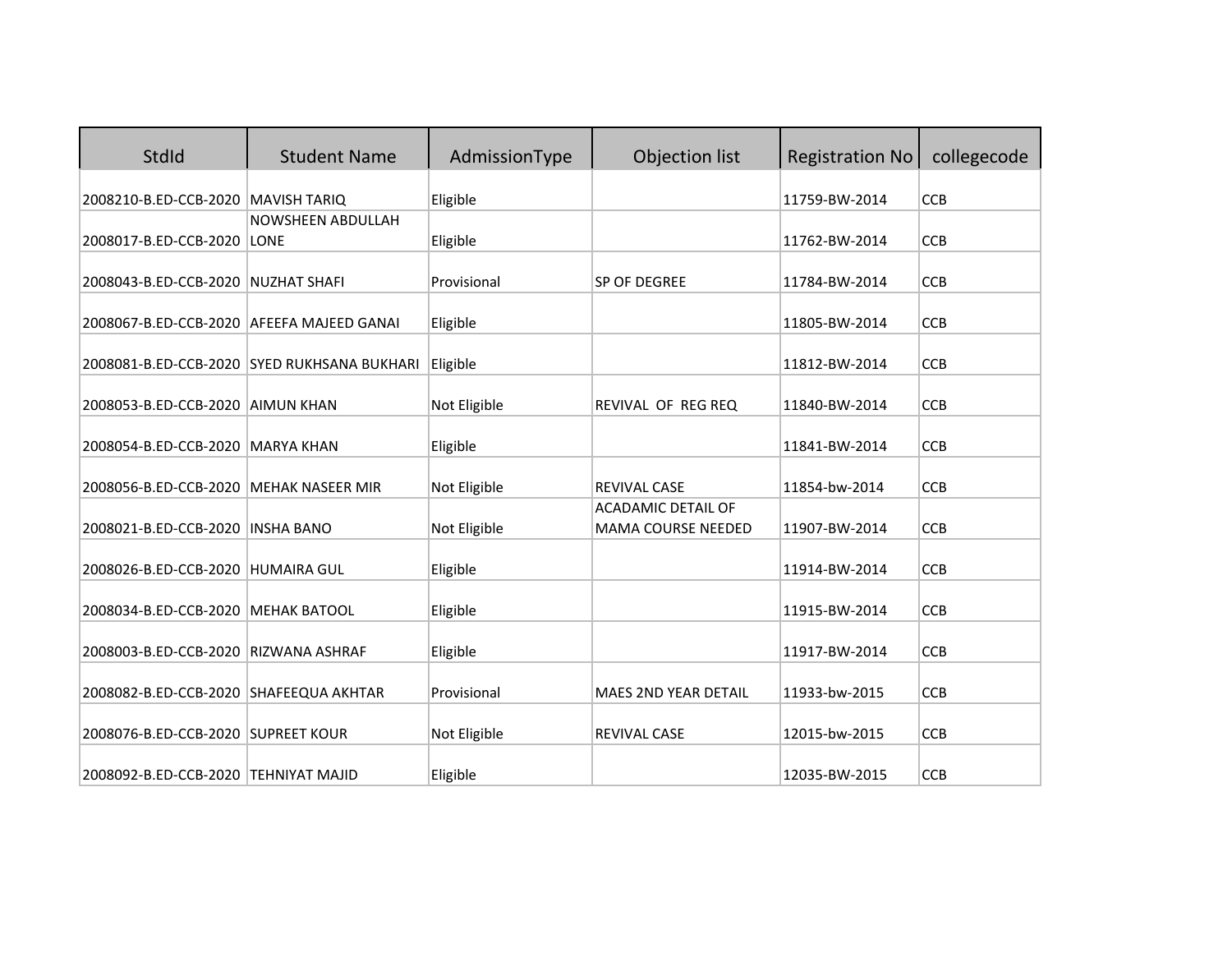| StdId                                     | <b>Student Name</b>                        | AdmissionType | Objection list | <b>Registration No</b> | collegecode |
|-------------------------------------------|--------------------------------------------|---------------|----------------|------------------------|-------------|
| 2008094-B.ED-CCB-2020 SHAFIA ANWAR        |                                            | Eligible      |                | 12040-BW-2015          | <b>CCB</b>  |
|                                           | 2008041-B.ED-CCB-2020 ANEELA YAQOOB CHACK  | Eligible      |                | 12042-bw-2015          | <b>CCB</b>  |
| 2008072-B.ED-CCB-2020 SUBREENA MUSHTAQ    |                                            | Eligible      |                | 12075-BW-2015          | <b>CCB</b>  |
| 2008075-B.ED-CCB-2020   INSHA MUSTAFA     |                                            | Eligible      |                | 12077-BW-2015          | <b>CCB</b>  |
|                                           | 2008074-B.ED-CCB-2020 FARHANA AHMAD KHAN   | Eligible      |                | 12079-BW-2015          | CCB         |
| 2008073-B.ED-CCB-2020 SHAHANA BANO        |                                            | Eligible      |                | 12194-BW-2015          | <b>CCB</b>  |
| 2008028-B.ED-CCB-2020   IQRA TARIQ MAHJOO |                                            | Eligible      |                | 121-CCB-2020           | <b>CCB</b>  |
| 2008077-B.ED-CCB-2020 SHABNAM RASHEED     |                                            | Eligible      |                | 12265-BW-2015          | <b>CCB</b>  |
|                                           | 2008122-B.ED-CCB-2020   MANOJ KUMAR SHARMA | Provisional   | PROD           | 122-CCB-2020           | CCB         |
| 2008090-B.ED-CCB-2020 MASRAT HAMID        |                                            | Eligible      |                | 12368-BW-2015          | <b>CCB</b>  |
| 2008123-B.ED-CCB-2020 REENA PALIWAL       |                                            | Eligible      |                | 123-CCB-2020           | <b>CCB</b>  |
| 2008266-B.ED-CCB-2020 JABEENA SULTAN      |                                            | Eligible      |                | 12412-BW-2015          | <b>CCB</b>  |
| 2008176-B.ED-CCB-2020   ISHRAT AHAD       |                                            | Eligible      |                | 1242-MAG-2015          | <b>CCB</b>  |
| 2008027-B.ED-CCB-2020   IQRA RASHID       |                                            | Eligible      |                | 12438-BW-2015          | CCB         |
|                                           | 2008065-B.ED-CCB-2020 BISMA RASHEED BUHROO | Eligible      |                | 12443-BW-2015          | <b>CCB</b>  |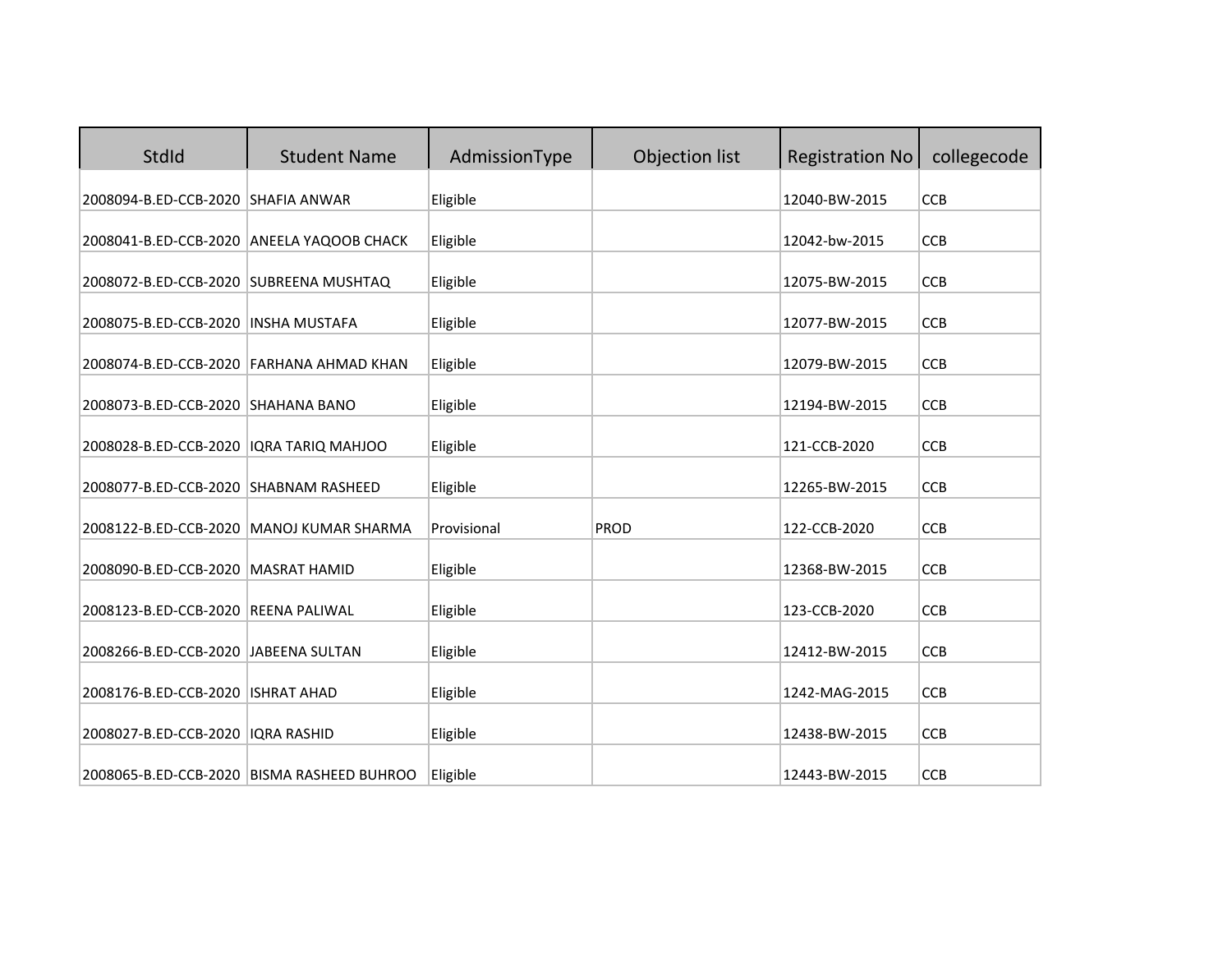| <b>StdId</b>                              | <b>Student Name</b>                     | AdmissionType | Objection list                          | <b>Registration No</b> | collegecode |
|-------------------------------------------|-----------------------------------------|---------------|-----------------------------------------|------------------------|-------------|
| 2008125-B.ED-CCB-2020 SUMIT KUMAR LAL DAS |                                         | Eligible      |                                         | 124-CCB-2020           | <b>CCB</b>  |
| 2008126-B.ED-CCB-2020 HIRANYA SETHY       |                                         | Eligible      |                                         | 125-CCB-2020           | <b>CCB</b>  |
| 2008047-B.ED-CCB-2020 SHAISTA SULTAN      |                                         | Eligible      |                                         | 12631-BW-2015          | <b>CCB</b>  |
| 2008002-B.ED-CCB-2020 SABIYA MUSHTAQ      |                                         | Eligible      |                                         | 12634-bw-2015          | <b>CCB</b>  |
| 2008022-B.ED-CCB-2020                     | <b>NEELOFAR NABI</b>                    | Not Eligible  | <b>ACADAMIC DETAIL OF</b><br>MAMA NEED. | 12678-BW-2015          | <b>CCB</b>  |
| 2008131-B.ED-CCB-2020 UDAY KUMAR          |                                         | Provisional   | SP OF DEGREE                            | 126-CCB-2020           | <b>CCB</b>  |
| 2008095-B.ED-CCB-2020 MEHVISH MUSHTAQ     |                                         | Eligible      |                                         | 12726-BW-2015          | CCB         |
| 2008046-B.ED-CCB-2020 ARJUMAN NABI        |                                         | Eligible      |                                         | 12739-BW-2015          | <b>CCB</b>  |
| 2008132-B.ED-CCB-2020                     | <b>DHARMVEER KUMAR</b>                  | Provisional   | SP OD DEGRE                             | 127-CCB-2020           | <b>CCB</b>  |
| 2008133-B.ED-CCB-2020                     | <b>GOVIND RAM</b>                       | Provisional   | SP OF DEGREE                            | 128-CCB-2020           | <b>CCB</b>  |
| 2008160-B.ED-CCB-2020                     | <b>ISHRAT MALIK</b>                     | Provisional   | <b>SP OF DEGREE</b>                     | 129-CCB-2020           | <b>CCB</b>  |
| 2008180-B.ED-CCB-2020   MS LAXMI PAREEK   |                                         | Eligible      |                                         | 130-CCB-2020           | CCB         |
| 2008184-B.ED-CCB-2020 KAMLESH JANI        |                                         | Eligible      |                                         | 131-CCB-2020           | <b>CCB</b>  |
| 2008188-B.ED-CCB-2020                     | <b>SURENDRA SINGH</b><br><b>CHOUHAN</b> | Provisional   | <b>SP OF DEGREE</b>                     | 132-CCB-2020           | <b>CCB</b>  |
| 2008240-B.ED-CCB-2020 NAZIYA AKHTAR       |                                         | Eligible      |                                         | 1332-SUM-2014          | <b>CCB</b>  |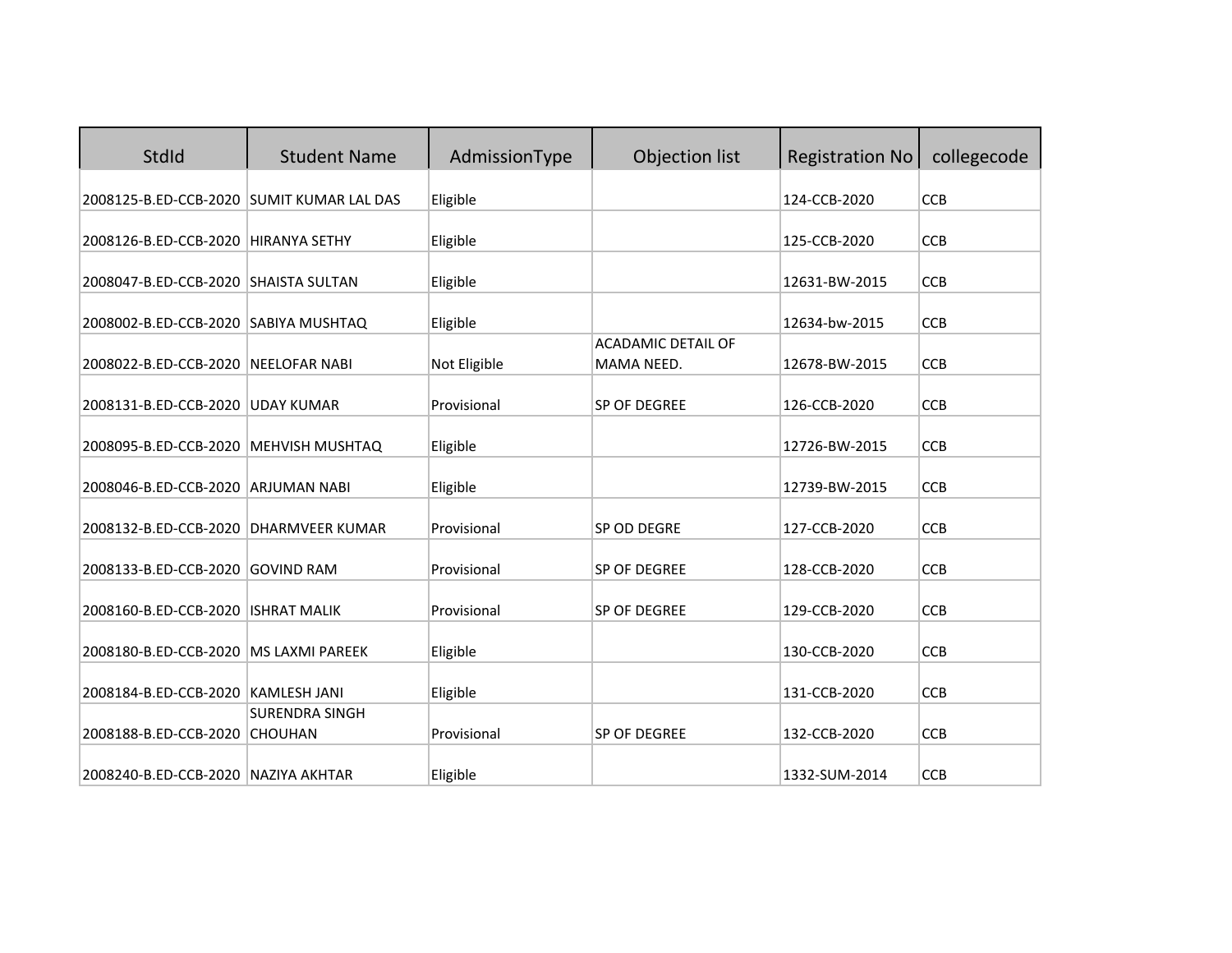| StdId                                      | <b>Student Name</b>                         | AdmissionType | Objection list | <b>Registration No</b> | collegecode |
|--------------------------------------------|---------------------------------------------|---------------|----------------|------------------------|-------------|
| 2008019-B.ED-CCB-2020                      | <b>WASEEM REYAZ</b>                         | Eligible      |                | 1337-URI-2013          | CCB         |
| 2008190-B.ED-CCB-2020 SHARWAN KUMAR        |                                             | Eligible      |                | 133-CCB-2020           | <b>CCB</b>  |
| 2008037-B.ED-CCB-2020 RAMEEZA MAJEED       |                                             | Eligible      |                | 13421-BW-2016          | <b>CCB</b>  |
| 2008191-B.ED-CCB-2020 PRABHAT KUMAR        |                                             | Eligible      |                | 134-CCB-2020           | <b>CCB</b>  |
| 2008033-B.ED-CCB-2020                      | <b>NIGHAT ABASS</b>                         | Eligible      |                | 13588-BW-2017          | <b>CCB</b>  |
| 2008197-B.ED-CCB-2020 SHIDARAY KARAJANAGI. |                                             | Eligible      |                | 135-CCB-2020           | CCB         |
| 2008097-B.ED-CCB-2020 SHABROOZ MAJEED      |                                             | Eligible      |                | 13677-BW-2017          | CCB         |
| 2008013-B.ED-CCB-2020 SAMEENA MAJEED       |                                             | Eligible      |                | 13766-BW-2017          | <b>CCB</b>  |
| 2008254-B.ED-CCB-2020 MUMINAH NISSAR       |                                             | Provisional   | SP OF DEGREE   | 137-CCB-2020           | CCB         |
| 2008259-B.ED-CCB-2020 BIJAY KUMAR KISHAN   |                                             | Eligible      |                | 138-CCB-2020           | CCB         |
| 2008101-B.ED-CCB-2020 RAMEEZ AHMAD         |                                             | Eligible      |                | 1399-URI-2013          | <b>CCB</b>  |
| 2008277-B.ED-CCB-2020 SHEEBA NASEEM        |                                             | Eligible      |                | 139-CCB-2020           | <b>CCB</b>  |
|                                            | 2008282-B.ED-CCB-2020 RAJENDRA PRASAD DALEI | Eligible      |                | 140-CCB-2020           | <b>CCB</b>  |
| 2008283-B.ED-CCB-2020 DILLIP CHOUDHURY     |                                             | Eligible      |                | 141-CCB-2020           | <b>CCB</b>  |
| 2008284-B.ED-CCB-2020 RASMI RANJAN SABAR   |                                             | Eligible      |                | 142-CCB-2020           | <b>CCB</b>  |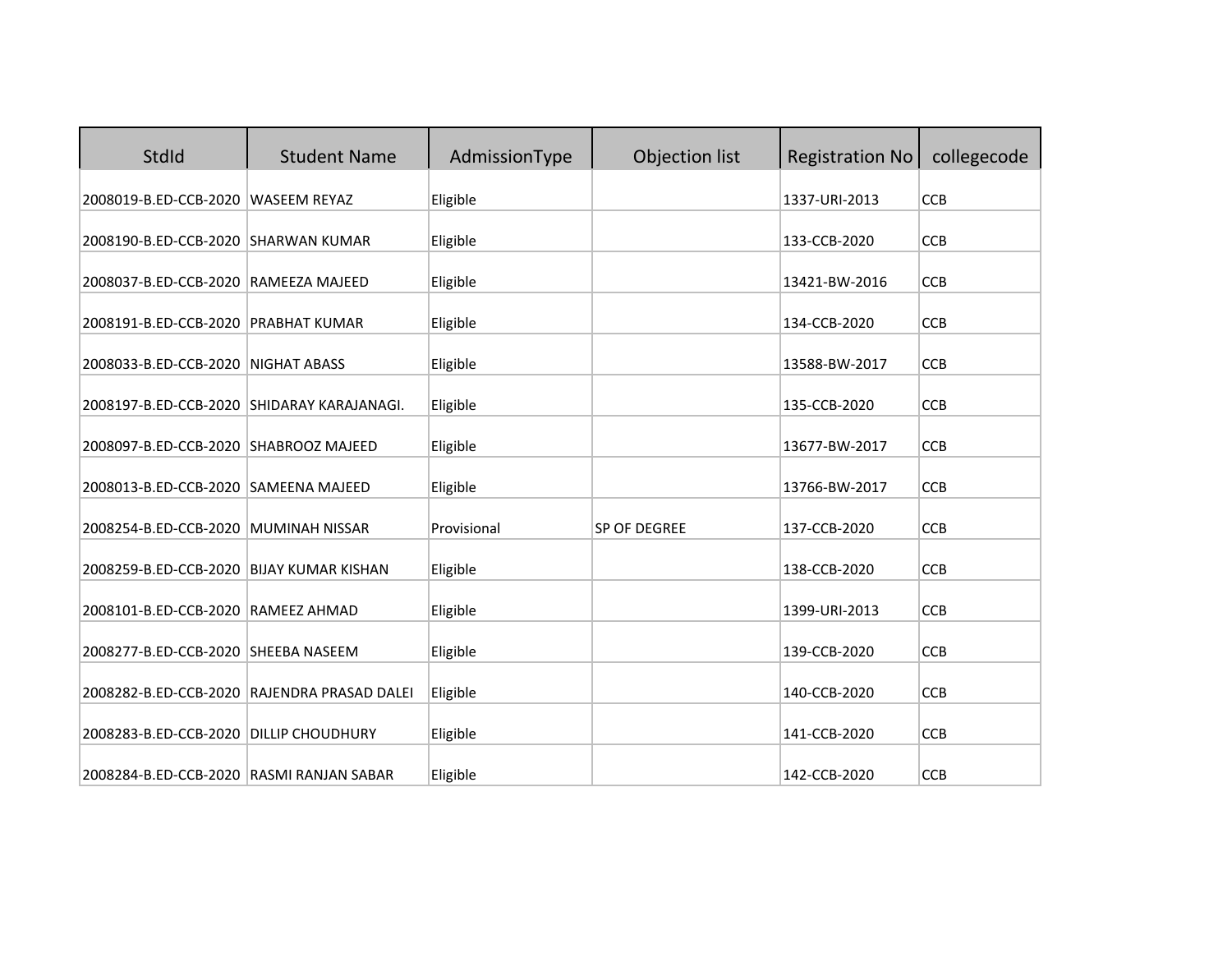| StdId                                     | <b>Student Name</b>                          | AdmissionType | Objection list      | <b>Registration No</b> | collegecode |
|-------------------------------------------|----------------------------------------------|---------------|---------------------|------------------------|-------------|
| 2008287-B.ED-CCB-2020 FATIMA MASUMA       |                                              | Eligible      |                     | 143-CCB-2020           | <b>CCB</b>  |
| 2008290-B.ED-CCB-2020 MAHIMA TRIVEDI      |                                              | Eligible      |                     | 144-CCB-2020           | <b>CCB</b>  |
| 2008296-B.ED-CCB-2020 DEEPIKA YADAV       |                                              | Eligible      |                     | 145-CCB-2020           | <b>CCB</b>  |
| 2008297-B.ED-CCB-2020 PUSPENDER ABLAWAT   |                                              | Eligible      |                     | 146-CCB-2020           | <b>CCB</b>  |
| 2008135-B.ED-CCB-2020 RUBINA BANOO        |                                              | Provisional   | SP OF DEGREE        | 147-CCB-2020           | <b>CCB</b>  |
| 2008257-B.ED-CCB-2020 NASEEM AKHTER       |                                              | Eligible      |                     | 148-CCB-2020           | <b>CCB</b>  |
| 2008258-B.ED-CCB-2020 ASAF NAWAZ          |                                              | Eligible      |                     | 149-CCB-2020           | CCB         |
| 2008124-B.ED-CCB-2020                     | <b>VISHAL GUNPAL</b>                         | Eligible      |                     | 150-CCB-2020           | <b>CCB</b>  |
| 2008127-B.ED-CCB-2020 MAHI PAL            |                                              | Eligible      |                     | 151-CCB-2020           | <b>CCB</b>  |
| 2008128-B.ED-CCB-2020 DHARMENDRA KUMAR    |                                              | Provisional   | <b>GRREQ</b>        | 152-CCB-2020           | <b>CCB</b>  |
|                                           |                                              |               |                     |                        |             |
| 2008129-B.ED-CCB-2020                     | <b>RAM SINGH RATHORE</b>                     | Eligible      |                     | 153-CCB-2020           | <b>CCB</b>  |
| 2008267-B.ED-CCB-2020 MOHD SAFEER         |                                              | Eligible      |                     | 1545-PGD-2018          | <b>CCB</b>  |
|                                           | 2008130-B.ED-CCB-2020 JITENDRA SINGH RATHORE | Eligible      |                     | 154-CCB-2020           | <b>CCB</b>  |
| 2008136-B.ED-CCB-2020 SUNIL KUMAR GARJRAJ |                                              | Provisional   | <b>SP OF DEGREE</b> | 155-CCB-2020           | <b>CCB</b>  |
| 2008070-B.ED-CCB-2020 SANIYA NASEER       |                                              | Eligible      |                     | 1564-URI-2014          | <b>CCB</b>  |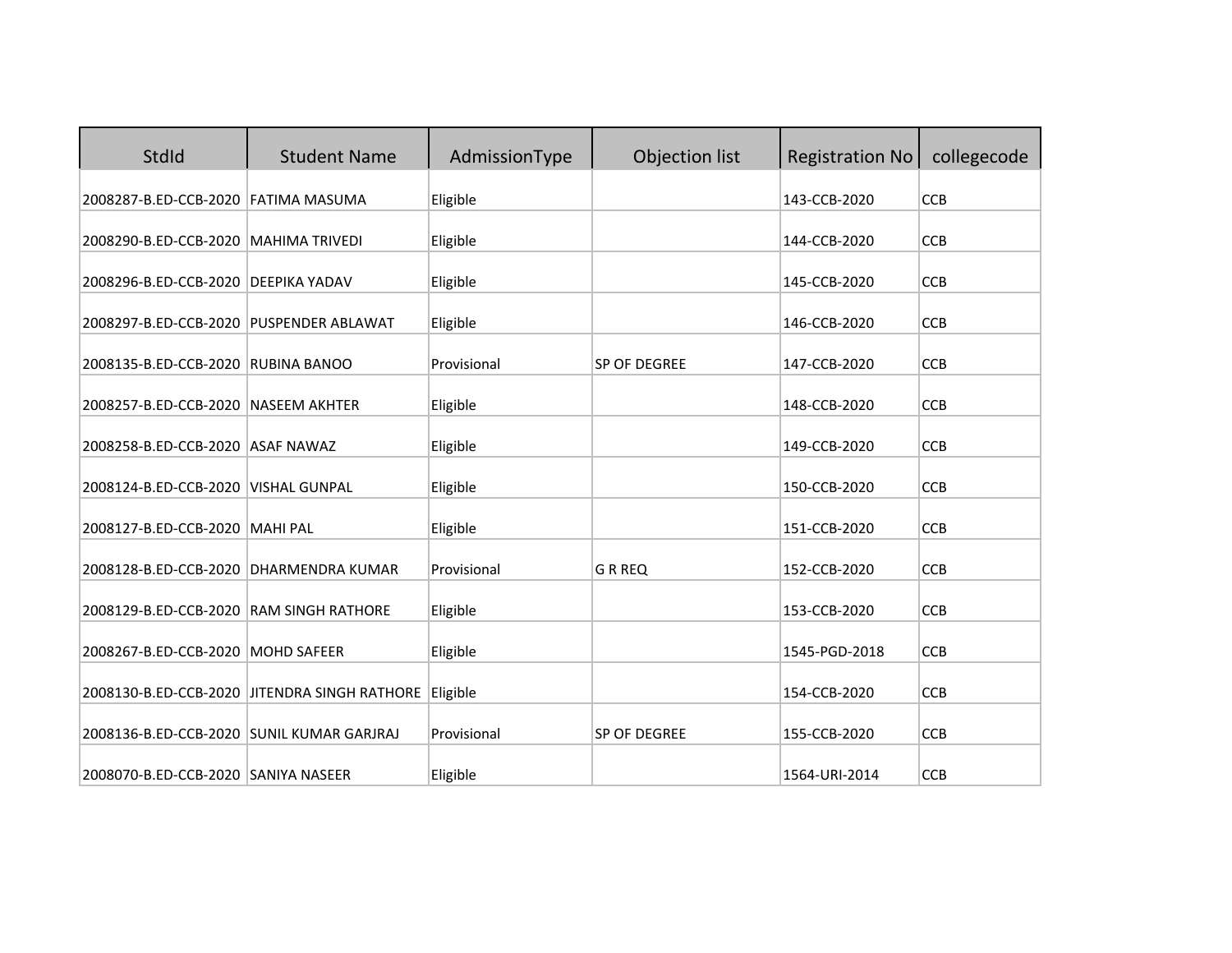| StdId                                   | <b>Student Name</b>      | AdmissionType | Objection list      | <b>Registration No</b> | collegecode |
|-----------------------------------------|--------------------------|---------------|---------------------|------------------------|-------------|
| 2008142-B.ED-CCB-2020                   | MUKESH KUMAR             | Provisional   | SP OF DEGREE        | 156-CCB-2020           | CCB         |
|                                         | <b>MOHAMMAD ABASS</b>    |               |                     |                        |             |
| 2008069-B.ED-CCB-2020 PARAY             |                          | Eligible      |                     | 1575-URI-2014          | <b>CCB</b>  |
| 2008143-B.ED-CCB-2020 ABHISHEK PAREEK   |                          | Provisional   | SP OF DEGREE        | 157-CCB-2020           | <b>CCB</b>  |
| 2008145-B.ED-CCB-2020 RENUKA CHAUHAN    |                          | Provisional   | <b>SP OF DEGREE</b> | 158-CCB-2020           | <b>CCB</b>  |
| 2008146-B.ED-CCB-2020 SHARMA            | RAVINDRA KUMAR           | Provisional   | SP OF DEGREE        | 159-CCB-2020           | <b>CCB</b>  |
| 2008147-B.ED-CCB-2020 RAMNARAYAN SAINI  |                          | Provisional   | SP OF DEGREE        | 160-CCB-2020           | CCB         |
| 2008182-B.ED-CCB-2020 SAMERA RAM        |                          | Eligible      |                     | 165-CCB-2020           | CCB         |
| 2008185-B.ED-CCB-2020 ASHOK KUMAR NAGAR |                          | Eligible      |                     | 166-CCB-2020           | <b>CCB</b>  |
| 2008186-B.ED-CCB-2020 KESARAM DEWASI    |                          | Eligible      |                     | 167-CCB-2020           | <b>CCB</b>  |
| 2008039-B.ED-CCB-2020 SAIYMA YOUNIS     |                          | Eligible      |                     | 1684-URI-2015          | <b>CCB</b>  |
| 2008187-B.ED-CCB-2020 RAMESH KUMAR      |                          | Eligible      |                     | 168-CCB-2020           | <b>CCB</b>  |
| 2008189-B.ED-CCB-2020                   | <b>MISS RAJANI PATEL</b> | Eligible      |                     | 169-CCB-2020           | <b>CCB</b>  |
| 2008194-B.ED-CCB-2020 HREE RAM          |                          | Provisional   | SP OF DEGREE        | 170-CCB-2020           | <b>CCB</b>  |
| 2008195-B.ED-CCB-2020 SURA RAM          |                          | Eligible      |                     | 171-CCB-2020           | <b>CCB</b>  |
| 2008196-B.ED-CCB-2020 NEMI CHAND SIYAG  |                          | Eligible      |                     | 172-CCB-2020           | <b>CCB</b>  |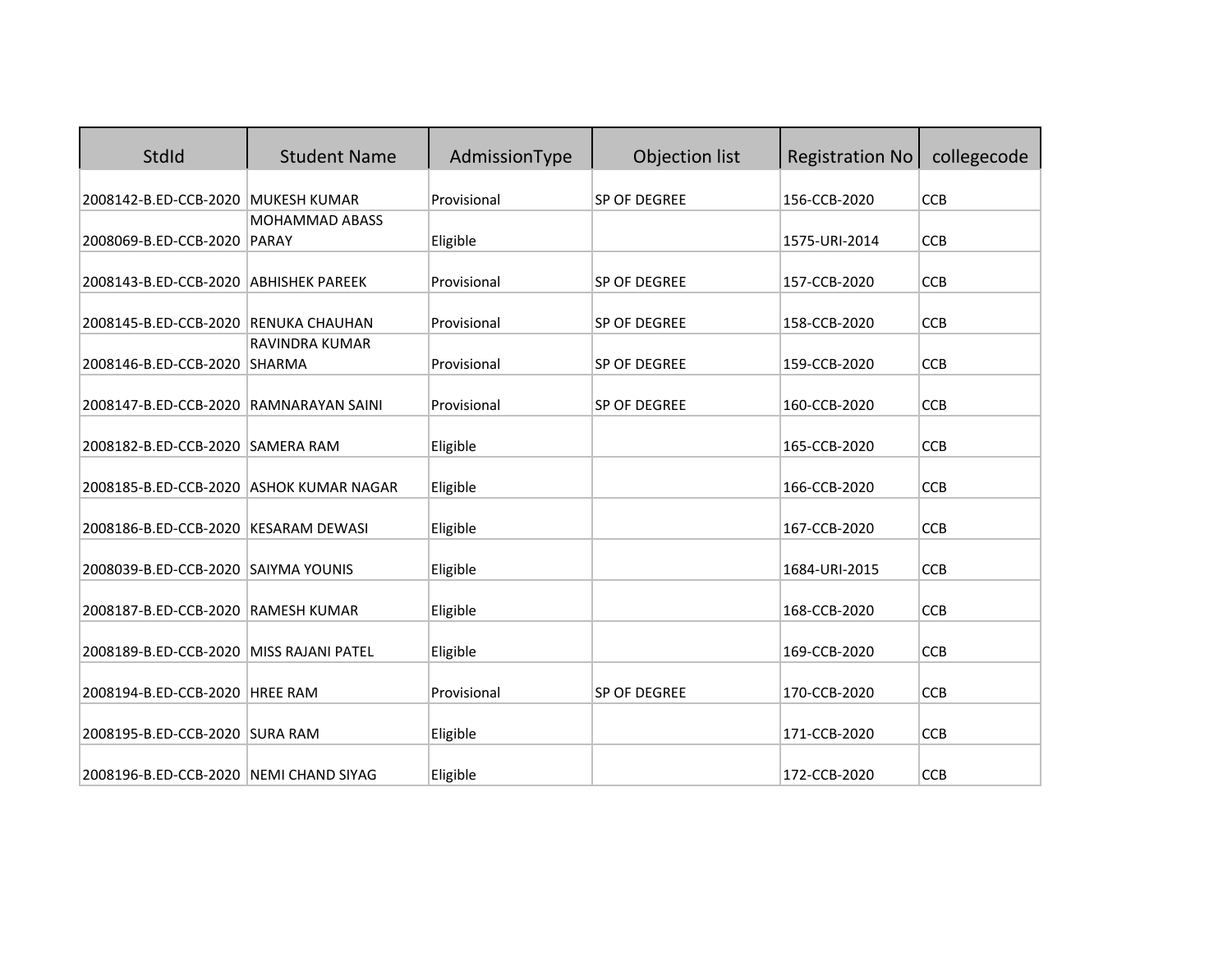| StdId                                    | <b>Student Name</b>                         | AdmissionType | Objection list | <b>Registration No</b> | collegecode |
|------------------------------------------|---------------------------------------------|---------------|----------------|------------------------|-------------|
| 2008198-B.ED-CCB-2020 RAJESH KUMAR YADAV |                                             | Eligible      |                | 173-CCB-2020           | CCB         |
| 2008199-B.ED-CCB-2020 UMMED SINGH        |                                             | Eligible      |                | 174-CCB-2020           | <b>CCB</b>  |
| 2008200-B.ED-CCB-2020 SURESH OJHA        |                                             | Eligible      |                | 175-CCB-2020           | <b>CCB</b>  |
| 2008260-B.ED-CCB-2020 SHAYRA BANUMEWATI  |                                             | Provisional   | SP OF DEGREE   | 176-CCB-2020           | <b>CCB</b>  |
|                                          | 2008272-B.ED-CCB-2020   HEMANT KUMAR PANERI | Eligible      |                | 177-CCB-2020           | <b>CCB</b>  |
| 2008273-B.ED-CCB-2020 KAILASH SHARMA     |                                             | Eligible      |                | 178-CCB-2020           | CCB         |
| 2008274-B.ED-CCB-2020 SUBHASH CHANDRA    |                                             | Eligible      |                | 179-CCB-2020           | CCB         |
| 2008275-B.ED-CCB-2020 RAMA RAM           |                                             | Eligible      |                | 180-CCB-2020           | <b>CCB</b>  |
| 2008276-B.ED-CCB-2020 DHAI               |                                             | Eligible      |                | 181-CCB-2020           | CCB         |
| 2008278-B.ED-CCB-2020 NARSI RAM JAT      |                                             | Eligible      |                | 182-CCB-2020           | CCB         |
| 2008279-B.ED-CCB-2020 RAMNIWAS SUNDA     |                                             | Eligible      |                | 183-CCB-2020           | <b>CCB</b>  |
| 2008280-B.ED-CCB-2020 HIMANSHU KHATOTIA  |                                             | Eligible      |                | 184-CCB-2020           | CCB         |
| 2008281-B.ED-CCB-2020 SATWIK SUTHAR      |                                             | Eligible      |                | 185-CCB-2020           | <b>CCB</b>  |
| 2008288-B.ED-CCB-2020 RUBY               |                                             | Eligible      |                | 186-CCB-2020           | <b>CCB</b>  |
| 2008289-B.ED-CCB-2020 SUNIL KUMAR SINGH  |                                             | Eligible      |                | 187-CCB-2020           | <b>CCB</b>  |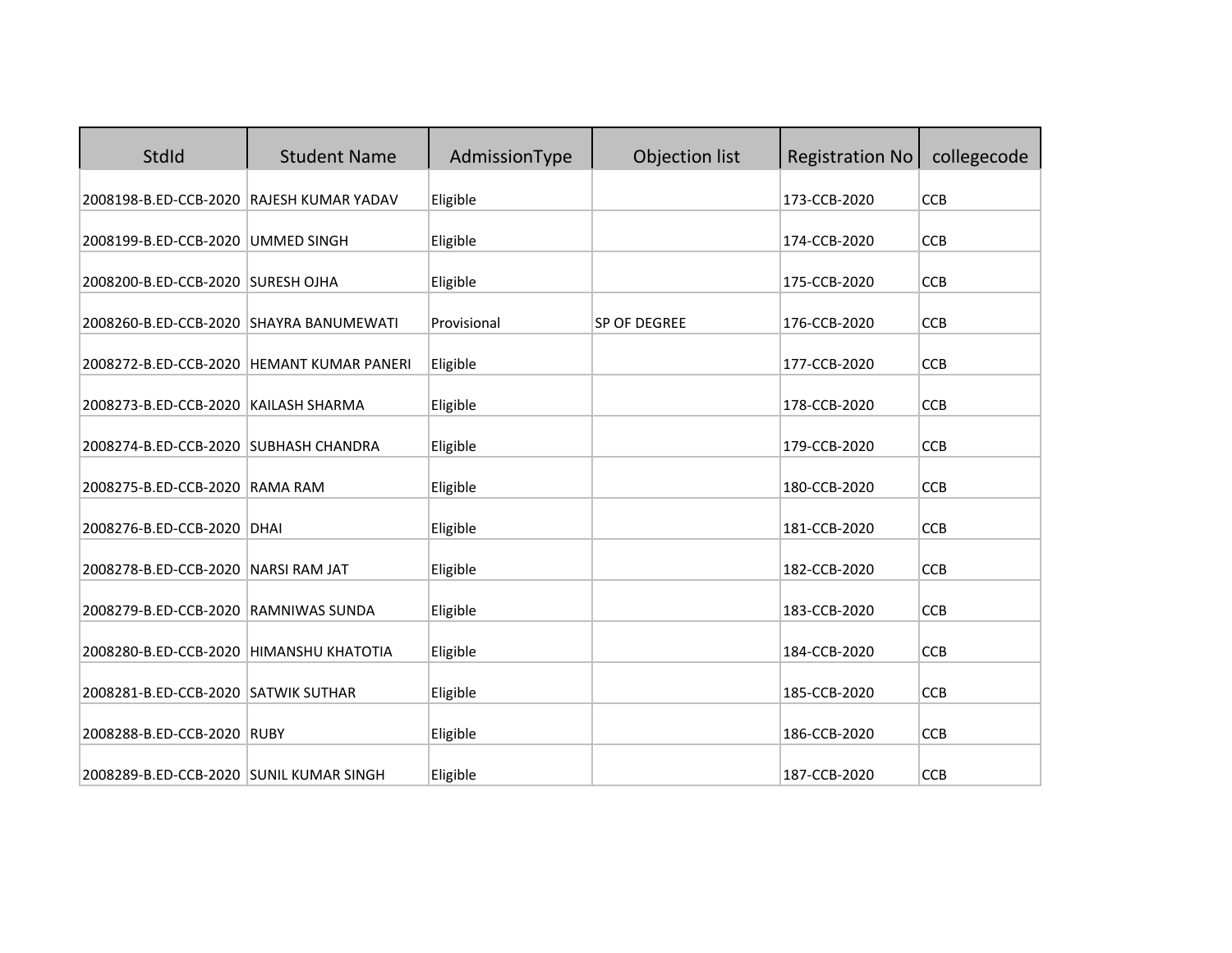| StdId                                     | <b>Student Name</b>  | AdmissionType | Objection list                                  | <b>Registration No</b> | collegecode |
|-------------------------------------------|----------------------|---------------|-------------------------------------------------|------------------------|-------------|
| 2008292-B.ED-CCB-2020                     | PRIYANKA UPADHYAY    | Eligible      |                                                 | 188-CCB-2020           | CCB         |
| 2008293-B.ED-CCB-2020 JITENDRA KUMAR SAH  |                      | Eligible      |                                                 | 189-CCB-2020           | <b>CCB</b>  |
| 2008294-B.ED-CCB-2020 SUSHIL KUMAR        |                      | Eligible      |                                                 | 190-CCB-2020           | <b>CCB</b>  |
| 2008295-B.ED-CCB-2020 PROMILA             |                      | Eligible      |                                                 | 191-CCB-2020           | <b>CCB</b>  |
| 2008298-B.ED-CCB-2020 SAVITRA BERWA       |                      | Eligible      |                                                 | 192-CCB-2020           | <b>CCB</b>  |
| 2008299-B.ED-CCB-2020 SARITA KUMARI MEENA |                      | Eligible      |                                                 | 193-CCB-2020           | CCB         |
| 2008291-B.ED-CCB-2020 MANPREET KAUR       |                      | Eligible      |                                                 | 194-CCB-2020           | CCB         |
| 2008285-B.ED-CCB-2020 ANIL KUMAR DAS      |                      | Provisional   | MIG, FEE AND DOC<br>PEND.     2.PROD            | 195-CCB-2020           | <b>CCB</b>  |
| 2008001-B.ED-CCB-2020                     | YASEEN JALIL         | Eligible      |                                                 | 2033-uri-2016          | CCB         |
| 2008025-B.ED-CCB-2020 SNOBER BASHIR       |                      | Eligible      |                                                 | 2106-SME-2012          | CCB         |
| 2008192-B.ED-CCB-2020 AASIFA ABDULLAH     |                      | Eligible      |                                                 | 2124-BRU-2010          | <b>CCB</b>  |
| 2008099-B.ED-CCB-2020 SALMA BANO          |                      | Eligible      |                                                 | 2147-URI-2017          | <b>CCB</b>  |
| 2008008-B.ED-CCB-2020                     | <b>MOHD ASIF</b>     | Eligible      |                                                 | 2163-uri-2017          | <b>CCB</b>  |
| 2008040-B.ED-CCB-2020                     | <b>WASEEM YOUNIS</b> | Provisional   | <b>ACADAMIC DETAIL OF</b><br><b>MTHM NEEDED</b> | 22487-SJ-2009          | <b>CCB</b>  |
| 2008030-B.ED-CCB-2020 MUSKAN AJAZ         |                      | Eligible      |                                                 | 2324-URI-2017          | <b>CCB</b>  |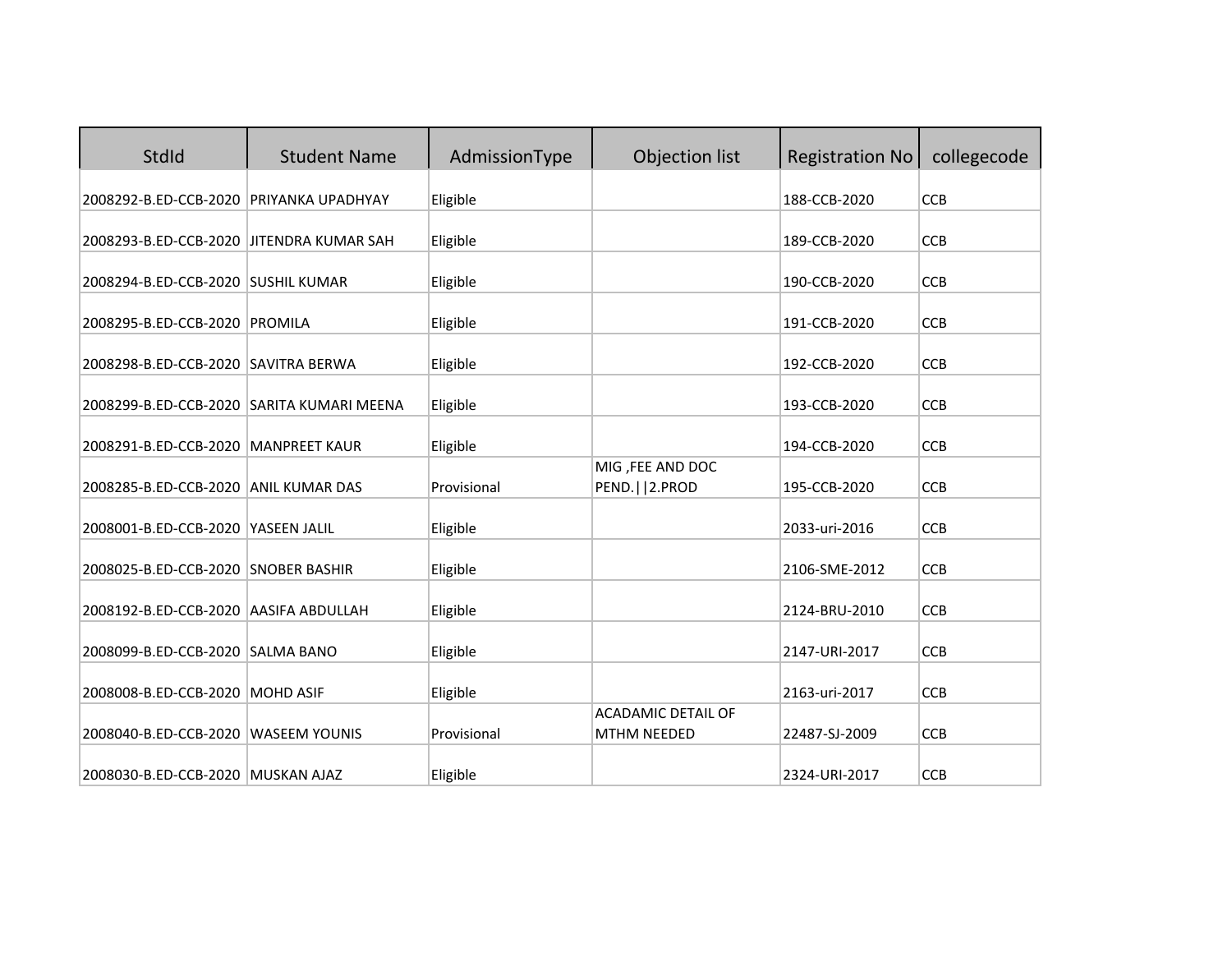| StdId                                    | <b>Student Name</b>                       | AdmissionType | Objection list      | <b>Registration No</b> | collegecode |
|------------------------------------------|-------------------------------------------|---------------|---------------------|------------------------|-------------|
| 2008207-B.ED-CCB-2020 JAVID AHMAD GANAIE |                                           | Eligible      |                     | 2390-SUM-2015          | <b>CCB</b>  |
| 2008152-B.ED-CCB-2020 AFSHANA ANJUM      |                                           | Not Eligible  | <b>REVIVAL CASE</b> | 25601-NW-2010          | <b>CCB</b>  |
| 2008011-B.ED-CCB-2020 ASMA NASIR         |                                           | Eligible      |                     | 26152-SJ-2012          | <b>CCB</b>  |
| 2008159-B.ED-CCB-2020 SAYED AHMAD MALIK  |                                           | Eligible      |                     | 2685-PTN-2012          | CCB         |
| 2008085-B.ED-CCB-2020                    | MOHAMMAD IQBAL LONE                       | Not Eligible  | REVIVAL OF REG REQ. | 26882-SJ-2013          | <b>CCB</b>  |
| 2008048-B.ED-CCB-2020 ASIA MUKHTAR       |                                           | Not Eligible  | REVIVAL CASE        | 27517-SJ-2014          | <b>CCB</b>  |
| 2008255-B.ED-CCB-2020                    | <b>NUSRAT RASHEED</b>                     | Eligible      |                     | 27561-SJ-2014          | <b>CCB</b>  |
| 2008004-B.ED-CCB-2020                    | <b>MOHMAD AKRAM</b><br><b>KHANDAY</b>     | Eligible      |                     | 28031-SP-2008          | <b>CCB</b>  |
| 2008010-B.ED-CCB-2020 NAZAKAT ALI        |                                           | Eligible      |                     | 28036-SJ-2014          | <b>CCB</b>  |
| 2008264-B.ED-CCB-2020                    | <b>RIYAZ AHMAD MIR</b>                    | Eligible      |                     | 28083-SJ-2014          | <b>CCB</b>  |
| 2008005-B.ED-CCB-2020 NAZIA AIJAZ        |                                           | Not Eligible  | RIVIVAL CASE        | 28147-SJ-2014          | <b>CCB</b>  |
| 2008007-B.ED-CCB-2020 AWAIS AHMAD BHAT   |                                           | Eligible      |                     | 29172-sj-2015          | <b>CCB</b>  |
|                                          | 2008096-B.ED-CCB-2020 MUHAMAD AADIL YATOO | Not Eligible  | REVIVAL CASE        | 29247-BC-2011          | CCB         |
| 2008177-B.ED-CCB-2020 RIFAT ARA          |                                           | Eligible      |                     | 29570-NW-2013          | <b>CCB</b>  |
| 2008243-B.ED-CCB-2020   ISHRAT HASSAN    |                                           | Eligible      |                     | 2985-SPW-2013          | <b>CCB</b>  |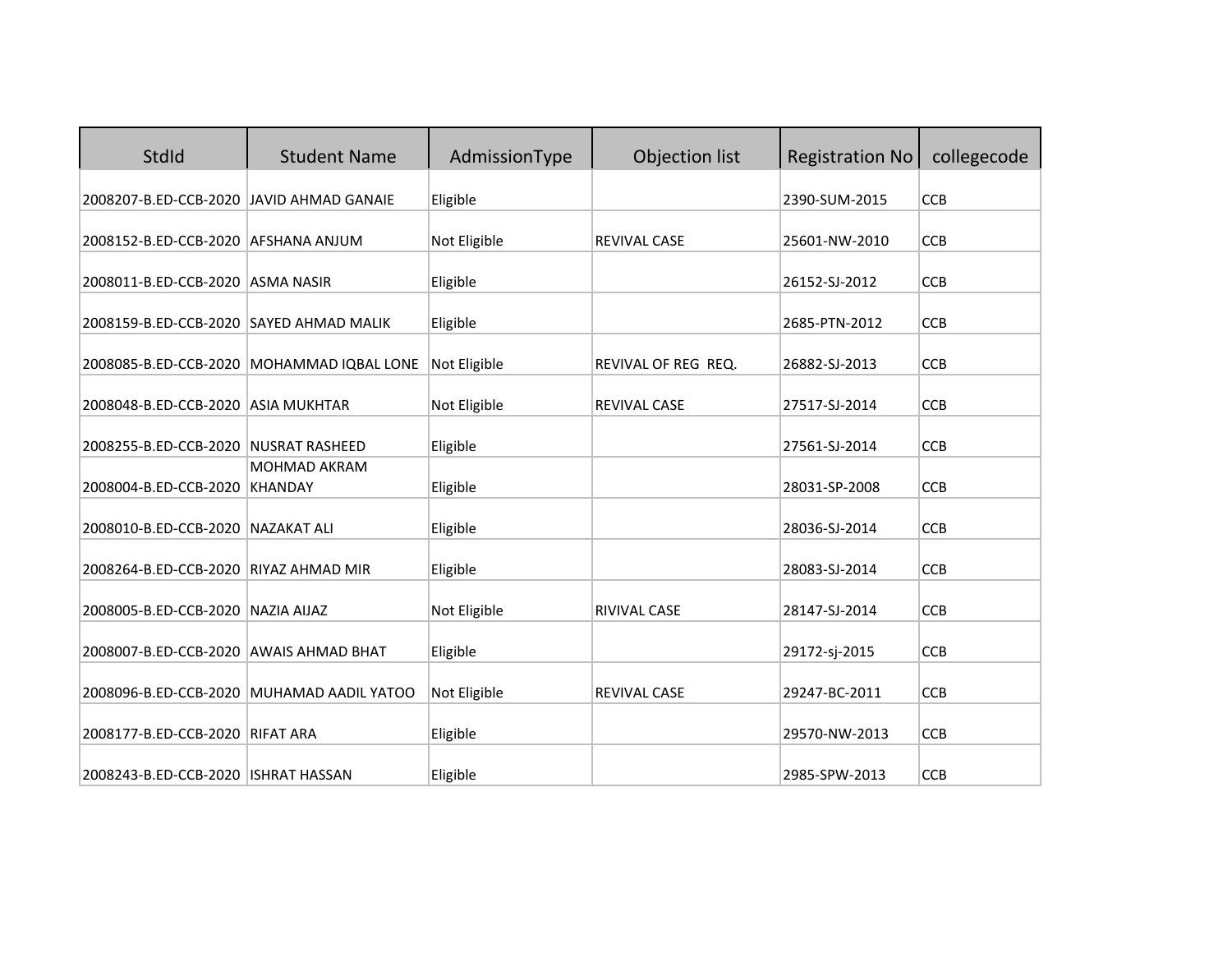| StdId                                   | <b>Student Name</b>                        | AdmissionType | Objection list | <b>Registration No</b> | collegecode |
|-----------------------------------------|--------------------------------------------|---------------|----------------|------------------------|-------------|
| 2008164-B.ED-CCB-2020 SAMANA MEHDI      |                                            | Eligible      |                | 30069-NW-2014          | CCB         |
| 2008226-B.ED-CCB-2020 TAHMEENA MAQSOOD  |                                            | Eligible      |                | 3018-SPW-2013          | <b>CCB</b>  |
| 2008020-B.ED-CCB-2020 ASIF AHMAD FAFOO  |                                            | Eligible      |                | 30463-SJ-2017          | <b>CCB</b>  |
|                                         | 2008006-B.ED-CCB-2020 MUDASIR AHMAD SHEIKH | Eligible      |                | 30479-SJ-2017          | <b>CCB</b>  |
| 2008168-B.ED-CCB-2020 RUKAYA RASHID     |                                            | Eligible      |                | 30928-NW-2015          | <b>CCB</b>  |
| 2008244-B.ED-CCB-2020 ZANAB UNISA       |                                            | Eligible      |                | 3107-SPW-2014          | <b>CCB</b>  |
| 2008239-B.ED-CCB-2020 NIGHAT NABI       |                                            | Eligible      |                | 3123-SPW-2014          | CCB         |
| 2008265-B.ED-CCB-2020 ZAINUB HASSAN     |                                            | Eligible      |                | 3152-SPW-2014          | <b>CCB</b>  |
| 2008155-B.ED-CCB-2020 AABID AHMAD HAJAM |                                            | Eligible      |                | 31617-BC-2012          | CCB         |
| 2008064-B.ED-CCB-2020 NUSRAT MAJEED     |                                            | Eligible      |                | 3196-SPW-2014          | <b>CCB</b>  |
| 2008227-B.ED-CCB-2020 TABISH MAQSOOD    |                                            | Eligible      |                | 3208-spw-2014          | <b>CCB</b>  |
| 2008228-B.ED-CCB-2020 ZAINUB NABI DAR   |                                            | Eligible      |                | 3216-SPW-2015          | CCB         |
| 2008219-B.ED-CCB-2020 SHAZIA RASHID     |                                            | Eligible      |                | 3219-SPW-2015          | <b>CCB</b>  |
| 2008174-B.ED-CCB-2020 SHAKELA FAROOQ    |                                            | Eligible      |                | 3261-BRU-2012          | CCB         |
| 2008262-B.ED-CCB-2020 RAZIA BASHIR      |                                            | Eligible      |                | 3278-SPW-2015          | <b>CCB</b>  |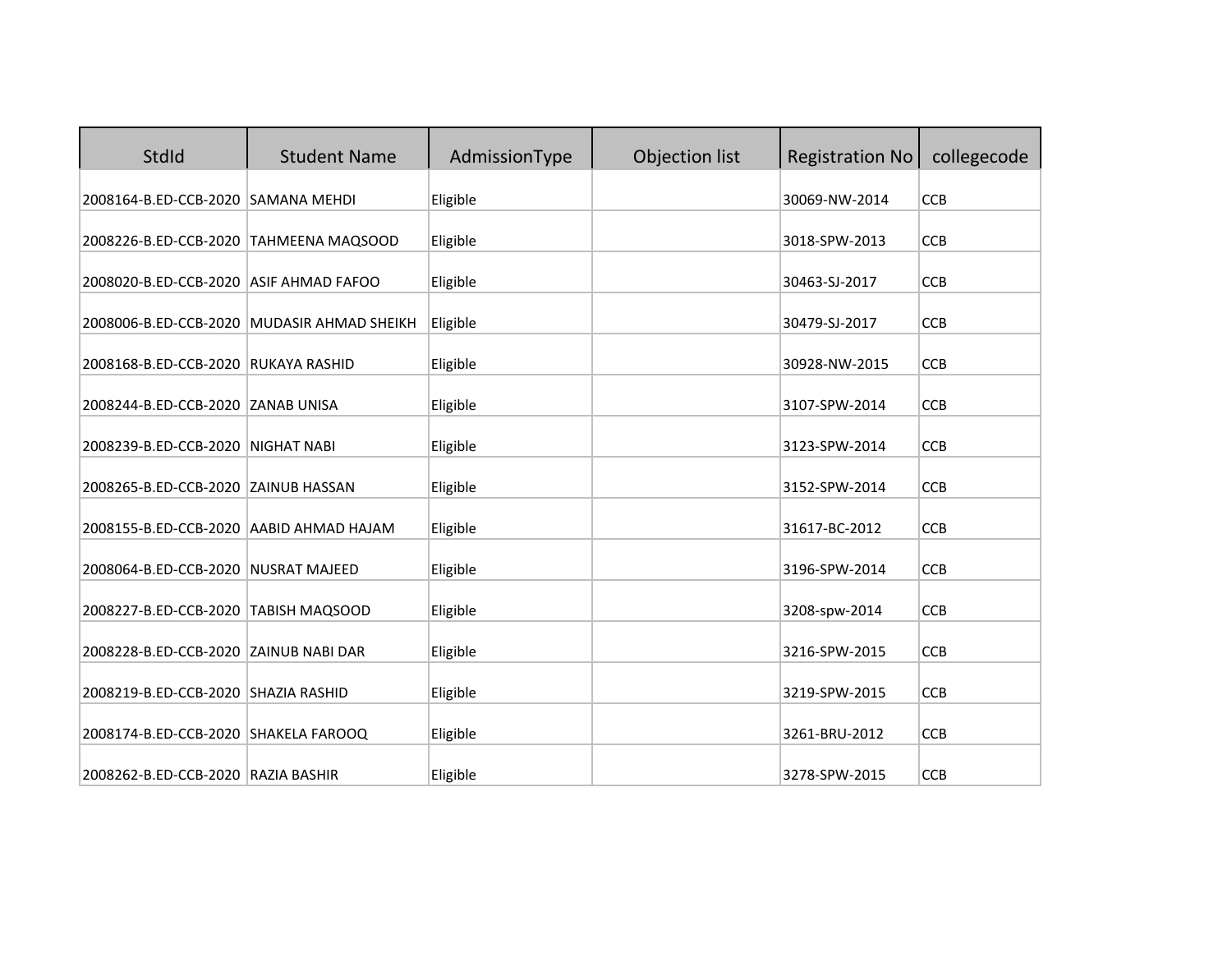| StdId                                   | <b>Student Name</b>                      | AdmissionType | Objection list              | <b>Registration No</b> | collegecode |
|-----------------------------------------|------------------------------------------|---------------|-----------------------------|------------------------|-------------|
| 2008233-B.ED-CCB-2020 AAMINA ABDULLAH   |                                          | Eligible      |                             | 3290-SPW-2015          | <b>CCB</b>  |
| 2008263-B.ED-CCB-2020 AALIYA BASHIR     |                                          | Not Eligible  | <b>WRONG REG NO</b>         | 3326-SP-2015           | <b>CCB</b>  |
|                                         | 2008044-B.ED-CCB-2020 MOHMAD MUDASIR DAR | Eligible      |                             | 3433-ptn-2014          | <b>CCB</b>  |
| 2008154-B.ED-CCB-2020 RAFIA LATEEF      |                                          | Eligible      |                             | 34411-BC-2014          | <b>CCB</b>  |
| 2008225-B.ED-CCB-2020                   | <b>TASNEEM JAN</b>                       | Eligible      |                             | 3475-SPW-2015          | <b>CCB</b>  |
| 2008242-B.ED-CCB-2020 IQRA AYOOB        |                                          | Eligible      |                             | 3483-spw-2015          | <b>CCB</b>  |
| 2008083-B.ED-CCB-2020 RAYEES AHMAD MIR  |                                          | Eligible      |                             | 35024-SP-2011          | <b>CCB</b>  |
| 2008212-B.ED-CCB-2020 LATEEFA BANO      |                                          | Provisional   | DETAIL OF MA KR REQ         | 35028-SP-2011          | <b>CCB</b>  |
|                                         |                                          |               | <b>DEGREE OBTAINED FROM</b> |                        |             |
|                                         |                                          | Provisional   | OTHER UNIVERSITY BE         |                        |             |
| 2008050-B.ED-CCB-2020 IFRAH MOHI UD DIN |                                          |               | <b>PRODUCED</b>             | 3528-SPW-2015          | <b>CCB</b>  |
| 2008032-B.ED-CCB-2020 AFREENA AFZAL     |                                          | Eligible      |                             | 3535-SPW-2015          | <b>CCB</b>  |
| 2008269-B.ED-CCB-2020 KULSOOMA AKHTAR   |                                          | Eligible      |                             | 3541-SPW-2015          | CCB         |
| 2008232-B.ED-CCB-2020 MAVIYA MAJID      |                                          | Eligible      |                             | 3556-SPW-2015          | CCB         |
| 2008153-B.ED-CCB-2020 SAFIYA ISMAIL     |                                          | Eligible      |                             | 35672-BC-2015          | <b>CCB</b>  |
| 2008156-B.ED-CCB-2020 RUQAYA HAMID      |                                          | Eligible      |                             | 35807-BC-2015          | <b>CCB</b>  |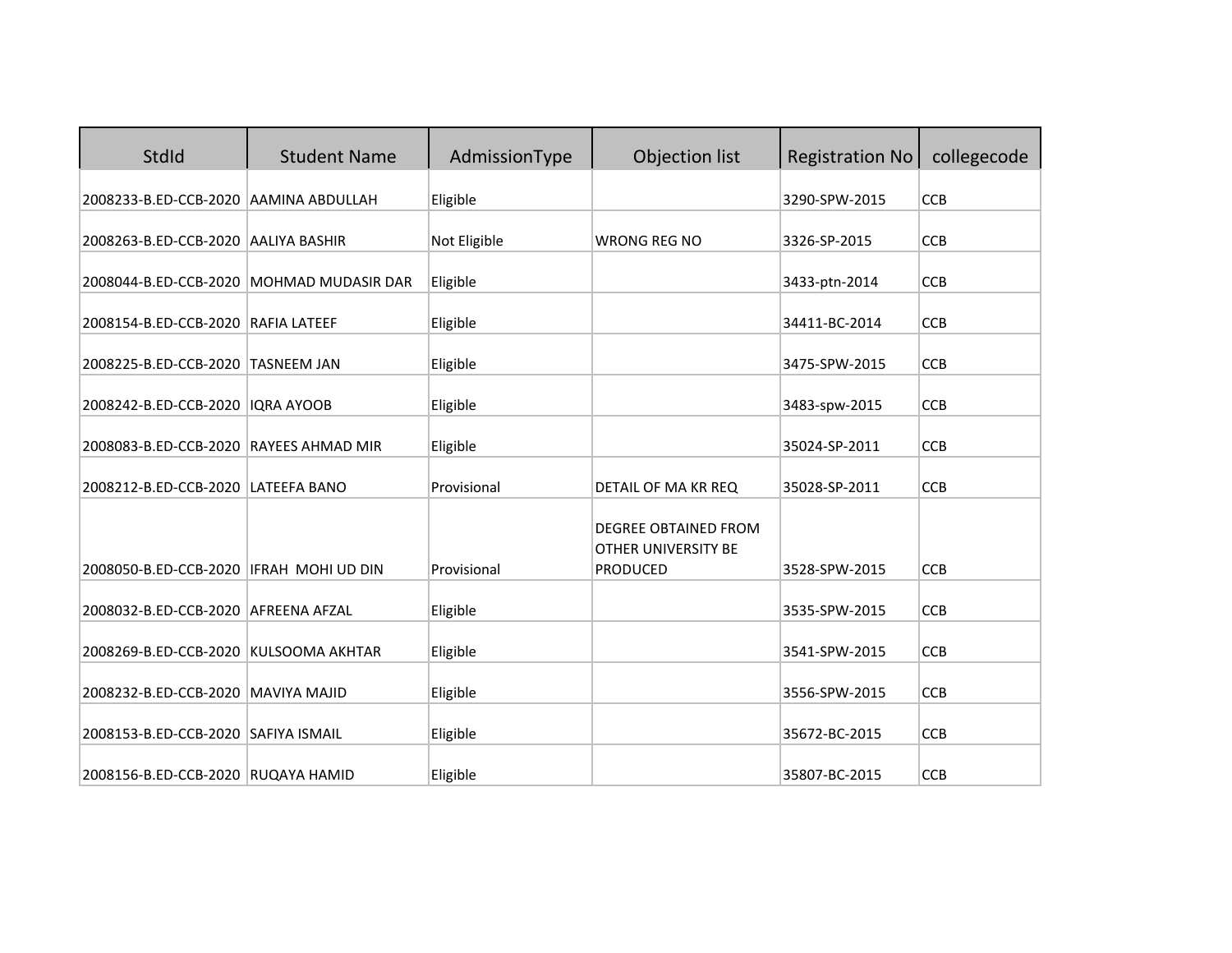| StdId                                    | <b>Student Name</b> | AdmissionType | Objection list               | <b>Registration No</b> | collegecode |
|------------------------------------------|---------------------|---------------|------------------------------|------------------------|-------------|
| 2008238-B.ED-CCB-2020 ZULFKAR ALI GANAIE |                     | Not Eligible  | <b>IGNOU MARKS CARD REQ.</b> | 36807-SP-2012          | CCB         |
| 2008236-B.ED-CCB-2020 RAFIA ASHRAF       |                     | Eligible      |                              | 37849-SP-2012          | <b>CCB</b>  |
| 2008172-B.ED-CCB-2020 TARIQ AHMAD BHAT   |                     | Eligible      |                              | 3816-PTN-2014          | <b>CCB</b>  |
| 2008217-B.ED-CCB-2020 AMIR UL REHMAN     |                     | Eligible      |                              | 38214-SP-2012          | <b>CCB</b>  |
| 2008251-B.ED-CCB-2020                    | <b>RIFAT BASHIR</b> | Eligible      |                              | 38300-SP-2012          | <b>CCB</b>  |
| 2008234-B.ED-CCB-2020 IFRAH ALI          |                     | Eligible      |                              | 3869-SPW-2017          | <b>CCB</b>  |
| 2008175-B.ED-CCB-2020 BHAT               | SHAHID MOHI UD DIN  | Eligible      |                              | 3902-PTN-2014          | CCB         |
| 2008214-B.ED-CCB-2020 RIFAT JAVEED       |                     | Eligible      |                              | 3945-SPW-2017          | <b>CCB</b>  |
| 2008206-B.ED-CCB-2020 MUZAMIL SAMAD      |                     | Eligible      |                              | 39680-SP-2013          | CCB         |
| 2008201-B.ED-CCB-2020 MUDASIR AHMAD LONE |                     | Eligible      |                              | 39701-SP-2013          | <b>CCB</b>  |
| 2008245-B.ED-CCB-2020  IRUM NAZIR        |                     | Eligible      |                              | 39826-SP-2013          | CCB         |
| 2008208-B.ED-CCB-2020 NUZHAT ARA         |                     | Eligible      |                              | 39957-SP-2013          | CCB         |
| 2008014-B.ED-CCB-2020 AAMINA NABI        |                     | Eligible      |                              | 39997-SP-2014          | <b>CCB</b>  |
| 2008248-B.ED-CCB-2020 NUSRAT JAVID       |                     | Eligible      |                              | 40066-sp-2014          | <b>CCB</b>  |
| 2008247-B.ED-CCB-2020 MOHSINA MAQBOOL    |                     | Eligible      |                              | 40067-sp-2014          | <b>CCB</b>  |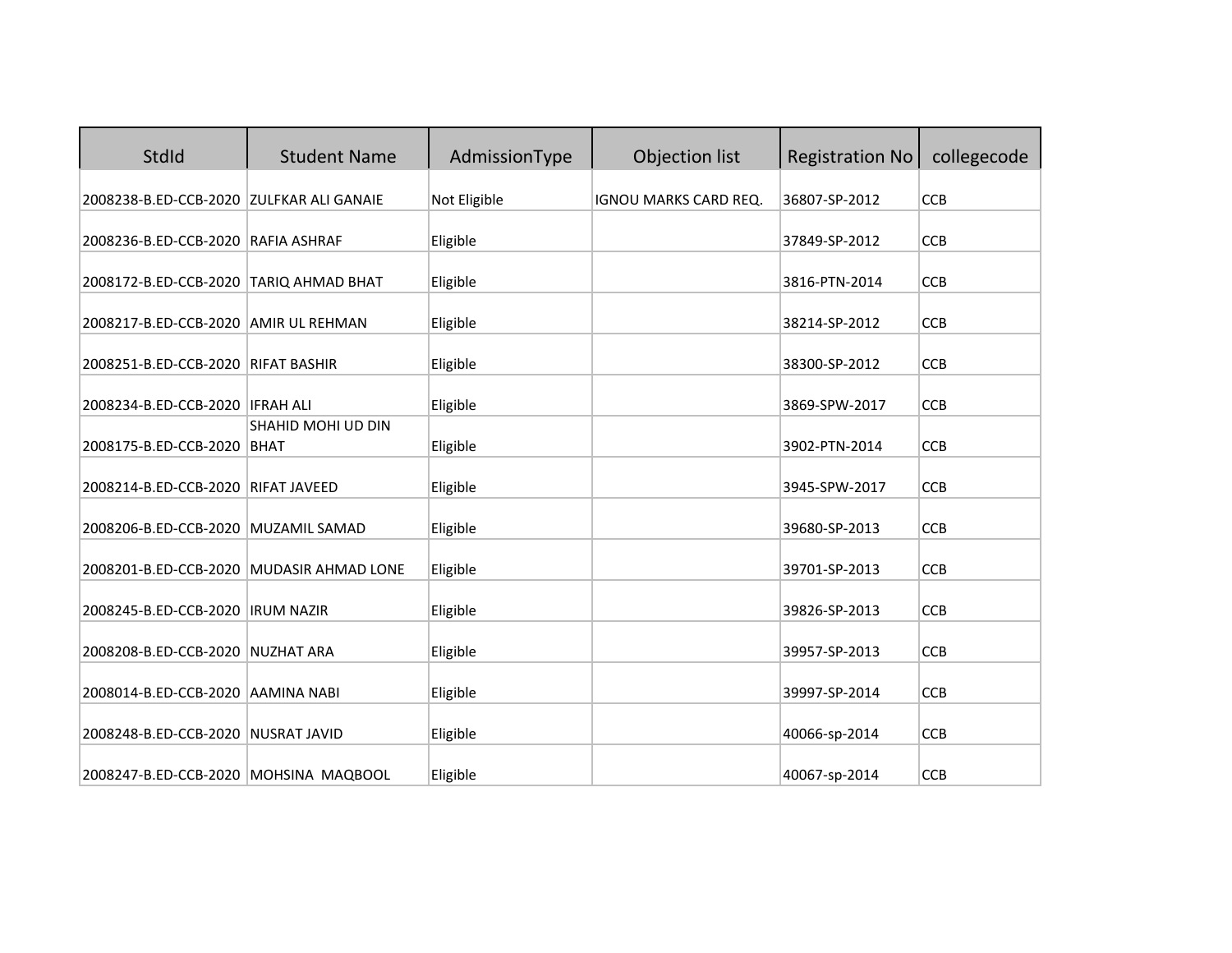| StdId                                                                    | <b>Student Name</b> | AdmissionType        | Objection list        | <b>Registration No</b> | collegecode |
|--------------------------------------------------------------------------|---------------------|----------------------|-----------------------|------------------------|-------------|
| 2008224-B.ED-CCB-2020 SHABNUM RAMZAN                                     |                     | Eligible             |                       | 40467-SP-2014          | CCB         |
| 2008237-B.ED-CCB-2020 SHAFIA MEHRAJ                                      |                     | Not Eligible         | <b>REVIVAL CASE</b>   | 40636-SP-2014          | <b>CCB</b>  |
| 2008193-B.ED-CCB-2020 REHANA AKHTER                                      |                     | Eligible             |                       | 4102-BRU-2013          | <b>CCB</b>  |
| 2008241-B.ED-CCB-2020 BASERAT ASHRAF                                     |                     | Eligible             |                       | 41061-sp-2014          | <b>CCB</b>  |
| 2008165-B.ED-CCB-2020 BURKAT PARVEEN                                     |                     | Eligible             |                       | 4112-PRB-2011          | <b>CCB</b>  |
| 2008205-B.ED-CCB-2020 FAHEEM FAYAZ                                       |                     | Eligible             |                       | 41173-SP-2014          | CCB         |
| 2008271-B.ED-CCB-2020 JASMEENA AKHTER                                    |                     | Eligible             |                       | 41263-SP-2014          | CCB         |
| 2008213-B.ED-CCB-2020 AABID AMIN WANI                                    |                     | Eligible             |                       | 41281-sp-2014          | <b>CCB</b>  |
| 2008221-B.ED-CCB-2020 ISHFAQ AHMAD TALLI                                 |                     | Eligible             |                       | 41355-SP-2014          | CCB         |
| 2008203-B.ED-CCB-2020 RASHIDAH AKHTAR                                    |                     | Eligible             |                       | 41366-SP-2014          | CCB         |
| 2008204-B.ED-CCB-2020 SAIMA NAZIR                                        |                     | Eligible             |                       | 41370-sp-2014          | <b>CCB</b>  |
| 2008202-B.ED-CCB-2020 FARHANA BANO                                       |                     | Provisional          | <b>MARKS CARD REQ</b> | 41372-SP-2014          | <b>CCB</b>  |
| 2008029-B.ED-CCB-2020 HUMAIRAH AKHTER                                    |                     | Eligible             |                       | 41394-SP-2014          | <b>CCB</b>  |
|                                                                          |                     |                      |                       | 41403-SP-2014          | CCB         |
| 2008015-B.ED-CCB-2020 RIFAT BANO<br>2008016-B.ED-CCB-2020 SABAHAT FAROOQ |                     | Eligible<br>Eligible |                       | 41404-sp-2014          | <b>CCB</b>  |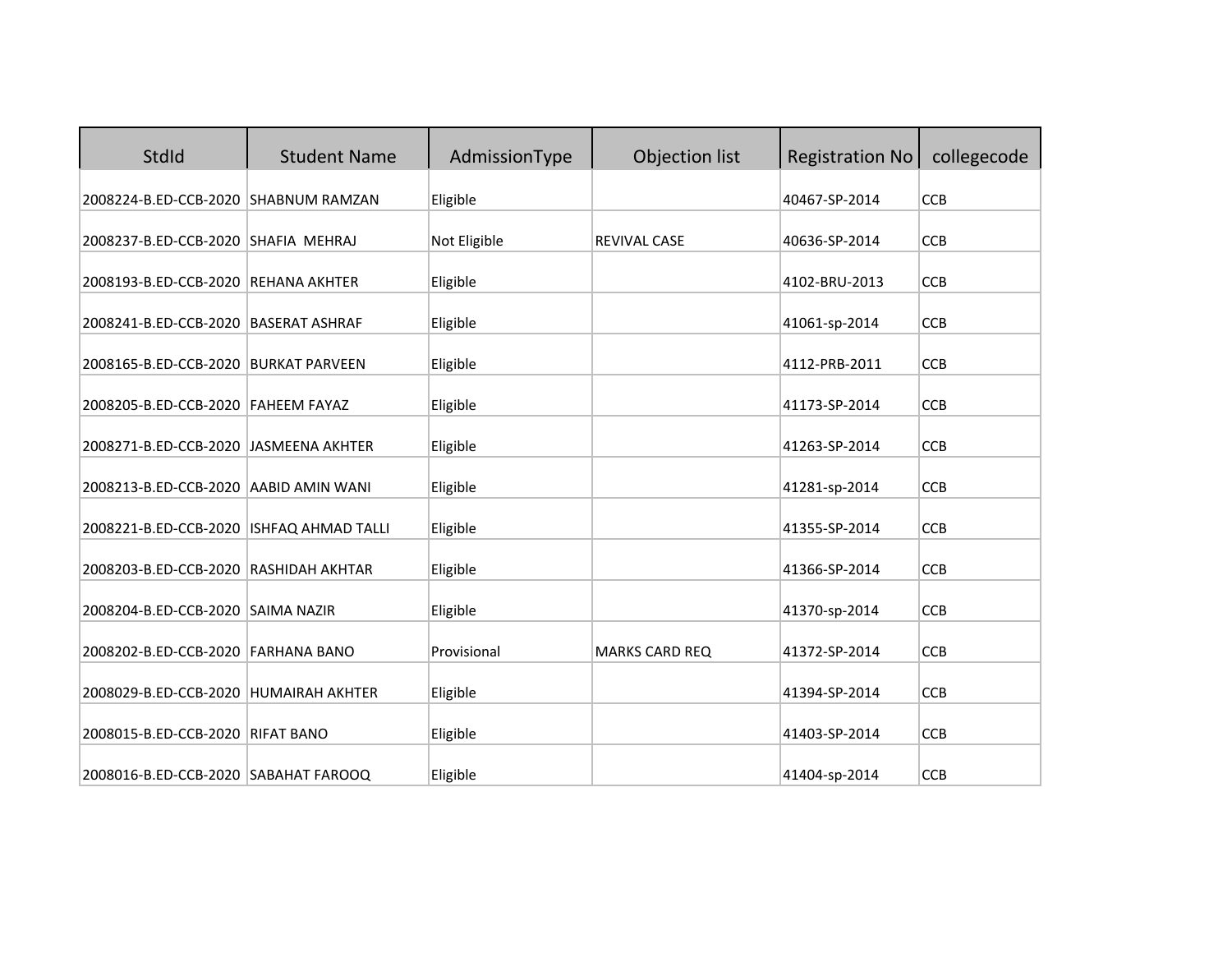| <b>StdId</b>                              | <b>Student Name</b>                       | AdmissionType | Objection list | <b>Registration No</b> | collegecode |
|-------------------------------------------|-------------------------------------------|---------------|----------------|------------------------|-------------|
| 2008211-B.ED-CCB-2020 AAMIR KHURSHEED     |                                           | Eligible      |                | 41413-SP-2014          | CCB         |
| 2008220-B.ED-CCB-2020 TANVEER AHMAD PIR   |                                           | Eligible      |                | 41438-SP-2014          | CCB         |
| 2008250-B.ED-CCB-2020 MEHFOOZA QADIR      |                                           | Eligible      |                | 4211-PTN-2015          | <b>CCB</b>  |
| 2008080-B.ED-CCB-2020 RUQIA AKHTAR        |                                           | Eligible      |                | 4223-ptn-2015          | <b>CCB</b>  |
|                                           | 2008031-B.ED-CCB-2020 FARHAT BINT MUSHTAQ | Eligible      |                | 42424-SP-2015          | CCB         |
| 2008246-B.ED-CCB-2020 MAROOFA JAFFAR      |                                           | Eligible      |                | 43274-SP-2016          | CCB         |
| 2008261-B.ED-CCB-2020 MEHNAZ AMIN         |                                           | Eligible      |                | 43340-SP-2016          | <b>CCB</b>  |
| 2008215-B.ED-CCB-2020                     | <b>DANISHA AKHTER</b>                     | Eligible      |                | 43440-SP-2016          | CCB         |
| 2008268-B.ED-CCB-2020 TEHLEELA ASHRAF     |                                           | Eligible      |                | 43800-SP-2016          | <b>CCB</b>  |
| 2008157-B.ED-CCB-2020 ASIMA JAHAN         |                                           | Eligible      |                | 4521-BRU-2014          | <b>CCB</b>  |
| 2008024-B.ED-CCB-2020 ABDUL WAHID DAR     |                                           | Eligible      |                | 45438-sp-2017          | <b>CCB</b>  |
| 2008061-B.ED-CCB-2020 MATEEN MEHRAJ       |                                           | Eligible      |                | 45453-SP-2017          | CCB         |
| 2008249-B.ED-CCB-2020 SHUGUFTA BASHIR     |                                           | Eligible      |                | 4570-PTN-2015          | CCB         |
| 2008086-B.ED-CCB-2020   BIBI NIGHAT KAZMI |                                           | Eligible      |                | 4578-PRB-2012          | <b>CCB</b>  |
|                                           | 2008230-B.ED-CCB-2020 WASEEM AHMAD HAJAM  | Eligible      |                | 4578-ptn-2015          | <b>CCB</b>  |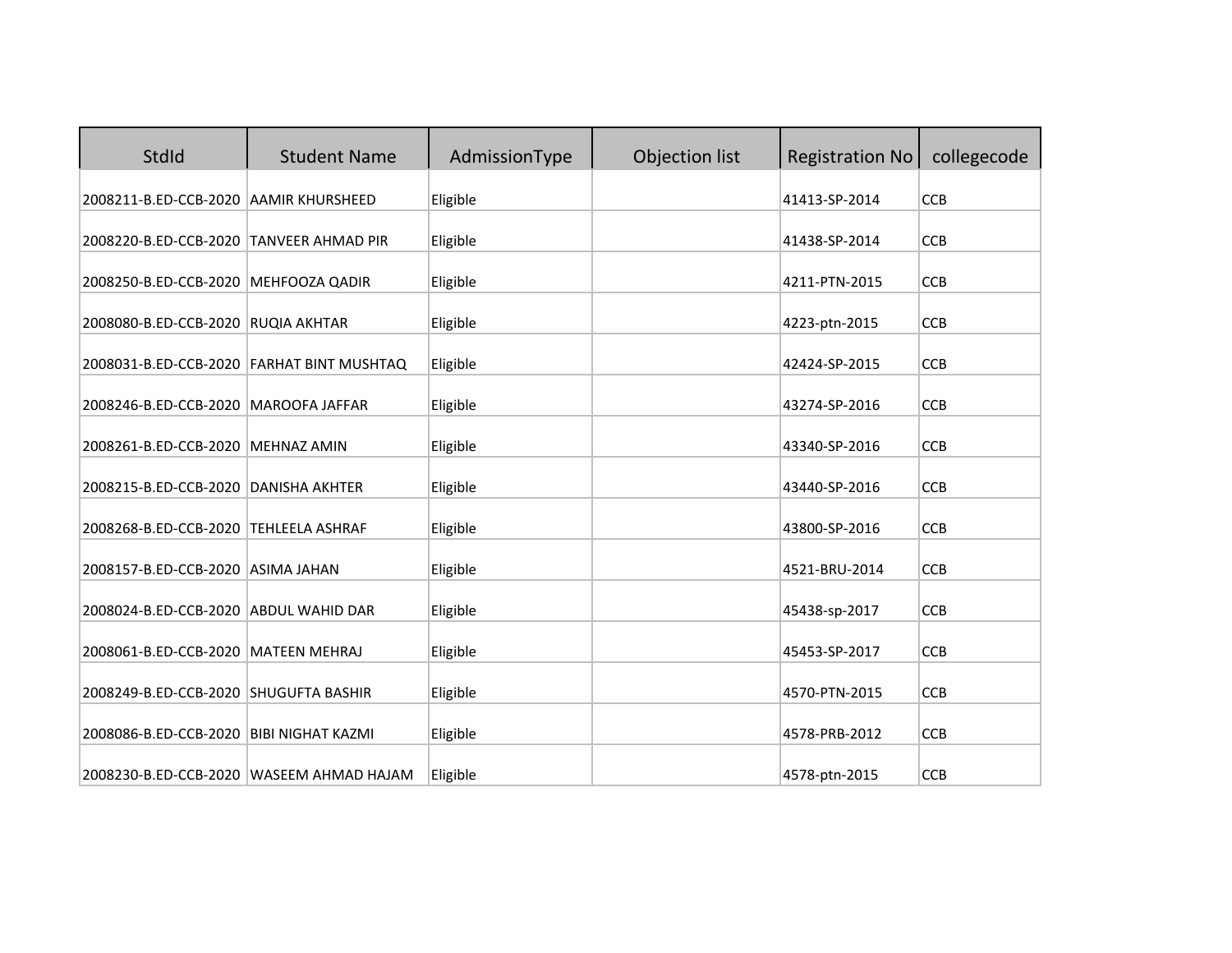| <b>StdId</b>                             | <b>Student Name</b>                      | AdmissionType | Objection list      | <b>Registration No</b> | collegecode |
|------------------------------------------|------------------------------------------|---------------|---------------------|------------------------|-------------|
| 2008209-B.ED-CCB-2020 FAROOQ AHMAD BHAT  |                                          | Eligible      |                     | 4582-PTN-2015          | CCB         |
|                                          | 2008222-B.ED-CCB-2020 MOHAMMAD ASIF WANI | Eligible      |                     | 4585-ptn-2015          | <b>CCB</b>  |
| 2008223-B.ED-CCB-2020 WASEEM AHMAD LONE  |                                          | Eligible      |                     | 4612-ptn-2015          | <b>CCB</b>  |
| 2008179-B.ED-CCB-2020 HALIMA BANO        |                                          | Eligible      |                     | 4742-PRB-2013          | CCB         |
| 2008052-B.ED-CCB-2020                    | <b>GAZI YOUSUF</b>                       | Eligible      |                     | 4882-PTN-2016          | CCB         |
| 2008167-B.ED-CCB-2020 SHEIKH SUHAIB      |                                          | Eligible      |                     | 49398-S-2015           | CCB         |
| 2008088-B.ED-CCB-2020 WAIZA BASHIR       |                                          | Not Eligible  | REVIVAL OF REG REQ. | 521-JB-2015            | <b>CCB</b>  |
| 2008079-B.ED-CCB-2020 SALMA FAROOQ       |                                          | Eligible      |                     | 5290-PRB-2017          | CCB         |
| 2008231-B.ED-CCB-2020   ISHRAT QADIR     |                                          | Eligible      |                     | 5474-PTN-2017          | <b>CCB</b>  |
| 2008235-B.ED-CCB-2020   IRFANA AKHTER    |                                          | Eligible      |                     | 548-jb-2015            | <b>CCB</b>  |
| 2008218-B.ED-CCB-2020 NAJMU SEHR UN NABI |                                          | Eligible      |                     | 568-JB-2015            | <b>CCB</b>  |
| 2008216-B.ED-CCB-2020 REFAT REYAZ        |                                          | Eligible      |                     | 572-JB-2015            | CCB         |
| 2008063-B.ED-CCB-2020 FATIMA BASHIR      |                                          | Eligible      |                     | 5902-PTN-2017          | <b>CCB</b>  |
| 2008229-B.ED-CCB-2020 QUARAT UL AIN      |                                          | Eligible      |                     | 5935-PTN-2017          | <b>CCB</b>  |
| 2008158-B.ED-CCB-2020 AUDIL AHMAD LONE   |                                          | Eligible      |                     | 600-TMG-2014           | <b>CCB</b>  |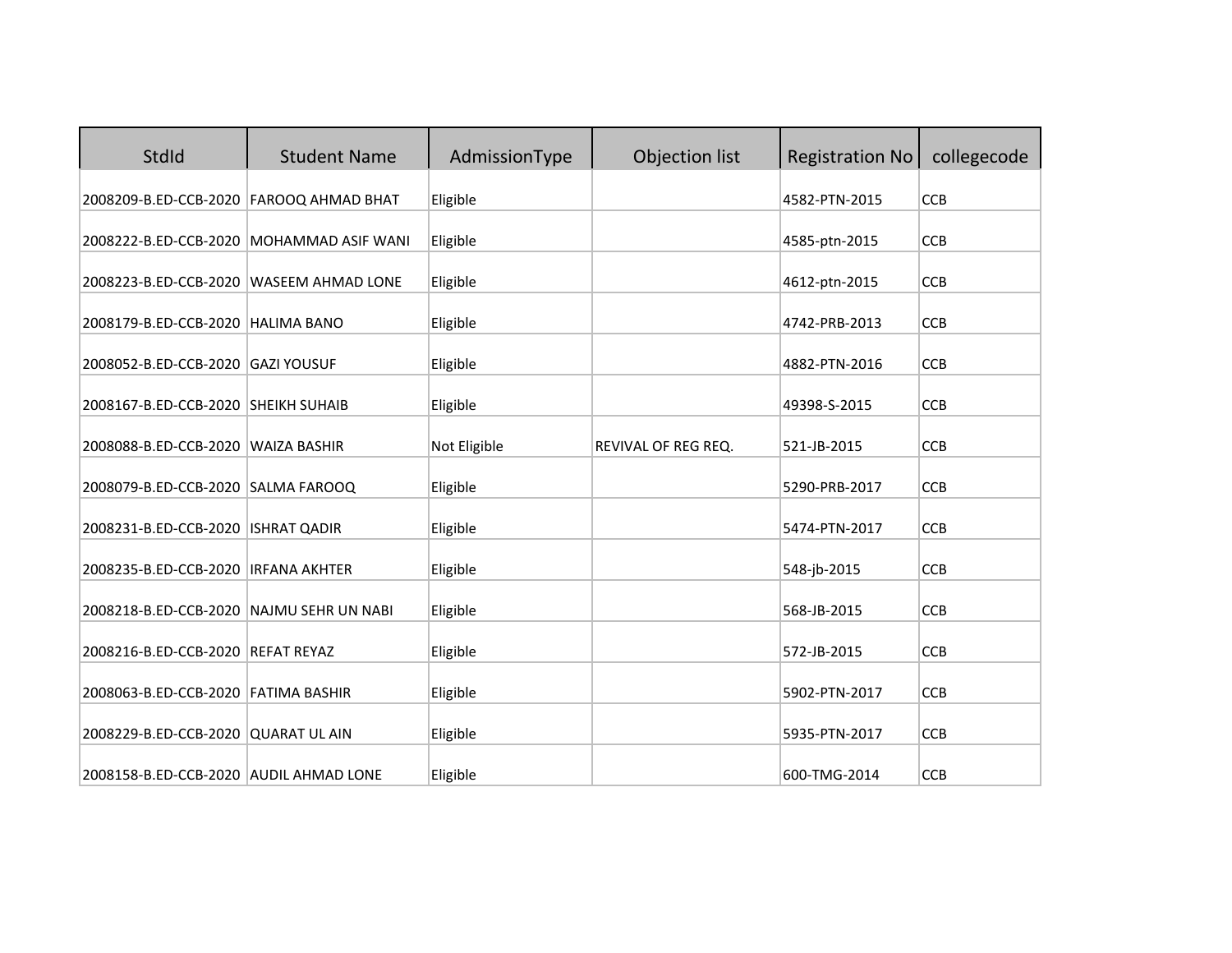| StdId                                    | <b>Student Name</b>  | AdmissionType | Objection list | <b>Registration No</b> | collegecode |
|------------------------------------------|----------------------|---------------|----------------|------------------------|-------------|
| 2008178-B.ED-CCB-2020                    | <b>IQRA RASOOL</b>   | Eligible      |                | 6076-PTN-2017          | <b>CCB</b>  |
| 2008151-B.ED-CCB-2020                    | <b>TANIZA AFREEN</b> | Eligible      |                | 61371-W-2012           | <b>CCB</b>  |
| 2008093-B.ED-CCB-2020 GAWHER BASHIR      |                      | Eligible      |                | 6177-PTN-2017          | <b>CCB</b>  |
| 2008078-B.ED-CCB-2020 AAMINA ABDULLAH    |                      | Eligible      |                | 63437-W-2013           | CCB         |
| 2008062-B.ED-CCB-2020 KULSOOMA           |                      | Eligible      |                | 6373-PTN-2017          | <b>CCB</b>  |
| 2008162-B.ED-CCB-2020 SHAM SUN NISA      |                      | Provisional   | SP OF DEGREE   | 66561-W-2014           | <b>CCB</b>  |
| 2008166-B.ED-CCB-2020 KHUSHBOO ZAFFAR    |                      | Eligible      |                | 66598-W-2014           | <b>CCB</b>  |
| 2008163-B.ED-CCB-2020 SHAFIA BASHIR      |                      | Eligible      |                | 67346-W-2014           | <b>CCB</b>  |
| 2008256-B.ED-CCB-2020 TABIA              |                      |               |                | 7034-BW-2009           | <b>CCB</b>  |
|                                          |                      | Eligible      |                |                        |             |
| 2008173-B.ED-CCB-2020 SAIMAH RASHID      |                      | Provisional   | SP OF DEGREE   | 70-MAG-2012            | <b>CCB</b>  |
| 2008169-B.ED-CCB-2020 MIR TOWSIA GULSHAN |                      | Eligible      |                | 71253-W-2016           | <b>CCB</b>  |
| 2008183-B.ED-CCB-2020 AUBAIDA JAN        |                      | Eligible      |                | 732-MAG-2014           | <b>CCB</b>  |
| 2008089-B.ED-CCB-2020 SANDEEP KOUR SETHI |                      | Provisional   | SP OF DEGREE   | 7569-bw-2010           | CCB         |
| 2008009-B.ED-CCB-2020 NISHA YAQOOB       |                      | Eligible      |                | 8617-BW-2011           | <b>CCB</b>  |
| 2008171-B.ED-CCB-2020 REHANA MOHI UD DIN |                      | Eligible      |                | 879-TMG-2015           | <b>CCB</b>  |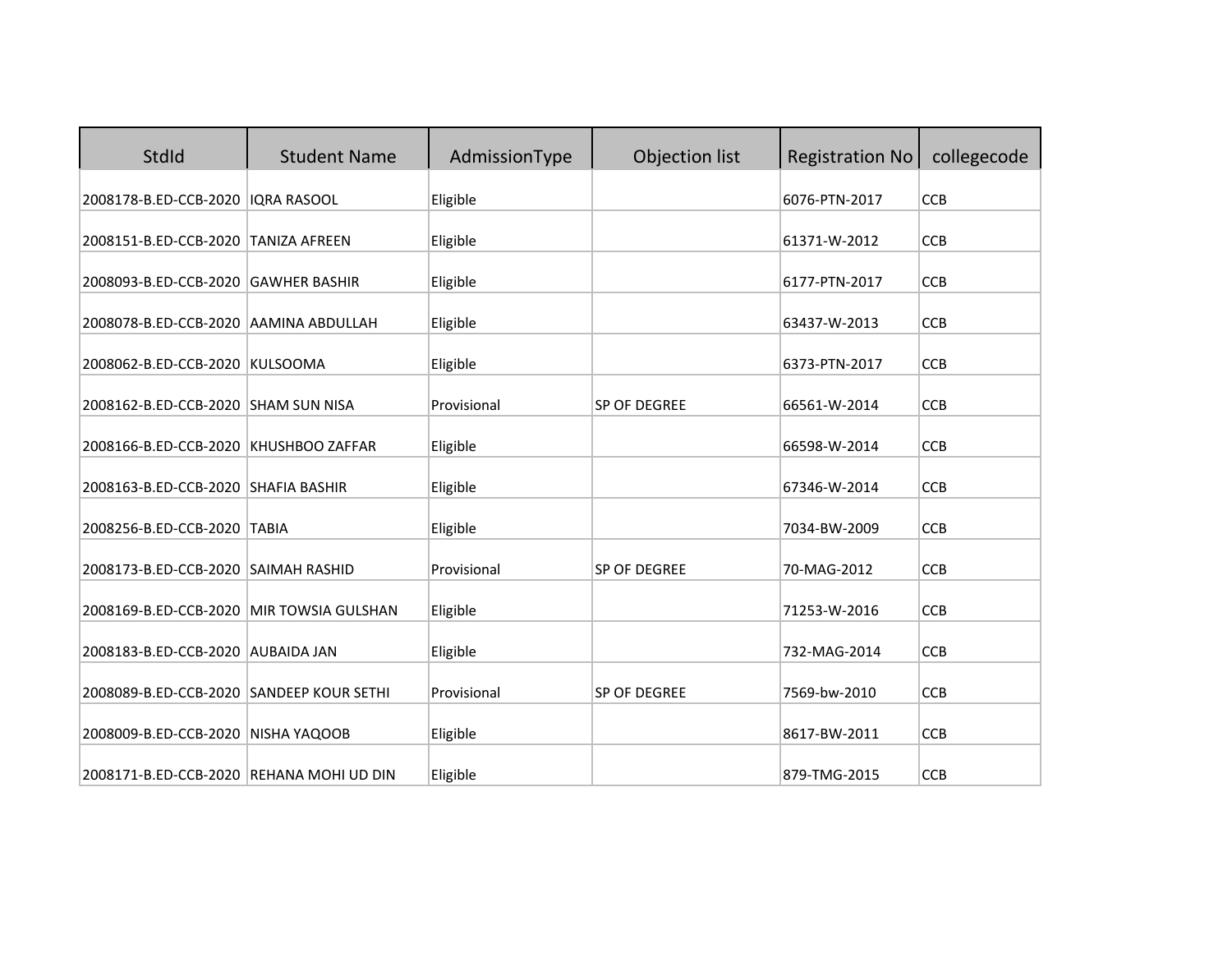| StdId                              | <b>Student Name</b>      | AdmissionType | Objection list            | <b>Registration No</b> | collegecode |
|------------------------------------|--------------------------|---------------|---------------------------|------------------------|-------------|
| 2008270-B.ED-CCB-2020 INSHA BASHIR |                          | Not Eligible  | DOC NEEDED                | 9329-VB-2010           | <b>CCB</b>  |
|                                    |                          |               |                           |                        |             |
| 2008170-B.ED-CCB-2020              | <b>BISMA MOHI UD DIN</b> | Eligible      |                           | 964-TMG-2015           | <b>CCB</b>  |
| 2010024-B.Ed-CCBD-                 |                          |               |                           |                        |             |
| 2020                               | AAQIB RAZAQ RATHER       | Not Eligible  | ELIGIBILITY CASE.MIG.REQ. |                        | <b>CCBD</b> |
| 2010030-B.Ed-CCBD-                 |                          |               |                           |                        |             |
| 2020                               | PRAMOD KUMAR             | Not Eligible  | MIG.REQ.                  |                        | <b>CCBD</b> |
| 2010011-B.Ed-CCBD-                 |                          |               |                           |                        |             |
| 2020                               | RUKHSANA FAROOQ          | Eligible      |                           | 1834-SUM-2015          | <b>CCBD</b> |
| 2010029-B.Ed-CCBD-                 |                          |               |                           |                        |             |
| 2020                               | RUQAIA AKHTER            | Eligible      |                           | 26667-NW-2011          | <b>CCBD</b> |
| 2010020-B.Ed-CCBD-                 |                          |               |                           |                        |             |
| 2020                               | WAHEED UL ISLAM          | Eligible      |                           | 2828-sum-2016          | <b>CCBD</b> |
| 2010026-B.Ed-CCBD-                 |                          |               |                           |                        |             |
| 2020                               | YASIR MAJEED GANIE       | Eligible      |                           | 382-PRPG-2017          | <b>CCBD</b> |
| 2010018-B.Ed-CCBD-                 |                          |               |                           |                        |             |
| 2020                               | YAWER WASEEM NAJAR       | Eligible      |                           | 3910-BPB-2013          | <b>CCBD</b> |
| 2010007-B.Ed-CCBD-                 |                          |               |                           |                        |             |
| 2020                               | SHAFIQ RAHAMUTULLAH      | Eligible      |                           | 4298-BPB-2014          | <b>CCBD</b> |
| 2010016-B.Ed-CCBD-                 |                          |               |                           |                        |             |
| 2020                               | <b>SHAMS NAVEED</b>      | Eligible      |                           | 4305-BPB-2014          | <b>CCBD</b> |
| 2010021-B.Ed-CCBD-                 |                          |               |                           |                        |             |
| 2020                               | <b>ANJUM AMIN</b>        | Eligible      |                           | 4375-BPB-2014          | <b>CCBD</b> |
| 2010017-B.Ed-CCBD-                 |                          |               |                           |                        |             |
| 2020                               | <b>RUKAIYA BANO</b>      | Eligible      |                           | 44803-SP-2017          | <b>CCBD</b> |
| 2010008-B.Ed-CCBD-                 |                          |               |                           |                        |             |
| 2020                               | RUQAIA BANO              | Eligible      |                           | 4540-BPB-2014          | <b>CCBD</b> |
| 2010003-B.Ed-CCBD-                 |                          |               |                           |                        |             |
| 2020                               | SAMREENA JAN             | Eligible      |                           | 4543-BPB-2014          | <b>CCBD</b> |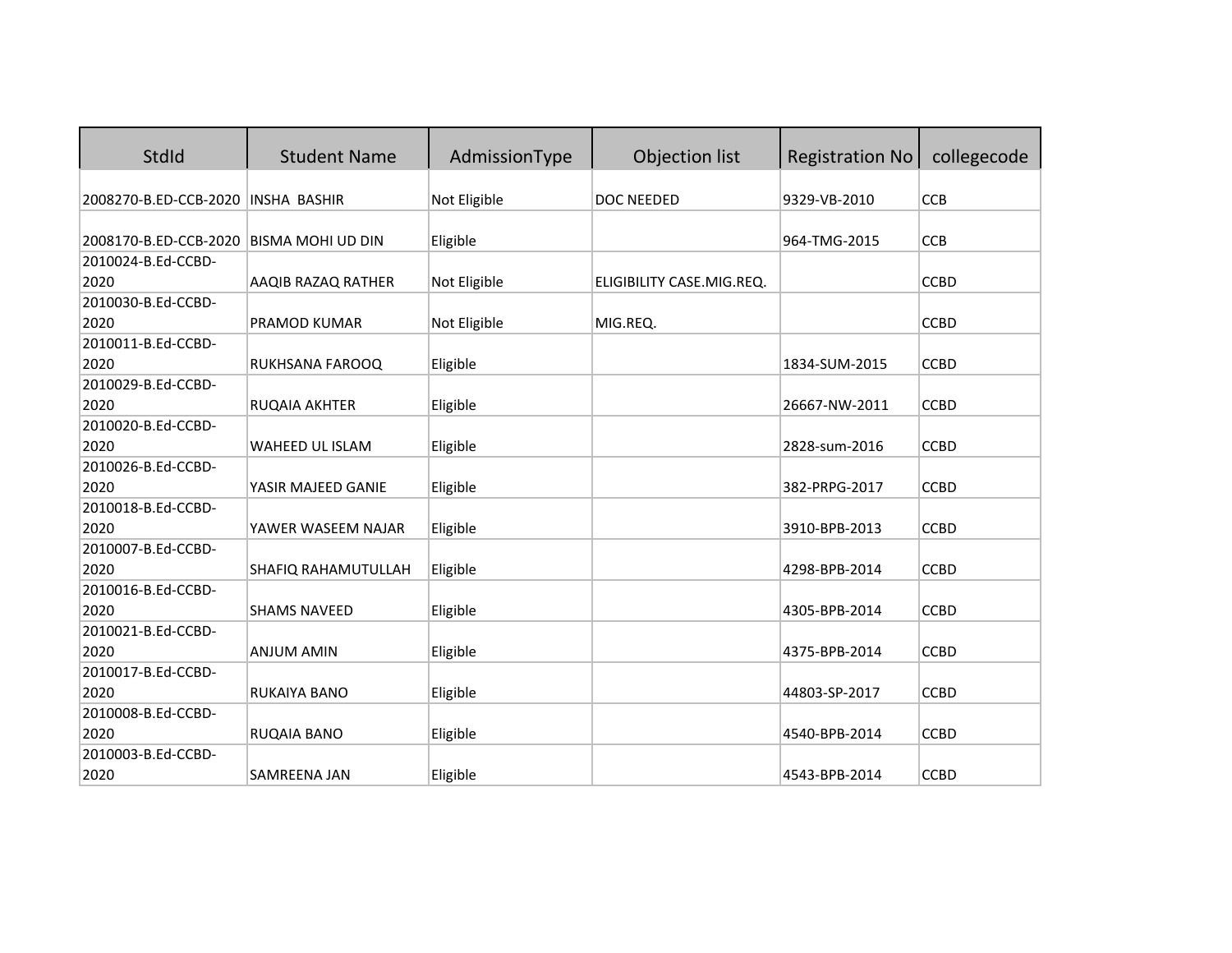| StdId              | <b>Student Name</b>     | AdmissionType | Objection list       | <b>Registration No</b> | collegecode |
|--------------------|-------------------------|---------------|----------------------|------------------------|-------------|
| 2010001-B.Ed-CCBD- |                         |               |                      |                        |             |
| 2020               | <b>MOHD IRFAN DAR</b>   | Not Eligible  | DETAIL OF MSCIT.REQ. | 4566-BPB-2015          | <b>CCBD</b> |
| 2010013-B.Ed-CCBD- |                         |               |                      |                        |             |
| 2020               | KHUSHNUMA KHURSHEED     | Eligible      |                      | 4569-BPB-2015          | <b>CCBD</b> |
| 2010012-B.Ed-CCBD- |                         |               |                      |                        |             |
| 2020               | HUMIRAH MOHI UD DIN     | Eligible      |                      | 4608-BPB-2015          | <b>CCBD</b> |
| 2010006-B.Ed-CCBD- |                         |               |                      |                        |             |
| 2020               | MOHD MOUZAM MIR         | Not Eligible  | G/R REQ.             | 48696-S-2014           | <b>CCBD</b> |
| 2010027-B.Ed-CCBD- |                         |               |                      |                        |             |
| 2020               | <b>ASMAT ARA</b>        | Eligible      |                      | 4920-BPB-2015          | <b>CCBD</b> |
| 2010009-B.Ed-CCBD- |                         |               |                      |                        |             |
| 2020               | <b>SNOBER SHAFI</b>     | Eligible      |                      | 5103-BPB-2015          | <b>CCBD</b> |
| 2010028-B.Ed-CCBD- |                         |               |                      |                        |             |
| 2020               | AAMINA RASHID           | Eligible      |                      | 5126-BPB-2015          | <b>CCBD</b> |
| 2010005-B.Ed-CCBD- |                         |               |                      |                        |             |
| 2020               | TANZEELAH               | Eligible      |                      | 5234-BPB-2015          | <b>CCBD</b> |
| 2010015-B.Ed-CCBD- |                         |               |                      |                        |             |
| 2020               | <b>AFSHA BHAT</b>       | Eligible      |                      | 5423-BPB-2016          | <b>CCBD</b> |
| 2010014-B.Ed-CCBD- |                         |               |                      |                        |             |
| 2020               | SAIMAH BANO             | Eligible      |                      | 5793-BPB-2016          | <b>CCBD</b> |
| 2010004-B.Ed-CCBD- |                         |               |                      |                        |             |
| 2020               | <b>NUSRAT JAHAN MIR</b> | Eligible      |                      | 63975-w-2013           | <b>CCBD</b> |
| 2010022-B.Ed-CCBD- |                         |               |                      |                        |             |
| 2020               | <b>SHUGUFTA SHABIR</b>  | Not Eligible  | MC 3RD.YEAR.REQ.     | 66117-W-2012           | <b>CCBD</b> |
| 2010010-B.Ed-CCBD- |                         |               |                      |                        |             |
| 2020               | NASREENA MUNAWAR        | Eligible      |                      | 66434-W-2014           | <b>CCBD</b> |
| 2010002-B.Ed-CCBD- |                         |               |                      |                        |             |
| 2020               | <b>FARHAT AYOOB</b>     | Eligible      |                      | 68245-W-2015           | <b>CCBD</b> |
| 2010023-B.Ed-CCBD- |                         |               |                      |                        |             |
| 2020               | ZARQA JEHAN             | Eligible      |                      | 68445-w-2015           | <b>CCBD</b> |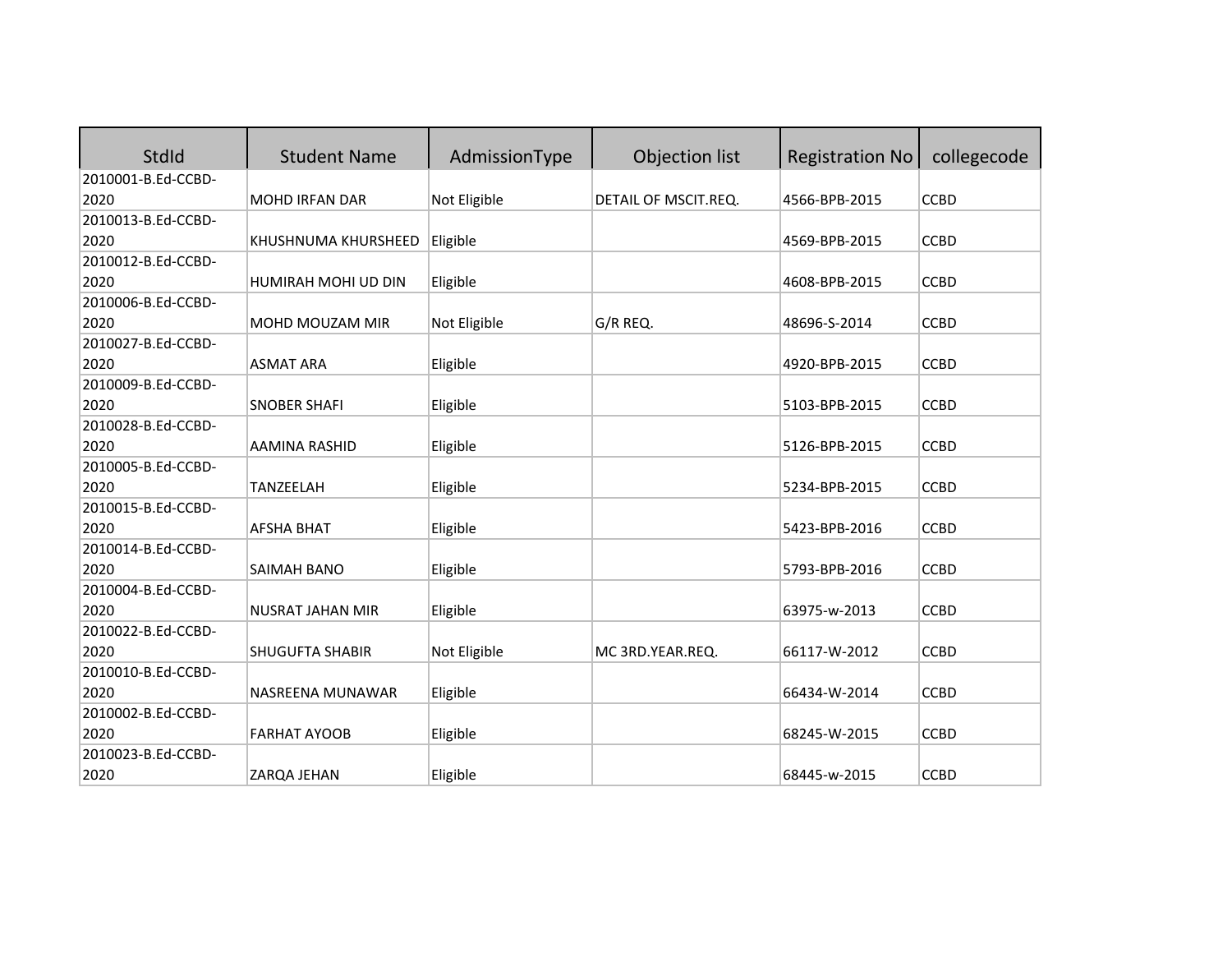| StdId              | <b>Student Name</b>       | AdmissionType | Objection list | <b>Registration No</b> | collegecode |
|--------------------|---------------------------|---------------|----------------|------------------------|-------------|
| 2002074-B.Ed-CCBM- |                           |               |                |                        |             |
| 2020               | <b>TAWHEEDA HAMEED</b>    | Eligible      |                | 1258-BUD-2011          | <b>CCBM</b> |
| 2002024-B.Ed-CCBM- |                           |               |                |                        |             |
| 2020               | <b>MONIEM BENTI AHAD</b>  | Not Eligible  | <b>ADA</b>     |                        | <b>CCBM</b> |
| 2002026-B.Ed-CCBM- |                           |               |                |                        |             |
| 2020               | <b>MOHAMMAD AADIL MIR</b> | Not Eligible  | <b>ADA</b>     |                        | <b>CCBM</b> |
| 2002054-B.Ed-CCBM- |                           |               |                |                        |             |
| 2020               | SHABEER AHMAD GANIE       | Not Eligible  | MIG PENDING    |                        | <b>CCBM</b> |
| 2002055-B.Ed-CCBM- |                           |               |                |                        |             |
| 2020               | <b>WAHIDAH HYDER</b>      | Not Eligible  | MIG PENDING    |                        | <b>CCBM</b> |
| 2002056-B.Ed-CCBM- |                           |               |                |                        |             |
| 2020               | <b>GULZAR AHMAD BEIGH</b> | Not Eligible  | MIG PENDING    |                        | <b>CCBM</b> |
| 2002082-B.Ed-CCBM- |                           |               |                |                        |             |
| 2020               | <b>ONKAR SINGH</b>        | Not Eligible  | MIG PENDING    |                        | <b>CCBM</b> |
| 2002085-B.Ed-CCBM- |                           |               |                |                        |             |
| 2020               | <b>SURENDER MOHAN</b>     | Not Eligible  | MIG AWAITED    |                        | <b>CCBM</b> |
| 2002087-B.Ed-CCBM- |                           |               |                |                        |             |
| 2020               | <b>JAISA RAM PUROHIT</b>  | Not Eligible  | MIG PENDING    |                        | <b>CCBM</b> |
| 2002089-B.Ed-CCBM- |                           |               |                |                        |             |
| 2020               | <b>MOD SINGH RAJPUT</b>   | Not Eligible  | MIG PENDING    |                        | <b>CCBM</b> |
| 2002090-B.Ed-CCBM- | <b>CHAMAN SINGH</b>       |               |                |                        |             |
| 2020               | CHARNAWAT                 | Not Eligible  | MIG PENDING    |                        | <b>CCBM</b> |
| 2002092-B.Ed-CCBM- |                           |               |                |                        |             |
| 2020               | SHASHI KALA               | Not Eligible  | MIG PENDING    |                        | <b>CCBM</b> |
| 2002093-B.Ed-CCBM- |                           |               |                |                        |             |
| 2020               | RAJESHWARI SHARMA         | Not Eligible  | MIG PENDING    |                        | <b>CCBM</b> |
| 2002073-B.Ed-CCBM- |                           |               |                |                        |             |
| 2020               | RIHANA HAMID              | Eligible      |                | 1081-MAG-2015          | <b>CCBM</b> |
| 2002078-B.Ed-CCBM- |                           |               |                |                        |             |
| 2020               | <b>INSHA LATEEF</b>       | Not Eligible  | REVIVAL OF REG | 1596-SW-2014           | <b>CCBM</b> |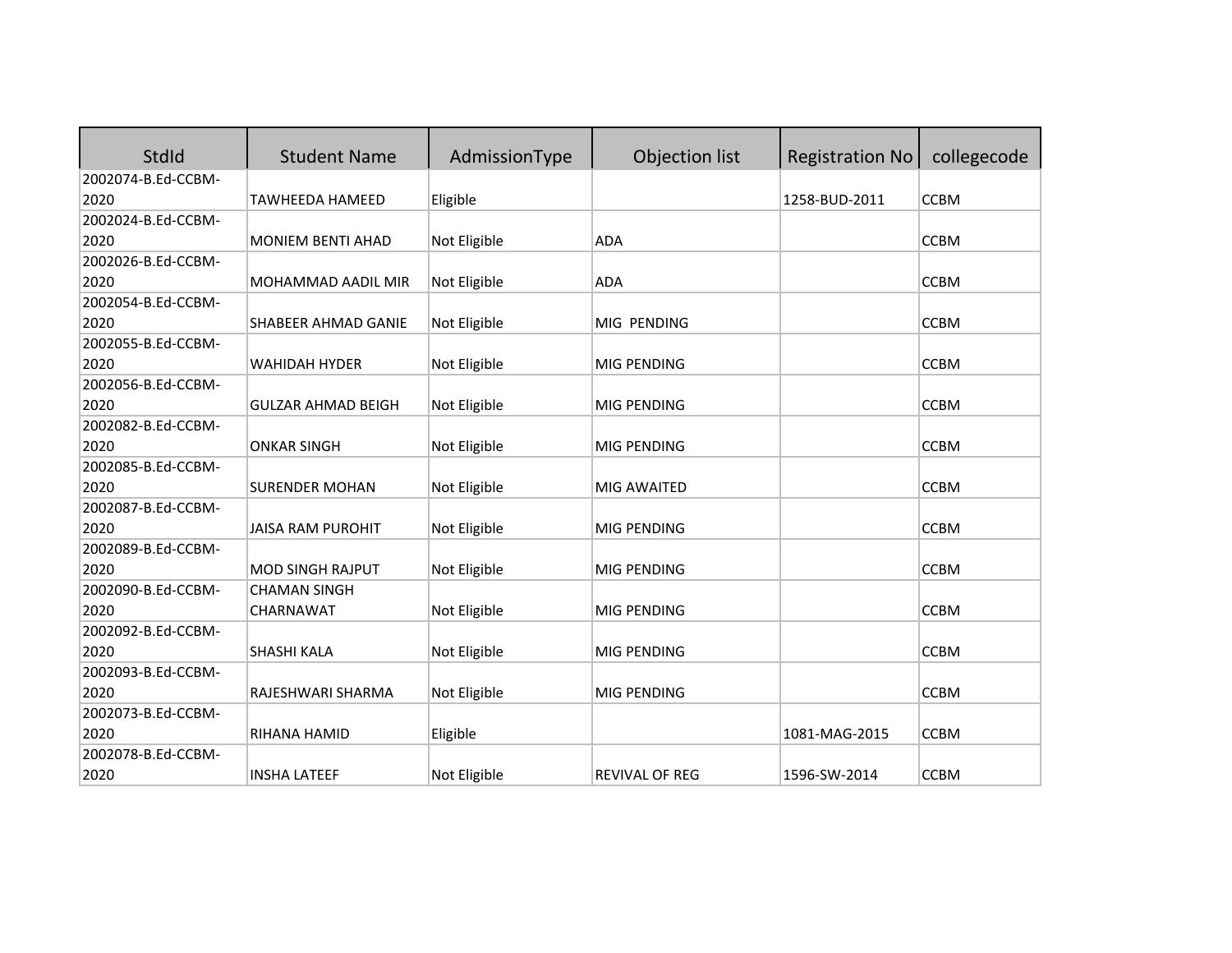| StdId              | <b>Student Name</b>      | AdmissionType | Objection list        | <b>Registration No</b> | collegecode |
|--------------------|--------------------------|---------------|-----------------------|------------------------|-------------|
| 2002009-B.Ed-CCBM- |                          |               |                       |                        |             |
| 2020               | DILSHADA FAROOQ          | Eligible      |                       | 2407-MAG-2017          | <b>CCBM</b> |
| 2002079-B.Ed-CCBM- |                          |               |                       |                        |             |
| 2020               | <b>SHUFAUT ALTAF</b>     | Eligible      |                       | 2471-BUD-2012          | <b>CCBM</b> |
| 2002050-B.Ed-CCBM- |                          |               |                       |                        |             |
| 2020               | <b>FIRDOUS ALI MALIK</b> | Eligible      |                       | 2595-BUD-2013          | <b>CCBM</b> |
| 2002011-B.Ed-CCBM- |                          |               |                       |                        |             |
| 2020               | <b>ZAHID HASSAN</b>      | Eligible      |                       | 2657-BUD-2013          | <b>CCBM</b> |
| 2002064-B.Ed-CCBM- |                          |               |                       |                        |             |
| 2020               | SHIEKH TANZEEL           | Eligible      |                       | 2736-BUD-2013          | <b>CCBM</b> |
| 2002031-B.Ed-CCBM- |                          |               |                       |                        |             |
| 2020               | <b>FAZLU REHMAN</b>      | Eligible      |                       | 28297-SJ-2014          | <b>CCBM</b> |
| 2002083-B.Ed-CCBM- |                          |               |                       |                        |             |
| 2020               | SAYEEDA BANO             | Eligible      |                       | 28985-PR-1995          | <b>CCBM</b> |
| 2002053-B.Ed-CCBM- |                          |               |                       |                        |             |
| 2020               | <b>GULSHANA RASOOL</b>   | Eligible      |                       | 29187-nw-2013          | <b>CCBM</b> |
| 2002039-B.Ed-CCBM- |                          |               |                       |                        |             |
| 2020               | <b>FIDA HUSSAIN DAR</b>  | Provisional   | <b>B PERSENTAGE</b>   | 2929-BUD-2013          | <b>CCBM</b> |
| 2002080-B.Ed-CCBM- |                          |               |                       |                        |             |
| 2020               | MOHAMMAD IQBAL KHAN      | Eligible      |                       | 2940-PRBM-2010         | <b>CCBM</b> |
| 2002005-B.Ed-CCBM- |                          |               |                       |                        |             |
| 2020               | <b>BILAL AHMAD DAR</b>   | Eligible      |                       | 29591-A-2002           | <b>CCBM</b> |
| 2002019-B.Ed-CCBM- |                          |               |                       |                        |             |
| 2020               | <b>HEENA ALI</b>         | Eligible      |                       | 2973-BUD-2013          | <b>CCBM</b> |
| 2002033-B.Ed-CCBM- |                          |               |                       |                        |             |
| 2020               | ISHFAQ AHMAD BHAT        | Eligible      |                       | 3071-BUD-2014          | <b>CCBM</b> |
| 2002076-B.Ed-CCBM- |                          |               |                       |                        |             |
| 2020               | MISBAH HALEEM            | Not Eligible  | <b>REVIVAL OF REG</b> | 3079-BUD-2014          | <b>CCBM</b> |
| 2002021-B.Ed-CCBM- |                          |               |                       |                        |             |
| 2020               | <b>FOZIA FAROOQ</b>      | Eligible      |                       | 31717-BC-2013          | <b>CCBM</b> |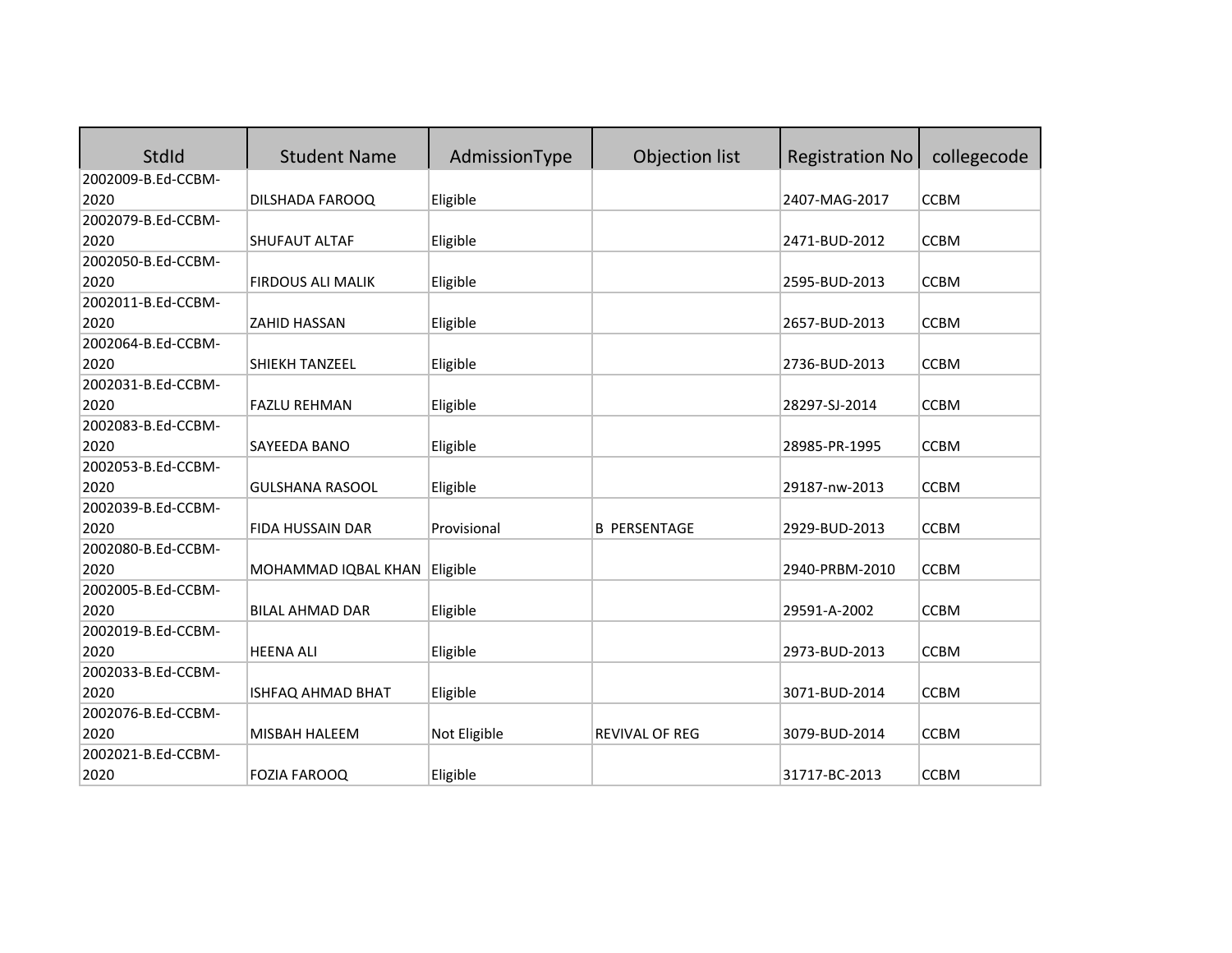| <b>StdId</b>       | <b>Student Name</b>           | AdmissionType | Objection list        | <b>Registration No</b> | collegecode |
|--------------------|-------------------------------|---------------|-----------------------|------------------------|-------------|
| 2002051-B.Ed-CCBM- |                               |               |                       |                        |             |
| 2020               | <b>IMDAD HUSSAIN MIR</b>      | Eligible      |                       | 32155-BC-2013          | <b>CCBM</b> |
| 2002157-B.Ed-CCBM- |                               |               |                       |                        |             |
| 2020               | RAFIQ AHMAD BHAT              | Not Eligible  | <b>REVIVAL OF REG</b> | 32962-pc-2015          | <b>CCBM</b> |
| 2002044-B.Ed-CCBM- |                               |               |                       |                        |             |
| 2020               | <b>SUBI ZEHRA</b>             | Eligible      |                       | 3353-BUD-2014          | <b>CCBM</b> |
| 2002004-B.Ed-CCBM- |                               |               |                       |                        |             |
| 2020               | <b>MUNEEZA MAJID</b>          | Eligible      |                       | 3369-SEM-2013          | <b>CCBM</b> |
| 2002159-B.Ed-CCBM- |                               |               |                       |                        |             |
| 2020               | <b>TALIB HUSSAIN MIR</b>      | Eligible      |                       | 337-CHS-2014           | <b>CCBM</b> |
| 2002153-B.Ed-CCBM- |                               |               |                       |                        |             |
| 2020               | <b>ZUBAIDA SIDIQ</b>          | Eligible      |                       | 33989-BC-2014          | <b>CCBM</b> |
| 2002052-B.Ed-CCBM- |                               |               |                       |                        |             |
| 2020               | <b>IRFAN HUSSAIN MIR</b>      | Eligible      |                       | 34592-bc-2015          | <b>CCBM</b> |
| 2002155-B.Ed-CCBM- |                               |               |                       |                        |             |
| 2020               | <b>GOUSEE JAN</b>             | Eligible      |                       | 345-CHS-2014           | <b>CCBM</b> |
| 2002154-B.Ed-CCBM- |                               |               |                       |                        |             |
| 2020               | MOOMIN MUSHTAQ                | Eligible      |                       | 346-CHS-2014           | <b>CCBM</b> |
| 2002071-B.Ed-CCBM- |                               |               |                       |                        |             |
| 2020               | <b>BILKEESA NABI</b>          | Eligible      |                       | 34721-BC-2015          | <b>CCBM</b> |
| 2002072-B.Ed-CCBM- |                               |               |                       |                        |             |
| 2020               | NAZIMAH HAMID                 | Eligible      |                       | 34722-BC-2015          | <b>CCBM</b> |
| 2002070-B.Ed-CCBM- |                               |               |                       |                        |             |
| 2020               | <b>AASIYAH JAN</b>            | Eligible      |                       | 34775-BC-2015          | <b>CCBM</b> |
| 2002156-B.Ed-CCBM- |                               |               |                       |                        |             |
| 2020               | <b>GAZALA BASHIR</b>          | Eligible      |                       | 347-CHS-2014           | <b>CCBM</b> |
| 2002027-B.Ed-CCBM- |                               |               |                       |                        |             |
| 2020               | MOHAMMAD SHAFI MALIK Eligible |               |                       | 34902-bc-2015          | <b>CCBM</b> |
| 2002023-B.Ed-CCBM- |                               |               |                       |                        |             |
| 2020               | FEHMEEDA PARVEEN              | Eligible      |                       | 3503-BUD-2014          | <b>CCBM</b> |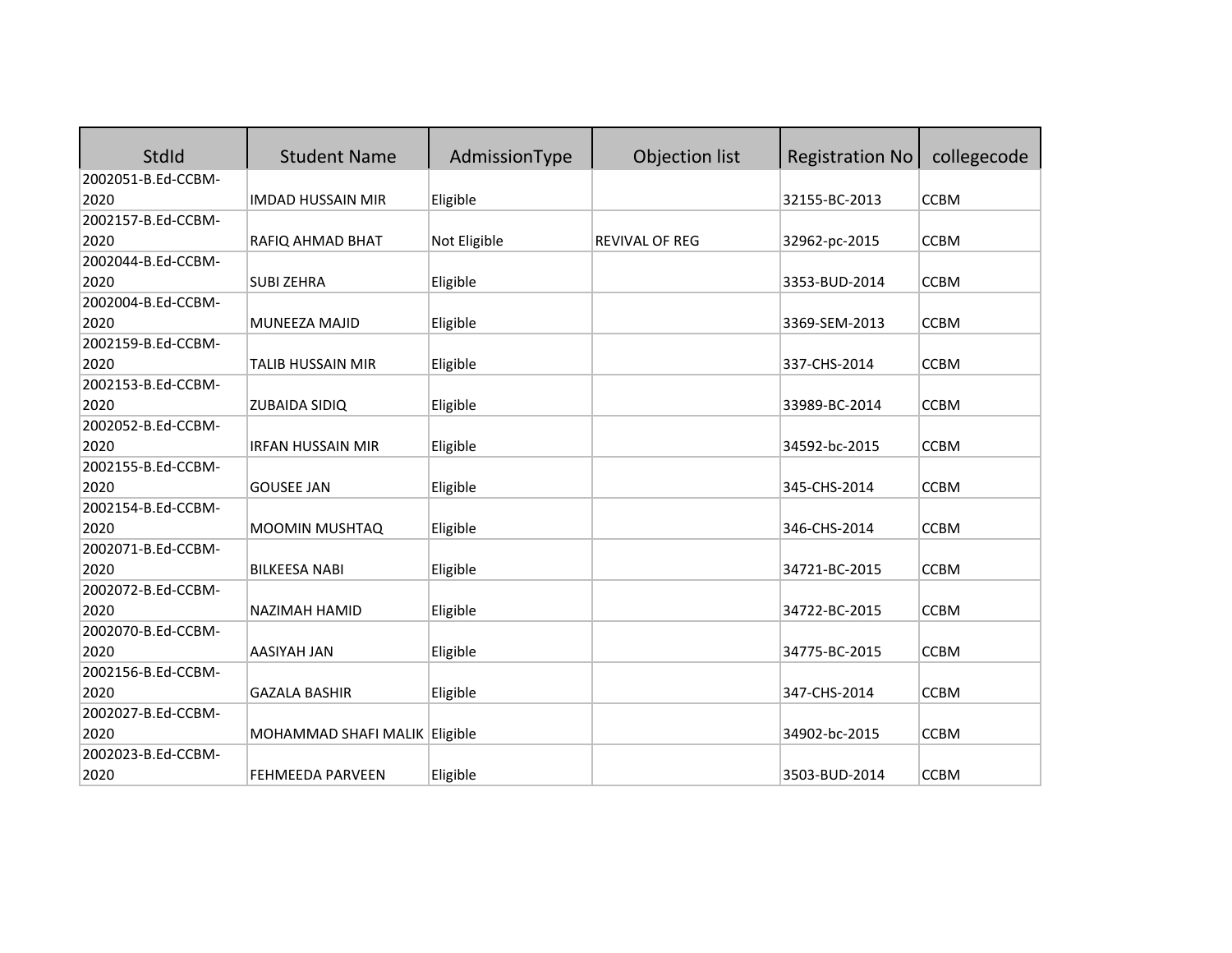| StdId              | <b>Student Name</b>   | AdmissionType | Objection list         | <b>Registration No</b> | collegecode |
|--------------------|-----------------------|---------------|------------------------|------------------------|-------------|
| 2002047-B.Ed-CCBM- |                       |               |                        |                        |             |
| 2020               | <b>IQRA PARVAIZ</b>   | Not Eligible  | <b>RREVIVAL OF REG</b> | 3507-bud-2014          | <b>CCBM</b> |
| 2002010-B.Ed-CCBM- |                       |               |                        |                        |             |
| 2020               | TARIQ AHMAD SHAH      | Eligible      |                        | 35125-BC-2015          | <b>CCBM</b> |
| 2002037-B.Ed-CCBM- |                       |               |                        |                        |             |
| 2020               | <b>NAZIMA REHMAN</b>  | Eligible      |                        | 35148-BC-2015          | <b>CCBM</b> |
| 2002075-B.Ed-CCBM- |                       |               |                        |                        |             |
| 2020               | ALI MUHAMMAD RATHER   | Eligible      |                        | 35198-bc-2015          | <b>CCBM</b> |
| 2002158-B.Ed-CCBM- |                       |               |                        |                        |             |
| 2020               | SHEZAN YOUSUF         | Eligible      |                        | 35531-BC-2015          | <b>CCBM</b> |
| 2002046-B.Ed-CCBM- |                       |               |                        |                        |             |
| 2020               | <b>DANISHA BASHIR</b> | Eligible      |                        | 3559-bud-2014          | <b>CCBM</b> |
| 2002034-B.Ed-CCBM- |                       |               |                        |                        |             |
| 2020               | <b>QAISER YOUSUF</b>  | Eligible      |                        | 3567-BUD-2014          | <b>CCBM</b> |
| 2002068-B.Ed-CCBM- |                       |               |                        |                        |             |
| 2020               | <b>SURAYA RASHID</b>  | Eligible      |                        | 36223-Bc-2016          | <b>CCBM</b> |
| 2002003-B.Ed-CCBM- |                       |               |                        |                        |             |
| 2020               | <b>MEHR UL NISA</b>   | Eligible      |                        | 3659-BUD-2015          | <b>CCBM</b> |
| 2002001-B.Ed-CCBM- |                       |               |                        |                        |             |
| 2020               | <b>ASMAT AKHTER</b>   | Eligible      |                        | 3661-BUD-2015          | <b>CCBM</b> |
| 2002043-B.Ed-CCBM- |                       |               |                        |                        |             |
| 2020               | <b>ZAHIDA NABI</b>    | Eligible      |                        | 375-MAG-2013           | <b>CCBM</b> |
| 2002002-B.Ed-CCBM- |                       |               |                        |                        |             |
| 2020               | HILAL AHMAD SOFI      | Eligible      |                        | 3794-PRBM-2011         | <b>CCBM</b> |
| 2002062-B.Ed-CCBM- |                       |               |                        |                        |             |
| 2020               | <b>ASIYA BANO</b>     | Eligible      |                        | 3926-BUD-2015          | <b>CCBM</b> |
| 2002061-B.Ed-CCBM- |                       |               |                        |                        |             |
| 2020               | PAKEEZA AKHTER        | Eligible      |                        | 4035-BUD-2015          | <b>CCBM</b> |
| 2002063-B.Ed-CCBM- |                       |               |                        |                        |             |
| 2020               | <b>AANISA GULZAR</b>  | Not Eligible  | <b>REVIVAL OF REG</b>  | 4105-bru-2013          | <b>CCBM</b> |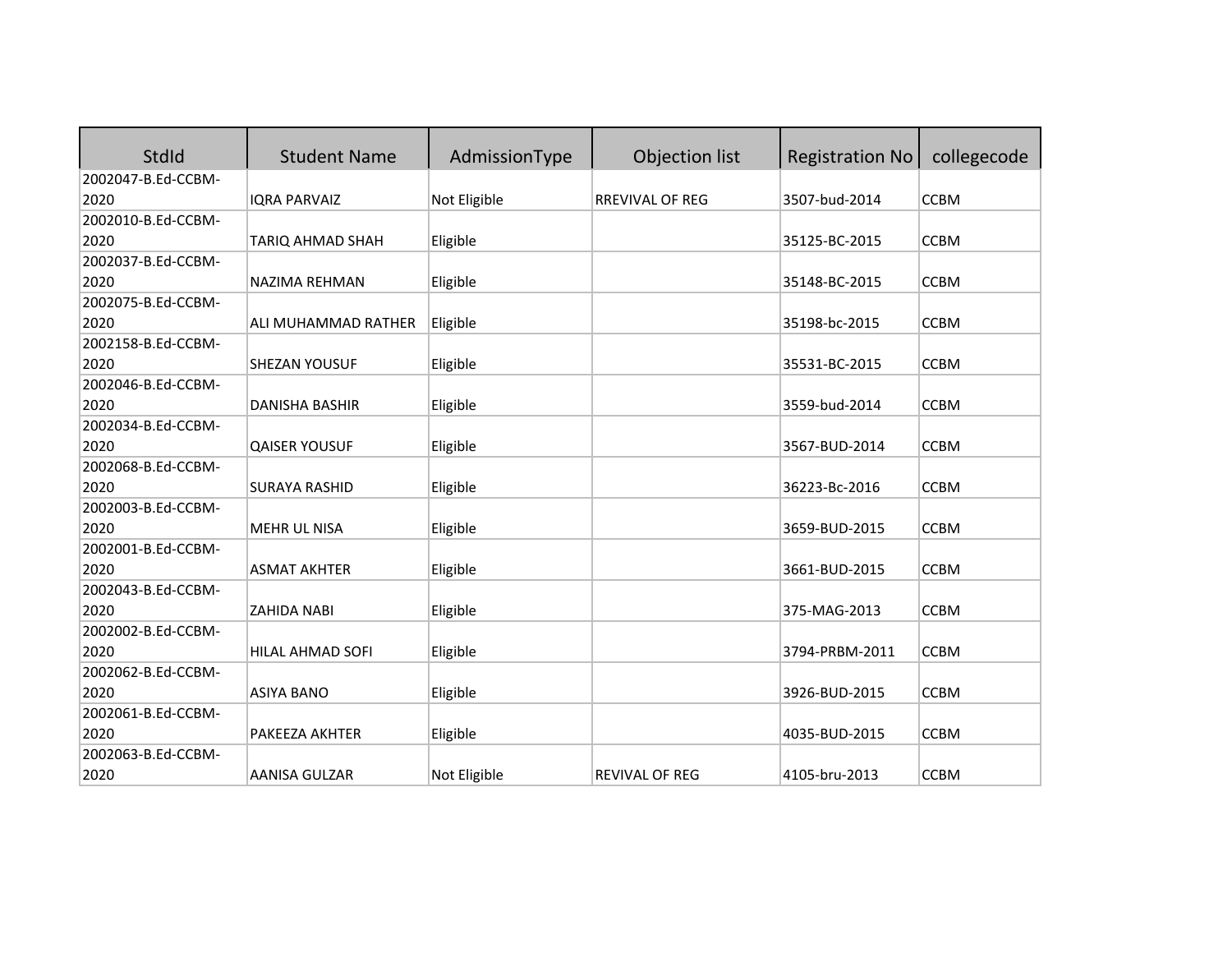| StdId              | <b>Student Name</b>     | AdmissionType | Objection list        | <b>Registration No</b> | collegecode |
|--------------------|-------------------------|---------------|-----------------------|------------------------|-------------|
| 2002006-B.Ed-CCBM- |                         |               |                       |                        |             |
| 2020               | <b>MAROOF UN NISA</b>   | Eligible      |                       | 4108-BUD-2015          | <b>CCBM</b> |
| 2002162-B.Ed-CCBM- |                         |               |                       |                        |             |
| 2020               | <b>BILAL QASIM SOFI</b> | Not Eligible  | <b>MA DOC AWAITED</b> | 41559-A-2008           | <b>CCBM</b> |
| 2002065-B.Ed-CCBM- |                         |               |                       |                        |             |
| 2020               | <b>ZAITOON ALI</b>      | Eligible      |                       | 4173-BUD-2015          | <b>CCBM</b> |
| 2002022-B.Ed-CCBM- |                         |               |                       |                        |             |
| 2020               | <b>BISMAH HAMID</b>     | Eligible      |                       | 4463-bru-2014          | <b>CCBM</b> |
| 2002161-B.Ed-CCBM- |                         |               |                       |                        |             |
| 2020               | <b>MAROOFA BASHIR</b>   | Eligible      |                       | 4561-BUD-2016          | <b>CCBM</b> |
| 2002069-B.Ed-CCBM- |                         |               |                       |                        |             |
| 2020               | KHUSHBOO HASSAN         | Eligible      |                       | 4587-ptn-2015          | <b>CCBM</b> |
| 2002040-B.Ed-CCBM- |                         |               |                       |                        |             |
| 2020               | <b>SHAISTA BASHIR</b>   | Eligible      |                       | 4615-BUD-2016          | <b>CCBM</b> |
| 2002012-B.Ed-CCBM- |                         |               |                       |                        |             |
| 2020               | <b>FASAL AHMAD BHAT</b> | Eligible      |                       | 4661-BRU-2015          | <b>CCBM</b> |
| 2002151-B.Ed-CCBM- |                         |               |                       |                        |             |
| 2020               | MUNEER AHMAD RATHER     | Not Eligible  | <b>REVIVAL OF REG</b> | 48196-S-2013           | <b>CCBM</b> |
| 2002160-B.Ed-CCBM- |                         |               |                       |                        |             |
| 2020               | <b>ISHFAQ BASHIR</b>    | Eligible      |                       | 48338-S-2014           | <b>CCBM</b> |
| 2002049-B.Ed-CCBM- |                         |               |                       |                        |             |
| 2020               | <b>KANEEZ FATIMAH</b>   | Eligible      |                       | 4913-bru-2015          | <b>CCBM</b> |
| 2002020-B.Ed-CCBM- |                         |               |                       |                        |             |
| 2020               | SHAMEEMA AKHTER         | Eligible      |                       | 5115-BRU-2016          | <b>CCBM</b> |
| 2002016-B.Ed-CCBM- |                         |               |                       |                        |             |
| 2020               | <b>ASHIQ HUSSIAN</b>    | Eligible      |                       | 53118-A-2015           | <b>CCBM</b> |
| 2002081-B.Ed-CCBM- |                         |               |                       |                        |             |
| 2020               | PARVAIZ AHMAD WANI      | Eligible      |                       | 53572-A-2015           | <b>CCBM</b> |
| 2002013-B.Ed-CCBM- |                         |               |                       |                        |             |
| 2020               | ABDUL WAHEED DAR        | Eligible      |                       | 5532-bru-2016          | <b>CCBM</b> |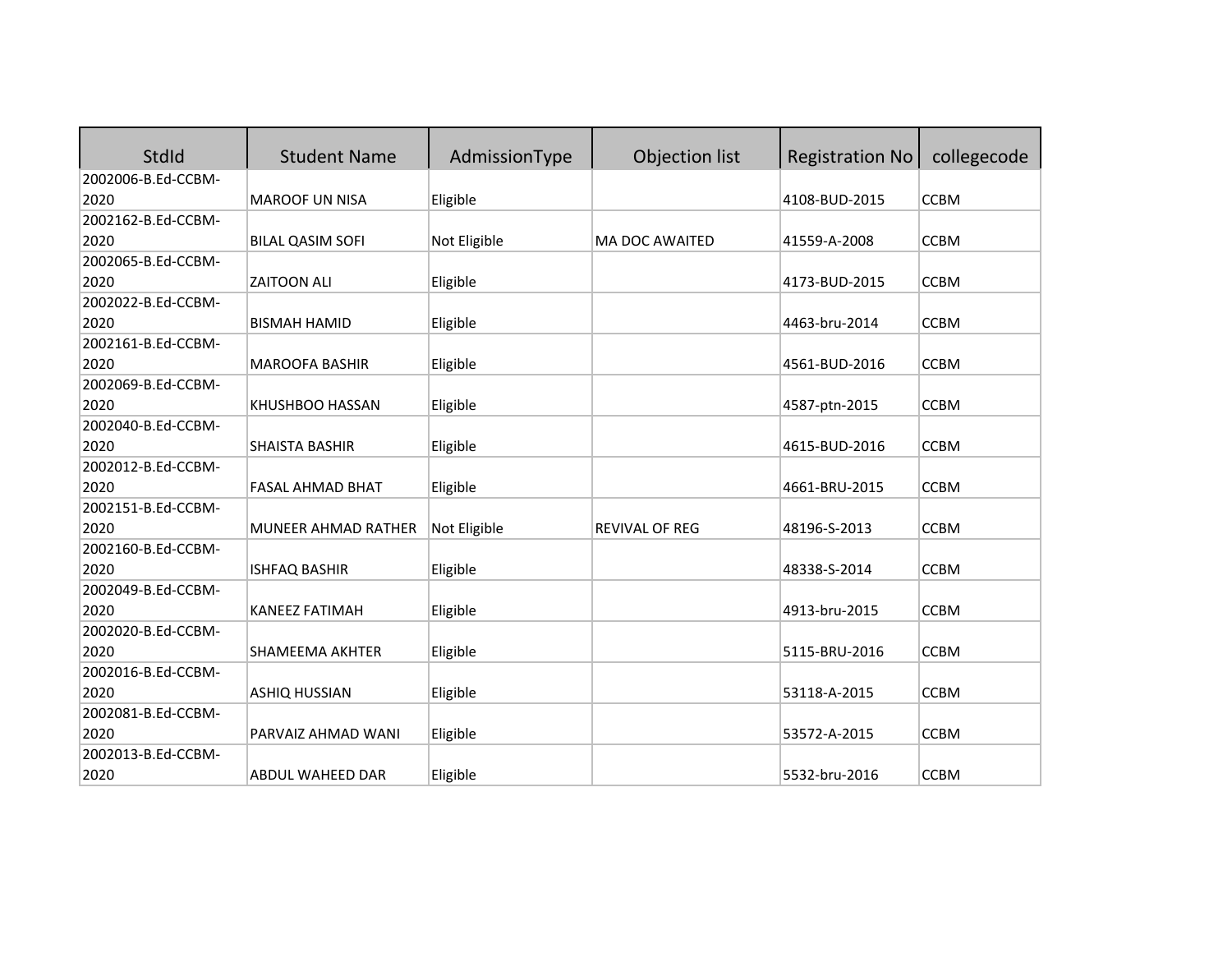| StdId              | <b>Student Name</b>    | AdmissionType | Objection list        | <b>Registration No</b> | collegecode |
|--------------------|------------------------|---------------|-----------------------|------------------------|-------------|
| 2002025-B.Ed-CCBM- |                        |               |                       |                        |             |
| 2020               | <b>NIGHATA AKHTER</b>  | Eligible      |                       | 5657-BRU-2017          | <b>CCBM</b> |
| 2002008-B.Ed-CCBM- |                        |               |                       |                        |             |
| 2020               | SHUBEENA NABI          | Eligible      |                       | 617-ks-2015            | <b>CCBM</b> |
| 2002007-B.Ed-CCBM- |                        |               |                       |                        |             |
| 2020               | NAZIMA AFZAL           | Eligible      |                       | 622-KS-2015            | <b>CCBM</b> |
| 2002017-B.Ed-CCBM- |                        |               |                       |                        |             |
| 2020               | <b>ROHI JAN</b>        | Eligible      |                       | 63067-W-2013           | <b>CCBM</b> |
| 2002077-B.Ed-CCBM- |                        |               |                       |                        |             |
| 2020               | SHAYISTA ALTAF         | Eligible      |                       | 66187-W-2014           | <b>CCBM</b> |
| 2002032-B.Ed-CCBM- |                        |               |                       |                        |             |
| 2020               | <b>MADINAH</b>         | Eligible      |                       | 66546-W-2014           | <b>CCBM</b> |
| 2002045-B.Ed-CCBM- |                        |               |                       |                        |             |
| 2020               | MUSADIQA NAZIR         | Not Eligible  | <b>REVIVAL OF REG</b> | 67228-W-2014           | <b>CCBM</b> |
| 2002035-B.Ed-CCBM- |                        |               |                       |                        |             |
| 2020               | <b>MAFROOZA</b>        | Eligible      |                       | 68135-W-2015           | <b>CCBM</b> |
| 2002036-B.Ed-CCBM- |                        |               |                       |                        |             |
| 2020               | <b>TASLEEMA AKHTER</b> | Eligible      |                       | 68143-W-2015           | <b>CCBM</b> |
| 2002152-B.Ed-CCBM- |                        |               |                       |                        |             |
| 2020               | ARJMAND MUNEER         | Eligible      |                       | 68271-W-2015           | <b>CCBM</b> |
| 2002030-B.Ed-CCBM- |                        |               |                       |                        |             |
| 2020               | <b>SHAISTA YOUSUF</b>  | Eligible      |                       | 68750-w-2015           | <b>CCBM</b> |
| 2002029-B.Ed-CCBM- |                        |               |                       |                        |             |
| 2020               | <b>LUBNA AYOUB</b>     | Eligible      |                       | 68923-w-2015           | <b>CCBM</b> |
| 2002038-B.Ed-CCBM- |                        |               |                       |                        |             |
| 2020               | RUQIYA RAMZAN          | Eligible      |                       | 70430-W-2016           | <b>CCBM</b> |
| 2002042-B.Ed-CCBM- |                        |               |                       |                        |             |
| 2020               | AABIDA TARIQ           | Eligible      |                       | 70883-W-2016           | <b>CCBM</b> |
| 2002041-B.Ed-CCBM- |                        |               |                       |                        |             |
| 2020               | RIZWAN UL KHAIR        | Eligible      |                       | 70889-W-2016           | <b>CCBM</b> |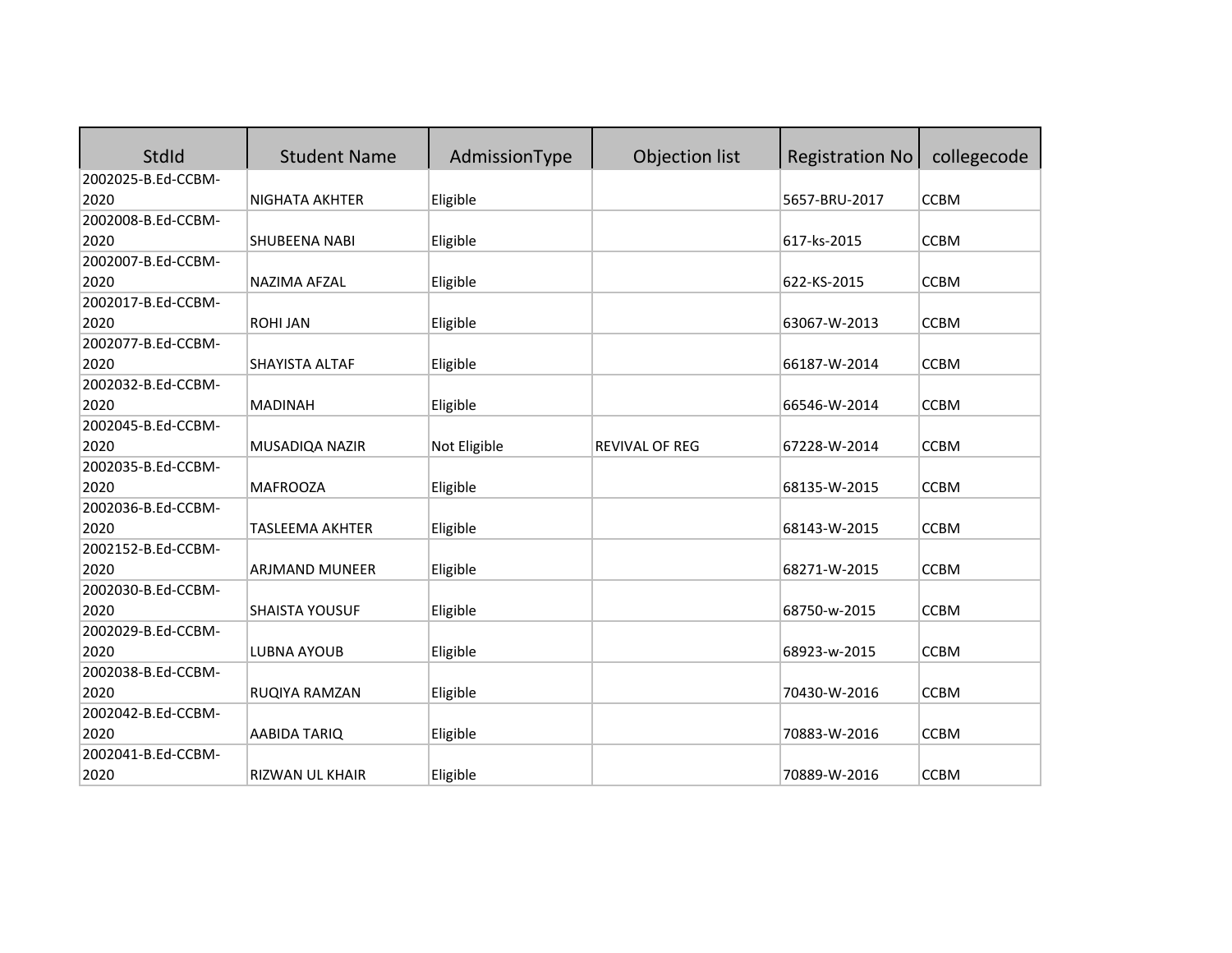| StdId                             | <b>Student Name</b>         | AdmissionType | Objection list | <b>Registration No</b> | collegecode |
|-----------------------------------|-----------------------------|---------------|----------------|------------------------|-------------|
| 2002014-B.Ed-CCBM-                |                             |               |                |                        |             |
| 2020                              | FIDA HUSSAIN RATHER         | Provisional   | S/P OF DEG     | 85-CCBM-2020           | <b>CCBM</b> |
| 2002015-B.Ed-CCBM-                |                             |               |                |                        |             |
| 2020                              | MUMTAZAH ALI                | Provisional   | S/P OF DEG     | 86-CCBM-2020           | <b>CCBM</b> |
| 2002018-B.Ed-CCBM-                |                             |               |                |                        |             |
| 2020                              | <b>SHOWKAT SHABAN</b>       | Provisional   | S/P OF DEG     | 87-CCBM-2020           | <b>CCBM</b> |
| 2002028-B.Ed-CCBM-                |                             |               |                |                        |             |
| 2020                              | <b>ASRAR FAROOQ MALIK</b>   | Provisional   | S/P OF DEG     | 88-CCBM-2020           | <b>CCBM</b> |
| 2002057-B.Ed-CCBM-                | PERVAIZ MOHI UD DIN         |               |                |                        |             |
| 2020                              | PEER                        | Eligible      |                | 89-CCBM-2020           | <b>CCBM</b> |
| 2002059-B.Ed-CCBM-                |                             |               |                |                        |             |
| 2020                              | <b>DAKTAR BIBHAR</b>        | Provisional   | S/P OFDEG      | 90-CCBM-2020           | <b>CCBM</b> |
| 2002060-B.Ed-CCBM-                |                             |               |                |                        |             |
| 2020                              | SANTILATA MOHANTY           | Provisional   | S/P OF DEG     | 91-CCBM-2020           | <b>CCBM</b> |
| 2002067-B.Ed-CCBM-                |                             |               |                |                        |             |
| 2020                              | <b>BASHARAT HUSSAIN MIR</b> | Provisional   | S/P OF DEG     | 92-CCBM-2020           | <b>CCBM</b> |
| 2002086-B.Ed-CCBM-                |                             |               |                |                        |             |
| 2020                              | <b>SANJAY SINGH</b>         | Provisional   | S/P OF DEG     | 93-CCBM-2020           | <b>CCBM</b> |
| 2002091-B.Ed-CCBM-                |                             |               |                |                        |             |
| 2020                              | SHIVARAM SETHI              | Provisional   | S/P DEG        | 94-CCBM-2020           | <b>CCBM</b> |
| 2002084-B.Ed-CCBM-                |                             |               |                |                        |             |
| 2020                              | RAKESH PUNIYA               | Provisional   | S/P OF DEG     | 95-CCBM-2020           | <b>CCBM</b> |
| 2002088-B.Ed-CCBM-                |                             |               |                |                        |             |
| 2020                              | <b>HARISH JANGU</b>         | Provisional   | S/P OF DEG     | 96-CCBM-2020           | <b>CCBM</b> |
| 2002094-B.Ed-CCBM-                |                             |               |                |                        |             |
| 2020                              | <b>MAMTA BAY SHARMA</b>     | Provisional   | S/P DEG        | 97-CCBM-2020           | <b>CCBM</b> |
| 2002066-B.Ed-CCBM-                |                             |               |                |                        |             |
| 2020                              | <b>FAHMEEDAH AKHTER</b>     | Eligible      |                | 98-CCBM-2020           | <b>CCBM</b> |
| 2003001-B.Ed-CCG-2020 INSHA HAMID |                             | Eligible      |                | 12158-GBL-2016         | <b>CCG</b>  |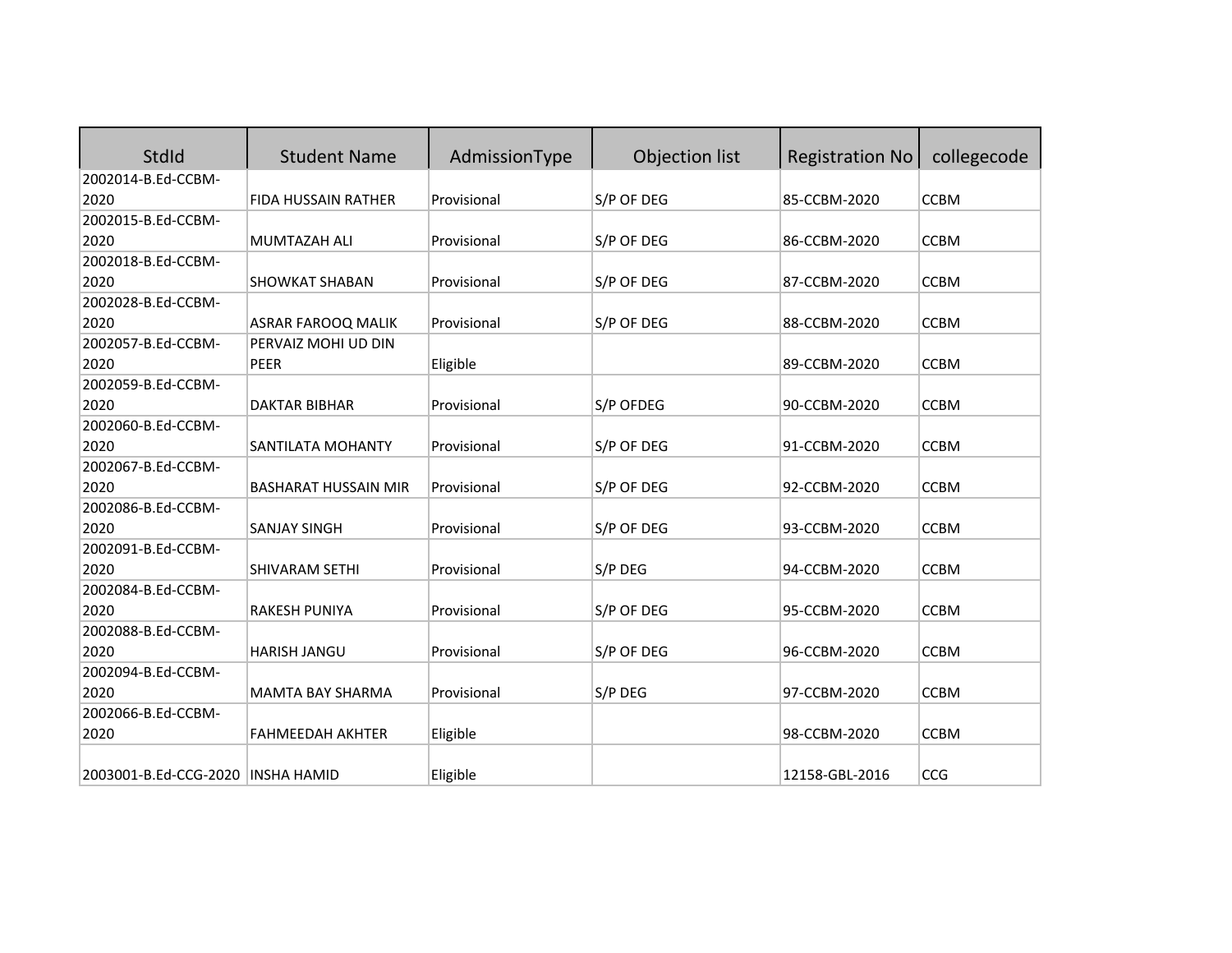| StdId                                    | <b>Student Name</b>                        | AdmissionType | Objection list        | <b>Registration No</b> | collegecode |
|------------------------------------------|--------------------------------------------|---------------|-----------------------|------------------------|-------------|
| 2003052-B.Ed-CCG-2020 NUSRAT SHAMEEM     |                                            | Eligible      |                       | 12160-GBL-2016         | CCG         |
|                                          | 2003060-B.Ed-CCG-2020 DANESHTA MOHI UD DIN | Eligible      |                       | 12487-gbl-2016         | CCG         |
| 2003064-B.Ed-CCG-2020 SHAISTA QADIR MIR  |                                            | Eligible      |                       | 12489-GBL-2016         | CCG         |
| 2003018-B.Ed-CCG-2020 ZEENAT AZIZ        |                                            | Eligible      |                       | 12523-GBL-2016         | CCG         |
| 2003028-B.Ed-CCG-2020 SOBIA MEER         |                                            | Eligible      |                       | 12525-GBL-2016         | CCG         |
| 2003058-B.Ed-CCG-2020 SHAHID ALI MALIK   |                                            | Eligible      |                       | 12623-Gbl-2016         | CCG         |
| 2003031-B.Ed-CCG-2020 MARYAM KHATOON     |                                            | Eligible      |                       | 12708-GBL-2016         | CCG         |
| 2003045-B.Ed-CCG-2020 TAHIR AHMAD BHAT   |                                            | Eligible      |                       | 1300-SUM-2014          | CCG         |
| 2003022-B.Ed-CCG-2020 RESHI UMER AFTAB   |                                            | Not Eligible  | <b>WRONG REG NO.</b>  |                        | CCG         |
| 2003034-B.Ed-CCG-2020   MADINA AKHTER    |                                            | Not Eligible  | ALL DOCUMENTS AWAITED |                        | CCG         |
| 2003076-B.Ed-CCG-2020 AMIT SINGH CHAUHAN |                                            | Not Eligible  | <b>GR AWAITED</b>     |                        | CCG         |
|                                          | 2003077-B.Ed-CCG-2020 PRASHANT KUMAR SINGH | Not Eligible  | <b>GR AWAITED</b>     |                        | CCG         |
| 2003078-B.Ed-CCG-2020 NEHA KAJAL         |                                            | Not Eligible  | MIG AWAITED           |                        | CCG         |
| 2003079-B.Ed-CCG-2020 RUBY RANA          |                                            | Not Eligible  | MIG AWAITED           |                        | CCG         |
| 2003080-B.Ed-CCG-2020 AMIT BHARADWAJ     |                                            | Not Eligible  | <b>GR AWAITED</b>     |                        | CCG         |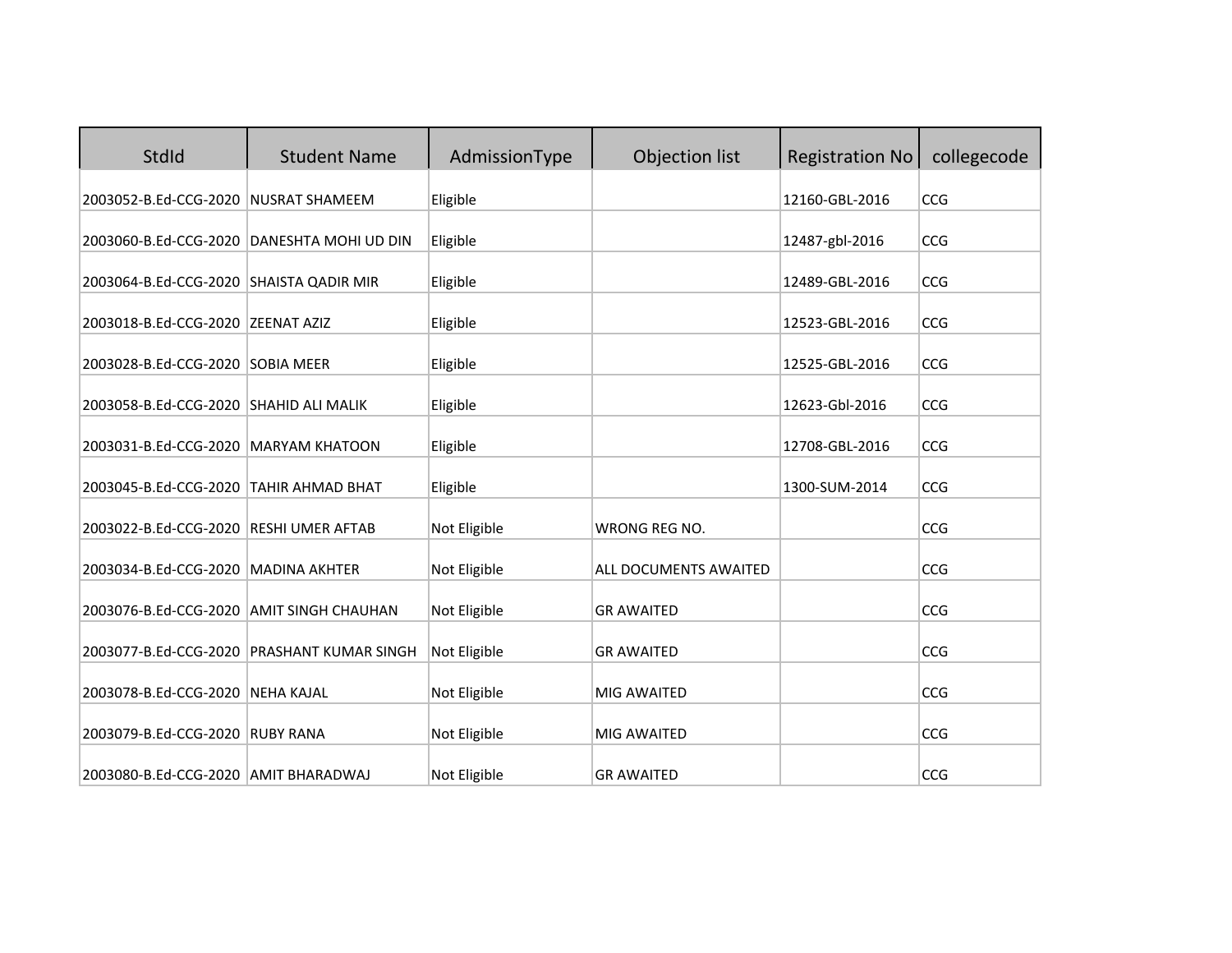| StdId                                      | <b>Student Name</b>                       | AdmissionType | Objection list        | <b>Registration No</b> | collegecode |
|--------------------------------------------|-------------------------------------------|---------------|-----------------------|------------------------|-------------|
| 2003003-B.Ed-CCG-2020 MUZAMIL NISAR        |                                           | Eligible      |                       | 10013-GBL-2014         | CCG         |
| 2003035-B.Ed-CCG-2020 NUSRAT JAN           |                                           | Eligible      |                       | 10019-GBL-2014         | CCG         |
| 2003040-B.Ed-CCG-2020   MASOODA JABEEN     |                                           | Eligible      |                       | 10026-GBL-2014         | CCG         |
| 2003041-B.Ed-CCG-2020   MAHAJABEENA RASOOL |                                           | Eligible      |                       | 10027-GBL-2014         | CCG         |
| 2003043-B.Ed-CCG-2020 RUKAYA ALI           |                                           | Eligible      |                       | 10043-gbl-2014         | CCG         |
| 2003065-B.Ed-CCG-2020 ARMEENA HASSAN       |                                           | Not Eligible  | <b>REVIVAL OF REG</b> | 10113-GBL-2014         | CCG         |
| 2003071-B.Ed-CCG-2020 AZRA AFTAB           |                                           | Eligible      |                       | 10448-gbl-2014         | CCG         |
| 2003020-B.Ed-CCG-2020   BILAL AHMAD SHEIKH |                                           | Eligible      |                       | 10474-gbl-2014         | CCG         |
| 2003051-B.Ed-CCG-2020 MOHMMAD ALTAF DAR    |                                           | Eligible      |                       | 10878-GBL-2014         | CCG         |
| 2003044-B.Ed-CCG-2020 ZAHIDA FAROOQ        |                                           | Eligible      |                       | 10894-GBL-2015         | CCG         |
| 2003036-B.Ed-CCG-2020 ADIL AHMAD BHAT      |                                           | Not Eligible  | DETAIL OF MA PHY.     | 11000-gbl-2015         | CCG         |
| 2003015-B.Ed-CCG-2020 LONE                 | MOHAMMAD YASEEN                           | Eligible      |                       | 11388-GBL-2015         | CCG         |
| 2003007-B.Ed-CCG-2020 NIGHAT TABASUM       |                                           | Eligible      |                       | 11633-GBL-2015         | CCG         |
|                                            | 2003012-B.Ed-CCG-2020 KHURSHEED AHMAD MIR | Eligible      |                       | 11728-gbl-2015         | CCG         |
|                                            | 2003061-B.Ed-CCG-2020 MUNEER AHMAD LAWAY  | Eligible      |                       | 11785-gbl-2015         | CCG         |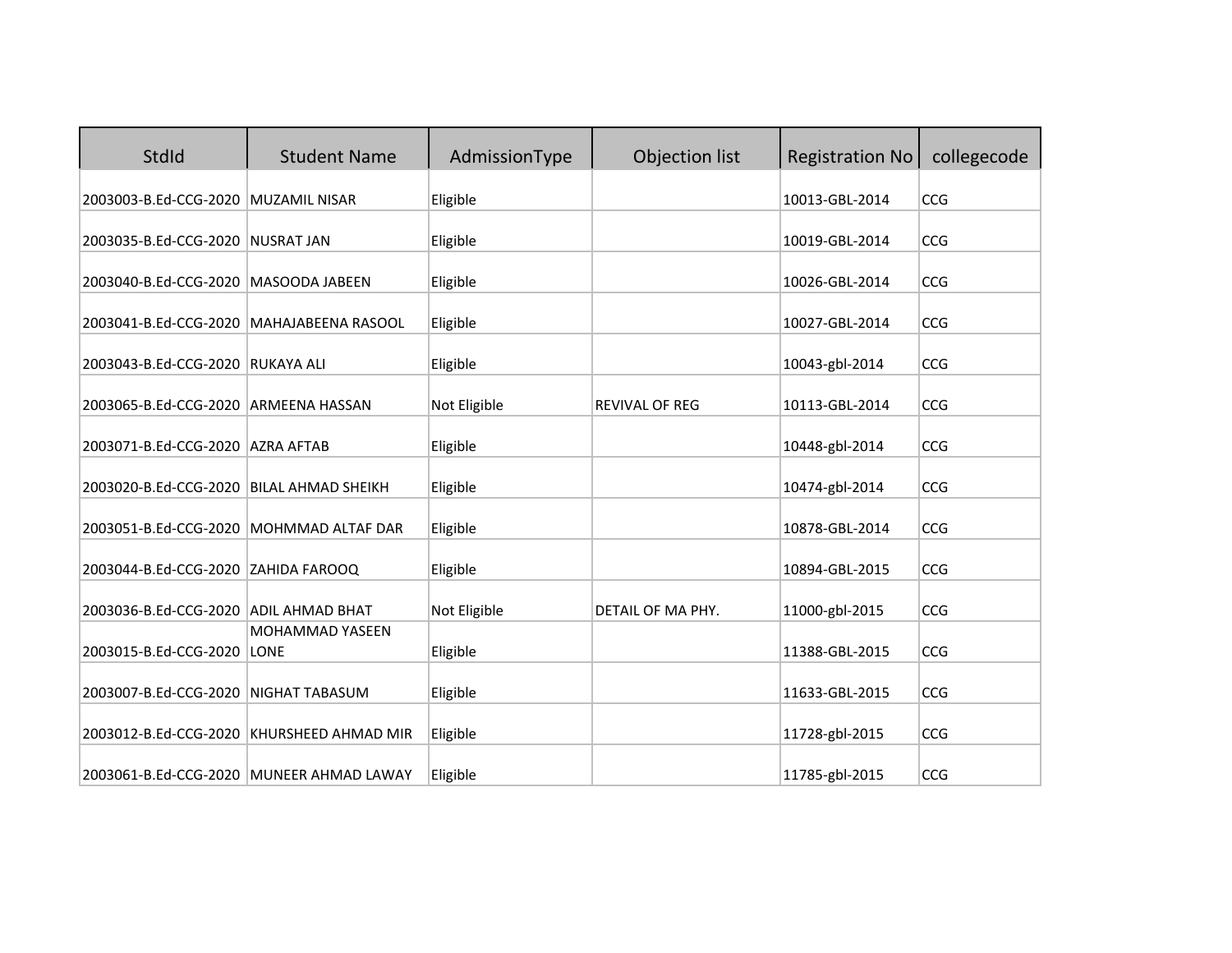| StdId                                       | <b>Student Name</b>                       | AdmissionType | Objection list               | <b>Registration No</b> | collegecode |
|---------------------------------------------|-------------------------------------------|---------------|------------------------------|------------------------|-------------|
| 2003030-B.Ed-CCG-2020 SURIYA KOSAR          |                                           | Eligible      |                              | 11856-GBL-2015         | CCG         |
| 2003026-B.Ed-CCG-2020 QURATUL RAFIQ         |                                           | Eligible      |                              | 13343-gbl-2017         | CCG         |
| 2003025-B.Ed-CCG-2020 SHABNAM SHABIR        |                                           | Eligible      |                              | 13344-gbl-2017         | CCG         |
| 2003055-B.Ed-CCG-2020 REYAZ HYDER DAR       |                                           | Not Eligible  | <b>ALL DOCEMENTS AWAITED</b> | 1591-PGD-2018          | CCG         |
|                                             | 2003059-B.Ed-CCG-2020 TAWSEEF AHMAD NAJAR | Eligible      |                              | 1640-SUM-2014          | CCG         |
| 2003054-B.Ed-CCG-2020 TARIQ AHMAD DOBI      |                                           | Not Eligible  | <b>DETAIL OF MA PHY</b>      | 1664-SUM-2015          | CCG         |
| 2003029-B.Ed-CCG-2020 SHAKIR RAZAQ          |                                           | Eligible      |                              | 1674-SUM-2015          | CCG         |
| 2003047-B.Ed-CCG-2020   HALIMA AKHTAR       |                                           | Eligible      |                              | 1825-sum-2015          | CCG         |
| 2003009-B.Ed-CCG-2020 PARVAZE AHMAD RESHI   |                                           | Eligible      |                              | 18920-BC-2006          | CCG         |
| 2003024-B.Ed-CCG-2020   ISHFAQ YOUSUF RESHI |                                           | Eligible      |                              | 2153-SUM-2015          | CCG         |
| 2003013-B.Ed-CCG-2020 YASMEEN ARA           |                                           | Not Eligible  | <b>ALL DOCEMEVTS AWAITED</b> | 24541-w1994            | CCG         |
| 2003070-B.Ed-CCG-2020                       | <b>WASIA BASHIR</b>                       | Eligible      |                              | 25778-nw-2011          | CCG         |
| 2003004-B.Ed-CCG-2020 SHEIKH AAMIR          |                                           | Not Eligible  | <b>REVIVAL OF REG.</b>       | 26559-IC-2010          | CCG         |
| 2003023-B.Ed-CCG-2020 MUZAFFAR AHMAD        |                                           | Eligible      |                              | 26793-sj-2013          | CCG         |
| 2003069-B.Ed-CCG-2020 URFI ASHRAF           |                                           | Eligible      |                              | 2689-SUM-2016          | CCG         |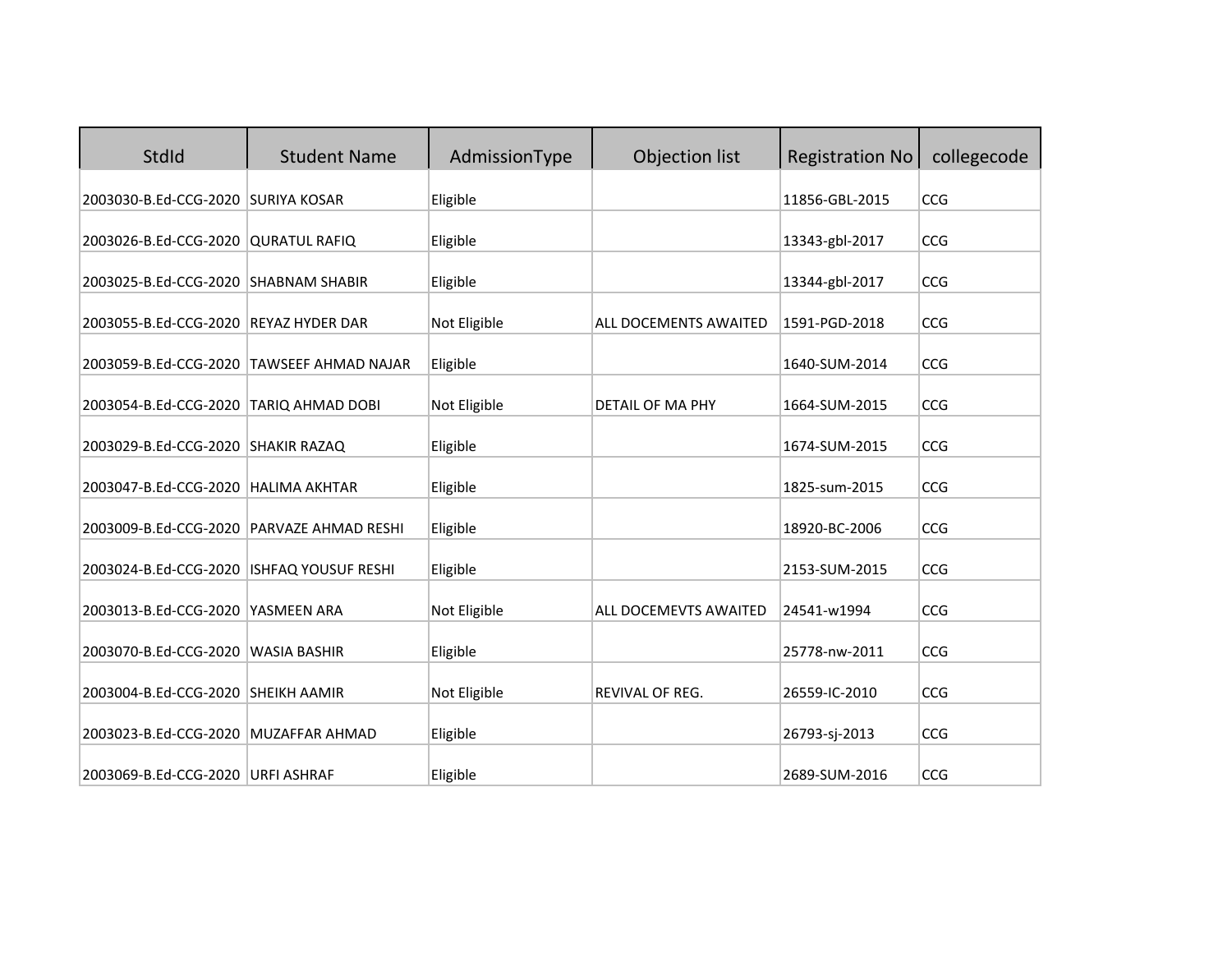| StdId                                   | <b>Student Name</b>                               | AdmissionType | Objection list        | <b>Registration No</b> | collegecode |
|-----------------------------------------|---------------------------------------------------|---------------|-----------------------|------------------------|-------------|
| 2003014-B.Ed-CCG-2020                   | <b>HUMERA AKHTAR</b>                              | Eligible      |                       | 29490-NW-2013          | CCG         |
| 2003006-B.Ed-CCG-2020 LABIBA QURIESHI   |                                                   | Eligible      |                       | 30325-NW-2014          | CCG         |
| 2003038-B.Ed-CCG-2020 EYRAM HAMID       |                                                   | Not Eligible  | <b>REVIVAL OF REG</b> | 30586-IC-2011          | CCG         |
| 2003046-B.Ed-CCG-2020 DANISH QAYOOM     |                                                   | Eligible      |                       | 33428-IC-2013          | CCG         |
|                                         | 2003017-B.Ed-CCG-2020 DAAWAR BASHIR GANAIE        | Not Eligible  | <b>REVIVAL OF REG</b> | 33495-IC-2013          | CCG         |
| 2003032-B.Ed-CCG-2020 MUDASIR AHMAD MIR |                                                   | Eligible      |                       | 34308-BC-2014          | CCG         |
| 2003019-B.Ed-CCG-2020 NUZHAT ALTAF      |                                                   | Eligible      |                       | 34656-IC-2014          | CCG         |
| 2003005-B.Ed-CCG-2020 AFREENA LATEEF    |                                                   | Eligible      |                       | 3566-sum-2017          | CCG         |
| 2003037-B.Ed-CCG-2020   IRFANA BANOO    |                                                   | Eligible      |                       | 3586-SUM-2017          | <b>CCG</b>  |
| 2003072-B.Ed-CCG-2020 JAGDEESH TADA     |                                                   | Provisional   | SP OF DEG             | 43-CCG-2020            | <b>CCG</b>  |
|                                         |                                                   |               |                       |                        |             |
| 2003073-B.Ed-CCG-2020                   | <b>MEGHRAJ PRAJAPAT</b>                           | Provisional   | SP OF DEG             | 44-CCG-2020            | <b>CCG</b>  |
| 2003056-B.Ed-CCG-2020                   | <b>OWAIS ZAHOOR BHAT</b><br><b>BABUNDRA KUMAR</b> | Not Eligible  | REVIVAL OF REG        | 451-KGN-2015           | CCG         |
| 2003075-B.Ed-CCG-2020                   | <b>YADAW</b>                                      | Provisional   | SPM OF DEG            | 45-CCG-2020            | <b>CCG</b>  |
| 2003074-B.Ed-CCG-2020 DEVI LAL          | <b>MOHAMMAD IRFAN</b>                             | Provisional   | MIG     SP F DEG      | 46-CCG-2020            | CCG         |
| 2003033-B.Ed-CCG-2020 AHANGER           |                                                   | Eligible      |                       | 49573-S-2015           | CCG         |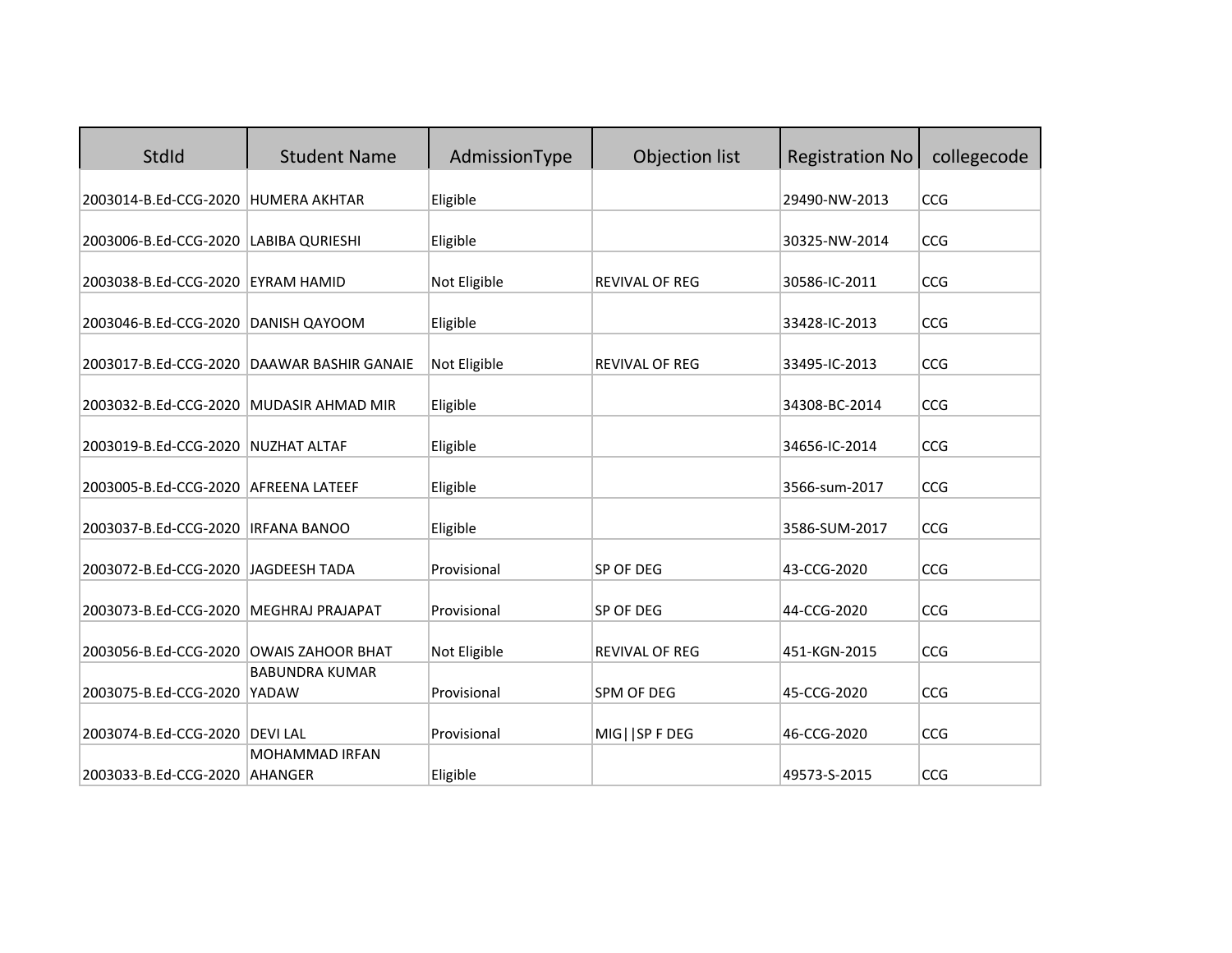| StdId                                     | <b>Student Name</b>                      | AdmissionType | Objection list         | <b>Registration No</b> | collegecode |
|-------------------------------------------|------------------------------------------|---------------|------------------------|------------------------|-------------|
| 2003049-B.Ed-CCG-2020 ABDUL RASHID SHEIKH |                                          | Eligible      |                        | 540-KGN-2015           | CCG         |
| 2003039-B.Ed-CCG-2020 SAYIMA AHAD         |                                          | Eligible      |                        | 559-KGN-2015           | CCG         |
| 2003016-B.Ed-CCG-2020 SHAGUFTA HUSSAIN    |                                          | Eligible      |                        | 58728-W-2011           | CCG         |
| 2003010-B.Ed-CCG-2020 MISBAH PARVEEZ      |                                          | Eligible      |                        | 64029-w-2013           | CCG         |
| 2003011-B.Ed-CCG-2020 SOBBY JAN           |                                          | Eligible      |                        | 64036-w-2013           | CCG         |
| 2003008-B.Ed-CCG-2020 SHAMEEMA TABASUM    |                                          | Eligible      |                        | 67342-W-2014           | CCG         |
| 2003062-B.Ed-CCG-2020 STANZIN DOLKAR      |                                          | Not Eligible  | <b>DETAIL OF INGOU</b> | 67450-W-2014           | CCG         |
| 2003002-B.Ed-CCG-2020 NAWAZ AHMAD SHEIKH  |                                          | Eligible      |                        | 680-MH-2012            | CCG         |
| 2003027-B.Ed-CCG-2020 ULFATH BASHIR       |                                          | Eligible      |                        | 721-kgn-2016           | CCG         |
| 2003042-B.Ed-CCG-2020 MIR AADIL           |                                          | Eligible      |                        | 8843-GBL-2013          | CCG         |
| 2003057-B.Ed-CCG-2020 TARIQ AHMAD KUMAR   |                                          | Eligible      |                        | 8936-GBL-2013          | CCG         |
| 2003053-B.Ed-CCG-2020 MUNAZIR REHMAN      |                                          | Eligible      |                        | 925-KGN-2017           | CCG         |
|                                           | 2003063-B.Ed-CCG-2020 TOWSEEF AHMAD SHAH | Eligible      |                        | 9444-gbl-2013          | CCG         |
| 2003048-B.Ed-CCG-2020 SAIMA GANI          |                                          | Eligible      |                        | 9722-gbl-2013          | CCG         |
| 2003068-B.Ed-CCG-2020   MARIYA ZAHOOR     |                                          | Eligible      |                        | 9838-gbl-2013          | CCG         |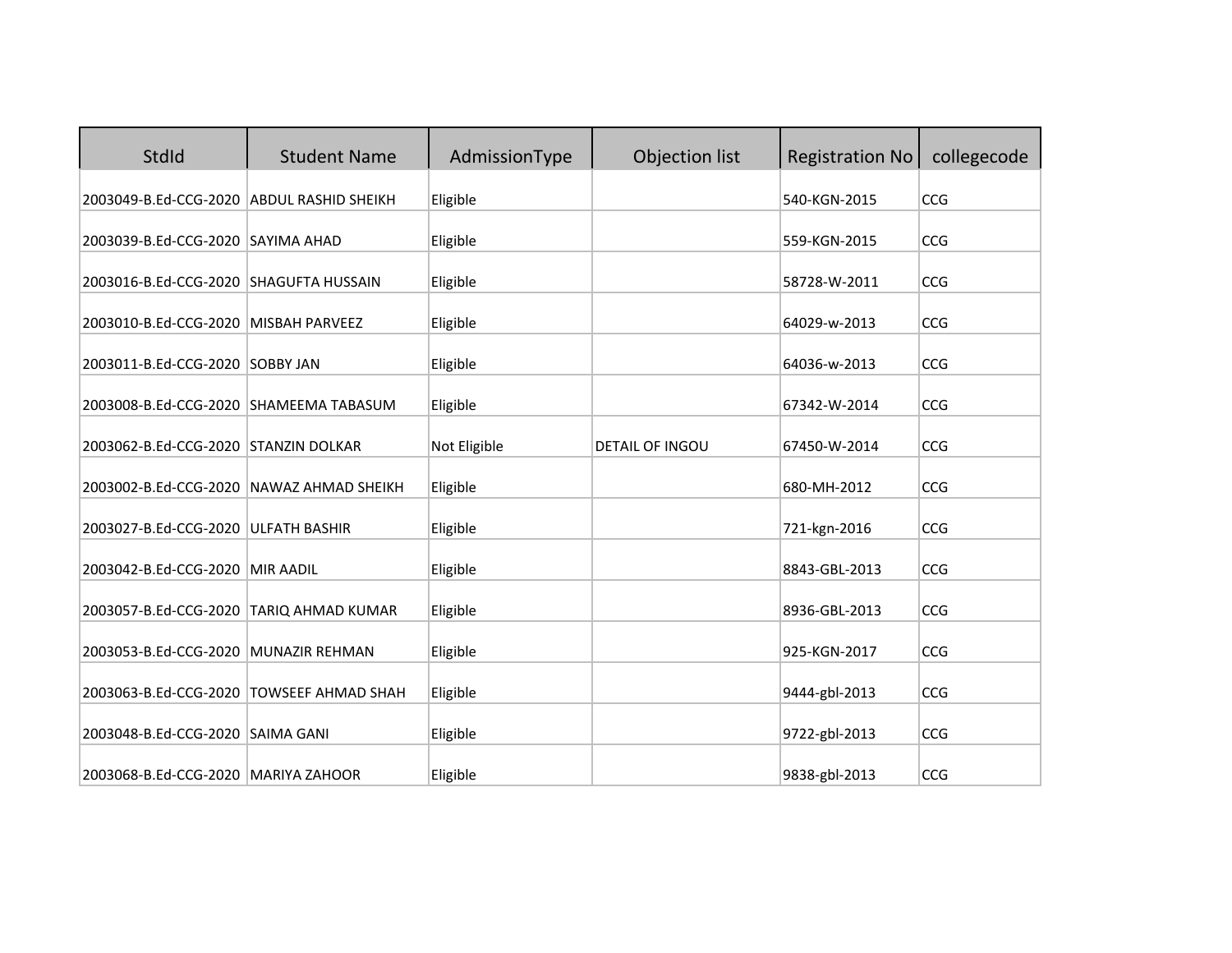| StdId                                  | <b>Student Name</b>        | AdmissionType | Objection list    | <b>Registration No</b> | collegecode |
|----------------------------------------|----------------------------|---------------|-------------------|------------------------|-------------|
| 2003067-B.Ed-CCG-2020 SHUGUFTA PARVEEN |                            | Eligible      |                   | 9962-GBL-2014          | CCG         |
| 2003066-B.Ed-CCG-2020 SAMEENA AKHTER   |                            | Eligible      |                   | 9984-GBL-2014          | CCG         |
| 2008134-B.ED-CCJ-2020                  | <b>DINA RAM</b>            | Not Eligible  | <b>NOT LISTED</b> |                        | <b>CCJ</b>  |
| 2012008-B.ED-CCJ-2020                  | <b>SHILPA SHARMA</b>       | Eligible      |                   | 1368-CCJ-2020          | CCJ         |
| 2012009-B.ED-CCJ-2020                  | <b>MADHURI SHARMA</b>      | Eligible      |                   | 1369-CCJ-2020          | CCJ         |
| 2012010-B.ED-CCJ-2020                  | <b>RAHUL KUMAR</b>         | Eligible      |                   | 1370-CCJ-2020          | CCJ         |
| 2012011-B.ED-CCJ-2020                  | <b>MOHD SABDAR</b>         | Eligible      |                   | 1371-CCJ-2020          | CCJ         |
| 2012012-B.ED-CCJ-2020                  | <b>SHRUTI PANDOH</b>       | Eligible      |                   | 1372-CCJ-2020          | CCJ         |
| 2012013-B.ED-CCJ-2020                  | <b>ARJUMAND NAZIR</b>      | Eligible      |                   | 1373-CCJ-2020          | <b>CCJ</b>  |
| 2012014-B.ED-CCJ-2020                  | <b>AKASH DEEPAK</b>        | Eligible      |                   | 1374-CCJ-2020          | <b>CCJ</b>  |
| 2012219-B.ED-CCJ-2020                  | <b>MOHD MUKHTER</b>        | Eligible      |                   | 1614-CCJ-2020          | CCJ         |
| 2012238-B.ED-CCJ-2020                  | <b>ABDUL REHMAN SHEIKH</b> | Eligible      |                   | 1615-CCJ-2020          | <b>CCJ</b>  |
| 2012051-B.ED-CCJ-2020                  | <b>HAIMRAJ SINGH</b>       | Eligible      |                   | 1616-CCJ-2020          | CCJ         |
| 2012052-B.ED-CCJ-2020                  | NANU RAM CHOUDHARY         | Eligible      |                   | 1617-CCJ-2020          | CCJ         |
| 2012053-B.ED-CCJ-2020                  | <b>HAWA SINGH GURJAR</b>   | Eligible      |                   | 1618-CCJ-2020          | <b>CCJ</b>  |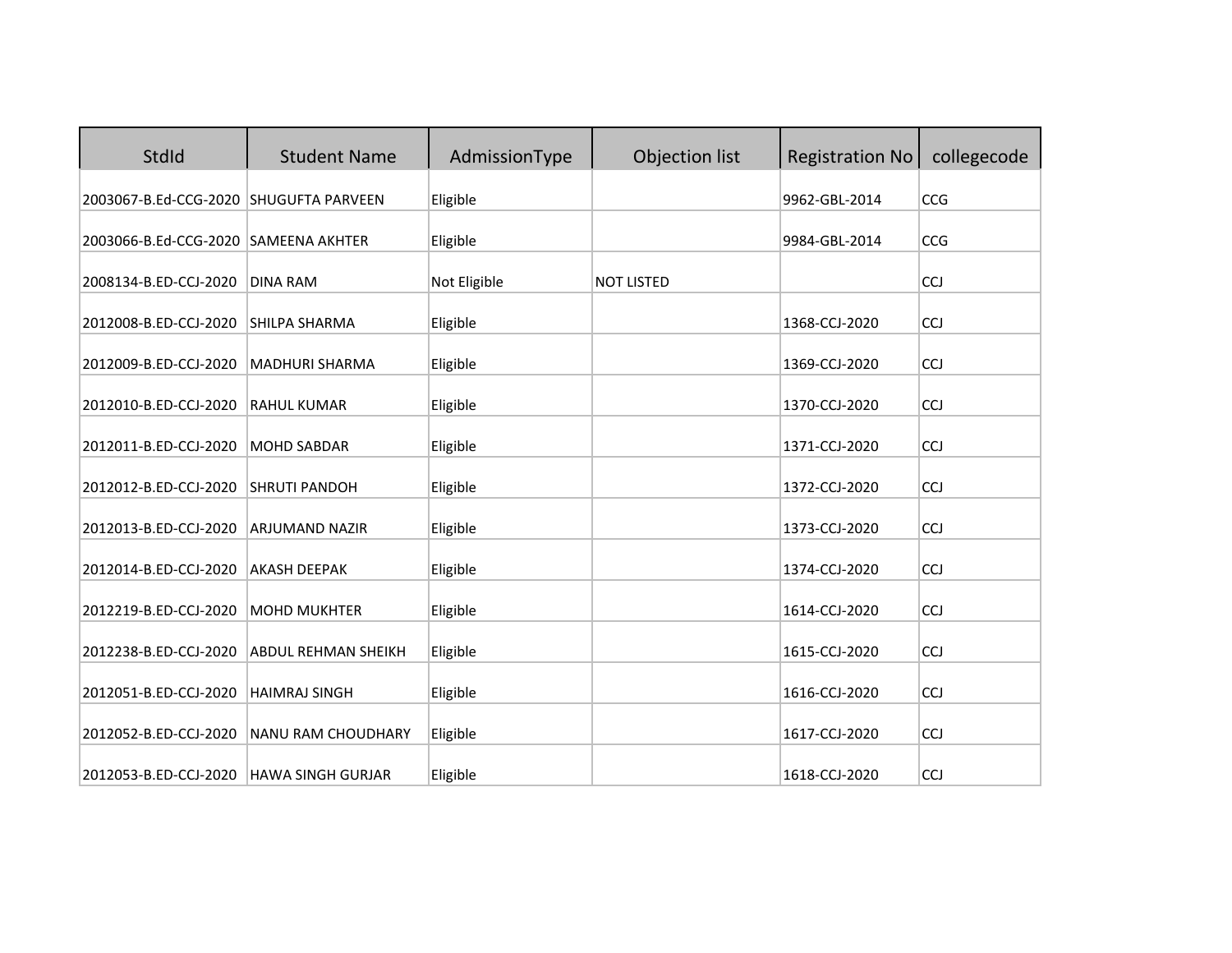| StdId                 | <b>Student Name</b>     | AdmissionType | Objection list | <b>Registration No</b> | collegecode |
|-----------------------|-------------------------|---------------|----------------|------------------------|-------------|
| 2012054-B.ED-CCJ-2020 | <b>BHARTI SHARMA</b>    | Eligible      |                | 1619-CCJ-2020          | <b>CCJ</b>  |
| 2012068-B.ED-CCJ-2020 | <b>EKTA KHAJURIA</b>    | Eligible      |                | 1620-CCJ-2020          | <b>CCJ</b>  |
| 2012154-B.ED-CCJ-2020 | ROSHNI SHARMA           | Eligible      |                | 1621-CCJ-2020          | <b>CCJ</b>  |
| 2012174-B.ED-CCJ-2020 | <b>DEVENDER SINGH</b>   | Eligible      |                | 1622-CCJ-2020          | <b>CCJ</b>  |
| 2012184-B.ED-CCJ-2020 | <b>KUSHAL CHOUDHARY</b> | Eligible      |                | 1623-CCJ-2020          | <b>CCJ</b>  |
| 2012189-B.ED-CCJ-2020 | RAIMAL SIYAG            | Eligible      |                | 1624-CCJ-2020          | CCJ         |
| 2012195-B.ED-CCJ-2020 | PRIYA DEVI              | Eligible      |                | 1625-CCJ-2020          | CCJ         |
| 2012222-B.ED-CCJ-2020 | <b>SUNNY KUMAR</b>      | Eligible      |                | 1626-CCJ-2020          | <b>CCJ</b>  |
| 2012225-B.ED-CCJ-2020 | <b>SEEMA DEVI</b>       | Eligible      |                | 1627-CCJ-2020          | CCJ         |
| 2012227-B.ED-CCJ-2020 | <b>SHAMUN HUSSAIN</b>   | Eligible      |                | 1628-CCJ-2020          | CCJ         |
| 2012230-B.ED-CCJ-2020 | SANJAY                  | Eligible      |                | 1629-CCJ-2020          | CCJ         |
| 2012231-B.ED-CCJ-2020 | <b>ANKIT SHARMA</b>     | Eligible      |                | 1630-CCJ-2020          | CCJ         |
| 2012237-B.ED-CCJ-2020 | <b>NARENDRA SINGH</b>   | Eligible      |                | 1631-CCJ-2020          | <b>CCJ</b>  |
| 2012241-B.ED-CCJ-2020 | <b>NEERAJ KUMAR</b>     | Eligible      |                | 1632-CCJ-2020          | CCJ         |
| 2012242-B.ED-CCJ-2020 | <b>INDU PARBHA</b>      | Eligible      |                | 1633-CCJ-2020          | CCJ         |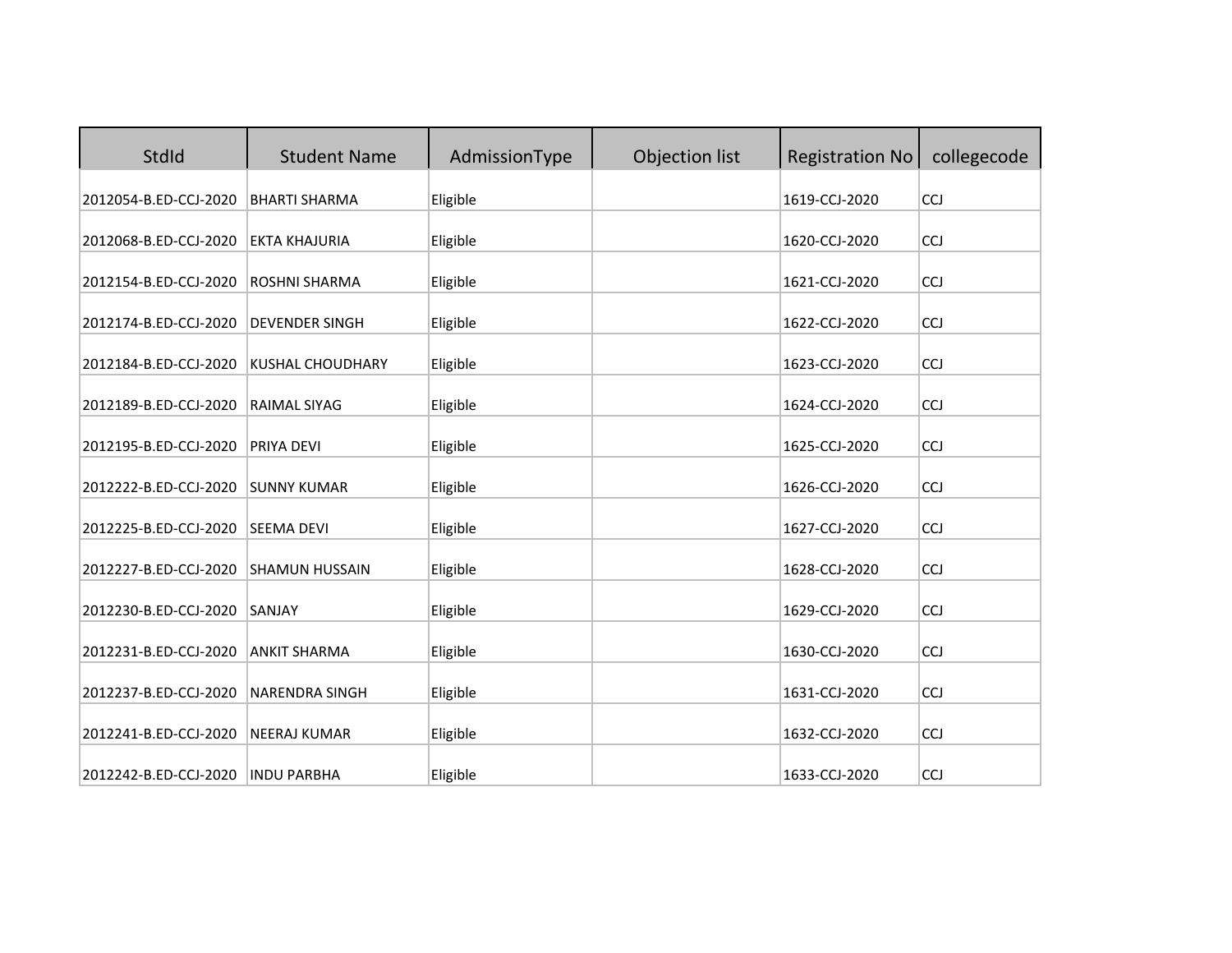| StdId                 | <b>Student Name</b>        | AdmissionType | Objection list | <b>Registration No</b> | collegecode |
|-----------------------|----------------------------|---------------|----------------|------------------------|-------------|
| 2012243-B.ED-CCJ-2020 | NARENDRA BARVAD            | Eligible      |                | 1634-CCJ-2020          | <b>CCJ</b>  |
| 2012244-B.ED-CCJ-2020 | <b>BANSHEE LAL KUMAWAT</b> | Eligible      |                | 1635-CCJ-2020          | CCJ         |
| 2012245-B.ED-CCJ-2020 | MALU RAM MEENA             | Eligible      |                | 1636-CCJ-2020          | <b>CCJ</b>  |
| 2012246-B.ED-CCJ-2020 | <b>MAHADEV KUMAWAT</b>     | Eligible      |                | 1637-CCJ-2020          | <b>CCJ</b>  |
| 2012247-B.ED-CCJ-2020 | <b>BHINV SINGH SARAN</b>   | Eligible      |                | 1638-CCJ-2020          | <b>CCJ</b>  |
| 2012248-B.ED-CCJ-2020 | <b>USHA SHARMA</b>         | Eligible      |                | 1639-CCJ-2020          | <b>CCJ</b>  |
| 2012249-B.ED-CCJ-2020 | <b>RAKESH</b>              | Eligible      |                | 1640-CCJ-2020          | CCJ         |
| 2012261-B.ED-CCJ-2020 | <b>MANOJ KUMAR</b>         | Eligible      |                | 1641-CCJ-2020          | <b>CCJ</b>  |
| 2012263-B.ED-CCJ-2020 | <b>BHARTI KUMARI BARAD</b> | Eligible      |                | 1642-CCJ-2020          | CCJ         |
| 2012264-B.ED-CCJ-2020 | <b>ACHALA RAM REBARI</b>   | Eligible      |                | 1643-CCJ-2020          | CCJ         |
| 2012265-B.ED-CCJ-2020 | <b>LADU RAM</b>            | Eligible      |                | 1644-CCJ-2020          | CCJ         |
| 2012266-B.ED-CCJ-2020 | <b>SHRIPAL SINGH</b>       | Eligible      |                | 1645-CCJ-2020          | CCJ         |
| 2012267-B.ED-CCJ-2020 | AMAR SINGH.                | Eligible      |                | 1646-CCJ-2020          | <b>CCJ</b>  |
| 2012268-B.ED-CCJ-2020 | MS ANJU SHARMA             | Eligible      |                | 1647-CCJ-2020          | CCJ         |
| 2012269-B.ED-CCJ-2020 | <b>DINESH KUMAR DARA</b>   | Eligible      |                | 1648-CCJ-2020          | CCJ         |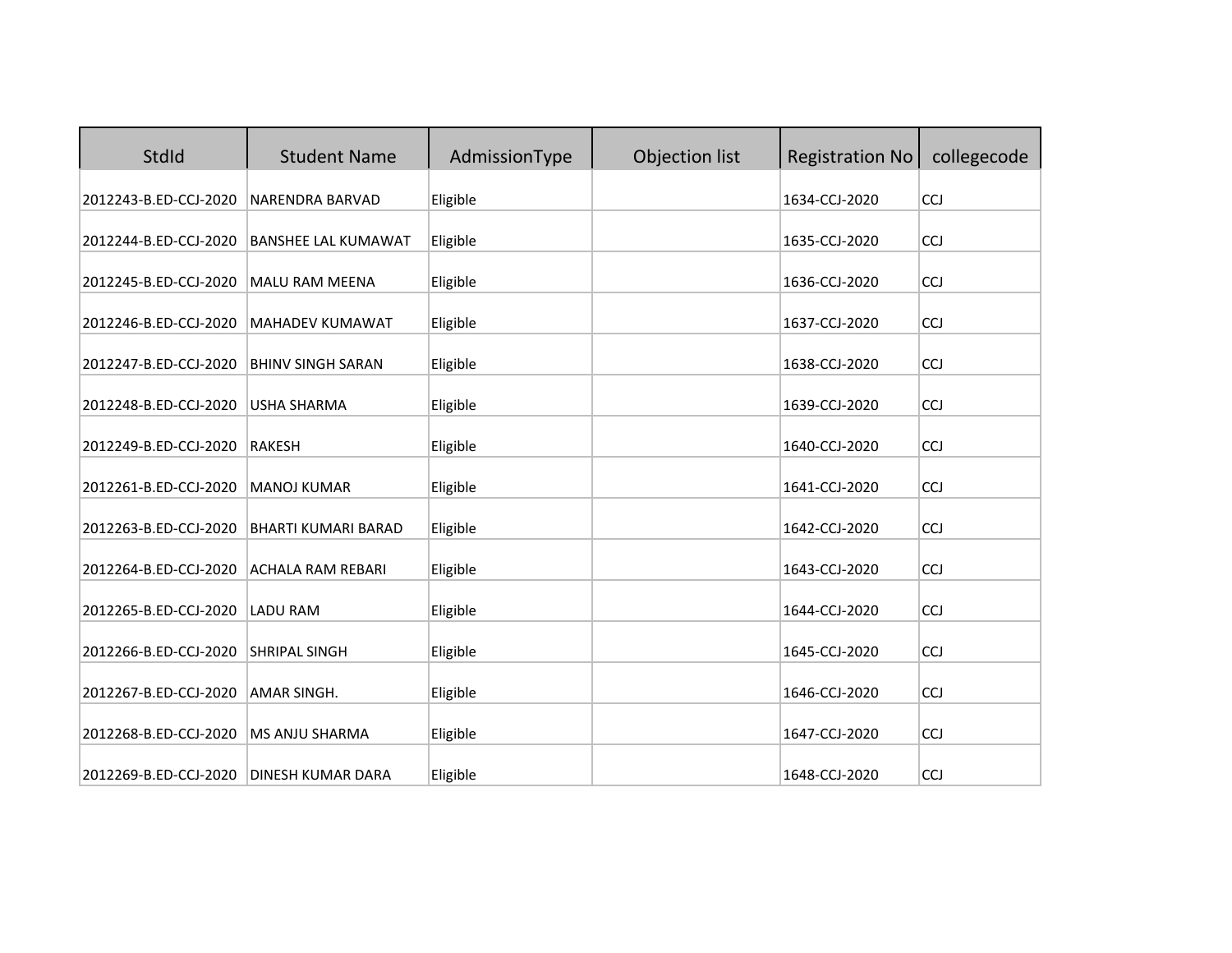| StdId                 | <b>Student Name</b>                    | AdmissionType | Objection list             | <b>Registration No</b> | collegecode |
|-----------------------|----------------------------------------|---------------|----------------------------|------------------------|-------------|
| 2012270-B.ED-CCJ-2020 | <b>DINESH SANKHALA</b>                 | Eligible      |                            | 1649-CCJ-2020          | CCJ         |
| 2012273-B.ED-CCJ-2020 | NARENDRA KUMAR                         | Eligible      |                            | 1650-CCJ-2020          | <b>CCJ</b>  |
| 2012274-B.ED-CCJ-2020 | <b>PARDEEP KUMAR</b>                   | Eligible      |                            | 1651-CCJ-2020          | CCJ         |
| 2012275-B.ED-CCJ-2020 | <b>SUMIT KUMAR AGRAWAL</b>             | Eligible      |                            | 1652-CCJ-2020          | CCJ         |
| 2012276-B.ED-CCJ-2020 | <b>AMIT TRIPATHI</b>                   | Eligible      |                            | 1653-CCJ-2020          | CCJ         |
| 2012286-B.ED-CCJ-2020 | <b>NEELAM RANI</b>                     | Eligible      |                            | 1654-CCJ-2020          | <b>CCJ</b>  |
| 2012291-B.ED-CCJ-2020 | <b>SURANGILA BISHNOI</b>               | Eligible      |                            | 1655-CCJ-2020          | CCJ         |
| 2012292-B.ED-CCJ-2020 | <b>SUNDER</b>                          | Eligible      |                            | 1656-CCJ-2020          | <b>CCJ</b>  |
| 2012293-B.ED-CCJ-2020 | PRIYANKA BISHNOI                       | Eligible      |                            | 1657-CCJ-2020          | CCJ         |
| 2011069-B.ED-CCJ-2020 | ZAREENA BANOO                          | Not Eligible  | <b>NOT LISTED</b>          |                        | CCJ         |
| 2012162-B.ED-CCJ-2020 | <b>TALIB HUSSAIN</b>                   | Not Eligible  | <b>ADMISSION CANCELLED</b> |                        | CCJ         |
| 2012364-B.ED-CCJ-2020 | <b>KULDEEP GANDHARV</b>                | Not Eligible  | MIG. ORGINAL REQ.          |                        | CCJ         |
| 2012365-B.ED-CCJ-2020 | <b>VIJAY LAL MEENA</b>                 | Not Eligible  | MIG. ORGINAL REQ.          |                        | <b>CCJ</b>  |
| 2012366-B.ED-CCJ-2020 | LAXMINARAYAN MEENA                     | Not Eligible  | MIG. ORGINAL REQ.          |                        | CCJ         |
| 2012367-B.ED-CCJ-2020 | <b>MANOJ KUMAR</b><br><b>CHOWDHARY</b> | Not Eligible  | MIG. ORGINAL REQ.          |                        | <b>CCJ</b>  |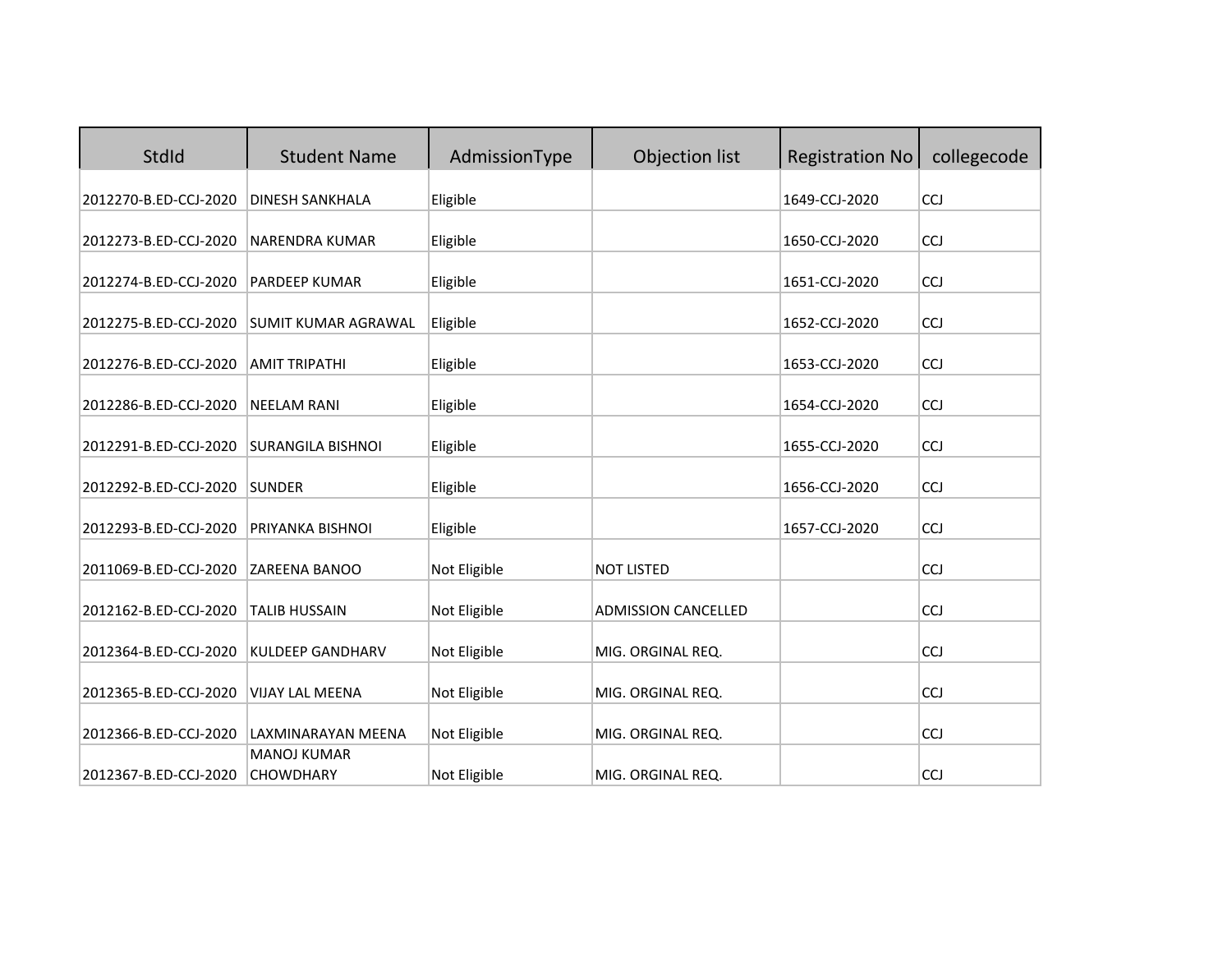| <b>StdId</b>          | <b>Student Name</b>    | AdmissionType | Objection list    | <b>Registration No</b> | collegecode |
|-----------------------|------------------------|---------------|-------------------|------------------------|-------------|
| 2012368-B.ED-CCJ-2020 | <b>ANUP BHARADIYA</b>  | Not Eligible  | MIG. ORGINAL REQ. |                        | CCJ         |
| 2012369-B.ED-CCJ-2020 | RAVI KUMAR MANDAL      | Not Eligible  | MIG. ORGINAL REQ. |                        | <b>CCJ</b>  |
| 2012370-B.ED-CCJ-2020 | AMAR KUMAR OJHA        | Not Eligible  | MIG. ORGINAL REQ. |                        | CCJ         |
| 2012360-B.ED-CCJ-2020 | DEVENDRA KUMAR         | Not Eligible  | MIG. ORGINAL REQ. |                        | CCJ         |
| 2012362-B.ED-CCJ-2020 | ANIL KUMAR MEENA       | Not Eligible  | MIG. ORGINAL REQ. |                        | <b>CCJ</b>  |
| 2012372-B.ED-CCJ-2020 | <b>MS. AASH KANWAR</b> | Not Eligible  | MIG. ORGINAL REQ. |                        | CCJ         |
| 2012378-B.ED-CCJ-2020 | <b>JOGENDER SINGH</b>  | Not Eligible  | MIG. ORGINAL REQ. |                        | CCJ         |
| 2012088-B.ED-CCJ-2020 | <b>SHABNAM ARA</b>     | Eligible      |                   | 11275-GBL-2015         | CCJ         |
| 2012001-B.ED-CCJ-2020 | ASHISH VISHWAKARMA     | Eligible      |                   | 1362-CCJ-2020          | CCJ         |
| 2012002-B.ED-CCJ-2020 | <b>NIKHIL KUMAR</b>    | Eligible      |                   | 1363-CCJ-2020          | <b>CCJ</b>  |
| 2012003-B.ED-CCJ-2020 | SATISH PAWAR           | Eligible      |                   | 1364-CCJ-2020          | CCJ         |
| 2012005-B.ED-CCJ-2020 | <b>VIPAN CHOUDHARY</b> | Eligible      |                   | 1365-CCJ-2020          | CCJ         |
| 2012006-B.ED-CCJ-2020 | SONAM SHARMA           | Eligible      |                   | 1366-CCJ-2020          | <b>CCJ</b>  |
| 2012007-B.ED-CCJ-2020 | PRIYANKA MAKHNOTRA     | Eligible      |                   | 1367-CCJ-2020          | CCJ         |
| 2012016-B.ED-CCJ-2020 | POOJA GAYATRI          | Eligible      |                   | 1375-CCJ-2020          | CCJ         |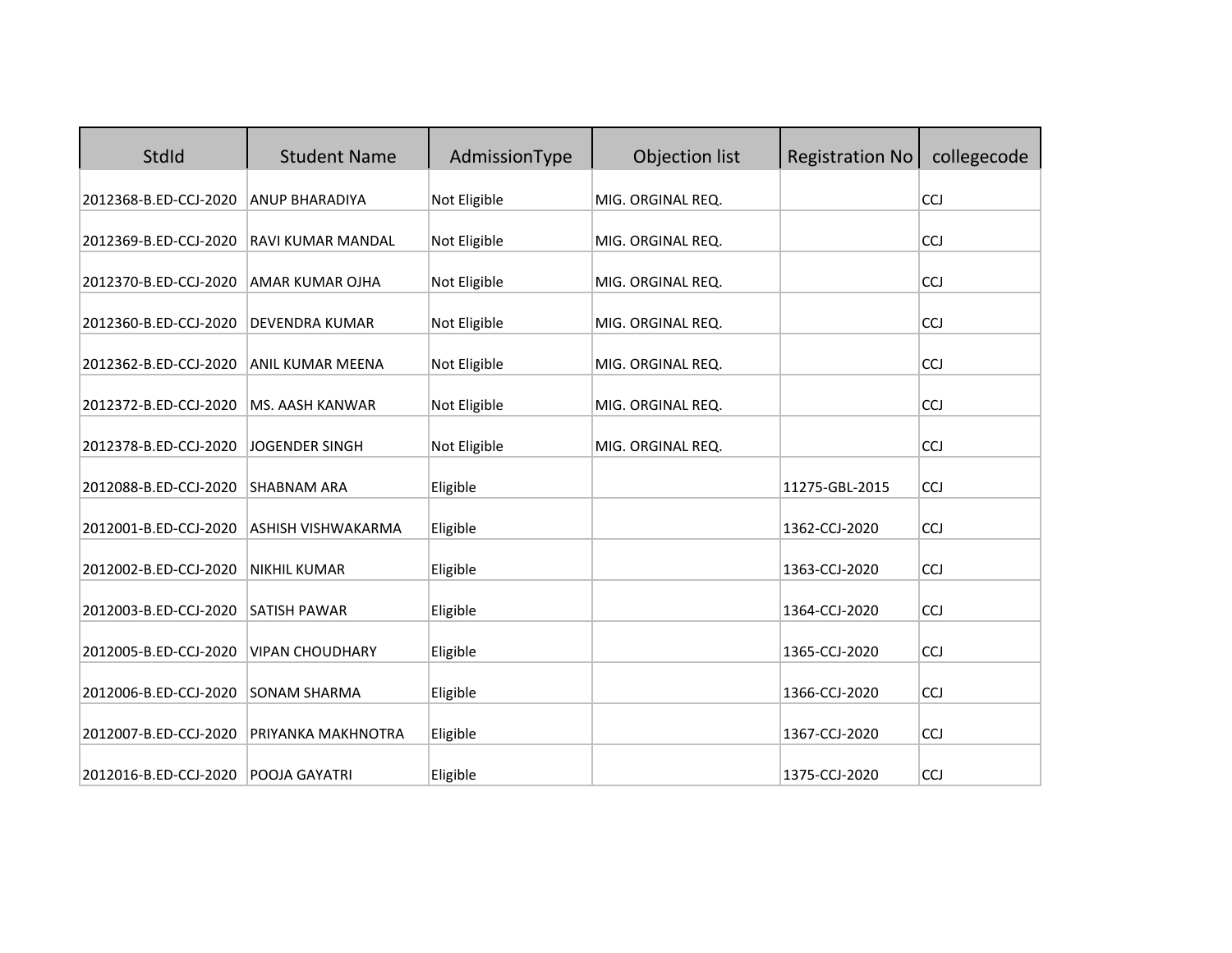| <b>StdId</b>          | <b>Student Name</b>       | AdmissionType | Objection list | <b>Registration No</b> | collegecode |
|-----------------------|---------------------------|---------------|----------------|------------------------|-------------|
| 2012018-B.ED-CCJ-2020 | <b>SACHIN SHARMA</b>      | Eligible      |                | 1376-CCJ-2020          | <b>CCJ</b>  |
| 2012019-B.ED-CCJ-2020 | <b>JAVED AHMED</b>        | Eligible      |                | 1377-CCJ-2020          | <b>CCJ</b>  |
| 2012020-B.ED-CCJ-2020 | <b>UZMA SIDIQA</b>        | Eligible      |                | 1378-CCJ-2020          | CCJ         |
| 2012021-B.ED-CCJ-2020 | <b>SHIVANI CHIB</b>       | Eligible      |                | 1379-CCJ-2020          | CCJ         |
| 2012022-B.ED-CCJ-2020 | <b>SUNALI RANI</b>        | Eligible      |                | 1380-CCJ-2020          | CCJ         |
| 2012024-B.ED-CCJ-2020 | <b>ANJUM ATEEQ</b>        | Eligible      |                | 1381-CCJ-2020          | CCJ         |
| 2012025-B.ED-CCJ-2020 | <b>SAURAV KUMAR SUMAN</b> | Eligible      |                | 1382-CCJ-2020          | CCJ         |
| 2012026-B.ED-CCJ-2020 | DEEPSHIKHA                | Eligible      |                | 1383-CCJ-2020          | CCJ         |
| 2012027-B.ED-CCJ-2020 | <b>CHANCHAL VERMA</b>     | Eligible      |                | 1384-CCJ-2020          | CCJ         |
| 2012028-B.ED-CCJ-2020 | <b>FARZANA SHAHEEN</b>    | Eligible      |                | 1385-CCJ-2020          | CCJ         |
| 2012029-B.ED-CCJ-2020 | <b>SHAFALI THAKUR</b>     | Eligible      |                | 1386-CCJ-2020          | <b>CCJ</b>  |
| 2012030-B.ED-CCJ-2020 | <b>ANJALI ANDOTRA</b>     | Eligible      |                | 1387-CCJ-2020          | CCJ         |
| 2012031-B.ED-CCJ-2020 | <b>KOUSAR JAHAN</b>       | Eligible      |                | 1388-CCJ-2020          | CCJ         |
| 2012032-B.ED-CCJ-2020 | <b>SUBNEET SHARMA</b>     | Eligible      |                | 1389-CCJ-2020          | <b>CCJ</b>  |
| 2012033-B.ED-CCJ-2020 | <b>NITTIN BAKSHI</b>      | Eligible      |                | 1390-CCJ-2020          | CCJ         |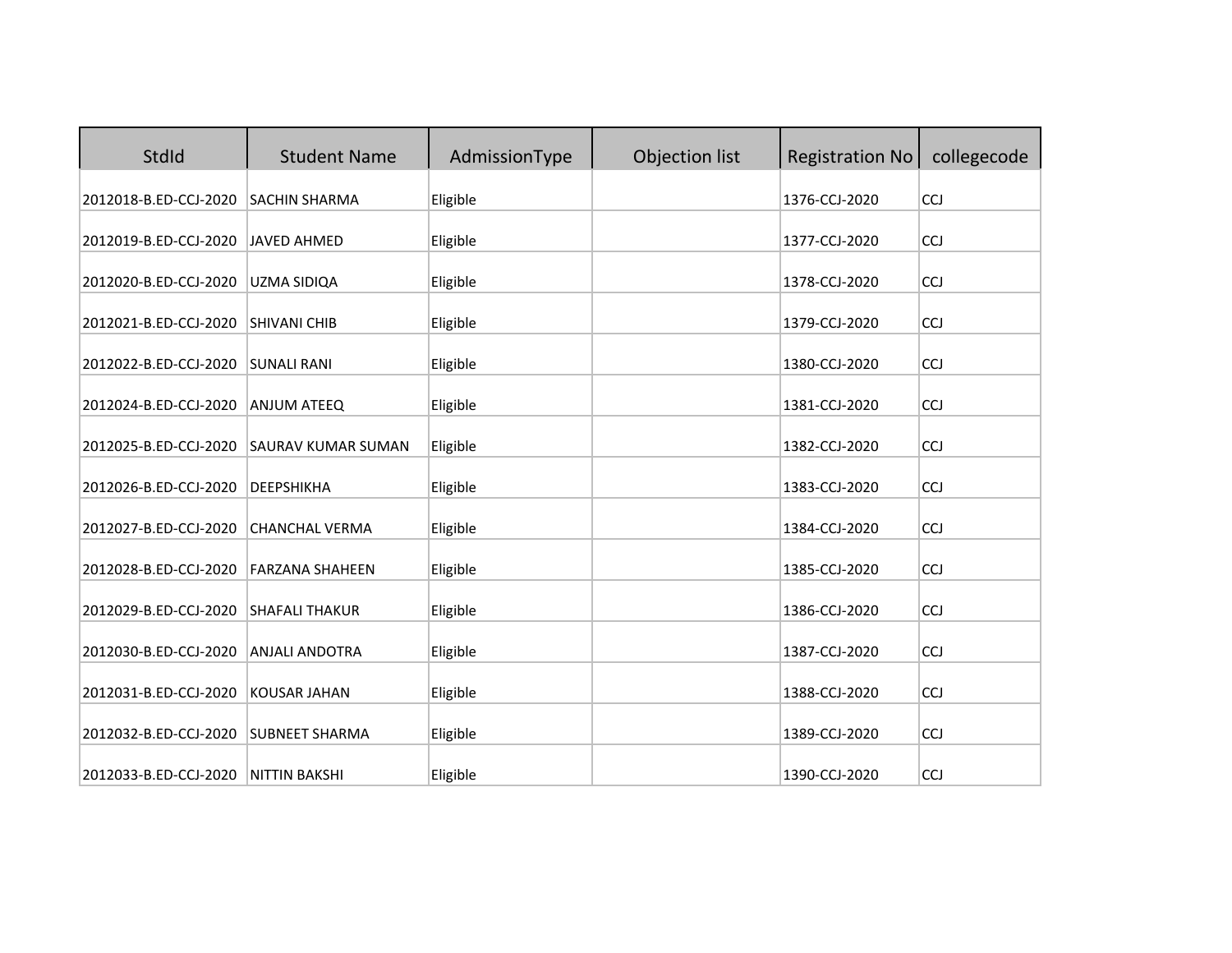| StdId                 | <b>Student Name</b>        | AdmissionType | Objection list | <b>Registration No</b> | collegecode |
|-----------------------|----------------------------|---------------|----------------|------------------------|-------------|
| 2012034-B.ED-CCJ-2020 | <b>FARHAT NAZ</b>          | Eligible      |                | 1391-CCJ-2020          | <b>CCJ</b>  |
| 2012035-B.ED-CCJ-2020 | MAHIMA SHARMA              | Eligible      |                | 1392-CCJ-2020          | <b>CCJ</b>  |
| 2012036-B.ED-CCJ-2020 | <b>RINKY SHARMA</b>        | Eligible      |                | 1393-CCJ-2020          | <b>CCJ</b>  |
| 2012037-B.ED-CCJ-2020 | <b>SHAMMI SHARMA</b>       | Eligible      |                | 1394-CCJ-2020          | <b>CCJ</b>  |
| 2012038-B.ED-CCJ-2020 | <b>GURLEEN KOUR</b>        | Eligible      |                | 1395-CCJ-2020          | <b>CCJ</b>  |
| 2012039-B.ED-CCJ-2020 | PRIYANKA DEVI              | Eligible      |                | 1396-CCJ-2020          | CCJ         |
| 2012041-B.ED-CCJ-2020 | <b>DIKSHA MAHAJAN</b>      | Eligible      |                | 1397-CCJ-2020          | CCJ         |
| 2012042-B.ED-CCJ-2020 | SHIVANGI SHARMA            | Eligible      |                | 1398-CCJ-2020          | <b>CCJ</b>  |
| 2012043-B.ED-CCJ-2020 | <b>ALINA MALIK</b>         | Eligible      |                | 1399-CCJ-2020          | CCJ         |
| 2012044-B.ED-CCJ-2020 | SHIVANGINI JAMWAL          | Eligible      |                | 1400-CCJ-2020          | CCJ         |
| 2012045-B.ED-CCJ-2020 | <b>SHAHIDA PARVEEN</b>     | Eligible      |                | 1401-CCJ-2020          | CCJ         |
| 2012046-B.ED-CCJ-2020 | <b>SUKHLEEN KOUR</b>       | Eligible      |                | 1402-CCJ-2020          | CCJ         |
| 2012047-B.ED-CCJ-2020 | <b>TUNDUP PALMO</b>        | Eligible      |                | 1403-CCJ-2020          | <b>CCJ</b>  |
| 2012048-B.ED-CCJ-2020 | <b>NIKITA VERMA</b>        | Eligible      |                | 1404-CCJ-2020          | CCJ         |
| 2012049-B.ED-CCJ-2020 | <b>NAVNEET KAUR BHATTI</b> | Eligible      |                | 1405-CCJ-2020          | CCJ         |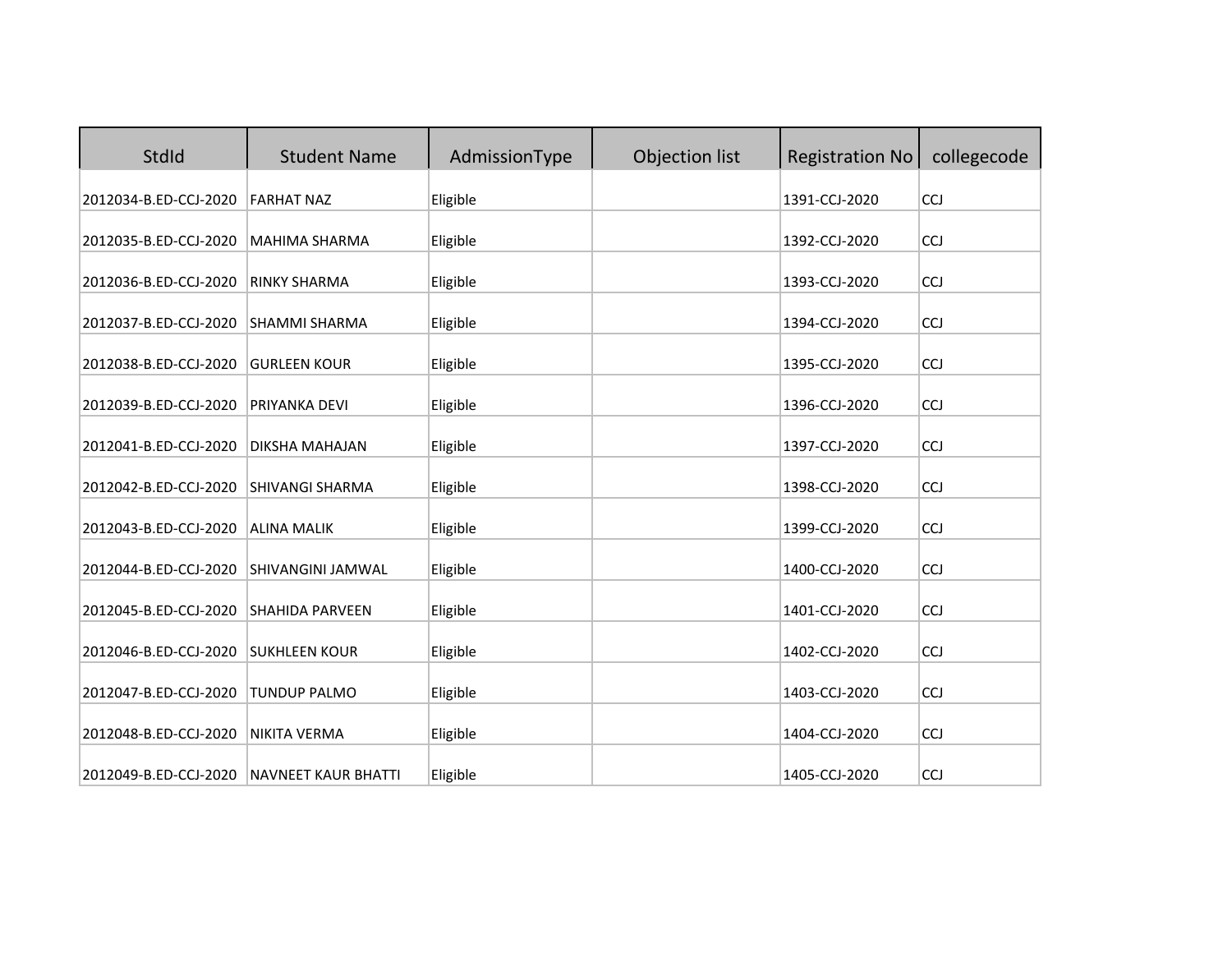| StdId                 | <b>Student Name</b>      | AdmissionType | Objection list | <b>Registration No</b> | collegecode |
|-----------------------|--------------------------|---------------|----------------|------------------------|-------------|
| 2012050-B.ED-CCJ-2020 | PREETI SHARMA            | Eligible      |                | 1406-CCJ-2020          | <b>CCJ</b>  |
| 2012015-B.ED-CCJ-2020 | <b>TOHEEB MAGRAY</b>     | Eligible      |                | 1407-CCJ-2020          | <b>CCJ</b>  |
| 2012004-B.ED-CCJ-2020 | <b>MANISHA CHOUDHARY</b> | Eligible      |                | 1408-CCJ-2020          | <b>CCJ</b>  |
| 2012017-B.ED-CCJ-2020 | <b>BHARTI GUPTA</b>      | Eligible      |                | 1409-CCJ-2020          | <b>CCJ</b>  |
| 2012023-B.ED-CCJ-2020 | CHUNNI LAL KUMAWAT       | Eligible      |                | 1410-CCJ-2020          | <b>CCJ</b>  |
| 2012040-B.ED-CCJ-2020 | <b>DINESH KUSHWAH</b>    | Eligible      |                | 1411-CCJ-2020          | CCJ         |
| 2012055-B.ED-CCJ-2020 | RETIKA SHARMA            | Eligible      |                | 1412-CCJ-2020          | CCJ         |
| 2012056-B.ED-CCJ-2020 | <b>EKTA SHARMA</b>       | Eligible      |                | 1413-CCJ-2020          | <b>CCJ</b>  |
| 2012057-B.ED-CCJ-2020 | <b>RAYAZ AHMED</b>       | Eligible      |                | 1414-CCJ-2020          | CCJ         |
| 2012058-B.ED-CCJ-2020 | NOVSHEEN TABASUM         | Eligible      |                | 1415-CCJ-2020          | CCJ         |
| 2012059-B.ED-CCJ-2020 | <b>ZOHRA JABEEN</b>      | Eligible      |                | 1416-CCJ-2020          | CCJ         |
| 2012060-B.ED-CCJ-2020 | <b>SHVETANGI DUTTA</b>   | Eligible      |                | 1417-CCJ-2020          | CCJ         |
| 2012061-B.ED-CCJ-2020 | <b>NEERAJ KUMAR</b>      | Eligible      |                | 1418-CCJ-2020          | <b>CCJ</b>  |
| 2012062-B.ED-CCJ-2020 | NITISH SADOTRA           | Eligible      |                | 1419-CCJ-2020          | CCJ         |
| 2012063-B.ED-CCJ-2020 | <b>SHRIYA KOUL</b>       | Eligible      |                | 1420-CCJ-2020          | CCJ         |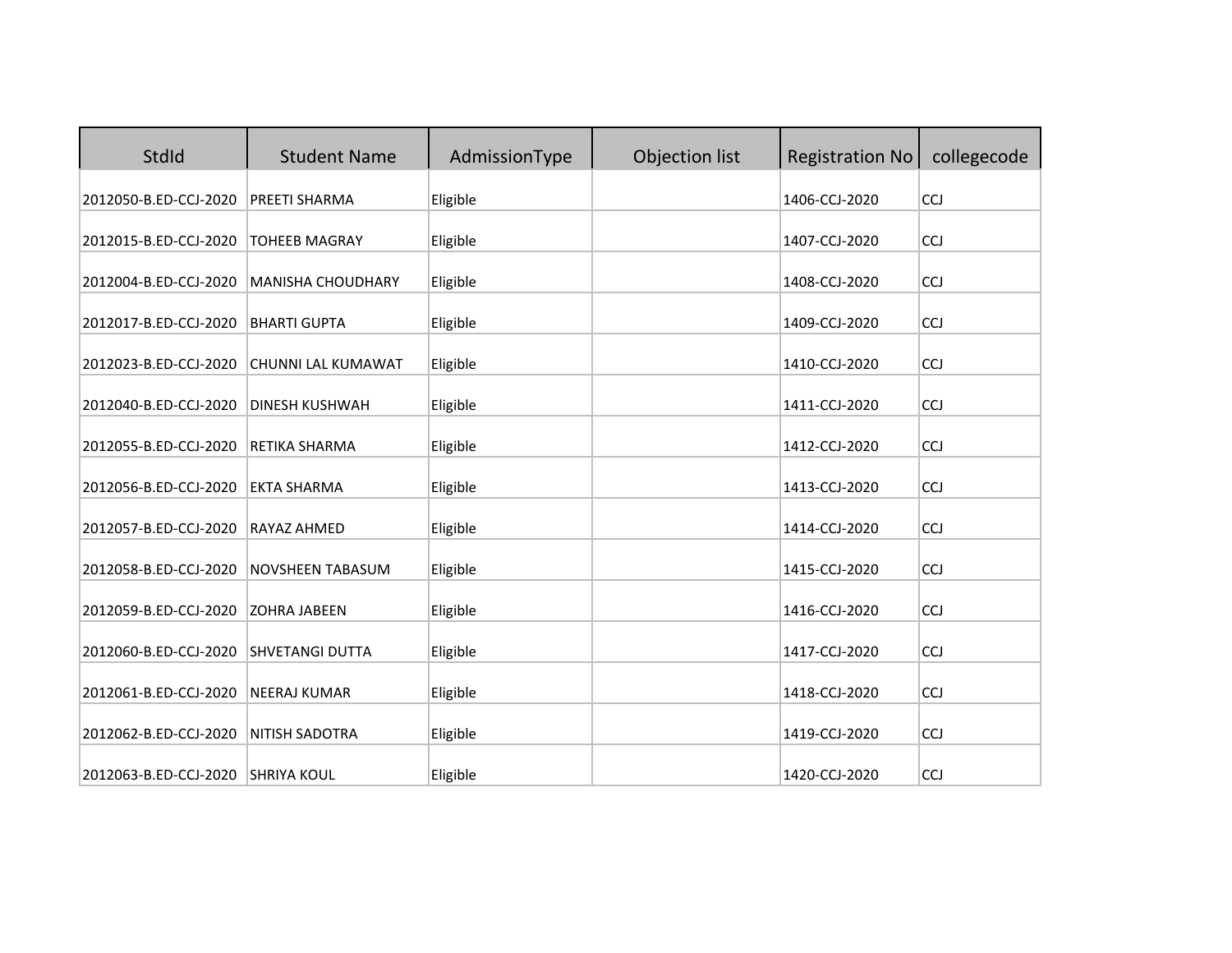| StdId                 | <b>Student Name</b>   | AdmissionType | Objection list | <b>Registration No</b> | collegecode |
|-----------------------|-----------------------|---------------|----------------|------------------------|-------------|
| 2012064-B.ED-CCJ-2020 | <b>SUNIL SHARMA</b>   | Eligible      |                | 1421-CCJ-2020          | <b>CCJ</b>  |
| 2012065-B.ED-CCJ-2020 | <b>FOZIA MALIK</b>    | Eligible      |                | 1422-CCJ-2020          | <b>CCJ</b>  |
| 2012066-B.ED-CCJ-2020 | VAGEESHA MEHTA        | Eligible      |                | 1423-CCJ-2020          | <b>CCJ</b>  |
| 2012067-B.ED-CCJ-2020 | <b>ANJALI SHARMA</b>  | Eligible      |                | 1424-CCJ-2020          | <b>CCJ</b>  |
| 2012069-B.ED-CCJ-2020 | <b>BALJEET SINGH</b>  | Eligible      |                | 1425-CCJ-2020          | <b>CCJ</b>  |
| 2012070-B.ED-CCJ-2020 | <b>SAQIB NAZIR</b>    | Eligible      |                | 1426-CCJ-2020          | CCJ         |
| 2012071-B.ED-CCJ-2020 | <b>JOGINDER SINGH</b> | Eligible      |                | 1427-CCJ-2020          | CCJ         |
| 2012072-B.ED-CCJ-2020 | <b>AJAY KUMAR</b>     | Eligible      |                | 1428-CCJ-2020          | <b>CCJ</b>  |
| 2012073-B.ED-CCJ-2020 | <b>KANAN RAGHURAI</b> | Eligible      |                | 1429-CCJ-2020          | CCJ         |
| 2012074-B.ED-CCJ-2020 | <b>MUSKAN BANDRAL</b> | Eligible      |                | 1430-CCJ-2020          | CCJ         |
| 2012075-B.ED-CCJ-2020 | <b>JYOTI RANI</b>     | Eligible      |                | 1431-CCJ-2020          | CCJ         |
| 2012076-B.ED-CCJ-2020 | <b>SUPRIYA GUPTA</b>  | Eligible      |                | 1432-CCJ-2020          | CCJ         |
| 2012077-B.ED-CCJ-2020 | DIKSHA SHARMA         | Eligible      |                | 1433-CCJ-2020          | <b>CCJ</b>  |
| 2012078-B.ED-CCJ-2020 | <b>DEEPAK SHARDA</b>  | Eligible      |                | 1434-CCJ-2020          | CCJ         |
| 2012079-B.ED-CCJ-2020 | <b>ISHA SHARMA</b>    | Eligible      |                | 1435-CCJ-2020          | CCJ         |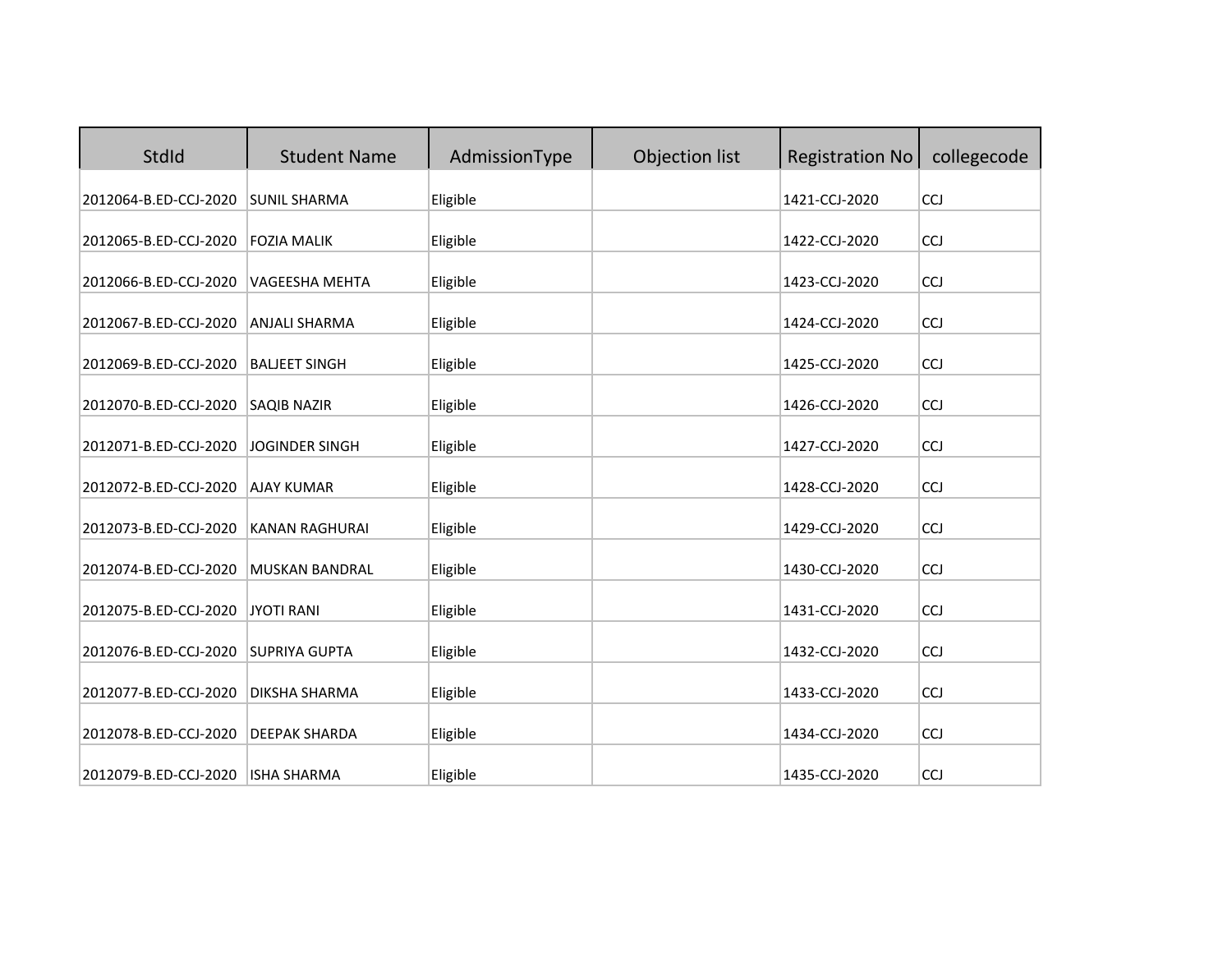| StdId                 | <b>Student Name</b>     | AdmissionType | Objection list | <b>Registration No</b> | collegecode |
|-----------------------|-------------------------|---------------|----------------|------------------------|-------------|
| 2012080-B.ED-CCJ-2020 | DIKSHA SHARMA           | Eligible      |                | 1436-CCJ-2020          | CCJ         |
| 2012081-B.ED-CCJ-2020 | <b>KIRNA DEVI</b>       | Eligible      |                | 1437-CCJ-2020          | <b>CCJ</b>  |
| 2012082-B.ED-CCJ-2020 | SHIEFA LIYAQAT          | Eligible      |                | 1438-CCJ-2020          | CCJ         |
| 2012083-B.ED-CCJ-2020 | <b>HITASHNI SHARMA</b>  | Eligible      |                | 1439-CCJ-2020          | CCJ         |
| 2012084-B.ED-CCJ-2020 | <b>SEEMRIN DEVI</b>     | Eligible      |                | 1440-CCJ-2020          | CCJ         |
| 2012085-B.ED-CCJ-2020 | <b>NEERU SADOTRA</b>    | Eligible      |                | 1441-CCJ-2020          | <b>CCJ</b>  |
| 2012086-B.ED-CCJ-2020 | <b>MOHD YOUNIS</b>      | Eligible      |                | 1442-CCJ-2020          | CCJ         |
| 2012087-B.ED-CCJ-2020 | YOGESH KUMAR KHAJURIA   | Eligible      |                | 1443-CCJ-2020          | CCJ         |
| 2012089-B.ED-CCJ-2020 | <b>SHEEBALI LALOTRA</b> | Eligible      |                | 1444-CCJ-2020          | CCJ         |
| 2012090-B.ED-CCJ-2020 | MARIDHU SHARMA          | Eligible      |                | 1445-CCJ-2020          | CCJ         |
| 2012091-B.ED-CCJ-2020 | REHA SADIQ MALIK        | Eligible      |                | 1446-CCJ-2020          | <b>CCJ</b>  |
| 2012092-B.ED-CCJ-2020 | <b>LAKSHMI DEVI</b>     | Eligible      |                | 1447-CCJ-2020          | CCJ         |
| 2012093-B.ED-CCJ-2020 | <b>ARIEF HUSSAIN</b>    | Eligible      |                | 1448-CCJ-2020          | <b>CCJ</b>  |
| 2012094-B.ED-CCJ-2020 | <b>AKHTAR ALI</b>       | Eligible      |                | 1449-CCJ-2020          | CCJ         |
| 2012095-B.ED-CCJ-2020 | <b>SHEETAL VERMA</b>    | Eligible      |                | 1450-CCJ-2020          | CCJ         |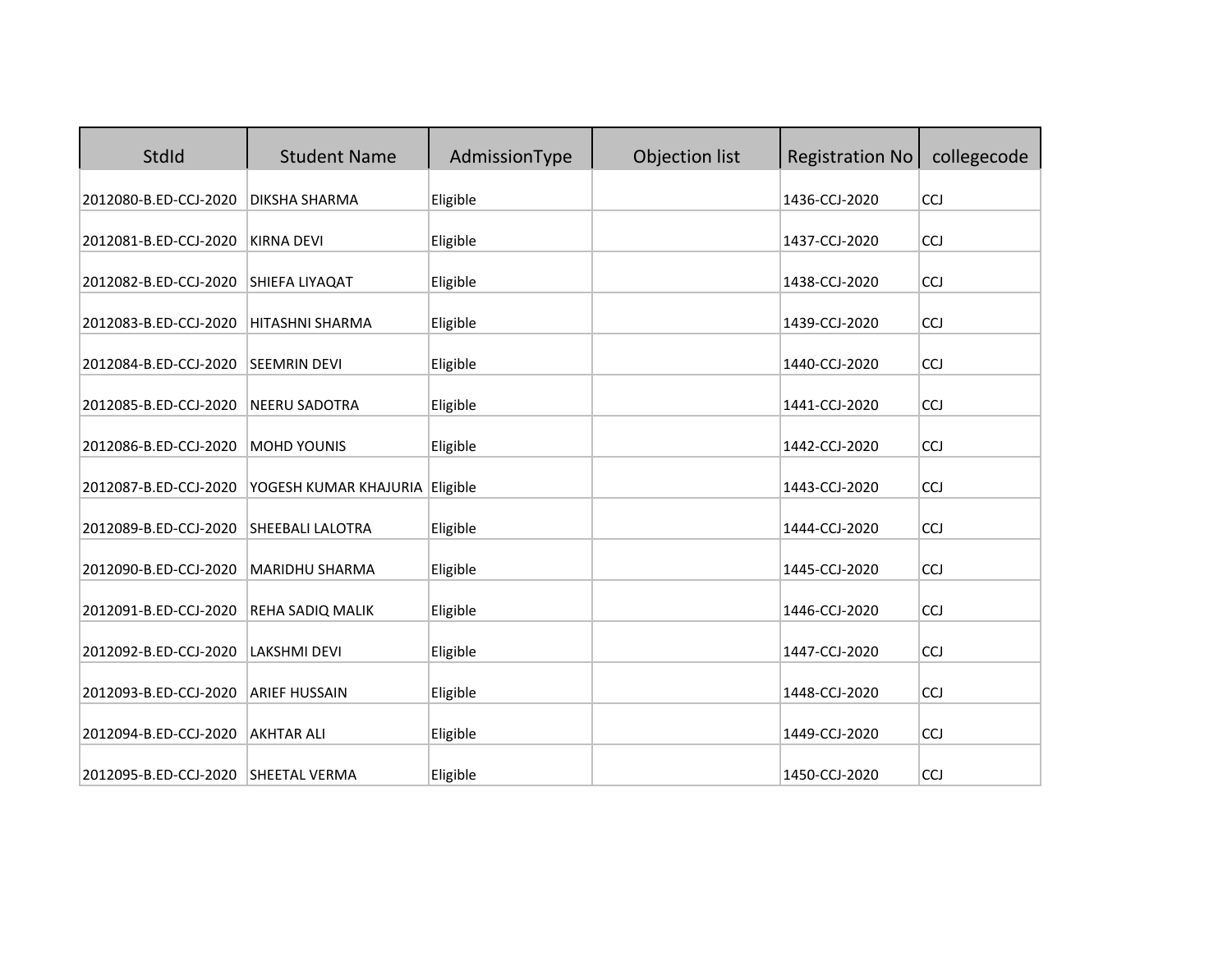| <b>StdId</b>          | <b>Student Name</b>   | AdmissionType | Objection list | <b>Registration No</b> | collegecode |
|-----------------------|-----------------------|---------------|----------------|------------------------|-------------|
| 2012096-B.ED-CCJ-2020 | <b>AMANDEEP KUMAR</b> | Eligible      |                | 1451-CCJ-2020          | CCJ         |
| 2012097-B.ED-CCJ-2020 | <b>ARJUN DHAWAN</b>   | Eligible      |                | 1452-CCJ-2020          | CCJ         |
| 2012098-B.ED-CCJ-2020 | <b>SAKSHI SHARMA</b>  | Eligible      |                | 1453-CCJ-2020          | CCJ         |
| 2012099-B.ED-CCJ-2020 | PREETI THAPPA         | Eligible      |                | 1454-CCJ-2020          | <b>CCJ</b>  |
| 2012100-B.ED-CCJ-2020 | <b>ANAMIKA SHARMA</b> | Eligible      |                | 1455-CCJ-2020          | CCJ         |
| 2012101-B.ED-CCJ-2020 | <b>SONIKA BHAGAT</b>  | Eligible      |                | 1456-CCJ-2020          | <b>CCJ</b>  |
| 2012102-B.ED-CCJ-2020 | SANAM RAFIQ MALIK     | Eligible      |                | 1457-CCJ-2020          | <b>CCJ</b>  |
| 2012103-B.ED-CCJ-2020 | <b>ABID MAJEED</b>    | Eligible      |                | 1458-CCJ-2020          | <b>CCJ</b>  |
| 2012104-B.ED-CCJ-2020 | <b>ANU KUMARI</b>     | Eligible      |                | 1459-CCJ-2020          | <b>CCJ</b>  |
| 2012105-B.ED-CCJ-2020 | <b>UMAR FAROOQ</b>    | Eligible      |                | 1460-CCJ-2020          | CCJ         |
| 2012107-B.ED-CCJ-2020 | PRIYANKA SHARMA       | Eligible      |                | 1461-CCJ-2020          | CCJ         |
| 2012108-B.ED-CCJ-2020 | <b>SAROOSH FATIMA</b> | Eligible      |                | 1462-CCJ-2020          | CCJ         |
| 2012109-B.ED-CCJ-2020 | <b>MOHD IMRAN</b>     | Eligible      |                | 1463-CCJ-2020          | CCJ         |
| 2012110-B.ED-CCJ-2020 | SHIVALI SHARMA        | Eligible      |                | 1464-CCJ-2020          | CCJ         |
| 2012112-B.ED-CCJ-2020 | <b>NIDHI</b>          | Eligible      |                | 1465-CCJ-2020          | CCJ         |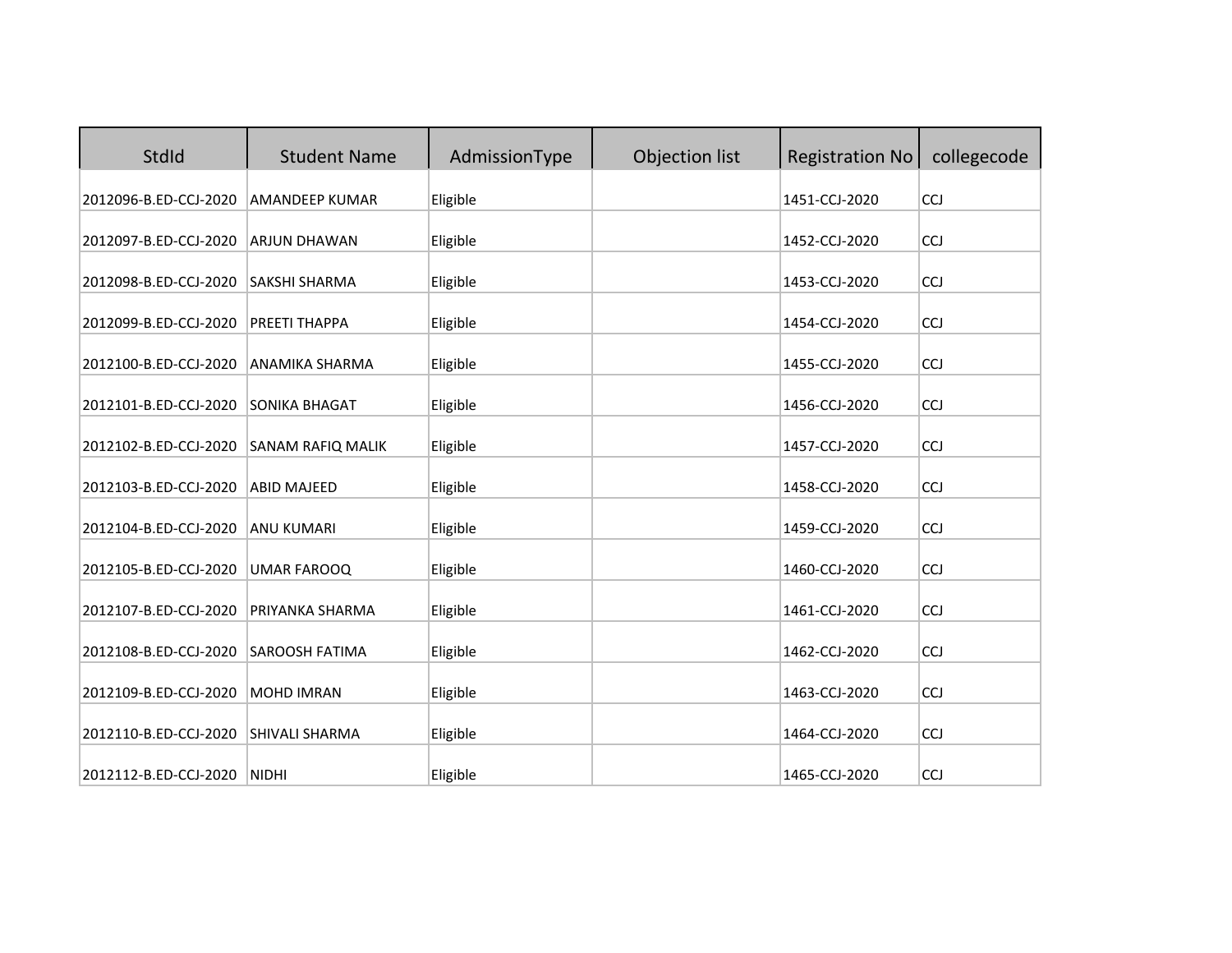| StdId                 | <b>Student Name</b>      | AdmissionType | Objection list | <b>Registration No</b> | collegecode |
|-----------------------|--------------------------|---------------|----------------|------------------------|-------------|
| 2012113-B.ED-CCJ-2020 | <b>ASARSH ANJUM</b>      | Eligible      |                | 1466-CCJ-2020          | CCJ         |
| 2012114-B.ED-CCJ-2020 | PRIYANAKA SHARMA         | Eligible      |                | 1467-CCJ-2020          | <b>CCJ</b>  |
| 2012115-B.ED-CCJ-2020 | <b>SONIA RANI</b>        | Eligible      |                | 1468-CCJ-2020          | <b>CCJ</b>  |
| 2012116-B.ED-CCJ-2020 | <b>SARFRAZ AHMED</b>     | Eligible      |                | 1469-CCJ-2020          | <b>CCJ</b>  |
| 2012117-B.ED-CCJ-2020 | <b>SHAMILY VERMA</b>     | Eligible      |                | 1470-CCJ-2020          | <b>CCJ</b>  |
| 2012118-B.ED-CCJ-2020 | <b>KIRAN CHOUDHARY</b>   | Eligible      |                | 1471-CCJ-2020          | CCJ         |
| 2012119-B.ED-CCJ-2020 | <b>SUNAKSHI DEVI</b>     | Eligible      |                | 1472-CCJ-2020          | CCJ         |
| 2012120-B.ED-CCJ-2020 | <b>KARAMVEER KAUR</b>    | Eligible      |                | 1473-CCJ-2020          | <b>CCJ</b>  |
| 2012121-B.ED-CCJ-2020 | <b>DIMPY SHARMA</b>      | Eligible      |                | 1474-CCJ-2020          | CCJ         |
| 2012122-B.ED-CCJ-2020 | <b>ARUN SINGH</b>        | Eligible      |                | 1475-CCJ-2020          | CCJ         |
| 2012123-B.ED-CCJ-2020 | <b>DALJIT KOUR</b>       | Eligible      |                | 1476-CCJ-2020          | CCJ         |
| 2012124-B.ED-CCJ-2020 | <b>SYED NADEEM ABBAS</b> | Eligible      |                | 1477-CCJ-2020          | CCJ         |
| 2012125-B.ED-CCJ-2020 | <b>MEENU DEVI</b>        | Eligible      |                | 1478-CCJ-2020          | <b>CCJ</b>  |
| 2012126-B.ED-CCJ-2020 | SOLIHA AMIN MATTOO       | Eligible      |                | 1479-CCJ-2020          | CCJ         |
| 2012127-B.ED-CCJ-2020 | <b>SAJJAD AASHIQ</b>     | Eligible      |                | 1480-CCJ-2020          | CCJ         |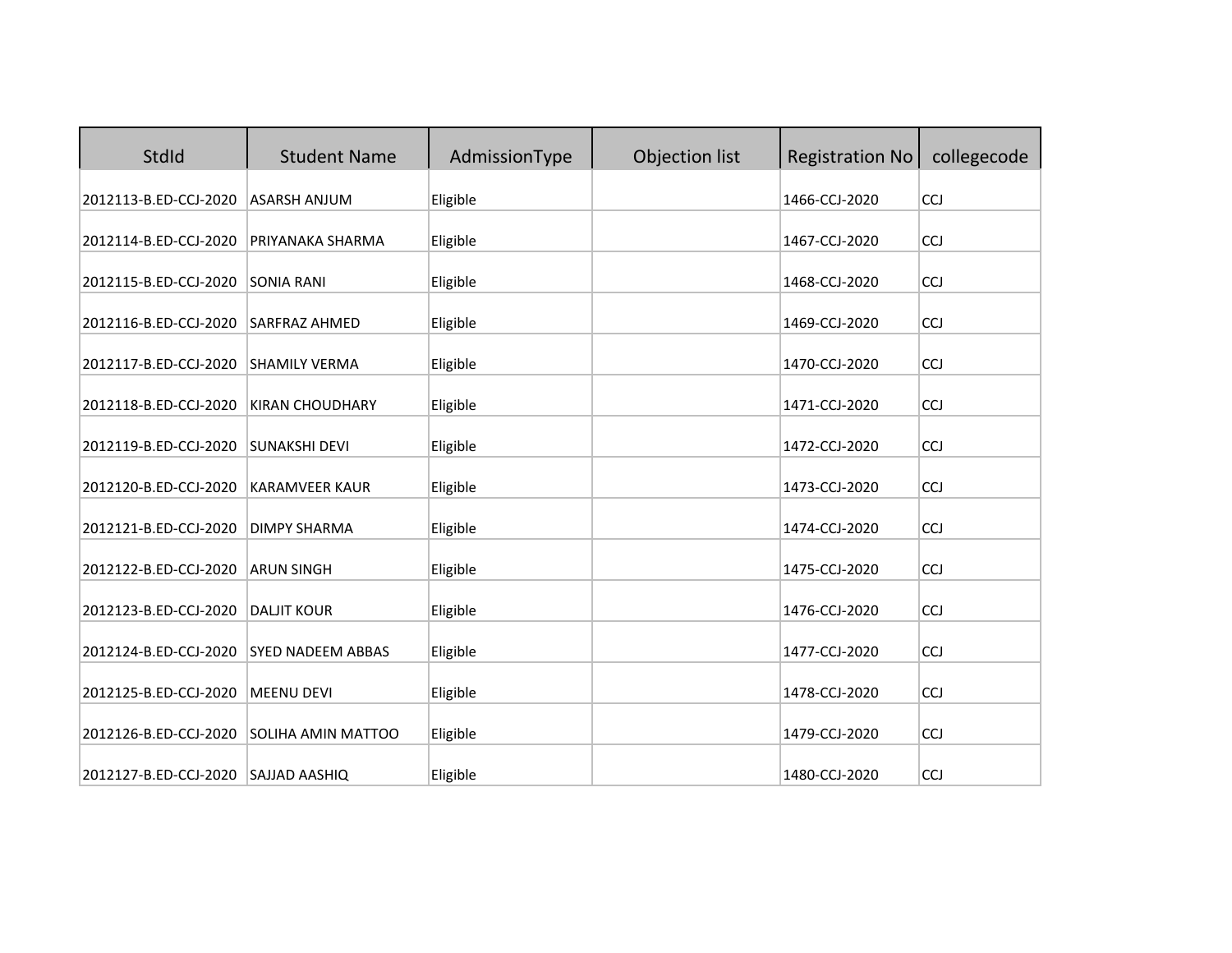| StdId                 | <b>Student Name</b>                       | AdmissionType | Objection list | <b>Registration No</b> | collegecode |
|-----------------------|-------------------------------------------|---------------|----------------|------------------------|-------------|
| 2012128-B.ED-CCJ-2020 | <b>BALQEES AKHTER</b>                     | Eligible      |                | 1481-CCJ-2020          | CCJ         |
| 2012129-B.ED-CCJ-2020 | <b>BASHIR AHMED WANI</b>                  | Eligible      |                | 1482-CCJ-2020          | CCJ         |
| 2012130-B.ED-CCJ-2020 | <b>HUZAIFA NAZIR</b>                      | Eligible      |                | 1483-CCJ-2020          | <b>CCJ</b>  |
| 2012131-B.ED-CCJ-2020 | <b>RAFIYA KOUSAR</b>                      | Eligible      |                | 1484-CCJ-2020          | <b>CCJ</b>  |
| 2012132-B.ED-CCJ-2020 | SAFOORA AMIN MATTOO                       | Eligible      |                | 1485-CCJ-2020          | <b>CCJ</b>  |
| 2012133-B.ED-CCJ-2020 | <b>SONALI DOGRA</b>                       | Eligible      |                | 1486-CCJ-2020          | <b>CCJ</b>  |
| 2012134-B.ED-CCJ-2020 | <b>SANIDHI MANHAS</b>                     | Eligible      |                | 1487-CCJ-2020          | CCJ         |
| 2012135-B.ED-CCJ-2020 | <b>BUVNEET KOUR</b>                       | Eligible      |                | 1488-CCJ-2020          | CCJ         |
| 2012136-B.ED-CCJ-2020 | RIFAT QADIR BHAT                          | Eligible      |                | 1489-CCJ-2020          | <b>CCJ</b>  |
| 2012137-B.ED-CCJ-2020 | <b>ATIYA SHAHID</b>                       | Eligible      |                | 1490-CCJ-2020          | CCJ         |
| 2012138-B.ED-CCJ-2020 | SADIQA ASLAM                              | Eligible      |                | 1491-CCJ-2020          | <b>CCJ</b>  |
| 2012139-B.ED-CCJ-2020 | POOJA RANI                                | Eligible      |                | 1492-CCJ-2020          | <b>CCJ</b>  |
| 2012140-B.ED-CCJ-2020 | <b>IBTASAM RASHID</b><br><b>CHOUDHARY</b> | Eligible      |                | 1493-CCJ-2020          | CCJ         |
| 2012141-B.ED-CCJ-2020 | <b>RENU BALA</b>                          | Eligible      |                | 1494-CCJ-2020          | CCJ         |
| 2012142-B.ED-CCJ-2020 | <b>MOHD ALYAS</b>                         | Eligible      |                | 1495-CCJ-2020          | CCJ         |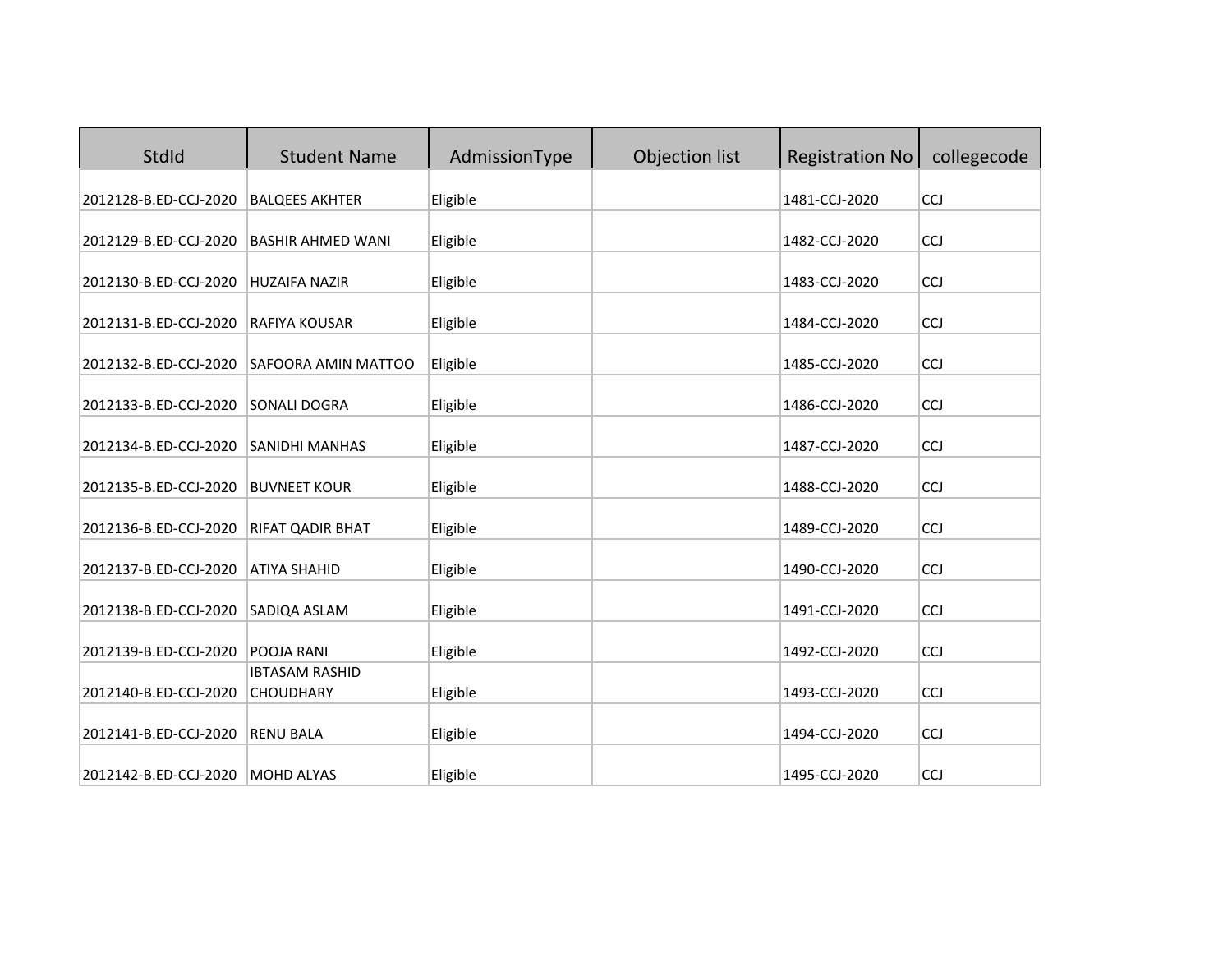| StdId                 | <b>Student Name</b>              | AdmissionType | Objection list | <b>Registration No</b> | collegecode |
|-----------------------|----------------------------------|---------------|----------------|------------------------|-------------|
| 2012144-B.ED-CCJ-2020 | NIHAL SHARMA                     | Eligible      |                | 1496-CCJ-2020          | <b>CCJ</b>  |
| 2012146-B.ED-CCJ-2020 | <b>ZAKER HUSSAIN</b>             | Eligible      |                | 1497-CCJ-2020          | <b>CCJ</b>  |
| 2012147-B.ED-CCJ-2020 | DAKA DAKINDER SINGH              | Eligible      |                | 1498-CCJ-2020          | <b>CCJ</b>  |
| 2012148-B.ED-CCJ-2020 | <b>AMITA SHARMA</b>              | Eligible      |                | 1499-CCJ-2020          | <b>CCJ</b>  |
| 2012149-B.ED-CCJ-2020 | PARVESH KUMAR<br><b>LAKHOTRA</b> | Eligible      |                | 1500-CCJ-2020          | CCJ         |
| 2012150-B.ED-CCJ-2020 | <b>RAJESH HALI</b>               | Eligible      |                | 1501-CCJ-2020          | CCJ         |
| 2012151-B.ED-CCJ-2020 | <b>RANVIR SINGH</b>              | Eligible      |                | 1502-CCJ-2020          | CCJ         |
| 2012152-B.ED-CCJ-2020 | <b>MOMIN NASIR</b>               | Eligible      |                | 1503-CCJ-2020          | <b>CCJ</b>  |
| 2012153-B.ED-CCJ-2020 | <b>SIMRAN LOACH</b>              | Eligible      |                | 1504-CCJ-2020          | CCJ         |
| 2012155-B.ED-CCJ-2020 | <b>FARHAN RASHID</b>             | Eligible      |                | 1505-CCJ-2020          | CCJ         |
| 2012156-B.ED-CCJ-2020 | AARJU JASROTIA                   | Eligible      |                | 1506-CCJ-2020          | CCJ         |
| 2012157-B.ED-CCJ-2020 | <b>MAHNAZ AKHTER</b>             | Eligible      |                | 1507-CCJ-2020          | CCJ         |
| 2012158-B.ED-CCJ-2020 | PUNMA DEVI                       | Eligible      |                | 1508-CCJ-2020          | <b>CCJ</b>  |
| 2012159-B.ED-CCJ-2020 | <b>VIKAR SHARIEF</b>             | Eligible      |                | 1509-CCJ-2020          | CCJ         |
| 2012160-B.ED-CCJ-2020 | <b>ANKUSH</b>                    | Eligible      |                | 1510-CCJ-2020          | CCJ         |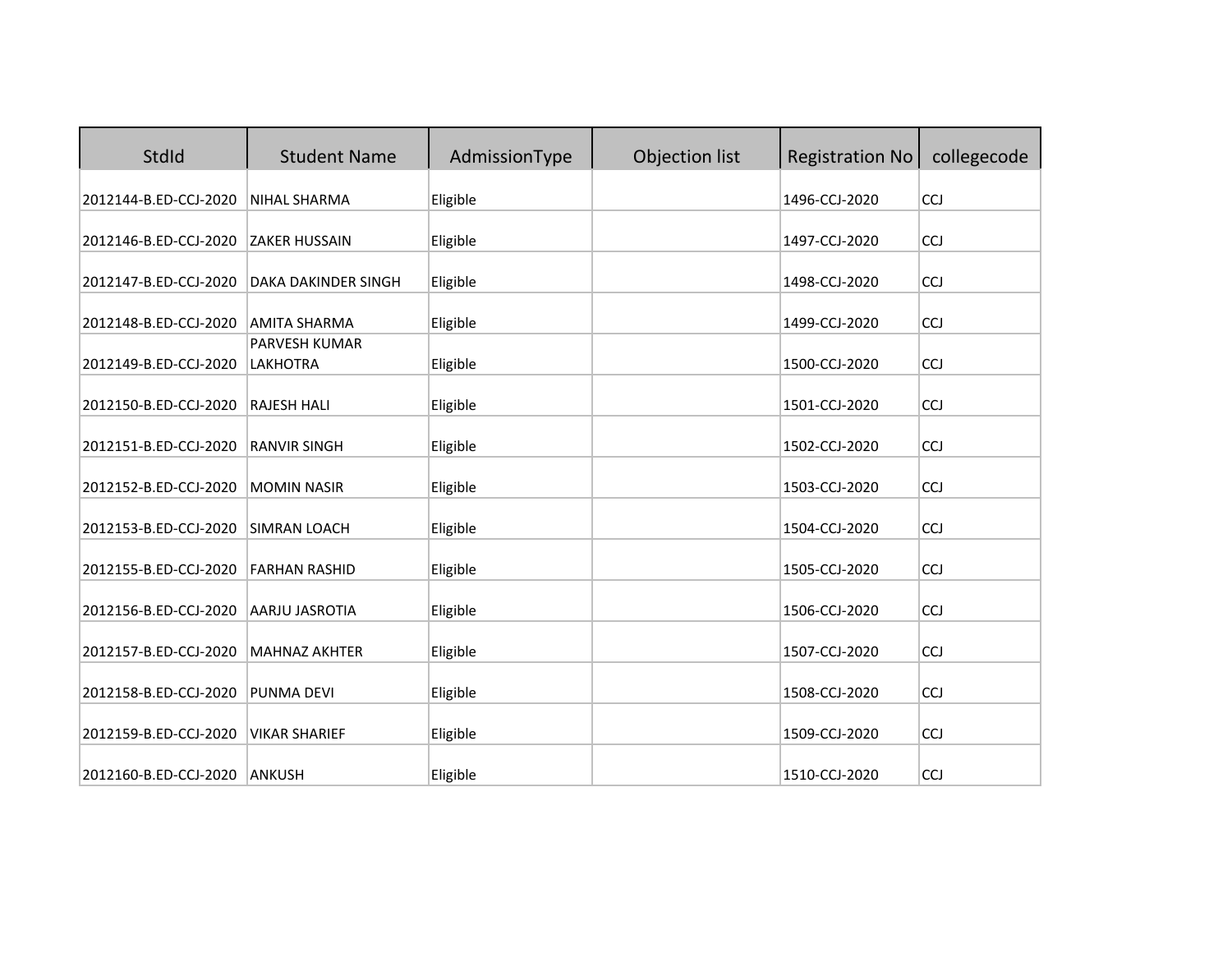| StdId                 | <b>Student Name</b>   | AdmissionType | Objection list | <b>Registration No</b> | collegecode |
|-----------------------|-----------------------|---------------|----------------|------------------------|-------------|
| 2012161-B.ED-CCJ-2020 | <b>VARSHA DEVI</b>    | Eligible      |                | 1511-CCJ-2020          | CCJ         |
| 2012163-B.ED-CCJ-2020 | PAWAN KUMAR           | Eligible      |                | 1512-CCJ-2020          | CCJ         |
| 2012165-B.ED-CCJ-2020 | <b>DINESH KUMAR</b>   | Eligible      |                | 1513-CCJ-2020          | <b>CCJ</b>  |
| 2012166-B.ED-CCJ-2020 | MEENAKSHI SHARMA      | Eligible      |                | 1514-CCJ-2020          | CCJ         |
| 2012167-B.ED-CCJ-2020 | <b>SHAZIA KOUSAR</b>  | Eligible      |                | 1515-CCJ-2020          | CCJ         |
| 2012170-B.ED-CCJ-2020 | <b>DHEERAJ SHARMA</b> | Eligible      |                | 1516-CCJ-2020          | CCJ         |
| 2012171-B.ED-CCJ-2020 | MOHD QASIM            | Eligible      |                | 1517-CCJ-2020          | CCJ         |
| 2012172-B.ED-CCJ-2020 | <b>VASUDEV KHATRI</b> | Eligible      |                | 1518-CCJ-2020          | <b>CCJ</b>  |
| 2012173-B.ED-CCJ-2020 | <b>SAHIL SINGH</b>    | Eligible      |                | 1519-CCJ-2020          | CCJ         |
| 2012175-B.ED-CCJ-2020 | <b>GAURAV KUMAR</b>   | Eligible      |                | 1520-CCJ-2020          | CCJ         |
| 2012176-B.ED-CCJ-2020 | <b>SALMA KOUSAR</b>   | Eligible      |                | 1521-CCJ-2020          | CCJ         |
| 2012177-B.ED-CCJ-2020 | PALLAVI BALORIA       | Eligible      |                | 1522-CCJ-2020          | CCJ         |
| 2012178-B.ED-CCJ-2020 | NEEDIA SHARMA         | Eligible      |                | 1523-CCJ-2020          | <b>CCJ</b>  |
| 2012179-B.ED-CCJ-2020 | <b>ANJALI THAKUR</b>  | Eligible      |                | 1524-CCJ-2020          | CCJ         |
| 2012180-B.ED-CCJ-2020 | <b>BENISH QURESHI</b> | Eligible      |                | 1525-CCJ-2020          | CCJ         |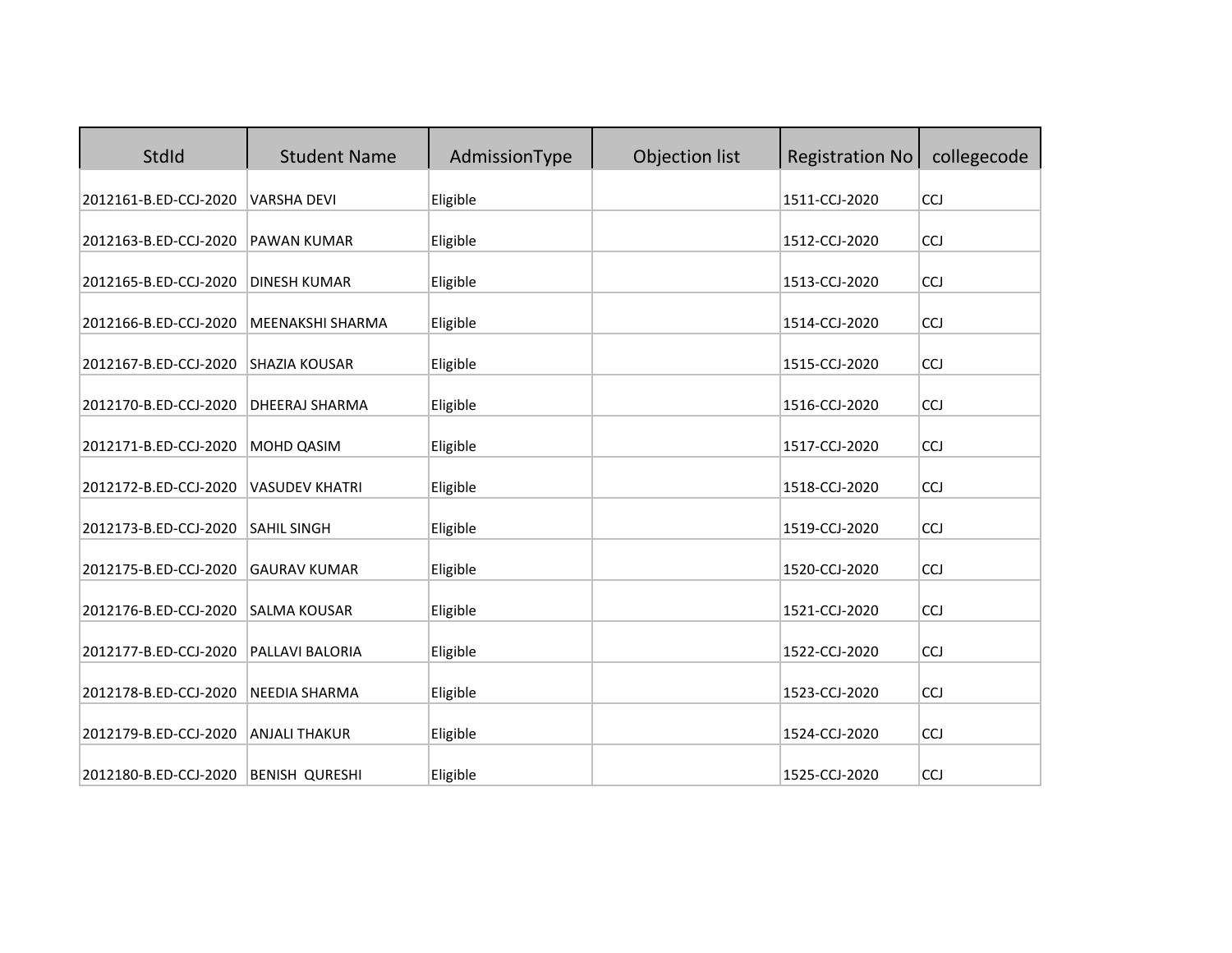| StdId                 | <b>Student Name</b>    | AdmissionType | Objection list | <b>Registration No</b> | collegecode |
|-----------------------|------------------------|---------------|----------------|------------------------|-------------|
| 2012181-B.ED-CCJ-2020 | ARUSHI SHARMA          | Eligible      |                | 1526-CCJ-2020          | <b>CCJ</b>  |
| 2012182-B.ED-CCJ-2020 | <b>MRIDHALI MENGI</b>  | Eligible      |                | 1527-CCJ-2020          | <b>CCJ</b>  |
| 2012183-B.ED-CCJ-2020 | <b>SAIMA KOHLI</b>     | Eligible      |                | 1528-CCJ-2020          | <b>CCJ</b>  |
| 2012185-B.ED-CCJ-2020 | <b>SONIA SLATHIA</b>   | Eligible      |                | 1529-CCJ-2020          | <b>CCJ</b>  |
| 2012186-B.ED-CCJ-2020 | <b>AARCHI DEVI</b>     | Eligible      |                | 1530-CCJ-2020          | CCJ         |
| 2012187-B.ED-CCJ-2020 | <b>RASHMI BAZZU</b>    | Eligible      |                | 1531-CCJ-2020          | CCJ         |
| 2012188-B.ED-CCJ-2020 | <b>DEEKSHA DEVI</b>    | Eligible      |                | 1532-CCJ-2020          | CCJ         |
| 2012190-B.ED-CCJ-2020 | <b>INSHA SAJAD</b>     | Eligible      |                | 1533-CCJ-2020          | <b>CCJ</b>  |
| 2012191-B.ED-CCJ-2020 | <b>AYUSHI SHARMA</b>   | Eligible      |                | 1534-CCJ-2020          | CCJ         |
| 2012192-B.ED-CCJ-2020 | <b>AMIT SONI</b>       | Eligible      |                | 1535-CCJ-2020          | CCJ         |
| 2012193-B.ED-CCJ-2020 | <b>AMIT SINGH</b>      | Eligible      |                | 1536-CCJ-2020          | CCJ         |
| 2012194-B.ED-CCJ-2020 | <b>HUMERA NAZIR</b>    | Eligible      |                | 1537-CCJ-2020          | CCJ         |
| 2012196-B.ED-CCJ-2020 | SHILPA VERMA           | Eligible      |                | 1538-CCJ-2020          | <b>CCJ</b>  |
| 2012197-B.ED-CCJ-2020 | PRIYA LOACH            | Eligible      |                | 1539-CCJ-2020          | CCJ         |
| 2012198-B.ED-CCJ-2020 | <b>NAHEEMA FATHIMA</b> | Eligible      |                | 1540-CCJ-2020          | CCJ         |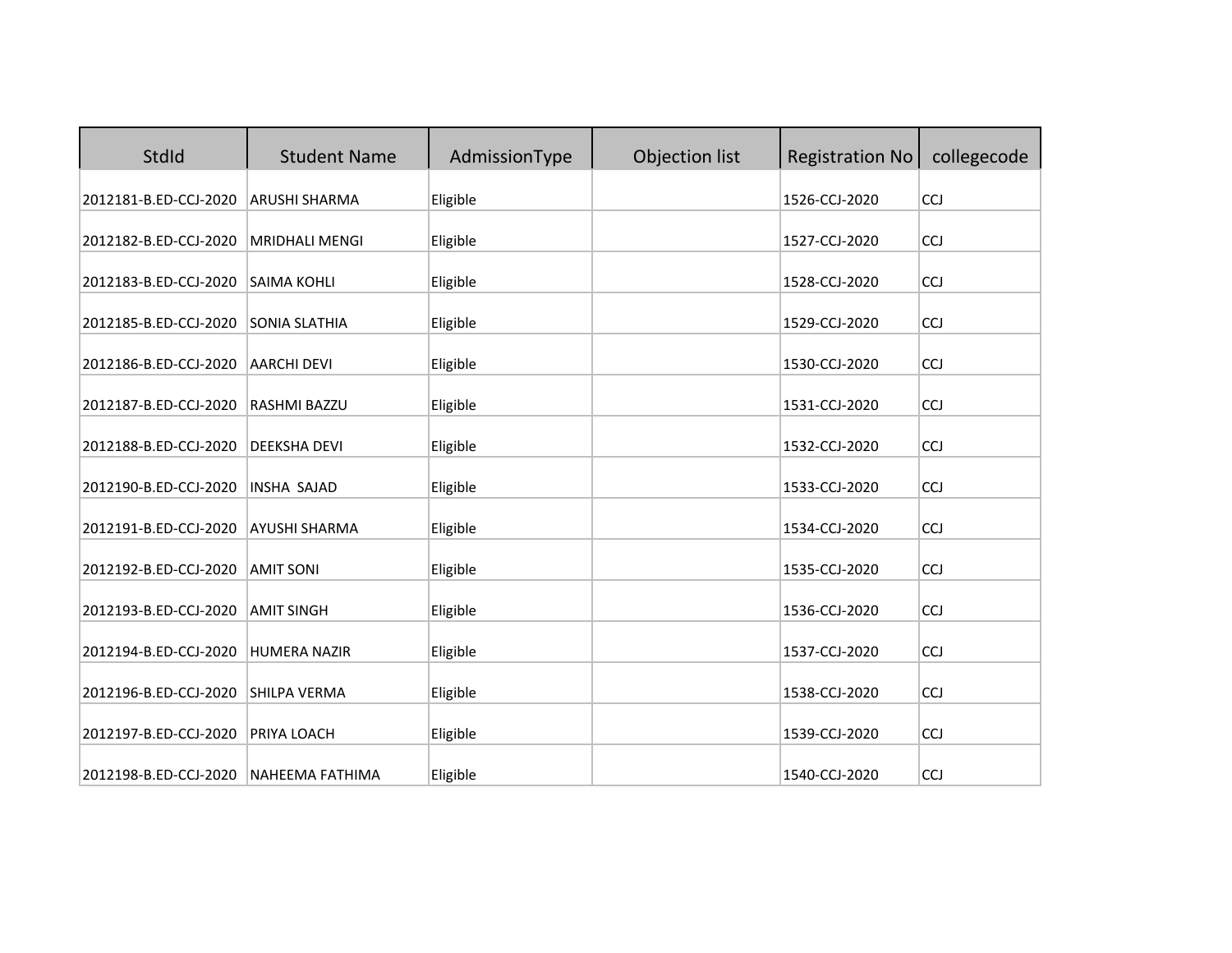| StdId                 | <b>Student Name</b>     | AdmissionType | Objection list | <b>Registration No</b> | collegecode |
|-----------------------|-------------------------|---------------|----------------|------------------------|-------------|
| 2012199-B.ED-CCJ-2020 | SHIKHA SHARMA           | Eligible      |                | 1541-CCJ-2020          | CCJ         |
| 2012200-B.ED-CCJ-2020 | <b>JAFFER ALI</b>       | Eligible      |                | 1542-CCJ-2020          | <b>CCJ</b>  |
| 2012201-B.ED-CCJ-2020 | <b>NEHA SHARMA</b>      | Eligible      |                | 1543-CCJ-2020          | <b>CCJ</b>  |
| 2012202-B.ED-CCJ-2020 | <b>ANCHAL CHIBBER</b>   | Eligible      |                | 1544-CCJ-2020          | <b>CCJ</b>  |
| 2012203-B.ED-CCJ-2020 | <b>KAMAL PREET KOUR</b> | Eligible      |                | 1545-CCJ-2020          | CCJ         |
| 2012204-B.ED-CCJ-2020 | <b>SUMIT THAKUR</b>     | Eligible      |                | 1546-CCJ-2020          | CCJ         |
| 2012205-B.ED-CCJ-2020 | <b>GUNJAN GHAI</b>      | Eligible      |                | 1547-CCJ-2020          | CCJ         |
| 2012206-B.ED-CCJ-2020 | <b>NIRMAL RANI</b>      | Eligible      |                | 1548-CCJ-2020          | <b>CCJ</b>  |
| 2012207-B.ED-CCJ-2020 | <b>ASIYA LONE</b>       | Eligible      |                | 1549-CCJ-2020          | CCJ         |
| 2012210-B.ED-CCJ-2020 | <b>NEETU JAMWAL</b>     | Eligible      |                | 1550-CCJ-2020          | CCJ         |
| 2012211-B.ED-CCJ-2020 | <b>USHA RANI</b>        | Eligible      |                | 1551-CCJ-2020          | CCJ         |
| 2012213-B.ED-CCJ-2020 | DALVIR KUMAR SHARMA     | Eligible      |                | 1552-CCJ-2020          | CCJ         |
| 2012214-B.ED-CCJ-2020 | <b>RAM PARTAP</b>       | Eligible      |                | 1553-CCJ-2020          | <b>CCJ</b>  |
| 2012216-B.ED-CCJ-2020 | <b>NISHA DEVI</b>       | Eligible      |                | 1554-CCJ-2020          | CCJ         |
| 2012217-B.ED-CCJ-2020 | <b>SAIDA PARVEEN</b>    | Eligible      |                | 1555-CCJ-2020          | CCJ         |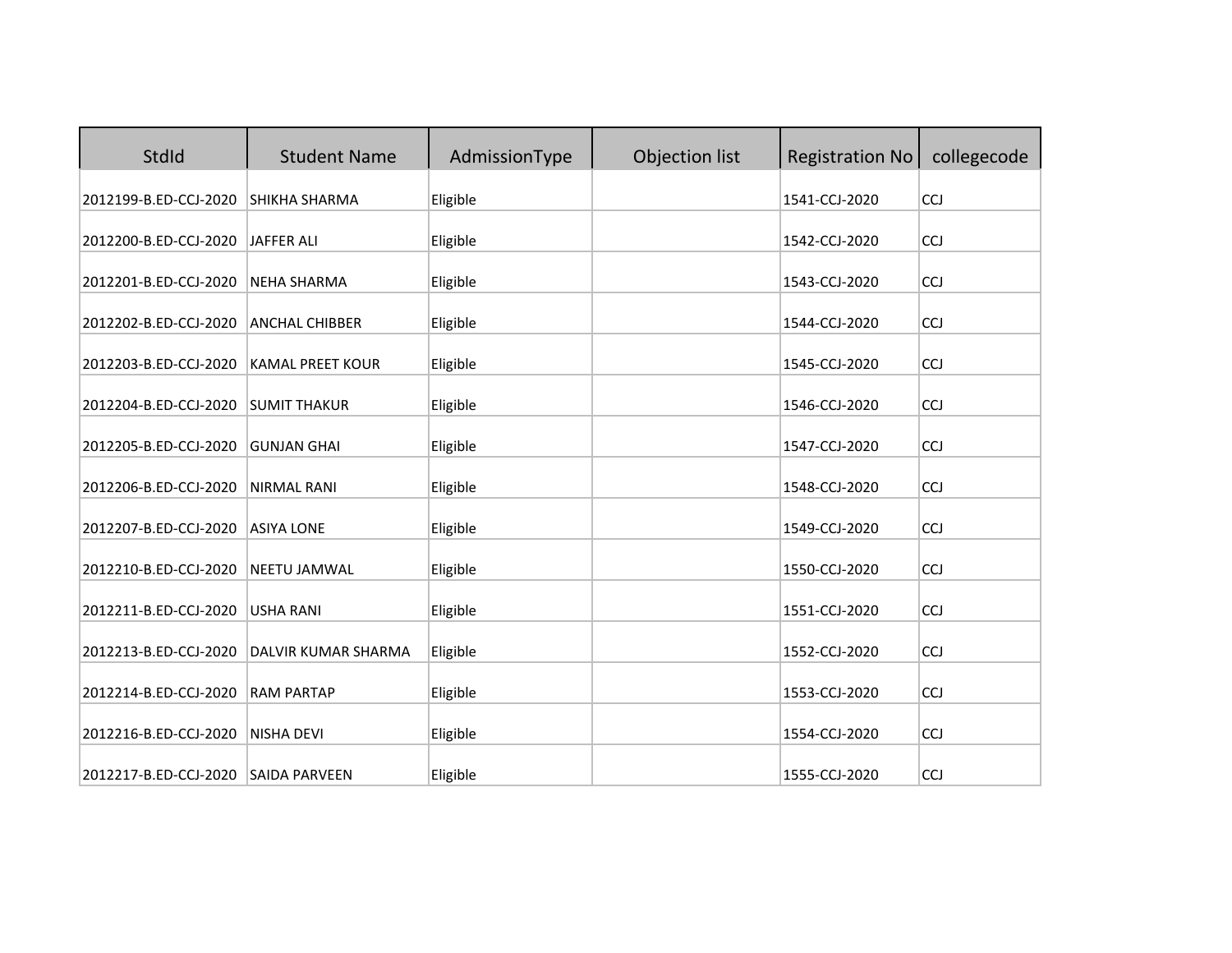| StdId                 | <b>Student Name</b>       | AdmissionType | Objection list | <b>Registration No</b> | collegecode |
|-----------------------|---------------------------|---------------|----------------|------------------------|-------------|
| 2012218-B.ED-CCJ-2020 | <b>SHABNUM KOSER</b>      | Eligible      |                | 1556-CCJ-2020          | <b>CCJ</b>  |
| 2012220-B.ED-CCJ-2020 | <b>SABIR HUSSAIN</b>      | Eligible      |                | 1557-CCJ-2020          | <b>CCJ</b>  |
| 2012221-B.ED-CCJ-2020 | <b>ASHOK SINGH</b>        | Eligible      |                | 1558-CCJ-2020          | <b>CCJ</b>  |
| 2012223-B.ED-CCJ-2020 | <b>SHIVANI PANDEY</b>     | Eligible      |                | 1559-CCJ-2020          | <b>CCJ</b>  |
| 2012224-B.ED-CCJ-2020 | <b>NEERU VERMA</b>        | Eligible      |                | 1560-CCJ-2020          | <b>CCJ</b>  |
| 2012226-B.ED-CCJ-2020 | <b>SANDEEP BISHT</b>      | Eligible      |                | 1561-CCJ-2020          | CCJ         |
| 2012228-B.ED-CCJ-2020 | <b>SUPINDERJIT SHARMA</b> | Eligible      |                | 1562-CCJ-2020          | CCJ         |
| 2012229-B.ED-CCJ-2020 | DINESH MEENA              | Eligible      |                | 1563-CCJ-2020          | <b>CCJ</b>  |
| 2012232-B.ED-CCJ-2020 | <b>RAFIA KOUSER</b>       | Eligible      |                | 1564-CCJ-2020          | CCJ         |
| 2012233-B.ED-CCJ-2020 | <b>SHIVALI</b>            | Eligible      |                | 1565-CCJ-2020          | CCJ         |
| 2012234-B.ED-CCJ-2020 | <b>SUSHMA NEGI</b>        | Eligible      |                | 1566-CCJ-2020          | CCJ         |
| 2012235-B.ED-CCJ-2020 | <b>MANOJ KUMAR</b>        | Eligible      |                | 1567-CCJ-2020          | CCJ         |
| 2012236-B.ED-CCJ-2020 | <b>ROOMY</b>              | Eligible      |                | 1568-CCJ-2020          | <b>CCJ</b>  |
| 2012250-B.ED-CCJ-2020 | MARYAM QADEER             | Eligible      |                | 1569-CCJ-2020          | CCJ         |
| 2012251-B.ED-CCJ-2020 | <b>RUPALI</b>             | Eligible      |                | 1570-CCJ-2020          | CCJ         |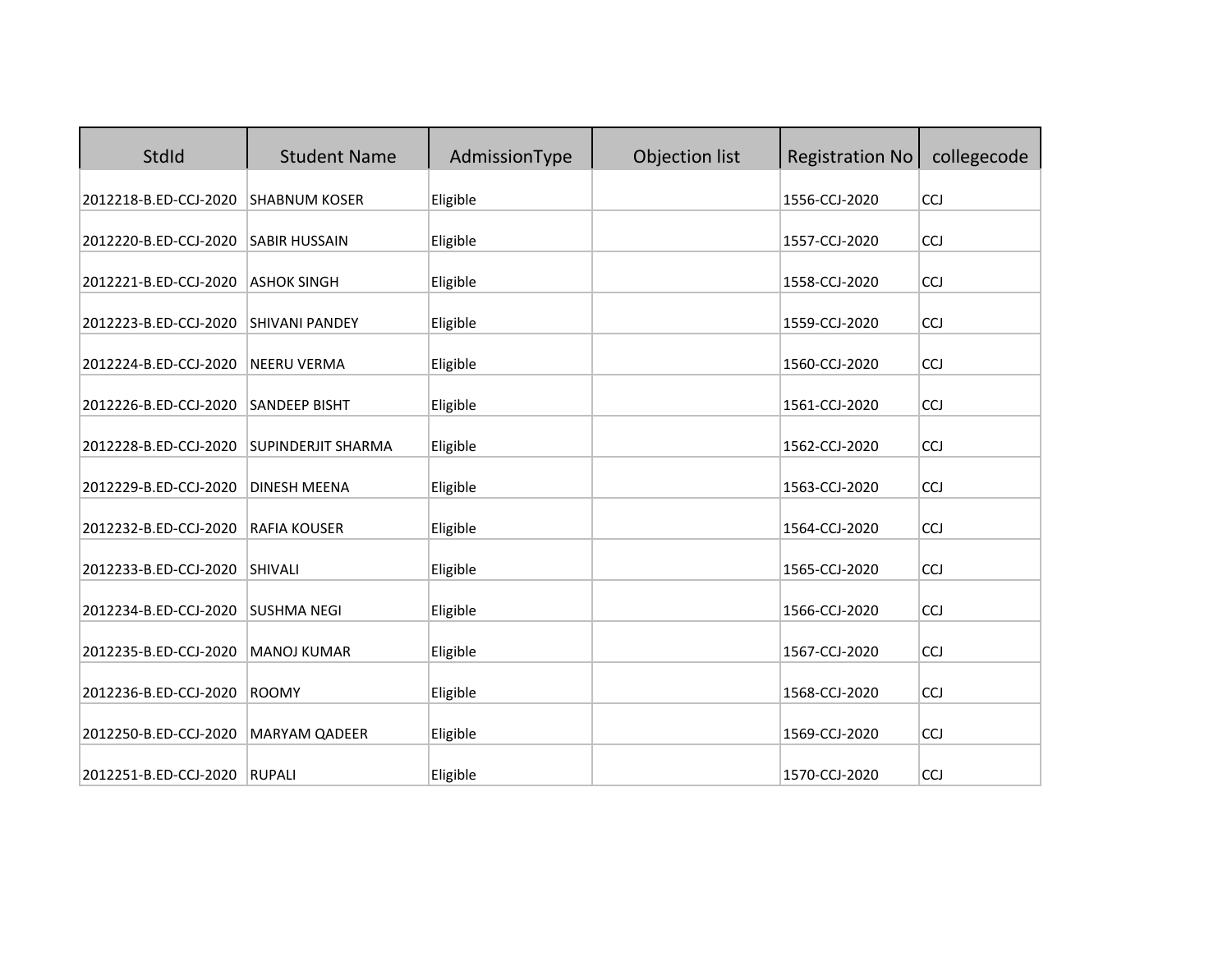| StdId                 | <b>Student Name</b>        | AdmissionType | Objection list | <b>Registration No</b> | collegecode |
|-----------------------|----------------------------|---------------|----------------|------------------------|-------------|
| 2012252-B.ED-CCJ-2020 | <b>GAURAV SHARMA</b>       | Eligible      |                | 1571-CCJ-2020          | CCJ         |
| 2012254-B.ED-CCJ-2020 | <b>KARAN KAMBOJ</b>        | Eligible      |                | 1572-CCJ-2020          | <b>CCJ</b>  |
| 2012255-B.ED-CCJ-2020 | <b>JAGDEEP SHARMA</b>      | Eligible      |                | 1573-CCJ-2020          | CCJ         |
| 2012256-B.ED-CCJ-2020 | <b>AJIT KUMAR PANDA</b>    | Eligible      |                | 1574-CCJ-2020          | CCJ         |
| 2012257-B.ED-CCJ-2020 | YOGESH                     | Eligible      |                | 1575-CCJ-2020          | CCJ         |
| 2012258-B.ED-CCJ-2020 | PAWAN KUMAR SHARMA         | Eligible      |                | 1576-CCJ-2020          | <b>CCJ</b>  |
| 2012260-B.ED-CCJ-2020 | <b>BANDANA DEVI</b>        | Eligible      |                | 1577-CCJ-2020          | CCJ         |
| 2012262-B.ED-CCJ-2020 | <b>KUSUM LATA</b>          | Eligible      |                | 1578-CCJ-2020          | CCJ         |
| 2012271-B.ED-CCJ-2020 | <b>SANDEEP KUMAR</b>       | Eligible      |                | 1579-CCJ-2020          | CCJ         |
| 2012272-B.ED-CCJ-2020 | KAILASH SINGH PANWAR       | Eligible      |                | 1580-CCJ-2020          | CCJ         |
| 2012277-B.ED-CCJ-2020 | <b>BINAPANI HALDAR</b>     | Eligible      |                | 1581-CCJ-2020          | <b>CCJ</b>  |
| 2012278-B.ED-CCJ-2020 | <b>SHEELA RAY</b>          | Eligible      |                | 1582-CCJ-2020          | CCJ         |
| 2012279-B.ED-CCJ-2020 | RAMA KUMAR MAJHI           | Eligible      |                | 1583-CCJ-2020          | <b>CCJ</b>  |
| 2012280-B.ED-CCJ-2020 | <b>SANDHAR MAJHI</b>       | Eligible      |                | 1584-CCJ-2020          | CCJ         |
| 2012281-B.ED-CCJ-2020 | <b>BANGALI PRANKRISHNA</b> | Eligible      |                | 1585-CCJ-2020          | CCJ         |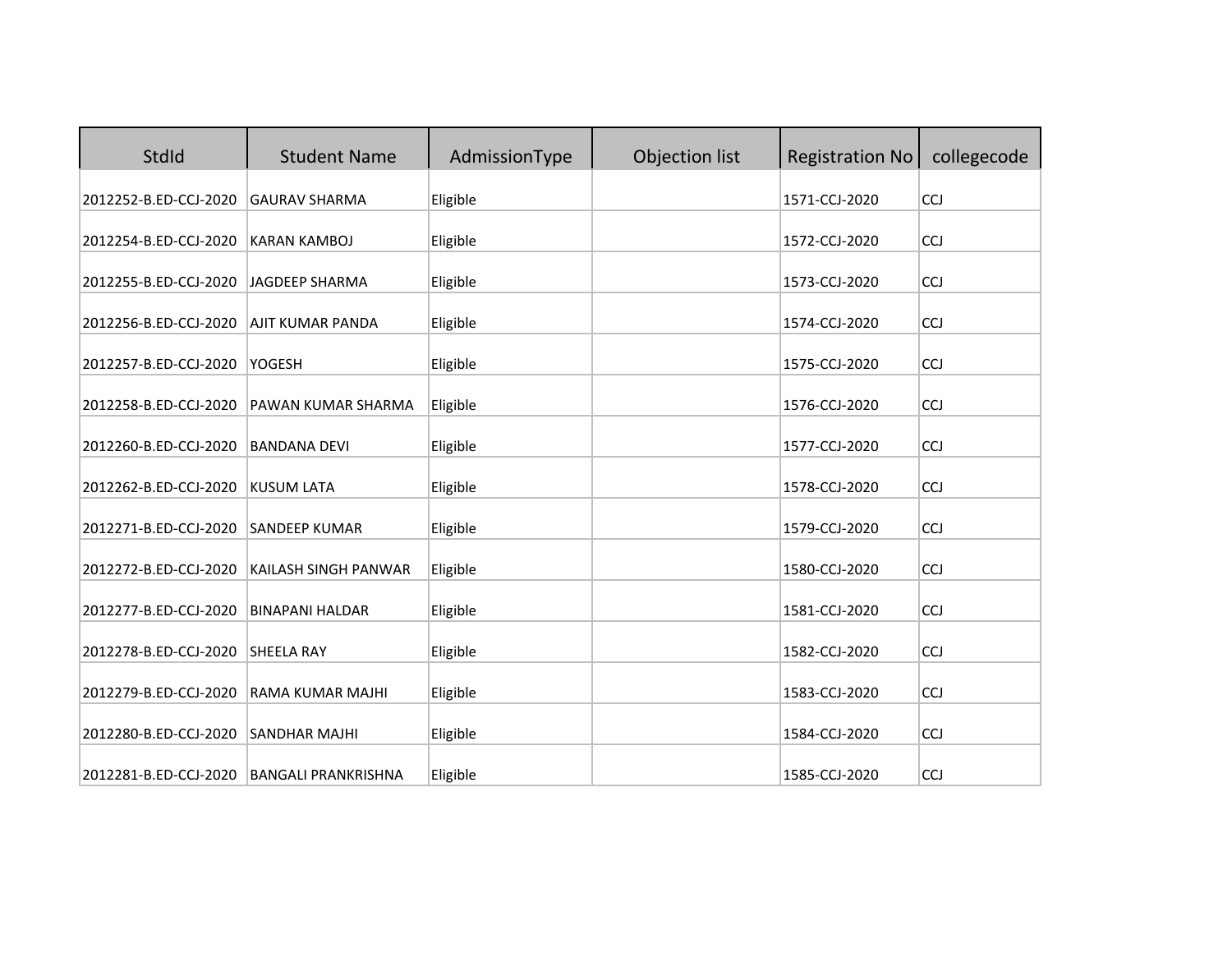| StdId                 | <b>Student Name</b>     | AdmissionType | Objection list | <b>Registration No</b> | collegecode |
|-----------------------|-------------------------|---------------|----------------|------------------------|-------------|
| 2012282-B.ED-CCJ-2020 | DEVENDRANATH PUJARI     | Eligible      |                | 1586-CCJ-2020          | <b>CCJ</b>  |
| 2012283-B.ED-CCJ-2020 | NIMITA BISWAS           | Eligible      |                | 1587-CCJ-2020          | <b>CCJ</b>  |
| 2012284-B.ED-CCJ-2020 | <b>BANITA BEHERA</b>    | Eligible      |                | 1588-CCJ-2020          | <b>CCJ</b>  |
| 2012285-B.ED-CCJ-2020 | <b>MEERA BISWAS</b>     | Eligible      |                | 1589-CCJ-2020          | <b>CCJ</b>  |
| 2012287-B.ED-CCJ-2020 | DAS HEMA CHANDRA        | Eligible      |                | 1590-CCJ-2020          | <b>CCJ</b>  |
| 2012288-B.ED-CCJ-2020 | POORA RAM               | Eligible      |                | 1591-CCJ-2020          | CCJ         |
| 2012289-B.ED-CCJ-2020 | <b>SANBATI GOND</b>     | Eligible      |                | 1592-CCJ-2020          | CCJ         |
| 2012290-B.ED-CCJ-2020 | <b>GOUTAM BHAKTA</b>    | Eligible      |                | 1593-CCJ-2020          | <b>CCJ</b>  |
| 2012300-B.ED-CCJ-2020 | <b>AMAR SINGH</b>       | Eligible      |                | 1594-CCJ-2020          | CCJ         |
| 2012301-B.ED-CCJ-2020 | AMZAD KHAN SIDDIQUI     | Eligible      |                | 1595-CCJ-2020          | CCJ         |
| 2012302-B.ED-CCJ-2020 | <b>HARMEET KHAJURIA</b> | Eligible      |                | 1596-CCJ-2020          | CCJ         |
| 2012305-B.ED-CCJ-2020 | RAJNEESH                | Eligible      |                | 1597-CCJ-2020          | CCJ         |
| 2012310-B.ED-CCJ-2020 | <b>HARPREET KAUR</b>    | Eligible      |                | 1598-CCJ-2020          | <b>CCJ</b>  |
| 2012311-B.ED-CCJ-2020 | KUM.POOJA CHADHA        | Eligible      |                | 1599-CCJ-2020          | CCJ         |
| 2012315-B.ED-CCJ-2020 | <b>GURVINDER SINGH</b>  | Eligible      |                | 1600-CCJ-2020          | CCJ         |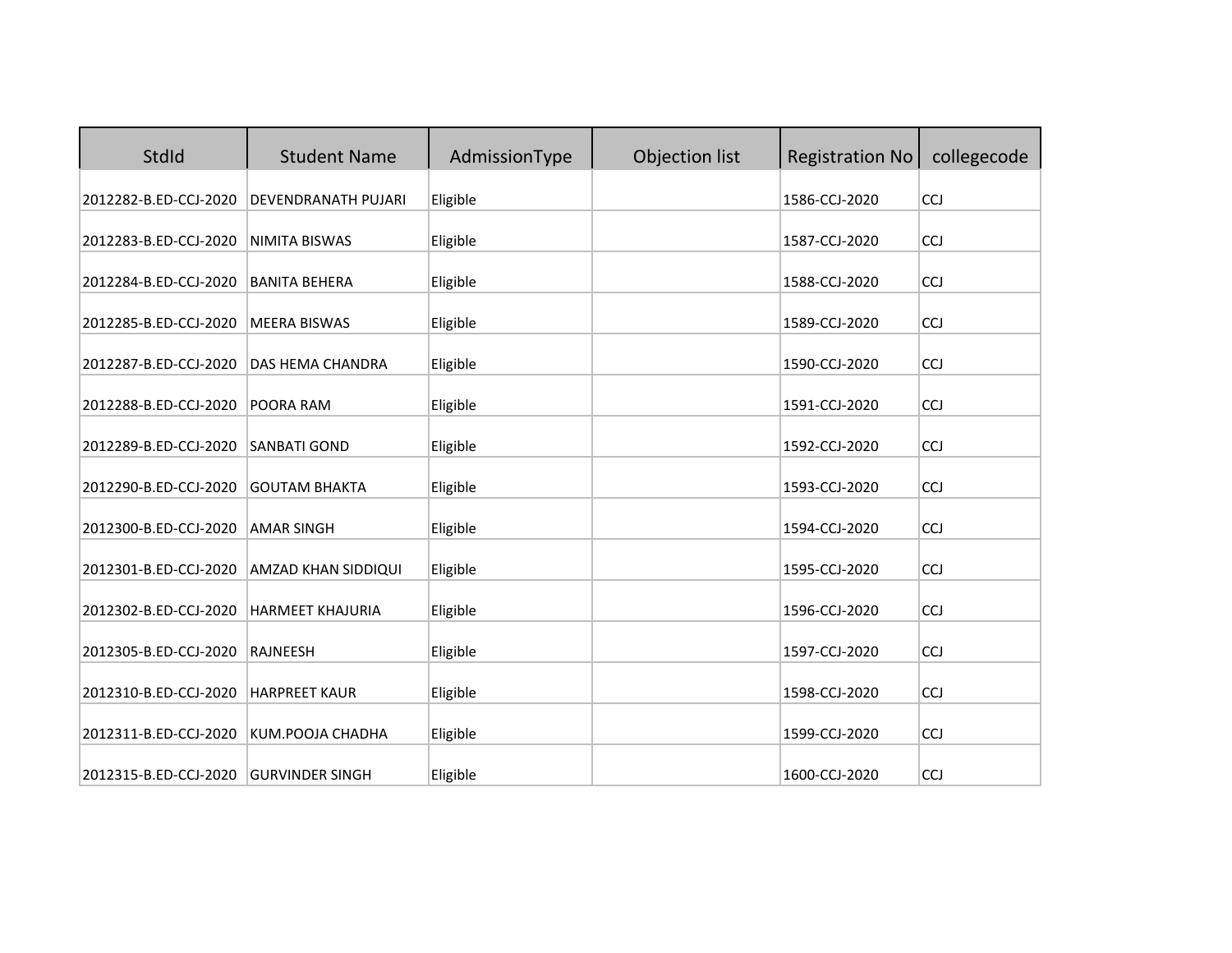| StdId                 | <b>Student Name</b>                             | AdmissionType | Objection list | <b>Registration No</b> | collegecode |
|-----------------------|-------------------------------------------------|---------------|----------------|------------------------|-------------|
| 2012326-B.ED-CCJ-2020 | RABINARAYAN SAHU                                | Eligible      |                | 1601-CCJ-2020          | CCJ         |
| 2012331-B.ED-CCJ-2020 | <b>SHAAYA VIRDI</b>                             | Eligible      |                | 1602-CCJ-2020          | CCJ         |
| 2012337-B.ED-CCJ-2020 | <b>NARENDRA KUMAR</b><br><b>BHERARAM SUTHAR</b> | Eligible      |                | 1603-CCJ-2020          | <b>CCJ</b>  |
| 2012351-B.ED-CCJ-2020 | UMAR RASHEED BICHOO                             | Eligible      |                | 1604-CCJ-2020          | CCJ         |
| 2012356-B.ED-CCJ-2020 | <b>FAISAL T</b>                                 | Eligible      |                | 1605-CCJ-2020          | CCJ         |
| 2012111-B.ED-CCJ-2020 | RAJINDER SINGH                                  | Eligible      |                | 1606-CCJ-2020          | CCJ         |
| 2012143-B.ED-CCJ-2020 | SADAM HUSSAIN KHAN                              | Eligible      |                | 1607-CCJ-2020          | CCJ         |
| 2012164-B.ED-CCJ-2020 | <b>SANJAY KUMAR</b>                             | Eligible      |                | 1608-CCJ-2020          | CCJ         |
| 2012168-B.ED-CCJ-2020 | <b>SALMA BANOO</b>                              | Eligible      |                | 1609-CCJ-2020          | <b>CCJ</b>  |
| 2012169-B.ED-CCJ-2020 | <b>IMRANA YASMEEN</b>                           | Eligible      |                | 1610-CCJ-2020          | <b>CCJ</b>  |
| 2012208-B.ED-CCJ-2020 | <b>MOHD AKBAR</b>                               | Eligible      |                | 1611-CCJ-2020          | CCJ         |
| 2012209-B.ED-CCJ-2020 | SHOKAT IQBAL                                    | Eligible      |                | 1612-CCJ-2020          | CCJ         |
| 2012215-B.ED-CCJ-2020 | YOUNUS SALEEM                                   | Eligible      |                | 1613-CCJ-2020          | CCJ         |
| 2012294-B.ED-CCJ-2020 | <b>MS INDRA KUMARI</b>                          | Eligible      |                | 1658-CCJ-2020          | CCJ         |
| 2012295-B.ED-CCJ-2020 | <b>SURESH SINGH GURJAR</b>                      | Eligible      |                | 1659-CCJ-2020          | <b>CCJ</b>  |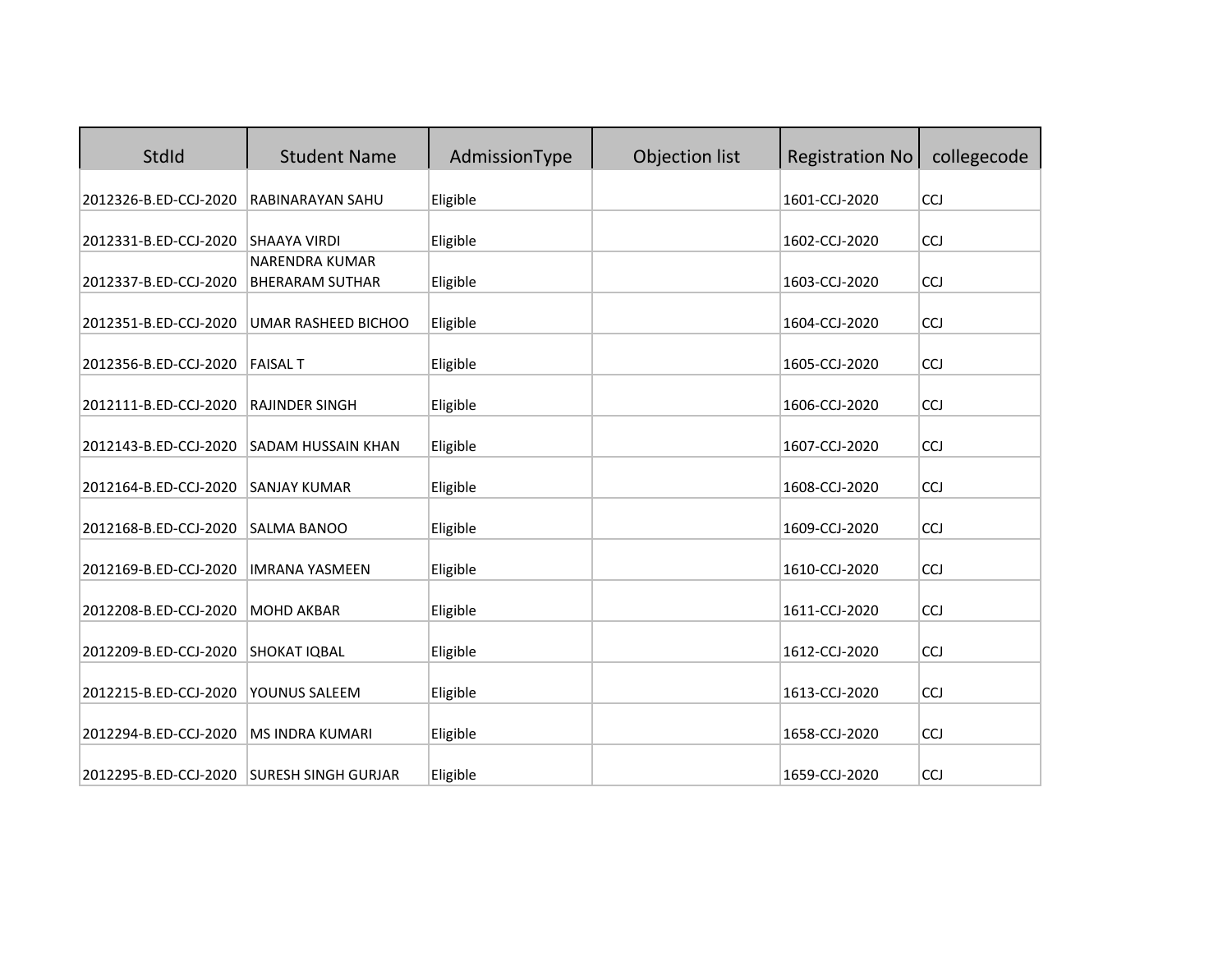| StdId                 | <b>Student Name</b>        | AdmissionType | Objection list | <b>Registration No</b> | collegecode |
|-----------------------|----------------------------|---------------|----------------|------------------------|-------------|
| 2012296-B.ED-CCJ-2020 | <b>ASHOK KUMAR</b>         | Eligible      |                | 1660-CCJ-2020          | <b>CCJ</b>  |
| 2012297-B.ED-CCJ-2020 | RAM NIVAS VISHNOI          | Eligible      |                | 1661-CCJ-2020          | <b>CCJ</b>  |
| 2012298-B.ED-CCJ-2020 | <b>BHAJAN LAL</b>          | Eligible      |                | 1662-CCJ-2020          | <b>CCJ</b>  |
| 2012299-B.ED-CCJ-2020 | <b>VISHAV PRATAP SINGH</b> | Eligible      |                | 1663-CCJ-2020          | <b>CCJ</b>  |
| 2012303-B.ED-CCJ-2020 | SHEETAL KUMAR GOYAL        | Eligible      |                | 1664-CCJ-2020          | <b>CCJ</b>  |
| 2012304-B.ED-CCJ-2020 | <b>SURESH YADAV</b>        | Eligible      |                | 1665-CCJ-2020          | CCJ         |
| 2012306-B.ED-CCJ-2020 | <b>PANKAJ NEGI</b>         | Eligible      |                | 1666-CCJ-2020          | CCJ         |
| 2012307-B.ED-CCJ-2020 | <b>MANOJ</b>               | Eligible      |                | 1667-CCJ-2020          | <b>CCJ</b>  |
| 2012308-B.ED-CCJ-2020 | <b>VIKASH BIRJARANIYA</b>  | Eligible      |                | 1668-CCJ-2020          | CCJ         |
| 2012309-B.ED-CCJ-2020 | <b>SUKHCHAIN SINGH</b>     | Eligible      |                | 1669-CCJ-2020          | CCJ         |
| 2012312-B.ED-CCJ-2020 | MS. PUSHPA YADAV           | Eligible      |                | 1670-CCJ-2020          | CCJ         |
| 2012313-B.ED-CCJ-2020 | PANKAJ CHHEEPI             | Eligible      |                | 1671-CCJ-2020          | CCJ         |
| 2012314-B.ED-CCJ-2020 | MS. GULAB YADAV            | Eligible      |                | 1672-CCJ-2020          | <b>CCJ</b>  |
| 2012316-B.ED-CCJ-2020 | YOGESH KUMAR               | Eligible      |                | 1673-CCJ-2020          | CCJ         |
| 2012317-B.ED-CCJ-2020 | <b>SUNIL SENWER</b>        | Eligible      |                | 1674-CCJ-2020          | CCJ         |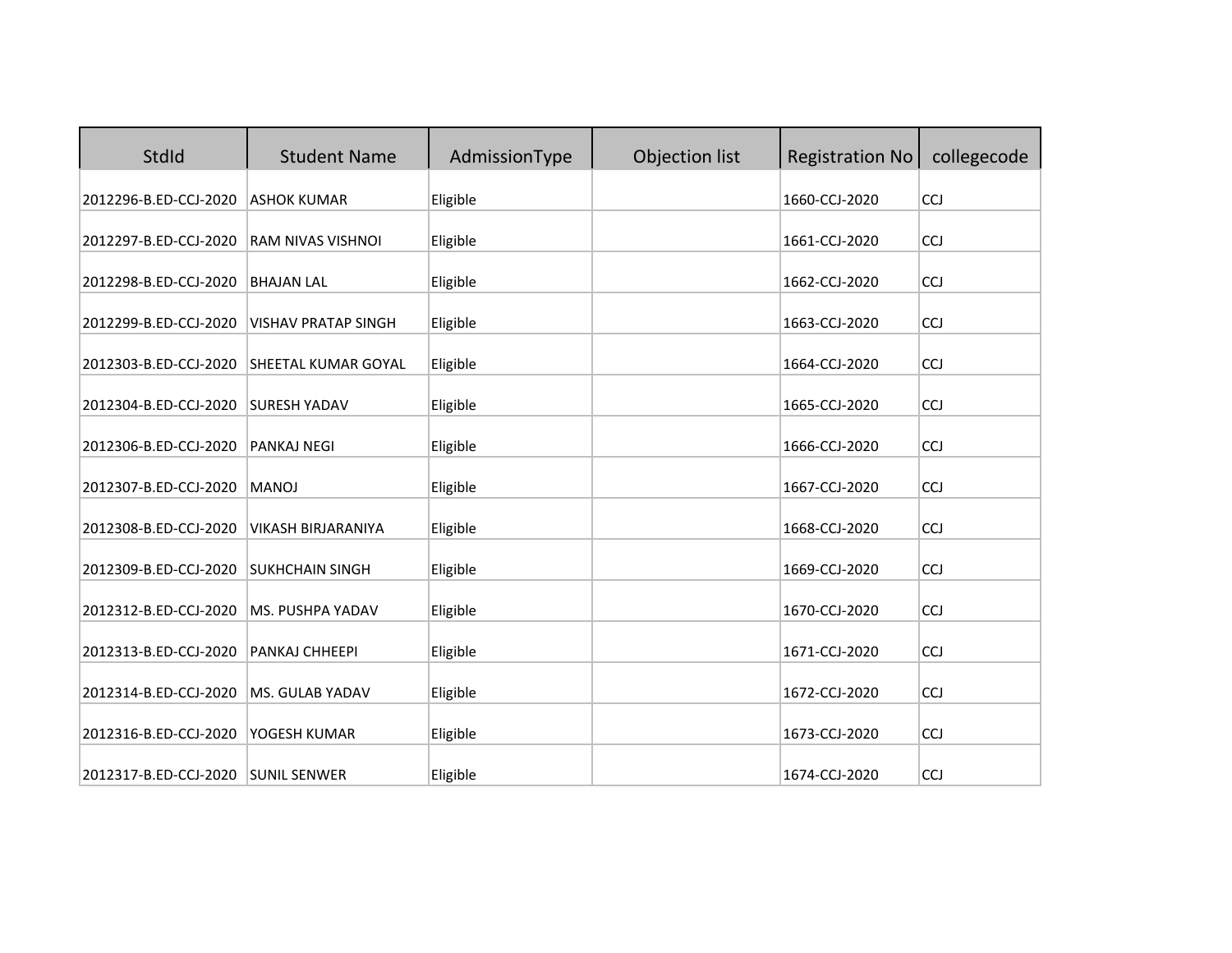| StdId                 | <b>Student Name</b>                     | AdmissionType | Objection list | <b>Registration No</b> | collegecode |
|-----------------------|-----------------------------------------|---------------|----------------|------------------------|-------------|
| 2012318-B.ED-CCJ-2020 | <b>AJAY JANAWA</b>                      | Eligible      |                | 1675-CCJ-2020          | <b>CCJ</b>  |
| 2012319-B.ED-CCJ-2020 | <b>BHANWAR LAL GHASAL</b>               | Eligible      |                | 1676-CCJ-2020          | <b>CCJ</b>  |
| 2012320-B.ED-CCJ-2020 | <b>DHARAMVEER</b>                       | Eligible      |                | 1677-CCJ-2020          | CCJ         |
| 2012321-B.ED-CCJ-2020 | MISS CHAMELA BAI                        | Eligible      |                | 1678-CCJ-2020          | CCJ         |
| 2012322-B.ED-CCJ-2020 | <b>ANURADHA SINGH</b>                   | Eligible      |                | 1679-CCJ-2020          | CCJ         |
| 2012323-B.ED-CCJ-2020 | <b>SHIV KARAN</b>                       | Eligible      |                | 1680-CCJ-2020          | CCJ         |
| 2012324-B.ED-CCJ-2020 | <b>NARENDRA SINGH</b>                   | Eligible      |                | 1681-CCJ-2020          | CCJ         |
| 2012325-B.ED-CCJ-2020 | <b>MADA RAM</b>                         | Eligible      |                | 1682-CCJ-2020          | CCJ         |
| 2012327-B.ED-CCJ-2020 | <b>DEEPAK TRIVEDI</b>                   | Eligible      |                | 1683-CCJ-2020          | CCJ         |
| 2012328-B.ED-CCJ-2020 | <b>HARISH KUMAR</b><br><b>CHOUDHARY</b> | Eligible      |                | 1684-CCJ-2020          | CCJ         |
| 2012329-B.ED-CCJ-2020 | <b>NARVAR SINGH</b>                     | Eligible      |                | 1685-CCJ-2020          | <b>CCJ</b>  |
| 2012330-B.ED-CCJ-2020 | <b>SURENDRA CHOUDHARY</b>               | Eligible      |                | 1686-CCJ-2020          | CCJ         |
| 2012332-B.ED-CCJ-2020 | PRATIK JOSHI                            | Eligible      |                | 1687-CCJ-2020          | CCJ         |
| 2012333-B.ED-CCJ-2020 | YAMAN KUMAR                             | Eligible      |                | 1688-CCJ-2020          | <b>CCJ</b>  |
| 2012334-B.ED-CCJ-2020 | <b>SUDHIR LOHAR</b>                     | Eligible      |                | 1689-CCJ-2020          | CCJ         |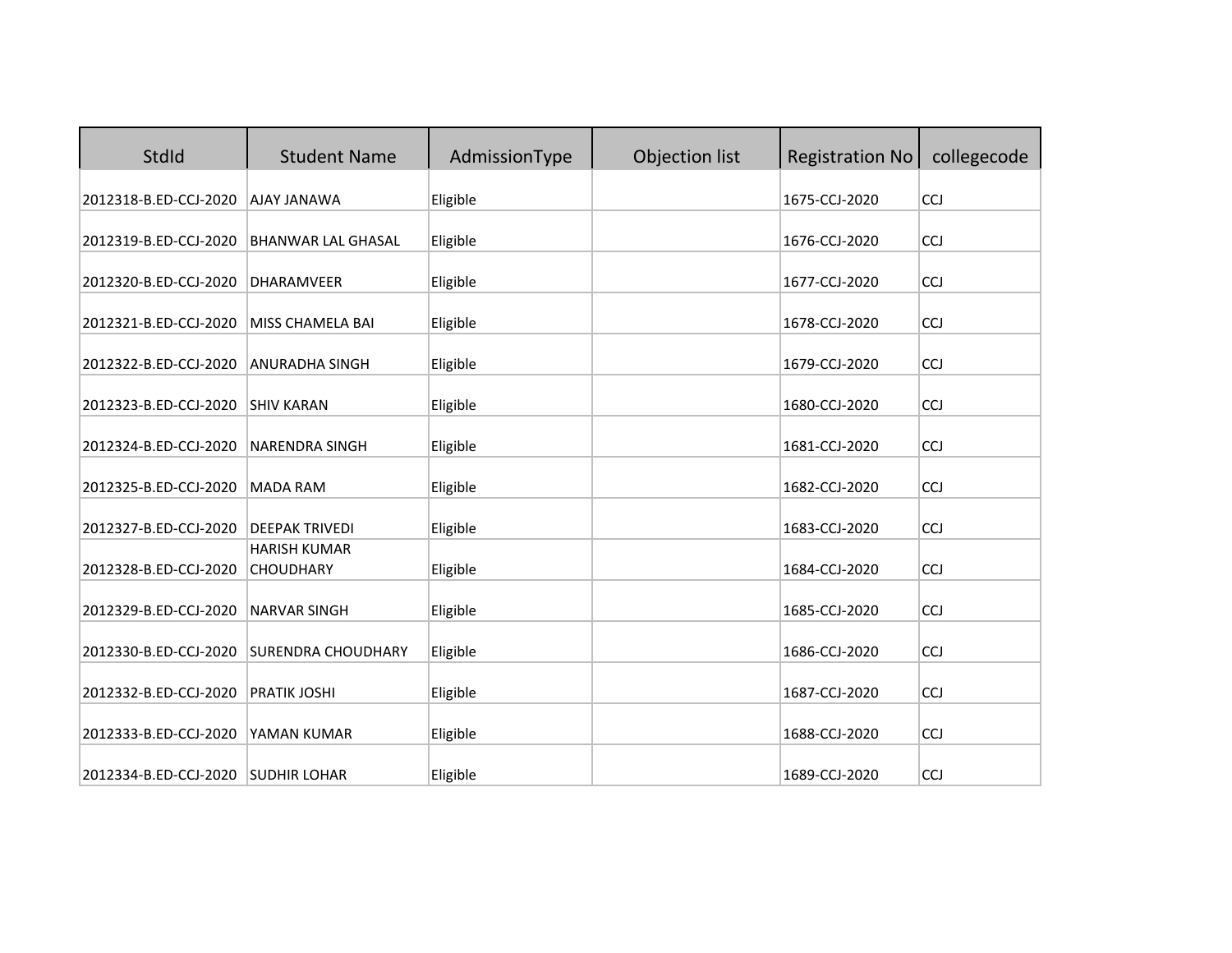| <b>StdId</b>          | <b>Student Name</b>        | AdmissionType | Objection list | <b>Registration No</b> | collegecode |
|-----------------------|----------------------------|---------------|----------------|------------------------|-------------|
| 2012335-B.ED-CCJ-2020 | <b>RAJ SHEKHAR</b>         | Eligible      |                | 1690-CCJ-2020          | CCJ         |
| 2012336-B.ED-CCJ-2020 | JABER SINGH PARMAR         | Eligible      |                | 1691-CCJ-2020          | <b>CCJ</b>  |
| 2012338-B.ED-CCJ-2020 | <b>NARESH PAL</b>          | Eligible      |                | 1692-CCJ-2020          | CCJ         |
| 2012339-B.ED-CCJ-2020 | <b>ATUL SIRVI</b>          | Eligible      |                | 1693-CCJ-2020          | <b>CCJ</b>  |
| 2012340-B.ED-CCJ-2020 | <b>MAHENDRA SINGH</b>      | Eligible      |                | 1694-CCJ-2020          | CCJ         |
| 2012341-B.ED-CCJ-2020 | KUM. CHHOTI DEVI           | Eligible      |                | 1695-CCJ-2020          | <b>CCJ</b>  |
| 2012342-B.ED-CCJ-2020 | <b>JODHRAJ JAT</b>         | Eligible      |                | 1696-CCJ-2020          | <b>CCJ</b>  |
| 2012343-B.ED-CCJ-2020 | <b>HANSRAJ JAT</b>         | Eligible      |                | 1697-CCJ-2020          | CCJ         |
| 2012344-B.ED-CCJ-2020 | <b>SUNDER SINGH GURJAR</b> | Eligible      |                | 1698-CCJ-2020          | <b>CCJ</b>  |
| 2012345-B.ED-CCJ-2020 | MEENAKSHI PARASHAR         | Eligible      |                | 1699-CCJ-2020          | CCJ         |
| 2012346-B.ED-CCJ-2020 | KAUSHILIYA SHARMA          | Eligible      |                | 1700-CCJ-2020          | <b>CCJ</b>  |
| 2012347-B.ED-CCJ-2020 | PREMA RAM                  | Eligible      |                | 1701-CCJ-2020          | CCJ         |
| 2012348-B.ED-CCJ-2020 | MEENAKSHI                  | Eligible      |                | 1702-CCJ-2020          | CCJ         |
| 2012349-B.ED-CCJ-2020 | <b>RAM LAL</b>             | Eligible      |                | 1703-CCJ-2020          | <b>CCJ</b>  |
| 2012350-B.ED-CCJ-2020 | <b>RADHA KHATIK</b>        | Eligible      |                | 1704-CCJ-2020          | CCJ         |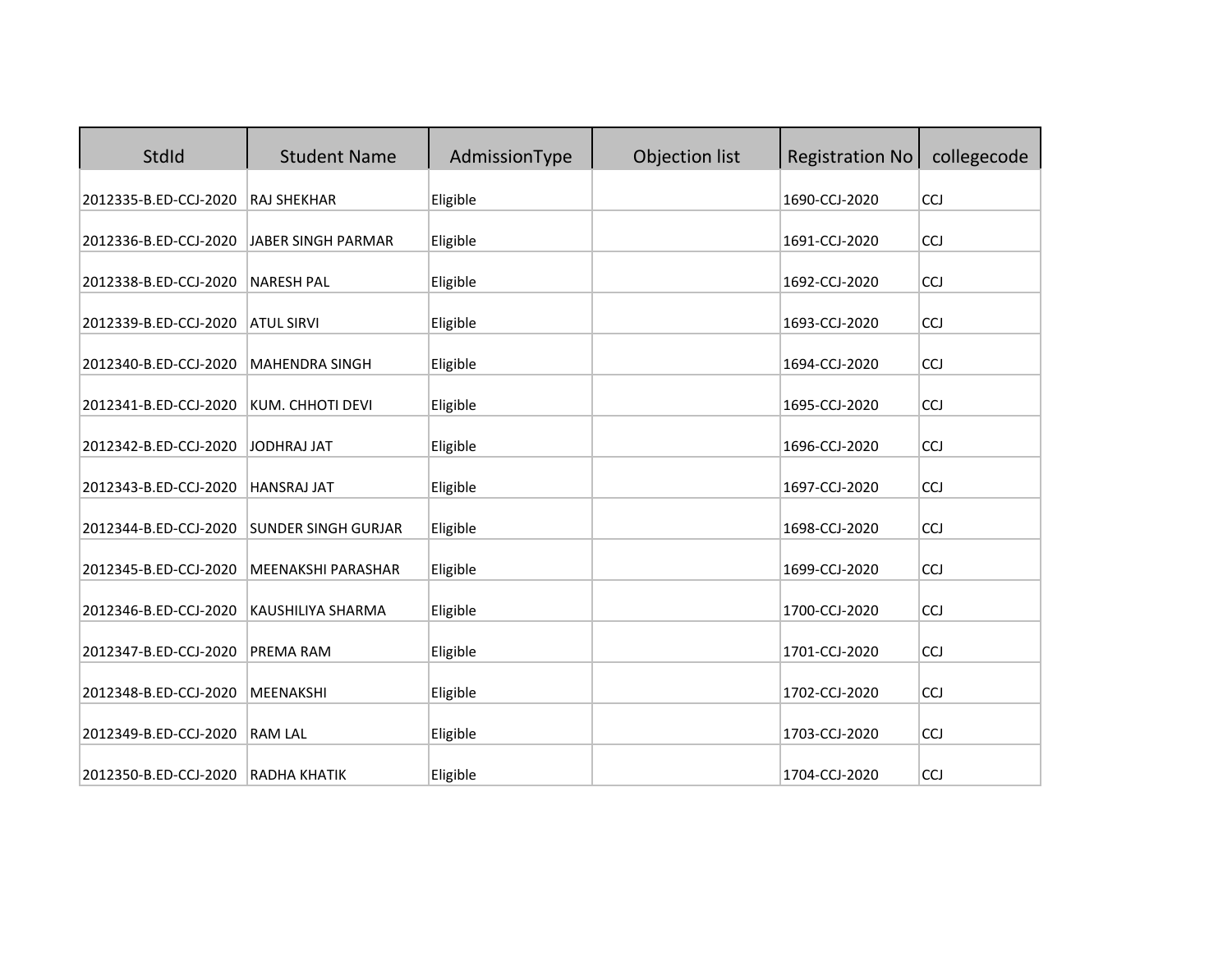| StdId                 | <b>Student Name</b>                   | AdmissionType        | Objection list | <b>Registration No</b>         | collegecode |
|-----------------------|---------------------------------------|----------------------|----------------|--------------------------------|-------------|
| 2012352-B.ED-CCJ-2020 | <b>ANIL KUMAR</b>                     | Eligible             |                | 1705-CCJ-2020                  | <b>CCJ</b>  |
| 2012353-B.ED-CCJ-2020 | <b>VISHNU KUMAR</b>                   | Eligible             |                | 1706-CCJ-2020                  | <b>CCJ</b>  |
| 2012354-B.ED-CCJ-2020 | <b>ROHITASH</b>                       | Eligible             |                | 1707-CCJ-2020                  | <b>CCJ</b>  |
| 2012355-B.ED-CCJ-2020 | <b>RAJESH KUMAR</b><br><b>MAHAWAR</b> | Eligible             |                | 1708-CCJ-2020                  | <b>CCJ</b>  |
| 2012357-B.ED-CCJ-2020 | <b>MOHAN LAL</b>                      | Eligible             |                | 1709-CCJ-2020                  | <b>CCJ</b>  |
| 2012358-B.ED-CCJ-2020 | <b>REKHA GURJAR</b>                   | Eligible             |                | 1710-CCJ-2020                  | CCJ         |
| 2012359-B.ED-CCJ-2020 | <b>MUHAMMAD KAMRAN</b>                | Eligible             |                | 1711-CCJ-2020                  | CCJ         |
| 2012373-B.ED-CCJ-2020 | <b>RAKESH SINGH</b>                   | Eligible             |                | 1712-CCJ-2020                  | <b>CCJ</b>  |
| 2012212-B.ED-CCJ-2020 | POOJA                                 | Eligible             |                | 1713-CCJ-2020                  | CCJ         |
| 2012239-B.ED-CCJ-2020 | <b>RAJANDEEP SINGH</b>                | Eligible             |                | 1714-CCJ-2020                  | CCJ         |
| 2012240-B.ED-CCJ-2020 | <b>SARWAN SINGH</b>                   | Eligible             |                | 1715-CCJ-2020                  | CCJ         |
| 2012253-B.ED-CCJ-2020 | PARAMJEET SINGH                       | Eligible             |                | 1716-CCJ-2020                  | CCJ         |
| 2012259-B.ED-CCJ-2020 | URVASHI RAGHVOTRA                     | Eligible             |                | 1717-CCJ-2020                  | <b>CCJ</b>  |
| 2012145-B.ED-CCJ-2020 | <b>BILAL HUSSAIN</b>                  |                      |                |                                | CCJ         |
| 2012371-B.ED-CCJ-2020 | <b>SHAILENDRA KUMAR ROY</b>           | Eligible<br>Eligible |                | 1718-CCJ-2020<br>1719-CCJ-2020 | CCJ         |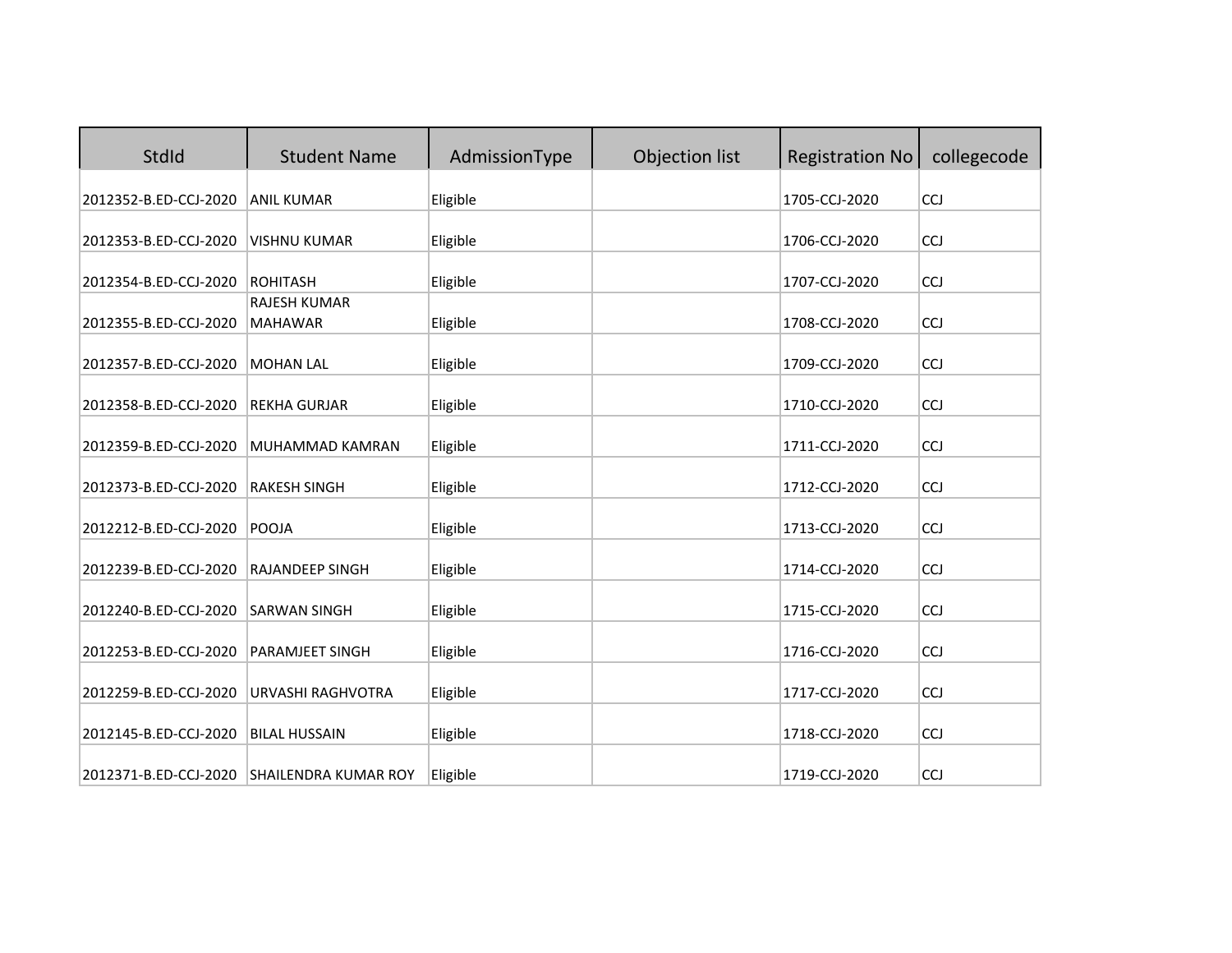| StdId                                                            | <b>Student Name</b>         | AdmissionType        | Objection list   | <b>Registration No</b>         | collegecode              |
|------------------------------------------------------------------|-----------------------------|----------------------|------------------|--------------------------------|--------------------------|
| 2012375-B.ED-CCJ-2020                                            | MD SADIQUE ALAM             | Eligible             |                  | 1720-CCJ-2020                  | CCJ                      |
| 2012376-B.ED-CCJ-2020                                            | <b>VIJAY BUSHAN SINGH</b>   | Eligible             |                  | 1721-CCJ-2020                  | <b>CCJ</b>               |
| 2012377-B.ED-CCJ-2020                                            | <b>SHAILESH KUMAR</b>       | Eligible             |                  | 1722-CCJ-2020                  | <b>CCJ</b>               |
| 2012361-B.ED-CCJ-2020                                            | MANEESH KUMAR MEENA         | Eligible             |                  | 1723-CCJ-2020                  | <b>CCJ</b>               |
| 2012363-B.ED-CCJ-2020                                            | <b>DHARMA RAM</b>           | Eligible             |                  | 1724-CCJ-2020                  | <b>CCJ</b>               |
| 2012374-B.ED-CCJ-2020                                            | MISS DAMYANTI PANT          | Eligible             |                  | 1725-CCJ-2020                  | CCJ                      |
| 2012106-B.ED-CCJ-2020                                            | <b>FARHAT JAHAN</b>         | Eligible             |                  | 30723-AW-2014                  | <b>CCJ</b>               |
| 2002069-B.Ed-CCK-2020                                            | <b>KULSUMA BANO</b>         | Not Eligible         | <b>NOT IN RR</b> | 10430-BW-2013                  | <b>CCK</b>               |
| 2009208-B.Ed-CCK-2020                                            | <b>AUQIB RASHID MALLA</b>   | Eligible             |                  | 13699-HD-2014                  | <b>CCK</b>               |
| 2009237-B.Ed-CCK-2020                                            | RAZIA FAROOQ                | Eligible             |                  | 13728-HD-2014                  | <b>CCK</b>               |
| 2009015-B.Ed-CCK-2020                                            | <b>ASMAT ALTAF</b>          | Eligible             |                  | 16254-KC-2014                  | <b>CCK</b>               |
| 2009234-B.Ed-CCK-2020                                            | <b>AHTISHAMUL QADIR MIR</b> | Eligible             |                  | 16307-HD-2017                  | <b>CCK</b>               |
|                                                                  |                             |                      |                  |                                |                          |
| 2009063-B.Ed-CCK-2020                                            | <b>AASIYA BANO</b>          | Eligible             |                  | 16340-KC-2014                  | <b>CCK</b>               |
| 2009236-B.Ed-CCK-2020<br>2009235-B.Ed-CCK-2020 ARSHID MAJEED MIR | <b>TAHIR AHMAD RATHER</b>   | Eligible<br>Eligible |                  | 16351-HD-2017<br>16359-HD-2017 | <b>CCK</b><br><b>CCK</b> |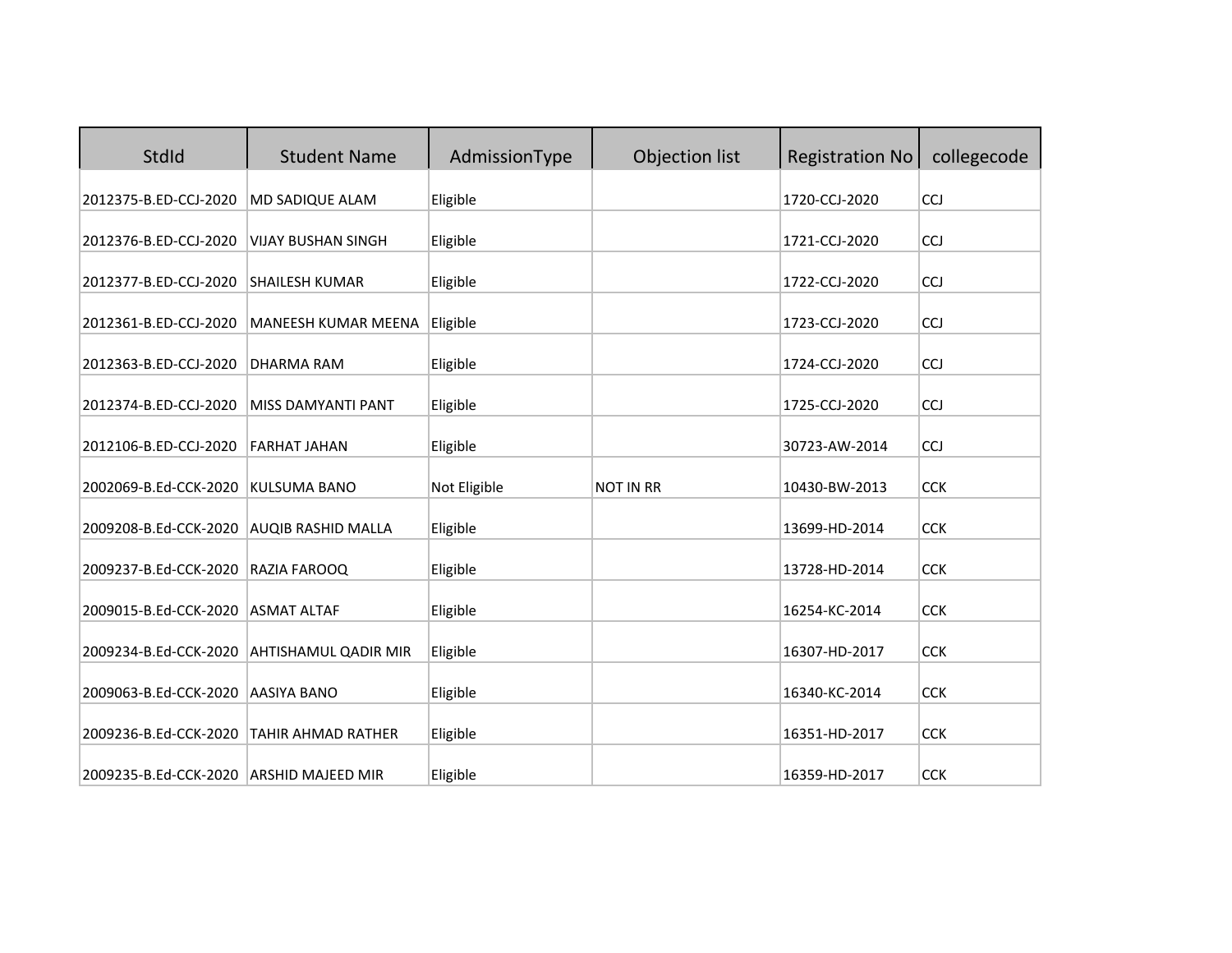| StdId                 | <b>Student Name</b>      | AdmissionType | Objection list                       | <b>Registration No</b> | collegecode |
|-----------------------|--------------------------|---------------|--------------------------------------|------------------------|-------------|
| 2009037-B.Ed-CCK-2020 | <b>ANZAR AHMAD PIR</b>   | Eligible      |                                      | 16444-kc-2014          | <b>CCK</b>  |
|                       |                          |               |                                      |                        |             |
| 2009062-B.Ed-CCK-2020 | <b>NADEEM ALI LONE</b>   | Eligible      |                                      | 16478-kc-2014          | <b>CCK</b>  |
| 2009018-B.Ed-CCK-2020 | <b>OBAID BIN SHAFIQ</b>  | Eligible      |                                      | 16571-KC-2014          | <b>CCK</b>  |
| 2009067-B.Ed-CCK-2020 | <b>TABASUM MAJEED</b>    | Not Eligible  | MIG. REQ                             |                        | <b>CCK</b>  |
|                       |                          |               | ALL ORIGINAL DOCUMENTS               |                        |             |
| 2009222-B.Ed-CCK-2020 | <b>GAZALA NISAR</b>      | Not Eligible  | <b>REQ</b>                           |                        | <b>CCK</b>  |
| 2009226-B.Ed-CCK-2020 | <b>NURGIS YOUSUF</b>     | Not Eligible  | ALL ORIGINAL DOCUMENTS<br><b>REQ</b> |                        | <b>CCK</b>  |
|                       | SYED ASIF IQBAL SHAH     |               |                                      |                        |             |
| 2009001-B.Ed-CCK-2020 | <b>BUKHARI</b>           | Eligible      |                                      | 1078-PGD-2013          | <b>CCK</b>  |
| 2009036-B.Ed-CCK-2020 | PIRZADA UMER FAROOQ      | Eligible      |                                      | 11006-HD-2012          | <b>CCK</b>  |
|                       |                          |               |                                      |                        |             |
| 2009206-B.Ed-CCK-2020 | <b>MEHRAJ U DIN TALI</b> | Eligible      |                                      | 11411-HD-2013          | <b>CCK</b>  |
| 2009010-B.Ed-CCK-2020 | ISHFAQ AHMAD BHAT        | Provisional   | SP OF DEGREE                         | 116-CCK-2020           | <b>CCK</b>  |
| 2009224-B.Ed-CCK-2020 | <b>REHANA AHAD</b>       | Eligible      |                                      | 11792-HD-2013          | <b>CCK</b>  |
|                       | <b>SHOAIB MUHAMMAD</b>   |               |                                      |                        |             |
| 2009049-B.Ed-CCK-2020 | <b>BHAT</b>              | Provisional   | SP OF DEGREE                         | 117-CCK-2020           | <b>CCK</b>  |
| 2009066-B.Ed-CCK-2020 | <b>SHAZIA MAJEED</b>     | Provisional   | SP OF DEGREE                         | 118-CCK-2020           | <b>CCK</b>  |
| 2009051-B.Ed-CCK-2020 | <b>FERHANDA BANO</b>     | Provisional   | SP OF DEGREE                         | 119-CCK-2020           | <b>CCK</b>  |
| 2009054-B.Ed-CCK-2020 | MOHD UMER DANISH         | Provisional   | SP OF DEGREE                         | 120-CCK-2020           | <b>CCK</b>  |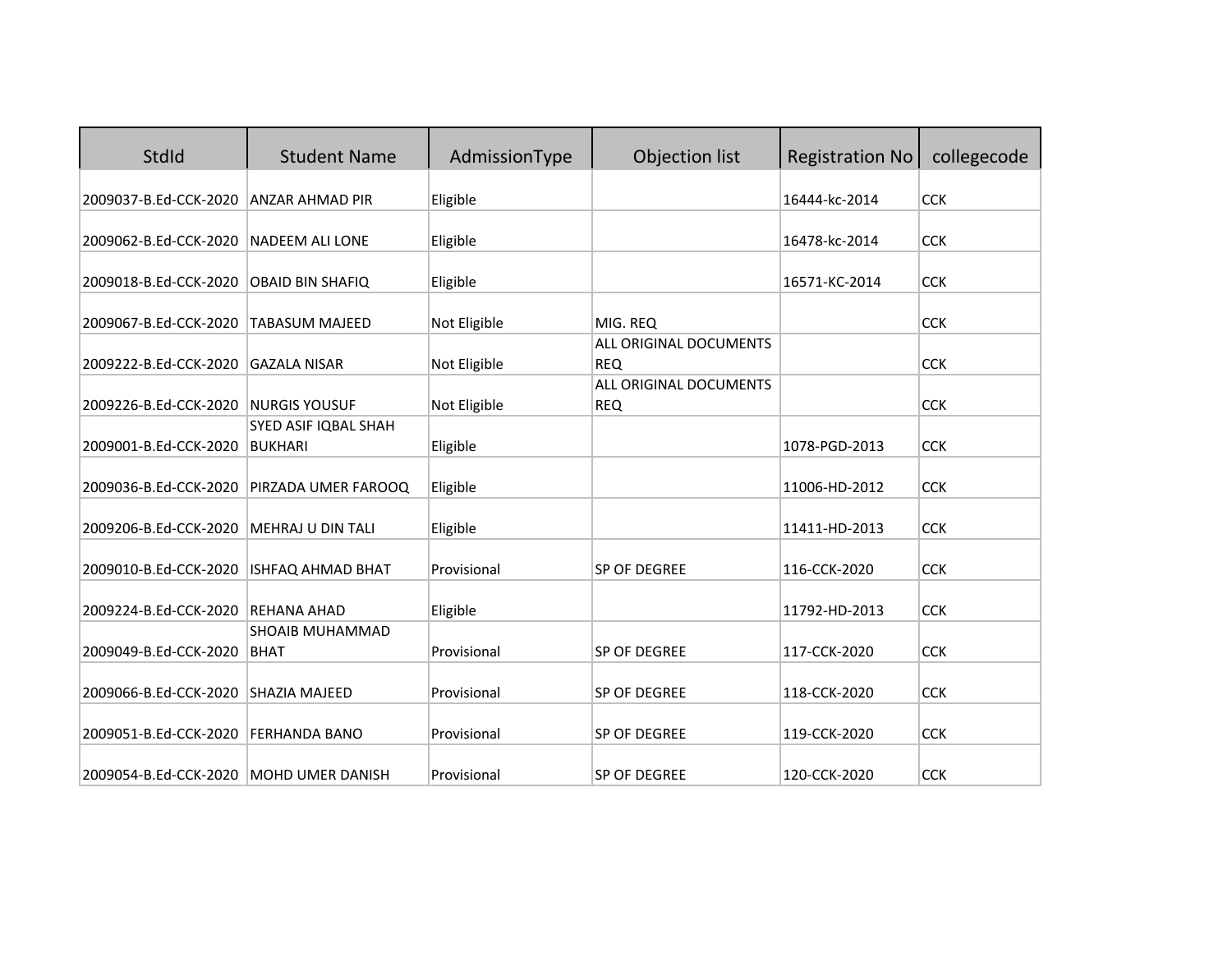| StdId                                | <b>Student Name</b>    | AdmissionType | Objection list | <b>Registration No</b> | collegecode |
|--------------------------------------|------------------------|---------------|----------------|------------------------|-------------|
| 2009212-B.Ed-CCK-2020                | NELOFER MOHAMMAD       | Eligible      |                | 12241-HD-2013          | <b>CCK</b>  |
| 2009217-B.Ed-CCK-2020                | TAREEQ AHMAD BHAT      | Eligible      |                | 12477-HD-2013          | <b>CCK</b>  |
| 2009216-B.Ed-CCK-2020                | <b>ULFAT ABAS</b>      | Eligible      |                | 12595-HD-2014          | <b>CCK</b>  |
| 2009205-B.Ed-CCK-2020                | <b>ULFAT BASHIR</b>    | Eligible      |                | 12819-HD-2014          | <b>CCK</b>  |
| 2009046-B.Ed-CCK-2020                | <b>SEEMA AKHTER</b>    | Eligible      |                | 13522-HD-2014          | <b>CCK</b>  |
| 2009225-B.Ed-CCK-2020                | <b>SUHAIL MAJEED</b>   | Not Eligible  | MIG. REQ       | 13832-HD-2015          | <b>CCK</b>  |
| 2009209-B.Ed-CCK-2020                | <b>ULFAT JAN</b>       | Eligible      |                | 13846-HD-2015          | <b>CCK</b>  |
| 2009202-B.Ed-CCK-2020                | HIBAT U NOOR           | Eligible      |                | 13858-HD-2015          | <b>CCK</b>  |
| 2009232-B.Ed-CCK-2020                | <b>ISHRAT ZAREEN</b>   | Eligible      |                | 14169-bw-2017          | <b>CCK</b>  |
| 2009204-B.Ed-CCK-2020                | <b>INJEELA QUISAR</b>  | Eligible      |                | 14227-HD-2015          | <b>CCK</b>  |
| 2009214-B.Ed-CCK-2020                | MOHSIN HASSAN HAJAM    | Eligible      |                | 14260-HD-2015          | <b>CCK</b>  |
| 2009059-B.Ed-CCK-2020                | RIZWANA RASOOL         | Eligible      |                | 14354-KC-2012          | <b>CCK</b>  |
| 2009039-B.Ed-CCK-2020                | <b>SHAHNAZA AKHTER</b> | Eligible      |                | 14391-KC-2012          | <b>CCK</b>  |
| 2009218-B.Ed-CCK-2020                | <b>MEHNAZA SHAMAS</b>  | Eligible      |                | 14478-HD-2015          | <b>CCK</b>  |
| 2009012-B.Ed-CCK-2020 SHERAZA AKHTER |                        | Eligible      |                | 1465-SG-2015           | <b>CCK</b>  |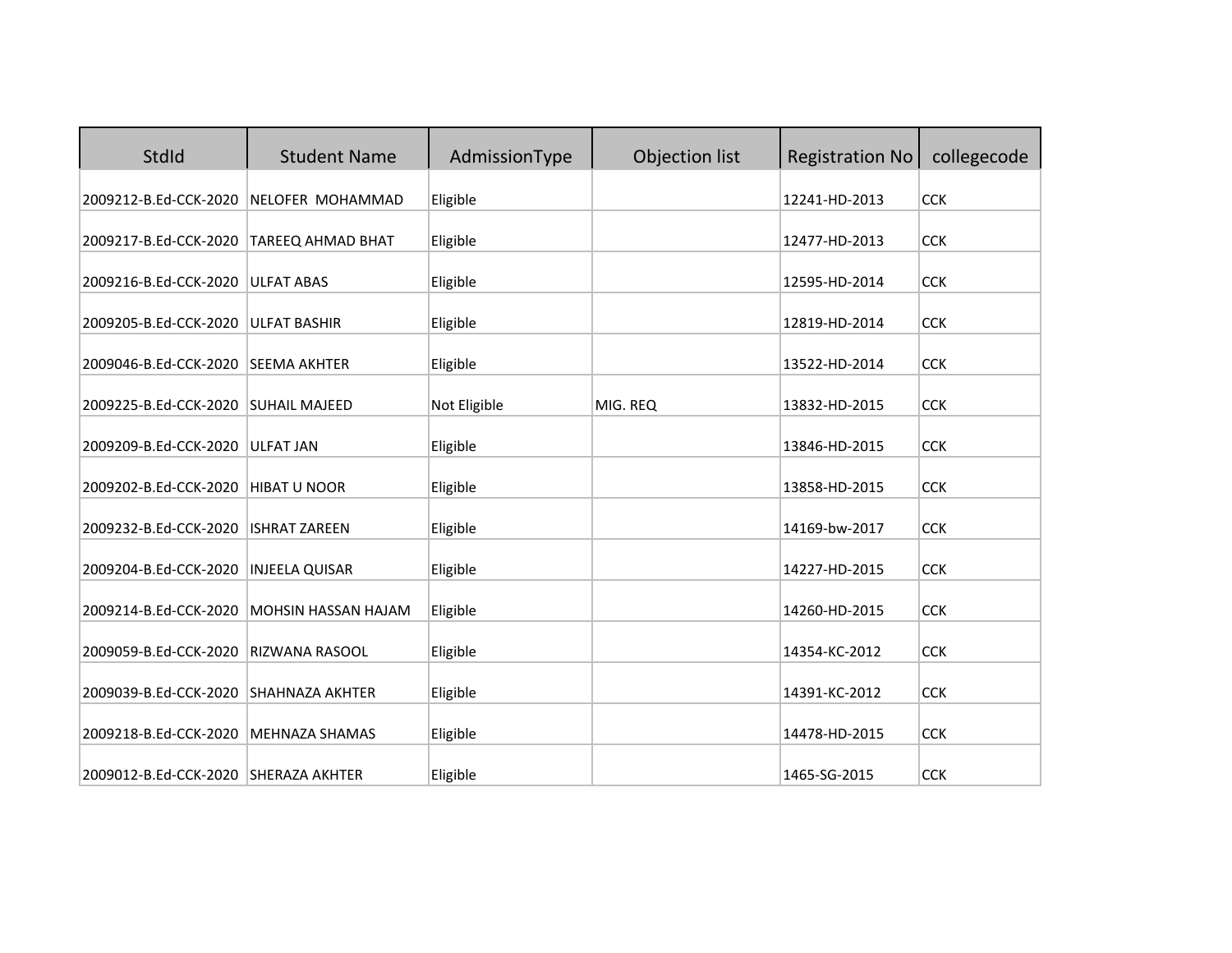| StdId                                     | <b>Student Name</b>                      | AdmissionType | Objection list       | <b>Registration No</b> | collegecode |
|-------------------------------------------|------------------------------------------|---------------|----------------------|------------------------|-------------|
| 2009210-B.Ed-CCK-2020                     | <b>SHAHZADA AKHTER</b>                   | Eligible      |                      | 14751-HD-2015          | <b>CCK</b>  |
| 2009207-B.Ed-CCK-2020                     | <b>NADEEM AHMAD WAR</b>                  | Eligible      |                      | 14806-HD-2015          | <b>CCK</b>  |
| 2009008-B.Ed-CCK-2020                     | <b>FARHAT JABEEN</b>                     | Eligible      |                      | 14840-kc-2013          | <b>CCK</b>  |
| 2009230-B.Ed-CCK-2020                     | YASMEENA SHABNAM                         | Eligible      |                      | 14842-HD-2015          | <b>CCK</b>  |
| 2009227-B.Ed-CCK-2020                     | <b>TAMJEED HASSAN GOJREY</b>             | Eligible      |                      | 14857-HD-2015          | <b>CCK</b>  |
| 2009003-B.Ed-CCK-2020                     | PRINCE SUHAIL NAJAR                      | Eligible      |                      | 15072-kc-2013          | <b>CCK</b>  |
| 2009229-B.Ed-CCK-2020                     | <b>BILKEESA AKHTER</b>                   | Not Eligible  | <b>REG NO WRONG</b>  | 1514-SG-2014           | <b>CCK</b>  |
| 2009215-B.Ed-CCK-2020                     | SHAFIQA BASHIR                           | Not Eligible  | REV. OF REG          | 15161-HD-2015          | <b>CCK</b>  |
| 2009223-B.Ed-CCK-2020                     | <b>ISHRAT AFZAL</b>                      | Eligible      |                      | 15245-hd-2015          | <b>CCK</b>  |
| 2009201-B.Ed-CCK-2020                     | <b>SYED YOUNIS FAYAZ</b>                 | Eligible      |                      | 15358-HD-2016          | <b>CCK</b>  |
| 2009065-B.Ed-CCK-2020                     | <b>MOHSIN AHMAD</b><br><b>SHEERGOJRI</b> | Not Eligible  | <b>REG. NO WRONG</b> | 1535-HD-2016           | <b>CCK</b>  |
| 2009053-B.Ed-CCK-2020                     | <b>AALIYA SULTAN</b>                     | Eligible      |                      | 15466-KC-2013          | <b>CCK</b>  |
| 2009231-B.Ed-CCK-2020                     | <b>RUKAYA AYOUB</b>                      | Eligible      |                      | 15904-hd-2016          | <b>CCK</b>  |
| 2009211-B.Ed-CCK-2020                     | <b>QURAT UL AIN</b>                      | Eligible      |                      | 15914-HD-2016          | <b>CCK</b>  |
| 2009044-B.Ed-CCK-2020 AKHLAQ HUSSAIN BHAT |                                          | Eligible      |                      | 16592-KC-2014          | <b>CCK</b>  |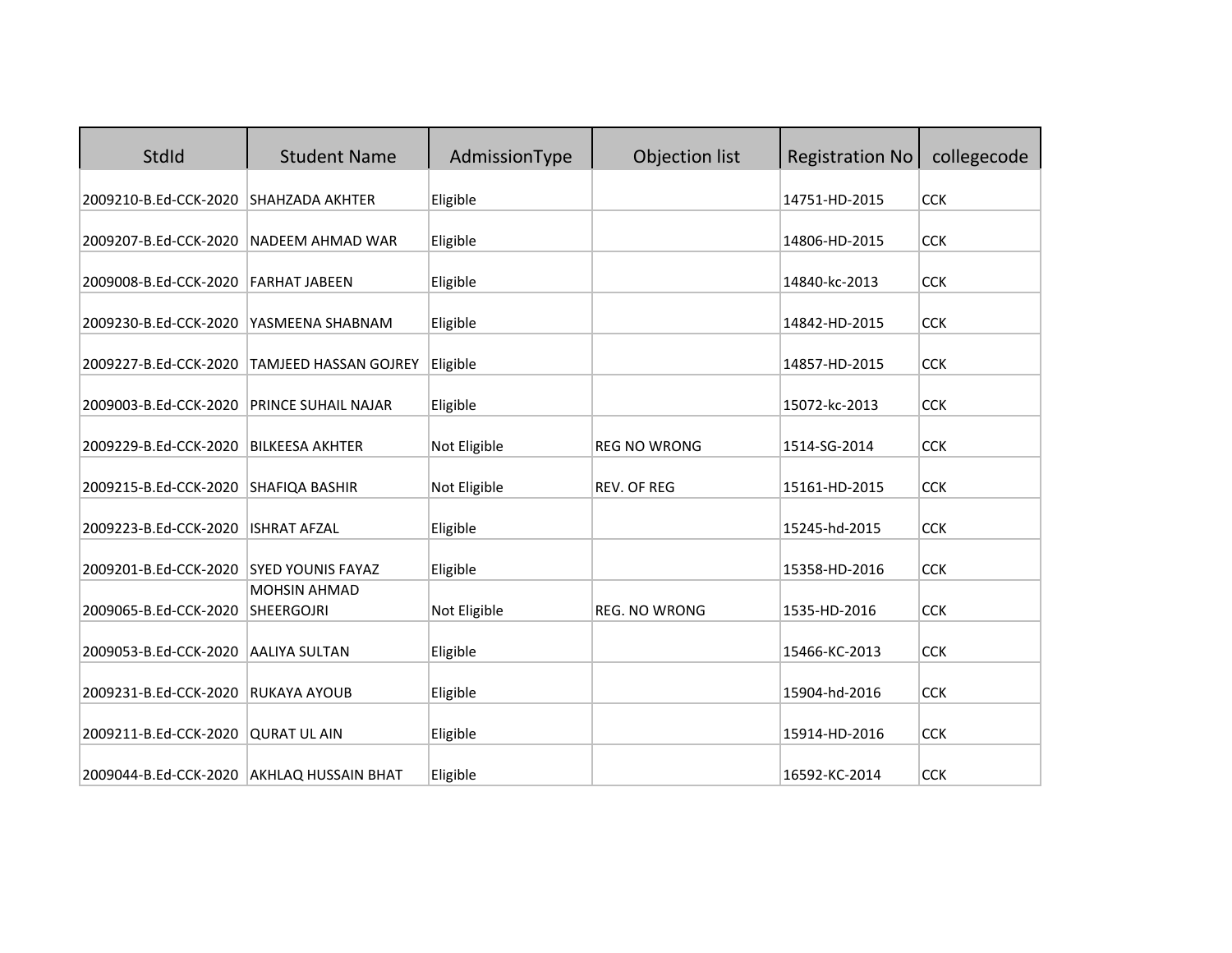| StdId                 | <b>Student Name</b>     | AdmissionType | Objection list               | <b>Registration No</b> | collegecode |
|-----------------------|-------------------------|---------------|------------------------------|------------------------|-------------|
| 2009026-B.Ed-CCK-2020 | SHUBATUL MUSHTAQ        | Eligible      |                              | 16595-KC-2014          | <b>CCK</b>  |
| 2009033-B.Ed-CCK-2020 | AALIYA JAMAL            | Eligible      |                              | 16636-KC-2014          | <b>CCK</b>  |
| 2009034-B.Ed-CCK-2020 | MUZAMIL MAQBOOL         | Eligible      |                              | 16726-KC-2014          | <b>CCK</b>  |
| 2009055-B.Ed-CCK-2020 | <b>SHABNUM FIRDOUS</b>  | Eligible      |                              | 16830-KC-2015          | <b>CCK</b>  |
| 2009029-B.Ed-CCK-2020 | <b>MEHPARA REYAZ</b>    | Eligible      |                              | 16834-KC-2015          | <b>CCK</b>  |
| 2009016-B.Ed-CCK-2020 | <b>NAZIMA NEALOFAR</b>  | Eligible      |                              | 17249-KC-2015          | <b>CCK</b>  |
| 2009042-B.Ed-CCK-2020 | MIR ZAMIRAH GAZZALI     | Eligible      |                              | 17351-KC-2015          | <b>CCK</b>  |
| 2009017-B.Ed-CCK-2020 | <b>ABRAR YOUSUF MIR</b> | Not Eligible  | <b>COURSE COMPLATION REQ</b> | 17540-KC-2015          | <b>CCK</b>  |
| 2009048-B.Ed-CCK-2020 | <b>ISHRAT RASOOL</b>    | Eligible      |                              | 17550-KC-2015          | <b>CCK</b>  |
| 2009064-B.Ed-CCK-2020 | PAKEEZA AFZAL           | Eligible      |                              | 17668-KC-2015          | <b>CCK</b>  |
| 2009047-B.Ed-CCK-2020 | <b>SHUJAIT AKHTAR</b>   | Eligible      |                              | 17705-HD-2017          | <b>CCK</b>  |
| 2009005-B.Ed-CCK-2020 | <b>AISHIA FIRDOUS</b>   | Eligible      |                              | 17712-KC-2015          | <b>CCK</b>  |
| 2009011-B.Ed-CCK-2020 | <b>SOLIHA JAN</b>       | Eligible      |                              | 17815-kc-2015          | <b>CCK</b>  |
| 2009043-B.Ed-CCK-2020 | AADIL AHMAD KUMAR       | Eligible      |                              | 17819-KC-2015          | <b>CCK</b>  |
| 2009038-B.Ed-CCK-2020 | <b>LONE UMAISA</b>      | Eligible      |                              | 17841-KC-2015          | <b>CCK</b>  |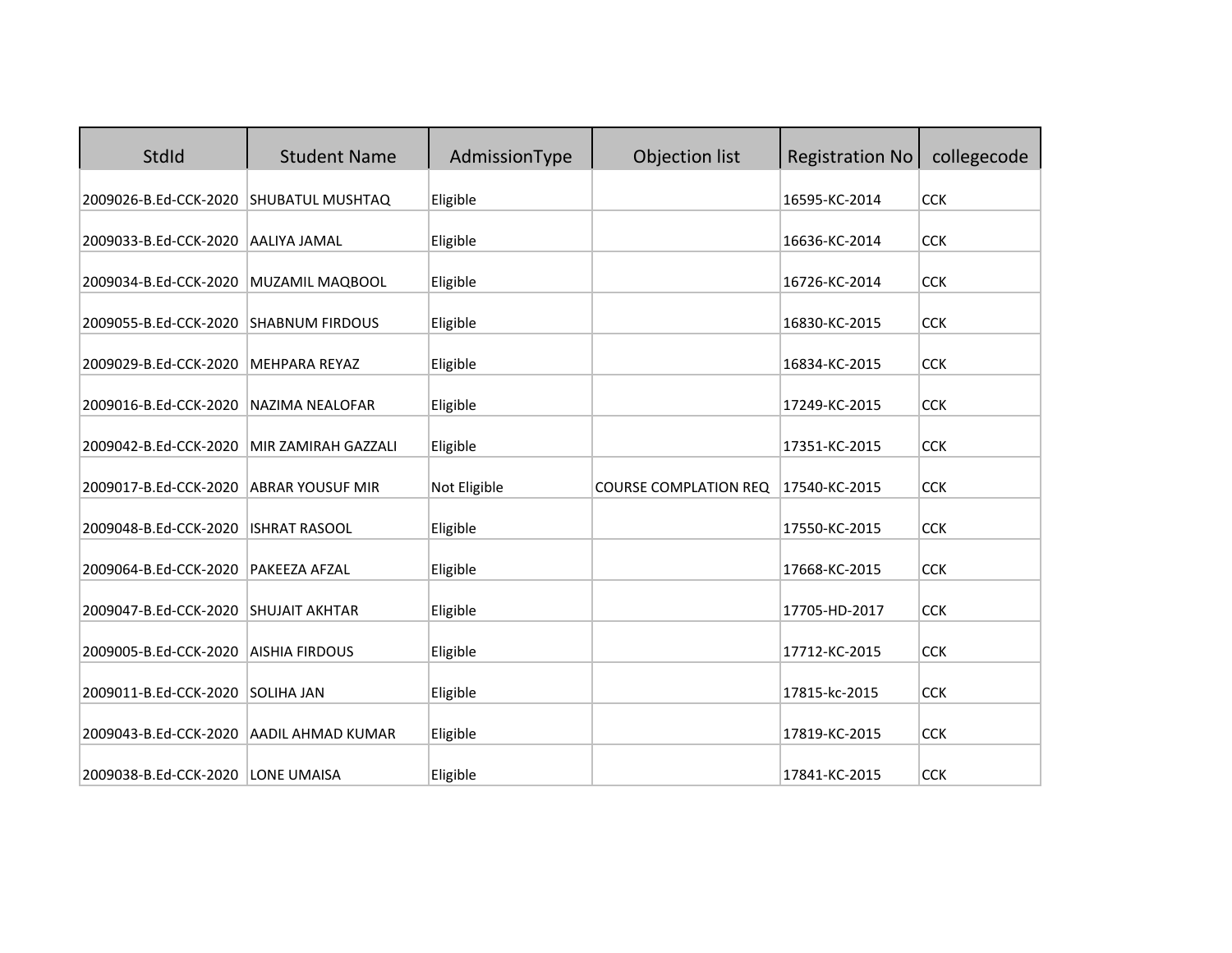| StdId                 | <b>Student Name</b>        | AdmissionType | Objection list        | <b>Registration No</b> | collegecode |
|-----------------------|----------------------------|---------------|-----------------------|------------------------|-------------|
| 2009203-B.Ed-CCK-2020 | <b>AZHAR RAHMAN LONE</b>   | Eligible      |                       | 18138-HD-2017          | <b>CCK</b>  |
| 2009045-B.Ed-CCK-2020 | <b>SHAZIA MAQBOOL</b>      | Eligible      |                       | 18232-KC-2016          | <b>CCK</b>  |
| 2009035-B.Ed-CCK-2020 | <b>FOZIA FAROOQ</b>        | Eligible      |                       | 18550-KC-2016          | <b>CCK</b>  |
| 2009022-B.Ed-CCK-2020 | TARIQ AHMAD BEIGH          | Eligible      |                       | 19147-KC-2017          | <b>CCK</b>  |
| 2009023-B.Ed-CCK-2020 | <b>VIKAR AHMAD LONE</b>    | Eligible      |                       | 19180-KC-2017          | <b>CCK</b>  |
| 2009050-B.Ed-CCK-2020 | <b>NEOLOFAR JAN</b>        | Eligible      |                       | 19828-KC-2017          | <b>CCK</b>  |
| 2009024-B.Ed-CCK-2020 | <b>ABDUL RASHID GANIE</b>  | Eligible      |                       | 20030-KC-2017          | <b>CCK</b>  |
| 2009021-B.Ed-CCK-2020 | <b>MUNEERA GANI</b>        | Eligible      |                       | 20104-KC-2017          | <b>CCK</b>  |
| 2009030-B.Ed-CCK-2020 | <b>UZMA RASOOL</b>         | Eligible      |                       | 20508-KC-2017          | <b>CCK</b>  |
| 2009025-B.Ed-CCK-2020 | <b>SHAHID HUSSAIN PEER</b> | Eligible      |                       | 20640-KC-2017          | <b>CCK</b>  |
| 2009009-B.Ed-CCK-2020 | <b>RAYEESA BANO</b>        | Eligible      |                       | 256-KW-2013            | <b>CCK</b>  |
| 2009068-B.Ed-CCK-2020 | <b>RAMEEZ RASOOL MIR</b>   | Eligible      |                       | 3357-PRK-2014          | <b>CCK</b>  |
| 2009052-B.Ed-CCK-2020 | <b>SNOWBER MUSTAFA</b>     | Eligible      |                       | 373-KW-2013            | <b>CCK</b>  |
| 2009219-B.Ed-CCK-2020 | <b>MOHD AARIF MIR</b>      | Not Eligible  | <b>DETAIL OF MAPY</b> | 40376-SP-2014          | <b>CCK</b>  |
| 2009221-B.Ed-CCK-2020 | KULSOOMA WALI              | Eligible      |                       | 40980-SP-2014          | <b>CCK</b>  |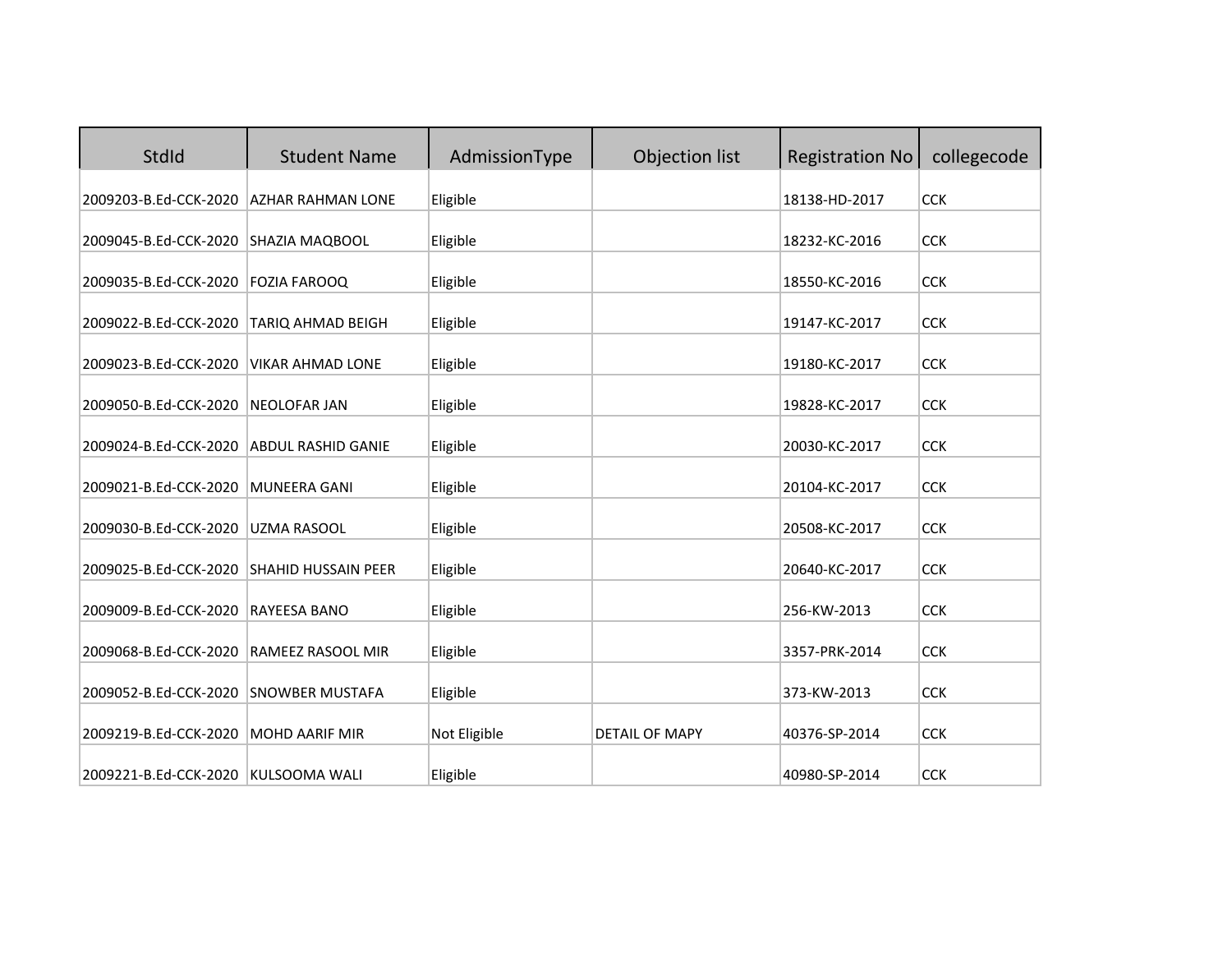| StdId                 | <b>Student Name</b>      | AdmissionType | Objection list        | <b>Registration No</b> | collegecode |
|-----------------------|--------------------------|---------------|-----------------------|------------------------|-------------|
| 2009028-B.Ed-CCK-2020 | <b>IQBAL HUSSAIN MIR</b> | Eligible      |                       | 41976-S-2008           | <b>CCK</b>  |
| 2009220-B.Ed-CCK-2020 | <b>SEERAT BASHIR</b>     | Eligible      |                       | 42481-SP-2015          | <b>CCK</b>  |
| 2009057-B.Ed-CCK-2020 | <b>RAFIA RASHID</b>      | Eligible      |                       | 427-KW-2014            | <b>CCK</b>  |
| 2009058-B.Ed-CCK-2020 | <b>ZAHID AHMAD KHAN</b>  | Not Eligible  | <b>REV. OF REG</b>    | 47888-S-2013           | <b>CCK</b>  |
| 2009032-B.Ed-CCK-2020 | <b>FIRDOUS AHMAD PIR</b> | Eligible      |                       | 52383-A-2014           | <b>CCK</b>  |
| 2009040-B.Ed-CCK-2020 | <b>TAFEEQA SHAFI</b>     | Eligible      |                       | 533-JB-2015            | <b>CCK</b>  |
| 2009233-B.Ed-CCK-2020 | <b>SHAISTAH BANO</b>     | Eligible      |                       | 541-JB-2015            | <b>CCK</b>  |
| 2009020-B.Ed-CCK-2020 | SHUGUFTA AZIZ            | Eligible      |                       | 544-JB-2015            | <b>CCK</b>  |
| 2009213-B.Ed-CCK-2020 | GOUSIA MOHI U DIN        | Eligible      |                       | 549-JB-2015            | <b>CCK</b>  |
| 2009056-B.Ed-CCK-2020 | <b>RIFATH HUSSAIN</b>    | Eligible      |                       | 564-KW-2015            | <b>CCK</b>  |
| 2009019-B.Ed-CCK-2020 | <b>TOWKEER UN NISSA</b>  | Eligible      |                       | 569-JB-2015            | <b>CCK</b>  |
| 2009027-B.Ed-CCK-2020 | RABIA ISHAQ              | Eligible      |                       | 606-KW-2015            | <b>CCK</b>  |
| 2009007-B.Ed-CCK-2020 | <b>SHUGUFTA PARVEEN</b>  | Eligible      |                       | 64086-W-2013           | <b>CCK</b>  |
| 2009228-B.Ed-CCK-2020 | <b>SHIEKH SABREENA</b>   | Not Eligible  | <b>DETAIL OF MAMA</b> | 64640-W-2013           | <b>CCK</b>  |
| 2009061-B.Ed-CCK-2020 | <b>GAZALA NEELOFER</b>   | Eligible      |                       | 66854-W-2014           | <b>CCK</b>  |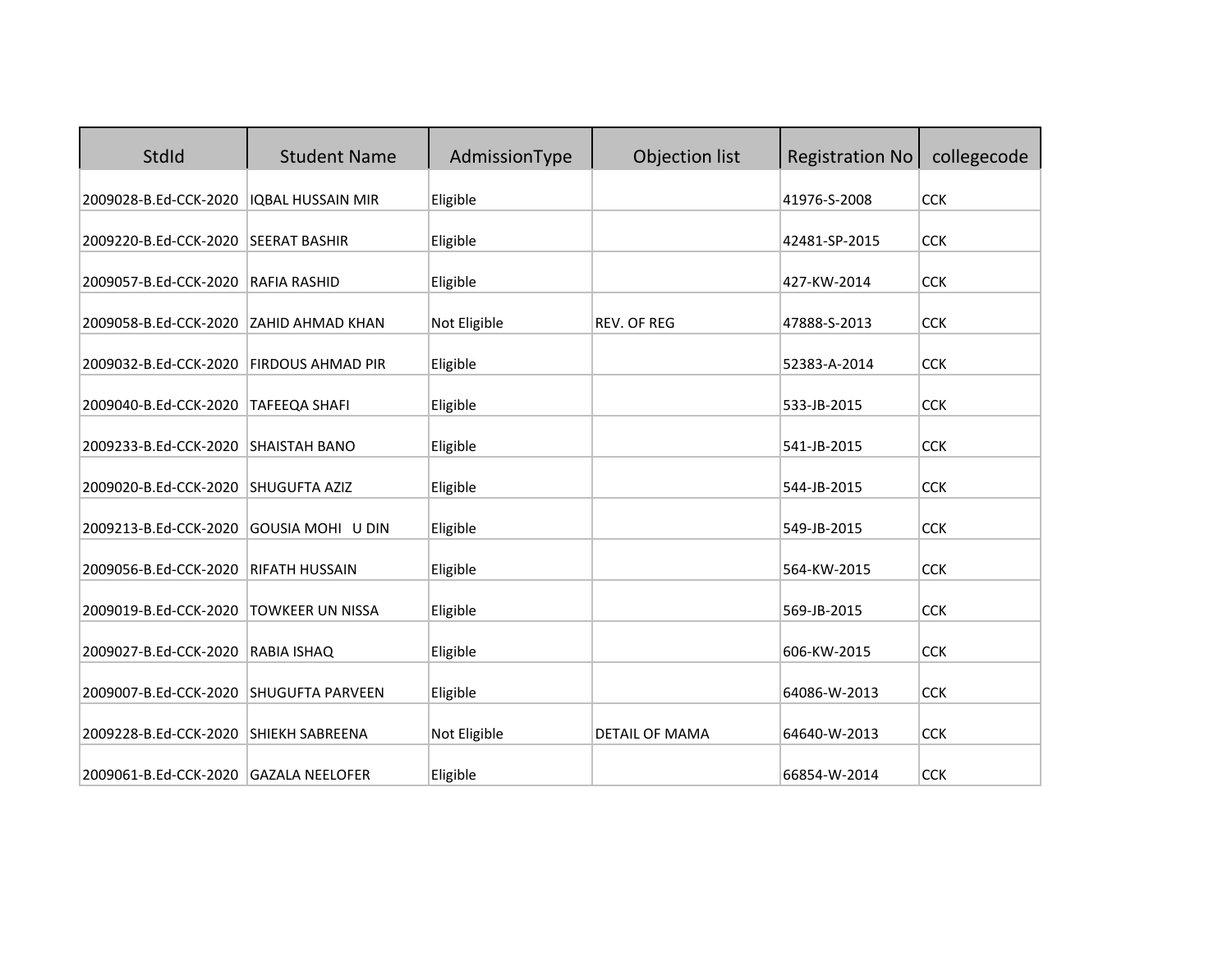| StdId                                 | <b>Student Name</b>       | AdmissionType | Objection list | <b>Registration No</b> | collegecode |
|---------------------------------------|---------------------------|---------------|----------------|------------------------|-------------|
| 2009060-B.Ed-CCK-2020                 | <b>NAJMA KHAN</b>         | Eligible      |                | 66947-W-2014           | <b>CCK</b>  |
|                                       |                           |               |                |                        |             |
| 2009002-B.Ed-CCK-2020 SHAYISTA YOUSUF |                           | Eligible      |                | 68101-W-2015           | <b>CCK</b>  |
| 2009014-B.Ed-CCK-2020 TABASUM AKHTAR  |                           | Eligible      |                | 692-kw-2015            | <b>CCK</b>  |
| 2009041-B.Ed-CCK-2020                 | <b>HUMEERA BANO</b>       | Eligible      |                | 695-KW-2015            | <b>CCK</b>  |
|                                       |                           |               |                |                        |             |
| 2009004-B.Ed-CCK-2020                 | <b>SHABIR AHMAD MALIK</b> | Eligible      |                | 8603-HD-2010           | <b>CCK</b>  |
| 2009006-B.Ed-CCK-2020                 | <b>MASRAT NABI</b>        | Eligible      |                | 947-KW-2017            | <b>CCK</b>  |
| 2011026-B.Ed-CCKR-                    |                           |               |                |                        |             |
| 2020                                  | <b>STANZIN LHADOL</b>     | Not Eligible  |                |                        | <b>CCKR</b> |
| 2011029-B.Ed-CCKR-                    |                           |               |                |                        |             |
| 2020                                  | <b>TENZIN CHOSZIN</b>     | Not Eligible  |                |                        | <b>CCKR</b> |
| 2011030-B.Ed-CCKR-                    |                           |               |                |                        |             |
| 2020                                  | <b>ZAIBUN NISSA</b>       | Not Eligible  |                |                        | <b>CCKR</b> |
| 2011043-B.Ed-CCKR-                    |                           |               |                |                        |             |
| 2020                                  | MOHD JAWAD                | Not Eligible  |                |                        | <b>CCKR</b> |
| 2011060-B.Ed-CCKR-                    |                           |               |                |                        |             |
| 2020                                  | DEACHEN CHOROL            | Not Eligible  |                |                        | <b>CCKR</b> |
| 2011083-B.Ed-CCKR-                    |                           |               |                |                        |             |
| 2020                                  | <b>KUNZES DOLMA</b>       | Not Eligible  |                |                        | <b>CCKR</b> |
| 2011084-B.Ed-CCKR-                    |                           |               |                |                        |             |
| 2020                                  | <b>STANZIN ANGMO</b>      | Not Eligible  |                |                        | <b>CCKR</b> |
| 2011092-B.Ed-CCKR-                    |                           |               |                |                        |             |
| 2020                                  | <b>STANZIN TSETUP</b>     | Not Eligible  |                |                        | <b>CCKR</b> |
| 2011093-B.Ed-CCKR-                    |                           |               |                |                        |             |
| 2020                                  | MAQSUDA                   | Not Eligible  |                |                        | <b>CCKR</b> |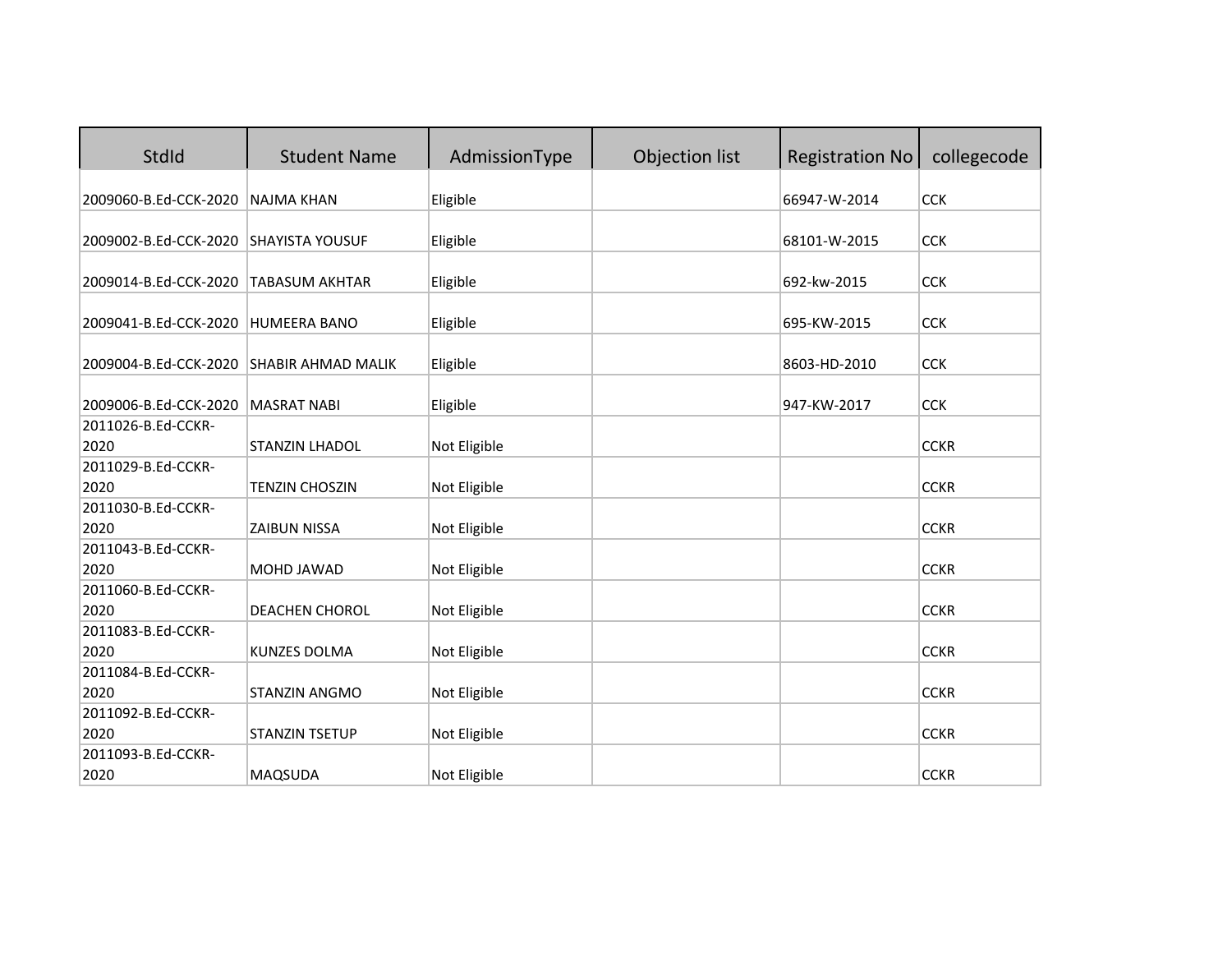| StdId              | <b>Student Name</b>    | AdmissionType | Objection list | <b>Registration No</b> | collegecode |
|--------------------|------------------------|---------------|----------------|------------------------|-------------|
| 2011094-B.Ed-CCKR- |                        |               |                |                        |             |
| 2020               | PHURBOO TSERING        | Not Eligible  |                |                        | <b>CCKR</b> |
| 2011097-B.Ed-CCKR- |                        |               |                |                        |             |
| 2020               | <b>MOHMAD ABASS</b>    | Not Eligible  |                |                        | <b>CCKR</b> |
| 2011103-B.Ed-CCKR- |                        |               |                |                        |             |
| 2020               | <b>NUSRAT FATIMA</b>   | Not Eligible  |                |                        | <b>CCKR</b> |
| 2011123-B.Ed-CCKR- |                        |               |                |                        |             |
| 2020               | <b>AHSAN ALI</b>       | Not Eligible  |                |                        | <b>CCKR</b> |
| 2011125-B.Ed-CCKR- |                        |               |                |                        |             |
| 2020               | LOBZANG PADMA          | Not Eligible  |                |                        | <b>CCKR</b> |
| 2011127-B.Ed-CCKR- |                        |               |                |                        |             |
| 2020               | <b>MOHD KHALIL</b>     | Not Eligible  |                |                        | <b>CCKR</b> |
| 2011129-B.Ed-CCKR- |                        |               |                |                        |             |
| 2020               | AHMED HUSSAIN MAJAZ    | Not Eligible  |                |                        | <b>CCKR</b> |
| 2011141-B.Ed-CCKR- |                        |               |                |                        |             |
| 2020               | <b>STANZIN YOUDON</b>  | Not Eligible  |                |                        | <b>CCKR</b> |
| 2011144-B.Ed-CCKR- |                        |               |                |                        |             |
| 2020               | <b>STANZIN KUNZANG</b> | Not Eligible  |                |                        | <b>CCKR</b> |
| 2011148-B.Ed-CCKR- |                        |               |                |                        |             |
| 2020               | FATIMA BATOOL          | Not Eligible  |                |                        | <b>CCKR</b> |
| 2011150-B.Ed-CCKR- |                        |               |                |                        |             |
| 2020               | MAQSUMA BANOO          | Not Eligible  |                |                        | <b>CCKR</b> |
| 2011155-B.Ed-CCKR- |                        |               |                |                        |             |
| 2020               | <b>JIGMET WANGMO</b>   | Not Eligible  |                |                        | <b>CCKR</b> |
| 2011157-B.Ed-CCKR- |                        |               |                |                        |             |
| 2020               | <b>NARGIS BANOO</b>    | Not Eligible  |                |                        | <b>CCKR</b> |
| 2011160-B.Ed-CCKR- |                        |               |                |                        |             |
| 2020               | <b>IMTIYAZ AHMAD</b>   | Not Eligible  |                |                        | <b>CCKR</b> |
| 2011162-B.Ed-CCKR- |                        |               |                |                        |             |
| 2020               | RIGZIN WANGMO          | Not Eligible  |                |                        | <b>CCKR</b> |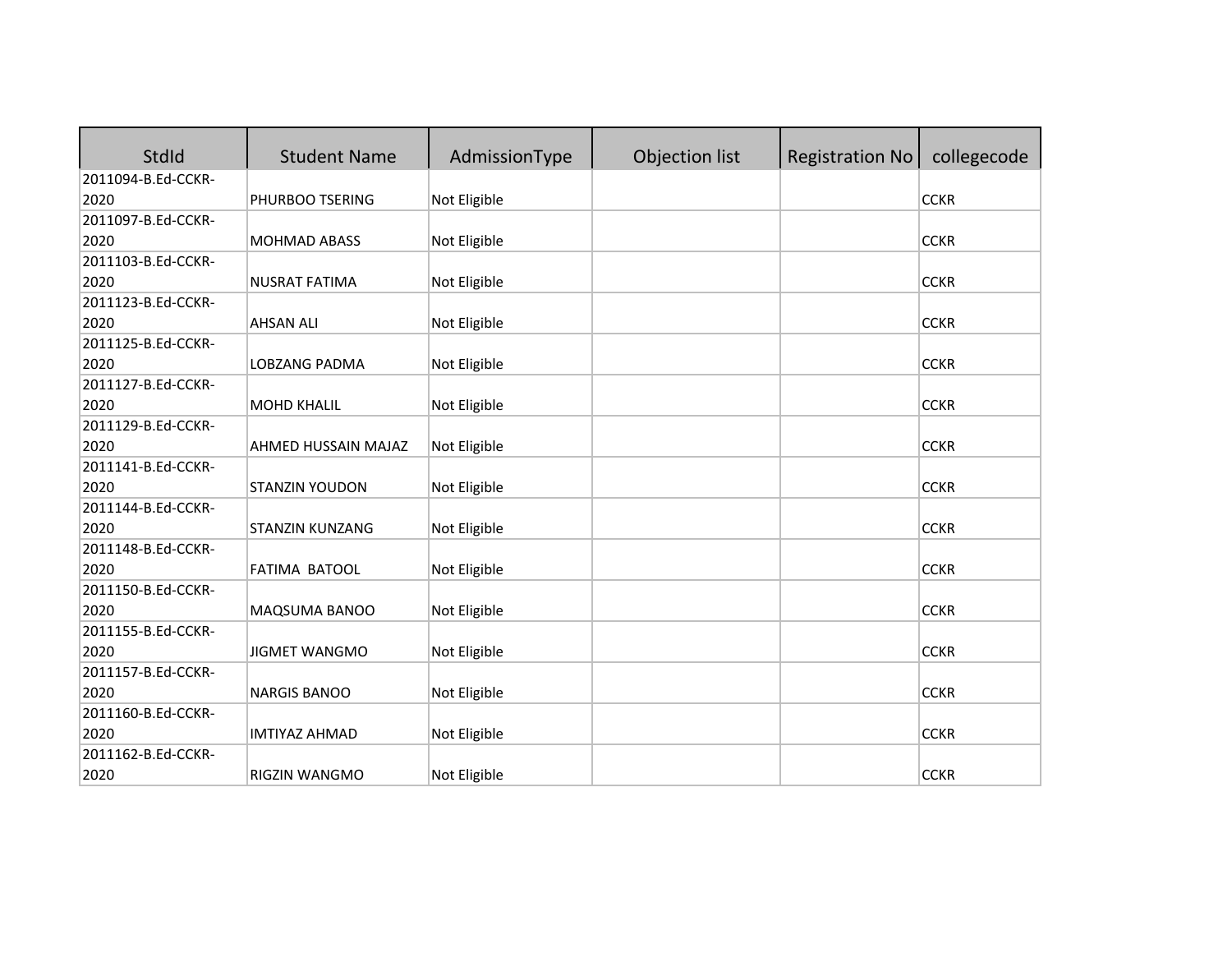| StdId              | <b>Student Name</b>    | AdmissionType | Objection list | <b>Registration No</b> | collegecode |
|--------------------|------------------------|---------------|----------------|------------------------|-------------|
| 2011164-B.Ed-CCKR- |                        |               |                |                        |             |
| 2020               | <b>CHEMET DOLKAR</b>   | Not Eligible  |                |                        | <b>CCKR</b> |
| 2011165-B.Ed-CCKR- |                        |               |                |                        |             |
| 2020               | NAWANG DOLMA           | Not Eligible  |                |                        | <b>CCKR</b> |
| 2011166-B.Ed-CCKR- |                        |               |                |                        |             |
| 2020               | <b>KUNZAIS DOLMA</b>   | Not Eligible  |                |                        | <b>CCKR</b> |
| 2011167-B.Ed-CCKR- |                        |               |                |                        |             |
| 2020               | <b>JAHIDA BANOO</b>    | Not Eligible  |                |                        | <b>CCKR</b> |
| 2011168-B.Ed-CCKR- |                        |               |                |                        |             |
| 2020               | <b>UMUL BANEEN</b>     | Not Eligible  |                |                        | <b>CCKR</b> |
| 2011502-B.Ed-CCKR- |                        |               |                |                        |             |
| 2020               | DECHEN CHOSKIT         | Not Eligible  |                |                        | <b>CCKR</b> |
| 2011503-B.Ed-CCKR- |                        |               |                |                        |             |
| 2020               | NAWANG NAMGYAL         | Not Eligible  |                |                        | <b>CCKR</b> |
| 2011504-B.Ed-CCKR- |                        |               |                |                        |             |
| 2020               | LAKSAM DAWA            | Not Eligible  | MIG/DEGREE     |                        | <b>CCKR</b> |
| 2011505-B.Ed-CCKR- |                        |               |                |                        |             |
| 2020               | STANZIN ANGMO          | Not Eligible  |                |                        | <b>CCKR</b> |
| 2011506-B.Ed-CCKR- |                        |               |                |                        |             |
| 2020               | <b>RIGZEN ANGMO</b>    | Not Eligible  |                |                        | <b>CCKR</b> |
| 2011507-B.Ed-CCKR- |                        |               |                |                        |             |
| 2020               | STANZIN ANGMO          | Not Eligible  |                |                        | <b>CCKR</b> |
| 2011508-B.Ed-CCKR- |                        |               |                |                        |             |
| 2020               | <b>TSEWANG YOUROL</b>  | Not Eligible  |                |                        | <b>CCKR</b> |
| 2011509-B.Ed-CCKR- |                        |               |                |                        |             |
| 2020               | SONAM ANGCHUK          | Not Eligible  |                |                        | <b>CCKR</b> |
| 2011510-B.Ed-CCKR- |                        |               |                |                        |             |
| 2020               | <b>KONCHOK NAMGAIL</b> | Not Eligible  |                |                        | <b>CCKR</b> |
| 2011512-B.Ed-CCKR- |                        |               |                |                        |             |
| 2020               | PHUTITH DOLMA          | Not Eligible  |                |                        | <b>CCKR</b> |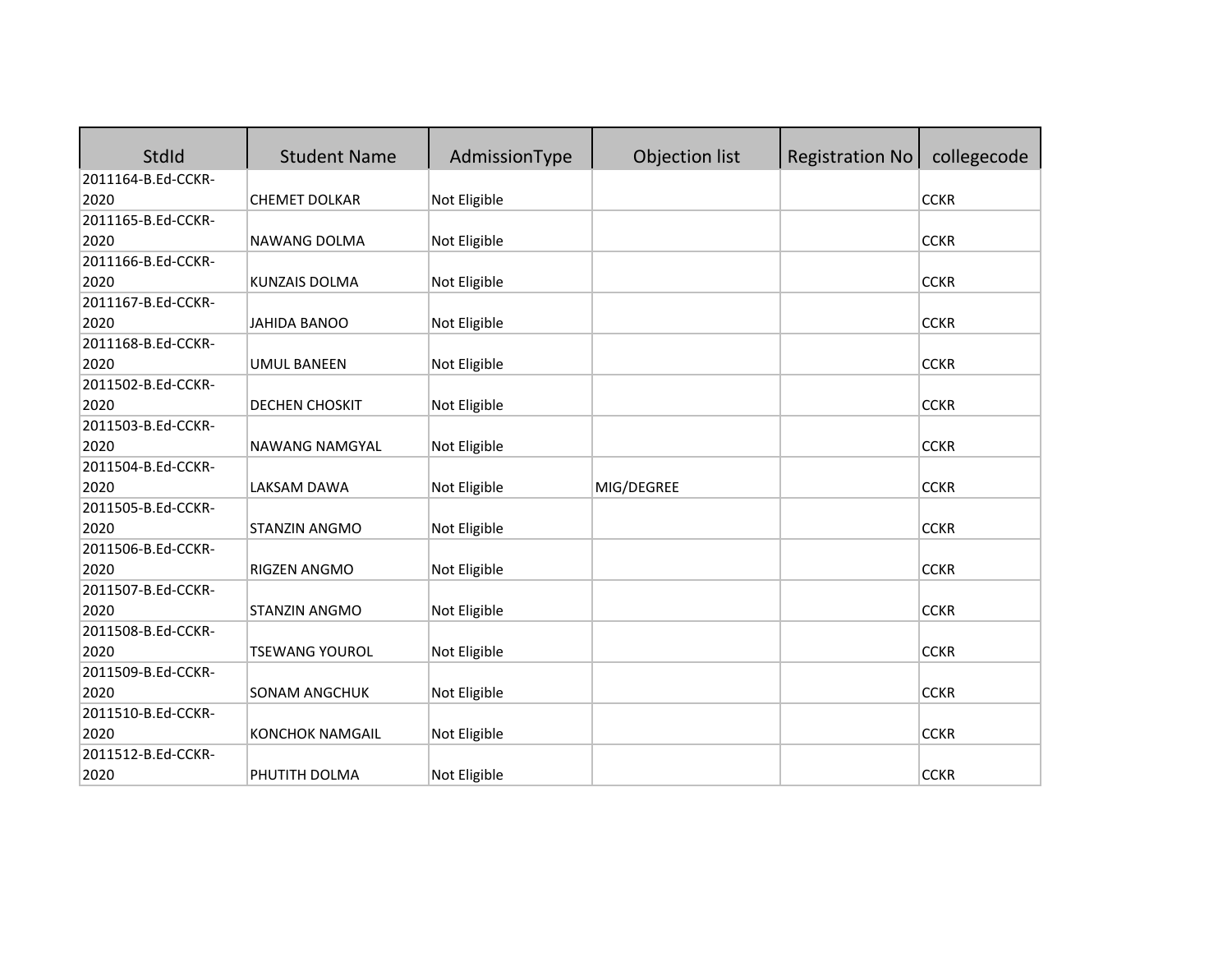| <b>StdId</b>       | <b>Student Name</b>     | AdmissionType | Objection list | <b>Registration No</b> | collegecode |
|--------------------|-------------------------|---------------|----------------|------------------------|-------------|
| 2011513-B.Ed-CCKR- |                         |               |                |                        |             |
| 2020               | <b>TSERING YANGZES</b>  | Not Eligible  |                |                        | <b>CCKR</b> |
| 2011514-B.Ed-CCKR- |                         |               |                |                        |             |
| 2020               | <b>SONAM YANGDOL</b>    | Not Eligible  |                |                        | <b>CCKR</b> |
| 2011515-B.Ed-CCKR- |                         |               |                |                        |             |
| 2020               | <b>STANZIN NORBOO</b>   | Not Eligible  |                |                        | <b>CCKR</b> |
| 2011516-B.Ed-CCKR- |                         |               |                |                        |             |
| 2020               | <b>TSERING DISKET</b>   | Not Eligible  |                |                        | <b>CCKR</b> |
| 2011517-B.Ed-CCKR- | JOVERIA MOHI-UD-DIN     |               |                |                        |             |
| 2020               | <b>MALIK</b>            | Not Eligible  |                |                        | <b>CCKR</b> |
| 2011518-B.Ed-CCKR- |                         |               |                |                        |             |
| 2020               | <b>STANZIN NENGCHET</b> | Not Eligible  |                |                        | <b>CCKR</b> |
| 2011519-B.Ed-CCKR- |                         |               |                |                        |             |
| 2020               | DORJEY GYALTSAN         | Not Eligible  |                |                        | <b>CCKR</b> |
| 2011520-B.Ed-CCKR- |                         |               |                |                        |             |
| 2020               | STANZIN ANGMO           | Not Eligible  |                |                        | <b>CCKR</b> |
| 2011521-B.Ed-CCKR- |                         |               |                |                        |             |
| 2020               | SONAM YANGDOL           | Not Eligible  |                |                        | <b>CCKR</b> |
| 2011522-B.Ed-CCKR- |                         |               |                |                        |             |
| 2020               | DEACHEN ANGMO           | Not Eligible  |                |                        | <b>CCKR</b> |
| 2011523-B.Ed-CCKR- |                         |               |                |                        |             |
| 2020               | <b>SANGAY DOLMA</b>     | Not Eligible  |                |                        | <b>CCKR</b> |
| 2011524-B.Ed-CCKR- |                         |               |                |                        |             |
| 2020               | <b>TSEWANG TASHI</b>    | Not Eligible  |                |                        | <b>CCKR</b> |
| 2011525-B.Ed-CCKR- |                         |               |                |                        |             |
| 2020               | LHAMO CHONZOM           | Not Eligible  |                |                        | <b>CCKR</b> |
| 2011526-B.Ed-CCKR- |                         |               |                |                        |             |
| 2020               | STANZIN DOLKER          | Not Eligible  |                |                        | <b>CCKR</b> |
| 2011527-B.Ed-CCKR- |                         |               |                |                        |             |
| 2020               | RIGZEN LAMO             | Not Eligible  |                |                        | <b>CCKR</b> |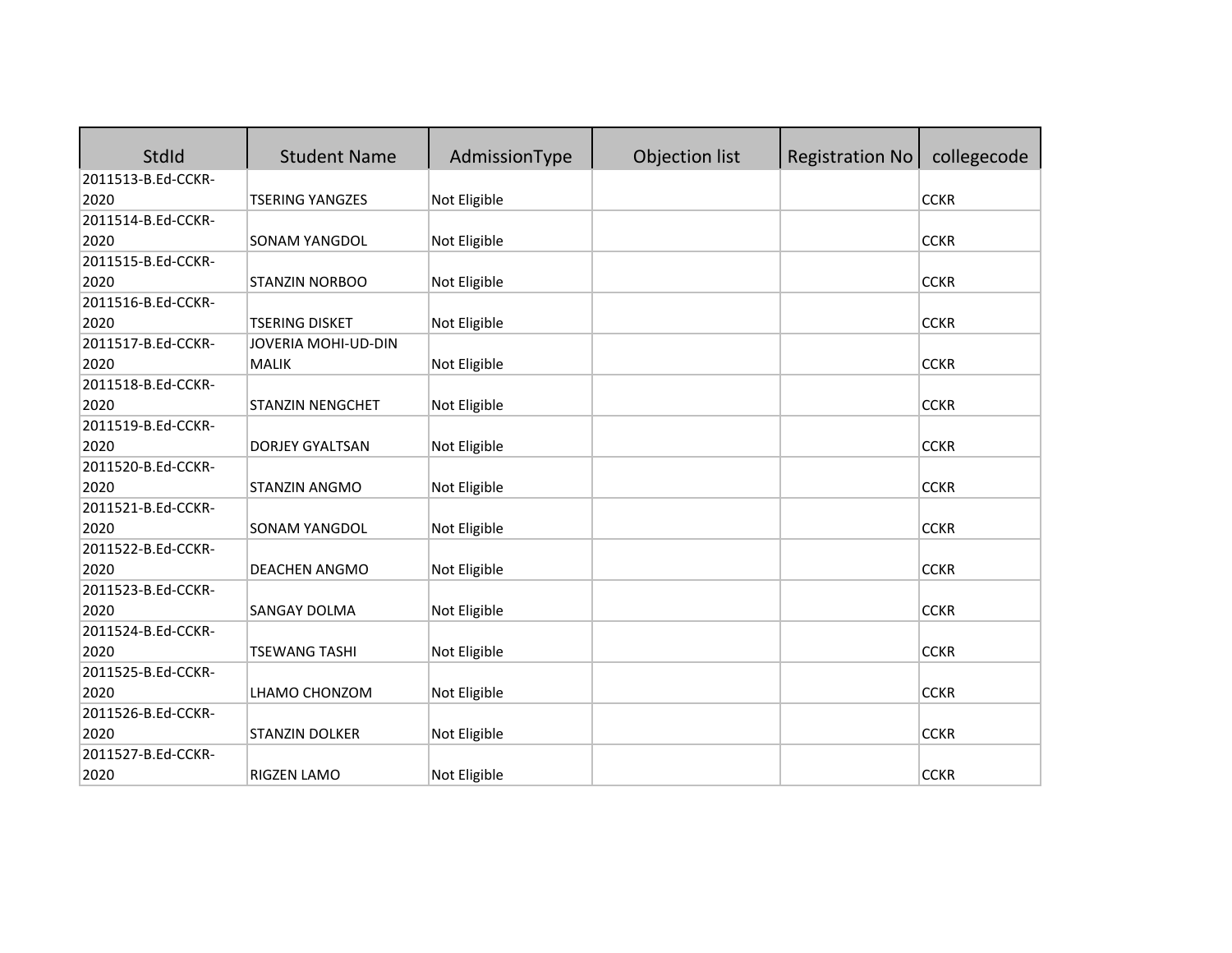| StdId              | <b>Student Name</b>   | AdmissionType | Objection list | <b>Registration No</b> | collegecode |
|--------------------|-----------------------|---------------|----------------|------------------------|-------------|
| 2011528-B.Ed-CCKR- |                       |               |                |                        |             |
| 2020               | STANZIN DEACHEN       | Not Eligible  |                |                        | <b>CCKR</b> |
| 2011529-B.Ed-CCKR- |                       |               |                |                        |             |
| 2020               | CHIMAT LADOL          | Not Eligible  |                |                        | <b>CCKR</b> |
| 2011530-B.Ed-CCKR- |                       |               |                |                        |             |
| 2020               | <b>TSERING DISKIT</b> | Not Eligible  |                |                        | <b>CCKR</b> |
| 2011531-B.Ed-CCKR- |                       |               |                |                        |             |
| 2020               | RIGZEN YANGDOL        | Not Eligible  |                |                        | <b>CCKR</b> |
| 2011170-B.Ed-CCKR- |                       |               |                |                        |             |
| 2020               | <b>RUBA KHATOON</b>   | Not Eligible  |                |                        | <b>CCKR</b> |
| 2011173-B.Ed-CCKR- |                       |               |                |                        |             |
| 2020               | <b>FATIMA BEE</b>     | Not Eligible  |                |                        | <b>CCKR</b> |
| 2011174-B.Ed-CCKR- | SATENDRA KUMAR        |               |                |                        |             |
| 2020               | PRABHAT               | Not Eligible  |                |                        | <b>CCKR</b> |
| 2011537-B.Ed-CCKR- |                       |               |                |                        |             |
| 2020               | <b>DORJEY TSERING</b> | Not Eligible  |                |                        | <b>CCKR</b> |
| 2011538-B.Ed-CCKR- |                       |               |                |                        |             |
| 2020               | THUPSTAN DOLMA        | Not Eligible  |                |                        | <b>CCKR</b> |
| 2011539-B.Ed-CCKR- |                       |               |                |                        |             |
| 2020               | RIGZIN ANGMO          | Not Eligible  |                |                        | <b>CCKR</b> |
| 2011541-B.Ed-CCKR- |                       |               |                |                        |             |
| 2020               | <b>TSEWANG DOLMA</b>  | Not Eligible  |                |                        | <b>CCKR</b> |
| 2011542-B.Ed-CCKR- |                       |               |                |                        |             |
| 2020               | <b>JIGMAT STOBDAN</b> | Not Eligible  |                |                        | <b>CCKR</b> |
| 2011543-B.Ed-CCKR- |                       |               |                |                        |             |
| 2020               | RINCHEN ANGMO         | Not Eligible  |                |                        | <b>CCKR</b> |
| 2011544-B.Ed-CCKR- |                       |               |                |                        |             |
| 2020               | PADMA GYALPO          | Not Eligible  |                |                        | <b>CCKR</b> |
| 2011545-B.Ed-CCKR- |                       |               |                |                        |             |
| 2020               | SONAM CHONDOL         | Not Eligible  |                |                        | <b>CCKR</b> |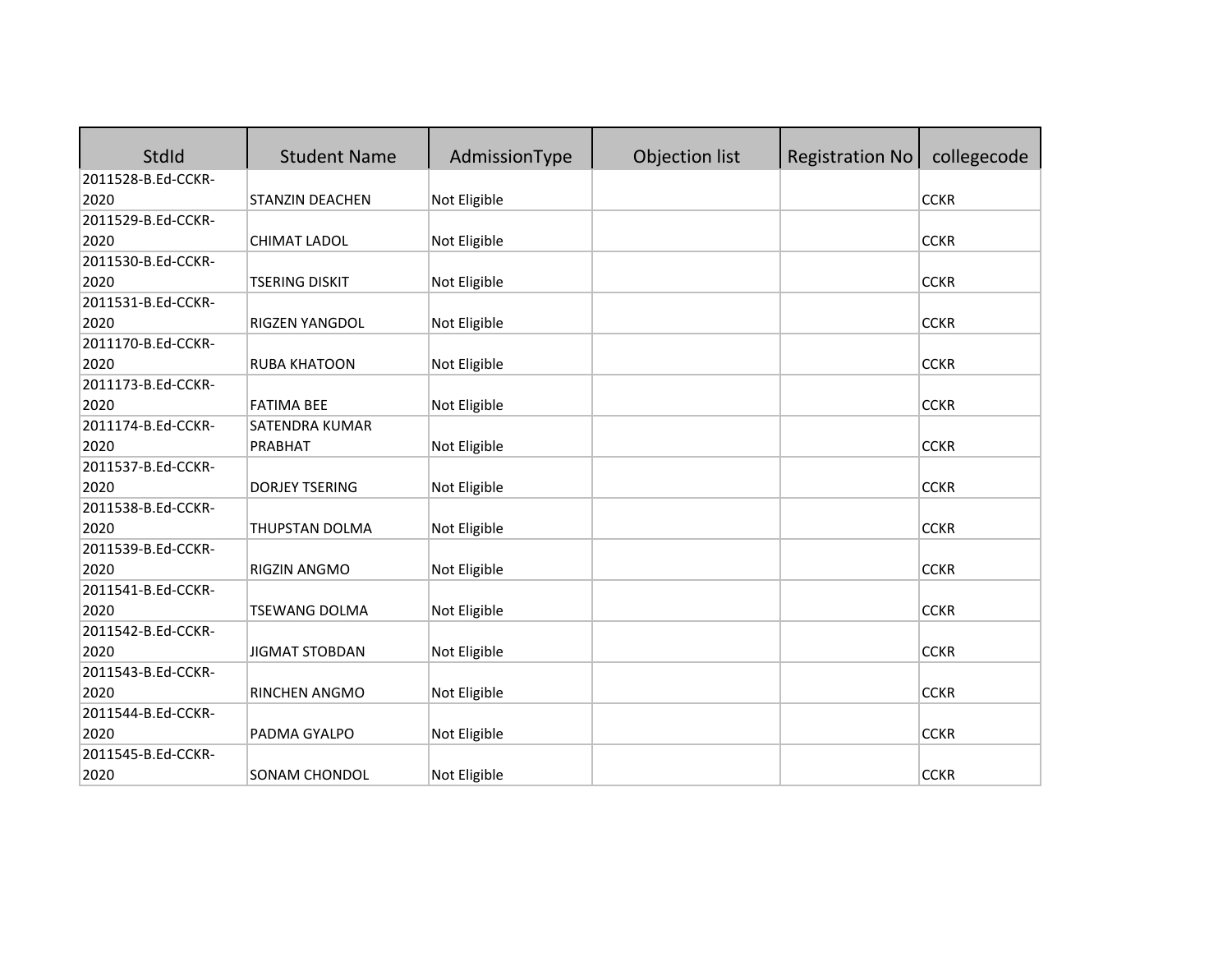| <b>StdId</b>       | <b>Student Name</b>    | AdmissionType | Objection list           | <b>Registration No</b> | collegecode |
|--------------------|------------------------|---------------|--------------------------|------------------------|-------------|
| 2011546-B.Ed-CCKR- |                        |               |                          |                        |             |
| 2020               | <b>TSEWANG DOLKER</b>  | Not Eligible  |                          |                        | <b>CCKR</b> |
| 2011547-B.Ed-CCKR- |                        |               |                          |                        |             |
| 2020               | PADMA ANGMO            | Not Eligible  |                          |                        | <b>CCKR</b> |
| 2011548-B.Ed-CCKR- |                        |               |                          |                        |             |
| 2020               | <b>STANZIN PALKIT</b>  | Not Eligible  |                          |                        | <b>CCKR</b> |
| 2011554-B.Ed-CCKR- |                        |               |                          |                        |             |
| 2020               | <b>NISA KHATOON</b>    | Not Eligible  |                          |                        | <b>CCKR</b> |
| 2011555-B.Ed-CCKR- |                        |               |                          |                        |             |
| 2020               | <b>STANZIN LAZES</b>   | Not Eligible  |                          |                        | <b>CCKR</b> |
| 2011556-B.Ed-CCKR- |                        |               |                          |                        |             |
| 2020               | <b>JIGMET CHOSKIT</b>  | Not Eligible  |                          |                        | <b>CCKR</b> |
| 2011557-B.Ed-CCKR- |                        |               |                          |                        |             |
| 2020               | STANZIN DOLKER         | Not Eligible  |                          |                        | <b>CCKR</b> |
| 2011558-B.Ed-CCKR- |                        |               |                          |                        |             |
| 2020               | STANZIN DOLMA          | Not Eligible  |                          |                        | <b>CCKR</b> |
| 2011559-B.Ed-CCKR- |                        |               |                          |                        |             |
| 2020               | <b>SONAM DOLKER</b>    | Not Eligible  |                          |                        | <b>CCKR</b> |
| 2011560-B.Ed-CCKR- |                        |               |                          |                        |             |
| 2020               | STANZIN ANGMO          | Not Eligible  |                          |                        | <b>CCKR</b> |
| 2011550-B.Ed-CCKR- |                        |               |                          |                        |             |
| 2020               | <b>KONCHOK THINLES</b> | Not Eligible  |                          |                        | <b>CCKR</b> |
| 2011551-B.Ed-CCKR- |                        |               |                          |                        |             |
| 2020               | STANZIN DOLMA          | Not Eligible  | MIG CERT/FEE OF RS 300/= |                        | <b>CCKR</b> |
| 2011552-B.Ed-CCKR- |                        |               |                          |                        |             |
| 2020               | LOTUS CHOSZANG         | Not Eligible  |                          |                        | <b>CCKR</b> |
| 2011534-B.Ed-CCKR- |                        |               |                          |                        |             |
| 2020               | SINGAY DOLMA           | Not Eligible  |                          |                        | <b>CCKR</b> |
| 2011535-B.Ed-CCKR- |                        |               |                          |                        |             |
| 2020               | PHUNCHOK ANGMO         | Not Eligible  | <b>FEE OF REVIVAL</b>    |                        | <b>CCKR</b> |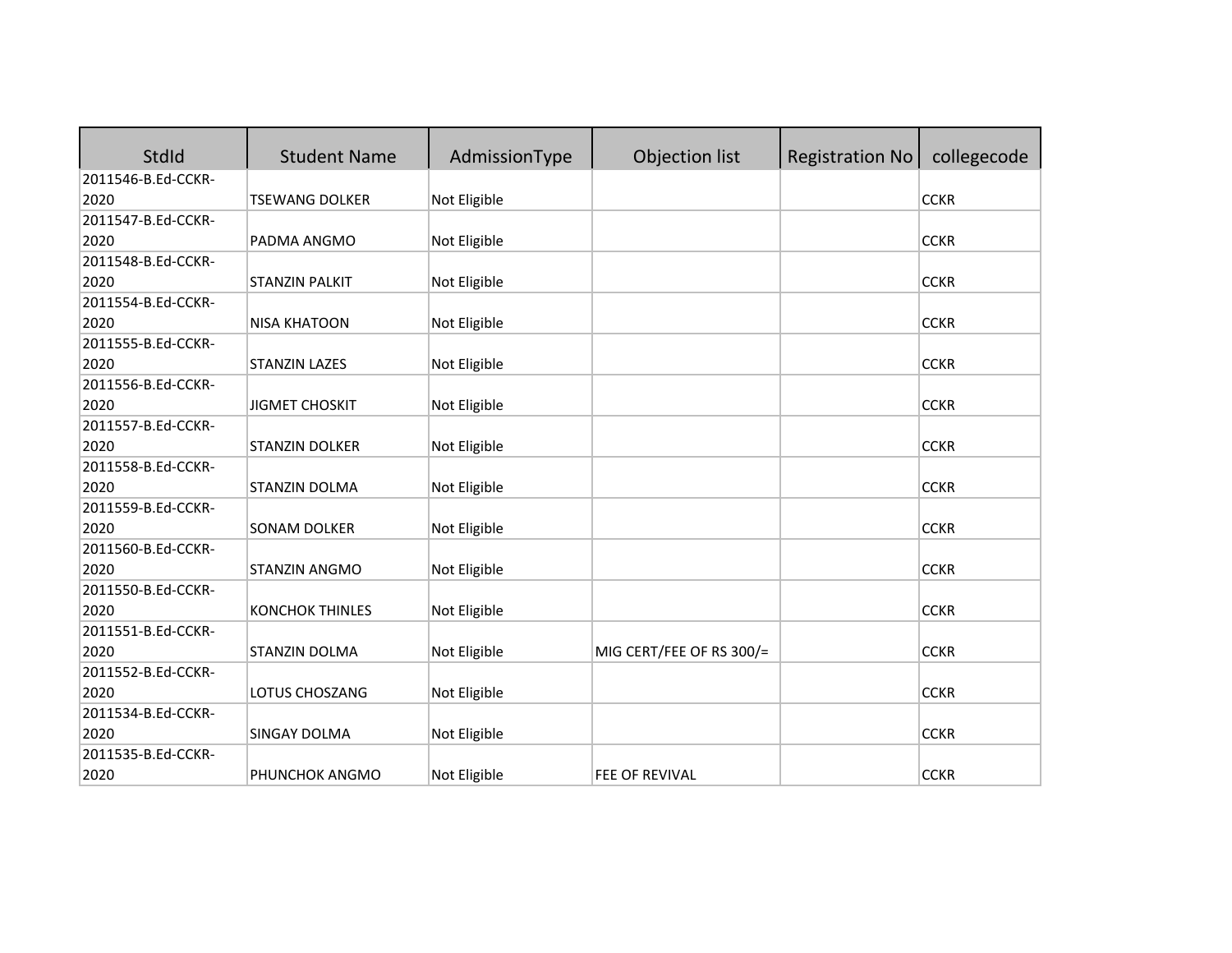| StdId              | <b>Student Name</b>         | AdmissionType | Objection list             | <b>Registration No</b> | collegecode |
|--------------------|-----------------------------|---------------|----------------------------|------------------------|-------------|
| 2011563-B.Ed-CCKR- |                             |               |                            |                        |             |
| 2020               | <b>TSERING NORBU SPONBO</b> | Not Eligible  |                            |                        | <b>CCKR</b> |
| 2011564-B.Ed-CCKR- |                             |               |                            |                        |             |
| 2020               | <b>STANZIN NIMA</b>         | Not Eligible  | MIG CERT AWAITED           |                        | <b>CCKR</b> |
| 2011570-B.Ed-CCKR- |                             |               | <b>MIGRATION CERT FORM</b> |                        |             |
| 2020               | RINCHEN ANGMO               | Not Eligible  | <b>JAMMU</b>               |                        | <b>CCKR</b> |
| 2011572-B.Ed-CCKR- |                             |               |                            |                        |             |
| 2020               | RIGZEN ANGMO                | Not Eligible  | MIG CERT                   |                        | <b>CCKR</b> |
| 2011574-B.Ed-CCKR- |                             |               |                            |                        |             |
| 2020               | SKARMA DOLMA                | Not Eligible  | MIG CERT                   |                        | <b>CCKR</b> |
| 2011579-B.Ed-CCKR- |                             |               |                            |                        |             |
| 2020               | <b>MARIAM KHATOON</b>       | Not Eligible  | MIG CERT                   |                        | <b>CCKR</b> |
| 2011585-B.Ed-CCKR- |                             |               |                            |                        |             |
| 2020               | SADIQ ALI                   | Not Eligible  | MIG CERT                   |                        | <b>CCKR</b> |
| 2011592-B.Ed-CCKR- |                             |               |                            |                        |             |
| 2020               | <b>RIGZIN THAMCHOS</b>      | Not Eligible  | MIG CERT                   |                        | <b>CCKR</b> |
| 2011593-B.Ed-CCKR- |                             |               |                            |                        |             |
| 2020               | <b>CHAMBA DOLKAR</b>        | Not Eligible  | MIG CERT                   |                        | <b>CCKR</b> |
| 2011594-B.Ed-CCKR- |                             |               |                            |                        |             |
| 2020               | <b>JAGMAT ZOMKET</b>        | Not Eligible  | MIG CERT                   |                        | <b>CCKR</b> |
| 2011598-B.Ed-CCKR- |                             |               |                            |                        |             |
| 2020               | RIGZIN NAMGAIL              | Not Eligible  | MIG CERT                   |                        | <b>CCKR</b> |
| 2011605-B.Ed-CCKR- |                             |               |                            |                        |             |
| 2020               | <b>TSERING LAMO</b>         | Not Eligible  | MIG CERT                   |                        | <b>CCKR</b> |
| 2011596-B.Ed-CCKR- |                             |               |                            |                        |             |
| 2020               | NILZA ANGMO                 | Not Eligible  | MIG CERT                   |                        | <b>CCKR</b> |
| 2011614-B.Ed-CCKR- |                             |               |                            |                        |             |
| 2020               | <b>JIGMET GYATSO</b>        | Not Eligible  | MIG CERT                   |                        | <b>CCKR</b> |
| 2011620-B.Ed-CCKR- |                             |               |                            |                        |             |
| 2020               | SONAM DOLKER                | Not Eligible  | MIG CERT                   |                        | <b>CCKR</b> |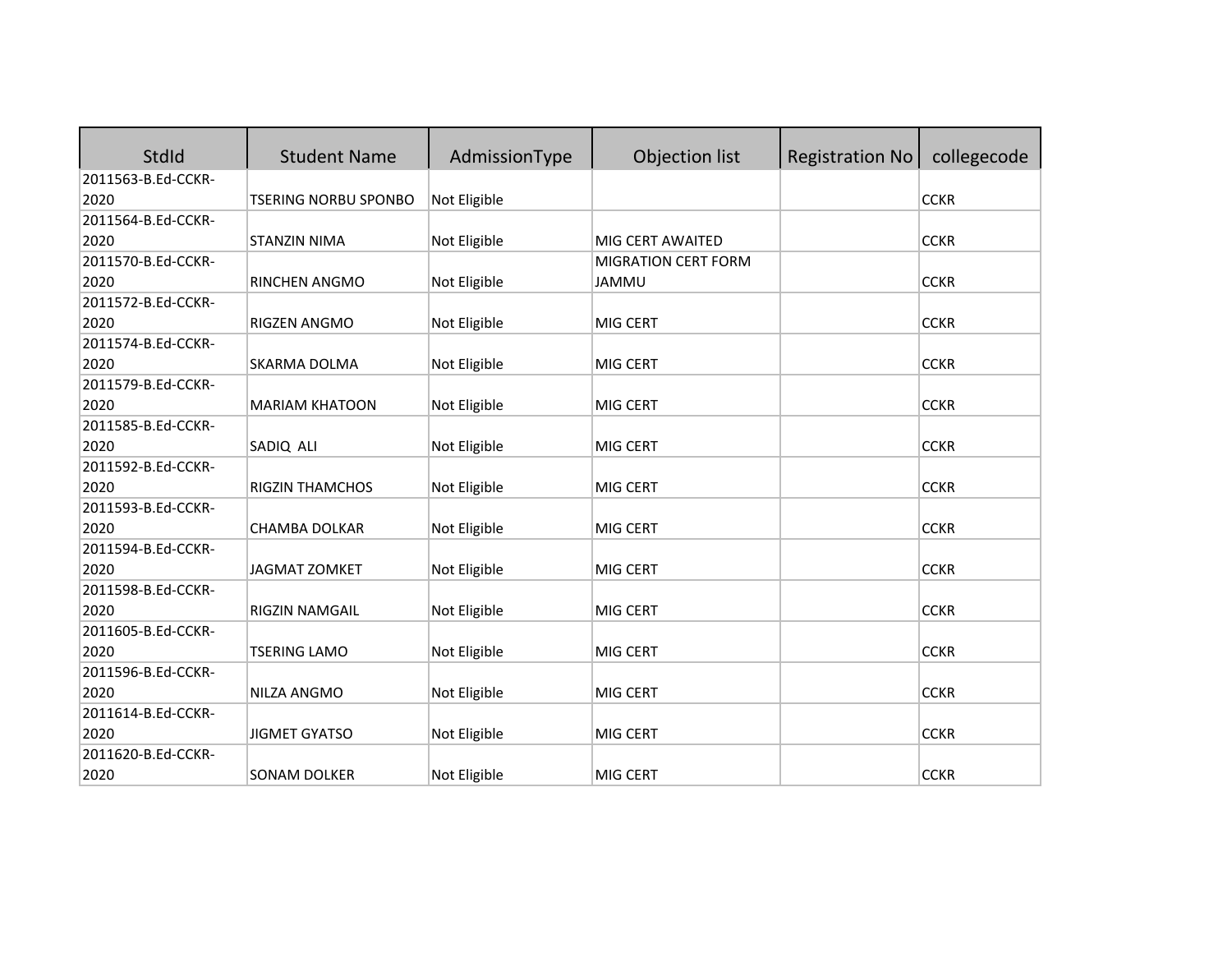| StdId              | <b>Student Name</b>    | AdmissionType | Objection list | <b>Registration No</b> | collegecode |
|--------------------|------------------------|---------------|----------------|------------------------|-------------|
| 2011621-B.Ed-CCKR- |                        |               |                |                        |             |
| 2020               | DEACHAN ANGMO          | Not Eligible  | MIG CERT       |                        | <b>CCKR</b> |
| 2011632-B.Ed-CCKR- |                        |               |                |                        |             |
| 2020               | <b>STANZIN ANGCHOK</b> | Not Eligible  | MIG CERT       |                        | <b>CCKR</b> |
| 2011536-B.Ed-CCKR- |                        |               |                |                        |             |
| 2020               | <b>SALIM JAVED</b>     | Eligible      |                | 1063-CCKR-2020         | <b>CCKR</b> |
| 2011562-B.Ed-CCKR- |                        |               |                |                        |             |
| 2020               | RINCHEN DOLMA          | Eligible      |                | 1064-CCKR-2020         | <b>CCKR</b> |
| 2011565-B.Ed-CCKR- |                        |               |                |                        |             |
| 2020               | <b>NEEMA ANGMO</b>     | Eligible      |                | 1065-CCKR-2020         | <b>CCKR</b> |
| 2011566-B.Ed-CCKR- |                        |               |                |                        |             |
| 2020               | <b>LOBZANG TAKDAN</b>  | Provisional   | <b>DEGREE</b>  | 1066-CCKR-2020         | <b>CCKR</b> |
| 2011567-B.Ed-CCKR- |                        |               |                |                        |             |
| 2020               | NURBOO DOLMA           | Provisional   | <b>DEGREE</b>  | 1067-CCKR-2020         | <b>CCKR</b> |
| 2011568-B.Ed-CCKR- |                        |               |                |                        |             |
| 2020               | <b>TSERING DOLMA</b>   | Provisional   | <b>DEGREE</b>  | 1068-CCKR-2020         | <b>CCKR</b> |
| 2011569-B.Ed-CCKR- |                        |               |                |                        |             |
| 2020               | <b>DESKYONG ANGMO</b>  | Provisional   | <b>DEGREE</b>  | 1069-CCKR-2020         | <b>CCKR</b> |
| 2011571-B.Ed-CCKR- |                        |               |                |                        |             |
| 2020               | THENLAYS ANGMO         | Eligible      |                | 1070-CCKR-2020         | <b>CCKR</b> |
| 2011573-B.Ed-CCKR- |                        |               |                |                        |             |
| 2020               | TSETAN DOLMA           | Eligible      |                | 1071-CCKR-2020         | <b>CCKR</b> |
| 2011575-B.Ed-CCKR- |                        |               |                |                        |             |
| 2020               | <b>TSEWANG KITZOM</b>  | Provisional   | <b>DEGREE</b>  | 1072-CCKR-2020         | <b>CCKR</b> |
| 2011577-B.Ed-CCKR- |                        |               |                |                        |             |
| 2020               | <b>STANZIN YANGDOL</b> | Provisional   | <b>DEGREE</b>  | 1073-CCKR-2020         | <b>CCKR</b> |
| 2011581-B.Ed-CCKR- |                        |               |                |                        |             |
| 2020               | <b>TASHI GALSON</b>    | Provisional   | <b>DEGREE</b>  | 1074-CCKR-2020         | <b>CCKR</b> |
| 2011583-B.Ed-CCKR- |                        |               |                |                        |             |
| 2020               | <b>URGEN LHAMO</b>     | Provisional   | <b>DEGREE</b>  | 1075-CCKR-2020         | <b>CCKR</b> |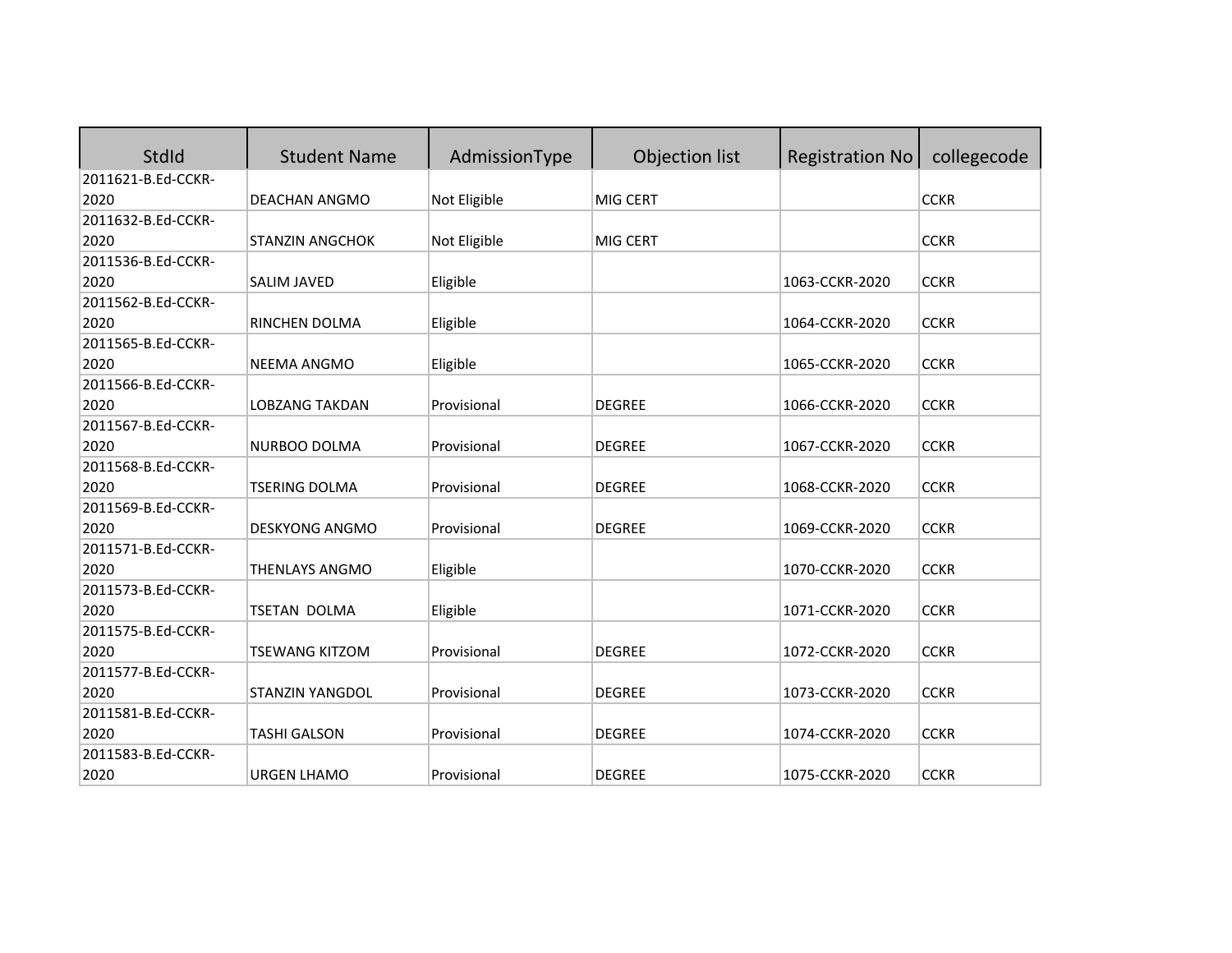| StdId              | <b>Student Name</b>    | AdmissionType | Objection list | <b>Registration No</b> | collegecode |
|--------------------|------------------------|---------------|----------------|------------------------|-------------|
| 2011586-B.Ed-CCKR- |                        |               |                |                        |             |
| 2020               | <b>SONAM YANGDOL</b>   | Eligible      |                | 1076-CCKR-2020         | <b>CCKR</b> |
| 2011587-B.Ed-CCKR- |                        |               |                |                        |             |
| 2020               | <b>LOBZANG DISKIT</b>  | Provisional   | <b>DEGREE</b>  | 1077-CCKR-2020         | <b>CCKR</b> |
| 2011591-B.Ed-CCKR- |                        |               |                |                        |             |
| 2020               | <b>TASHI GYALTSON</b>  | Eligible      |                | 1078-CCKR-2020         | <b>CCKR</b> |
| 2011595-B.Ed-CCKR- |                        |               |                |                        |             |
| 2020               | <b>TSERING DISKIT</b>  | Provisional   | MC FROM IGNOU  | 1079-CCKR-2020         | <b>CCKR</b> |
| 2011599-B.Ed-CCKR- |                        |               |                |                        |             |
| 2020               | <b>STANZIN NORDON</b>  | Eligible      |                | 1080-CCKR-2020         | <b>CCKR</b> |
| 2011600-B.Ed-CCKR- |                        |               |                |                        |             |
| 2020               | <b>SHABNAM SHAHEEN</b> | Provisional   | <b>DEGREE</b>  | 1081-CCKR-2020         | <b>CCKR</b> |
| 2011601-B.Ed-CCKR- |                        |               |                |                        |             |
| 2020               | SANGAY DOLMA           | Eligible      |                | 1082-CCKR-2020         | <b>CCKR</b> |
| 2011602-B.Ed-CCKR- |                        |               |                |                        |             |
| 2020               | <b>TSERING DOLMA</b>   | Eligible      |                | 1083-CCKR-2020         | <b>CCKR</b> |
| 2011603-B.Ed-CCKR- |                        |               |                |                        |             |
| 2020               | <b>TENZIN TASHI</b>    | Provisional   | <b>DEGREE</b>  | 1084-CCKR-2020         | <b>CCKR</b> |
| 2011604-B.Ed-CCKR- |                        |               |                |                        |             |
| 2020               | SONAM YOUDOL           | Provisional   | <b>DEGREE</b>  | 1085-CCKR-2020         | <b>CCKR</b> |
| 2011606-B.Ed-CCKR- |                        |               |                |                        |             |
| 2020               | <b>STANZIN NORDON</b>  | Eligible      |                | 1086-CCKR-2020         | <b>CCKR</b> |
| 2011607-B.Ed-CCKR- |                        |               |                |                        |             |
| 2020               | <b>STANZIN ANGMO</b>   | Eligible      |                | 1087-CCKR-2020         | <b>CCKR</b> |
| 2011608-B.Ed-CCKR- |                        |               |                |                        |             |
| 2020               | NURBOO DOLMA           | Eligible      |                | 1088-CCKR-2020         | <b>CCKR</b> |
| 2011609-B.Ed-CCKR- |                        |               |                |                        |             |
| 2020               | <b>IRFAN AHMED</b>     | Eligible      |                | 1089-CCKR-2020         | <b>CCKR</b> |
| 2011610-B.Ed-CCKR- |                        |               |                |                        |             |
| 2020               | <b>STANZIN PHANDAY</b> | Provisional   | <b>DEGREE</b>  | 1090-CCKR-2020         | <b>CCKR</b> |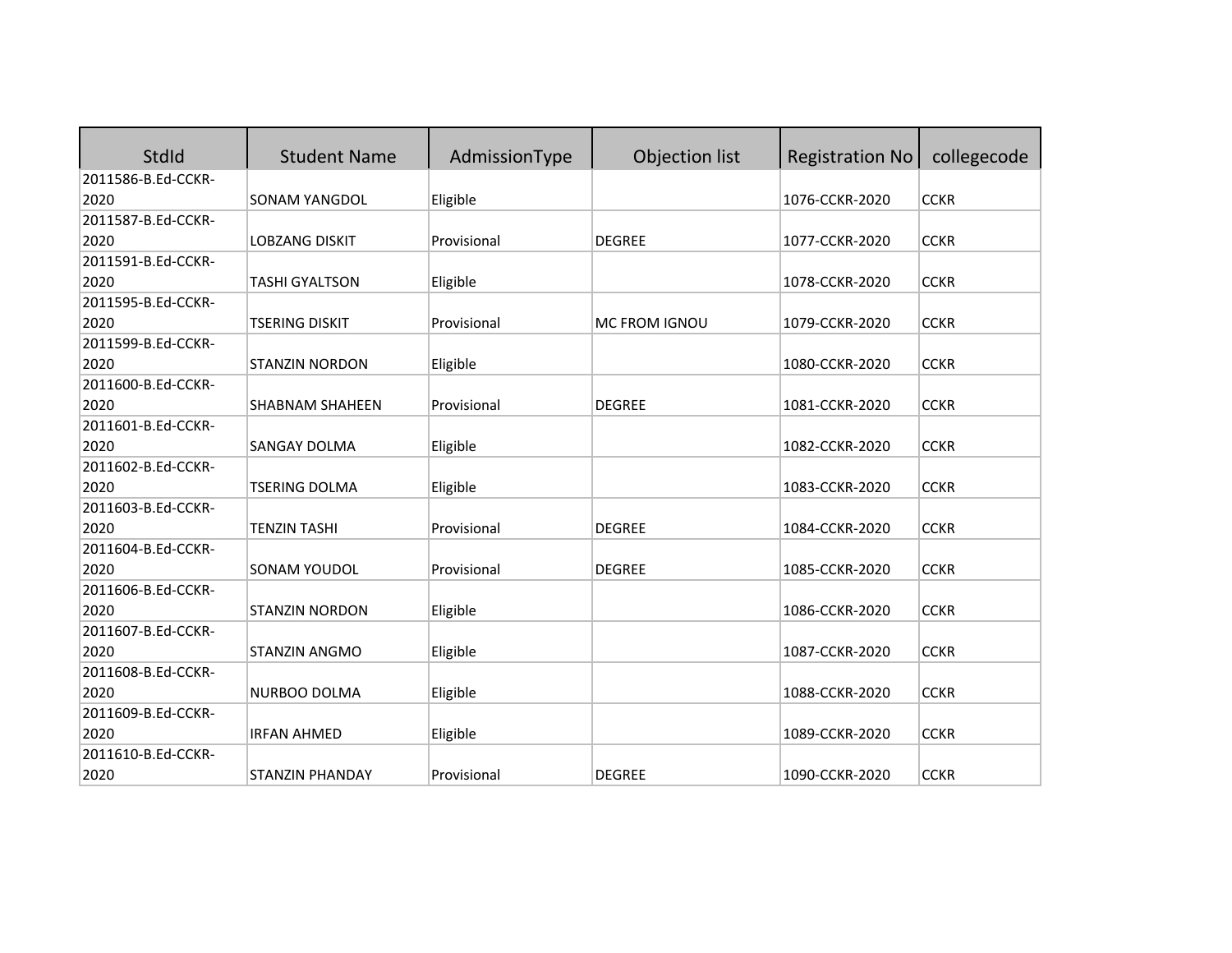| StdId              | <b>Student Name</b>    | AdmissionType | Objection list | <b>Registration No</b> | collegecode |
|--------------------|------------------------|---------------|----------------|------------------------|-------------|
| 2011612-B.Ed-CCKR- |                        |               |                |                        |             |
| 2020               | <b>JIGMET YOUDOL</b>   | Provisional   | <b>DEGREE</b>  | 1091-CCKR-2020         | <b>CCKR</b> |
| 2011613-B.Ed-CCKR- |                        |               |                |                        |             |
| 2020               | RINCHEN WANGMO         | Eligible      |                | 1092-CCKR-2020         | <b>CCKR</b> |
| 2011615-B.Ed-CCKR- |                        |               |                |                        |             |
| 2020               | <b>STANZIN CHOROL</b>  | Eligible      |                | 1093-CCKR-2020         | <b>CCKR</b> |
| 2011616-B.Ed-CCKR- |                        |               |                |                        |             |
| 2020               | THINLES NORBOO         | Provisional   | <b>DEGREE</b>  | 1094-CCKR-2020         | <b>CCKR</b> |
| 2011617-B.Ed-CCKR- |                        |               |                |                        |             |
| 2020               | <b>CHUSKIT ANGMO</b>   | Eligible      |                | 1095-CCKR-2020         | <b>CCKR</b> |
| 2011618-B.Ed-CCKR- |                        |               |                |                        |             |
| 2020               | <b>TSERING CHONDOL</b> | Eligible      |                | 1096-CCKR-2020         | <b>CCKR</b> |
| 2011619-B.Ed-CCKR- |                        |               |                |                        |             |
| 2020               | RIGZEN YANGDOL         | Provisional   | <b>DEGREE</b>  | 1097-CCKR-2020         | <b>CCKR</b> |
| 2011622-B.Ed-CCKR- |                        |               |                |                        |             |
| 2020               | PALAK KUMARI           | Eligible      |                | 1098-CCKR-2020         | <b>CCKR</b> |
| 2011623-B.Ed-CCKR- |                        |               |                |                        |             |
| 2020               | <b>STANZIN NAKDON</b>  | Eligible      |                | 1099-CCKR-2020         | <b>CCKR</b> |
| 2011625-B.Ed-CCKR- |                        |               |                |                        |             |
| 2020               | DECHAN WANGMO          | Eligible      |                | 1100-CCKR-2020         | <b>CCKR</b> |
| 2011627-B.Ed-CCKR- |                        |               |                |                        |             |
| 2020               | RINCHEN DOLMA          | Eligible      |                | 1101-CCKR-2020         | <b>CCKR</b> |
| 2011628-B.Ed-CCKR- |                        |               |                |                        |             |
| 2020               | <b>SONAM YANGSKIT</b>  | Provisional   | <b>DEGREE</b>  | 1102-CCKR-2020         | <b>CCKR</b> |
| 2011629-B.Ed-CCKR- |                        |               |                |                        |             |
| 2020               | <b>TSERING CHONDOL</b> | Eligible      |                | 1103-CCKR-2020         | <b>CCKR</b> |
| 2011631-B.Ed-CCKR- |                        |               |                |                        |             |
| 2020               | LOBZANG DOLMA          | Eligible      |                | 1104-CCKR-2020         | <b>CCKR</b> |
| 2011589-B.Ed-CCKR- |                        |               |                |                        |             |
| 2020               | <b>TSEWANG TAMCHOS</b> | Provisional   | <b>DEGREE</b>  | 1105-CCKR-2020         | <b>CCKR</b> |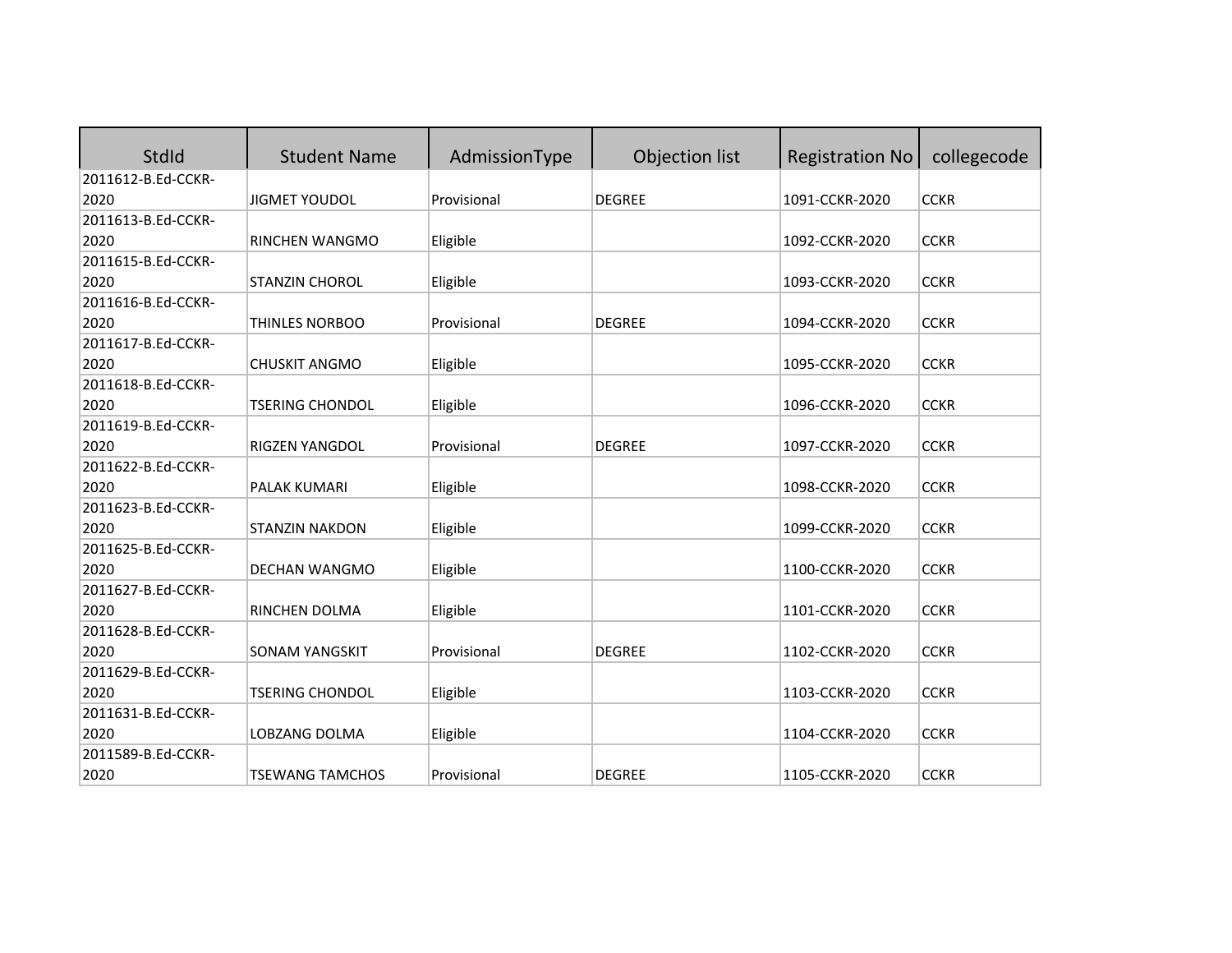| StdId              | <b>Student Name</b>     | AdmissionType | Objection list | <b>Registration No</b> | collegecode |
|--------------------|-------------------------|---------------|----------------|------------------------|-------------|
| 2011597-B.Ed-CCKR- |                         |               |                |                        |             |
| 2020               | <b>JIGMAT PHUNCHOK</b>  | Eligible      |                | 1106-CCKR-2020         | <b>CCKR</b> |
| 2011626-B.Ed-CCKR- |                         |               |                |                        |             |
| 2020               | <b>ANITA KUMARI</b>     | Eligible      |                | 1107-CCKR-2020         | <b>CCKR</b> |
| 2011633-B.Ed-CCKR- |                         |               |                |                        |             |
| 2020               | SACHIN DULAR            | Provisional   | <b>DEGREE</b>  | 1108-CCKR-2020         | <b>CCKR</b> |
| 2011017-B.Ed-CCKR- |                         |               |                |                        |             |
| 2020               | <b>BATOOL ARZA</b>      | Eligible      |                | 1109-CCKR-2020         | <b>CCKR</b> |
| 2011065-B.Ed-CCKR- |                         |               |                |                        |             |
| 2020               | <b>DECHEN ANGMO</b>     | Eligible      |                | 1110-CCKR-2020         | <b>CCKR</b> |
| 2011067-B.Ed-CCKR- |                         |               |                |                        |             |
| 2020               | <b>STANZIN YANGCHAN</b> | Provisional   | <b>DEGREE</b>  | 1111-CCKR-2020         | <b>CCKR</b> |
| 2011080-B.Ed-CCKR- |                         |               |                |                        |             |
| 2020               | <b>MOHD ABASS</b>       | Eligible      |                | 1112-CCKR-2020         | <b>CCKR</b> |
| 2011002-B.Ed-CCKR- |                         |               |                |                        |             |
| 2020               | <b>NARGIS BANO</b>      | Provisional   | <b>DEGREE</b>  | 1113-CCKR-2020         | <b>CCKR</b> |
| 2011003-B.Ed-CCKR- |                         |               |                |                        |             |
| 2020               | <b>KUNZAIS DOLMA</b>    | Eligible      |                | 1114-CCKR-2020         | <b>CCKR</b> |
| 2011006-B.Ed-CCKR- |                         |               |                |                        |             |
| 2020               | MOHAMMAD ALI            | Eligible      |                | 1115-CCKR-2020         | <b>CCKR</b> |
| 2011009-B.Ed-CCKR- |                         |               |                |                        |             |
| 2020               | <b>GULZAR HUSSAIN</b>   | Eligible      |                | 1116-CCKR-2020         | <b>CCKR</b> |
| 2011015-B.Ed-CCKR- |                         |               |                |                        |             |
| 2020               | <b>SKALZANG LHAMO</b>   | Eligible      |                | 1117-CCKR-2020         | <b>CCKR</b> |
| 2011027-B.Ed-CCKR- |                         |               |                |                        |             |
| 2020               | <b>ZULFIQAR ALI</b>     | Provisional   | <b>DEGREE</b>  | 1118-CCKR-2020         | <b>CCKR</b> |
| 2011033-B.Ed-CCKR- |                         |               |                |                        |             |
| 2020               | <b>ZAKIR HUSSAIN</b>    | Eligible      |                | 1119-CCKR-2020         | <b>CCKR</b> |
| 2011037-B.Ed-CCKR- |                         |               |                |                        |             |
| 2020               | <b>RINCHAN ANGMO</b>    | Eligible      |                | 1120-CCKR-2020         | <b>CCKR</b> |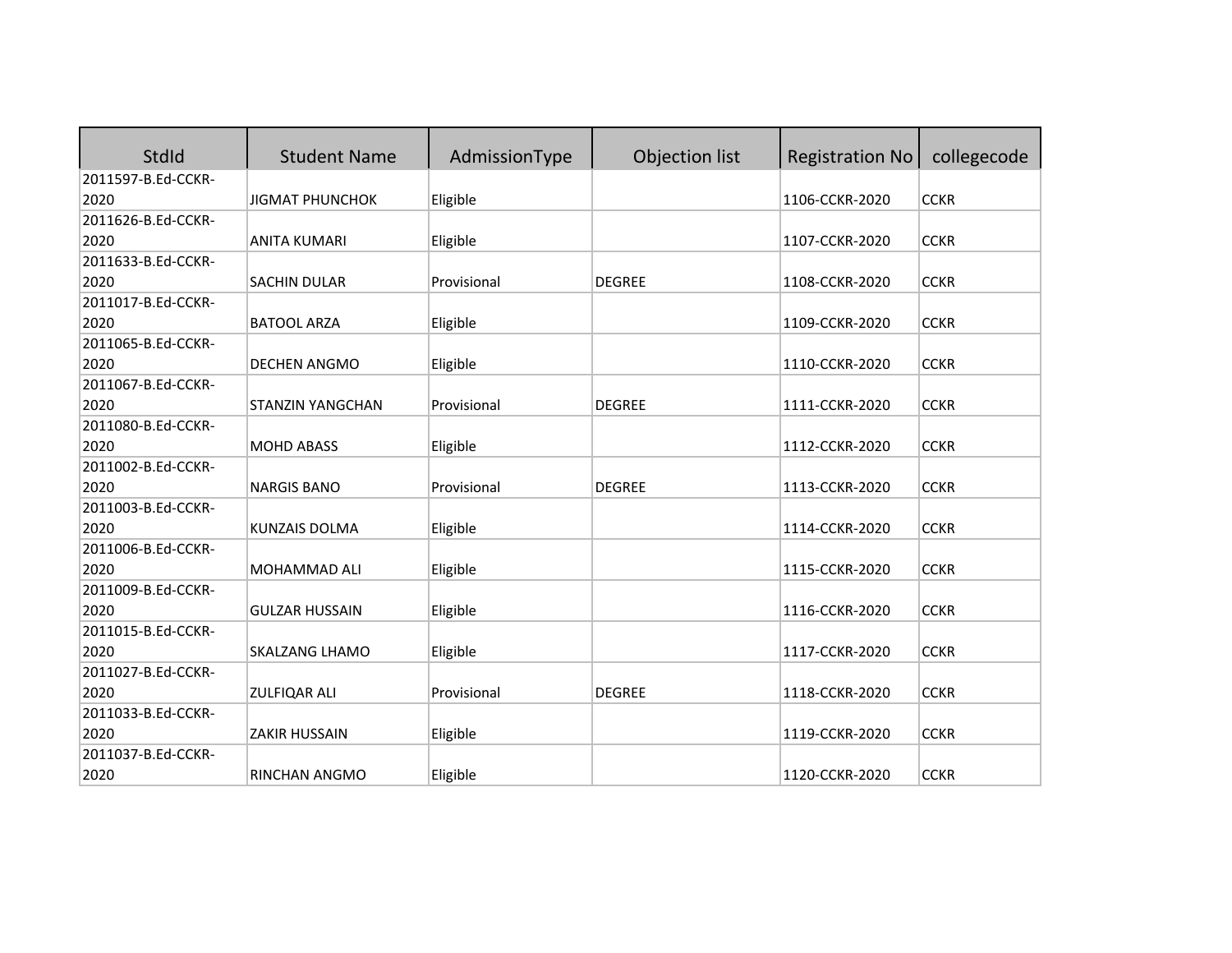| StdId              | <b>Student Name</b>              | AdmissionType | Objection list | <b>Registration No</b> | collegecode |
|--------------------|----------------------------------|---------------|----------------|------------------------|-------------|
| 2011102-B.Ed-CCKR- |                                  |               |                |                        |             |
| 2020               | <b>MANZOOR ALI</b>               | Eligible      |                | 1121-CCKR-2020         | <b>CCKR</b> |
| 2011131-B.Ed-CCKR- |                                  |               |                |                        |             |
| 2020               | IFTIKHAR HUSSAIN ANSARY Eligible |               |                | 1122-CCKR-2020         | <b>CCKR</b> |
| 2011134-B.Ed-CCKR- |                                  |               |                |                        |             |
| 2020               | MOHD KAZIM                       | Eligible      |                | 1123-CCKR-2020         | <b>CCKR</b> |
| 2011142-B.Ed-CCKR- |                                  |               |                |                        |             |
| 2020               | RIGZIN DOLMA                     | Provisional   | <b>DEGREE</b>  | 1124-CCKR-2020         | <b>CCKR</b> |
| 2011171-B.Ed-CCKR- |                                  |               |                |                        |             |
| 2020               | <b>STANZIN LHADON</b>            | Eligible      |                | 1125-CCKR-2020         | <b>CCKR</b> |
| 2011025-B.Ed-CCKR- |                                  |               |                |                        |             |
| 2020               | <b>ZULFIQAR ALI</b>              | Provisional   | <b>DEGREE</b>  | 1126-CCKR-2020         | <b>CCKR</b> |
| 2011137-B.Ed-CCKR- |                                  |               |                |                        |             |
| 2020               | <b>ZULFIQUAR ALI</b>             | Eligible      |                | 1127-CCKR-2020         | <b>CCKR</b> |
| 2011038-B.Ed-CCKR- |                                  |               |                |                        |             |
| 2020               | <b>NASIR HUSSAIN</b>             | Provisional   | <b>DEGREE</b>  | 1128-CCKR-2020         | <b>CCKR</b> |
| 2011041-B.Ed-CCKR- |                                  |               |                |                        |             |
| 2020               | <b>SAIEED ALI</b>                | Eligible      |                | 1129-CCKR-2020         | <b>CCKR</b> |
| 2011100-B.Ed-CCKR- |                                  |               |                |                        |             |
| 2020               | PADMA CHOROL                     | Eligible      |                | 1130-CCKR-2020         | <b>CCKR</b> |
| 2011010-B.Ed-CCKR- |                                  |               |                |                        |             |
| 2020               | YAWAR ALI                        | Provisional   | <b>DEGREE</b>  | 1131-CCKR-2020         | <b>CCKR</b> |
| 2011059-B.Ed-CCKR- |                                  |               |                |                        |             |
| 2020               | <b>SONAM YANGDOL</b>             | Provisional   | <b>DEGREE</b>  | 1132-CCKR-2020         | <b>CCKR</b> |
| 2011061-B.Ed-CCKR- |                                  |               |                |                        |             |
| 2020               | <b>STANZIN CHOSNITH</b>          | Provisional   | <b>DEGREE</b>  | 1133-CCKR-2020         | <b>CCKR</b> |
| 2011063-B.Ed-CCKR- |                                  |               |                |                        |             |
| 2020               | MOHD KAZIM                       | Provisional   | <b>DEGREE</b>  | 1134-CCKR-2020         | <b>CCKR</b> |
| 2011075-B.Ed-CCKR- |                                  |               |                |                        |             |
| 2020               | <b>KUNZES DOLMA</b>              | Provisional   | <b>DEGREE</b>  | 1135-CCKR-2020         | <b>CCKR</b> |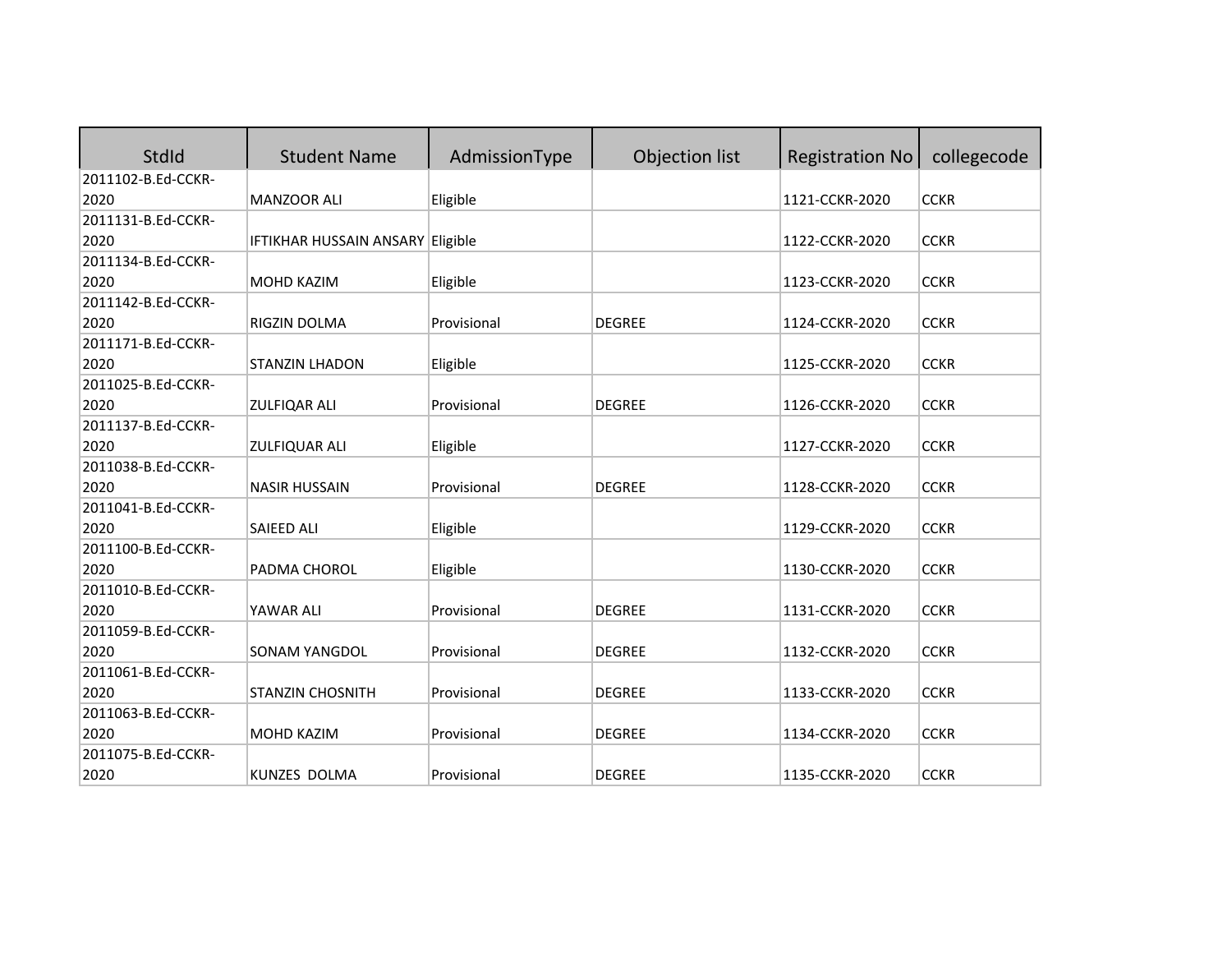| StdId              | <b>Student Name</b>    | AdmissionType | Objection list | <b>Registration No</b> | collegecode |
|--------------------|------------------------|---------------|----------------|------------------------|-------------|
| 2011079-B.Ed-CCKR- |                        |               |                |                        |             |
| 2020               | SHAKIL AHMAD ZAKI      | Eligible      |                | 1136-CCKR-2020         | <b>CCKR</b> |
| 2011088-B.Ed-CCKR- |                        |               |                |                        |             |
| 2020               | LOBZANG ZOTHPA         | Provisional   | <b>DEGREE</b>  | 1137-CCKR-2020         | <b>CCKR</b> |
| 2011089-B.Ed-CCKR- |                        |               |                |                        |             |
| 2020               | LOBZANG MUNSAL         | Provisional   | <b>DEGREE</b>  | 1138-CCKR-2020         | <b>CCKR</b> |
| 2011090-B.Ed-CCKR- |                        |               |                |                        |             |
| 2020               | <b>STANZIN CHOSKIT</b> | Eligible      |                | 1139-CCKR-2020         | <b>CCKR</b> |
| 2011095-B.Ed-CCKR- |                        |               |                |                        |             |
| 2020               | AHMAD HUSSAIN KHALILI  | Provisional   | <b>DEGREE</b>  | 1140-CCKR-2020         | <b>CCKR</b> |
| 2011096-B.Ed-CCKR- |                        |               |                |                        |             |
| 2020               | <b>REZWAN ULLAH</b>    | Provisional   | <b>DEGREE</b>  | 1141-CCKR-2020         | <b>CCKR</b> |
| 2011107-B.Ed-CCKR- |                        |               |                |                        |             |
| 2020               | <b>VILLAYAT ALI</b>    | Provisional   | <b>DEGREE</b>  | 1142-CCKR-2020         | <b>CCKR</b> |
| 2011110-B.Ed-CCKR- |                        |               |                |                        |             |
| 2020               | <b>VILLAYAT ALI</b>    | Eligible      |                | 1143-CCKR-2020         | <b>CCKR</b> |
| 2011116-B.Ed-CCKR- |                        |               |                |                        |             |
| 2020               | ZULFIQAR ALI ANSARI    | Provisional   | <b>DEGREE</b>  | 1144-CCKR-2020         | <b>CCKR</b> |
| 2011126-B.Ed-CCKR- |                        |               |                |                        |             |
| 2020               | <b>LOBZANG DESKIT</b>  | Provisional   | <b>DEGREE</b>  | 1145-CCKR-2020         | <b>CCKR</b> |
| 2011128-B.Ed-CCKR- |                        |               |                |                        |             |
| 2020               | <b>DISKIT DOLMA</b>    | Provisional   | <b>DEGREE</b>  | 1146-CCKR-2020         | <b>CCKR</b> |
| 2011113-B.Ed-CCKR- |                        |               |                |                        |             |
| 2020               | RINCHEN DOLMA          | Provisional   | <b>DEGREE</b>  | 1147-CCKR-2020         | <b>CCKR</b> |
| 2011151-B.Ed-CCKR- |                        |               |                |                        |             |
| 2020               | SADIQ ALI              | Not Eligible  |                | 1188-kr-2004           | <b>CCKR</b> |
| 2011582-B.Ed-CCKR- |                        |               |                |                        |             |
| 2020               | <b>URGAIN SPALDON</b>  | Eligible      |                | 1347-PGD-2016          | <b>CCKR</b> |
| 2011139-B.Ed-CCKR- |                        |               |                |                        |             |
| 2020               | SAJIDA BANOO           | Not Eligible  |                | 1469-PRLK-2015         | <b>CCKR</b> |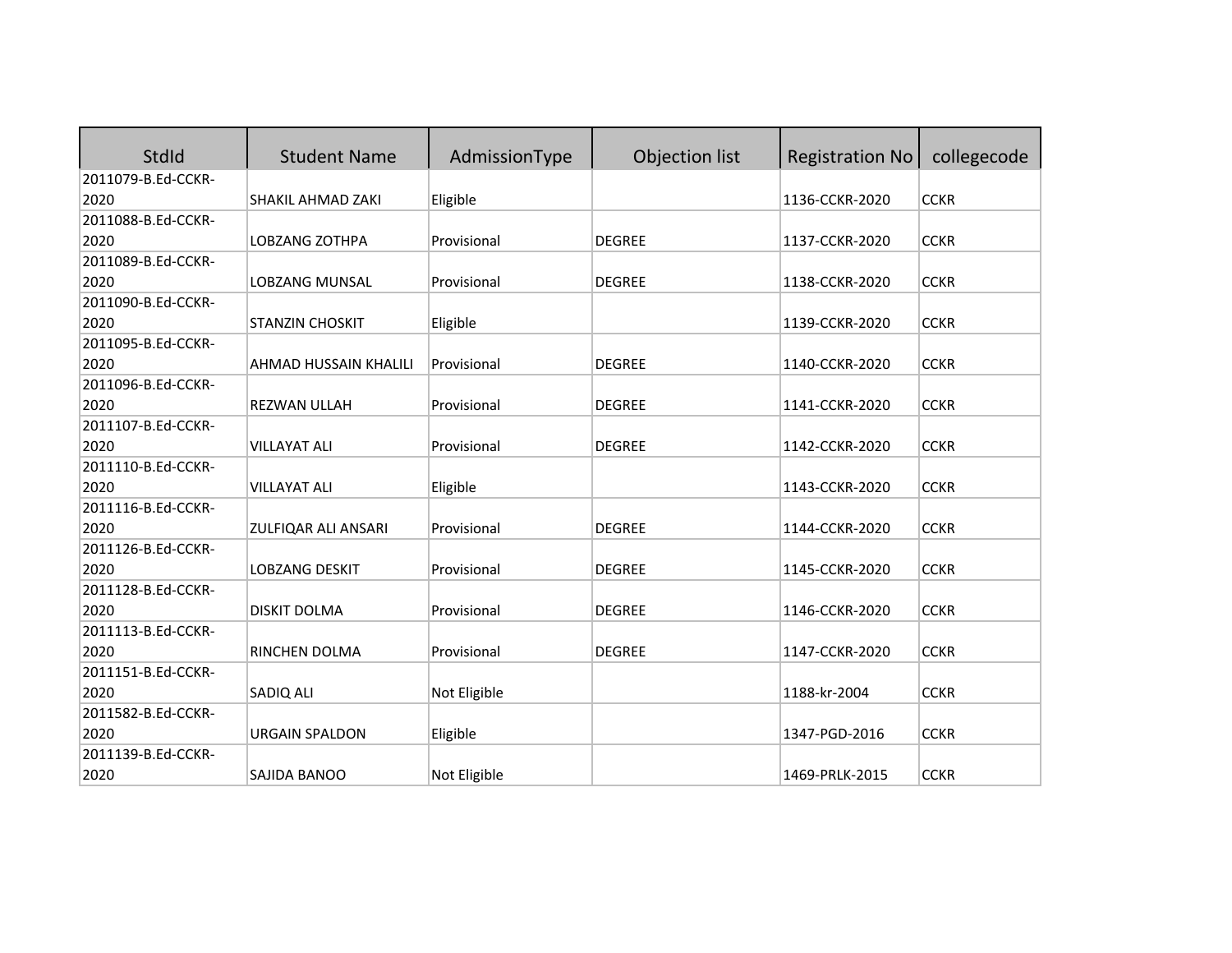| StdId              | <b>Student Name</b>    | AdmissionType | Objection list        | <b>Registration No</b> | collegecode |
|--------------------|------------------------|---------------|-----------------------|------------------------|-------------|
| 2011630-B.Ed-CCKR- |                        |               |                       |                        |             |
| 2020               | DEACHEN CHOROL         | Not Eligible  | ALL MC OF BA          | 1698-LC-2010           | <b>CCKR</b> |
| 2011580-B.Ed-CCKR- |                        |               |                       |                        |             |
| 2020               | TASHI GELSON           | Not Eligible  | MIG CERT FROM CUJ     | 2151-LC-2012           | <b>CCKR</b> |
| 2011146-B.Ed-CCKR- |                        |               |                       |                        |             |
| 2020               | <b>DESKITH ANGMO</b>   | Not Eligible  |                       | 2301-LC-2012           | <b>CCKR</b> |
| 2011588-B.Ed-CCKR- |                        |               |                       |                        |             |
| 2020               | PADMA CHOSDON          | Eligible      |                       | 2339-LC-2012           | <b>CCKR</b> |
| 2011611-B.Ed-CCKR- |                        |               |                       |                        |             |
| 2020               | <b>OTSAL DISKET</b>    | Not Eligible  | MIG CERT              | 2492-LC-2013           | <b>CCKR</b> |
| 2011584-B.Ed-CCKR- |                        |               |                       |                        |             |
| 2020               | RIGZEN ANGMO           | Eligible      |                       | 2527-LC-2013           | <b>CCKR</b> |
| 2011533-B.Ed-CCKR- |                        |               |                       |                        |             |
| 2020               | KANIZE FATIMA          | Not Eligible  | MIG CERTIFICATE       | 2534-LC-2013           | <b>CCKR</b> |
| 2011590-B.Ed-CCKR- |                        |               |                       |                        |             |
| 2020               | <b>HAMIDAH BANO</b>    | Eligible      |                       | 2544-LC-2013           | <b>CCKR</b> |
| 2011624-B.Ed-CCKR- |                        |               |                       |                        |             |
| 2020               | <b>TSEWANG DOLKER</b>  | Provisional   | <b>REVIVAL FEE</b>    | 2568-LC-2014           | <b>CCKR</b> |
| 2011108-B.Ed-CCKR- |                        |               |                       |                        |             |
| 2020               | DECHAN CHOROL          | Provisional   | PG CANCELLATION       | 2692-LC-2014           | <b>CCKR</b> |
| 2011132-B.Ed-CCKR- |                        |               |                       |                        |             |
| 2020               | ZAHRA BANOO            | Provisional   | DETAILS OF B.ED       | 2711-kr-2009           | <b>CCKR</b> |
| 2011576-B.Ed-CCKR- |                        |               |                       |                        |             |
| 2020               | <b>TSERING DISKIT</b>  | Eligible      |                       | 2717-LC-2014           | <b>CCKR</b> |
| 2011578-B.Ed-CCKR- |                        |               |                       |                        |             |
| 2020               | <b>STANZIN CHUSKIT</b> | Eligible      |                       | 2824-LC-2014           | <b>CCKR</b> |
| 2011561-B.Ed-CCKR- |                        |               |                       |                        |             |
| 2020               | STANZIN ZANGMO         | Eligible      |                       | 2826-LC-2014           | <b>CCKR</b> |
| 2011540-B.Ed-CCKR- |                        |               |                       |                        |             |
| 2020               | <b>SANTI KUMARI</b>    | Not Eligible  | <b>MIGRATION CERT</b> | 2844-LC-2014           | <b>CCKR</b> |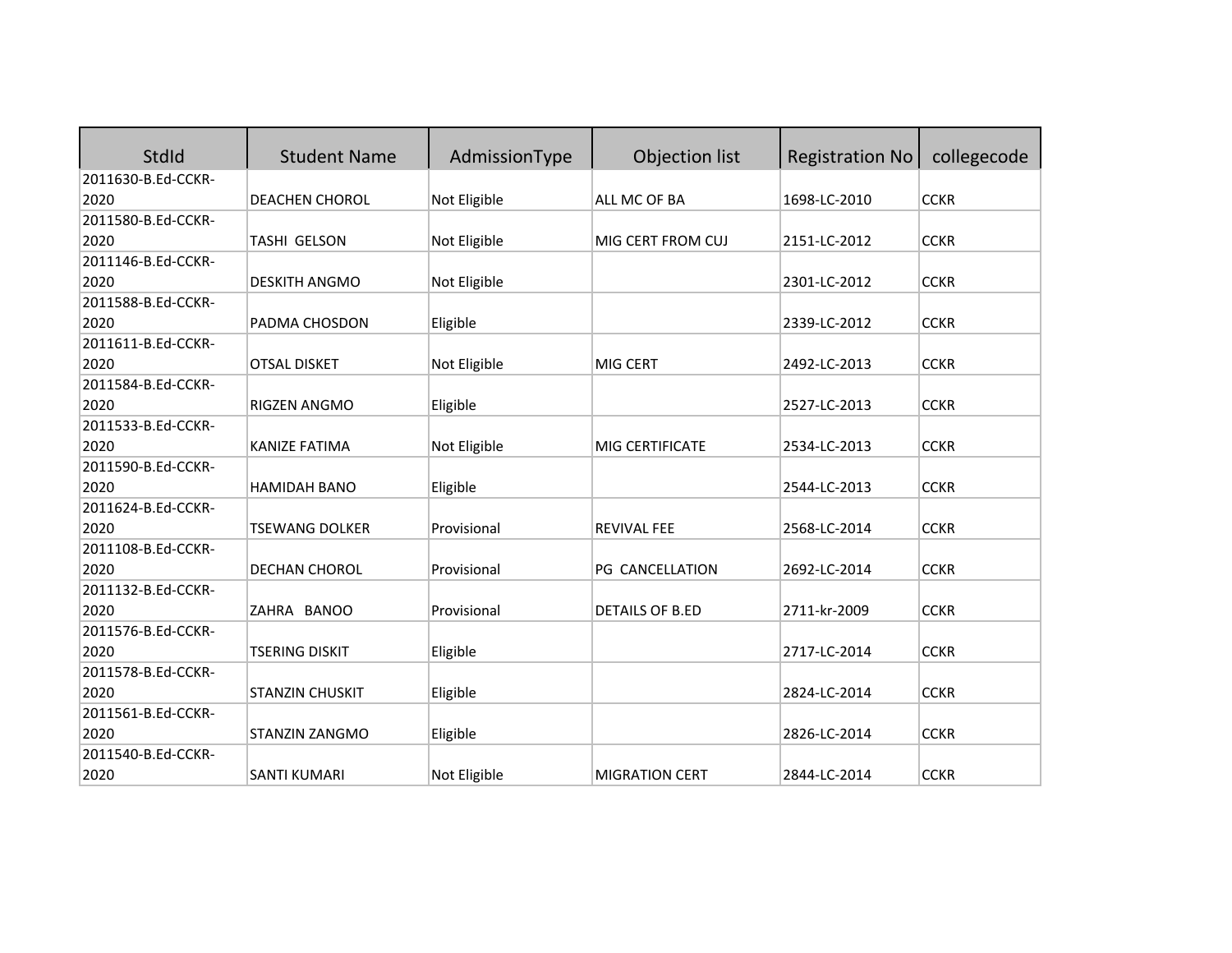| <b>StdId</b>       | <b>Student Name</b>              | AdmissionType | Objection list              | <b>Registration No</b> | collegecode |
|--------------------|----------------------------------|---------------|-----------------------------|------------------------|-------------|
| 2011549-B.Ed-CCKR- |                                  |               |                             |                        |             |
| 2020               | <b>AMINA BANOO</b>               | Not Eligible  | MIG CERT                    | 2851-LC-2014           | <b>CCKR</b> |
| 2011048-B.Ed-CCKR- |                                  |               |                             |                        |             |
| 2020               | MASOOD AHMAD LONE                | Provisional   | <b>DEGREE</b>               | 28966-BC-2011          | <b>CCKR</b> |
| 2011163-B.Ed-CCKR- |                                  |               |                             |                        |             |
| 2020               | <b>TSETAN LHAMO</b>              | Not Eligible  |                             | 3077-kr-2010           | <b>CCKR</b> |
| 2011053-B.Ed-CCKR- |                                  |               |                             |                        |             |
| 2020               | SADIQ ALI                        | Not Eligible  |                             | 3087-KR-2010           | <b>CCKR</b> |
| 2011532-B.Ed-CCKR- |                                  |               |                             |                        |             |
| 2020               | <b>DEACHEN CHUSKIT</b>           | Not Eligible  | MIG CERT/IF                 | 3216-lc-2015           | <b>CCKR</b> |
| 2011501-B.Ed-CCKR- |                                  |               |                             |                        |             |
| 2020               | <b>TASHI YANGZES</b>             | Eligible      |                             | 3257-lc-2015           | <b>CCKR</b> |
| 2011062-B.Ed-CCKR- |                                  |               | <b>DETAILS OF BCOM FROM</b> |                        |             |
| 2020               | <b>SHOWKAT ALI</b>               | Not Eligible  | <b>BEMINA CLG</b>           | 34030-BC-2014          | <b>CCKR</b> |
| 2011105-B.Ed-CCKR- |                                  |               |                             |                        |             |
| 2020               | NAJAMA ROOHANI                   | Not Eligible  |                             | 34255-BC-2014          | <b>CCKR</b> |
| 2011553-B.Ed-CCKR- |                                  |               |                             |                        |             |
| 2020               | INZAMAM UL HAQ                   | Eligible      |                             | 34711-IC-2014          | <b>CCKR</b> |
| 2011511-B.Ed-CCKR- |                                  |               |                             |                        |             |
| 2020               | SUDDIQA BANO                     | Eligible      |                             | 3509-lc-2016           | <b>CCKR</b> |
| 2011118-B.Ed-CCKR- |                                  |               |                             |                        |             |
| 2020               | <b>ZAHIDA KHATOON</b>            | Not Eligible  |                             | 3631-KR-2012           | <b>CCKR</b> |
| 2011044-B.Ed-CCKR- |                                  |               |                             |                        |             |
| 2020               | MAQSOOMA BANOO                   | Not Eligible  |                             | 3678-KR-2012           | <b>CCKR</b> |
| 2011154-B.Ed-CCKR- |                                  |               |                             |                        |             |
| 2020               | MOHD HASSAN MAQBOOL Not Eligible |               |                             | 3958-kr-2012           | <b>CCKR</b> |
| 2011153-B.Ed-CCKR- |                                  |               |                             |                        |             |
| 2020               | <b>FAYAZ AHMAD</b>               | Not Eligible  |                             | 4234-kr-2013           | <b>CCKR</b> |
| 2011152-B.Ed-CCKR- |                                  |               |                             |                        |             |
| 2020               | <b>MIRZA MEHDI</b>               | Not Eligible  |                             | 4242-kr-2013           | <b>CCKR</b> |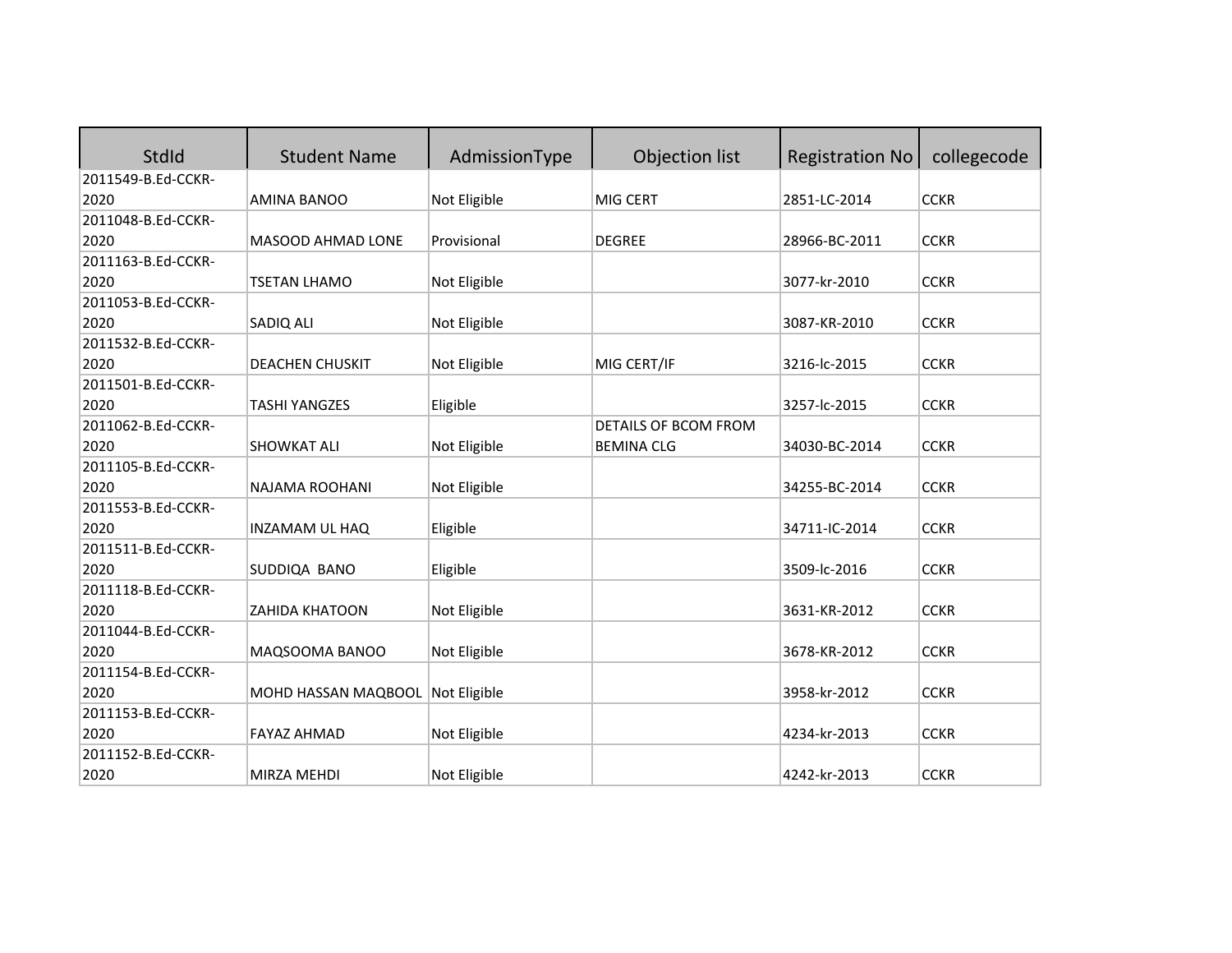| StdId              | <b>Student Name</b>   | AdmissionType | Objection list | <b>Registration No</b> | collegecode |
|--------------------|-----------------------|---------------|----------------|------------------------|-------------|
| 2011172-B.Ed-CCKR- |                       |               |                |                        |             |
| 2020               | MUDASSIR AHMAD        | Not Eligible  |                | 42933-A-2009           | <b>CCKR</b> |
| 2011124-B.Ed-CCKR- |                       |               |                |                        |             |
| 2020               | MOHD AQEEL            | Not Eligible  |                | 4539-kr-2013           | <b>CCKR</b> |
| 2011058-B.Ed-CCKR- |                       |               |                |                        |             |
| 2020               | <b>BILAL AHMAD</b>    | Not Eligible  |                | 45460-S-2011           | <b>CCKR</b> |
| 2011077-B.Ed-CCKR- |                       |               |                |                        |             |
| 2020               | SADIQ ALI             | Provisional   | <b>DEGREE</b>  | 4554-KR-2013           | <b>CCKR</b> |
| 2011140-B.Ed-CCKR- |                       |               |                |                        |             |
| 2020               | <b>ZAINAB BANOO</b>   | Not Eligible  |                | 4602-kr-2013           | <b>CCKR</b> |
| 2011149-B.Ed-CCKR- |                       |               |                |                        |             |
| 2020               | SALIQA BANOO          | Not Eligible  |                | 4671-kr-2013           | <b>CCKR</b> |
| 2011051-B.Ed-CCKR- |                       |               |                |                        |             |
| 2020               | SHAKILA BANOO         | Not Eligible  |                | 4705-kr-2014           | <b>CCKR</b> |
| 2011136-B.Ed-CCKR- |                       |               |                |                        |             |
| 2020               | ROQIYA BANOO          | Not Eligible  |                | 4709-kr-2014           | <b>CCKR</b> |
| 2011098-B.Ed-CCKR- |                       |               |                |                        |             |
| 2020               | MOHAMMAD ALI          | Eligible      |                | 48219-s-2013           | <b>CCKR</b> |
| 2011159-B.Ed-CCKR- |                       |               |                |                        |             |
| 2020               | NISSAR HUSSAIN        | Not Eligible  |                | 48392-s-2014           | <b>CCKR</b> |
| 2011052-B.Ed-CCKR- |                       |               |                |                        |             |
| 2020               | MOHD SALEEM LONE      | Provisional   | <b>DEGREE</b>  | 48713-A-2012           | <b>CCKR</b> |
| 2011112-B.Ed-CCKR- |                       |               |                |                        |             |
| 2020               | <b>MOHD HASSAN</b>    | Not Eligible  |                | 4893-S-2014            | <b>CCKR</b> |
| 2011120-B.Ed-CCKR- |                       |               |                |                        |             |
| 2020               | <b>ASHRAF ALI</b>     | Eligible      |                | 4948-KR-2014           | <b>CCKR</b> |
| 2011046-B.Ed-CCKR- |                       |               |                |                        |             |
| 2020               | <b>KHAIRUN NISSA</b>  | Not Eligible  |                | 4964-KR-2014           | <b>CCKR</b> |
| 2011156-B.Ed-CCKR- |                       |               |                |                        |             |
| 2020               | <b>GULZAR HUSSAIN</b> | Eligible      |                | 5041-KR-2014           | <b>CCKR</b> |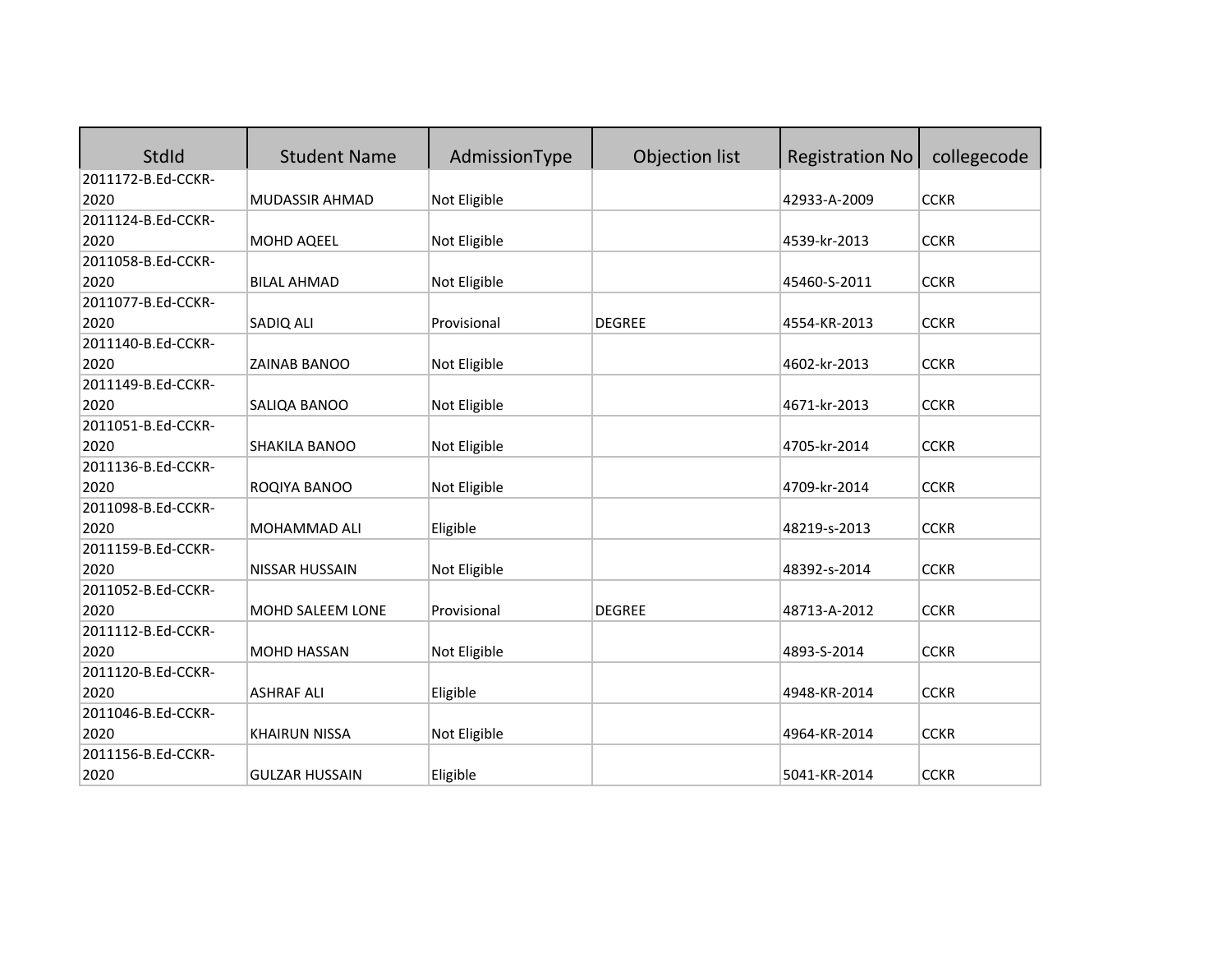| StdId              | <b>Student Name</b>     | AdmissionType | Objection list       | <b>Registration No</b> | collegecode |
|--------------------|-------------------------|---------------|----------------------|------------------------|-------------|
| 2011122-B.Ed-CCKR- |                         |               |                      |                        |             |
| 2020               | MOHAMMAD AQEEL          | Not Eligible  |                      | 5047-KR-2014           | <b>CCKR</b> |
| 2011161-B.Ed-CCKR- |                         |               |                      |                        |             |
| 2020               | <b>FATIMA BANOO</b>     | Not Eligible  |                      | 5068-KR-2014           | <b>CCKR</b> |
| 2011119-B.Ed-CCKR- |                         |               |                      |                        |             |
| 2020               | <b>MANZOOR HUSSAIN</b>  | Eligible      |                      | 5094-KR-2014           | <b>CCKR</b> |
| 2011040-B.Ed-CCKR- |                         |               |                      |                        |             |
| 2020               | <b>IFTIKHAR HUSSAIN</b> | Not Eligible  |                      | 5170-kr-2014           | <b>CCKR</b> |
| 2011070-B.Ed-CCKR- |                         |               |                      |                        |             |
| 2020               | <b>MOHAMMAD</b>         | Eligible      |                      | 5191-KR-2014           | <b>CCKR</b> |
| 2011071-B.Ed-CCKR- |                         |               |                      |                        |             |
| 2020               | <b>MUSSA ALI</b>        | Eligible      |                      | 5199-kr-2014           | <b>CCKR</b> |
| 2011072-B.Ed-CCKR- |                         |               |                      |                        |             |
| 2020               | <b>IMTIYAZ HUSSAIN</b>  | Eligible      |                      | 5232-kr-2014           | <b>CCKR</b> |
| 2011073-B.Ed-CCKR- |                         |               |                      |                        |             |
| 2020               | <b>ALIYA KHATOON</b>    | Not Eligible  |                      | 5235-KR-2014           | <b>CCKR</b> |
| 2011078-B.Ed-CCKR- |                         |               |                      |                        |             |
| 2020               | <b>FARIDA BANOO</b>     | Eligible      |                      | 5240-KR-2014           | <b>CCKR</b> |
| 2011121-B.Ed-CCKR- |                         |               |                      |                        |             |
| 2020               | SHABIR AHMAD            | Provisional   | <b>REVIVAL PRD</b>   | 52459-A-2014           | <b>CCKR</b> |
| 2011130-B.Ed-CCKR- |                         |               |                      |                        |             |
| 2020               | MAQSOOMA BANOO          | Not Eligible  |                      | 5254-kr-2014           | <b>CCKR</b> |
| 2011034-B.Ed-CCKR- |                         |               |                      |                        |             |
| 2020               | KHALIDA NASREEN         | Not Eligible  |                      | 5268-KR-2014           | <b>CCKR</b> |
| 2011016-B.Ed-CCKR- |                         |               |                      |                        |             |
| 2020               | <b>FATIMA TABASSUM</b>  | Provisional   | MC OF PG             | 5321-kr-2014           | <b>CCKR</b> |
| 2011081-B.Ed-CCKR- |                         |               | ORIGINAL MIG/MC FROM |                        |             |
| 2020               | <b>ZOHRA BANOO</b>      | Not Eligible  | <b>BANARAS</b>       | 5323-KR-2014           | <b>CCKR</b> |
| 2011091-B.Ed-CCKR- |                         |               |                      |                        |             |
| 2020               | <b>MOHD HASSAN</b>      | Not Eligible  |                      | 5360-kr-2014           | <b>CCKR</b> |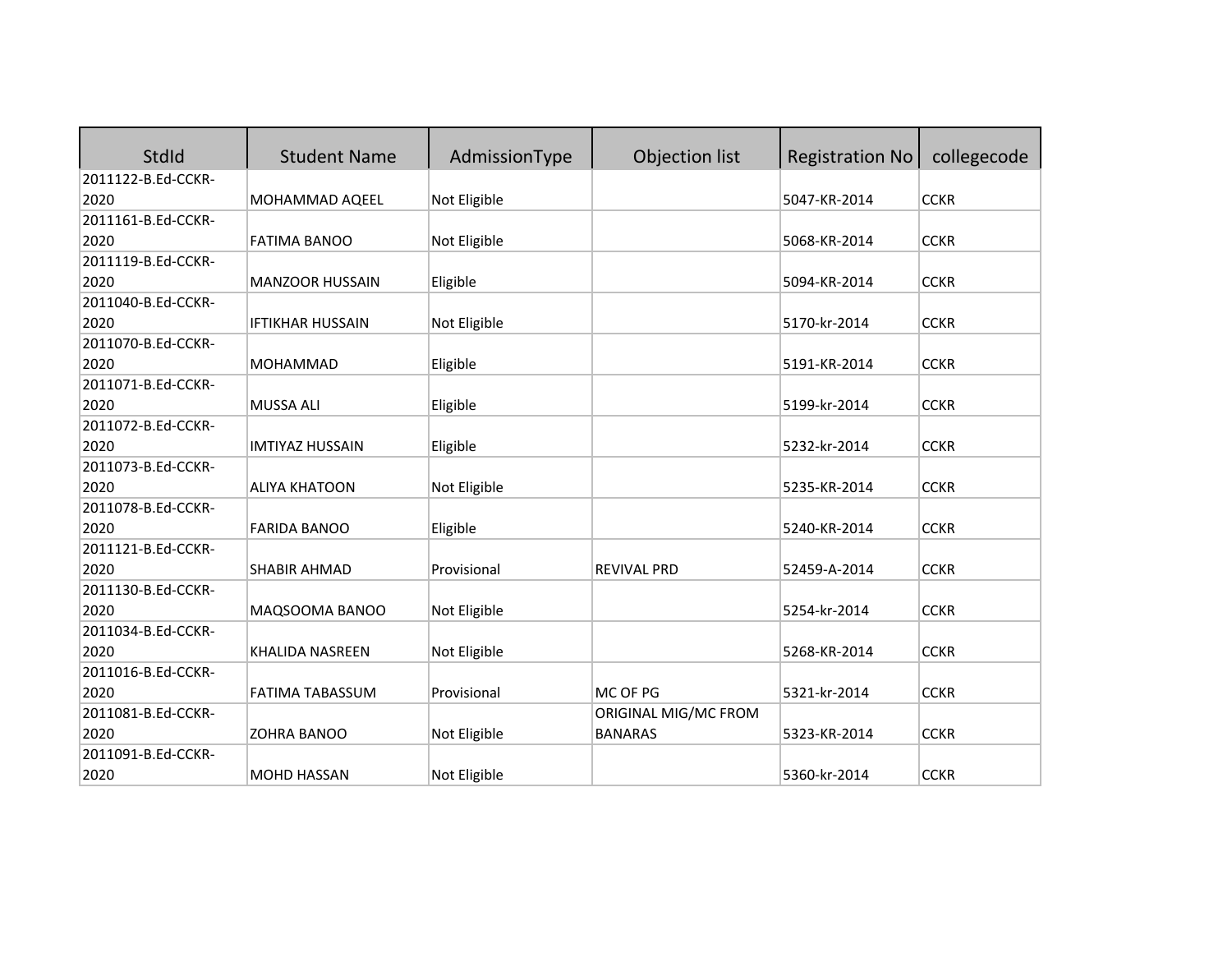| <b>StdId</b>       | <b>Student Name</b>   | AdmissionType | Objection list     | <b>Registration No</b> | collegecode |
|--------------------|-----------------------|---------------|--------------------|------------------------|-------------|
| 2011117-B.Ed-CCKR- |                       |               |                    |                        |             |
| 2020               | <b>FATIMA BANOO</b>   | Provisional   | <b>REVIVAL PRD</b> | 5399-kr-2014           | <b>CCKR</b> |
| 2011101-B.Ed-CCKR- |                       |               |                    |                        |             |
| 2020               | <b>NARGIS BANOO</b>   | Not Eligible  |                    | 5400-KR-2014           | <b>CCKR</b> |
| 2011169-B.Ed-CCKR- |                       |               |                    |                        |             |
| 2020               | <b>KANEEZ FATIMA</b>  | Not Eligible  |                    | 5401-KR-2014           | <b>CCKR</b> |
| 2011005-B.Ed-CCKR- |                       |               |                    |                        |             |
| 2020               | <b>TOWHIRA BANOO</b>  | Not Eligible  | MC OF BG           | 5409-KR-2014           | <b>CCKR</b> |
| 2011145-B.Ed-CCKR- |                       |               |                    |                        |             |
| 2020               | <b>KHAIR UN NISSA</b> | Not Eligible  |                    | 5425-kr-2014           | <b>CCKR</b> |
| 2011138-B.Ed-CCKR- |                       |               |                    |                        |             |
| 2020               | YASMEEN BANOO         | Not Eligible  |                    | 5434-KR-2014           | <b>CCKR</b> |
| 2011106-B.Ed-CCKR- |                       |               |                    |                        |             |
| 2020               | <b>NARGIS BANO</b>    | Eligible      |                    | 5438-kr-2014           | <b>CCKR</b> |
| 2011143-B.Ed-CCKR- |                       |               |                    |                        |             |
| 2020               | <b>KANEEZ FATIMA</b>  | Not Eligible  |                    | 5441-kr-2014           | <b>CCKR</b> |
| 2011158-B.Ed-CCKR- |                       |               |                    |                        |             |
| 2020               | <b>JAMILA BANOO</b>   | Provisional   | MC OF PG           | 5442-kr-2014           | <b>CCKR</b> |
| 2011050-B.Ed-CCKR- |                       |               |                    |                        |             |
| 2020               | <b>KAMRAN ALI</b>     | Not Eligible  |                    | 5453-KR-2014           | <b>CCKR</b> |
| 2011022-B.Ed-CCKR- |                       |               |                    |                        |             |
| 2020               | SAYEEDA BANOO         | Not Eligible  |                    | 5459-KR-2014           | <b>CCKR</b> |
| 2011039-B.Ed-CCKR- |                       |               |                    |                        |             |
| 2020               | MOHD ALI              | Provisional   | MC OG PG           | 5460-KR-2014           | <b>CCKR</b> |
| 2011013-B.Ed-CCKR- |                       |               |                    |                        |             |
| 2020               | <b>AHMAD ALI</b>      | Not Eligible  |                    | 5464-kr-2014           | <b>CCKR</b> |
| 2011082-B.Ed-CCKR- |                       |               |                    |                        |             |
| 2020               | MANZOOR ALI           | Not Eligible  |                    | 5478-KR-2015           | <b>CCKR</b> |
| 2011032-B.Ed-CCKR- |                       |               |                    |                        |             |
| 2020               | <b>KHADIM HUSSAIN</b> | Not Eligible  |                    | 5480-KR-2015           | <b>CCKR</b> |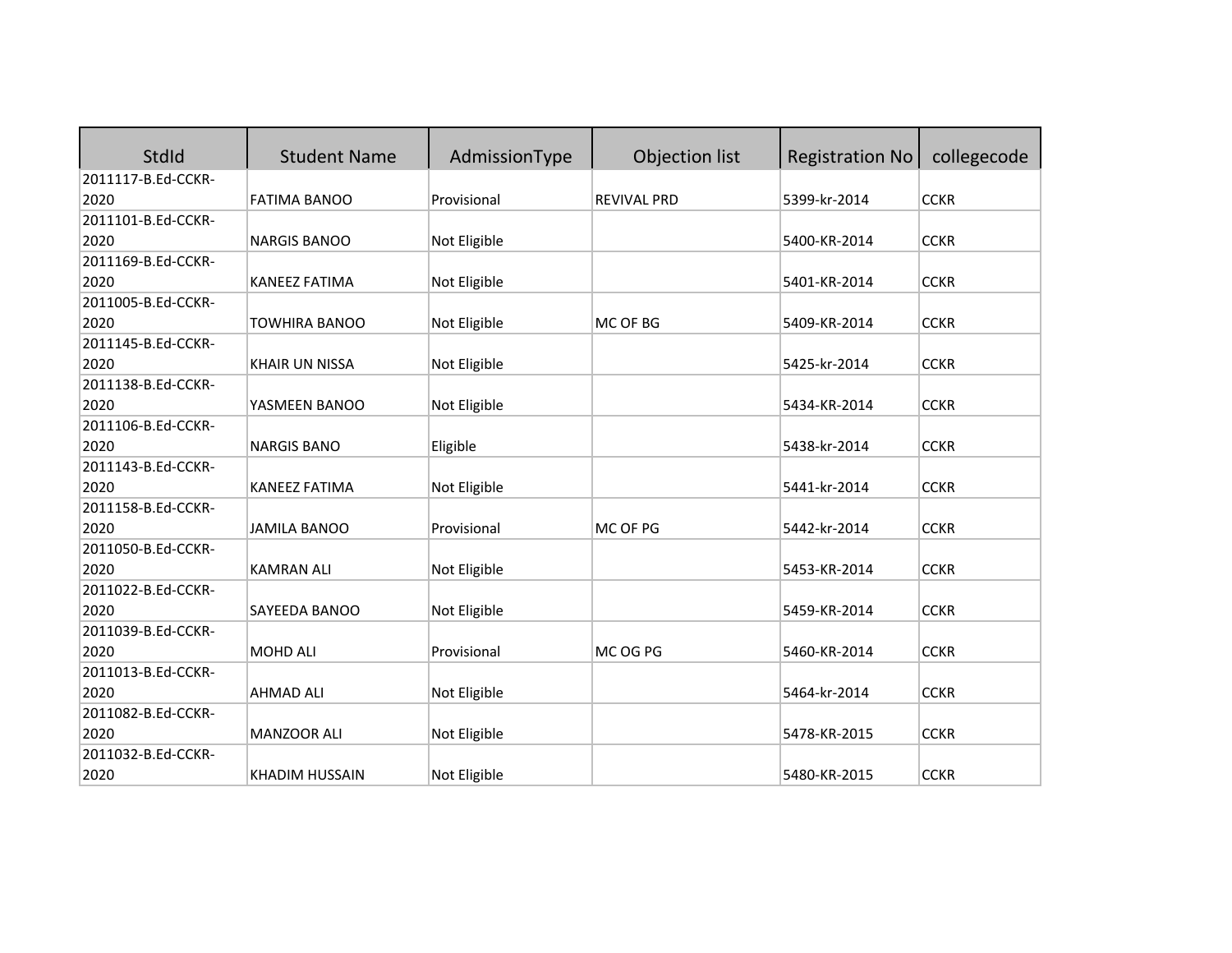| StdId              | <b>Student Name</b> | AdmissionType | Objection list           | <b>Registration No</b> | collegecode |
|--------------------|---------------------|---------------|--------------------------|------------------------|-------------|
| 2011133-B.Ed-CCKR- |                     |               |                          |                        |             |
| 2020               | <b>HAKIMA BANOO</b> | Not Eligible  |                          | 5755-KR-2015           | <b>CCKR</b> |
| 2011028-B.Ed-CCKR- |                     |               |                          |                        |             |
| 2020               | <b>KULSUM BANOO</b> | Not Eligible  |                          | 5788-kr-2015           | <b>CCKR</b> |
| 2011020-B.Ed-CCKR- |                     |               |                          |                        |             |
| 2020               | SHAHAR BANOO        | Not Eligible  |                          | 6036-KR-2015           | <b>CCKR</b> |
| 2011018-B.Ed-CCKR- |                     |               |                          |                        |             |
| 2020               | <b>LEELA BANOO</b>  | Not Eligible  |                          | 6038-kr-2015           | <b>CCKR</b> |
| 2011115-B.Ed-CCKR- |                     |               |                          |                        |             |
| 2020               | <b>MASUMA BEGUM</b> | Not Eligible  |                          | 6051-KR-2015           | <b>CCKR</b> |
| 2011086-B.Ed-CCKR- |                     |               |                          |                        |             |
| 2020               | SYEEDA BANOO        | Eligible      |                          | 6052-KR-2015           | <b>CCKR</b> |
| 2011064-B.Ed-CCKR- |                     |               |                          |                        |             |
| 2020               | CHOCHO ROQIYA       | Not Eligible  |                          | 6058-kr-2015           | <b>CCKR</b> |
| 2011114-B.Ed-CCKR- |                     |               |                          |                        |             |
| 2020               | <b>MOHD ILYASS</b>  | Not Eligible  |                          | 6067-kr-2015           | <b>CCKR</b> |
| 2011099-B.Ed-CCKR- |                     |               |                          |                        |             |
| 2020               | <b>HAMIDA BANOO</b> | Not Eligible  |                          | 6074-KR-2015           | <b>CCKR</b> |
| 2011111-B.Ed-CCKR- |                     |               |                          |                        |             |
| 2020               | <b>ZAKIYA BANOO</b> | Not Eligible  |                          | 6124-KR-2015           | <b>CCKR</b> |
| 2011074-B.Ed-CCKR- |                     |               |                          |                        |             |
| 2020               | AHMAD HUSSAIN       | Not Eligible  |                          | 6141-KR-2015           | <b>CCKR</b> |
| 2011049-B.Ed-CCKR- |                     |               |                          |                        |             |
| 2020               | MOHAMMAD ALI        | Not Eligible  | MC OF EVS FROM JAMMU     | 6199-kr-2015           | <b>CCKR</b> |
| 2011012-B.Ed-CCKR- |                     |               |                          |                        |             |
| 2020               | SYEEDA BANOO        | Not Eligible  |                          | 6208-KR-2015           | <b>CCKR</b> |
| 2011054-B.Ed-CCKR- |                     |               |                          |                        |             |
| 2020               | MAQSUMA BANOO       | Not Eligible  | <b>PG MC FOR REVIVAL</b> | 6222-KR-2015           | <b>CCKR</b> |
| 2011042-B.Ed-CCKR- |                     |               |                          |                        |             |
| 2020               | MUBARAKA BANOO      | Not Eligible  |                          | 6228-Kr-2015           | <b>CCKR</b> |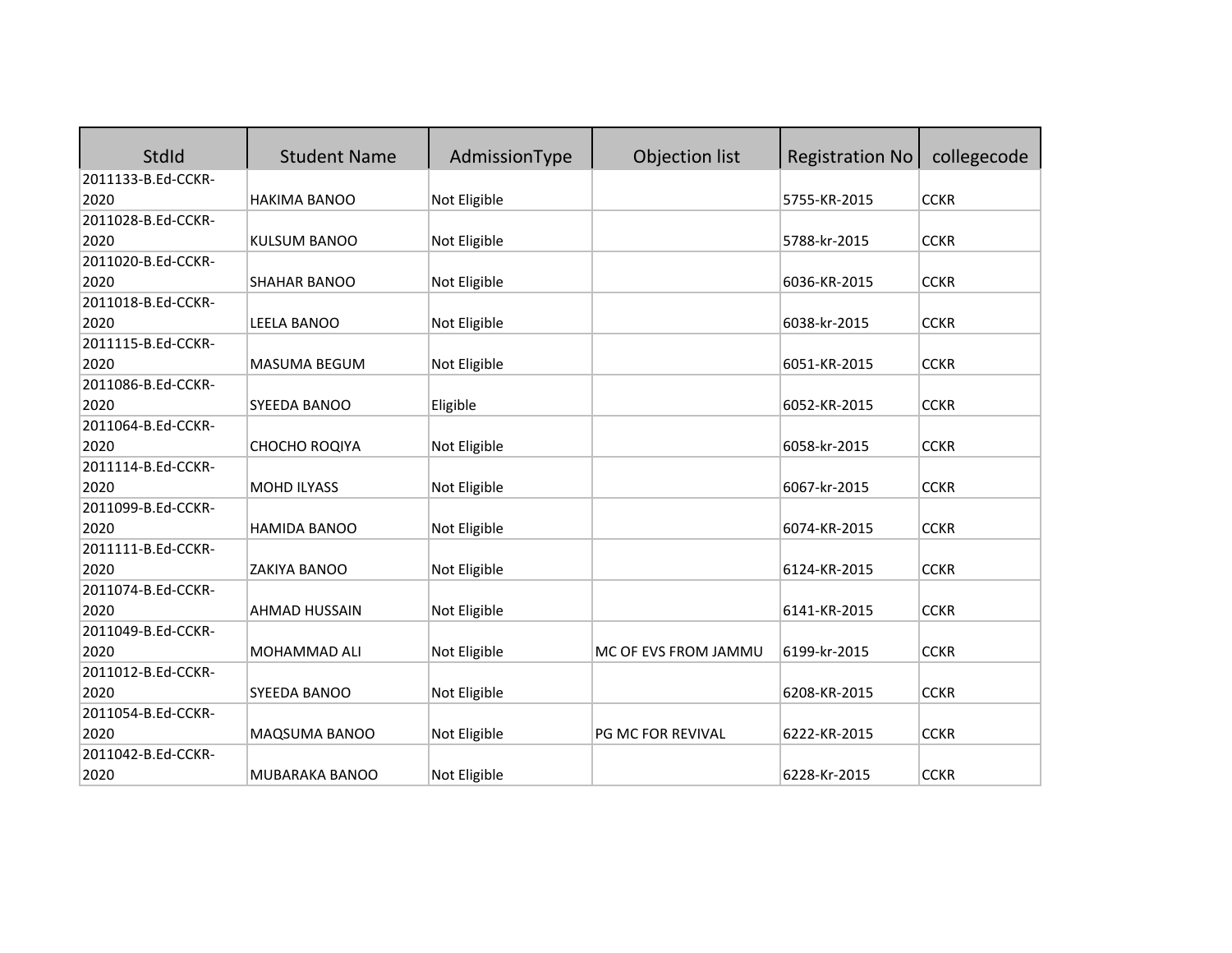| StdId              | <b>Student Name</b>  | AdmissionType | Objection list         | <b>Registration No</b> | collegecode |
|--------------------|----------------------|---------------|------------------------|------------------------|-------------|
| 2011076-B.Ed-CCKR- |                      |               |                        |                        |             |
| 2020               | <b>ZAHARA BEE</b>    | Not Eligible  |                        | 6231-kr-2015           | <b>CCKR</b> |
| 2011001-B.Ed-CCKR- |                      |               |                        |                        |             |
| 2020               | MEHMUDA BANOO        | Not Eligible  | <b>FORM OF REVIVAL</b> | 6242-KR-2015           | <b>CCKR</b> |
| 2011008-B.Ed-CCKR- |                      |               |                        |                        |             |
| 2020               | <b>ASGAR ALI</b>     | Provisional   | MC OF PG               | 6243-KR-2015           | <b>CCKR</b> |
| 2011057-B.Ed-CCKR- |                      |               |                        |                        |             |
| 2020               | <b>ZARINA BANOO</b>  | Provisional   | PG MC FOR REVIVAL      | 6256-kr-2015           | <b>CCKR</b> |
| 2011104-B.Ed-CCKR- |                      |               |                        |                        |             |
| 2020               | KHATIJA BANOO        | Not Eligible  |                        | 6270-kr-2015           | <b>CCKR</b> |
| 2011109-B.Ed-CCKR- |                      |               |                        |                        |             |
| 2020               | <b>MOHD HUSSAIN</b>  | Not Eligible  |                        | 6303-KR-2015           | <b>CCKR</b> |
| 2011007-B.Ed-CCKR- |                      |               |                        |                        |             |
| 2020               | SHAMIM UL HASSAN     | Provisional   | PG MC                  | 6327-KR-2015           | <b>CCKR</b> |
| 2011019-B.Ed-CCKR- |                      |               |                        |                        |             |
| 2020               | SARA BATOOL MUSRAT   | Not Eligible  |                        | 6348-kr-2015           | <b>CCKR</b> |
| 2011085-B.Ed-CCKR- |                      |               |                        |                        |             |
| 2020               | MOHD IQBAL           | Not Eligible  |                        | 6349-KR-2015           | <b>CCKR</b> |
| 2011056-B.Ed-CCKR- |                      |               |                        |                        |             |
| 2020               | <b>NASIR ALI</b>     | Provisional   | PG MC FOR REVIVAL      | 6364-KR-2015           | <b>CCKR</b> |
| 2011011-B.Ed-CCKR- |                      |               |                        |                        |             |
| 2020               | SAJJAD HUSSAIN       | Not Eligible  |                        | 6380-KR-2015           | <b>CCKR</b> |
| 2011021-B.Ed-CCKR- |                      |               |                        |                        |             |
| 2020               | KHATIJA BANOO        | Not Eligible  |                        | 6643-KR-2016           | <b>CCKR</b> |
| 2011066-B.Ed-CCKR- |                      |               |                        |                        |             |
| 2020               | SAYEEDA BANOO        | Provisional   | <b>REVIVAL</b>         | 6661-kr-2016           | <b>CCKR</b> |
| 2011068-B.Ed-CCKR- |                      |               |                        |                        |             |
| 2020               | <b>FATIMA BANOO</b>  | Not Eligible  |                        | 6662-kr-2016           | <b>CCKR</b> |
| 2011087-B.Ed-CCKR- |                      |               |                        |                        |             |
| 2020               | <b>ARCHO MAQSUMA</b> | Eligible      |                        | 66965-W-2014           | <b>CCKR</b> |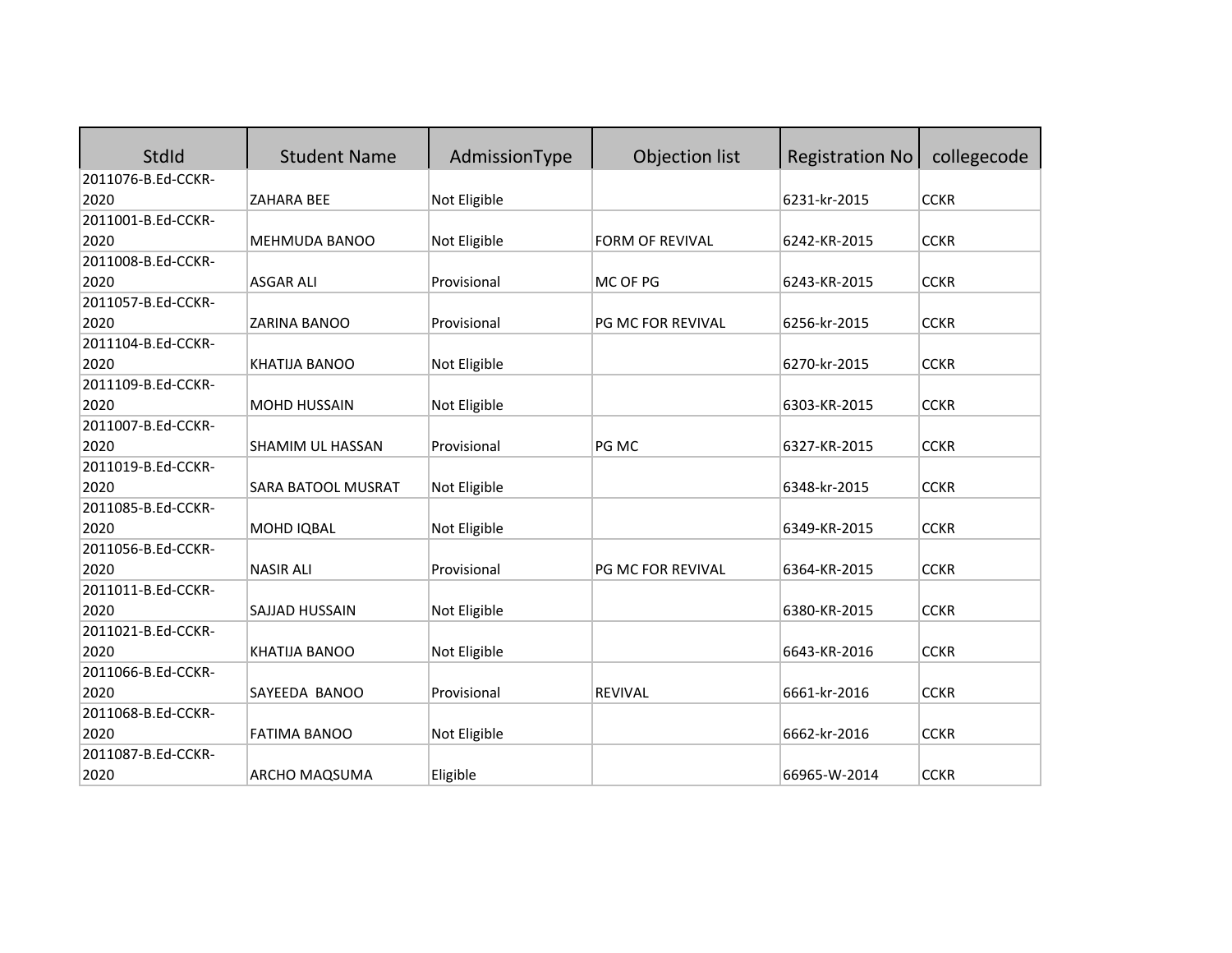| StdId              | <b>Student Name</b>     | AdmissionType | Objection list     | <b>Registration No</b> | collegecode |
|--------------------|-------------------------|---------------|--------------------|------------------------|-------------|
| 2011014-B.Ed-CCKR- |                         |               |                    |                        |             |
| 2020               | AMINA BANOO             | Not Eligible  |                    | 6718-kr-2016           | <b>CCKR</b> |
| 2011047-B.Ed-CCKR- |                         |               |                    |                        |             |
| 2020               | ZAREENA BANOO           | Not Eligible  |                    | 68872-W-2015           | <b>CCKR</b> |
| 2011055-B.Ed-CCKR- |                         |               |                    |                        |             |
| 2020               | <b>GHULAM QUDOSE</b>    | Not Eligible  |                    | 6990-kr-2016           | <b>CCKR</b> |
| 2011135-B.Ed-CCKR- |                         |               |                    |                        |             |
| 2020               | ZEHRA BATOOL            | Not Eligible  |                    | 7100-KR-2016           | <b>CCKR</b> |
| 2011031-B.Ed-CCKR- |                         |               |                    |                        |             |
| 2020               | <b>SARA BANOO</b>       | Not Eligible  |                    | 7149-KR-2016           | <b>CCKR</b> |
| 2011024-B.Ed-CCKR- |                         |               |                    |                        |             |
| 2020               | ZAHARA BANOO            | Not Eligible  |                    | 7225-KR-2016           | <b>CCKR</b> |
| 2011045-B.Ed-CCKR- |                         |               |                    |                        |             |
| 2020               | MOHAMMAD NASIR          | Not Eligible  |                    | 7242-KR-2016           | <b>CCKR</b> |
| 2011004-B.Ed-CCKR- |                         |               |                    |                        |             |
| 2020               | <b>MARGINA KHAN</b>     | Eligible      |                    | 7425-KR-2017           | <b>CCKR</b> |
| 2011023-B.Ed-CCKR- |                         |               |                    |                        |             |
| 2020               | <b>IFTIKHAR HUSSAIN</b> | Not Eligible  |                    | 7723-KR-2017           | <b>CCKR</b> |
| 2011035-B.Ed-CCKR- |                         |               |                    |                        |             |
| 2020               | SAHARA BANOO            | Not Eligible  |                    | 7845-KR-2017           | <b>CCKR</b> |
| 2011036-B.Ed-CCKR- |                         |               |                    |                        |             |
| 2020               | <b>JAMILA BANOO</b>     | Not Eligible  |                    | 7856-kr-2017           | <b>CCKR</b> |
| 2011147-B.Ed-CCKR- |                         |               |                    |                        |             |
| 2020               | HAMIDA BANOO            | Not Eligible  |                    | 9856-VB-2011           | <b>CCKR</b> |
| 2004046-B.Ed-CCKU- |                         |               |                    |                        |             |
| 2020               | MISBA MUSHTAQ           | Not Eligible  | SP OF REVIVAL REG. | 12120-kul-2014         | <b>CCKU</b> |
| 2005054-B.Ed-CCKU- |                         |               |                    |                        |             |
| 2020               | HUMARA MUKHTAR          | Eligible      |                    | 12143-KUL-2014         | <b>CCKU</b> |
| 2005001-B.Ed-CCKU- |                         |               |                    |                        |             |
| 2020               | SHABNUM FAYAZ           | Eligible      |                    | 12160-KUL-2014         | <b>CCKU</b> |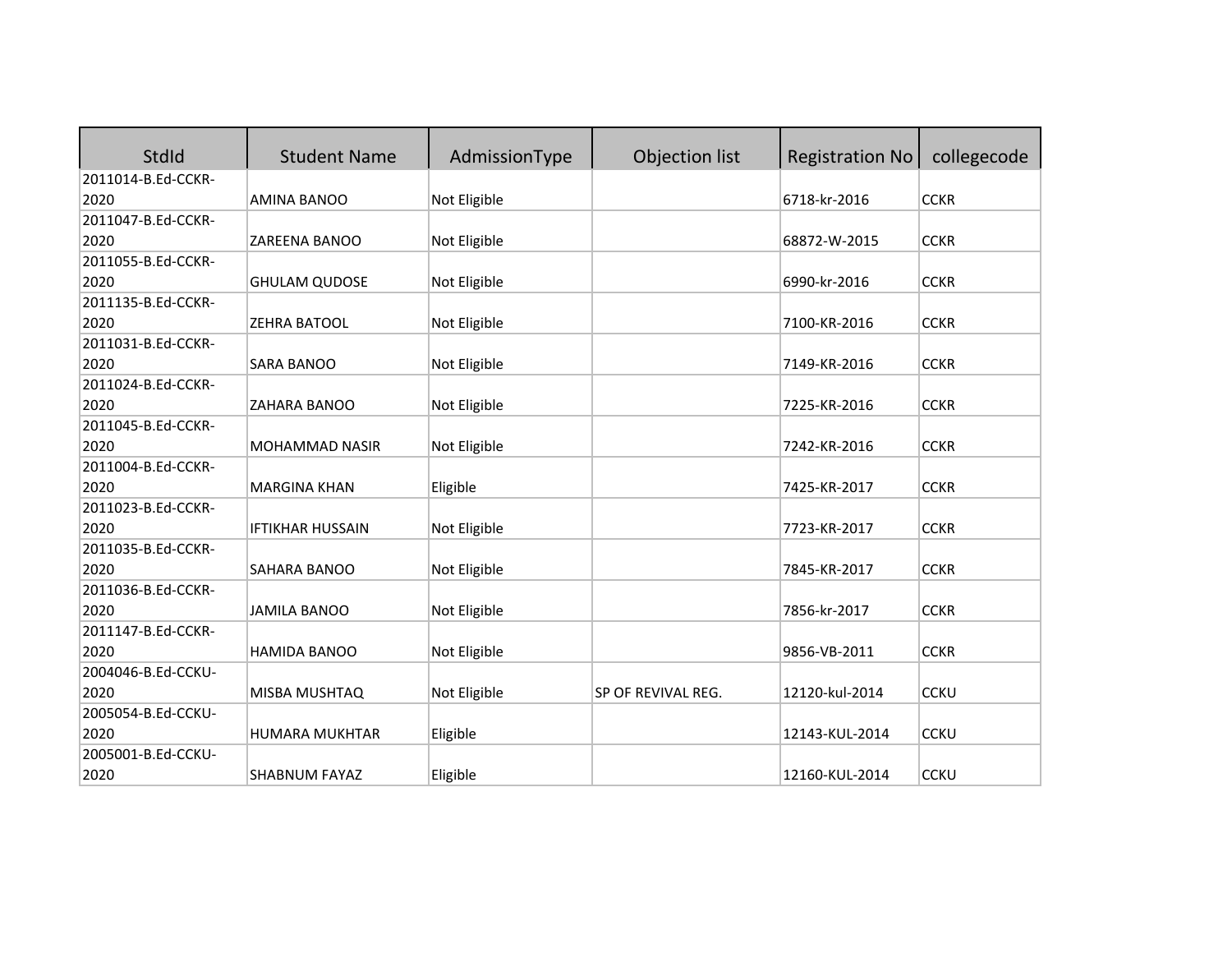| <b>StdId</b>       | <b>Student Name</b>   | AdmissionType | Objection list     | <b>Registration No</b> | collegecode |
|--------------------|-----------------------|---------------|--------------------|------------------------|-------------|
| 2005045-B.Ed-CCKU- |                       |               |                    |                        |             |
| 2020               | MOHD ISHAQ MANTOO     | Eligible      |                    | 12289-kul-2014         | <b>CCKU</b> |
| 2005053-B.Ed-CCKU- |                       |               |                    |                        |             |
| 2020               | SABREENA SAMMI        | Eligible      |                    | 12333-kul-2014         | <b>CCKU</b> |
| 2005025-B.Ed-CCKU- |                       |               |                    |                        |             |
| 2020               | <b>NUZHAT NAZIR</b>   | Eligible      |                    | 12473-kul-2014         | <b>CCKU</b> |
| 2005011-B.Ed-CCKU- |                       |               |                    |                        |             |
| 2020               | <b>HEENA KHALIL</b>   | Eligible      |                    | 12568-kul-2014         | <b>CCKU</b> |
| 2005034-B.Ed-CCKU- |                       |               |                    |                        |             |
| 2020               | <b>IORA NAZIR</b>     | Eligible      |                    | 13094-KUL-2014         | <b>CCKU</b> |
| 2005023-B.Ed-CCKU- |                       |               |                    |                        |             |
| 2020               | <b>ABIDA AMIN</b>     | Eligible      |                    | 13174-kul-2014         | <b>CCKU</b> |
| 2005003-B.Ed-CCKU- |                       |               |                    |                        |             |
| 2020               | DAR NAJAMUL GULZAR    | Not Eligible  | PG MARKS CARD REQ. | 13206-kul-2014         | <b>CCKU</b> |
| 2005022-B.Ed-CCKU- |                       |               |                    |                        |             |
| 2020               | <b>AANISA AMEEN</b>   | Eligible      |                    | 13217-KUL-2014         | <b>CCKU</b> |
| 2005016-B.Ed-CCKU- |                       |               |                    |                        |             |
| 2020               | SAMEER AHMAD RATHER   | Eligible      |                    | 13319-kul-2014         | <b>CCKU</b> |
| 2005084-B.Ed-CCKU- |                       |               |                    |                        |             |
| 2020               | SARTAJ AHMAD GANIE    | Eligible      |                    | 13320-KUL-2014         | <b>CCKU</b> |
| 2005006-B.Ed-CCKU- |                       |               |                    |                        |             |
| 2020               | <b>UZMA BASHIR</b>    | Not Eligible  | ALL DOC REQ.       |                        | <b>CCKU</b> |
| 2005026-B.Ed-CCKU- |                       |               |                    |                        |             |
| 2020               | YASIR AKBAR           | Not Eligible  | ALL DOC REQ.       |                        | <b>CCKU</b> |
| 2005061-B.Ed-CCKU- |                       |               |                    |                        |             |
| 2020               | <b>FARZANA KOUSER</b> | Not Eligible  | ALL DOC REQ.       |                        | <b>CCKU</b> |
| 2005062-B.Ed-CCKU- |                       |               |                    |                        |             |
| 2020               | <b>FAIZA RAFIQ</b>    | Not Eligible  | ALL DOC REQ.       |                        | <b>CCKU</b> |
| 2005065-B.Ed-CCKU- |                       |               |                    |                        |             |
| 2020               | KAISAR AHMAD BHAT     | Not Eligible  | ALL DOC REQ.       |                        | <b>CCKU</b> |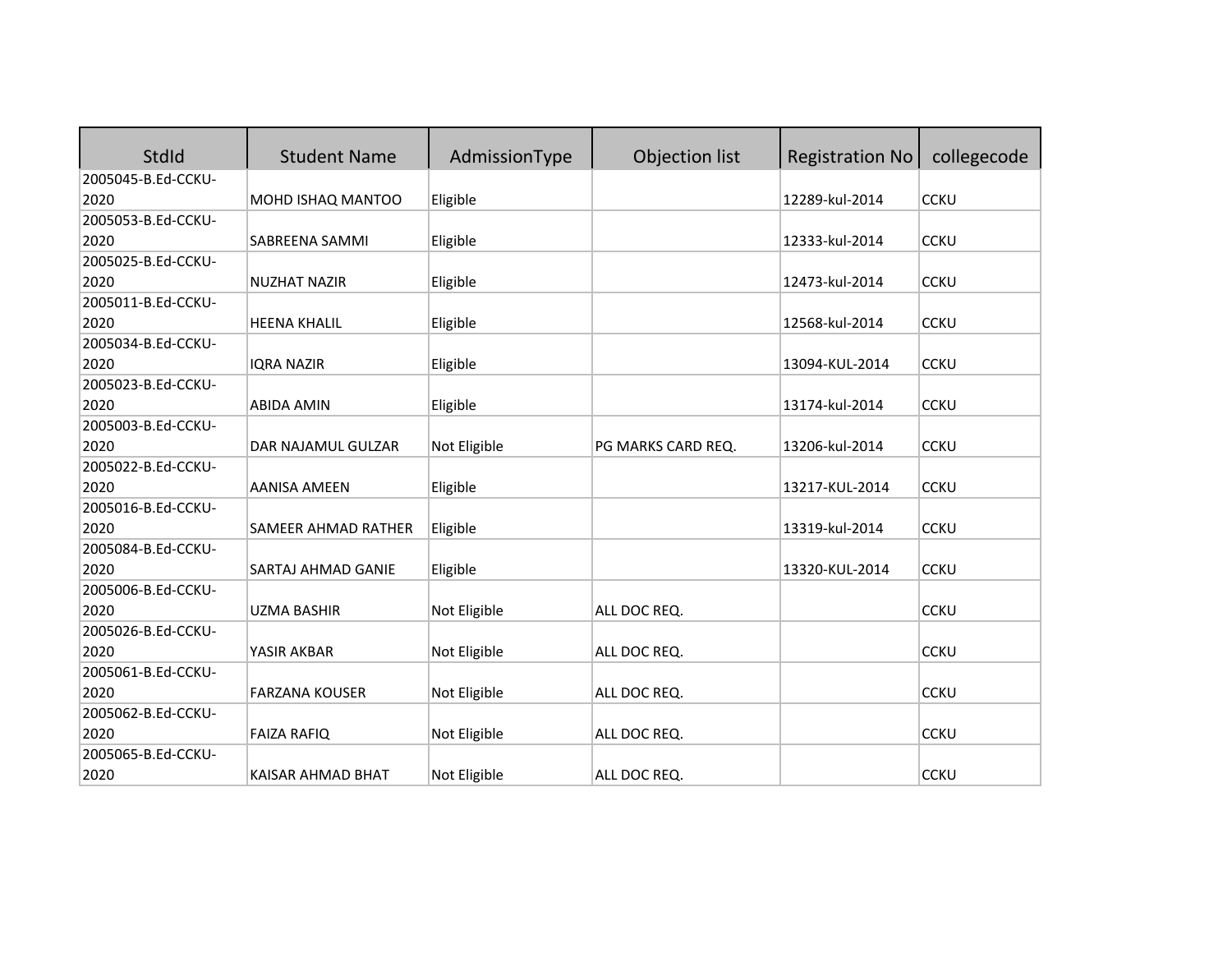| StdId              | <b>Student Name</b>        | AdmissionType | Objection list         | <b>Registration No</b> | collegecode |
|--------------------|----------------------------|---------------|------------------------|------------------------|-------------|
| 2005072-B.Ed-CCKU- |                            |               |                        |                        |             |
| 2020               | <b>HUZAIF SHABAN MALIK</b> | Not Eligible  | ALL DOC REQ.           |                        | <b>CCKU</b> |
| 2005073-B.Ed-CCKU- |                            |               |                        |                        |             |
| 2020               | MOHD AJAZ UL HAQ           | Not Eligible  | ALL DOC REQ.           |                        | <b>CCKU</b> |
| 2005076-B.Ed-CCKU- | SHAHNAWAZ AHMAD            |               |                        |                        |             |
| 2020               | <b>LONE</b>                | Not Eligible  | ALL DOC REQ.           |                        | <b>CCKU</b> |
| 2005091-B.Ed-CCKU- |                            |               |                        |                        |             |
| 2020               | <b>ROHI RAJBAR</b>         | Not Eligible  | ALL DOC REQ.           |                        | <b>CCKU</b> |
| 2005063-B.Ed-CCKU- |                            |               |                        |                        |             |
| 2020               | MOHD NAVEED GANIE          | Eligible      |                        | 10019-kul-2012         | <b>CCKU</b> |
| 2005028-B.Ed-CCKU- |                            |               |                        |                        |             |
| 2020               | <b>QURAT UL AEN</b>        | Not Eligible  | <b>REVIVAL OF MIG.</b> | 10395-kul-2013         | <b>CCKU</b> |
| 2005036-B.Ed-CCKU- |                            |               |                        |                        |             |
| 2020               | <b>FANCY JAN</b>           | Eligible      |                        | 10621-KUL-2013         | <b>CCKU</b> |
| 2005071-B.Ed-CCKU- |                            |               |                        |                        |             |
| 2020               | SAIMA MANZOOR              | Eligible      |                        | 10792-kul-2013         | <b>CCKU</b> |
| 2005050-B.Ed-CCKU- |                            |               |                        |                        |             |
| 2020               | <b>AADIL BASHIR</b>        | Not Eligible  | <b>REVIVAL OF REG.</b> | 11311-KUL-2013         | <b>CCKU</b> |
| 2005029-B.Ed-CCKU- |                            |               |                        |                        |             |
| 2020               | <b>MUNEEBA JAN</b>         | Eligible      |                        | 11314-KUL-2013         | <b>CCKU</b> |
| 2005043-B.Ed-CCKU- |                            |               |                        |                        |             |
| 2020               | <b>MOHSIN ALI</b>          | Not Eligible  | REVIVAL OF REG.        | 11329-kul-2013         | <b>CCKU</b> |
| 2005017-B.Ed-CCKU- |                            |               |                        |                        |             |
| 2020               | <b>ISHFAQ REHMAN</b>       | Eligible      |                        | 11373-kul-2013         | <b>CCKU</b> |
| 2005035-B.Ed-CCKU- |                            |               |                        |                        |             |
| 2020               | <b>AABID HUSSAIN KHAN</b>  | Eligible      |                        | 11409-KUL-2013         | <b>CCKU</b> |
| 2005049-B.Ed-CCKU- |                            |               |                        |                        |             |
| 2020               | URBAS ASHIQ DAR            | Not Eligible  | REVIVAL OF MIG.        | 11481-KUL-2013         | <b>CCKU</b> |
| 2005077-B.Ed-CCKU- |                            |               |                        |                        |             |
| 2020               | <b>SURRYAH FAROOQ</b>      | Eligible      |                        | 11970-kul-2013         | <b>CCKU</b> |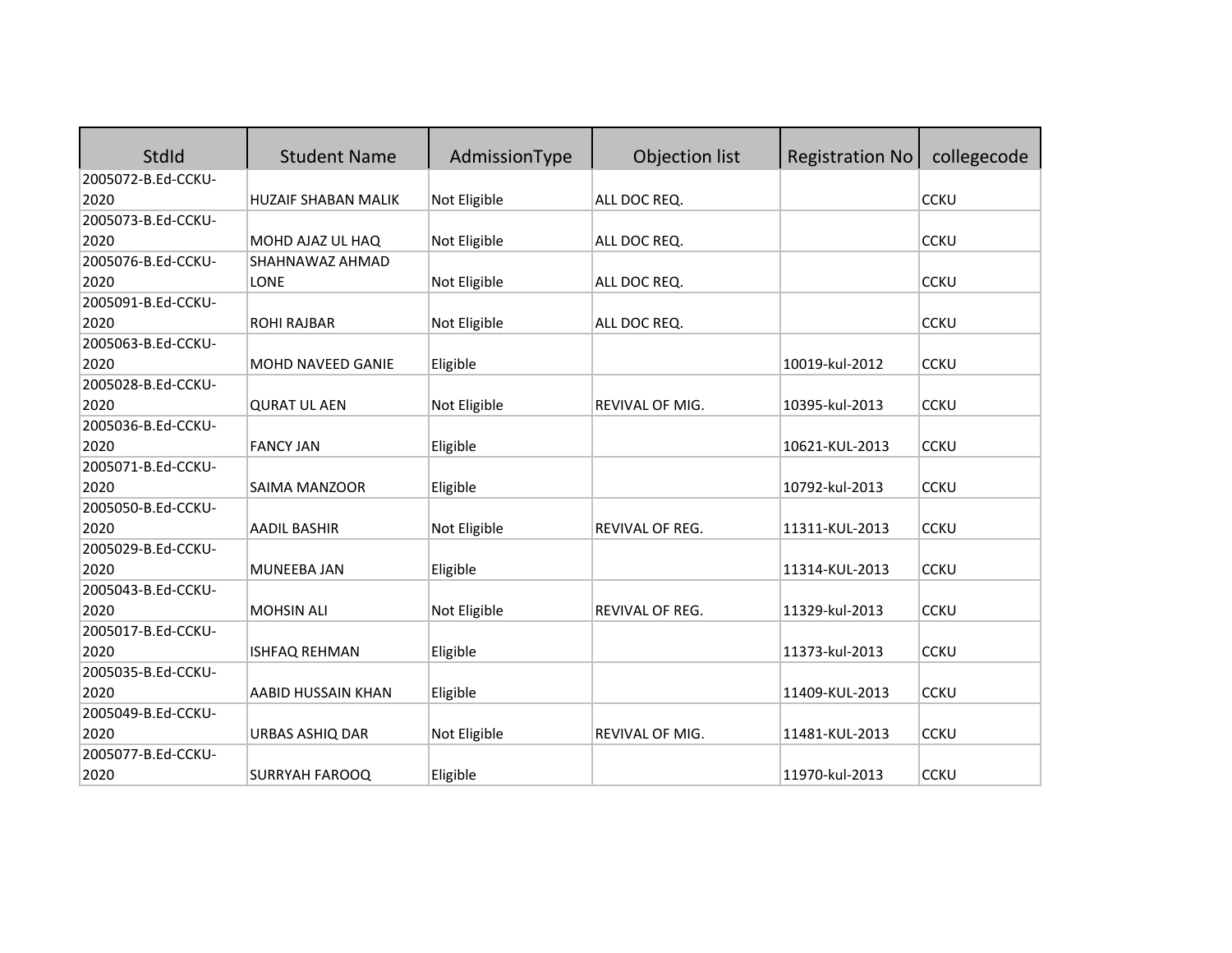| <b>StdId</b>       | <b>Student Name</b>  | AdmissionType | Objection list         | <b>Registration No</b> | collegecode |
|--------------------|----------------------|---------------|------------------------|------------------------|-------------|
| 2005051-B.Ed-CCKU- |                      |               |                        |                        |             |
| 2020               | <b>ZULJA AZIZ</b>    | Not Eligible  | <b>DETAIL OF MAMA</b>  | 13389-KUL-2014         | <b>CCKU</b> |
| 2005088-B.Ed-CCKU- |                      |               |                        |                        |             |
| 2020               | SAMEER HAMID ITOO    | Not Eligible  | <b>DETAIL OF MAGG.</b> | 13448-KUL-2014         | <b>CCKU</b> |
| 2005037-B.Ed-CCKU- |                      |               |                        |                        |             |
| 2020               | <b>ZUBAIR RASHID</b> | Eligible      |                        | 13464-kul-2014         | <b>CCKU</b> |
| 2005041-B.Ed-CCKU- |                      |               |                        |                        |             |
| 2020               | <b>ASIA JAN</b>      | Eligible      |                        | 13838-KUL-2015         | <b>CCKU</b> |
| 2005090-B.Ed-CCKU- |                      |               |                        |                        |             |
| 2020               | TAFHEEMAH MUZAFFAR   | Not Eligible  | <b>DETAIL OF MAPY</b>  | 13908-KUL-2015         | <b>CCKU</b> |
| 2005015-B.Ed-CCKU- |                      |               |                        |                        |             |
| 2020               | <b>BISMA JAN</b>     | Eligible      |                        | 13909-KUL-2015         | <b>CCKU</b> |
| 2005013-B.Ed-CCKU- |                      |               |                        |                        |             |
| 2020               | <b>RAFIA JAN</b>     | Eligible      |                        | 13915-kul-2015         | <b>CCKU</b> |
| 2005019-B.Ed-CCKU- |                      |               |                        |                        |             |
| 2020               | <b>ROOMY JAN</b>     | Eligible      |                        | 13944-kul-2015         | <b>CCKU</b> |
| 2005081-B.Ed-CCKU- |                      |               |                        |                        |             |
| 2020               | <b>TABASUM RAJAB</b> | Not Eligible  | <b>DETAIL OF MAUR</b>  | 13992-KUL-2015         | <b>CCKU</b> |
| 2005069-B.Ed-CCKU- |                      |               |                        |                        |             |
| 2020               | <b>IQRA BASHIR</b>   | Eligible      |                        | 13994-kul-2015         | <b>CCKU</b> |
| 2005046-B.Ed-CCKU- |                      |               |                        |                        |             |
| 2020               | MISBAH MEHREEN       | Eligible      |                        | 14047-KUL-2015         | <b>CCKU</b> |
| 2005047-B.Ed-CCKU- |                      |               |                        |                        |             |
| 2020               | <b>UZMA JAN</b>      | Eligible      |                        | 14057-KUL-2015         | <b>CCKU</b> |
| 2005012-B.Ed-CCKU- |                      |               |                        |                        |             |
| 2020               | <b>SAIMAH JAN</b>    | Eligible      |                        | 14075-kul-2015         | <b>CCKU</b> |
| 2005014-B.Ed-CCKU- |                      |               |                        |                        |             |
| 2020               | <b>JASI NAZIR</b>    | Eligible      |                        | 14076-kul-2015         | <b>CCKU</b> |
| 2005056-B.Ed-CCKU- |                      |               |                        |                        |             |
| 2020               | <b>SAMEENA NAZIR</b> | Eligible      |                        | 14141-KUL-2015         | <b>CCKU</b> |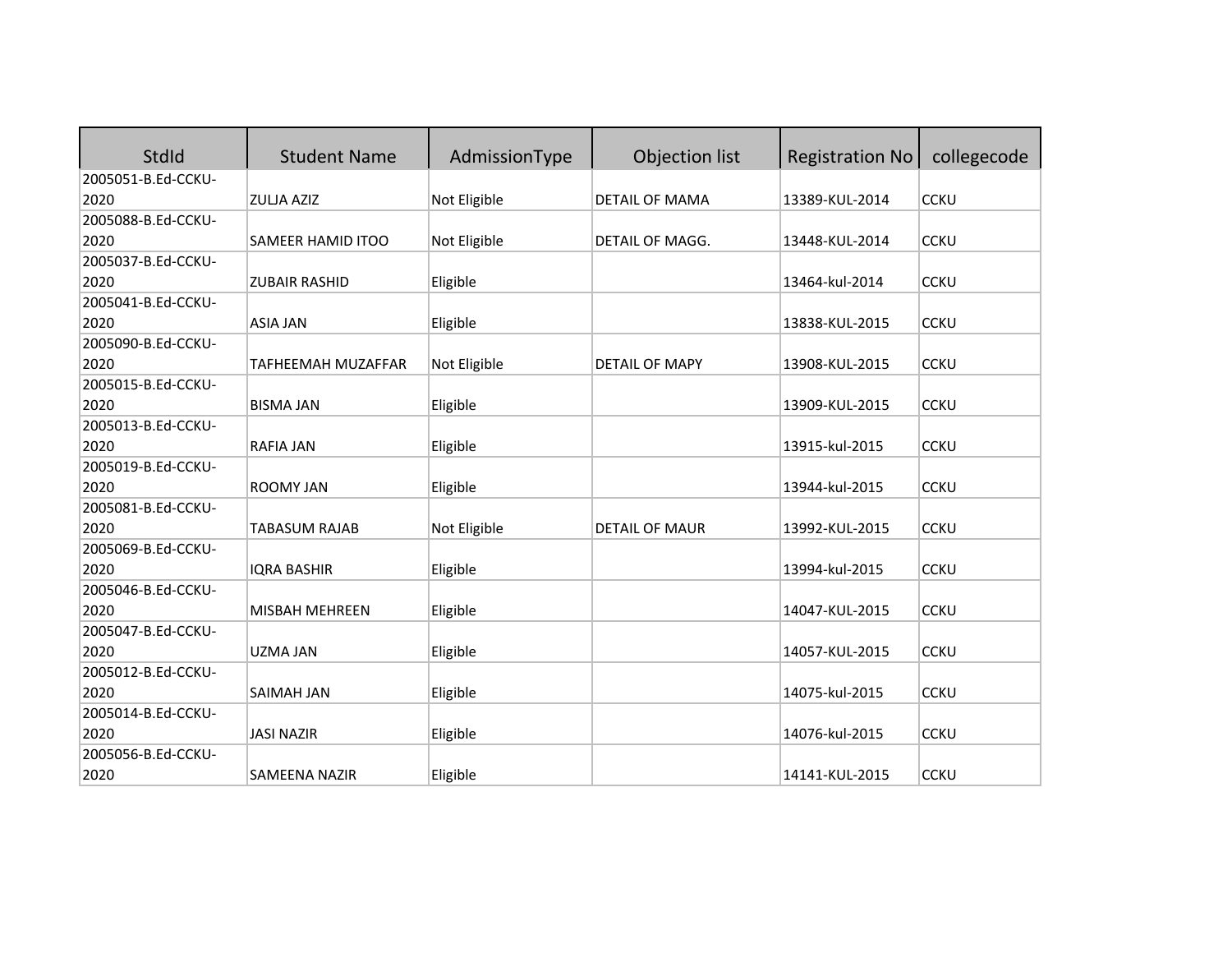| StdId              | <b>Student Name</b>        | AdmissionType | Objection list   | <b>Registration No</b> | collegecode |
|--------------------|----------------------------|---------------|------------------|------------------------|-------------|
| 2005057-B.Ed-CCKU- |                            |               |                  |                        |             |
| 2020               | <b>HADDEE MANZOOR</b>      | Eligible      |                  | 14143-KUL-2015         | <b>CCKU</b> |
| 2005055-B.Ed-CCKU- |                            |               |                  |                        |             |
| 2020               | ULFATH IQBAL               | Eligible      |                  | 14191-KUL-2015         | <b>CCKU</b> |
| 2005008-B.Ed-CCKU- |                            |               |                  |                        |             |
| 2020               | ZAHID MANZOOR DAR          | Not Eligible  | MCOM DETAIL REQ. | 14586-KUL-2015         | <b>CCKU</b> |
| 2005087-B.Ed-CCKU- |                            |               |                  |                        |             |
| 2020               | <b>INSHA AMIN</b>          | Eligible      |                  | 14613-kul-2015         | <b>CCKU</b> |
| 2005024-B.Ed-CCKU- |                            |               |                  |                        |             |
| 2020               | <b>MISBA SALAM</b>         | Eligible      |                  | 14651-kul-2015         | <b>CCKU</b> |
| 2005030-B.Ed-CCKU- |                            |               |                  |                        |             |
| 2020               | <b>SHAKIR SHAFAT MIR</b>   | Eligible      |                  | 14789-kul-2015         | <b>CCKU</b> |
| 2005059-B.Ed-CCKU- |                            |               |                  |                        |             |
| 2020               | <b>TOWSEEF AHMAD GANIE</b> | Eligible      |                  | 14848-kul-2015         | <b>CCKU</b> |
| 2005080-B.Ed-CCKU- |                            |               |                  |                        |             |
| 2020               | AKEEL ABDULLLAH            | Not Eligible  | REVIVAL OF REG.  | 14891-KUL-2015         | <b>CCKU</b> |
| 2005027-B.Ed-CCKU- |                            |               |                  |                        |             |
| 2020               | MUZAFAR AHMAD JEHRA        | Not Eligible  | DETAIL OF MAMA.  | 14930-Kul-2015         | <b>CCKU</b> |
| 2005007-B.Ed-CCKU- |                            |               |                  |                        |             |
| 2020               | <b>SUBZAR AHMAD THOKER</b> | Not Eligible  | MAGG DETAIL REQ. | 14961-kul-2015         | <b>CCKU</b> |
| 2005020-B.Ed-CCKU- |                            |               |                  |                        |             |
| 2020               | <b>BISMA FAYAZ</b>         | Eligible      |                  | 15012-kul-2015         | <b>CCKU</b> |
| 2005010-B.Ed-CCKU- |                            |               |                  |                        |             |
| 2020               | <b>SURIYA SHABIR</b>       | Eligible      |                  | 15045-kul-2015         | <b>CCKU</b> |
| 2005039-B.Ed-CCKU- |                            |               |                  |                        |             |
| 2020               | <b>TABASUM REHMAN</b>      | Eligible      |                  | 16254-kul-2016         | <b>CCKU</b> |
| 2005005-B.Ed-CCKU- |                            |               |                  |                        |             |
| 2020               | <b>IQRA TUL NISSA</b>      | Eligible      |                  | 16411-kul-2016         | <b>CCKU</b> |
| 2005078-B.Ed-CCKU- |                            |               |                  |                        |             |
| 2020               | <b>SUJATA SHABIR</b>       | Eligible      |                  | 17192-KUL-2017         | <b>CCKU</b> |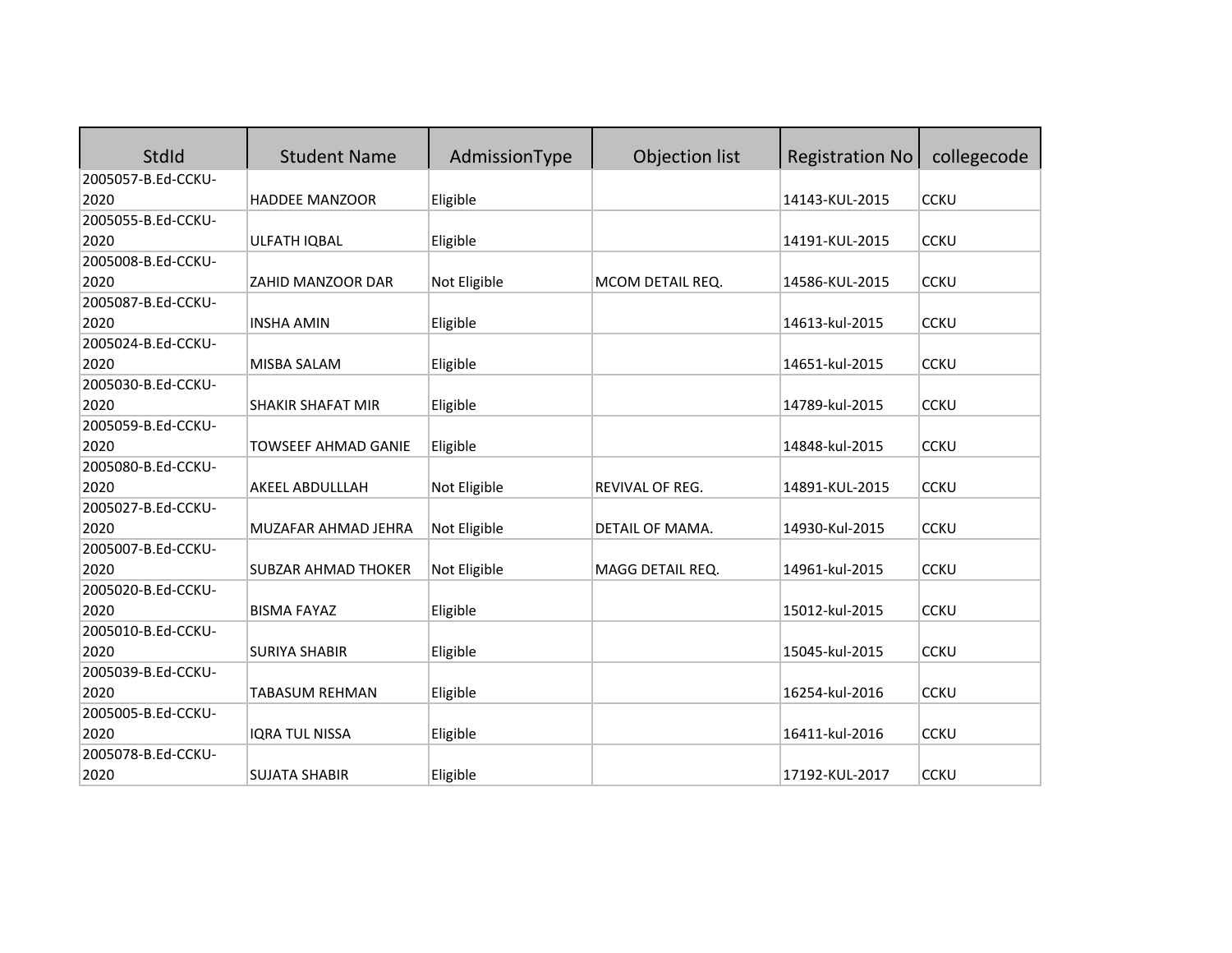| <b>StdId</b>       | <b>Student Name</b>    | AdmissionType | Objection list         | <b>Registration No</b> | collegecode |
|--------------------|------------------------|---------------|------------------------|------------------------|-------------|
| 2005079-B.Ed-CCKU- |                        |               |                        |                        |             |
| 2020               | <b>SURIYA JAN</b>      | Eligible      |                        | 17193-KUL-2017         | <b>CCKU</b> |
| 2005002-B.Ed-CCKU- |                        |               |                        |                        |             |
| 2020               | <b>AFSHANA SHABIR</b>  | Eligible      |                        | 18391-kul-2017         | <b>CCKU</b> |
| 2005066-B.Ed-CCKU- |                        |               |                        |                        |             |
| 2020               | RASY FAYAZ CHOH WANI   | Eligible      |                        | 2033-DRA-2011          | <b>CCKU</b> |
| 2005044-B.Ed-CCKU- |                        |               |                        |                        |             |
| 2020               | SABAH SAMEEM MOGAL     | Eligible      |                        | 27038-aw-2012          | <b>CCKU</b> |
| 2005031-B.Ed-CCKU- |                        |               |                        |                        |             |
| 2020               | SHAHNAZA RAMZAN        | Not Eligible  | <b>REVIVAL OF MIG.</b> | 27250-Aw-2013          | <b>CCKU</b> |
| 2005018-B.Ed-CCKU- |                        |               |                        |                        |             |
| 2020               | <b>GOVSIA JAN</b>      | Not Eligible  | SP OF REVIVAL MIG.     | 29198-aw-2014          | <b>CCKU</b> |
| 2005038-B.Ed-CCKU- |                        |               |                        |                        |             |
| 2020               | <b>AFSHANA AKHTER</b>  | Eligible      |                        | 30219-AW-2014          | <b>CCKU</b> |
| 2005064-B.Ed-CCKU- |                        |               |                        |                        |             |
| 2020               | DURDANAH FAROOQ        | Not Eligible  | DETAIL OF MAMA.        | 30897-AW-2015          | <b>CCKU</b> |
| 2005021-B.Ed-CCKU- |                        |               |                        |                        |             |
| 2020               | <b>IFSHANA MANZOOR</b> | Eligible      |                        | 31111-AW-2015          | <b>CCKU</b> |
| 2005070-B.Ed-CCKU- |                        |               |                        |                        |             |
| 2020               | SAIMA JOHN             | Not Eligible  | DETAIL OF MAMA.        | 73056-ang-2013         | <b>CCKU</b> |
| 2005033-B.Ed-CCKU- |                        |               |                        |                        |             |
| 2020               | SHAHID AHMAD NAIKOO    | Eligible      |                        | 73809-ANG-2014         | <b>CCKU</b> |
| 2005068-B.Ed-CCKU- |                        |               |                        |                        |             |
| 2020               | MOHAMMAD AMIN DAR      | Eligible      |                        | 74012-ANG-2014         | <b>CCKU</b> |
| 2005042-B.Ed-CCKU- |                        |               |                        |                        |             |
| 2020               | <b>BE BE SUMAYA</b>    | Not Eligible  | DETAIL OF MAUR.        | 31483-AW-2015          | <b>CCKU</b> |
| 2005052-B.Ed-CCKU- |                        |               |                        |                        |             |
| 2020               | <b>MASRAT JAN</b>      | Eligible      |                        | 32693-AW-2015          | <b>CCKU</b> |
| 2005075-B.Ed-CCKU- |                        |               |                        |                        |             |
| 2020               | <b>ADIL REYAZ WANI</b> | Eligible      |                        | 369-DHP-2013           | <b>CCKU</b> |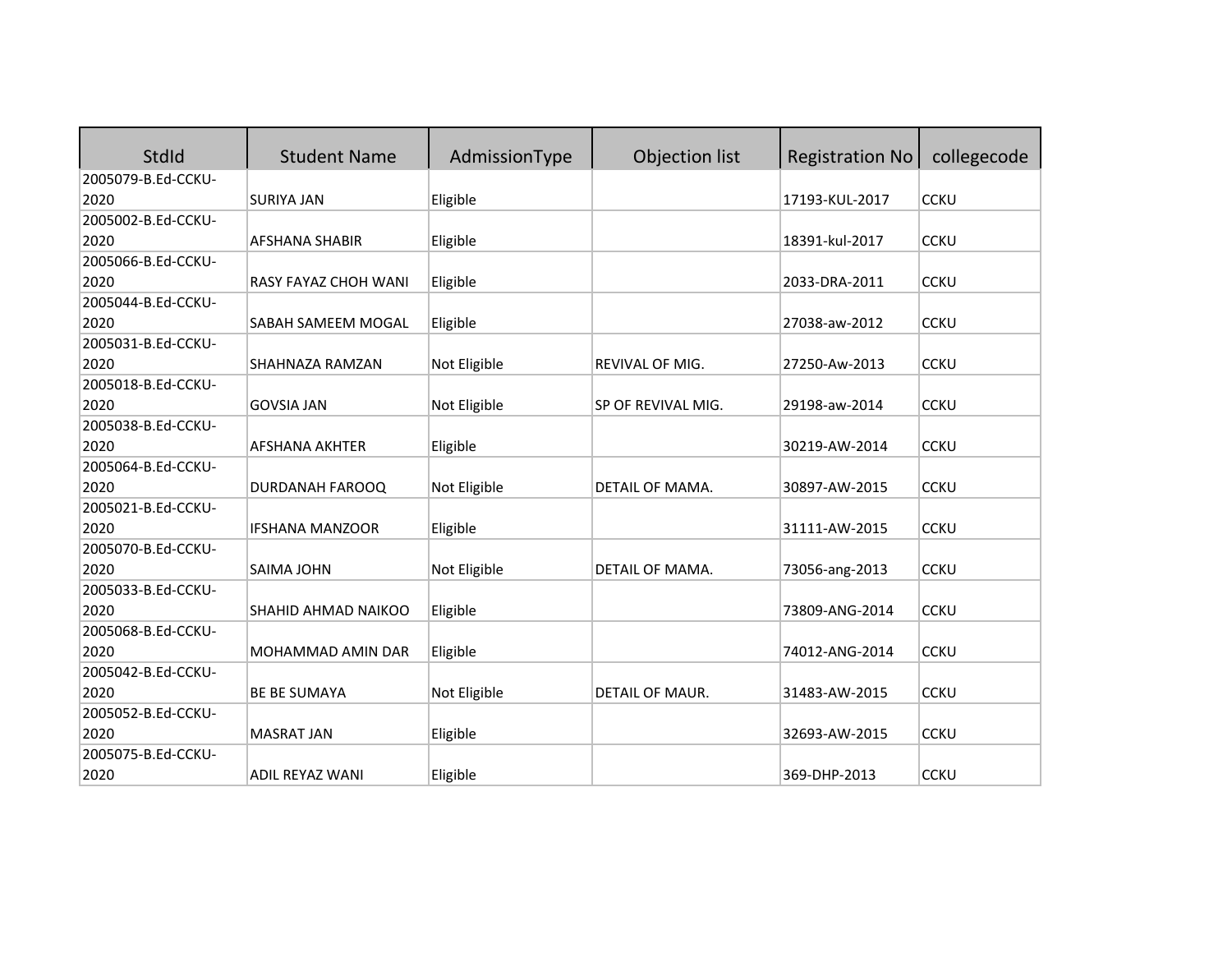| <b>StdId</b>                        | <b>Student Name</b>         | AdmissionType | Objection list          | <b>Registration No</b> | collegecode |
|-------------------------------------|-----------------------------|---------------|-------------------------|------------------------|-------------|
| 2005082-B.Ed-CCKU-                  |                             |               |                         |                        |             |
| 2020                                | MUBARK AHMAD BHAT           | Eligible      |                         | 38454-Ang-2001         | <b>CCKU</b> |
| 2005085-B.Ed-CCKU-                  |                             |               |                         |                        |             |
| 2020                                | <b>BISMA YOUSF</b>          | Eligible      |                         | 496-KL-2014            | <b>CCKU</b> |
| 2005048-B.Ed-CCKU-                  |                             |               |                         |                        |             |
| 2020                                | MUNTAHA MUSHTAQ             | Eligible      |                         | 525-jb-2015            | <b>CCKU</b> |
| 2005067-B.Ed-CCKU-                  |                             |               |                         |                        |             |
| 2020                                | SAIMA HASSAN                | Eligible      |                         | 530-JB-2015            | <b>CCKU</b> |
| 2005004-B.Ed-CCKU-                  |                             |               |                         |                        |             |
| 2020                                | SERJEEL MUSHTAQ             | Eligible      |                         | 53-CCKU-2020           | <b>CCKU</b> |
| 2005074-B.Ed-CCKU-                  |                             |               |                         |                        |             |
| 2020                                | AIJAZ AHMAD DAR             | Eligible      |                         | 54-CCKU-2020           | <b>CCKU</b> |
| 2005040-B.Ed-CCKU-                  |                             |               |                         |                        |             |
| 2020                                | KHUSHBOO JAN                | Eligible      |                         | 561-JB-2015            | <b>CCKU</b> |
| 2005032-B.Ed-CCKU-                  |                             |               |                         |                        |             |
| 2020                                | <b>SURIYA GULZAR</b>        | Not Eligible  | DETAIL OF PGDRP COURSE. | 65819-W-2014           | <b>CCKU</b> |
| 2005009-B.Ed-CCKU-                  |                             |               |                         |                        |             |
| 2020                                | AABID AHMAD MALLA           | Eligible      |                         | 6846-bjb-2015          | <b>CCKU</b> |
| 2005058-B.Ed-CCKU-                  |                             |               |                         |                        |             |
| 2020                                | <b>RAWHAT UN NISA</b>       | Not Eligible  | REVIVAL OF MIG.         | 8517-KUL-2011          | <b>CCKU</b> |
| 2005060-B.Ed-CCKU-                  |                             |               |                         |                        |             |
| 2020                                | <b>AADIL YOUSUF TANTRAY</b> | Not Eligible  | REVIVAL OF REG.         | 8523-KUL-2011          | <b>CCKU</b> |
| 2005083-B.Ed-CCKU-                  |                             |               |                         |                        |             |
| 2020                                | <b>BILAL AHMAD MIR</b>      | Not Eligible  | DETAIL OF MAMA.         | 9521-kul-2012          | <b>CCKU</b> |
| 2005086-B.Ed-CCKU-                  |                             |               |                         |                        |             |
| 2020                                | <b>IRSHAD AHMAD NAIK</b>    | Eligible      |                         | 9994-kul-2012          | <b>CCKU</b> |
|                                     |                             |               |                         |                        |             |
| 1906131-B.ED-CCP-2019 ULFAT AHSAN   |                             | Eligible      |                         | 428-PMP-2015           | <b>CCP</b>  |
|                                     |                             |               |                         |                        |             |
| 2001403-B.Ed-CCP-2020 ARJUMAND AZAD |                             | Not Eligible  | <b>REG/ELIG REQ</b>     |                        | <b>CCP</b>  |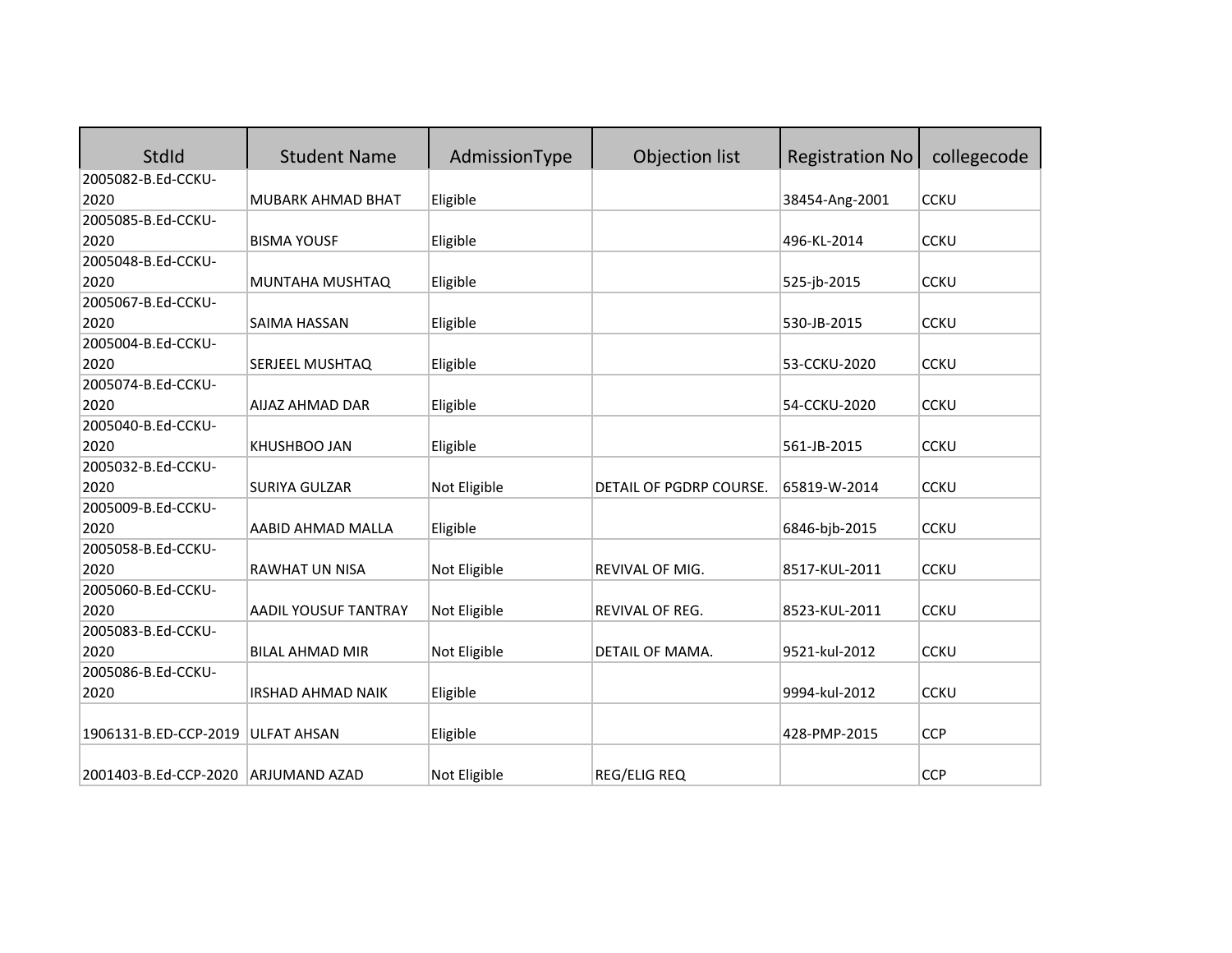| <b>StdId</b>                                   | <b>Student Name</b>                            | AdmissionType        | Objection list          | <b>Registration No</b>          | collegecode              |
|------------------------------------------------|------------------------------------------------|----------------------|-------------------------|---------------------------------|--------------------------|
| 2001404-B.Ed-CCP-2020                          | <b>SHABNUM TABASUM</b>                         | Not Eligible         | <b>REG/ELIG REQ</b>     |                                 | <b>CCP</b>               |
| 2006045-B.Ed-CCP-2020                          | <b>BILQUEES RASHID</b>                         | Not Eligible         | MIGRATIO REQ            |                                 | <b>CCP</b>               |
| 2006048-B.Ed-CCP-2020                          | <b>AAMIR HUSSAIN</b>                           | Not Eligible         | <b>REG NO NOT GIVEN</b> |                                 | <b>CCP</b>               |
| 2006052-B.Ed-CCP-2020                          | <b>SUNAINA SHAYAQ WANI</b>                     | Not Eligible         | <b>MIGRATION REQ</b>    |                                 | <b>CCP</b>               |
| 2006073-B.Ed-CCP-2020                          | <b>SUBYA NAZIR</b>                             | Not Eligible         | <b>MIGRATION REQ</b>    |                                 | <b>CCP</b>               |
| 2006080-B.Ed-CCP-2020                          | <b>SHAHNAZA AKHTER</b>                         | Not Eligible         | <b>MIGRATION REQ</b>    |                                 | <b>CCP</b>               |
| 2006123-B.Ed-CCP-2020                          | <b>ALIYA REHMAN</b>                            | Not Eligible         |                         |                                 | <b>CCP</b>               |
| 2006327-B.Ed-CCP-2020                          | NASEER AHMAD AHANGER Not Eligible              |                      | <b>MIGRATION REQ</b>    |                                 | <b>CCP</b>               |
| 2006115-B.Ed-CCP-2020                          | <b>RASIA BASHIR</b>                            | Eligible             |                         | 106-miit-2014                   | <b>CCP</b>               |
| 2006125-B.Ed-CCP-2020                          | <b>GOWHARA JAN</b>                             | Eligible             |                         | 1123-PW-2014                    | <b>CCP</b>               |
| 2006092-B.Ed-CCP-2020                          | <b>SHAHIDA MUKHTAR</b>                         | Eligible             |                         | 1196-pw-2015                    | <b>CCP</b>               |
| 2006084-B.Ed-CCP-2020                          | <b>SUNOBAR JAN</b>                             | Eligible             |                         | 1200-pw-2015                    | <b>CCP</b>               |
| 2006321-B.Ed-CCP-2020                          | PEER INAIETULLAH SHAH                          | Not Eligible         | <b>3RD YEAR MC REQ</b>  | 1383-TC-2001                    | <b>CCP</b>               |
|                                                |                                                |                      |                         |                                 |                          |
| 2006031-B.Ed-CCP-2020<br>2006309-B.Ed-CCP-2020 | <b>KAUSARA AZAD</b><br><b>ARIF RASHID SHAH</b> | Eligible<br>Eligible |                         | 14228-kul-2015<br>18657-pc-2009 | <b>CCP</b><br><b>CCP</b> |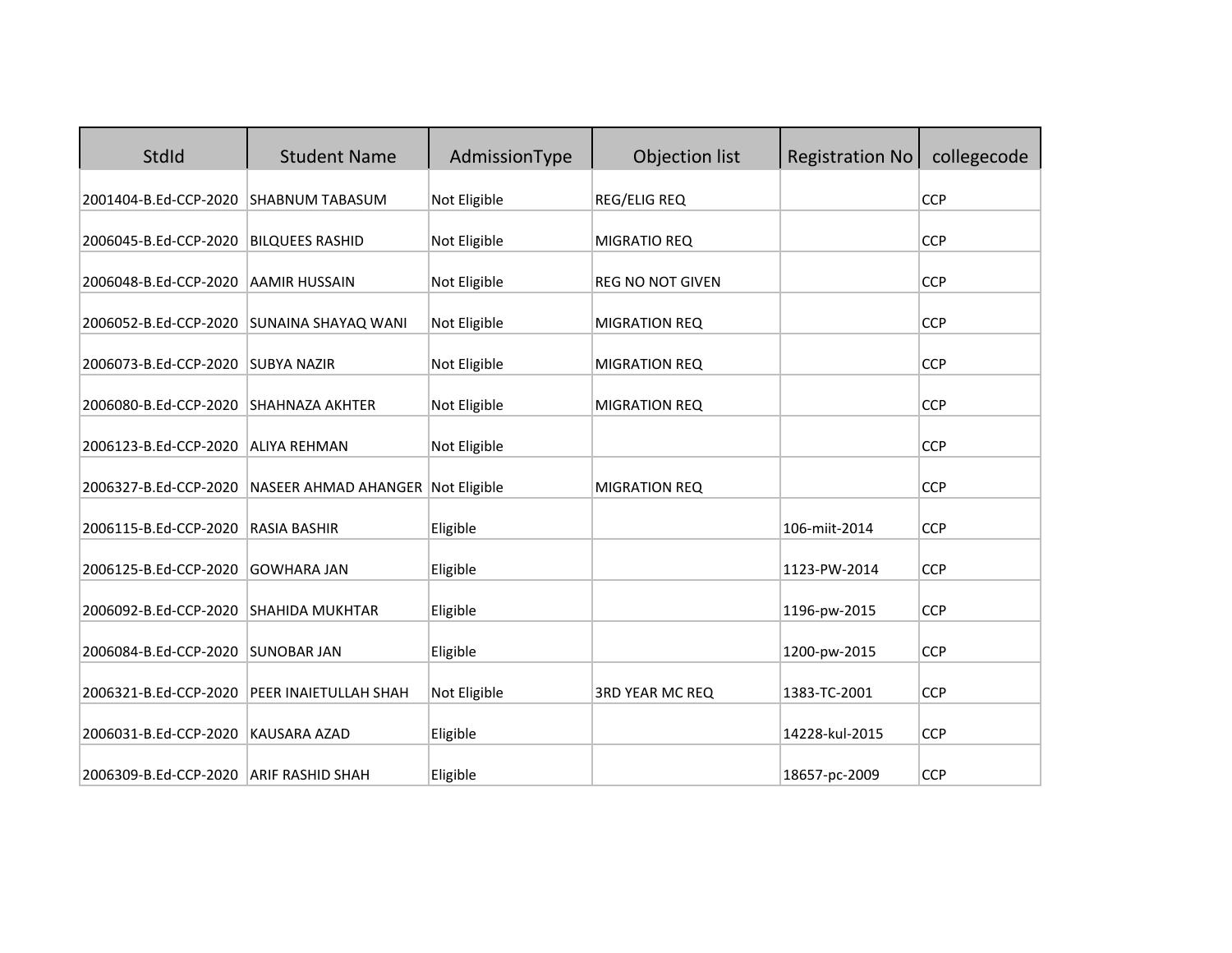| StdId                                | <b>Student Name</b>       | AdmissionType | Objection list     | <b>Registration No</b> | collegecode |
|--------------------------------------|---------------------------|---------------|--------------------|------------------------|-------------|
| 2006056-B.Ed-CCP-2020                | TAWSEEF AHMAD WANI        | Not Eligible  | G R REQ            | 21016-pc-2010          | <b>CCP</b>  |
| 2006120-B.Ed-CCP-2020                | MEHNAZA MUSHTAQ           | Eligible      |                    | 23193-PC-2011          | <b>CCP</b>  |
| 2006058-B.Ed-CCP-2020                | <b>ASIYA HAMID</b>        | Eligible      |                    | 24723-PC-2012          | <b>CCP</b>  |
| 2006055-B.Ed-CCP-2020                | <b>BILQUIS HAMID</b>      | Eligible      |                    | 24825-pc-2012          | <b>CCP</b>  |
| 2006004-B.Ed-CCP-2020                | YASMEENA JAN              | Eligible      |                    | 25158-pc-2012          | <b>CCP</b>  |
| 2006126-B.Ed-CCP-2020                | <b>FAYEZA JAN</b>         | Eligible      |                    | 25405-PC-2012          | <b>CCP</b>  |
| 2006119-B.Ed-CCP-2020                | <b>AADIL RASHID</b>       | Eligible      |                    | 25409-PC-2012          | <b>CCP</b>  |
| 2006114-B.Ed-CCP-2020                | <b>FARHAT NABI LONE</b>   | Eligible      |                    | 26499-pc-2012          | <b>CCP</b>  |
| 2006076-B.Ed-CCP-2020                | NAYEEM AHMAD BHAT         | Eligible      |                    | 26535-PC-2012          | <b>CCP</b>  |
| 2006077-B.Ed-CCP-2020                | <b>ARSHID AHMAD KUMAR</b> | Eligible      |                    | 26634-pc-2012          | <b>CCP</b>  |
| 2006039-B.Ed-CCP-2020                | <b>BALQEES JAN</b>        | Eligible      |                    | 26699-PC-2013          | <b>CCP</b>  |
| 2006079-B.Ed-CCP-2020                | <b>ARIFA RASHID</b>       | Eligible      |                    | 26745-pc-2013          | <b>CCP</b>  |
| 2006124-B.Ed-CCP-2020                | MUNAZAH RASHID            | Eligible      |                    | 26839-PC-2013          | <b>CCP</b>  |
| 2006042-B.Ed-CCP-2020                | <b>FARHAT YOUSUF</b>      | Not Eligible  | <b>REVIVAL REQ</b> | 27026-PC-2013          | <b>CCP</b>  |
| 2006041-B.Ed-CCP-2020 SABAHAT BASHIR |                           | Eligible      |                    | 27027-PC-2013          | <b>CCP</b>  |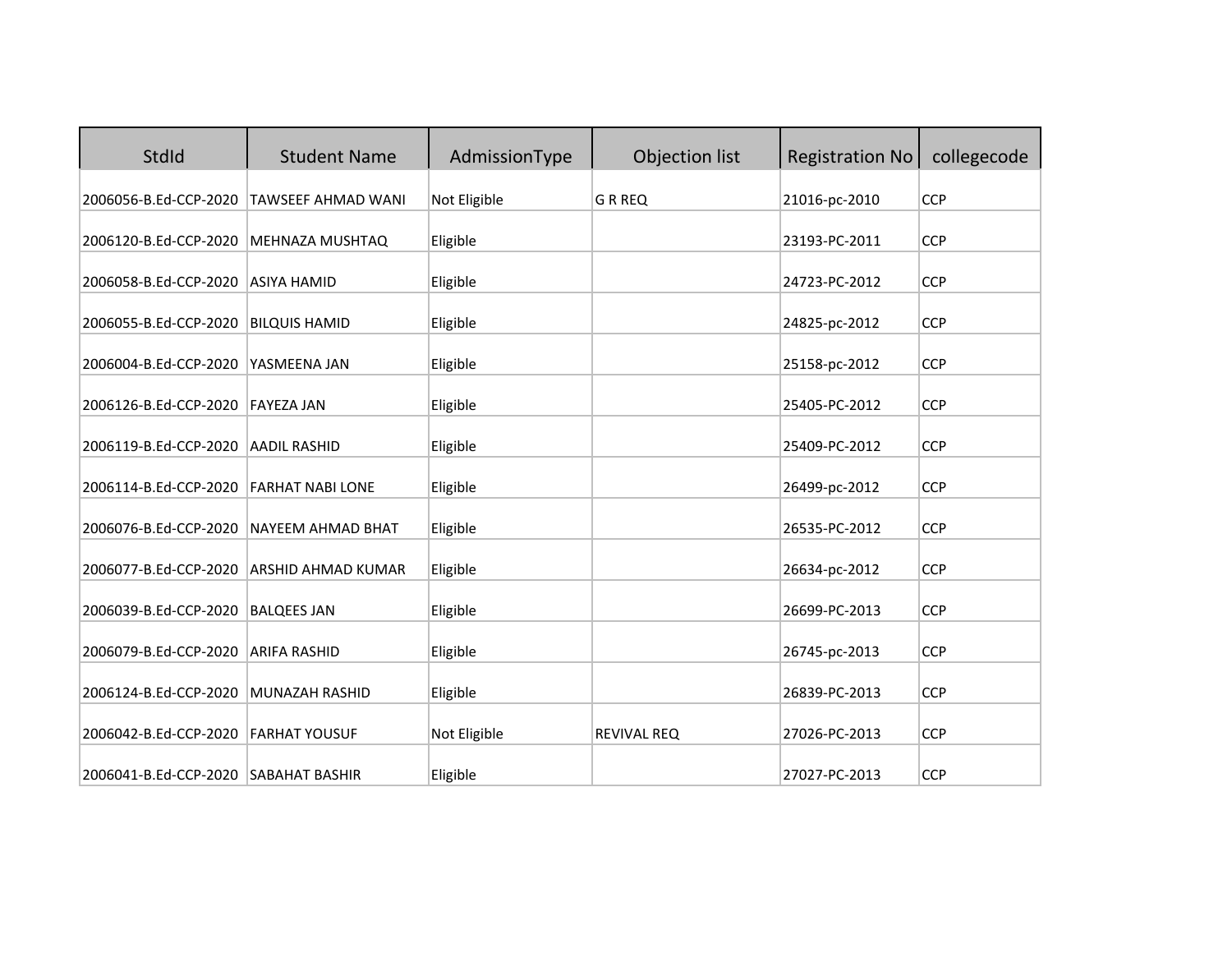| StdId                 | <b>Student Name</b>       | AdmissionType | Objection list     | <b>Registration No</b> | collegecode |
|-----------------------|---------------------------|---------------|--------------------|------------------------|-------------|
| 2006074-B.Ed-CCP-2020 | <b>SHARIQ NABI WANI</b>   | Eligible      |                    | 27096-pc-2013          | <b>CCP</b>  |
| 2006038-B.Ed-CCP-2020 | <b>RUMAISA YOUSUF</b>     | Eligible      |                    | 27221-PC-2013          | <b>CCP</b>  |
| 2006128-B.Ed-CCP-2020 | <b>HAROON GULZAR</b>      | Eligible      |                    | 27923-PC-2013          | <b>CCP</b>  |
| 2006032-B.Ed-CCP-2020 | <b>BILAL AHMAD RATHER</b> | Not Eligible  | <b>REVIVAL REQ</b> | 28483-pc-2013          | <b>CCP</b>  |
| 2006060-B.Ed-CCP-2020 | <b>RUHEE ALI</b>          | Eligible      |                    | 28572-PC-2013          | <b>CCP</b>  |
| 2006071-B.Ed-CCP-2020 | <b>ABEENA MUSHTAQ</b>     | Eligible      |                    | 28662-PC-2013          | <b>CCP</b>  |
| 2006003-B.Ed-CCP-2020 | <b>SHAFI ALI</b>          | Eligible      |                    | 28760-pc-2013          | <b>CCP</b>  |
| 2006105-B.Ed-CCP-2020 | MUZAMIL JALAL             | Eligible      |                    | 28781-PC-2013          | <b>CCP</b>  |
| 2006134-B.Ed-CCP-2020 | <b>MOHD RAFEEQ GANAIE</b> | Eligible      |                    | 28798-PC-2013          | <b>CCP</b>  |
| 2006081-B.Ed-CCP-2020 | <b>AARIFA JAN</b>         | Eligible      |                    | 28831-PC-2013          | <b>CCP</b>  |
| 2006002-B.Ed-CCP-2020 | <b>SUHAIL FATIMA</b>      | Eligible      |                    | 28841-PC-2013          | <b>CCP</b>  |
| 2006036-B.Ed-CCP-2020 | <b>RABIA AMIN</b>         | Eligible      |                    | 29221-PC-2014          | <b>CCP</b>  |
| 2006024-B.Ed-CCP-2020 | <b>MASRAT JAN</b>         | Eligible      |                    | 29271-PC-2014          | <b>CCP</b>  |
| 2006116-B.Ed-CCP-2020 | <b>IQRA NAZIR</b>         | Eligible      |                    | 29281-PC-2014          | <b>CCP</b>  |
| 2006078-B.Ed-CCP-2020 | JOZY ALI                  | Eligible      |                    | 29314-PC-2014          | <b>CCP</b>  |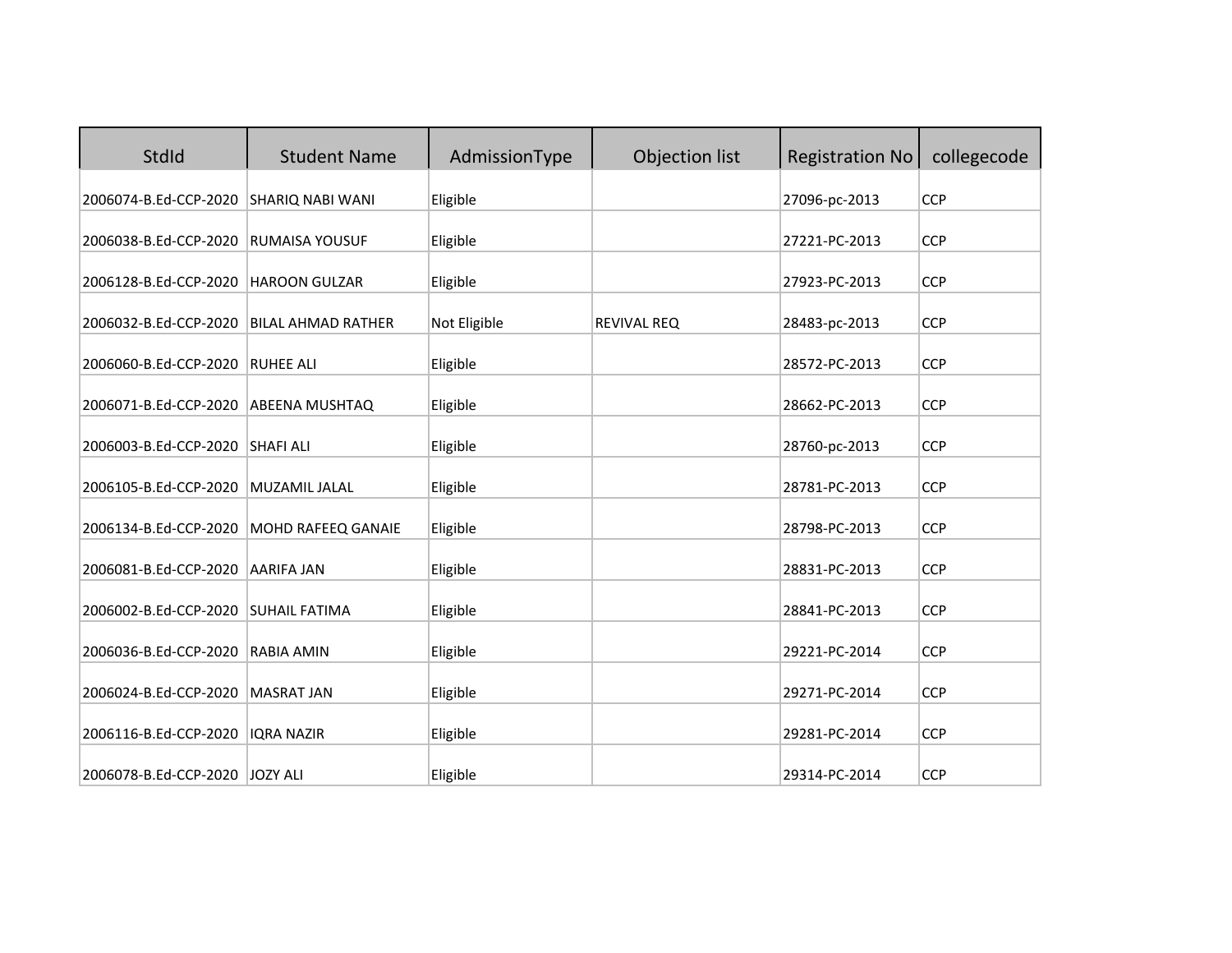| StdId                 | <b>Student Name</b>      | AdmissionType | Objection list | <b>Registration No</b> | collegecode |
|-----------------------|--------------------------|---------------|----------------|------------------------|-------------|
| 2006085-B.Ed-CCP-2020 | <b>RUHEE AKHTER</b>      | Eligible      |                | 29478-pc-2014          | <b>CCP</b>  |
| 2006064-B.Ed-CCP-2020 | <b>UZMA TARIQ</b>        | Eligible      |                | 29553-Pc-2014          | <b>CCP</b>  |
| 2006047-B.Ed-CCP-2020 | <b>AASIA AKHTER</b>      | Eligible      |                | 29858-PC-2014          | <b>CCP</b>  |
| 2006101-B.Ed-CCP-2020 | <b>SARJEELA HASSAN</b>   | Eligible      |                | 29923-PC-2014          | <b>CCP</b>  |
| 2006094-B.Ed-CCP-2020 | <b>SHAZIA AKHTER</b>     | Eligible      |                | 30145-pc-2014          | <b>CCP</b>  |
| 2006127-B.Ed-CCP-2020 | <b>SAMEER AHMAD BHAT</b> | Eligible      |                | 30166-pc-2014          | <b>CCP</b>  |
| 2006111-B.Ed-CCP-2020 | <b>NUSRAT AKRAM</b>      | Eligible      |                | 30176-pc-2014          | <b>CCP</b>  |
| 2006035-B.Ed-CCP-2020 | <b>RABIYA RASHID</b>     | Eligible      |                | 30225-pc-2014          | <b>CCP</b>  |
| 2006005-B.Ed-CCP-2020 | ASHFAQ AHMAD KOKA        | Eligible      |                | 30321-pc-2014          | <b>CCP</b>  |
| 2006072-B.Ed-CCP-2020 | <b>ZAHIDA SATAR</b>      | Eligible      |                | 30511-PC-2014          | <b>CCP</b>  |
| 2006050-B.Ed-CCP-2020 | <b>AASIYA RAHEEM</b>     | Eligible      |                | 30520-pc-2014          | <b>CCP</b>  |
| 2006014-B.Ed-CCP-2020 | <b>BISMAH TARIQ</b>      | Eligible      |                | 30524-PC-2014          | <b>CCP</b>  |
| 2006057-B.Ed-CCP-2020 | <b>NIGHAT HAMID</b>      | Eligible      |                | 30549-PC-2014          | <b>CCP</b>  |
| 2006011-B.Ed-CCP-2020 | <b>ULFAT SHOWKAT</b>     | Eligible      |                | 30550-PC-2014          | <b>CCP</b>  |
| 2006010-B.Ed-CCP-2020 | <b>IRAM BASHIR</b>       | Eligible      |                | 30552-PC-2014          | <b>CCP</b>  |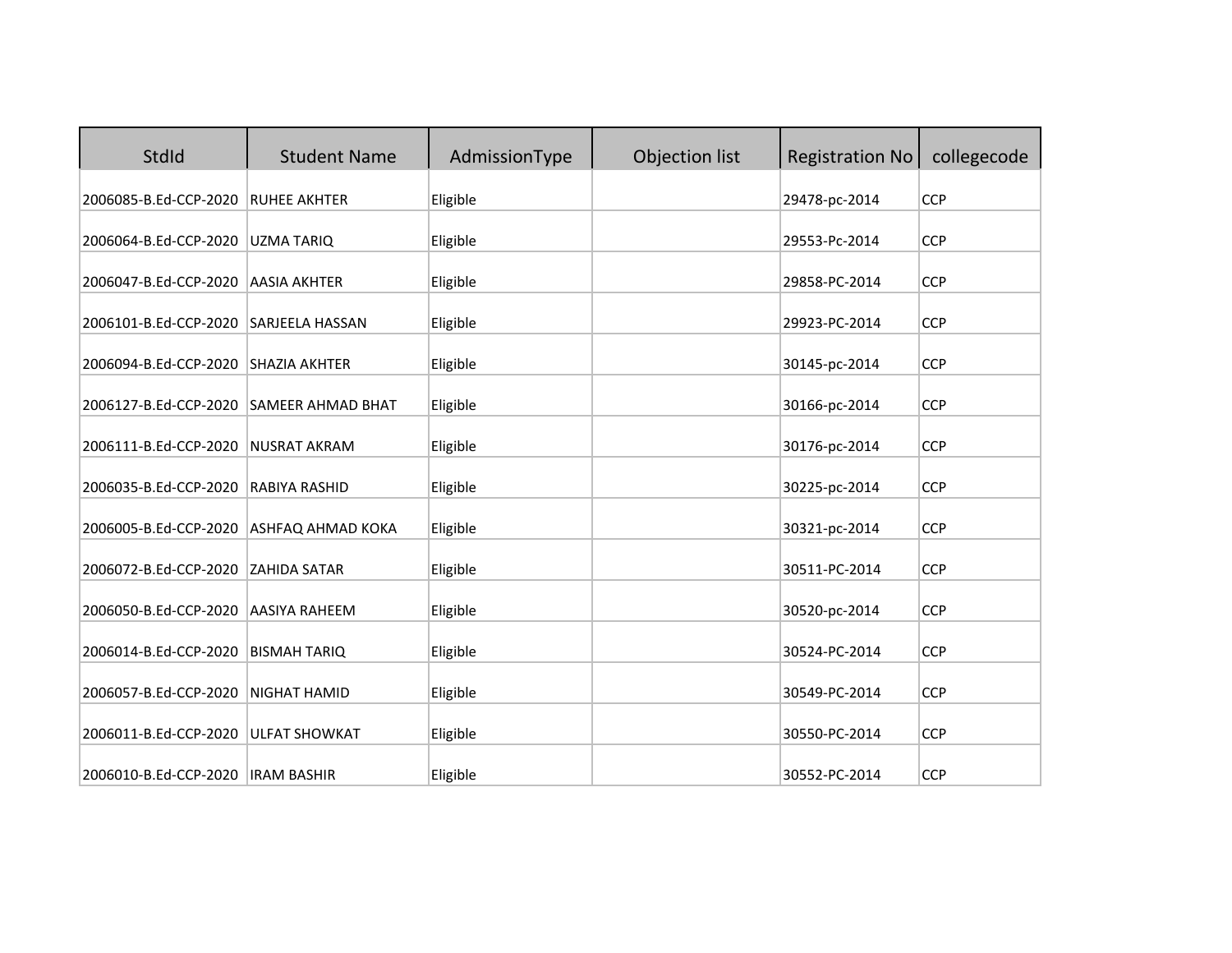| StdId                                | <b>Student Name</b>     | AdmissionType | Objection list     | <b>Registration No</b> | collegecode |
|--------------------------------------|-------------------------|---------------|--------------------|------------------------|-------------|
| 2006017-B.Ed-CCP-2020                | <b>SHAHIDA NAZIR</b>    | Not Eligible  | <b>REVIVAL REQ</b> | 30565-PC-2014          | <b>CCP</b>  |
| 2006061-B.Ed-CCP-2020                | <b>INSHA JAN</b>        | Eligible      |                    | 30572-pc-2014          | <b>CCP</b>  |
| 2006066-B.Ed-CCP-2020 SHAZIYA YAQOOB |                         | Eligible      |                    | 30600-pc-2014          | <b>CCP</b>  |
| 2006098-B.Ed-CCP-2020                | JAMEELA REHMAN          | Eligible      |                    | 30601-pc-2014          | <b>CCP</b>  |
| 2006054-B.Ed-CCP-2020                | <b>REHANA SULTAN</b>    | Eligible      |                    | 30670-pc-2014          | <b>CCP</b>  |
| 2006065-B.Ed-CCP-2020                | JAHANGEER AHMAD DAR     | Eligible      |                    | 30745-pc-2014          | <b>CCP</b>  |
| 2006089-B.Ed-CCP-2020                | <b>SUMAIRA ANJUM</b>    | Eligible      |                    | 30795-pc-2014          | <b>CCP</b>  |
| 2006095-B.Ed-CCP-2020                | <b>SHAHNAZA MANZOOR</b> | Eligible      |                    | 30819-pc-2014          | <b>CCP</b>  |
| 2006088-B.Ed-CCP-2020                | <b>SHAZIA RASOOL</b>    | Eligible      |                    | 30947-PC-2014          | <b>CCP</b>  |
| 2006132-B.Ed-CCP-2020                | JUNAID FAIZ             | Not Eligible  | <b>REVIVAL REQ</b> | 31058-pc-2015          | <b>CCP</b>  |
| 2006037-B.Ed-CCP-2020                | <b>SUMY ASHIQ</b>       | Eligible      |                    | 31082-PC-2015          | <b>CCP</b>  |
| 2006043-B.Ed-CCP-2020                | <b>SIDRAH MUSHTAQ</b>   | Eligible      |                    | 31084-PC-2015          | <b>CCP</b>  |
| 2006030-B.Ed-CCP-2020                | HUZEEFA MUSHTAQ         | Eligible      |                    | 31096-PC-2015          | <b>CCP</b>  |
| 2006013-B.Ed-CCP-2020                | <b>AZRA JAN</b>         | Eligible      |                    | 31242-pc-2015          | <b>CCP</b>  |
| 2006102-B.Ed-CCP-2020 SAIMA FAROOQ   |                         | Not Eligible  | <b>REVIVAL REQ</b> | 31329-PC-2015          | <b>CCP</b>  |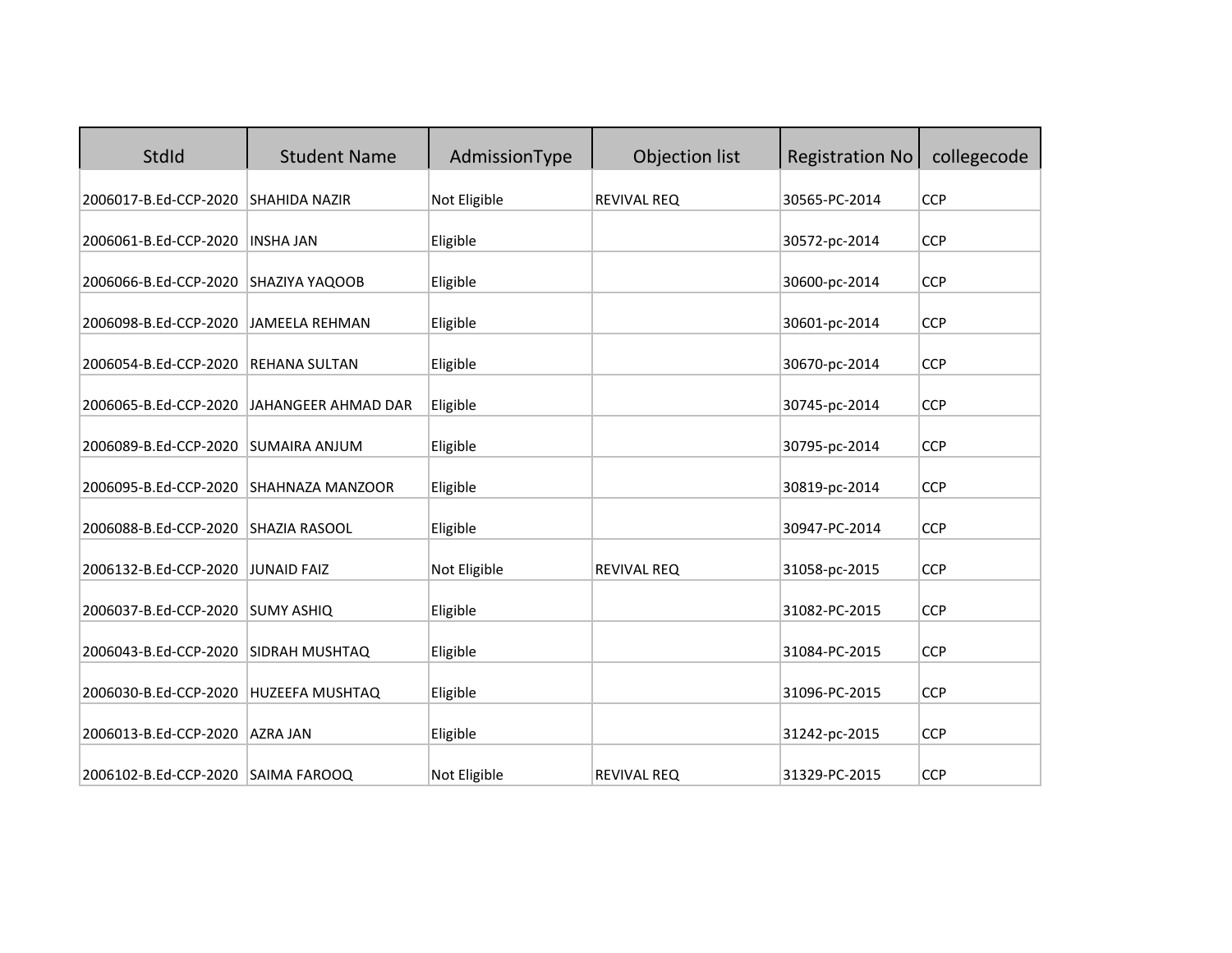| StdId                 | <b>Student Name</b>       | AdmissionType | Objection list     | <b>Registration No</b> | collegecode |
|-----------------------|---------------------------|---------------|--------------------|------------------------|-------------|
| 2006012-B.Ed-CCP-2020 | SUMEERA MAQBOOL           | Eligible      |                    | 31343-pc-2015          | <b>CCP</b>  |
| 2006029-B.Ed-CCP-2020 | <b>JASIA NABI</b>         | Eligible      |                    | 31346-PC-2015          | <b>CCP</b>  |
| 2006070-B.Ed-CCP-2020 | <b>ANJUM NAZIR</b>        | Eligible      |                    | 31399-PC-2015          | <b>CCP</b>  |
| 2006310-B.Ed-CCP-2020 | MISBAH UN NISA            | Eligible      |                    | 724-TI-2014            | <b>CCP</b>  |
| 2006346-B.Ed-CCP-2020 | <b>JUNAID RASHID</b>      | Eligible      |                    | 72548-ANG-2013         | <b>CCP</b>  |
| 2006106-B.Ed-CCP-2020 | <b>MOHAMMAD ABID SHAH</b> | Eligible      |                    | 73679-ANG-2014         | <b>CCP</b>  |
| 2006320-B.Ed-CCP-2020 | <b>SABINA AKHTER</b>      | Not Eligible  | <b>REVIVAL REQ</b> | 737-TI-2015            | <b>CCP</b>  |
| 2006067-B.Ed-CCP-2020 | SAIQA JAN                 | Eligible      |                    | 7426-tc-2014           | <b>CCP</b>  |
| 2006323-B.Ed-CCP-2020 | <b>SHABNAM NABI</b>       | Eligible      |                    | 7428-TC-2014           | <b>CCP</b>  |
| 2006107-B.Ed-CCP-2020 | <b>IRSHAD AHMAD SHAH</b>  | Eligible      |                    | 74305-ANG-2014         | <b>CCP</b>  |
|                       |                           |               |                    |                        |             |
| 2006040-B.Ed-CCP-2020 | SHAFIA MUSHTAQ            | Not Eligible  | <b>REVIVAL REQ</b> | 31459-pc-2015          | <b>CCP</b>  |
| 2006096-B.Ed-CCP-2020 | <b>JOZY AKHTER</b>        | Eligible      |                    | 31500-PC-2015          | <b>CCP</b>  |
| 2006083-B.Ed-CCP-2020 | RAIHANA HAMID             | Eligible      |                    | 31517-pc-2015          | <b>CCP</b>  |
| 2006121-B.Ed-CCP-2020 | <b>MAAIDAH YOUSUF</b>     | Eligible      |                    | 31561-PC-2015          | <b>CCP</b>  |
| 2006033-B.Ed-CCP-2020 | <b>SHAFIYA ALI</b>        | Eligible      |                    | 31864-PC-2015          | <b>CCP</b>  |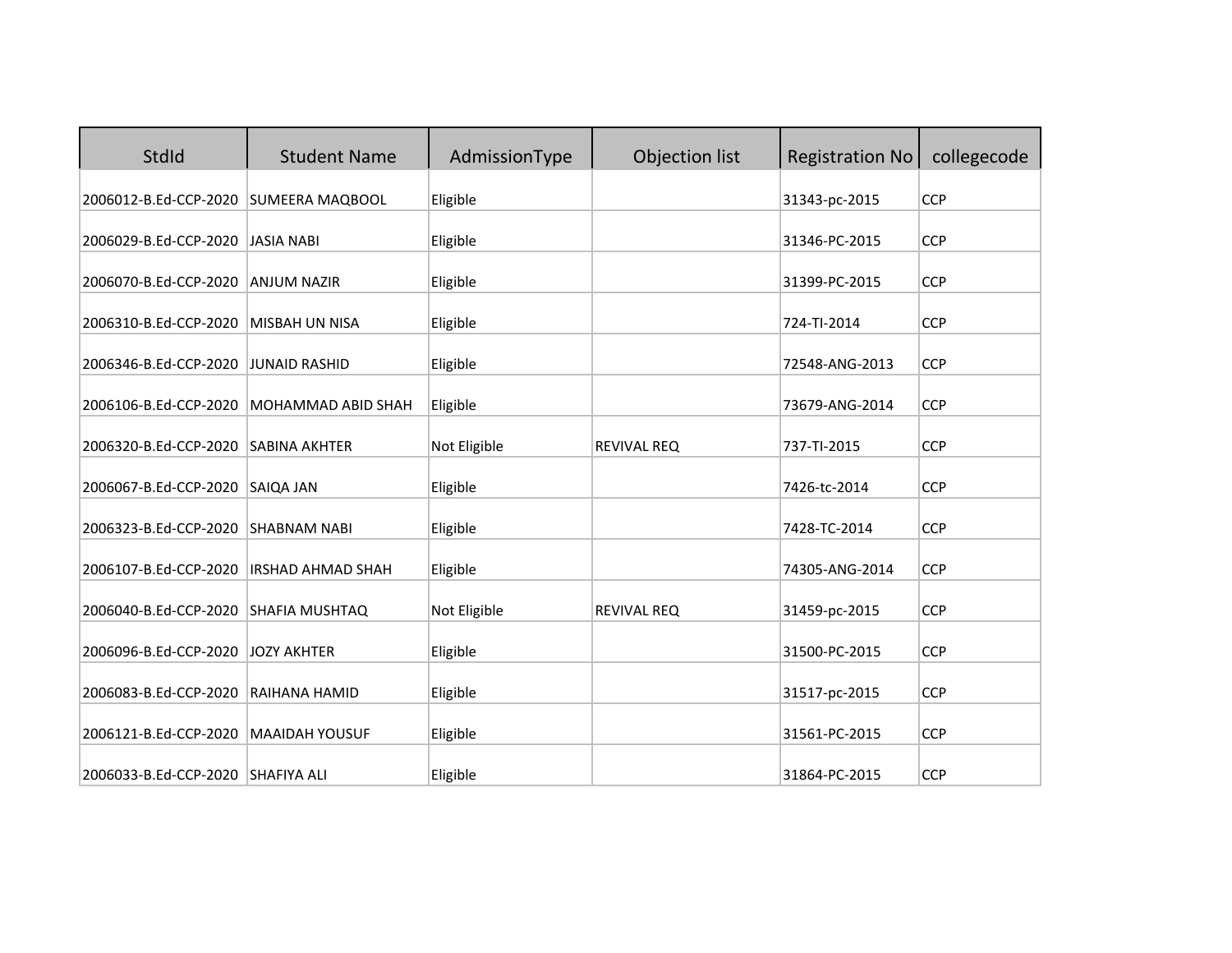| StdId                 | <b>Student Name</b>   | AdmissionType | Objection list         | <b>Registration No</b> | collegecode |
|-----------------------|-----------------------|---------------|------------------------|------------------------|-------------|
| 2006099-B.Ed-CCP-2020 | <b>SUHAIB MANZOOR</b> | Eligible      |                        | 31872-PC-2015          | <b>CCP</b>  |
| 2006091-B.Ed-CCP-2020 | <b>AFIDAH MANZOOR</b> | Eligible      |                        | 31929-pc-2015          | <b>CCP</b>  |
| 2006051-B.Ed-CCP-2020 | POSHMEENA SHAHNAZ     | Not Eligible  | <b>REVIVAL REQ</b>     | 31972-PC-2015          | <b>CCP</b>  |
| 2006103-B.Ed-CCP-2020 | <b>QUARATUL AEIN</b>  | Not Eligible  | <b>3RD YEAR MC REQ</b> | 32059 - PC-2015        | <b>CCP</b>  |
| 2006100-B.Ed-CCP-2020 | TANVEER FAROOQ SHAH   | Eligible      |                        | 32089-pc-2015          | <b>CCP</b>  |
| 2006068-B.Ed-CCP-2020 | PEERZADA SALIQ HAMEED | Eligible      |                        | 32102-pc-2015          | <b>CCP</b>  |
| 2006018-B.Ed-CCP-2020 | KHAN AZHAR QUYOOM     | Eligible      |                        | 32106-pc-2015          | <b>CCP</b>  |
| 2006075-B.Ed-CCP-2020 | SAIMA FAROOZ          | Eligible      |                        | 32266-pc-2015          | <b>CCP</b>  |
| 2006113-B.Ed-CCP-2020 | RUQAYA REHMAN         | Eligible      |                        | 32450-pc-2015          | <b>CCP</b>  |
| 2006049-B.Ed-CCP-2020 | SHAZIA MUSHTAQ        | Eligible      |                        | 32451-pc-2015          | <b>CCP</b>  |
| 2006112-B.Ed-CCP-2020 | <b>IQRA RASHID</b>    | Eligible      |                        | 32478-pc-2015          | <b>CCP</b>  |
| 2006001-B.Ed-CCP-2020 | <b>SYED UZMA JAN</b>  | Eligible      |                        | 32492-pc-2015          | <b>CCP</b>  |
| 2006133-B.Ed-CCP-2020 | <b>URFI ABDULLAH</b>  | Not Eligible  | <b>REVIVAL REQ</b>     | 32513-pc-2015          | <b>CCP</b>  |
| 2006053-B.Ed-CCP-2020 | <b>ROSHNI JAN</b>     | Eligible      |                        | 32683-pc-2015          | <b>CCP</b>  |
| 2006044-B.Ed-CCP-2020 | <b>OMIKA JAVAID</b>   | Eligible      |                        | 32763-PC-2015          | <b>CCP</b>  |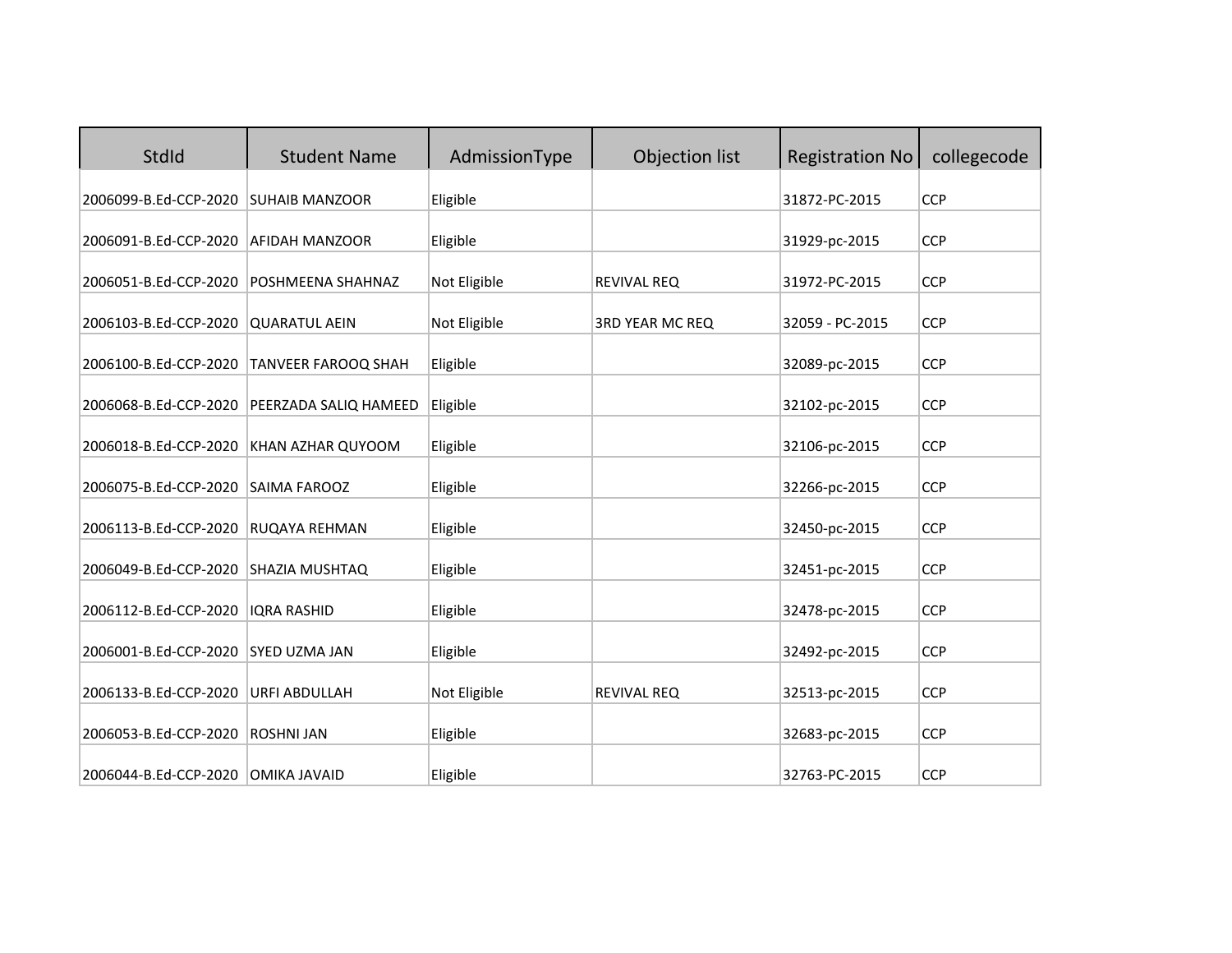| StdId                 | <b>Student Name</b>                   | AdmissionType | Objection list         | <b>Registration No</b> | collegecode |
|-----------------------|---------------------------------------|---------------|------------------------|------------------------|-------------|
|                       | <b>SYED JUNAID AHMAD</b>              |               |                        |                        |             |
| 2006063-B.Ed-CCP-2020 | <b>SIMNANI</b>                        | Eligible      |                        | 32943-pc-2015          | <b>CCP</b>  |
|                       |                                       |               | ELIGIBILITY/ MIGRATION |                        |             |
| 2006046-B.Ed-CCP-2020 | <b>ZEENAT NAZIR</b>                   | Not Eligible  | CASE                   | 3298-bjb-2011          | <b>CCP</b>  |
| 2006020-B.Ed-CCP-2020 | <b>SYED HINA ANDRABI</b>              | Eligible      |                        | 33455-pc-2016          | <b>CCP</b>  |
| 2006019-B.Ed-CCP-2020 | <b>RUMAISA FAROOQ</b>                 | Eligible      |                        | 33460-pc-2016          | <b>CCP</b>  |
| 2006129-B.Ed-CCP-2020 | <b>AFSHANA REYAZ</b>                  | Eligible      |                        | 347-PMP-2014           | <b>CCP</b>  |
| 2006109-B.Ed-CCP-2020 | <b>ROME GULL</b>                      | Eligible      |                        | 35308-PC-2017          | <b>CCP</b>  |
| 2006087-B.Ed-CCP-2020 | ROZE JAN                              | Eligible      |                        | 35580-pc-2017          | <b>CCP</b>  |
| 2006062-B.Ed-CCP-2020 | <b>ISHRAT RASHID</b>                  | Eligible      |                        | 35772-PC-2017          | <b>CCP</b>  |
| 2006086-B.Ed-CCP-2020 | <b>RENU NAZIR</b>                     | Eligible      |                        | 36360-pc-2017          | <b>CCP</b>  |
| 2006117-B.Ed-CCP-2020 | <b>SHAFIA MANZOOR</b>                 | Eligible      |                        | 36379-PC-2017          | <b>CCP</b>  |
| 2006026-B.Ed-CCP-2020 | SAIMA FAYAZ SHEIKH                    | Eligible      |                        | 36513-PC-2017          | <b>CCP</b>  |
| 2006108-B.Ed-CCP-2020 | NUMARA AKRAM                          | Eligible      |                        | 36787-PC-2017          | <b>CCP</b>  |
| 2006110-B.Ed-CCP-2020 | RAZIYA FAROOQ                         | Eligible      |                        | 37128-PC-2017          | <b>CCP</b>  |
| 2006308-B.Ed-CCP-2020 | <b>SHUAIB MOHAMMAD</b><br><b>BHAT</b> | Eligible      |                        | 3814-tc-2007           | <b>CCP</b>  |
| 2006344-B.Ed-CCP-2020 | AARIF AMIN FIDA                       | Eligible      |                        | 42567-A-2009           | <b>CCP</b>  |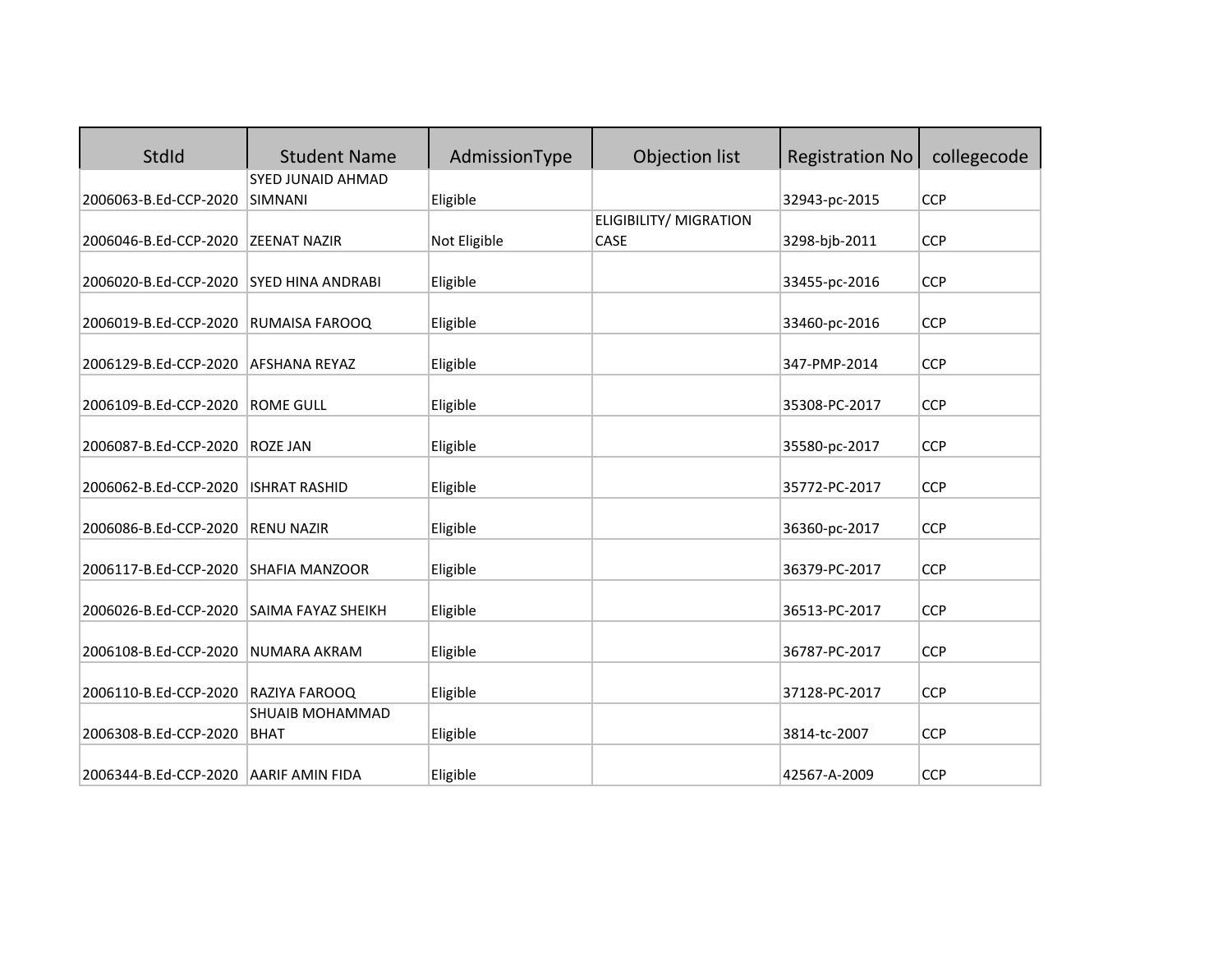| StdId                 | <b>Student Name</b>                   | AdmissionType | Objection list     | <b>Registration No</b> | collegecode |
|-----------------------|---------------------------------------|---------------|--------------------|------------------------|-------------|
| 2006343-B.Ed-CCP-2020 | <b>UMAR FAROOQ</b>                    | Eligible      |                    | 45559-s-2011           | <b>CCP</b>  |
| 2006022-B.Ed-CCP-2020 | <b>MEHAK MANZOOR</b>                  | Not Eligible  | <b>REVIVAL REQ</b> | 48601-s-2014           | <b>CCP</b>  |
| 2006023-B.Ed-CCP-2020 | <b>HUZIFA MANZOOR</b>                 | Not Eligible  | <b>REVIVAL REQ</b> | 48601-s-2014           | <b>CCP</b>  |
| 2006034-B.Ed-CCP-2020 | <b>MASRAT MUZZAFAR</b>                | Eligible      |                    | 517-JB-2015            | <b>CCP</b>  |
| 2006069-B.Ed-CCP-2020 | <b>ZEENAT HUSSAIN</b>                 | Eligible      |                    | 551-JB-2015            | <b>CCP</b>  |
| 2006093-B.Ed-CCP-2020 | <b>INSHA IMTIYAZ</b>                  | Eligible      |                    | 592-pmp-2015           | <b>CCP</b>  |
| 2006118-B.Ed-CCP-2020 | <b>TAHMINA GANI</b>                   | Eligible      |                    | 594-pmp-2015           | <b>CCP</b>  |
| 2006090-B.Ed-CCP-2020 | <b>JAVID AHMAD DAR</b>                | Eligible      |                    | 6116-BJB-2014          | <b>CCP</b>  |
| 2006015-B.Ed-CCP-2020 | <b>SHUGUFTA SHAFI</b>                 | Eligible      |                    | 62589-W-2012           | <b>CCP</b>  |
| 2006307-B.Ed-CCP-2020 | <b>MAIDAH FAROOQ</b>                  | Not Eligible  | <b>REVIVAL REQ</b> | 65353-W-2014           | <b>CCP</b>  |
| 2006082-B.Ed-CCP-2020 | <b>ZOHRA JAN</b>                      | Eligible      |                    | 654-JB-2016            | <b>CCP</b>  |
| 2006027-B.Ed-CCP-2020 | <b>KHALIDA HAMID</b>                  | Eligible      |                    | 65961-W-2014           | <b>CCP</b>  |
| 2006028-B.Ed-CCP-2020 | <b>IQRA MUSHTAQ</b>                   | Eligible      |                    | 65962-W-2014           | <b>CCP</b>  |
| 2006131-B.Ed-CCP-2020 | <b>TABASUM SHAFI</b>                  | Eligible      |                    | 65-CCP-2020            | <b>CCP</b>  |
| 2006340-B.Ed-CCP-2020 | <b>MUZAFAR AHMAD</b><br><b>PASWAL</b> | Eligible      |                    | 6621-tc-2013           | <b>CCP</b>  |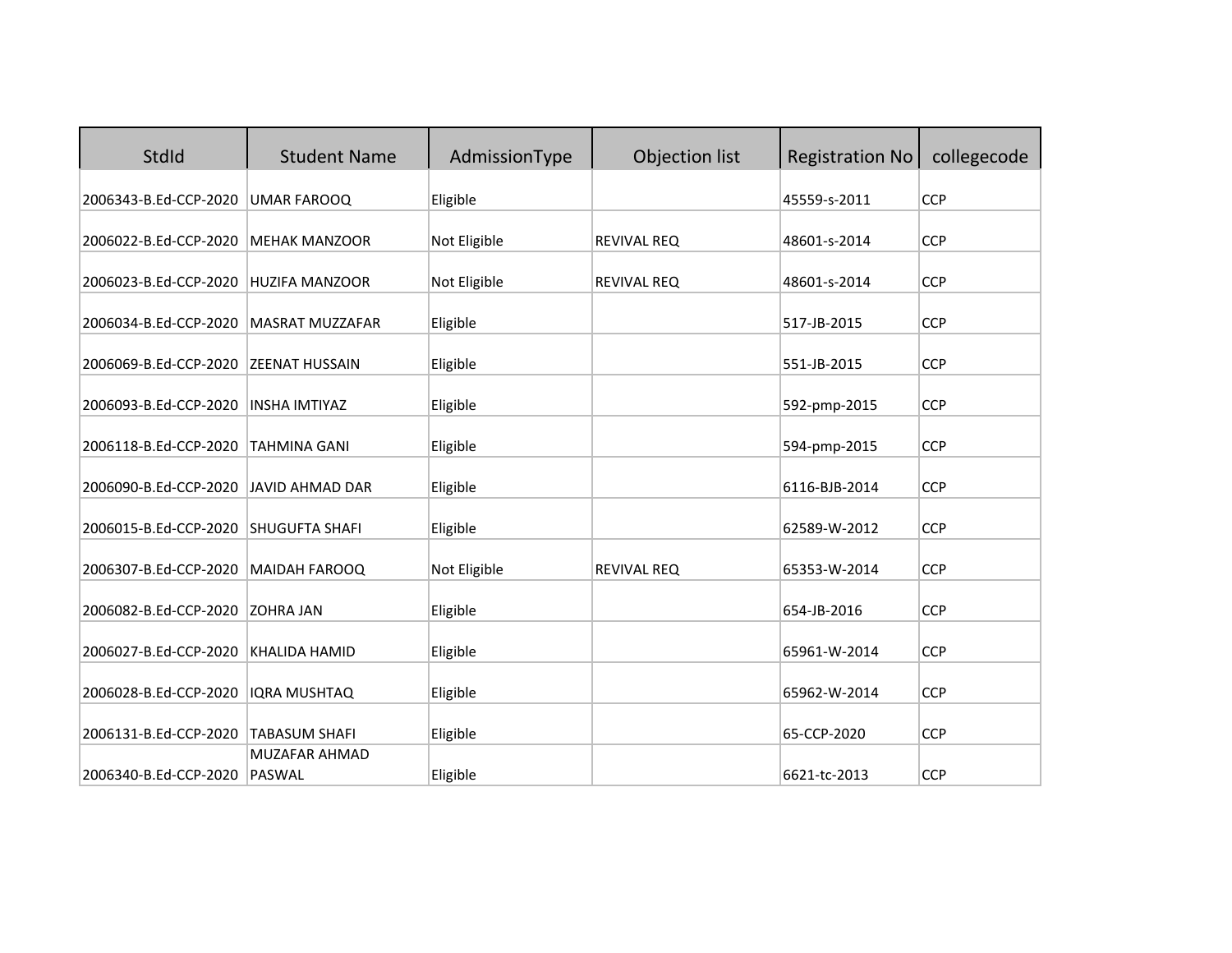| StdId                              | <b>Student Name</b>      | AdmissionType | Objection list     | <b>Registration No</b> | collegecode |
|------------------------------------|--------------------------|---------------|--------------------|------------------------|-------------|
| 2006097-B.Ed-CCP-2020              | <b>ZAHIDA AKHTER</b>     | Not Eligible  | FINL YEAR MC REQ   | 6666-bj-2015           | <b>CCP</b>  |
| 2006329-B.Ed-CCP-2020              | NAVEEDA YOUSOOF          | Eligible      |                    | 68036-W-2015           | <b>CCP</b>  |
| 2006330-B.Ed-CCP-2020              | <b>FAHEEM AHMAD SHAH</b> | Not Eligible  | 3RD YR MC REQ      | 6973-tc-20113          | <b>CCP</b>  |
| 2006306-B.Ed-CCP-2020              | <b>AANISA RASHID</b>     | Eligible      |                    | 701-TI-2013            | <b>CCP</b>  |
| 2006021-B.Ed-CCP-2020              | <b>BISMA JAN</b>         | Eligible      |                    | 70477-w-2016           | <b>CCP</b>  |
| 2006059-B.Ed-CCP-2020              | UZMA IQBAL               | Eligible      |                    | 70785-w-2016           | <b>CCP</b>  |
| 2006315-B.Ed-CCP-2020              | <b>AFSHANA GANI</b>      | Eligible      |                    | 7080-tc-2014           | <b>CCP</b>  |
| 2006311-B.Ed-CCP-2020              | <b>SHAZIA RASOOL</b>     | Eligible      |                    | 7082-tc-2014           | <b>CCP</b>  |
| 2006318-B.Ed-CCP-2020              | <b>MUNEEB UN NISA</b>    | Eligible      |                    | 710-TI-2013            | <b>CCP</b>  |
| 2006336-B.Ed-CCP-2020              | <b>ANSUHA ALI</b>        | Eligible      |                    | 7170-TC-2014           | <b>CCP</b>  |
| 2006328-B.Ed-CCP-2020              | YOUNIS AHMAD SHAH        | Eligible      |                    | 7204-tc-2014           | <b>CCP</b>  |
| 2006322-B.Ed-CCP-2020              | <b>NUSRAT AZIZ</b>       | Eligible      |                    | 7249-tc-2014           | <b>CCP</b>  |
| 2006313-B.Ed-CCP-2020              | <b>SUREYA BASHIR</b>     | Eligible      |                    | 7457-tc-2014           | <b>CCP</b>  |
| 2006312-B.Ed-CCP-2020              | RAFIYA BASHIR            | Eligible      |                    | 7462-TC-2014           | <b>CCP</b>  |
| 2006305-B.Ed-CCP-2020 MURTAZA NABI |                          | Not Eligible  | <b>REVIVAL REQ</b> | 7464-TC-2014           | <b>CCP</b>  |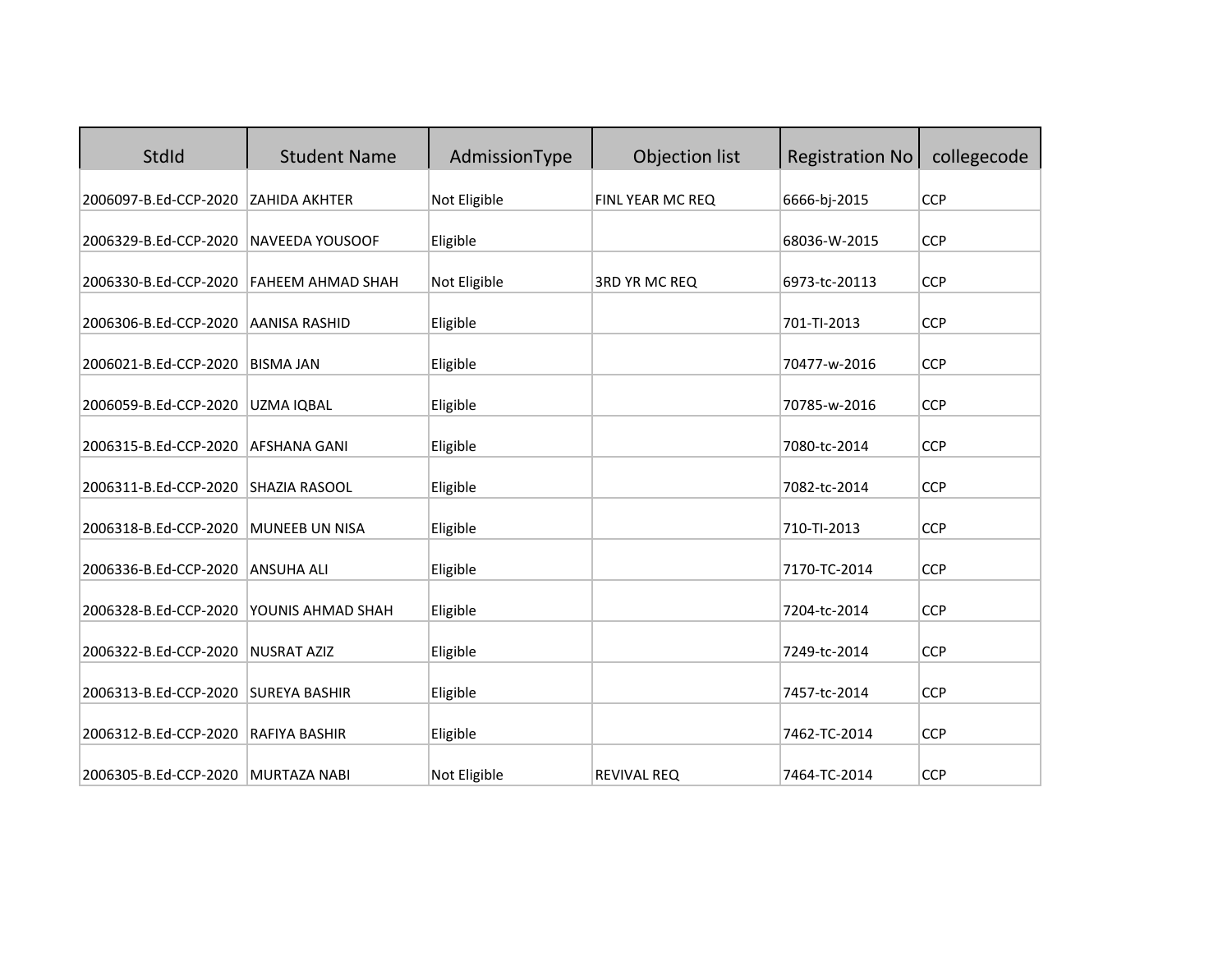| StdId                                                         | <b>Student Name</b>       | AdmissionType        | Objection list     | <b>Registration No</b>       | collegecode              |
|---------------------------------------------------------------|---------------------------|----------------------|--------------------|------------------------------|--------------------------|
| 2006347-B.Ed-CCP-2020                                         | <b>GOWHER NISAR</b>       | Eligible             |                    | 7465-TC-2014                 | <b>CCP</b>               |
| 2006319-B.Ed-CCP-2020                                         | <b>IMON HAMID</b>         | Eligible             |                    | 7491-TC-2014                 | <b>CCP</b>               |
| 2006332-B.Ed-CCP-2020                                         | <b>SHAHID HAMID</b>       | Eligible             |                    | 7499-tc-2014                 | <b>CCP</b>               |
| 2006331-B.Ed-CCP-2020                                         | <b>AADIL AHMAD WANI</b>   | Not Eligible         | <b>REVIVAL REQ</b> | 7516-TC-2014                 | <b>CCP</b>               |
| 2006341-B.Ed-CCP-2020                                         | LIYAKAT MANZOOR           | Eligible             |                    | 7545-TC-2014                 | <b>CCP</b>               |
| 2006317-B.Ed-CCP-2020                                         | NUZHAT MAQBOOL            | Eligible             |                    | 7554-TC-2015                 | <b>CCP</b>               |
| 2006006-B.Ed-CCP-2020                                         | <b>INSHA WALI</b>         | Eligible             |                    | 7588-TC-2015                 | <b>CCP</b>               |
| 2006007-B.Ed-CCP-2020                                         | UMEEQAH MOHI UD DIN       | Eligible             |                    | 7589-tc-2015                 | <b>CCP</b>               |
| 2006339-B.Ed-CCP-2020                                         | <b>AASIF AHMAD RATHER</b> | Eligible             |                    | 7612-tc-2015                 | <b>CCP</b>               |
| 2006348-B.Ed-CCP-2020                                         | <b>UZEEFA JAVID</b>       | Eligible             |                    | 7614-TC-2015                 | <b>CCP</b>               |
| 2006008-B.Ed-CCP-2020                                         | RUBAYA MOHI UD DIN        | Eligible             |                    | 7682-TC-2015                 | <b>CCP</b>               |
| 2006326-B.Ed-CCP-2020                                         | <b>SADIA ISHAQ</b>        | Eligible             |                    | 7869-tc-2015                 | <b>CCP</b>               |
|                                                               |                           |                      |                    |                              |                          |
| 2006325-B.Ed-CCP-2020                                         | <b>SAKEENA AKHTER</b>     | Eligible             |                    | 7870-tc-2015                 | <b>CCP</b>               |
| 2006316-B.Ed-CCP-2020<br>2006338-B.Ed-CCP-2020 NAZIR UL ISLAM | <b>SHEEZMA BASHIR</b>     | Eligible<br>Eligible |                    | 7874-TC-2015<br>7989-TC-2015 | <b>CCP</b><br><b>CCP</b> |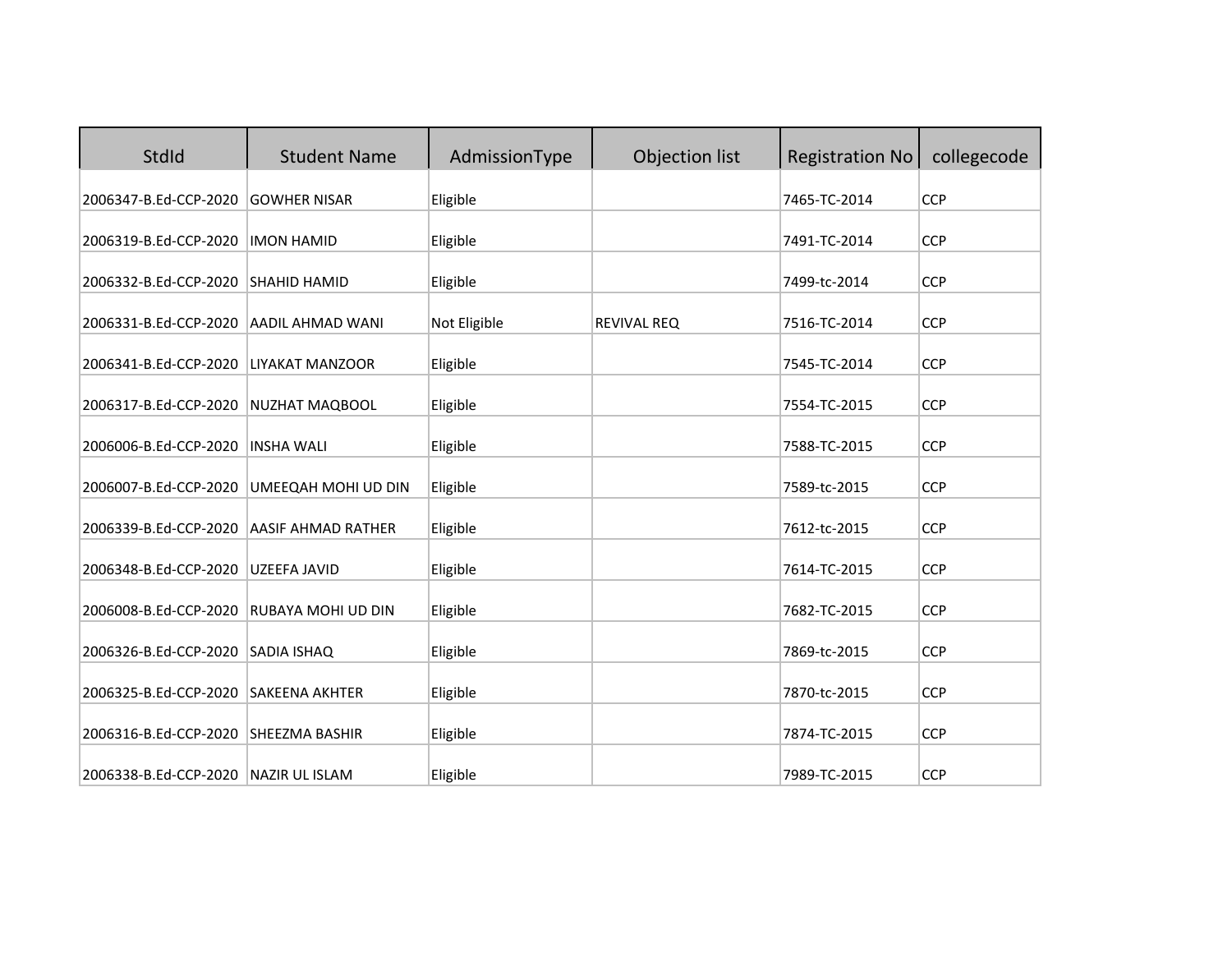| StdId                       | <b>Student Name</b>  | AdmissionType | Objection list | <b>Registration No</b> | collegecode |
|-----------------------------|----------------------|---------------|----------------|------------------------|-------------|
| 2006324-B.Ed-CCP-2020       | MISBAH UL JANNAH     | Eligible      |                | 8004-TC-2015           | <b>CCP</b>  |
| 2006302-B.Ed-CCP-2020       | <b>ZERKAH AKHTER</b> | Eligible      |                | 8042-TC-2015           | <b>CCP</b>  |
| 2006303-B.Ed-CCP-2020       | HUMYRA FAROOQ        | Eligible      |                | 8051-TC-2015           | <b>CCP</b>  |
| 2006342-B.Ed-CCP-2020       | URFI MOHI UD DIN     | Eligible      |                | 8476-TC-2016           | <b>CCP</b>  |
| 2006025-B.Ed-CCP-2020       | SAIQA MAQBOOL        | Eligible      |                | 863-PMP-2017           | <b>CCP</b>  |
| 2006301-B.Ed-CCP-2020       | <b>FARIQA JAN</b>    | Eligible      |                | 8704-TC-2017           | <b>CCP</b>  |
| 2006334-B.Ed-CCP-2020       | <b>IQBA GUL</b>      | Eligible      |                | 9079-TC-2017           | <b>CCP</b>  |
| 2006314-B.Ed-CCP-2020       | <b>UZMA REHMAN</b>   | Eligible      |                | 9085-TC-2017           | <b>CCP</b>  |
| 2006016-B.Ed-CCP-2020       | SAIMA JAVEED         | Eligible      |                | 981-PMP-2017           | <b>CCP</b>  |
| 1901181-B.ED-CCS-2019 FOZIA |                      | Eligible      |                | 25563-ic-2009          | CCS         |
| 2001001-B.Ed-CCS-2020       | <b>MORIFAT</b>       | Eligible      |                | 67386-W-2014           | CCS         |
| 2001002-B.Ed-CCS-2020       | SHAZIA MASOOD        | Eligible      |                | 64617-W-2013           | CCS         |
| 2001003-B.Ed-CCS-2020       | <b>HAMNA MUNIR</b>   | Eligible      |                | 66936-w-2014           | CCS         |
| 2001004-B.Ed-CCS-2020       | <b>RAFIYA JAN</b>    | Eligible      |                | 70267-w-2016           | CCS         |
| 2001005-B.Ed-CCS-2020       | <b>AFREEN ZUBAIR</b> | Eligible      |                | 35520-ic-2015          | CCS         |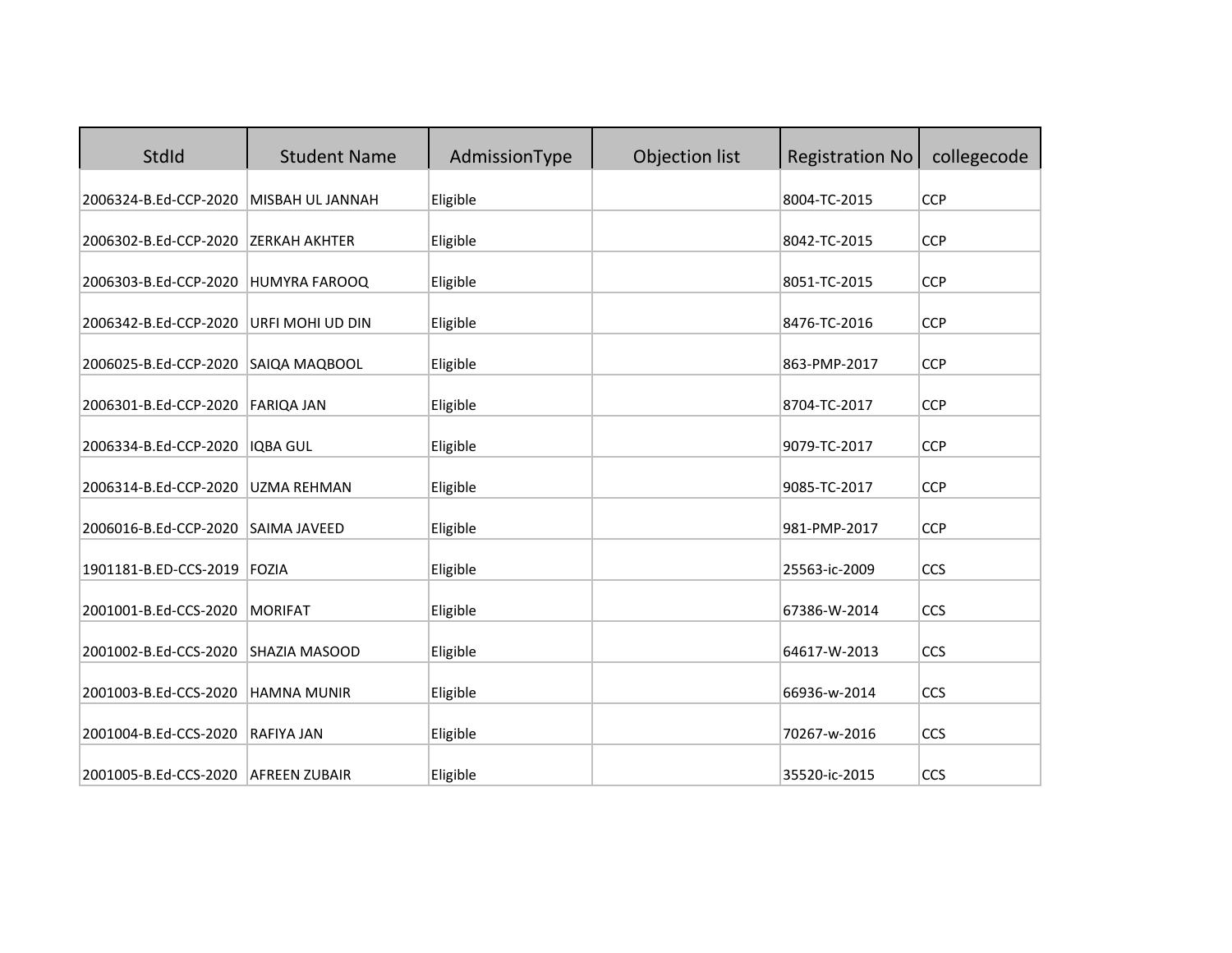| StdId                 | <b>Student Name</b>    | AdmissionType | Objection list        | <b>Registration No</b> | collegecode |
|-----------------------|------------------------|---------------|-----------------------|------------------------|-------------|
| 2001008-B.Ed-CCS-2020 | <b>ROUF AHAMD BHAT</b> | Eligible      |                       | 46224-A-2011           | CCS         |
| 2001009-B.Ed-CCS-2020 | <b>ISHRAT JAN</b>      | Eligible      |                       | 65-KLC-2012            | CCS         |
| 2001010-B.Ed-CCS-2020 | RAKHSHANDA MUSHTAQ     | Eligible      |                       | 66571-W-2014           | CCS         |
| 2001011-B.Ed-CCS-2020 | <b>TOIBA NAZIR</b>     | Eligible      |                       | 66676-W-2014           | CCS         |
| 2001012-B.Ed-CCS-2020 | <b>SAIMA RAMZAN</b>    | Eligible      |                       | 30582-nw-2015          | CCS         |
| 2001013-B.Ed-CCS-2020 | <b>IQRAH RASHEED</b>   | Eligible      |                       | 30581-Nw-2015          | CCS         |
| 2001015-B.Ed-CCS-2020 | <b>MEHAK ASHRAF</b>    | Eligible      |                       | 10935-VB-2015          | CCS         |
| 2001016-B.Ed-CCS-2020 | <b>BAZILA AHAD</b>     | Eligible      |                       | 68771-w-2015           | CCS         |
| 2001017-B.Ed-CCS-2020 | <b>IFLA AYUB SHAH</b>  | Eligible      |                       | 94-ZCU-2014            | CCS         |
| 2001018-B.Ed-CCS-2020 | AAZIMA RASHID          | Eligible      |                       | 61047-W-2012           | CCS         |
| 2001019-B.Ed-CCS-2020 | <b>EILEEN JAVEED</b>   | Eligible      |                       | 70449-w-2016           | CCS         |
| 2001020-B.Ed-CCS-2020 | <b>ANNAM RIYAZ</b>     | Eligible      |                       | 61074-W-2012           | CCS         |
| 2001021-B.Ed-CCS-2020 | <b>MEHREEN WANI</b>    | Eligible      |                       | 35616-IC-2015          | CCS         |
| 2001022-B.Ed-CCS-2020 | <b>SAMINA KAUSAR</b>   | Eligible      |                       | 62385-w-2012           | CCS         |
| 2001023-B.ED-CCS-2020 | <b>IQRA JALAL</b>      | Not Eligible  | <b>DETAIL OF MAIS</b> | 43663-prs-2012         | CCS         |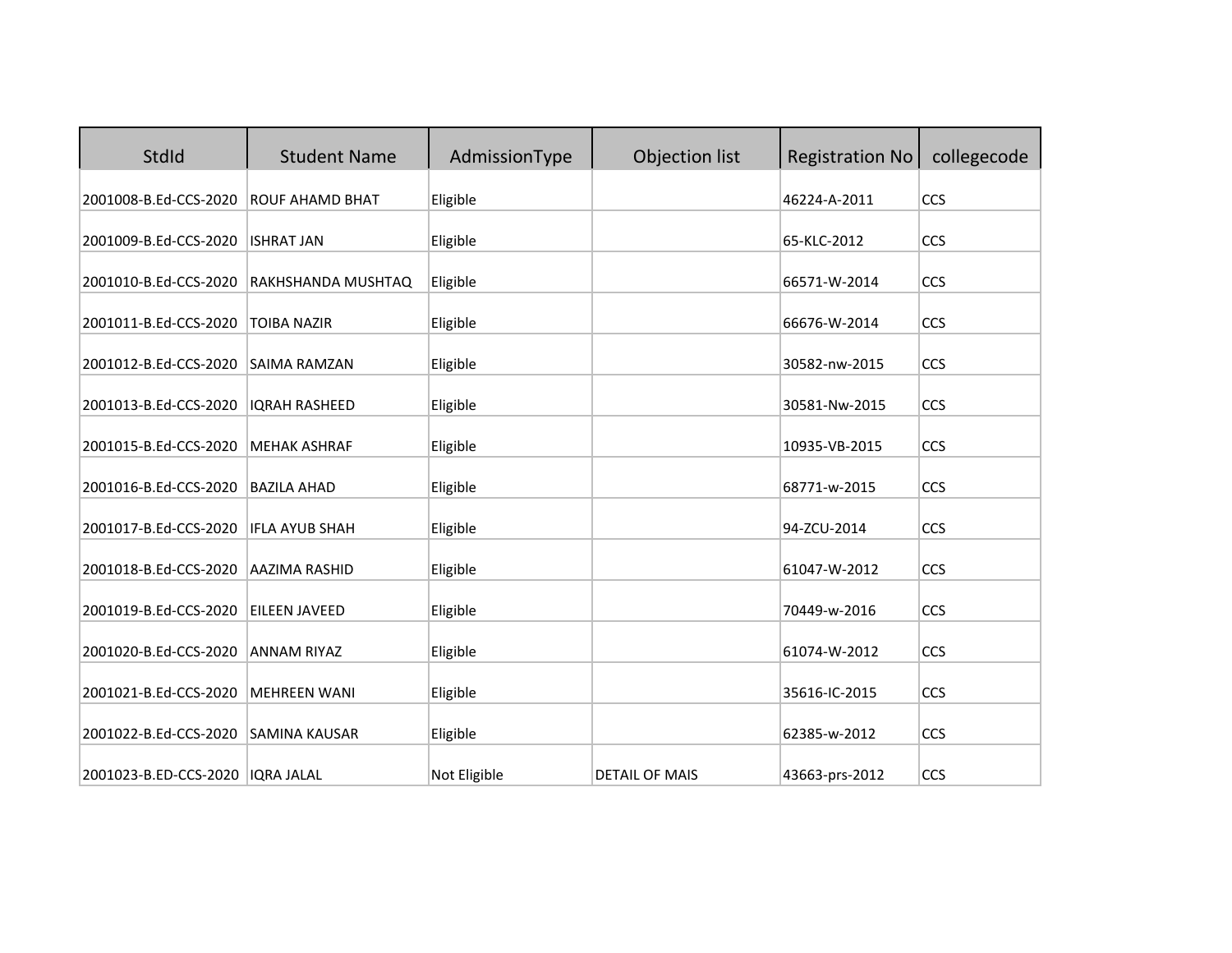| StdId                 | <b>Student Name</b>    | AdmissionType | Objection list        | <b>Registration No</b> | collegecode |
|-----------------------|------------------------|---------------|-----------------------|------------------------|-------------|
| 2001024-B.Ed-CCS-2020 | <b>HUMAIRA MEHRAJ</b>  | Eligible      |                       | 23934-G-2017           | CCS         |
| 2001025-B.Ed-CCS-2020 | YUMNA                  | Eligible      |                       | 37438-IC-2016          | CCS         |
| 2001026-B.Ed-CCS-2020 | <b>MOSIMA HAMID</b>    | Eligible      |                       | 589-jb-2016            | CCS         |
| 2001027-B.Ed-CCS-2020 | <b>MEHRAJUL NISA</b>   | Eligible      |                       | 65015-W-2013           | CCS         |
| 2001028-B.Ed-CCS-2020 | <b>NOWSHEEN ZAFFAR</b> | Eligible      |                       | 27293-NW-2012          | CCS         |
| 2001029-B.Ed-CCS-2020 | <b>MUNAZIR YASEEN</b>  | Eligible      |                       | 31144-IC-2012          | CCS         |
| 2001030-B.Ed-CCS-2020 | <b>SAHAR YASEEN</b>    | Eligible      |                       | 31143-IC-2012          | CCS         |
| 2001031-B.Ed-CCS-2020 | <b>HAMIDA KOUSAR</b>   | Not Eligible  | <b>DETAIL OF MAPY</b> | 69202-w-2015           | CCS         |
| 2001032-B.Ed-CCS-2020 | <b>SAKINA KOWSAR</b>   | Not Eligible  | REV. OF REG           | 69203-w-2015           | CCS         |
| 2001033-B.ED-CCS-2020 | <b>AMINA BANOO</b>     | Not Eligible  | SP OF DEGREE          |                        | CCS         |
| 2001034-B.ED-CCS-2020 | <b>KHUSHBU BASHIR</b>  | Eligible      |                       | 30874-bc-2012          | CCS         |
| 2001035-B.Ed-CCS-2020 | <b>NUSRAT FATIMA</b>   | Eligible      |                       | 47199-S-2012           | CCS         |
| 2001036-B.ED-CCS-2020 | FARQHANDA MUSHTAQ      | Eligible      |                       | 34821-IC-2014          | CCS         |
| 2001037-B.Ed-CCS-2020 | <b>TUIBATUN NISSA</b>  | Eligible      |                       | 67384-W-2014           | CCS         |
| 2001038-B.ED-CCS-2020 | <b>BISMA GULZAR</b>    | Eligible      |                       | 689-CST-2010           | CCS         |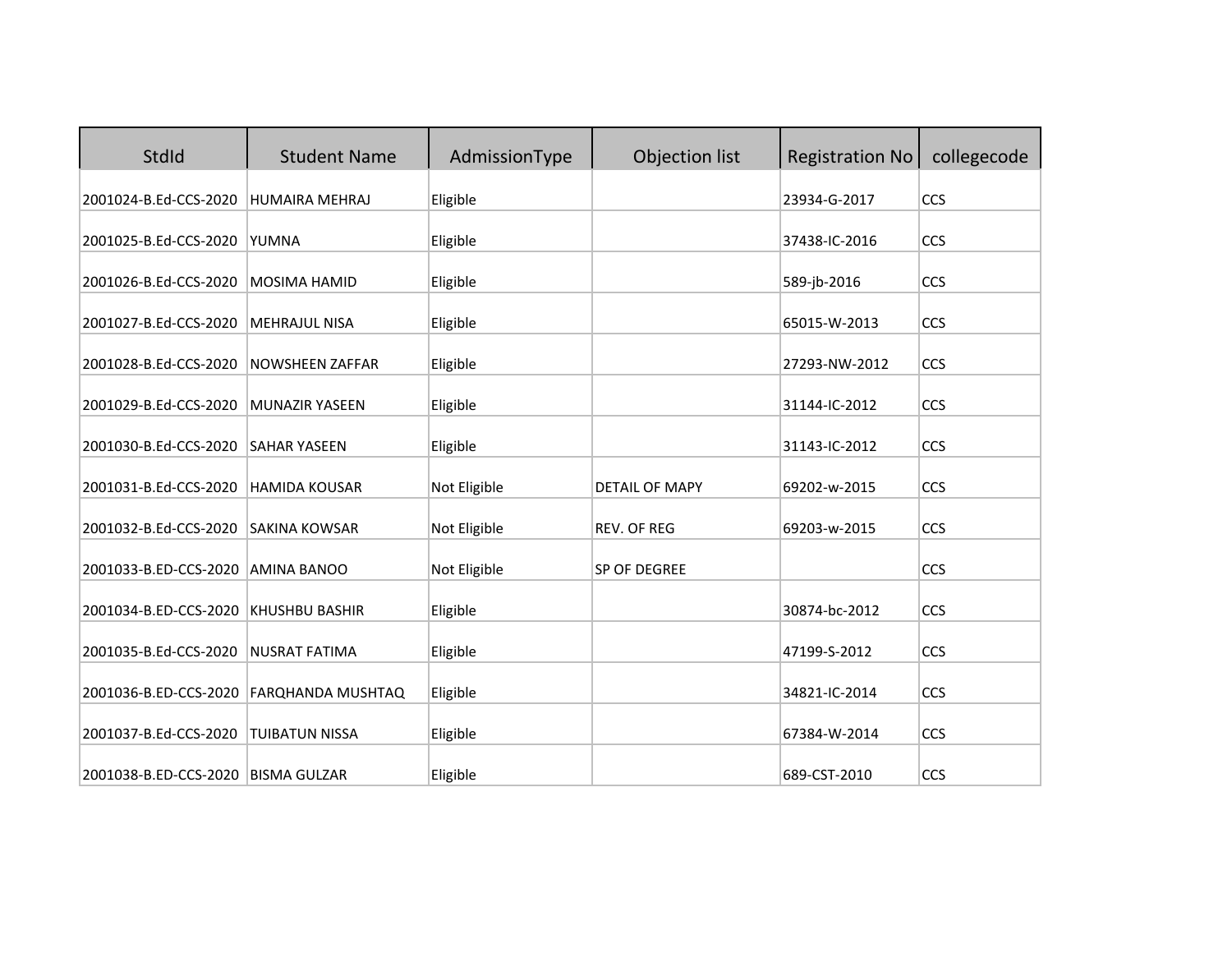| StdId                               | <b>Student Name</b>    | AdmissionType | Objection list         | <b>Registration No</b> | collegecode |
|-------------------------------------|------------------------|---------------|------------------------|------------------------|-------------|
| 2001039-B.ED-CCS-2020               | <b>UZMA ASHRAF</b>     | Eligible      |                        | 59352-W-2011           | CCS         |
| 2001040-B.ED-CCS-2020               | <b>FAISAL AHMAD</b>    | Eligible      |                        | 35771-IC-2015          | CCS         |
| 2001041-B.Ed-CCS-2020               | <b>MAROOFA JAN</b>     | Eligible      |                        | 34679-IC-2014          | CCS         |
| 2001042-B.ED-CCS-2020               | <b>SAMREEN JAN</b>     | Eligible      |                        | 66321-W-2014           | CCS         |
| 2001043-B.ED-CCS-2020               | <b>SAFURA HAMEED</b>   | Eligible      |                        | 35304-ic-2015          | CCS         |
| 2001044-B.ED-CCS-2020               | <b>SHAISTA SULTAN</b>  | Eligible      |                        | 69559-W-2016           | CCS         |
| 2001045-B.ED-CCS-2020               | <b>AATIRA FAYAZ</b>    | Eligible      |                        | 67999-W-2015           | CCS         |
| 2001046-B.ED-CCS-2020               | <b>TASKEEN ASHRAF</b>  | Eligible      |                        | 67998-W-2015           | CCS         |
| 2001047-B.ED-CCS-2020               | <b>SYED SABA MEHDI</b> | Eligible      |                        | 65438-w-2014           | CCS         |
| 2001048-B.Ed-CCS-2020               | <b>IORA RAHEEM</b>     | Eligible      |                        | 63416-w-2013           | CCS         |
| 2001049-B.ED-CCS-2020               | <b>NOSAIB MUSHTAQ</b>  | Eligible      |                        | 30640-NW-2015          | CCS         |
| 2001050-B.ED-CCS-2020               | <b>FAMIYA MUZAFFAR</b> | Eligible      |                        | 69925-W-2016           | CCS         |
| 2001051-B.ED-CCS-2020               | <b>AALIMA NAZEER</b>   | Not Eligible  | <b>DETAIL OF MSELX</b> | 62587-W-2012           | CCS         |
| 2001052-B.Ed-CCS-2020               | <b>ISRA TARAQ</b>      | Eligible      |                        | 62577-w-2012           | CCS         |
| 2001053-B.ED-CCS-2020 AFNAN MEHBOOB |                        | Eligible      |                        | 71264-W-2016           | CCS         |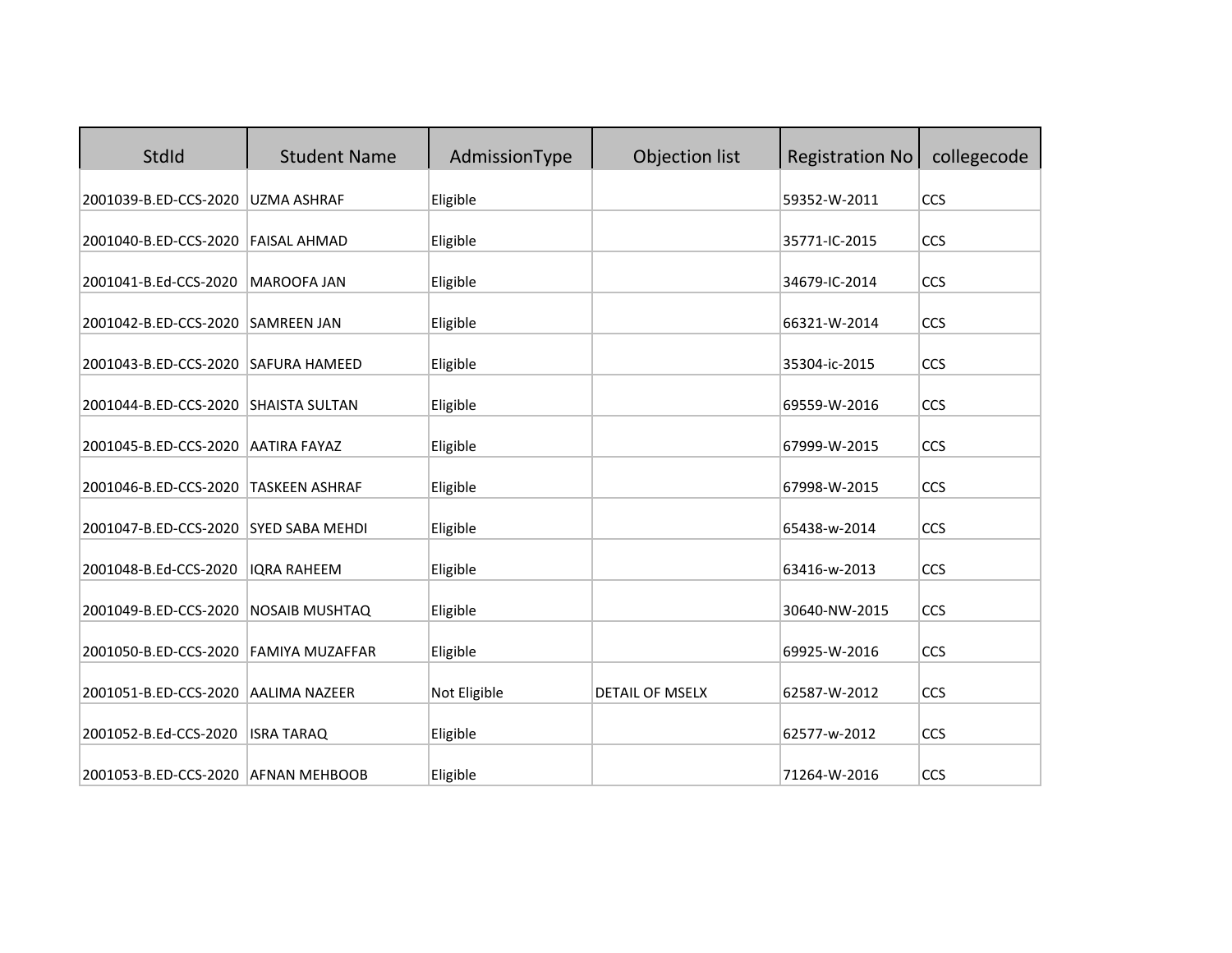| StdId                                | <b>Student Name</b>          | AdmissionType | Objection list       | <b>Registration No</b> | collegecode |
|--------------------------------------|------------------------------|---------------|----------------------|------------------------|-------------|
| 2001054-B.ED-CCS-2020                | <b>SAIMA GUL</b>             | Eligible      |                      | 5210-PTN-2016          | CCS         |
| 2001055-B.ED-CCS-2020                | <b>QAZI SABAHAT</b>          | Eligible      |                      | 1828-PGD-2018          | CCS         |
| 2001056-B.ED-CCS-2020 SABAHAT BASHIR |                              | Eligible      |                      | 69037-W-2015           | CCS         |
| 2001057-B.ED-CCS-2020                | <b>AYMAN KAWOOS</b>          | Eligible      |                      | 354-BDS-2007           | CCS         |
| 2001058-B.ED-CCS-2020                | <b>MOHMAD RAMZAN MIR</b>     | Eligible      |                      | 22895-S-89             | CCS         |
| 2001059-B.ED-CCS-2020                | <b>SAIMA MAJEED</b>          | Eligible      |                      | 62709-W-2013           | CCS         |
| 2001060-B.ED-CCS-2020                | <b>SABREEN AKHTER</b>        | Eligible      |                      | 45940-S-2012           | CCS         |
| 2001061-B.ED-CCS-2020                | <b>ARCHO QAMAR</b>           | Not Eligible  | <b>REG. NO WRONG</b> | 3452-IC-2016           | CCS         |
| 2001063-B.ED-CCS-2020                | ARJUMAND JOHN                | Not Eligible  | <b>REV. OF REG</b>   | 27927-NW-2012          | CCS         |
| 2001064-B.ED-CCS-2020                | <b>INSHA QADIR</b>           | Eligible      |                      | 35629-IC-2015          | CCS         |
| 2001065-B.ED-CCS-2020                | MOHMMAD HANEEF KHAN Eligible |               |                      | 34628-bc-2015          | CCS         |
| 2001066-B.ED-CCS-2020                | YASEEN FAROOQ                | Eligible      |                      | 1405-MAG-2015          | CCS         |
| 2001067-B.Ed-CCS-2020                | <b>MIR HUMAIRA JAN</b>       | Eligible      |                      | 124-KCCS-2012          | CCS         |
| 2001068-B.Ed-CCS-2020                | MIR SUMAIRA JAN              | Eligible      |                      | 123-KCCS-2012          | CCS         |
| 2001069-B.ED-CCS-2020 SANIYA ALTAF   |                              | Eligible      |                      | 28784-NW-2013          | CCS         |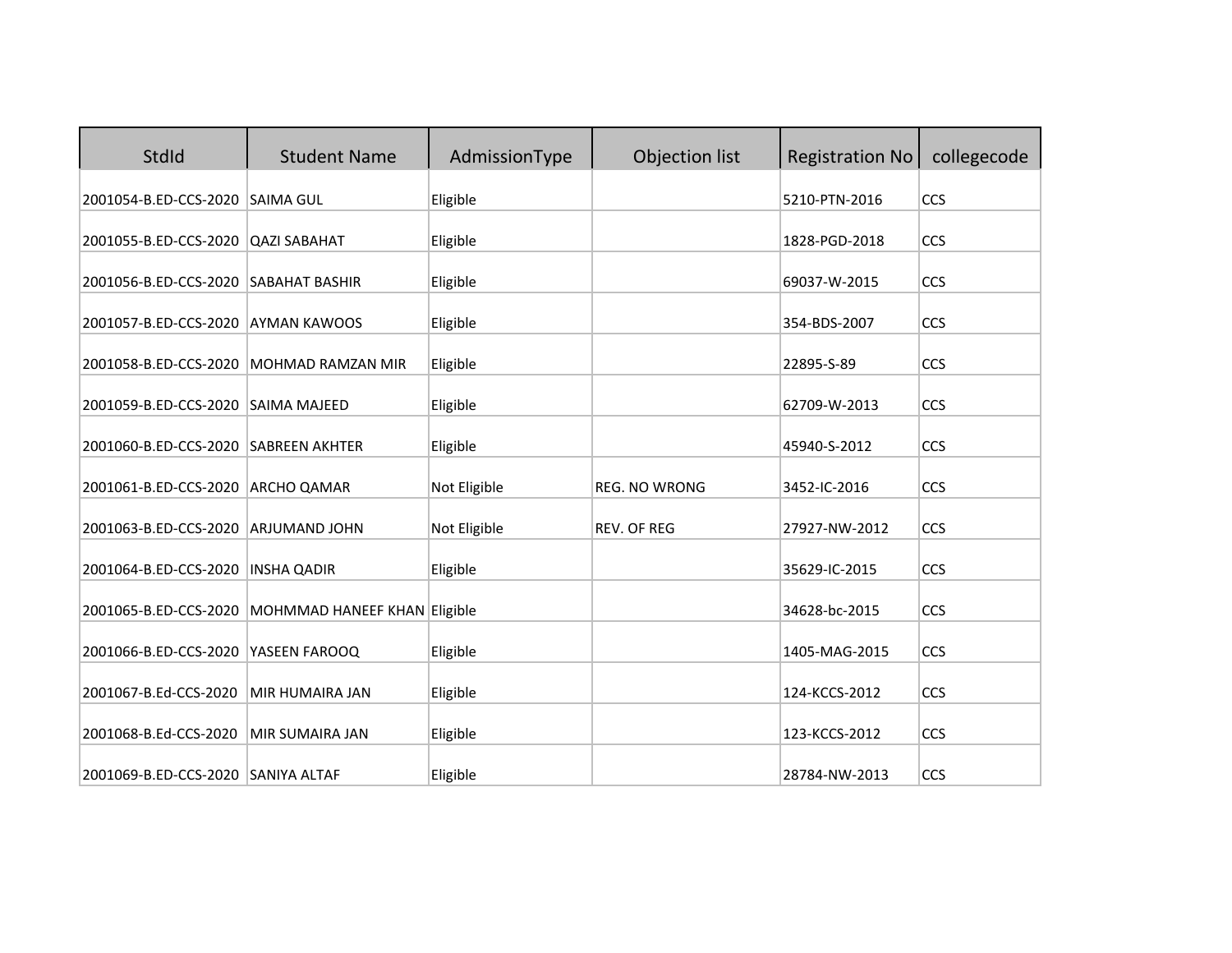| StdId                                 | <b>Student Name</b>    | AdmissionType | Objection list                       | <b>Registration No</b> | collegecode |
|---------------------------------------|------------------------|---------------|--------------------------------------|------------------------|-------------|
| 2001070-B.ED-CCS-2020                 | <b>SEHRA NAZIR</b>     | Eligible      |                                      | 10810-VB-2015          | CCS         |
| 2001071-B.ED-CCS-2020                 | <b>IQRA JAN</b>        | Eligible      |                                      | 67969-W-2015           | CCS         |
| 2001072-B.ED-CCS-2020                 | <b>IQRA YOUSUF</b>     | Eligible      |                                      | 31143-AW-2015          | CCS         |
| 2001073-B.ED-CCS-2020                 | <b>AFSHANA AKHTER</b>  | Not Eligible  | <b>REG NO WRONG</b>                  | 31134-AW-2015          | CCS         |
| 2001074-B.ED-CCS-2020                 | <b>SHUGUFTA AKHTER</b> | Eligible      |                                      | 65658-W-2014           | CCS         |
| 2001075-B.ED-CCS-2020                 | <b>NAHIDAH YOUSUF</b>  | Eligible      |                                      | 34810-BC-2015          | CCS         |
| 2001076-B.ED-CCS-2020                 | <b>ZEENAT NAZIR</b>    | Eligible      |                                      | 63913-W-2013           | CCS         |
| 2001077-B.Ed-CCS-2020                 | <b>UZMA MAJID</b>      | Eligible      |                                      | 10654-VB-2014          | CCS         |
| 2001078-B.ED-CCS-2020                 | <b>SHAZIYA GUL</b>     | Eligible      |                                      | 34915-BC-2015          | CCS         |
| 2001079-B.ED-CCS-2020                 | <b>SUBEENA JAVAID</b>  | Eligible      |                                      | 7231-tc-2014           | CCS         |
| 2001080-B.ED-CCS-2020                 | RAZIYA ARJUMAND        | Eligible      |                                      | 6428-BJB-2014          | CCS         |
| 2001081-B.ED-CCS-2020                 | <b>URFI JAN</b>        | Eligible      |                                      | 7184-TC-2014           | CCS         |
| 2001082-B.ED-CCS-2020                 | <b>SAIMA YOUNIS</b>    | Not Eligible  | SP OF DEGREE                         |                        | CCS         |
| 2001083-B.ED-CCS-2020                 | <b>SAKINA</b>          | Eligible      |                                      | 11079-vb-2017          | CCS         |
| 2001084-B.ED-CCS-2020 BILQEES MAQBOOL |                        | Not Eligible  | ALL ORIGINAL DOCUMENTS<br><b>REQ</b> |                        | CCS         |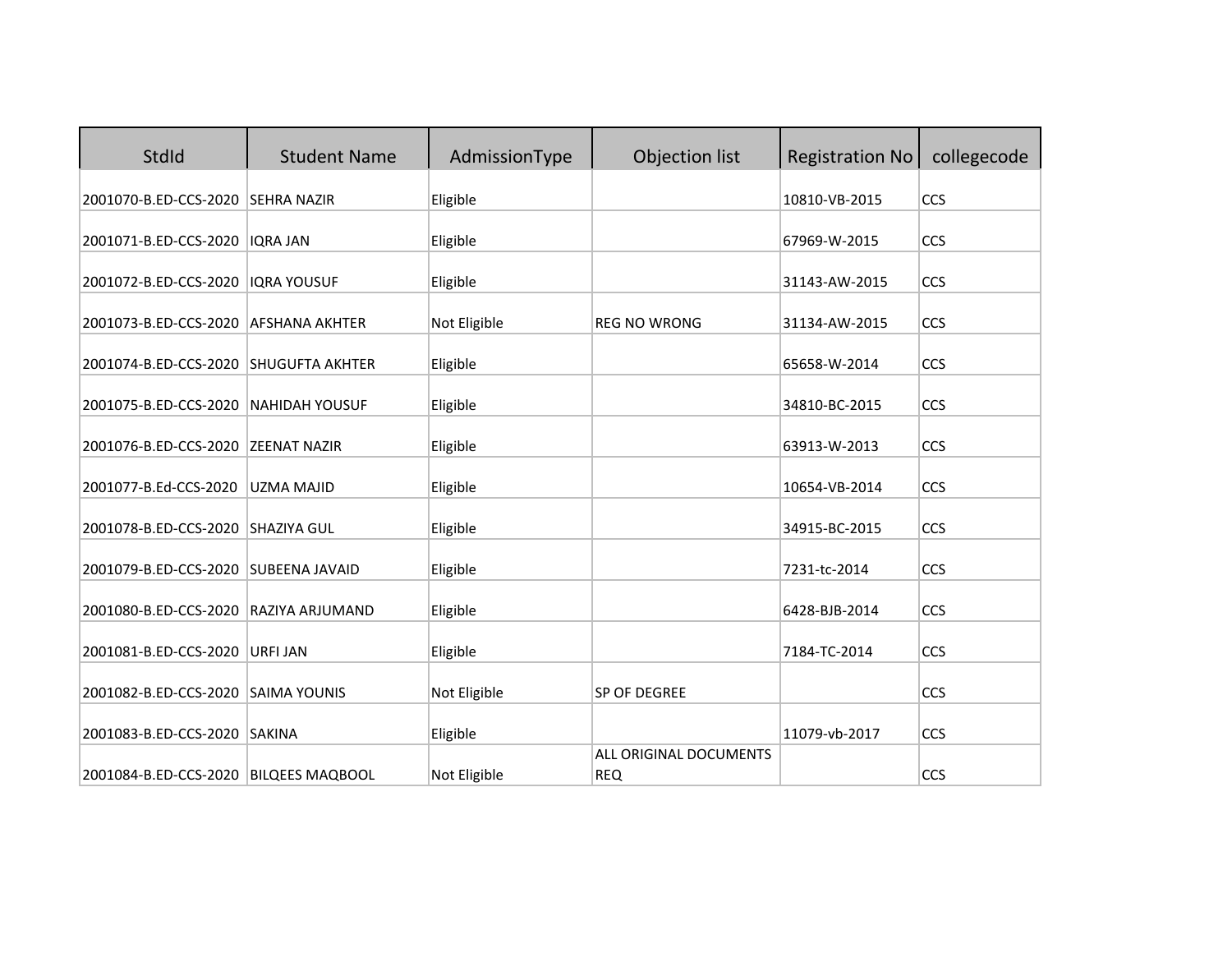| <b>StdId</b>                           | <b>Student Name</b>       | AdmissionType | Objection list                              | <b>Registration No</b> | collegecode |
|----------------------------------------|---------------------------|---------------|---------------------------------------------|------------------------|-------------|
| 2001085-B.ED-CCS-2020                  | <b>SABAHAT MEHRAJ</b>     | Eligible      |                                             | 69155-W-2015           | CCS         |
|                                        | SABREENA RASOOL           |               |                                             |                        |             |
| 2001086-B.Ed-CCS-2020                  | <b>TAPLOO</b>             | Eligible      |                                             | 28885-nw-2013          | CCS         |
| 2001087-B.Ed-CCS-2020                  | <b>MINHA NAZIR</b>        | Eligible      |                                             | 44586-PRS-2014         | CCS         |
| 2001088-B.ED-CCS-2020                  | <b>USHRIB BILAL</b>       | Not Eligible  | <b>REV OF REG</b>                           | 69156-w-2015           | CCS         |
| 2001089-B.Ed-CCS-2020                  | <b>FARHANA AMEEN</b>      | Eligible      |                                             | 45204-prs-2017         | CCS         |
| 2001090-B.Ed-CCS-2020                  | <b>SHAISTA SUBHAN</b>     | Eligible      |                                             | 32113-BC-2013          | CCS         |
| 2001091-B.ED-CCS-2020 SUFFOORA RASHEED |                           | Eligible      |                                             | 5473-BRU-2016          | CCS         |
| 2001092-B.ED-CCS-2020                  | <b>NISA SULTAN</b>        | Eligible      |                                             | 68717-w-2015           | CCS         |
| 2001093-B.Ed-CCS-2020                  | <b>TAHIR FAYAZ KHAN</b>   | Not Eligible  | <b>ALL ORIGINAL DOCUMENTS</b><br><b>REQ</b> | 13109-G-2002           | CCS         |
| 2001094-B.ED-CCS-2020                  | <b>ISHRAT BASHIR</b>      | Eligible      |                                             | 30632-NW-2015          | CCS         |
| 2001095-B.ED-CCS-2020                  | <b>ARBILA NABI</b>        | Eligible      |                                             | 30658-NW-2015          | CCS         |
| 2001096-B.ED-CCS-2020                  | <b>AROOSA MANZOOR</b>     | Eligible      |                                             | 67552-w-2015           | CCS         |
| 2001097-B.ED-CCS-2020                  | <b>SHABNAM RASOOL</b>     | Not Eligible  | <b>REV. OF REG</b>                          | 17757-KC-2015          | CCS         |
| 2001098-B.ED-CCS-2020                  | <b>MAHK FAROOQ SHEIKH</b> | Eligible      |                                             | 67490-w-2015           | CCS         |
| 2001099-B.ED-CCS-2020 ASMAT MASOOD     |                           | Eligible      |                                             | 67289-W-2014           | CCS         |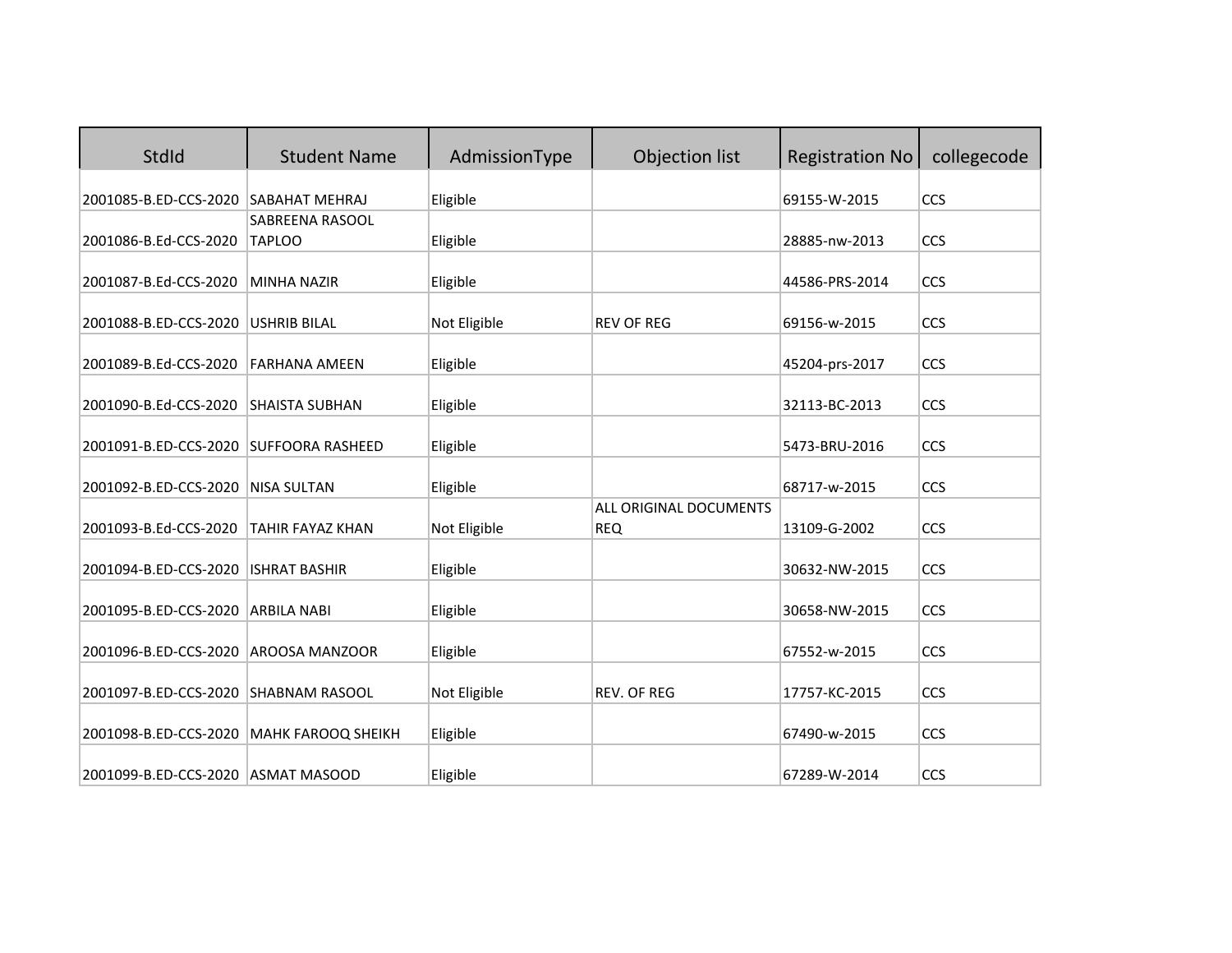| StdId                                     | <b>Student Name</b>         | AdmissionType | Objection list                         | <b>Registration No</b> | collegecode |
|-------------------------------------------|-----------------------------|---------------|----------------------------------------|------------------------|-------------|
| 2001100-B.ED-CCS-2020                     | NAFISA QAYOOM               | Eligible      |                                        | 31239-NW-2016          | <b>CCS</b>  |
| 2001101-B.Ed-CCS-2020                     | ANEES UL ISLAM ASMI         | Not Eligible  | DETAIL OF CERTIFICATE<br><b>COURSE</b> | 217-LLB-2010           | CCS         |
| 2001102-B.ED-CCS-2020 SHABIA FAZAL FACTOO |                             | Provisional   | SP OF DEGREE                           | 189-CCS-2020           | CCS         |
| 2001103-B.ED-CCS-2020                     | <b>ISHRAT NAZIR</b>         |               |                                        | 450-kw-2014            | CCS         |
|                                           |                             | Eligible      |                                        |                        |             |
| 2001104-B.ED-CCS-2020                     | <b>FAIZA FIDA WANI</b>      | Eligible      |                                        | 61050-W-2012           | CCS         |
| 2001105-B.ED-CCS-2020                     | <b>NASIR HUSSAIN HANDOO</b> | Eligible      |                                        | 190-CCS-2020           | CCS         |
| 2001106-B.Ed-CCS-2020                     | <b>TABISH LATEEF</b>        | Eligible      |                                        | 28700-nw-2013          | CCS         |
| 2001107-B.Ed-CCS-2020                     | <b>RUKAIYA NAZIR</b>        | Eligible      |                                        | 67440-w-2014           | CCS         |
| 2001108-B.Ed-CCS-2020                     | <b>NIDA KHAN</b>            | Eligible      |                                        | 66725-w-2014           | CCS         |
| 2001109-B.ED-CCS-2020                     | <b>JUNAID RASHID</b>        | Eligible      |                                        | 19929-G-2011           | CCS         |
| 2001110-B.ED-CCS-2020                     | <b>SABA BASHIR</b>          | Not Eligible  | ALL ORIGINAL DOCUMENTS<br><b>REQ</b>   |                        | CCS         |
| 2001111-B.ED-CCS-2020                     | KHUSHNUMA ALTAF             | Not Eligible  | <b>REG. NO WRONG</b>                   | 110259-IC-2016         | CCS         |
| 2001112-B.ED-CCS-2020                     | <b>KURAT JAN</b>            | Eligible      |                                        | 70603-w-2016           | CCS         |
| 2001113-B.ED-CCS-2020                     | <b>ALLIYA BASHIR</b>        | Eligible      |                                        | 31480-NW-2016          | CCS         |
| 2001114-B.ED-CCS-2020 BISMA SALAM         |                             | Eligible      |                                        | 11108-VB-2017          | CCS         |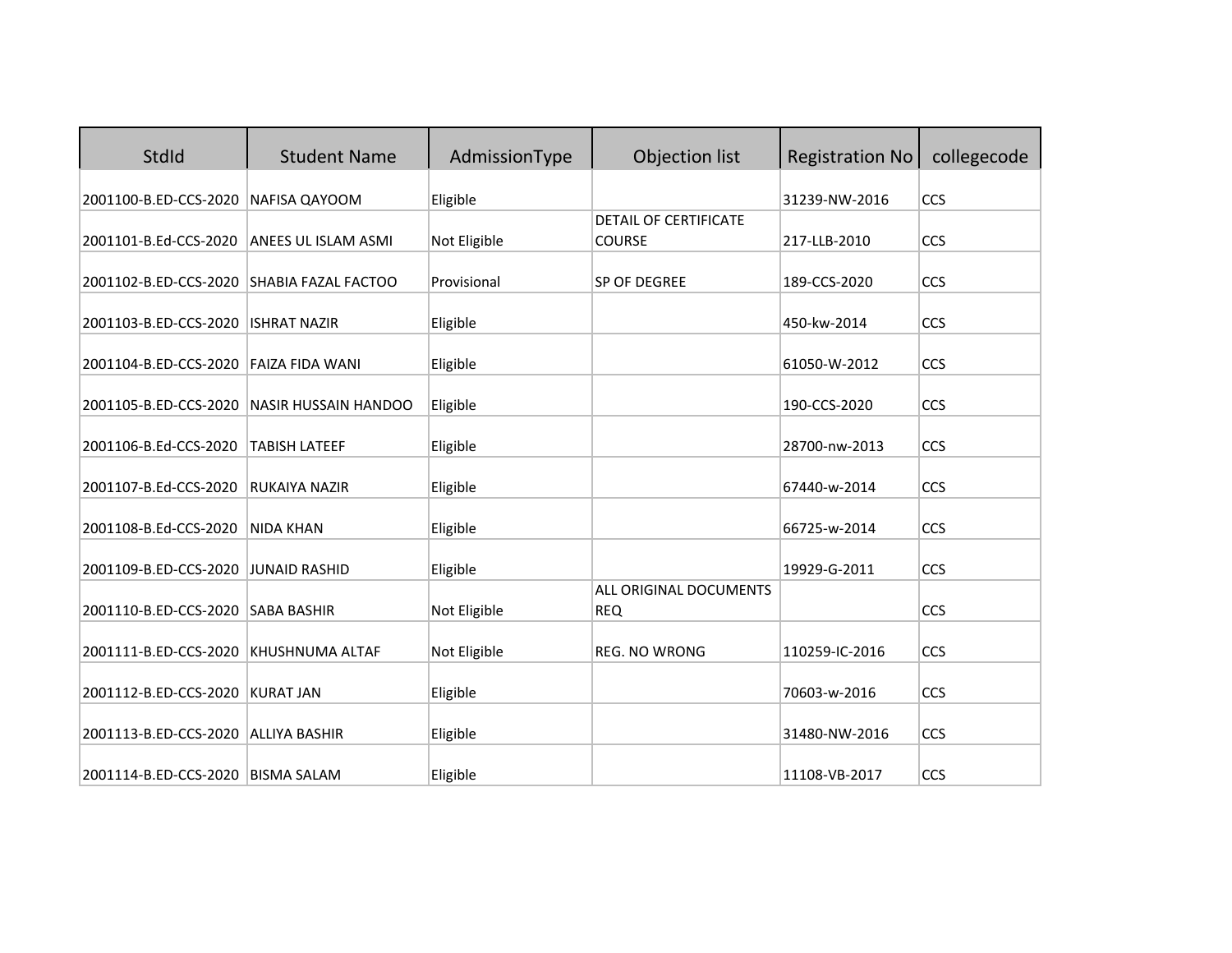| StdId                                                    | <b>Student Name</b>            | AdmissionType        | Objection list     | <b>Registration No</b>       | collegecode |
|----------------------------------------------------------|--------------------------------|----------------------|--------------------|------------------------------|-------------|
| 2001115-B.ED-CCS-2020                                    | ASIMA MUSHTAQ WANI             | Eligible             |                    | 68314-w-2015                 | CCS         |
| 2001116-B.ED-CCS-2020                                    | <b>ASIMA AKHTER</b>            | Eligible             |                    | 68315-W-2015                 | CCS         |
| 2001117-B.ED-CCS-2020                                    | UZMA NABI WADOO                | Not Eligible         | <b>REV. OF REG</b> | 67142-w-2014                 | CCS         |
| 2001118-B.ED-CCS-2020                                    | FARHANA MAJEED                 | Eligible             |                    | 49687-W-2007                 | CCS         |
| 2001119-B.ED-CCS-2020                                    | <b>AFSHANA</b>                 | Eligible             |                    | 65338-W-2014                 | CCS         |
| 2001123-B.ED-CCS-2020                                    | <b>TAWQEERA JANAT</b>          | Eligible             |                    | 11387-GBL-2015               | CCS         |
| 2001124-B.ED-CCS-2020                                    | <b>TAMANA RASHID</b>           | Eligible             |                    | 22163-G-2015                 | CCS         |
| 2001125-B.ED-CCS-2020                                    | <b>AASIYAH AKHTER</b>          | Eligible             |                    | 33048-BC-2014                | CCS         |
| 2001126-B.ED-CCS-2020                                    | <b>IQRA AMIN</b>               | Eligible             |                    | 33797-ic-2014                | CCS         |
| 2001127-B.ED-CCS-2020                                    | MOHMMAD MAQBOOL<br><b>BHAT</b> | Eligible             |                    | 1645-SG-2017                 | CCS         |
| 2001128-B.Ed-CCS-2020                                    | NIGHAT MAQBOOL                 | Eligible             |                    | 34201-BC-2014                | CCS         |
| 2001129-B.ED-CCS-2020                                    | <b>MASRAT JAN</b>              | Eligible             |                    | 68846-W-2015                 | CCS         |
| 2001130-B.ED-CCS-2020                                    |                                |                      |                    |                              |             |
|                                                          | <b>SHAZIA NAZIR</b>            | Eligible             |                    | 55404-W-2009<br>68275-w-2015 | CCS<br>CCS  |
| 2001131-B.ED-CCS-2020<br>2001132-B.ED-CCS-2020 ZIYA ASAF | <b>MEHAK MUSHTAQ</b>           | Eligible<br>Eligible |                    | 66874-w-2014                 | CCS         |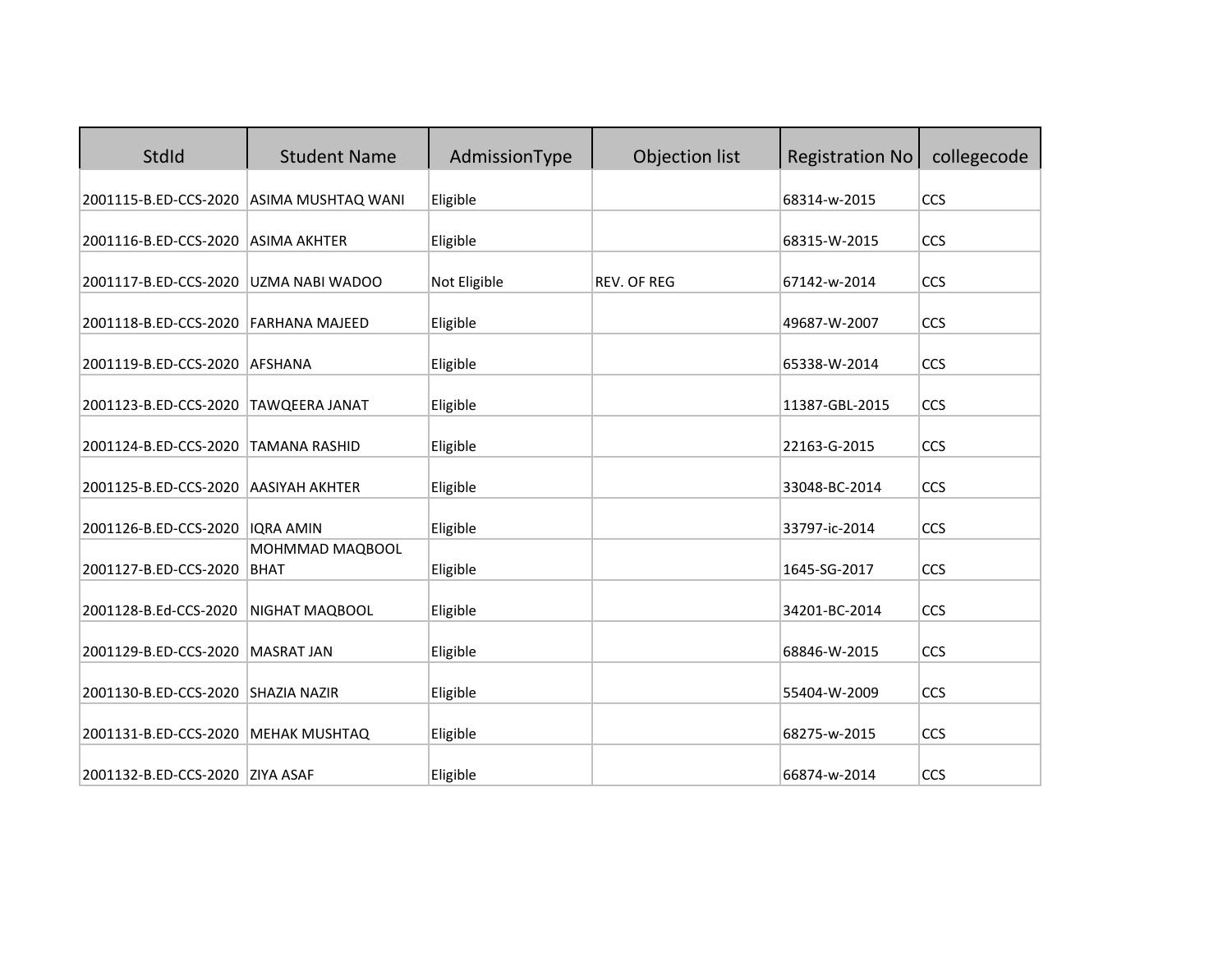| StdId                                   | <b>Student Name</b>                           | AdmissionType | Objection list     | <b>Registration No</b> | collegecode |
|-----------------------------------------|-----------------------------------------------|---------------|--------------------|------------------------|-------------|
| 2001133-B.ED-CCS-2020                   | ARBEENA                                       | Eligible      |                    | 68490-w-2015           | CCS         |
| 2001134-B.ED-CCS-2020                   | <b>AZIMA RAFIQ</b>                            | Eligible      |                    | 30086-ic-2011          | CCS         |
| 2001135-B.ED-CCS-2020                   | <b>ALIF BILAL</b>                             | Not Eligible  | <b>REV. OF REG</b> | 34513-IC-2014          | CCS         |
| 2001136-B.ED-CCS-2020                   | <b>RUMAISA SAMAD</b>                          | Eligible      |                    | 71082-W-2016           | CCS         |
| 2001137-B.ED-CCS-2020                   | <b>ARIFA JAN</b>                              | Eligible      |                    | 71085-W-2016           | CCS         |
| 2001138-B.ED-CCS-2020                   | <b>RUBEENA BANO</b>                           | Eligible      |                    | 17085-KC-2015          | CCS         |
| 2001139-B.ED-CCS-2020                   | <b>SAIMA FIRDOUS</b>                          | Eligible      |                    | 67557-W-2015           | CCS         |
| 2001140-B.Ed-CCS-2020                   | <b>AFSHANA NAZIR</b>                          | Provisional   | SP OF DEGREE       | 191-CCS-2020           | CCS         |
| 2001142-B.ED-CCS-2020 SYED MURSALA NOOR |                                               | Eligible      |                    | 68328-w-2015           | CCS         |
| 2001143-B.ED-CCS-2020                   | <b>OJILLY ASHRAF</b>                          |               |                    | 29008-AW-2013          | <b>CCS</b>  |
|                                         |                                               | Eligible      |                    |                        |             |
| 2001144-B.ED-CCS-2020                   | <b>JOZIYA GULSHAN</b>                         | Eligible      |                    | 1837-SUM-2015          | CCS         |
| 2001145-B.ED-CCS-2020                   | <b>AFREENA BANO</b>                           | Eligible      |                    | 1838-SUM-2015          | CCS         |
| 2001146-B.ED-CCS-2020                   | <b>TABINDA REYAZ</b><br><b>SYED RAKSHANDA</b> | Provisional   | SP OF DEGREE       | 192-CCS-2020           | CCS         |
| 2001147-B.ED-CCS-2020                   | <b>MANZOOR</b>                                | Provisional   | SP OF DEGREE       | 193-CCS-2020           | CCS         |
| 2001149-B.ED-CCS-2020                   | <b>SANIYA JAVED</b>                           | Eligible      |                    | 67616-W-2015           | CCS         |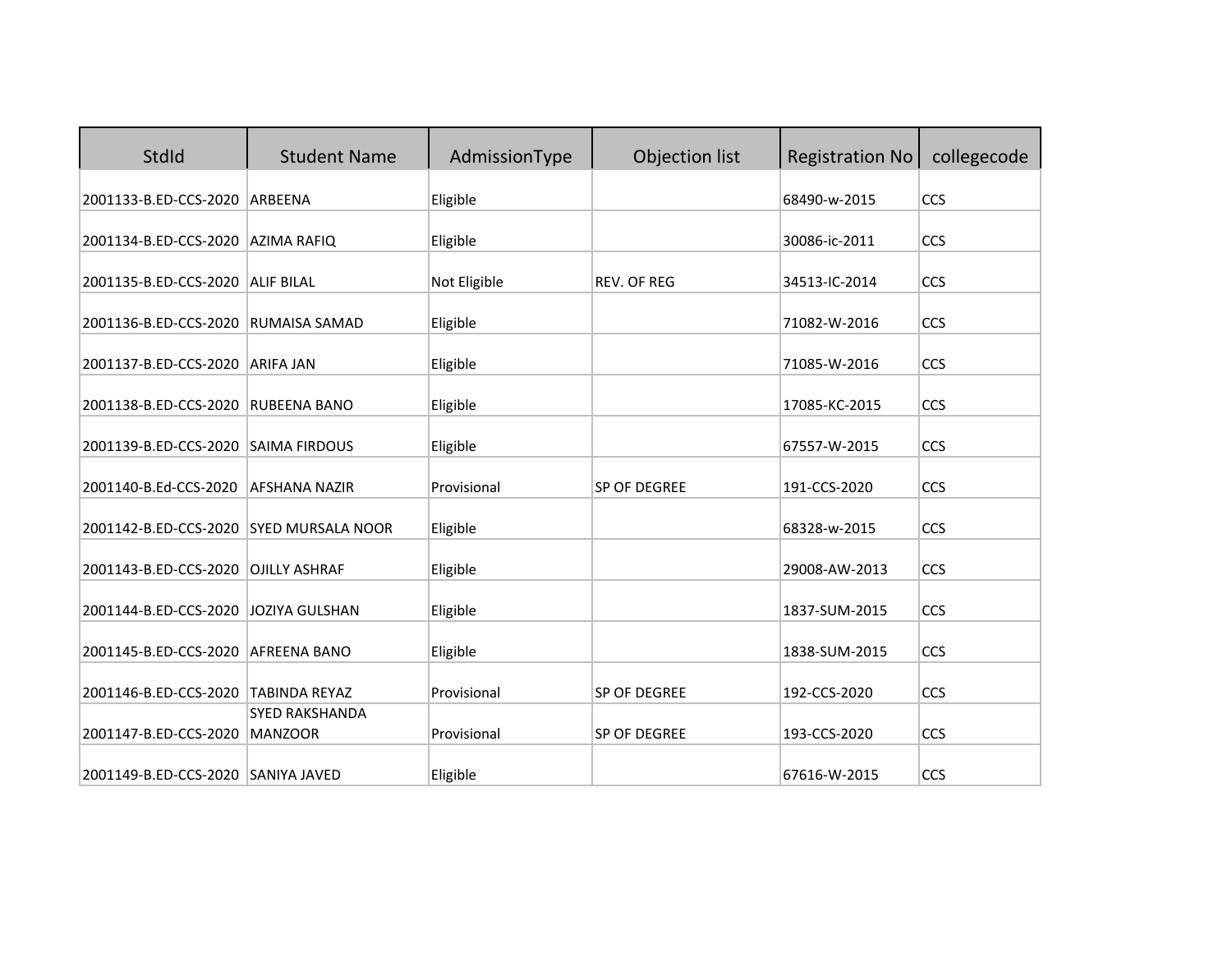| <b>StdId</b>                           | <b>Student Name</b>       | AdmissionType | Objection list       | <b>Registration No</b> | collegecode |
|----------------------------------------|---------------------------|---------------|----------------------|------------------------|-------------|
| 2001150-B.ED-CCS-2020                  | SABIRA GULZAR             | Eligible      |                      | 68270-w-2015           | CCS         |
| 2001151-B.ED-CCS-2020                  | <b>MEHRIN ROUF</b>        | Eligible      |                      | 67551-w-2015           | CCS         |
| 2001152-B.ED-CCS-2020 RUFAIDA HABIB    |                           | Eligible      |                      | 22177-G-2015           | CCS         |
| 2001153-B.ED-CCS-2020                  | <b>IFLA MEHRAJ</b>        | Eligible      |                      | 22171-G-2015           | CCS         |
| 2001154-B.ED-CCS-2020                  | <b>NADIA HAFEEZ</b>       | Eligible      |                      | 65139-W-2013           | CCS         |
| 2001155-B.ED-CCS-2020                  | <b>AROUSA HAFEEZ</b>      | Eligible      |                      | 69331-W-2015           | CCS         |
| 2001156-B.ED-CCS-2020                  | SABHAT JAN                | Eligible      |                      | 63694-W-2013           | CCS         |
| 2001157-B.ED-CCS-2020                  | <b>AIMAN ALTAF</b>        | Eligible      |                      | 2220-SUM-2015          | CCS         |
| 2001158-B.ED-CCS-2020                  | <b>SADAF MANZOOR</b>      | Eligible      |                      | 66576-w-2014           | CCS         |
| 2001159-B.ED-CCS-2020                  | <b>ANEES FATIMA</b>       | Not Eligible  | <b>REG. NO WRONG</b> | 65396-w-2019           | CCS         |
| 2001160-B.ED-CCS-2020                  | <b>NIGHAT HILAL</b>       | Eligible      |                      | 10808-vb-2015          | CCS         |
| 2001161-B.ED-CCS-2020                  | <b>ASMAT BASHIR</b>       | Eligible      |                      | 68251-W-2015           | CCS         |
| 2001162-B.ED-CCS-2020                  | <b>AEJAZ NAZIR LONE</b>   | Eligible      |                      | 12945-KUL-2014         | <b>CCS</b>  |
| 2001163-B.ED-CCS-2020                  | <b>ZAHILA MOHI UD DIN</b> | Eligible      |                      | 32846-AW-2015          | CCS         |
| 2001164-B.ED-CCS-2020 MEHAK RASOOL MIR |                           | Eligible      |                      | 63575-W-2013           | CCS         |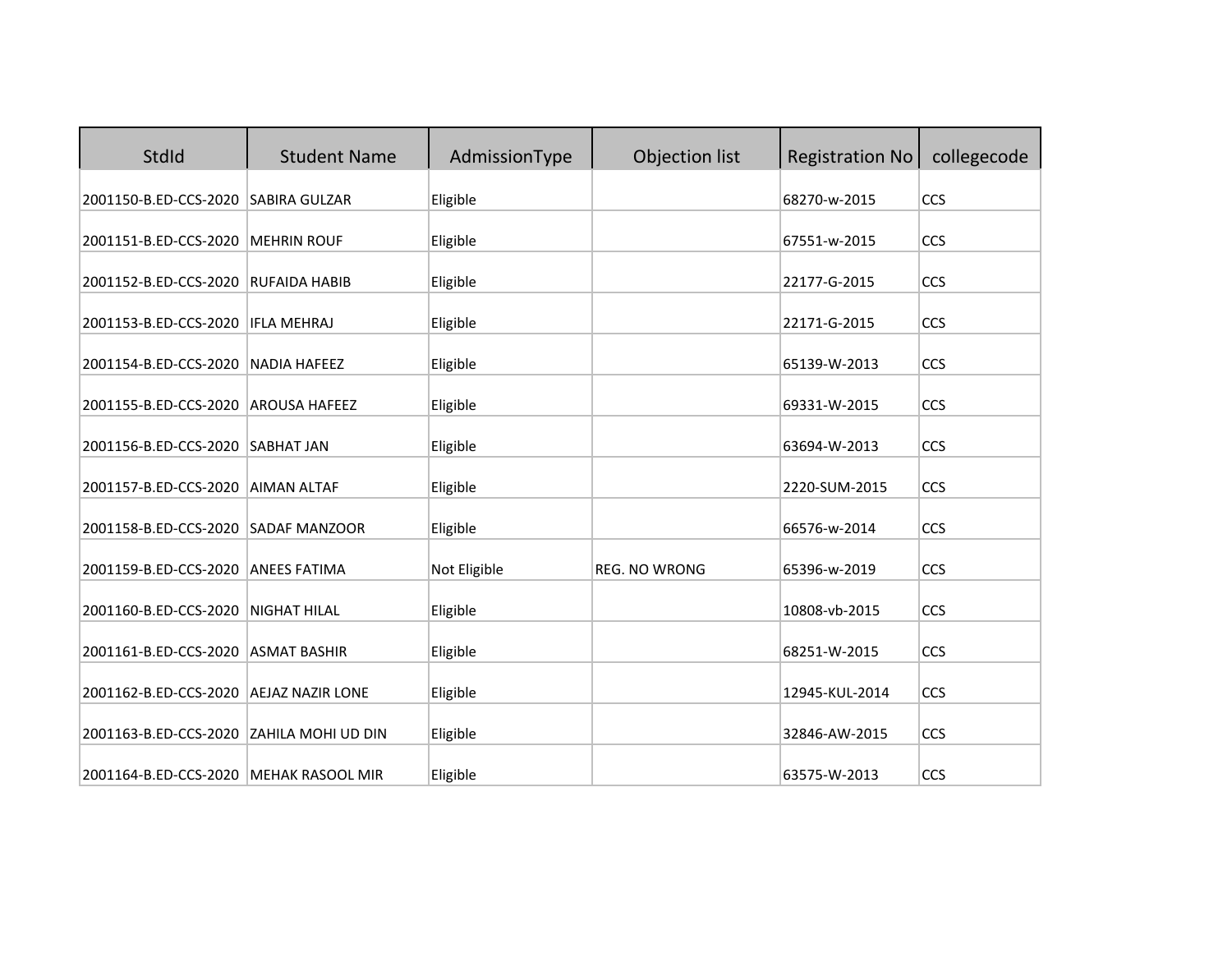| StdId                                  | <b>Student Name</b>     | AdmissionType | Objection list       | <b>Registration No</b> | collegecode |
|----------------------------------------|-------------------------|---------------|----------------------|------------------------|-------------|
| 2001165-B.Ed-CCS-2020                  | <b>RUQIA AKHTER</b>     | Eligible      |                      | 10948-GBL-2015         | CCS         |
| 2001166-B.ED-CCS-2020                  | <b>AMINA SHAFI</b>      | Eligible      |                      | 68220-W-2015           | CCS         |
| 2001167-B.ED-CCS-2020                  | <b>ROOFIE NISSAR</b>    | Eligible      |                      | 1772-SW-2014           | CCS         |
| 2001168-B.ED-CCS-2020                  | <b>UMAR HUSSAIN</b>     | Not Eligible  | <b>DETAIL OF BED</b> | 34964-SP-2011          | CCS         |
| 2001169-B.ED-CCS-2020                  | <b>SHAZIA MANZOOR</b>   | Eligible      |                      | 22404-G-2015           | CCS         |
| 2001170-B.ED-CCS-2020                  | <b>SHAH KHALID</b>      | Not Eligible  | <b>REV.OF REG</b>    | 2616-SME-2013          | CCS         |
| 2001171-B.ED-CCS-2020                  | <b>NOWREEN MUKHTAR</b>  | Not Eligible  | <b>REV. OF REG</b>   | 2566-SME-2013          | CCS         |
| 2001172-B.ED-CCS-2020                  | <b>MEHVISH HASSAN</b>   | Eligible      |                      | 22399-G-2015           | CCS         |
| 2001173-B.ED-CCS-2020                  | <b>NEELOFAR JAN</b>     | Eligible      |                      | 22396-G-2015           | CCS         |
| 2001174-B.ED-CCS-2020                  | SUHAIL NAZEER           | Eligible      |                      | 1532-PGD-2018          | CCS         |
| 2001175-B.ED-CCS-2020                  | <b>FAQRUN NISA</b>      | Eligible      |                      | 69033-w-2015           | CCS         |
| 2001176-B.ED-CCS-2020                  | <b>TABISH AMIN</b>      | Eligible      |                      | 69027-w-2015           | CCS         |
| 2001177-B.ED-CCS-2020                  | <b>MASRAT FAROOQ</b>    | Provisional   | SP OF DEGREE         | 194-CCS-2020           | CCS         |
| 2001178-B.ED-CCS-2020 SEHRUL NABI SOFI |                         | Eligible      |                      | 69173-W-2015           | CCS         |
| 2001179-B.Ed-CCS-2020                  | <b>MALIK NAHIDA HAQ</b> | Eligible      |                      | 68011-W-2015           | CCS         |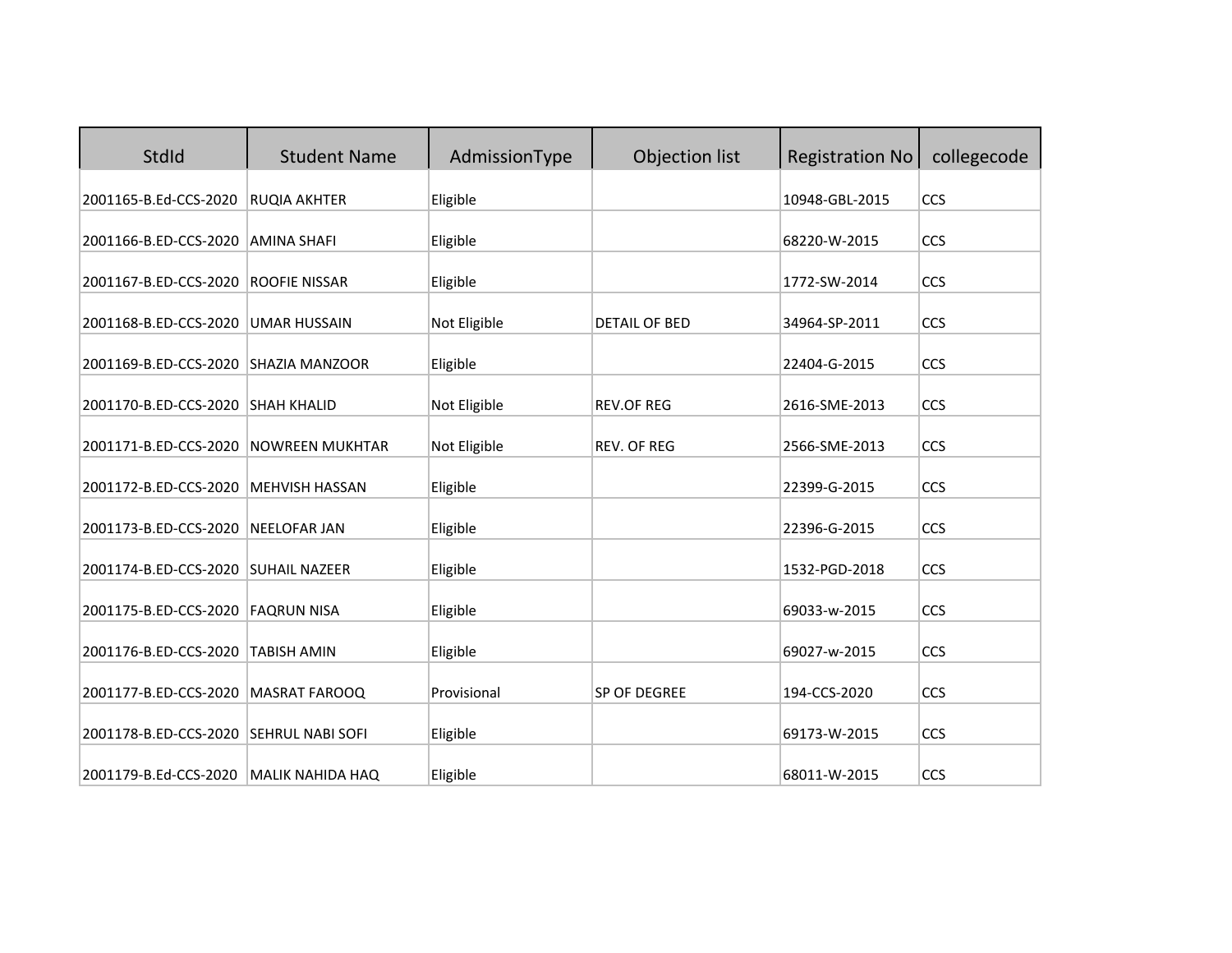| StdId                                    | <b>Student Name</b>                      | AdmissionType | Objection list                       | <b>Registration No</b> | collegecode |
|------------------------------------------|------------------------------------------|---------------|--------------------------------------|------------------------|-------------|
| 2001180-B.ED-CCS-2020                    | <b>KHER UN NISA</b>                      | Eligible      |                                      | 30861-NW-2015          | CCS         |
| 2001181-B.ED-CCS-2020                    | <b>SAKEENA JAN</b>                       | Eligible      |                                      | 32318-PC-2015          | CCS         |
| 2001182-B.ED-CCS-2020 SANA MAJID         |                                          | Eligible      |                                      | 62330-W-2012           | CCS         |
| 2001183-B.ED-CCS-2020                    | <b>UZMA ANDLEEB</b>                      | Eligible      |                                      | 4561-BPB-2015          | CCS         |
| 2001184-B.ED-CCS-2020                    | <b>ASHIQ HUSSAIN DAR</b>                 | Eligible      |                                      | 3930-BUD-2015          | CCS         |
| 2001185-B.ED-CCS-2020                    | AFREENA                                  | Eligible      |                                      | 1085-sw-2012           | CCS         |
| 2001186-B.ED-CCS-2020                    | MASOODA RAMZAN                           | Eligible      |                                      | 67560-W-2015           | CCS         |
| 2001187-B.ED-CCS-2020                    | <b>ZAMIA SAJAD</b>                       | Provisional   | SP OF DEGREE                         | 195-CCS-2020           | CCS         |
| 2001188-B.ED-CCS-2020 FARHAT NABI        |                                          | Eligible      |                                      | 29425-NW-2013          | <b>CCS</b>  |
| 2001189-B.ED-CCS-2020                    | <b>IORA NABI</b>                         | Eligible      |                                      | 67028-w-2014           | CCS         |
| 2001190-B.ED-CCS-2020                    | <b>MOHAMMAD YOUNUS</b><br><b>BHAT</b>    | Not Eligible  | ALL ORIGINAL DOCUMENTS<br><b>REQ</b> |                        | CCS         |
| 2001191-B.Ed-CCS-2020                    | <b>FOZIA AMIN</b>                        |               |                                      | 3641-bud-2015          | CCS         |
|                                          |                                          | Eligible      |                                      |                        |             |
| 2001192-B.ED-CCS-2020 SUBZAR AHMAD NANDA |                                          | Eligible      |                                      | 58756-ANG-2009         | CCS         |
|                                          | 2001193-B.ED-CCS-2020 SHOWKAT AHMAD BHAT | Eligible      |                                      | 66823-ang-2011         | CCS         |
| 2001194-B.ED-CCS-2020 ANEES UN NISA      |                                          | Eligible      |                                      | 9948-KUL-2012          | CCS         |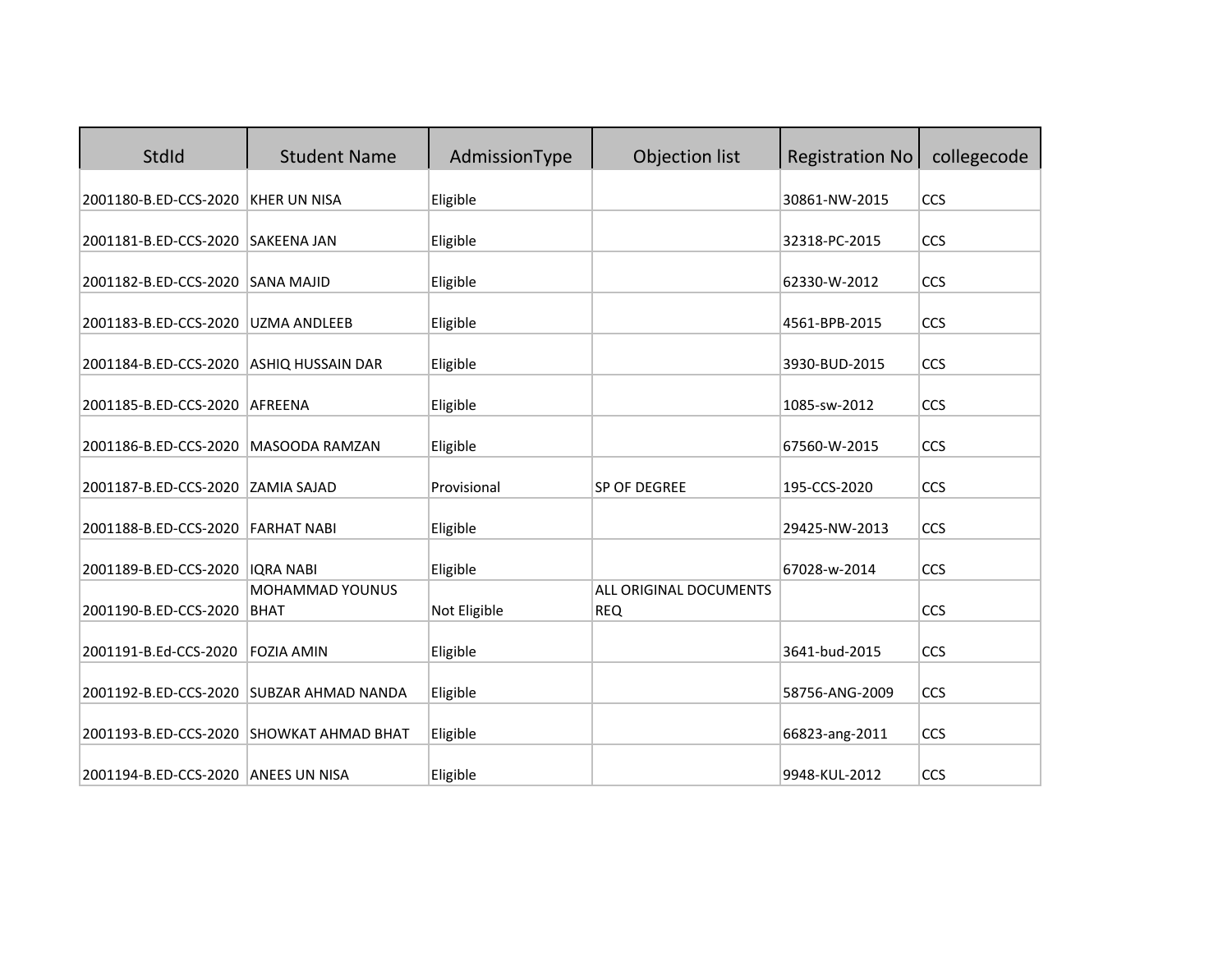| StdId                                | <b>Student Name</b>                | AdmissionType | Objection list        | <b>Registration No</b> | collegecode |
|--------------------------------------|------------------------------------|---------------|-----------------------|------------------------|-------------|
|                                      | <b>MOARIJ SHOWKAT</b>              |               |                       |                        |             |
| 2001195-B.ED-CCS-2020                | <b>QURESHI</b>                     | Provisional   | SP OF DEGREE          | 196-CCS-2020           | CCS         |
| 2001196-B.ED-CCS-2020                | <b>SHEEZAN YOUSUF</b>              | Eligible      |                       | 33101-BC-2014          | CCS         |
|                                      |                                    |               |                       |                        |             |
| 2001197-B.ED-CCS-2020 SHAISTA BASHIR |                                    | Eligible      |                       | 62904-W-2013           | CCS         |
| 2001198-B.ED-CCS-2020                | <b>AALIYA BASHIR</b>               | Not Eligible  | <b>DETAIL OF MAIS</b> | 65984-W-2014           | <b>CCS</b>  |
| 2001199-B.ED-CCS-2020                | SABA AMIN BHAT                     | Eligible      |                       | 33030-w-2000           | CCS         |
|                                      |                                    |               |                       |                        |             |
| 2001200-B.ED-CCS-2020                | <b>SADAT RIYAZ</b>                 | Eligible      |                       | 30644-NW-2015          | CCS         |
| 2001201-B.ED-CCS-2020                | <b>SAFIYA MAJEED</b>               | Eligible      |                       | 31542-NW-2016          | <b>CCS</b>  |
| 2001202-B.ED-CCS-2020                | MEHNAWAZ ISHTIYAQ                  | Eligible      |                       | 60779-W-2011           | CCS         |
| 2001203-B.ED-CCS-2020                | <b>ARVIN FATIMA</b>                | Not Eligible  | DETAIL OF MAEC        | 62727-w-2013           | CCS         |
| 2001204-B.ED-CCS-2020                | <b>ROMAISA HAMID</b>               | Eligible      |                       | 71004-w-2016           | <b>CCS</b>  |
| 2001205-B.ED-CCS-2020                | <b>MARYAM BASHIR</b>               | Eligible      |                       | 38810-SP-2013          | CCS         |
| 2001206-B.ED-CCS-2020                | <b>MEHVISH NOOR</b>                | Eligible      |                       | 28187-NW-2012          | CCS         |
| 2001207-B.ED-CCS-2020                | SUMREENA SIDIQI                    | Eligible      |                       | 64344-W-2013           | CCS         |
| 2001208-B.ED-CCS-2020                | <b>AFROZA RASHID</b>               | Eligible      |                       | 32112-NW-2017          | CCS         |
| 2001209-B.ED-CCS-2020                | AKHTER ISHFAQ AHMAD<br><b>KHAN</b> | Not Eligible  | <b>REV. OF REG</b>    | 33305-bc-2014          | CCS         |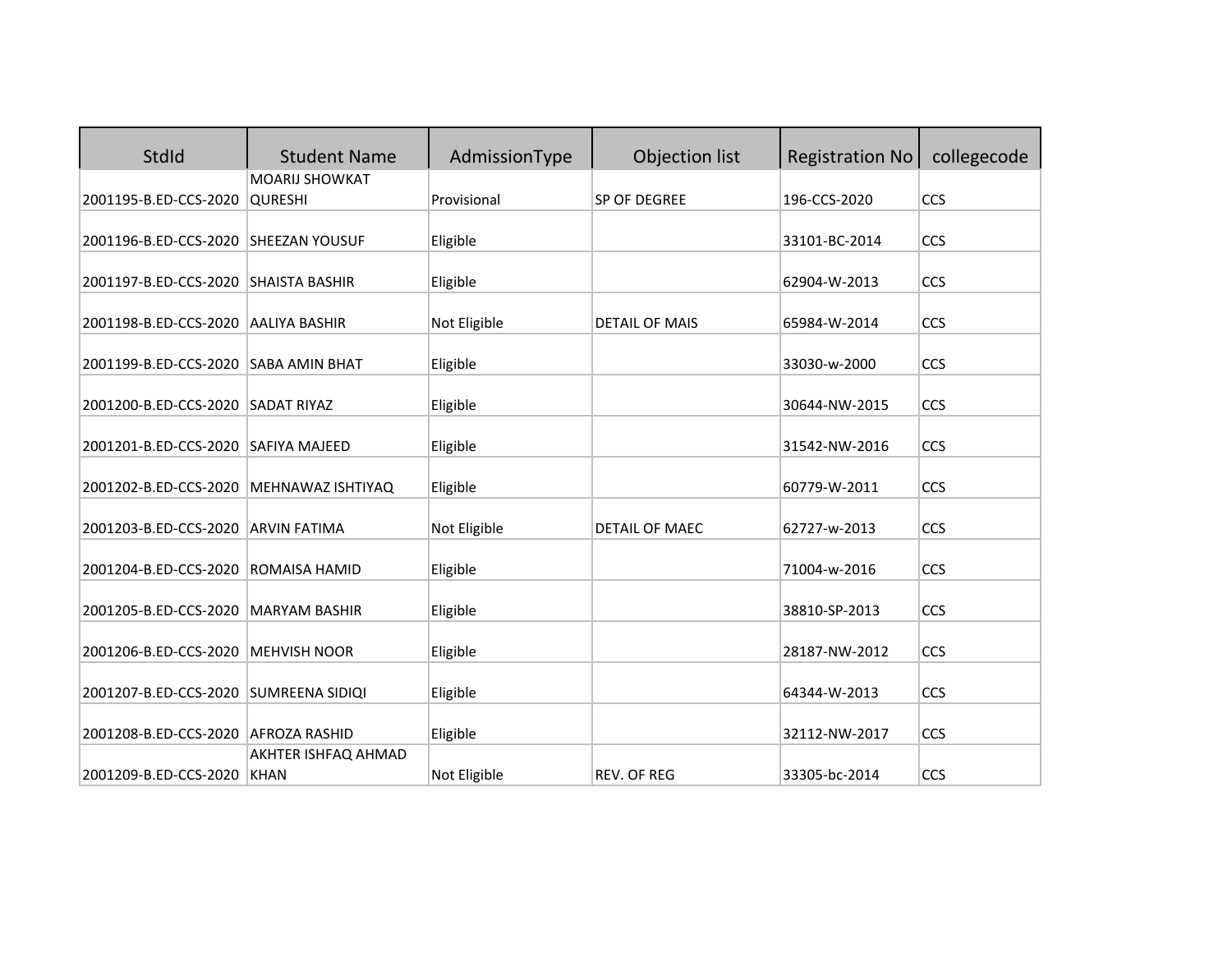| StdId                                     | <b>Student Name</b>         | AdmissionType | Objection list        | <b>Registration No</b> | collegecode |
|-------------------------------------------|-----------------------------|---------------|-----------------------|------------------------|-------------|
| 2001210-B.ED-CCS-2020                     | <b>RUKHSANA AKHTAR</b>      | Not Eligible  | <b>DETAIL OF MAUR</b> | 6970-BJB-2015          | CCS         |
| 2001211-B.ED-CCS-2020                     | <b>SYEDA LUBNAN ANDRABI</b> | Not Eligible  | <b>DETAIL OF MAUR</b> | 32052-PC-2015          | CCS         |
| 2001212-B.ED-CCS-2020                     | <b>TABIYA GULZAR</b>        | Eligible      |                       | 30859-NW-2015          | CCS         |
| 2001213-B.ED-CCS-2020                     | <b>NOWSHEEN</b>             | Not Eligible  | <b>DETAIL OF BE</b>   | 4158-SME-2016          | CCS         |
| 2001214-B.ED-CCS-2020                     | <b>NIMRAH ILYAS</b>         | Not Eligible  | SP OF DEGREE          |                        | CCS         |
| 2001215-B.ED-CCS-2020                     | <b>KOWSER JAN</b>           | Eligible      |                       | 7824-vb-2007           | CCS         |
| 2001216-B.Ed-CCS-2020                     | <b>SURIYA MOHI UD DIN</b>   | Eligible      |                       | 10947-GBL-2015         | CCS         |
| 2001217-B.ED-CCS-2020                     | <b>ZABIRAH</b>              | Eligible      |                       | 66255-W-2014           | CCS         |
| 2001218-B.ED-CCS-2020                     | ANIQA                       | Eligible      |                       | 66256-W-2014           | CCS         |
| 2001219-B.ED-CCS-2020                     | SHAFAQAT                    | Eligible      |                       | 1426-MAG-2015          | CCS         |
| 2001220-B.ED-CCS-2020 SYED IFFATH ASHAQ   |                             | Eligible      |                       | 59321-W-2011           | CCS         |
| 2001221-B.ED-CCS-2020                     | <b>ISHRATH ALI BHAT</b>     | Eligible      |                       | 64313-w-2013           | CCS         |
| 2001222-B.ED-CCS-2020                     | <b>IRFAN BASHIR</b>         | Eligible      |                       | 46787-s-2012           | CCS         |
| 2001223-B.ED-CCS-2020 SHAHID SHABIR LAWAY |                             | Eligible      |                       | 46868-s-2012           | CCS         |
| 2001224-B.ED-CCS-2020 SHOOKIYA YOUSF      |                             | Not Eligible  | <b>REV. OF REG</b>    | 5064-bru-2015          | CCS         |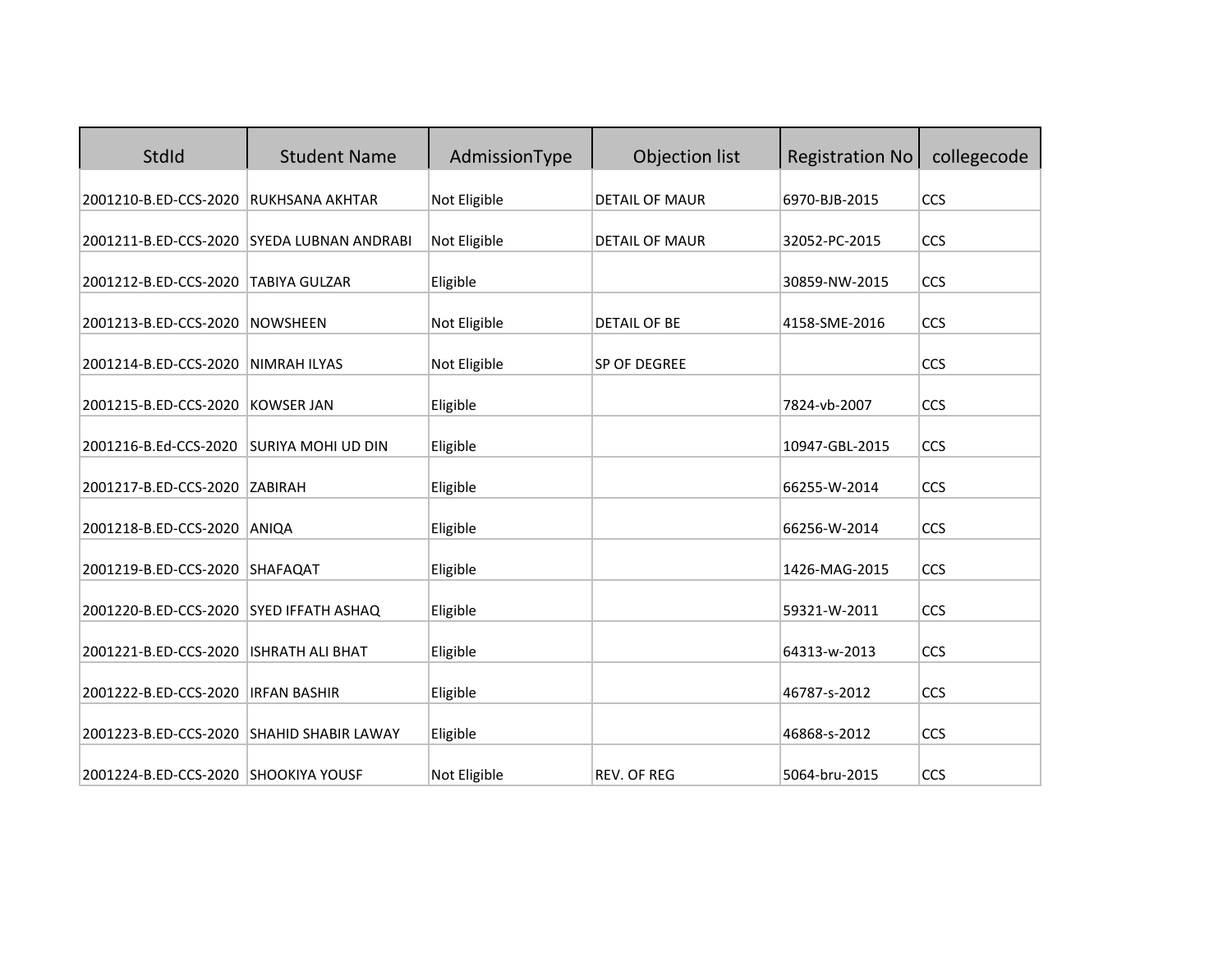| StdId                               | <b>Student Name</b>       | AdmissionType | Objection list       | <b>Registration No</b> | collegecode |
|-------------------------------------|---------------------------|---------------|----------------------|------------------------|-------------|
| 2001225-B.ED-CCS-2020               | <b>AROOJ SHAFI</b>        | Eligible      |                      | 10856-vb-2015          | CCS         |
| 2001226-B.ED-CCS-2020               | <b>UZMA GUL</b>           | Not Eligible  | <b>REG. NO WRONG</b> | 64480-W-2015           | <b>CCS</b>  |
| 2001227-B.ED-CCS-2020               | <b>SAIMA SHAFI</b>        | Not Eligible  | <b>SP OF DEGREE</b>  |                        | <b>CCS</b>  |
| 2001228-B.Ed-CCS-2020               | <b>NASIR UL ISLAM</b>     | Eligible      |                      | 26853-SJ-2013          | CCS         |
| 2001229-B.ED-CCS-2020               | <b>AAFIA AZIZ</b>         | Eligible      |                      | 53626-w-2008           | CCS         |
| 2001230-B.Ed-CCS-2020               | <b>FAIZAN UL RAHIM</b>    | Eligible      |                      | 1454-SUM-2014          | CCS         |
| 2001231-B.ED-CCS-2020               | <b>FAHAD NISAR ASHAEE</b> | Eligible      |                      | 21785-G-2014           | CCS         |
| 2001232-B.ED-CCS-2020               | NOOR MOHMMAD GANAI        | Eligible      |                      | 51552-A-2014           | CCS         |
| 2001233-B.ED-CCS-2020               | PIR FAIZAN ASHRAF QADRI   | Eligible      |                      | 51861-A-2014           | CCS         |
| 2001234-B.ED-CCS-2020               | <b>MOHD OWAIS GANIE</b>   | Eligible      |                      | 74115-ANG-2014         | CCS         |
| 2001235-B.ED-CCS-2020 SAQINA        |                           | Eligible      |                      | 69840-W-2016           | CCS         |
| 2001236-B.ED-CCS-2020               | <b>INSHA</b>              | Eligible      |                      | 70486-W-2016           | CCS         |
| 2001237-B.Ed-CCS-2020               | <b>KURAT UL AIN</b>       | Eligible      |                      | 70495-W-2016           | CCS         |
| 2001238-B.ED-CCS-2020 SODIYA ASHRAF |                           | Eligible      |                      | 10860-VB-2015          | CCS         |
| 2001239-B.ED-CCS-2020 MARIYA NAZIR  |                           | Eligible      |                      | 66032-W-2014           | CCS         |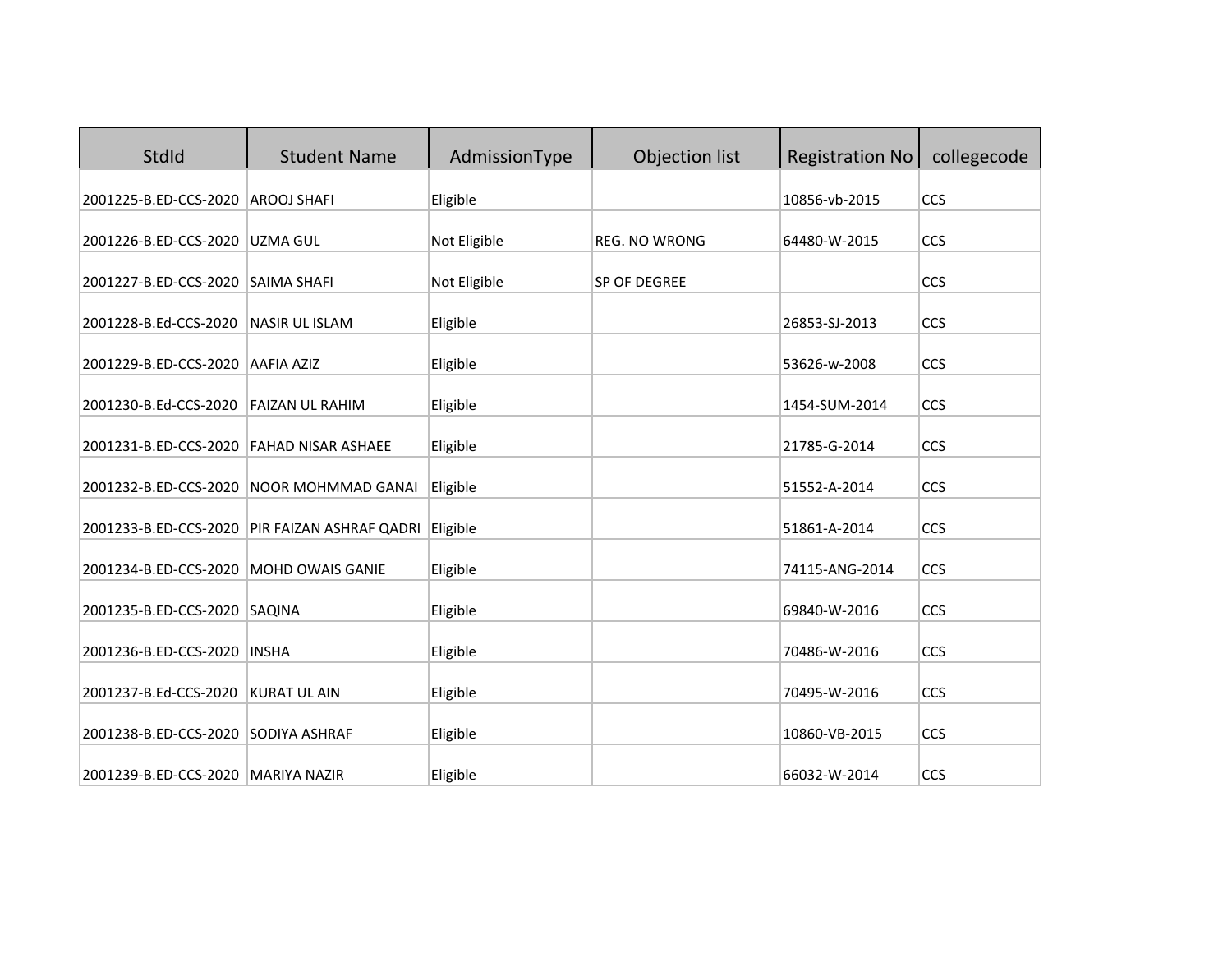| StdId                              | <b>Student Name</b>         | AdmissionType | Objection list       | <b>Registration No</b> | collegecode |
|------------------------------------|-----------------------------|---------------|----------------------|------------------------|-------------|
| 2001240-B.ED-CCS-2020              | <b>SABREENA AALIYA</b>      | Eligible      |                      | 63057-W-2013           | CCS         |
| 2001241-B.ED-CCS-2020              | <b>ANUM FIRDOUS</b>         | Eligible      |                      | 71371-W-2016           | CCS         |
| 2001242-B.ED-CCS-2020              | <b>QAIF UL SEHAR</b>        | Eligible      |                      | 60267-W-2011           | CCS         |
| 2001244-B.ED-CCS-2020              | <b>FARHANA</b>              | Provisional   | SP OF DEGREE         | 197-CCS-2020           | CCS         |
| 2001246-B.ED-CCS-2020              | LIYAKAT ALI NATH            | Eligible      |                      | 34635-bc-2015          | CCS         |
| 2001247-B.ED-CCS-2020              | <b>ABID HUSSAIN BHAT</b>    | Eligible      |                      | 2102-SUM-2015          | CCS         |
| 2001248-B.ED-CCS-2020              | <b>NAUREEN KENG</b>         | Eligible      |                      | 45676-W-2005           | CCS         |
| 2001249-B.ED-CCS-2020              | DILSHAD MAQBOOL             | Not Eligible  | <b>REG. NO WRONG</b> | 379-iG-2012            | CCS         |
| 2001250-B.ED-CCS-2020              | <b>MUZAFFAR AHMAD BHAT</b>  | Eligible      |                      | 21598-G-2013           | <b>CCS</b>  |
| 2001251-B.ED-CCS-2020 JUNAID AYOUB |                             | Eligible      |                      | 22114-G-2014           | CCS         |
| 2001252-B.ED-CCS-2020              | FAYAZ AHMAD DAR             | Eligible      |                      | 50069-A-2013           | CCS         |
| 2001253-B.ED-CCS-2020              | AJMAL FAROOQ                | Eligible      |                      | 50070-A-2013           | CCS         |
| 2001254-B.ED-CCS-2020              | <b>ROOF UL QADIR</b>        | Eligible      |                      | 36375-A-2006           | CCS         |
| 2001255-B.ED-CCS-2020              | <b>FARIYA HAMID RANGREZ</b> | Not Eligible  | ALL DOCUMENTS REQ    | 12643-G-2000           | CCS         |
| 2001256-B.ED-CCS-2020 MAMTA REWAR  |                             | Provisional   | <b>SP OF DEGREE</b>  | 198-CCS-2020           | CCS         |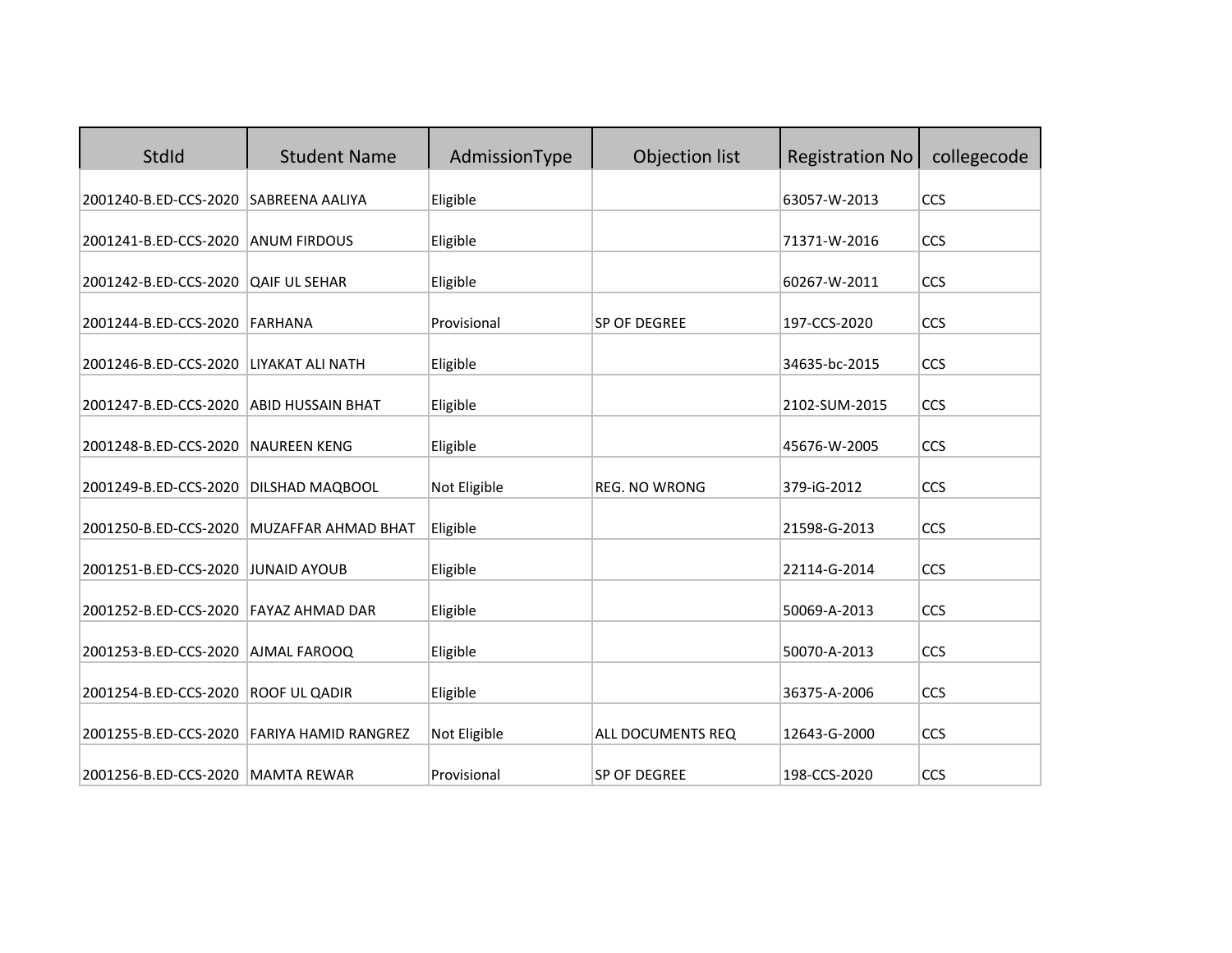| StdId                                  | <b>Student Name</b>                       | AdmissionType | Objection list         | <b>Registration No</b> | collegecode |
|----------------------------------------|-------------------------------------------|---------------|------------------------|------------------------|-------------|
| 2001257-B.ED-CCS-2020 SUBHASH BOCHALYA |                                           | Provisional   | SP OF DEGREE           | 199-CCS-2020           | <b>CCS</b>  |
| 2001258-B.ED-CCS-2020                  | <b>AFEEFA KHURSHEED</b><br><b>ANDRABI</b> | Provisional   | SP OF DEGREE           | 200-CCS-2020           | CCS         |
| 2001259-B.Ed-CCS-2020                  | <b>SABHA SHOWKAT</b>                      | Eligible      |                        | 26603-IC-2010          | CCS         |
| 2001260-B.ED-CCS-2020                  | ROKAYIA KOUSAR                            | Eligible      |                        | 1407-PGD-2017          | CCS         |
| 2001261-B.ED-CCS-2020                  | <b>SHAHANA RIYAZ</b>                      | Provisional   | SP OF DEGREE           | 201-CCS-2020           | CCS         |
| 2001263-B.ED-CCS-2020                  | <b>HUMARA FIDA</b>                        | Provisional   | SP OF DEGREE           | 202-CCS-2020           | CCS         |
| 2001264-B.Ed-CCS-2020                  | LATIEF AHMAD LONE                         | Eligible      |                        | 1407-MAG-2015          | CCS         |
| 2001265-B.ED-CCS-2020                  | <b>TAYASSIR RASOOL</b>                    | Provisional   | SP OF DEGREE           | 203-CCS-2020           | CCS         |
| 2001266-B.ED-CCS-2020                  | <b>NAJMA BASHIR BHAT</b>                  | Provisional   | SP OF DEGREE           | 206-CCS-2020           | CCS         |
| 2001267-B.ED-CCS-2020                  | <b>AABIDA GUL</b>                         | Eligible      |                        | 11817-gbl-2015         | <b>CCS</b>  |
| 2001268-B.ED-CCS-2020                  | <b>IQRA MAJID</b>                         | Eligible      |                        | 28242-NW-2012          | CCS         |
| 2001269-B.ED-CCS-2020                  | RAZIEA ASHRAF                             | Eligible      |                        | 32122-nw-2017          | CCS         |
| 2001270-B.ED-CCS-2020                  | <b>BISMA MUSHTAQ</b>                      | Eligible      |                        | 63698-W-2013           | CCS         |
| 2001271-B.ED-CCS-2020                  | <b>NAILA ABBAS</b>                        | Eligible      |                        | 664-jb-2017            | CCS         |
| 2001272-B.ED-CCS-2020                  | <b>HUMAIRA RIYAZ</b>                      | Not Eligible  | <b>DETAIL OF PGDRP</b> | 65837-W-2014           | CCS         |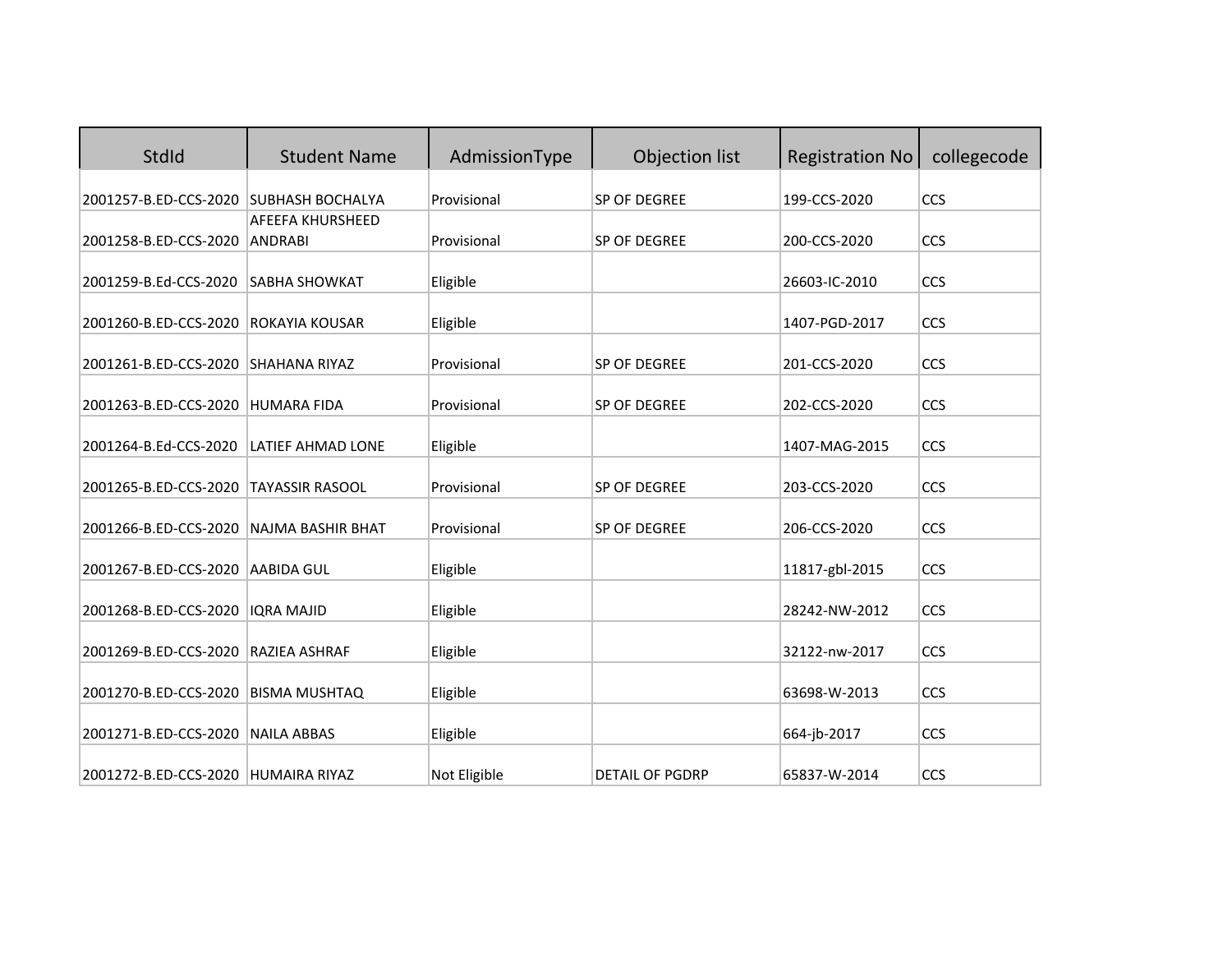| StdId                                                         | <b>Student Name</b>       | AdmissionType        | Objection list         | <b>Registration No</b>        | collegecode |
|---------------------------------------------------------------|---------------------------|----------------------|------------------------|-------------------------------|-------------|
| 2001273-B.ED-CCS-2020                                         | <b>BUSHRA ZAHOOR</b>      | Eligible             |                        | 68078-w-2015                  | CCS         |
| 2001274-B.ED-CCS-2020                                         | <b>HUMAIRA ALTAF</b>      | Provisional          | <b>SP OF DEGREE</b>    | 204-CCS-2020                  | CCS         |
| 2001275-B.ED-CCS-2020                                         | <b>SALIMAH BASHIR</b>     | Not Eligible         | <b>DETAIL OF MAUR</b>  | 3823-BUD-2015                 | CCS         |
| 2001277-B.ED-CCS-2020                                         | <b>ASMA MAJEED</b>        | Eligible             |                        | 45144-prs-2017                | CCS         |
| 2001278-B.ED-CCS-2020                                         | <b>BISMA SULTAN</b>       | Not Eligible         | <b>DETAIL OF MAEDU</b> | 20618-G-2012                  | CCS         |
| 2001279-B.ED-CCS-2020                                         | <b>ARBEENA BINTE AHAD</b> | Eligible             |                        | 35656-bc-2015                 | CCS         |
| 2001280-B.ED-CCS-2020                                         | <b>ATIF FAROOQ KHAN</b>   | Eligible             |                        | 501-BS-2018                   | CCS         |
| 2001281-B.ED-CCS-2020                                         | <b>NISHA</b>              | Eligible             |                        | 68094-W-2015                  | CCS         |
| 2001282-B.ED-CCS-2020                                         | <b>TOYBIA RAFIQ</b>       | Eligible             |                        | 67964-W-2015                  | CCS         |
| 2001283-B.ED-CCS-2020                                         | <b>NAJAMUL NISSA</b>      | Eligible             |                        | 63374-w-2013                  | CCS         |
| 2001284-B.ED-CCS-2020                                         | <b>RABIYA BASHIR</b>      | Eligible             |                        | 67762-W-2015                  | CCS         |
| 2001285-B.ED-CCS-2020                                         | <b>NUSRAT JAN</b>         | Not Eligible         | <b>DETAIL OF MASO</b>  | 31266-AW-2015                 | CCS         |
| 2001286-B.ED-CCS-2020 SHAHBAZ AHMAD DAR                       |                           |                      |                        |                               |             |
|                                                               |                           | Eligible             |                        | 53212-A-2015                  | CCS         |
| 2001287-B.ED-CCS-2020<br>2001288-B.ED-CCS-2020 SHAYISTA HAMID | <b>NAFEESA YASEEN</b>     | Eligible<br>Eligible |                        | 70753-W-2016<br>5966-BRU-2017 | CCS<br>CCS  |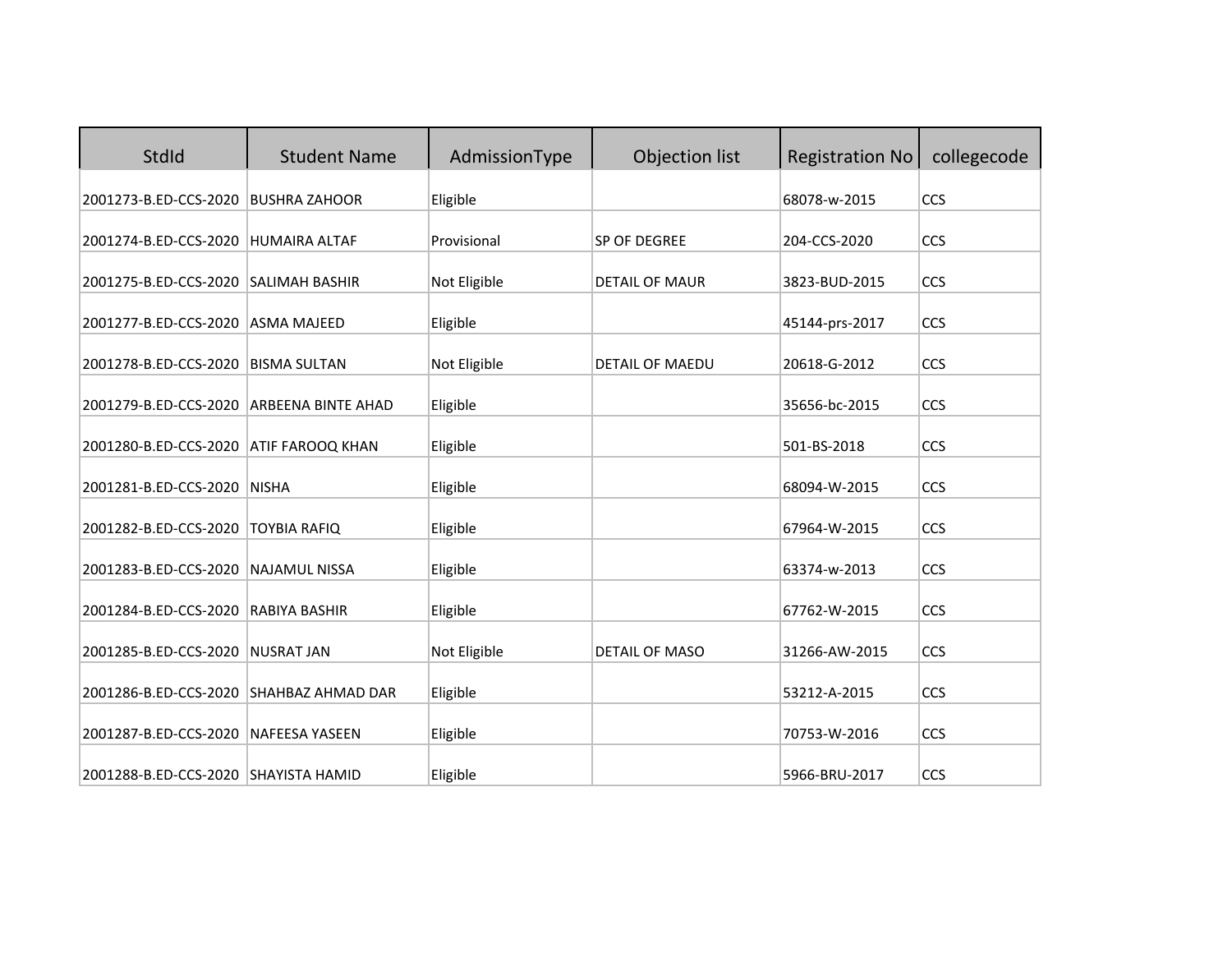| StdId                                | <b>Student Name</b>                        | AdmissionType        | Objection list       | <b>Registration No</b>         | collegecode |
|--------------------------------------|--------------------------------------------|----------------------|----------------------|--------------------------------|-------------|
| 2001289-B.ED-CCS-2020                | TAHMEELA NISAR                             | Eligible             |                      | 6046-bru-2017                  | CCS         |
| 2001290-B.ED-CCS-2020                | <b>IRAM AYAZ</b>                           | Eligible             |                      | 10858-VB-2015                  | CCS         |
| 2001291-B.ED-CCS-2020 SAYIMA MAQBOOL |                                            | Eligible             |                      | 5983-bru-2017                  | CCS         |
| 2001292-B.ED-CCS-2020 SAIMA RAYEES   |                                            | Not Eligible         | DETAIL OF MASO       | 10879-VB-2015                  | CCS         |
| 2001293-B.ED-CCS-2020                | <b>FARHAT JAN</b>                          | Eligible             |                      | 5977-BRU-2017                  | CCS         |
|                                      | 2001294-B.ED-CCS-2020 ZARNAIN MANZOOR BHAT | Eligible             |                      | 64129-w-2013                   | CCS         |
| 2001295-B.ED-CCS-2020                | <b>FARHAT RAFIQ</b>                        | Not Eligible         | <b>REG. NO WRONG</b> | 37959-IC-2016                  | CCS         |
| 2001296-B.ED-CCS-2020                | ANAM                                       | Eligible             |                      | 37959-ic-2016                  | CCS         |
| 2001297-B.ED-CCS-2020                | <b>ADIL NAZIR</b>                          | Eligible             |                      | 33121-BC-2014                  | CCS         |
| 2001299-B.ED-CCS-2020                | SHAZIYA AYUB                               | Eligible             |                      | 29016-NW-2013                  | CCS         |
| 2001300-B.ED-CCS-2020                | <b>SYED FATIMA</b>                         | Eligible             |                      | 64703-w-2013                   | CCS         |
| 2001301-B.ED-CCS-2020                | <b>HADIA JAVAID</b>                        | Not Eligible         | <b>REV. OF REG</b>   | 54315-w-2009                   | CCS         |
| 2001302-B.ED-CCS-2020                | <b>IQRA MANZOOR</b>                        | Eligible             |                      | 64731-W-2013                   | CCS         |
|                                      |                                            |                      |                      |                                | CCS         |
| 2001303-B.ED-CCS-2020 SAIFAH FAROOQ  | 2001304-B.ED-CCS-2020 MASRAT JAHAN FAROOQ  | Eligible<br>Eligible |                      | 30496-NW-2015<br>29194-NW-2013 | CCS         |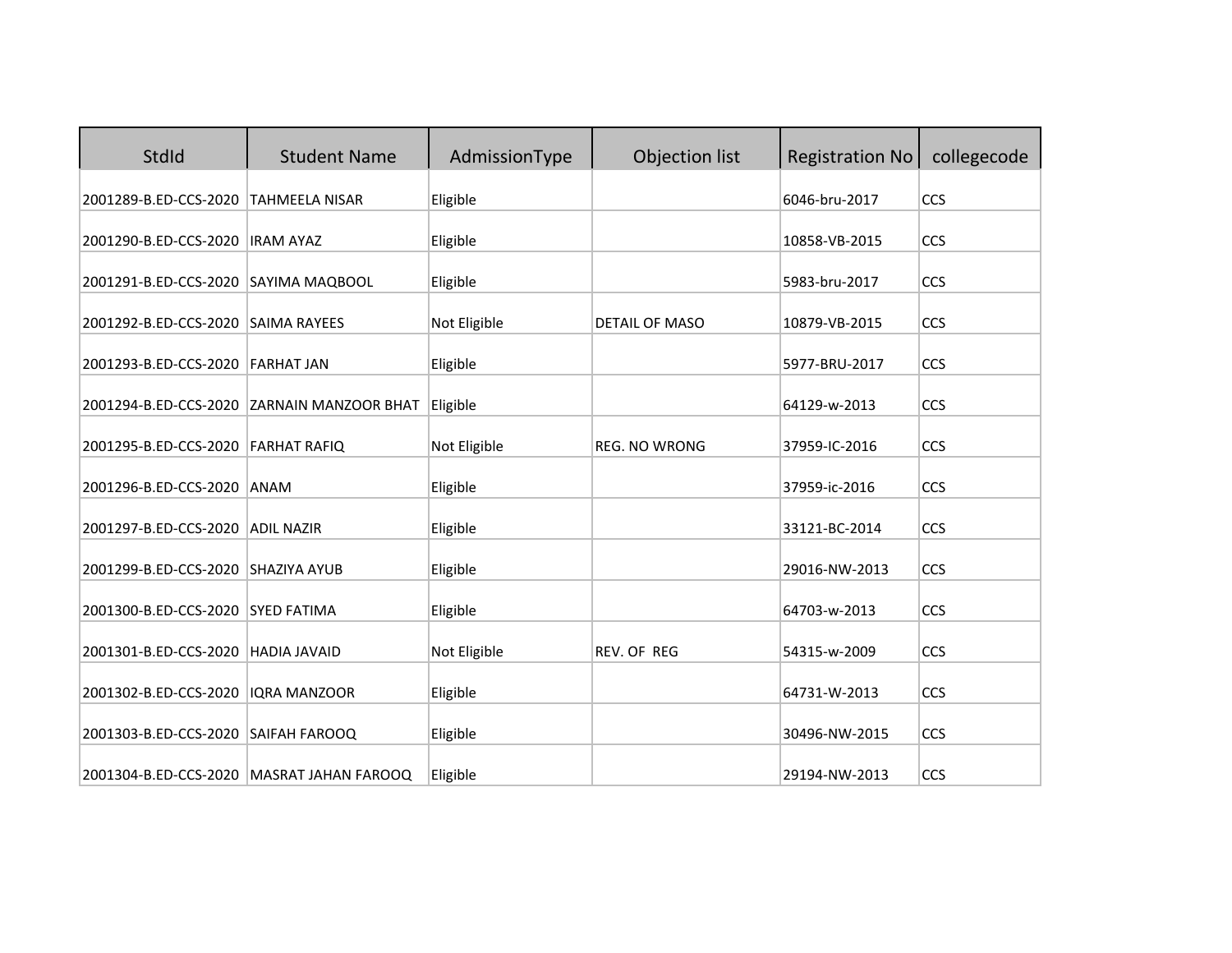| StdId                              | <b>Student Name</b>   | AdmissionType | Objection list                       | <b>Registration No</b> | collegecode |
|------------------------------------|-----------------------|---------------|--------------------------------------|------------------------|-------------|
| 2001305-B.ED-CCS-2020              | <b>SAFIYA SHABIR</b>  | Eligible      |                                      | 30673-NW-2015          | CCS         |
| 2001306-B.ED-CCS-2020              | AAMINA SHOWKAT        | Eligible      |                                      | 30670-NW-2015          | CCS         |
| 2001307-B.ED-CCS-2020 SABHA FAROOQ |                       | Eligible      |                                      | 30671-NW-2015          | CCS         |
| 2001308-B.ED-CCS-2020              | <b>IQRA ASHRAF</b>    | Not Eligible  | ALL ORIGINAL DOCUMENTS<br><b>REQ</b> |                        | CCS         |
| 2001309-B.ED-CCS-2020              | <b>SABHAT MANZOOR</b> | Not Eligible  | <b>SP OF DEGREE</b>                  |                        | CCS         |
| 2001310-B.ED-CCS-2020              | <b>SAFIYA ALTAF</b>   | Provisional   | SP OF DEGREE                         | 205-CCS-2020           | CCS         |
| 2001311-B.ED-CCS-2020              | <b>BISMA ASHRAF</b>   | Eligible      |                                      | 59207-W-2011           | CCS         |
| 2001312-B.ED-CCS-2020              | <b>JAHARA BASHIR</b>  | Not Eligible  | SP OF DEGREE                         |                        | CCS         |
| 2001313-B.ED-CCS-2020              | <b>BISMA BASHIR</b>   | Eligible      |                                      | 70461-W-2016           | CCS         |
| 2001314-B.ED-CCS-2020              | <b>INSHA</b>          | Not Eligible  | <b>DETAIL OF PG</b>                  | 66456-w-2014           | CCS         |
| 2001315-B.ED-CCS-2020              | <b>NIGHAT</b>         | Eligible      |                                      | 11197-vb-2017          | CCS         |
| 2001316-B.ED-CCS-2020              | <b>MEHVISH JAN</b>    | Provisional   | SP OF DEGREE                         | 207-CCS-2020           | CCS         |
| 2001317-B.ED-CCS-2020              | <b>ASMA BASHIR</b>    | Provisional   | SP OF DEGREE                         | 208-CCS-2020           | CCS         |
| 2001318-B.ED-CCS-2020              | <b>IKHTISAM JAN</b>   | Provisional   | <b>SP OF DEGREE</b>                  | 209-CCS-2020           | CCS         |
| 2001319-B.ED-CCS-2020 ZARKA ALTAF  |                       | Eligible      |                                      | 30489-NW-2015          | CCS         |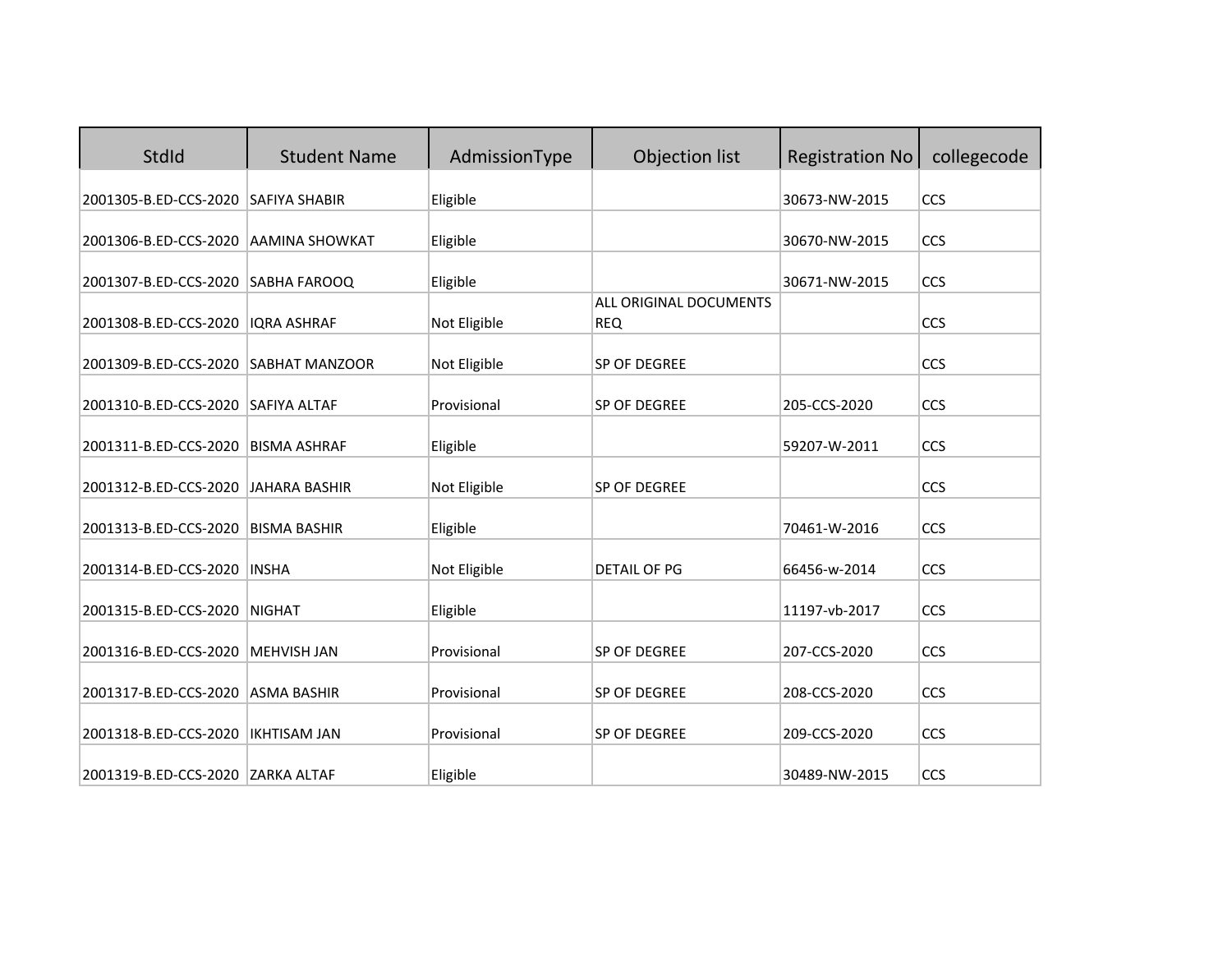| StdId                              | <b>Student Name</b>        | AdmissionType | Objection list        | <b>Registration No</b> | collegecode |
|------------------------------------|----------------------------|---------------|-----------------------|------------------------|-------------|
| 2001320-B.ED-CCS-2020              | MAHVESH NAZIR MAKAYA       | Not Eligible  | REG. NO WRONG         | 3563-IC-2015           | CCS         |
| 2001321-B.ED-CCS-2020              | <b>NAYREEN LATEEF</b>      | Not Eligible  | REG. NO WRONG         | 440009-IC-2017         | CCS         |
| 2001322-B.ED-CCS-2020              | <b>OVAIS HUSSAIN KHAN</b>  | Eligible      |                       | 332-sum-2012           | CCS         |
| 2001323-B.ED-CCS-2020              | <b>HEENA MAJEED</b>        | Eligible      |                       | 27611-NW-2012          | CCS         |
| 2001324-B.ED-CCS-2020              | <b>SANIHA MANZOOR</b>      | Eligible      |                       | 3171-SME-2014          | CCS         |
| 2001325-B.ED-CCS-2020              | <b>NIDA MAJEED</b>         | Eligible      |                       | 27720-NW-2012          | CCS         |
| 2001326-B.ED-CCS-2020              | <b>MUBEENA</b>             | Eligible      |                       | 70276-W-2016           | CCS         |
| 2001327-B.ED-CCS-2020              | <b>INSHA IMTIYAZ</b>       | Eligible      |                       | 70236-W-2016           | CCS         |
| 2001328-B.ED-CCS-2020              | <b>NIGHAT MUKHTAR SHAH</b> | Not Eligible  | <b>DETAIL OF MAPS</b> | 62265-w-2012           | <b>CCS</b>  |
| 2001329-B.ED-CCS-2020              | <b>ROZY AMIN</b>           | Eligible      |                       | 13880-HD-2015          | CCS         |
| 2001330-B.ED-CCS-2020              | MIDHAT TASNEEM             | Eligible      |                       | 66275-W-2014           | CCS         |
| 2001331-B.ED-CCS-2020              | <b>HENAN YOUSUF DAR</b>    | Eligible      |                       | 66993-w-2014           | CCS         |
| 2001332-B.ED-CCS-2020              | <b>ASMAT SHAFI</b>         | Provisional   | SP OF DEGREE          | 220-CCS-2020           | CCS         |
| 2001333-B.ED-CCS-2020              | <b>IFRAH MUSHTAQUE</b>     | Eligible      |                       | 66313-W-2014           | CCS         |
| 2001334-B.ED-CCS-2020 BISMA LATEEF |                            | Eligible      |                       | 66303-W-2014           | CCS         |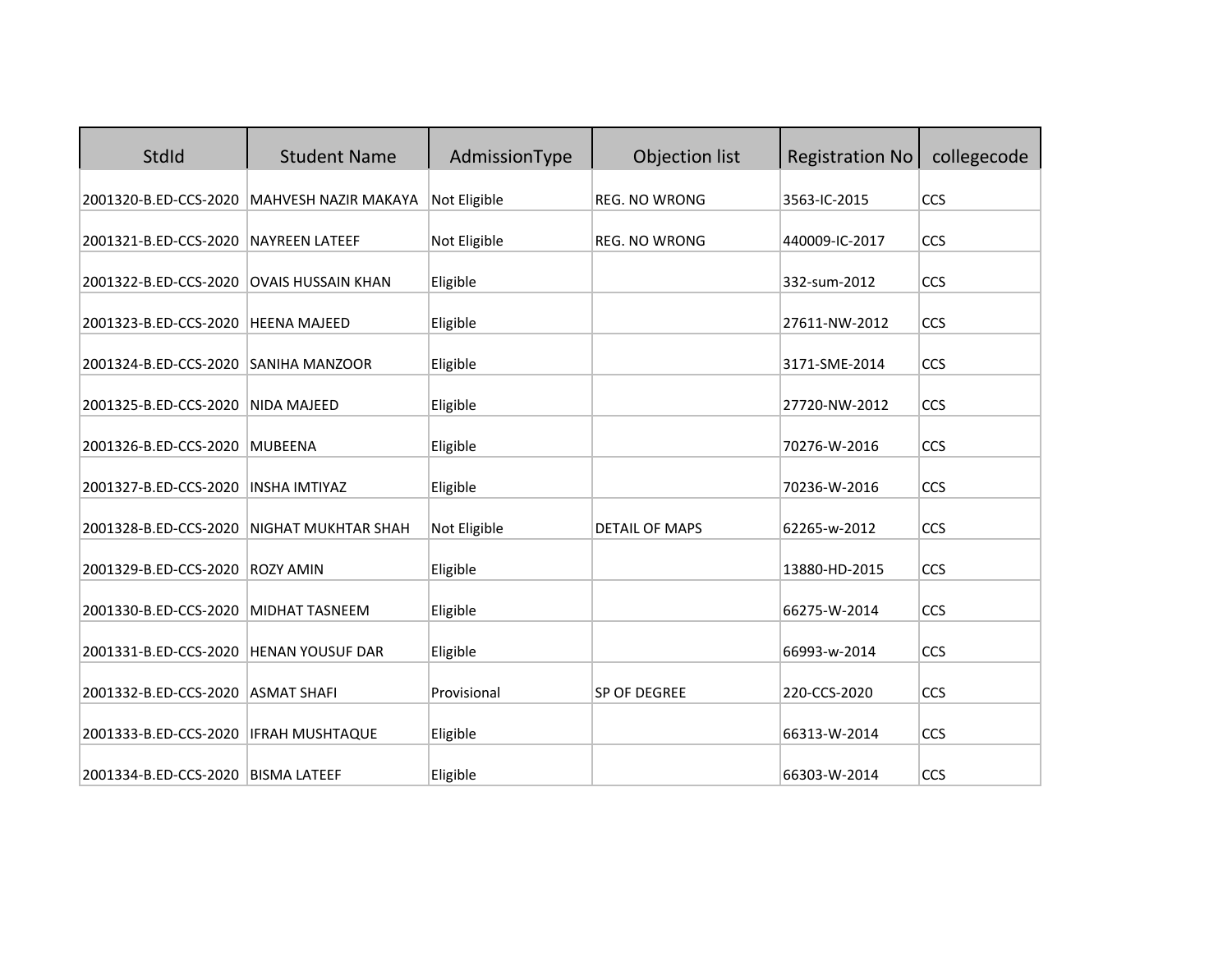| StdId                             | <b>Student Name</b>    | AdmissionType | Objection list                                | <b>Registration No</b> | collegecode |
|-----------------------------------|------------------------|---------------|-----------------------------------------------|------------------------|-------------|
| 2001335-B.ED-CCS-2020             | <b>IQRA LATEEF</b>     | Eligible      |                                               | 66304-W-2014           | CCS         |
| 2001336-B.ED-CCS-2020             | <b>NIDA NABI</b>       | Not Eligible  | 2ND YEAR MC REQ                               | 47204-W-2006           | CCS         |
| 2001337-B.ED-CCS-2020             | <b>ZAKIR AHMED</b>     | Not Eligible  | ALL ORIGINAL DOCUMENTS<br><b>REQ</b>          |                        | CCS         |
| 2001338-B.ED-CCS-2020             | MOHAMMAD SHAIQ MIR     | Eligible      |                                               | 52559-A-2014           | CCS         |
|                                   |                        |               |                                               |                        |             |
| 2001339-B.ED-CCS-2020             | <b>ULFAT GUL</b>       | Not Eligible  | DETAIL OF MA UR                               | 10941-vb-2015          | CCS         |
| 2001340-B.ED-CCS-2020             | <b>HUMAIRA FAROOQ</b>  | Not Eligible  | <b>REV. OF REG</b>                            | 64573-W-2013           | CCS         |
| 2001341-B.ED-CCS-2020             | <b>SUPRIYA SINGH</b>   | Provisional   | SP OF DEGREE<br><b>ALL ORIGINAL DOCUMENTS</b> | 210-CCS-2020           | CCS         |
| 2001342-B.ED-CCS-2020             | MISBA IMTIYAZ          | Not Eligible  | <b>REQ</b>                                    |                        | CCS         |
| 2001343-B.ED-CCS-2020             | <b>SOBIA</b>           | Provisional   | SP OF DEGREE                                  | 211-CCS-2020           | CCS         |
| 2001344-B.ED-CCS-2020             | <b>MEHREEN MANZOOR</b> | Provisional   | SP OF DEGREE                                  | 212-CCS-2020           | CCS         |
| 2001345-B.ED-CCS-2020             | <b>MENAN ALTAF</b>     | Provisional   | SP OF DEGREE                                  | 213-CCS-2020           | CCS         |
| 2001347-B.ED-CCS-2020             | <b>ZAIRAH SAJAD</b>    | Provisional   | SP OF DEGREE                                  | 214-CCS-2020           | CCS         |
| 2001348-B.ED-CCS-2020             | <b>SUHAIB QASIM</b>    | Not Eligible  | <b>DETAIL OF MAAR</b>                         | 48268-A-2012           | CCS         |
| 2001349-B.ED-CCS-2020             | ASMA QASIM             | Not Eligible  | <b>ALL ORIGINAL DOCUMENTS</b><br><b>REQ</b>   | 15011-NW-2004          | CCS         |
| 2001350-B.ED-CCS-2020   HEENA ALI |                        | Not Eligible  | ALL ORIGINAL DOCUMENTS<br><b>REQ</b>          |                        | CCS         |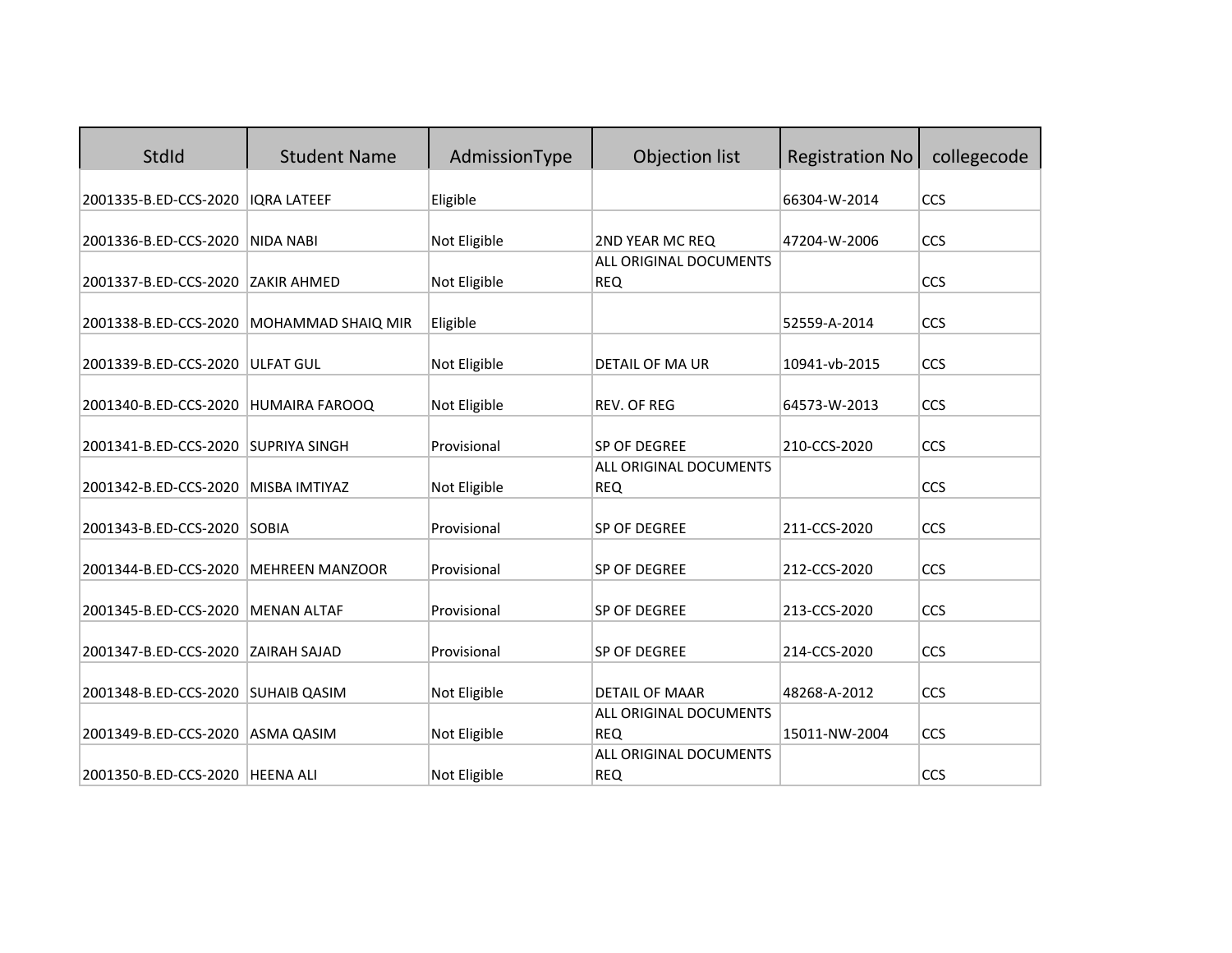| StdId                                    | <b>Student Name</b>   | AdmissionType | Objection list      | <b>Registration No</b> | collegecode |
|------------------------------------------|-----------------------|---------------|---------------------|------------------------|-------------|
| 2001351-B.ED-CCS-2020                    | <b>DEEBA SHAMEEM</b>  | Provisional   | SP OF DEGREE        | CUS-17-GWC-10831       | <b>CCS</b>  |
| 2001352-B.ED-CCS-2020                    | <b>ISMA MAJEED</b>    | Provisional   | <b>SP OF DEGREE</b> | 215-CCS-2020           | CCS         |
| 2001353-B.ED-CCS-2020                    | <b>IFRAH BATOOL</b>   | Eligible      |                     | 11081-vb-2017          | CCS         |
| 2001354-B.ED-CCS-2020                    | <b>FARZANA NAZIR</b>  | Provisional   | SP OF DEGREE        | 216-CCS-2020           | CCS         |
| 2001355-B.ED-CCS-2020                    | <b>BENISH GULZAR</b>  | Eligible      |                     | 27852-nw-2012          | CCS         |
| 2001356-B.ED-CCS-2020                    | <b>INSHA FAYAZ</b>    | Eligible      |                     | 67487-W-2015           | CCS         |
| 2001357-B.ED-CCS-2020                    | <b>AADINA JAVAID</b>  | Eligible      |                     | 32023-AW-2015          | CCS         |
| 2001358-B.ED-CCS-2020                    | <b>MUNTAZA MEHRAJ</b> | Provisional   | SP OF DEGREE        | 217-CCS-2020           | CCS         |
| 2001359-B.ED-CCS-2020                    | <b>BISMA SHOWKAT</b>  | Eligible      |                     | 45190-prs-2017         | CCS         |
| 2001360-B.ED-CCS-2020                    | <b>SHIFA SHAFI</b>    | Eligible      |                     | 45167-PRS-2017         | CCS         |
| 2001361-B.ED-CCS-2020                    | <b>MUSKAN MANZOOR</b> | Provisional   | SP OF DEGREE        | 218-CCS-2020           | CCS         |
| 2001362-B.ED-CCS-2020                    | <b>ASIYA ZAHOOR</b>   | Provisional   | SP OF DEGREE        | 219-CCS-2020           | CCS         |
| 2001363-B.ED-CCS-2020                    | <b>KAWKAB ZEHRA</b>   | Eligible      |                     | 11169-VB-2017          | CCS         |
| 2001364-B.ED-CCS-2020                    | <b>KOWNAIN ZEHRA</b>  | Eligible      |                     | 11168-VB-2017          | CCS         |
| 2001365-B.ED-CCS-2020 AFREEN RAJA SALEEM |                       | Eligible      |                     | 68217-W-2015           | CCS         |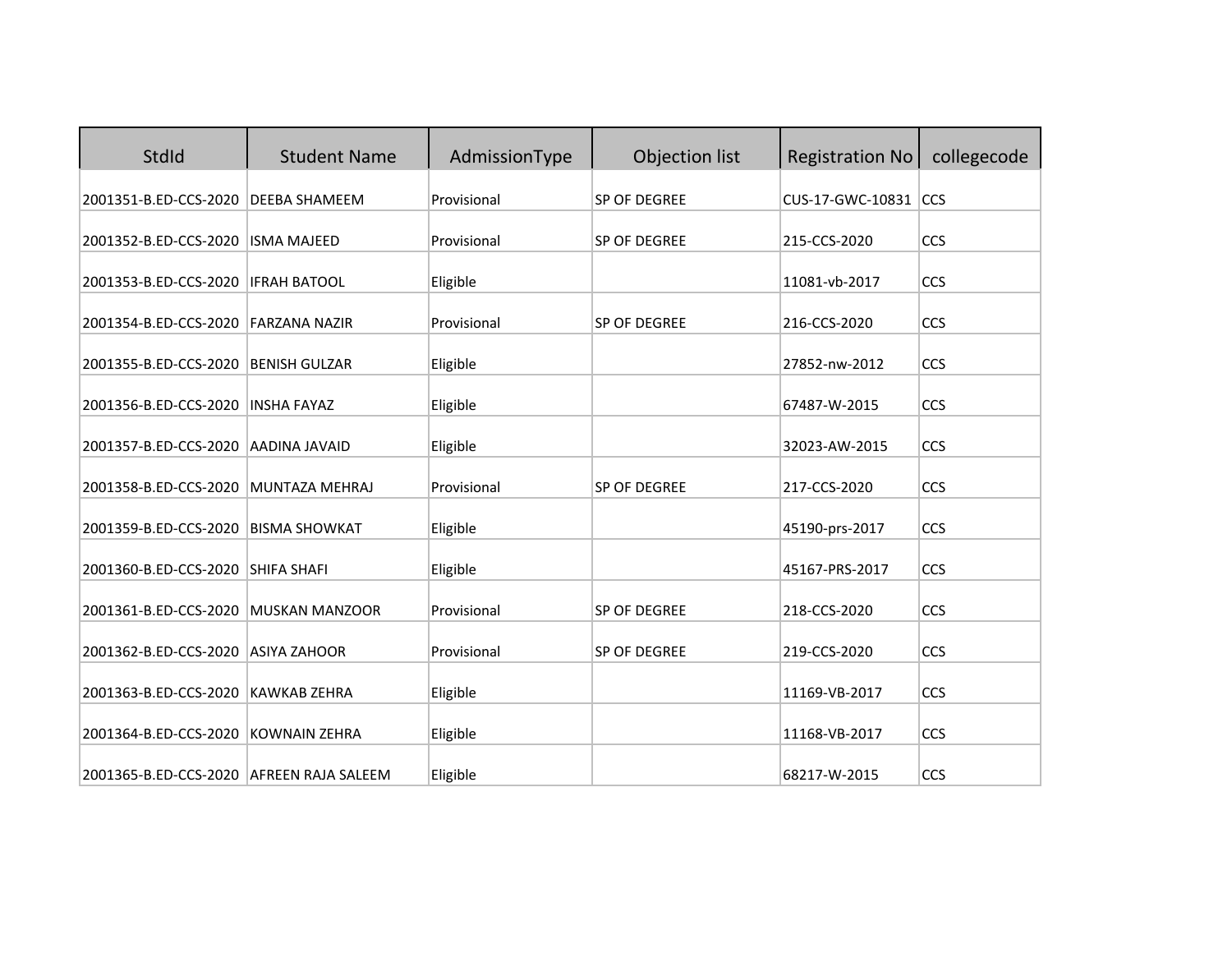| StdId                 | <b>Student Name</b>        | AdmissionType | Objection list                       | <b>Registration No</b> | collegecode |
|-----------------------|----------------------------|---------------|--------------------------------------|------------------------|-------------|
| 2001366-B.ED-CCS-2020 | <b>TABASSUM HAFEEZ</b>     | Eligible      |                                      | 14527-BW-2017          | CCS         |
|                       | MOHAMAD ARSALAAN           |               |                                      |                        |             |
| 2001367-B.ED-CCS-2020 | <b>BHAT</b>                | Eligible      |                                      | 17715-kc-2015          | CCS         |
| 2001368-B.ED-CCS-2020 | <b>IORA BASHIR</b>         | Eligible      |                                      | 30694-IC-2011          | CCS         |
| 2001369-B.ED-CCS-2020 | <b>NUSSART JAHAN ARA</b>   | Eligible      |                                      | 29476-NW-2013          | CCS         |
| 2001370-B.ED-CCS-2020 | <b>SAJJAD ALI</b>          | Eligible      |                                      | 49588-s-2015           | CCS         |
| 2001371-B.ED-CCS-2020 | <b>ANAAM MUSHTAQ</b>       | Eligible      |                                      | 35793-bc-2015          | CCS         |
| 2001372-B.ED-CCS-2020 | <b>BAIZA ASHRAF</b>        | Provisional   | SP OF DEGREE                         | 221-CCS-2020           | CCS         |
| 2001373-B.ED-CCS-2020 | <b>SEERAT QAYOOM</b>       | Provisional   | SP OF DEGREE                         | 222-CCS-2020           | CCS         |
| 2001374-B.ED-CCS-2020 | <b>DURAKHSHA ZAHOOR</b>    | Eligible      |                                      | 29808-NW-2014          | CCS         |
| 2001375-B.ED-CCS-2020 | <b>WASEEM UL AJAZ SHAH</b> | Eligible      |                                      | 21049-G-2012           | <b>CCS</b>  |
| 2001376-B.ED-CCS-2020 | <b>MILANDEEP KOUR BALI</b> | Not Eligible  | ALL ORIGINAL DOCUMENTS<br><b>REQ</b> |                        | CCS         |
| 2001377-B.ED-CCS-2020 | <b>HUNAIN FATIMA</b>       | Eligible      |                                      | 9195-VB-2010           | CCS         |
| 2001378-B.ED-CCS-2020 | <b>AFSHAN INAYAT AYOUB</b> | Not Eligible  | <b>DETAIL OF MSCH</b>                | 68637-W-2015           | CCS         |
| 2001379-B.ED-CCS-2020 | <b>SAMEER UL- AJAZ</b>     | Eligible      |                                      | 21801-G-2014           | CCS         |
| 2001380-B.ED-CCS-2020 | <b>BISMA GULZAR</b>        | Not Eligible  | <b>DETAIL OF MCOM</b>                | 30042-NW-2014          | CCS         |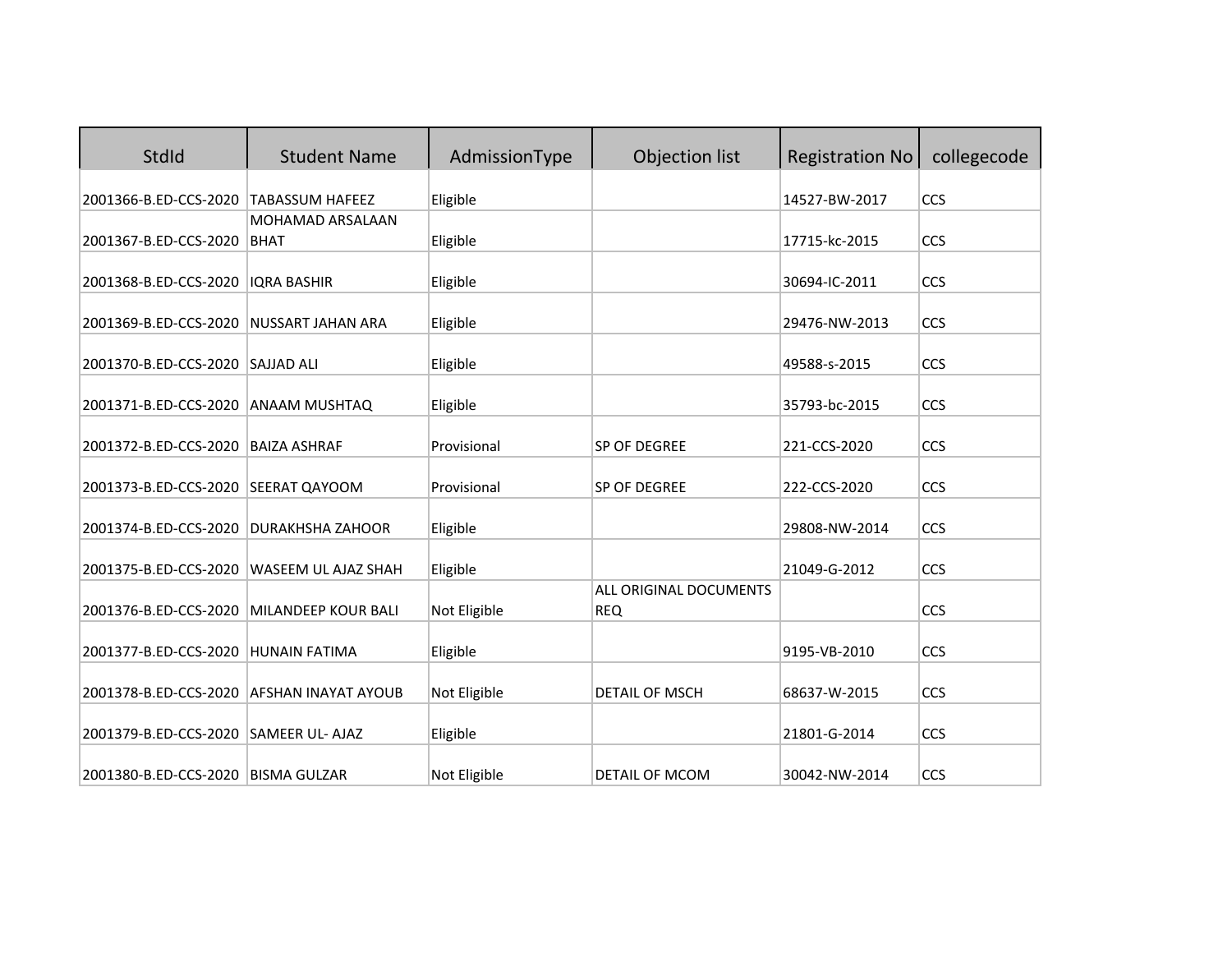| StdId                                      | <b>Student Name</b>                                    | AdmissionType | Objection list     | <b>Registration No</b> | collegecode |
|--------------------------------------------|--------------------------------------------------------|---------------|--------------------|------------------------|-------------|
| 2001381-B.ED-CCS-2020                      | <b>FAIZA FAYAZ PUNJABI</b>                             | Eligible      |                    | 60513-W-2011           | CCS         |
| 2001382-B.ED-CCS-2020                      | <b>ZAINAB GANI</b>                                     | Eligible      |                    | 14325-HD-2015          | CCS         |
| 2001383-B.ED-CCS-2020 SHAISTA GULZAR GANAI |                                                        | Eligible      |                    | 70450-W-2016           | CCS         |
| 2001384-B.ED-CCS-2020                      | DANISH AHMAD WANI                                      | Eligible      |                    | 1422-PGD-2017          | CCS         |
| 2001385-B.ED-CCS-2020                      | <b>UZMA JAN</b>                                        | Eligible      |                    | 31593-NW-2017          | CCS         |
| 2001386-B.ED-CCS-2020                      | <b>RIFAT</b>                                           | Eligible      |                    | 10620-VB-2013          | CCS         |
|                                            | 2001387-B.ED-CCS-2020 SAIMA SHAKEEL GASSONI            | Eligible      |                    | 10655-VB-2014          | CCS         |
| 2001388-B.ED-CCS-2020                      | <b>MYMOONA</b>                                         | Eligible      |                    | 31199-NW-2016          | CCS         |
| 2001389-B.ED-CCS-2020                      | <b>IRTIQA BHAT</b>                                     | Eligible      |                    | 36995-BC-2016          | CCS         |
| 2001390-B.ED-CCS-2020                      | <b>SURIYA SULTAN</b>                                   | Eligible      |                    | 31207-NW-2016          | CCS         |
| 2001391-B.ED-CCS-2020                      | <b>MEHAK BASHIR</b>                                    | Eligible      |                    | 31672-NW-2017          | CCS         |
| 2001392-B.ED-CCS-2020                      | <b>SABHA RASHID</b>                                    | Eligible      |                    | 379-Chs-2015           | CCS         |
| 2001393-B.ED-CCS-2020 SEEREN ASHAWARI      |                                                        | Eligible      |                    | 59127-w-2011           | CCS         |
| 2001394-B.ED-CCS-2020                      | <b>NOWSHEEN LATEEF</b>                                 | Eligible      |                    | 35636-IC-2015          | CCS         |
|                                            | 2001395-B.ED-CCS-2020 MOHAMMAD AAQIB KHAN Not Eligible |               | <b>REV. OF REG</b> | 47476-s-2013           | CCS         |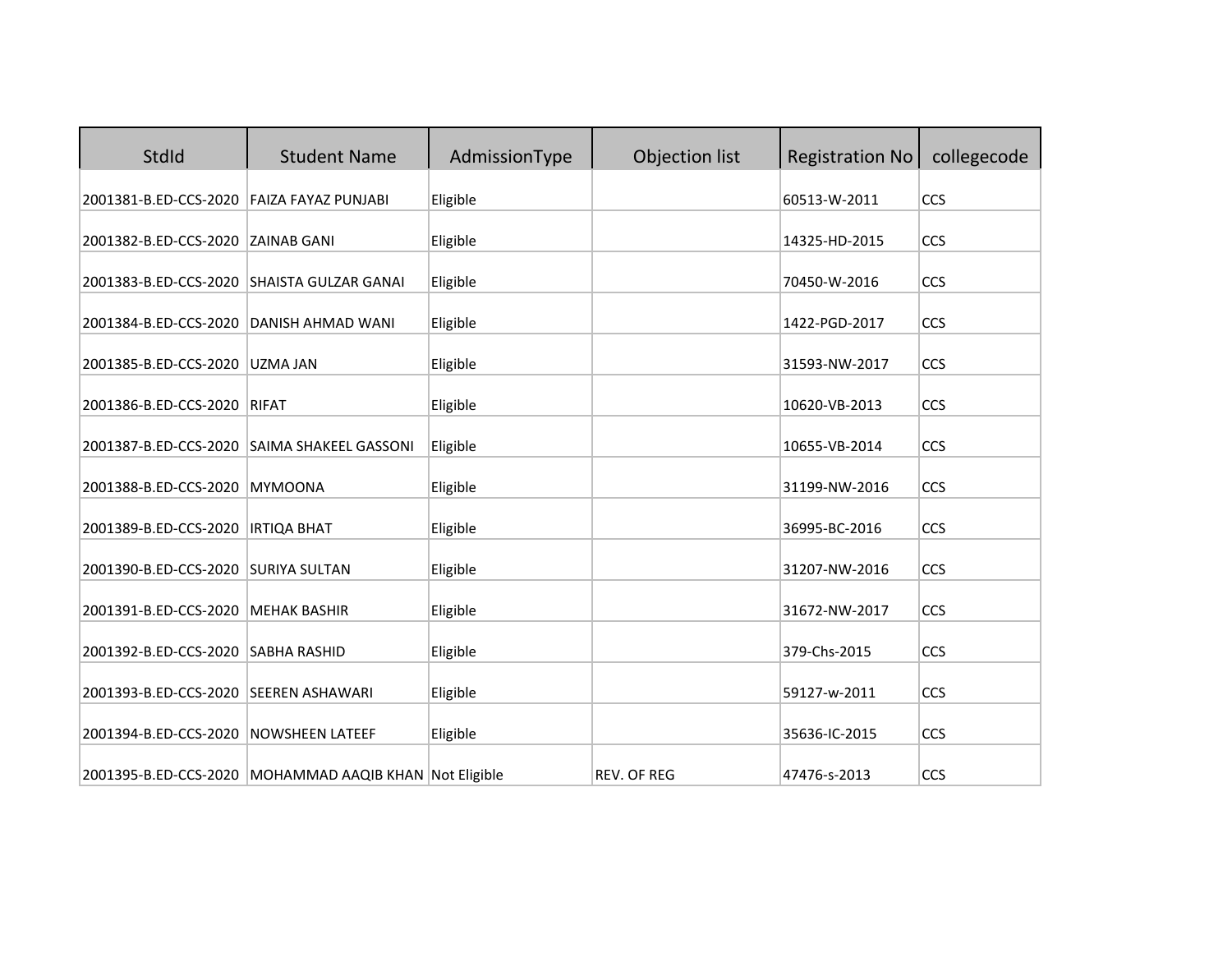| StdId                                    | <b>Student Name</b>                     | AdmissionType | Objection list       | <b>Registration No</b> | collegecode |
|------------------------------------------|-----------------------------------------|---------------|----------------------|------------------------|-------------|
| 2001396-B.ED-CCS-2020                    | <b>WAHIBA FAYAZ</b>                     | Eligible      |                      | 42-NC-2011             | <b>CCS</b>  |
| 2001397-B.ED-CCS-2020                    | <b>HILAL AHMED</b>                      | Not Eligible  | <b>DETAIL OF PHD</b> | 157-phd-2019           | CCS         |
| 2001398-B.ED-CCS-2020                    | <b>FARHAN MOHAMMAD</b><br><b>ANSARI</b> | Provisional   | SP OF DEGREE         | 223-CCS-2020           | CCS         |
| 2001399-B.ED-CCS-2020                    | <b>VAREEN SORAYAN</b>                   | Provisional   | SP OF DEGREE         | 226-CCS-2020           | CCS         |
| 2001400-B.ED-CCS-2020                    | <b>IRAM NAZIR BEIGH</b>                 | Eligible      |                      | 65869-W-2014           | CCS         |
| 2001401-B.ED-CCS-2020                    | <b>SHOWKET NABI</b>                     | Eligible      |                      | 38524-sp-2013          | CCS         |
| 2001402-B.ED-CCS-2020 SHERUB AYUB SHALLA |                                         | Provisional   | SP OF DEGREE         | 224-CCS-2020           | CCS         |
|                                          | <b>SAIMA AMIN</b>                       |               |                      |                        | CCS         |
| 2001405-B.ED-CCS-2020                    |                                         | Eligible      |                      | 22664-G-2015           |             |
| 2001601-B.Ed-CCS-2020                    | <b>AALIYA RASHID</b>                    | Eligible      |                      | 1612-SW-2014           | CCS         |
| 2001602-B.Ed-CCS-2020                    | TAHMEENA MAQBOOL                        | Eligible      |                      | 61019-W-2012           | <b>CCS</b>  |
| 2001603-B.Ed-CCS-2020                    | <b>ZAHIDA BASHIR</b>                    | Eligible      |                      | 29950-NW-2014          | CCS         |
| 2001604-B.Ed-CCS-2020                    | <b>SAMEERA AKHTAR</b>                   | Eligible      |                      | 66250-W-2014           | CCS         |
| 2001605-B.Ed-CCS-2020                    | DARAKSHA ANSARI                         | Eligible      |                      | 23016-G-2016           | CCS         |
| 2001606-B.ED-CCS-2020                    | NOWSHEENA YOUSAF                        | Eligible      |                      | 31427-NW-2016          | CCS         |
| 2001607-B.ED-CCS-2020 SHAZIA AKHTER      |                                         | Eligible      |                      | 62678-W-2013           | CCS         |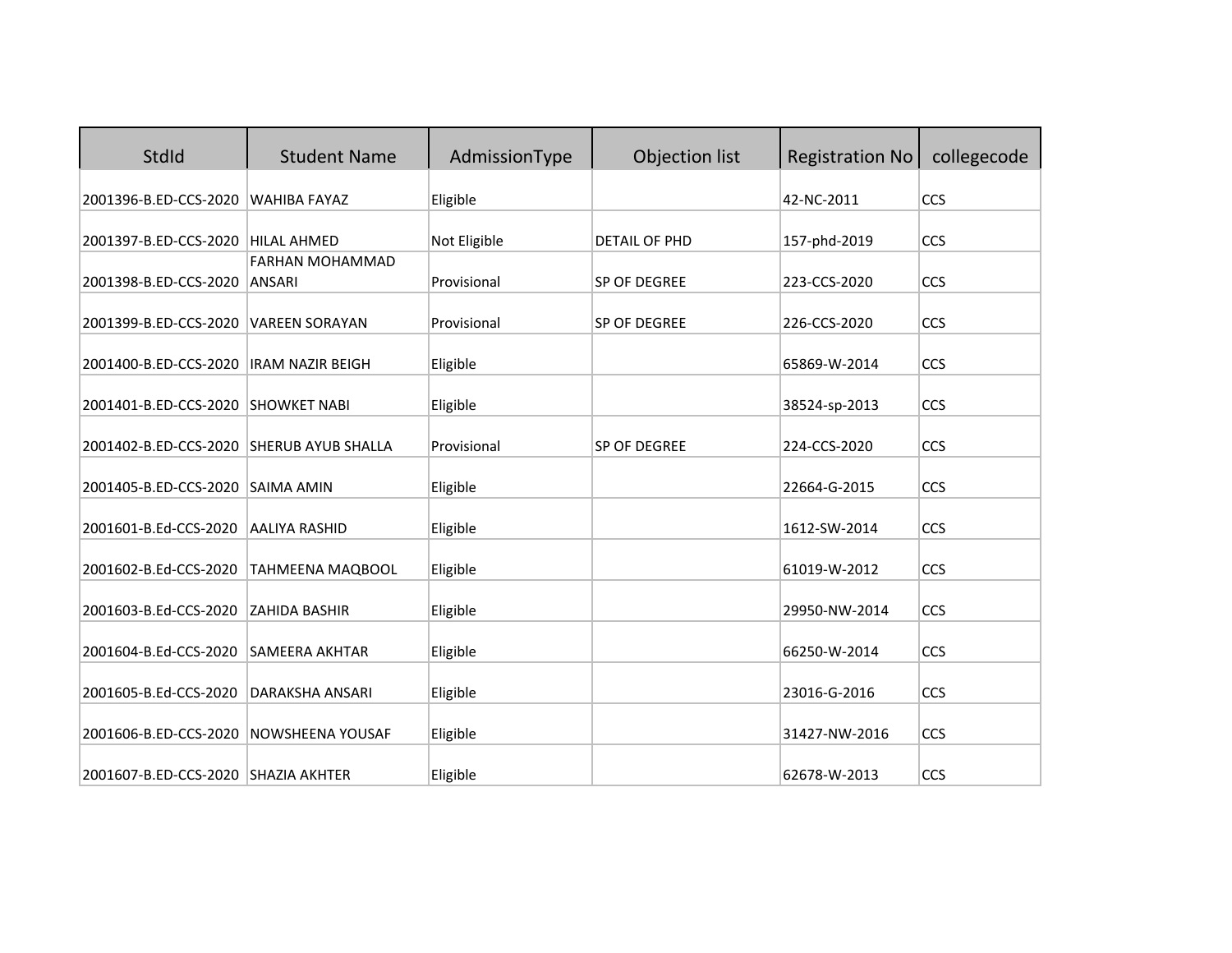| StdId                                  | <b>Student Name</b>    | AdmissionType | Objection list | <b>Registration No</b> | collegecode |
|----------------------------------------|------------------------|---------------|----------------|------------------------|-------------|
| 2001609-B.ED-CCS-2020                  | <b>BATOOL BAREEN</b>   | Eligible      |                | 64259-w-2013           | CCS         |
| 2001610-B.ED-CCS-2020                  | <b>SUZANA MAJEED</b>   | Eligible      |                | 31385-BC-2012          | CCS         |
| 2001611-B.Ed-CCS-2020                  | <b>ASIMA AMIN</b>      | Eligible      |                | 68791-w-2015           | CCS         |
| 2001612-B.Ed-CCS-2020                  | <b>BISMA BASHIR</b>    | Eligible      |                | 123-BPH-2014           | CCS         |
| 2001613-B.Ed-CCS-2020                  | SHAZIYA MAJID          | Eligible      |                | 66383-W-2014           | CCS         |
| 2001614-B.ED-CCS-2020                  | <b>FARAH SHAFIQ</b>    | Provisional   | SP OF DEGREE   | 227-CCS-2020           | CCS         |
| 2001615-B.ED-CCS-2020                  | <b>NARGIS ZEHRA</b>    | Eligible      |                | 65939-w-2014           | CCS         |
| 2001616-B.ED-CCS-2020                  | <b>BARJEESA FAROOQ</b> | Eligible      |                | 67546-W-2015           | CCS         |
| 2001617-B.ED-CCS-2020                  | <b>FARHAT RAFIQ</b>    | Eligible      |                | 693-TG-2014            | CCS         |
| 2001618-B.ED-CCS-2020                  | <b>REFIT BANO</b>      | Eligible      |                | 22440-NW-2008          | CCS         |
| 2001619-B.ED-CCS-2020                  | <b>BURGIS FAROOZ</b>   | Provisional   | SP OF DEGREE   | 225-CCS-2020           | CCS         |
| 2001620-B.ED-CCS-2020                  | <b>JUNAIDA JAN</b>     | Eligible      |                | 30646-NW-2015          | CCS         |
| 2001621-B.Ed-CCS-2020                  | <b>FARMAN</b>          | Eligible      |                | 46272-S-2012           | CCS         |
| 2001622-B.ED-CCS-2020                  | ISHRAT MUSHTAQ         | Eligible      |                | 61551-w-2012           | CCS         |
| 2001623-B.ED-CCS-2020 AFSHANA ABDULLAH |                        | Eligible      |                | 34105-BC-2014          | CCS         |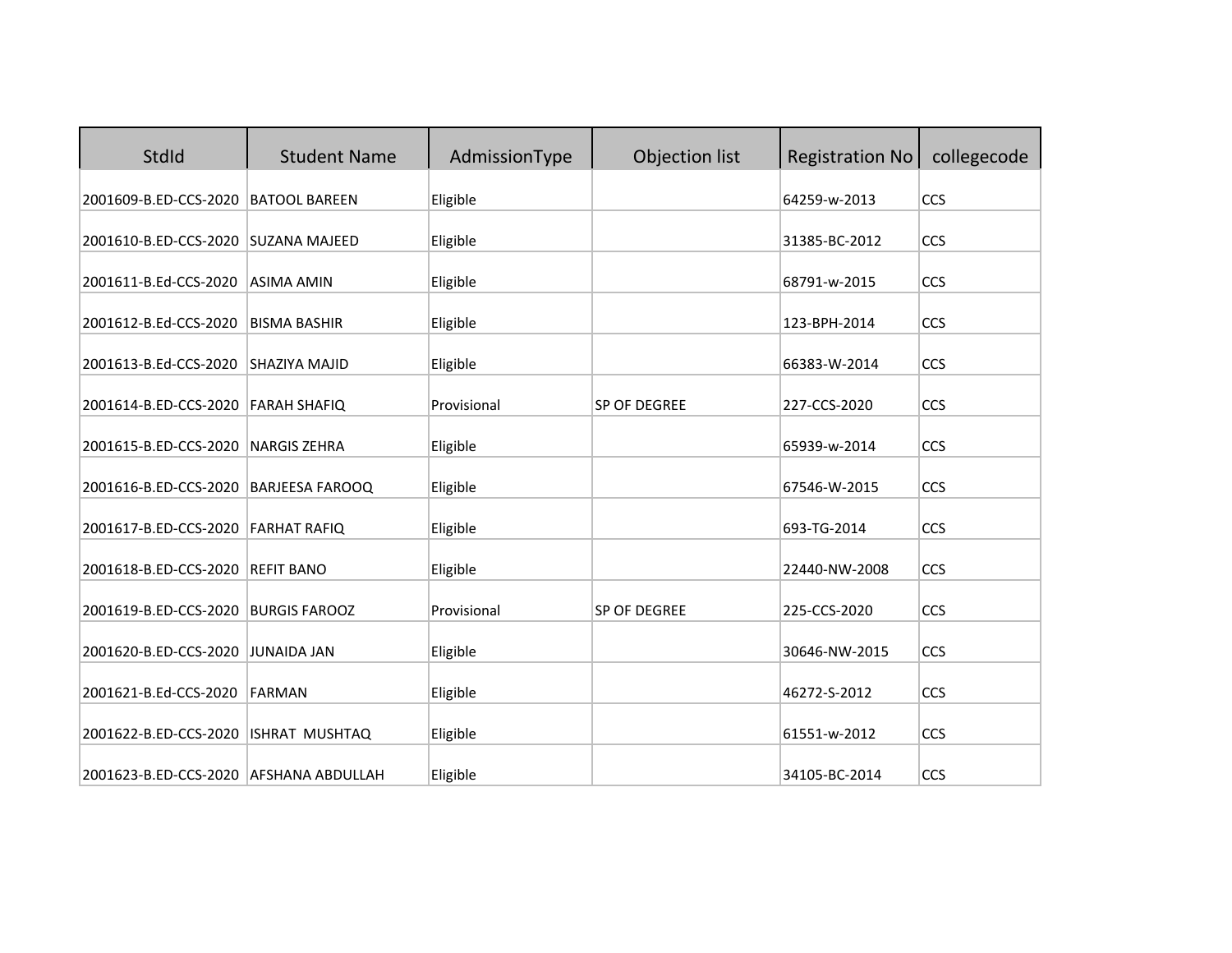| StdId                              | <b>Student Name</b>          | AdmissionType | Objection list         | <b>Registration No</b> | collegecode |
|------------------------------------|------------------------------|---------------|------------------------|------------------------|-------------|
| 2001624-B.Ed-CCS-2020              | <b>BISMA TARIQ</b>           | Eligible      |                        | 64054-W-2013           | <b>CCS</b>  |
|                                    |                              |               | ALL ORIGINAL DOCUMENTS |                        |             |
| 2001631-B.ED-CCS-2020              | RAFEEQ AHMAD MIR             | Not Eligible  | <b>REQ</b>             |                        | <b>CCS</b>  |
|                                    |                              |               | ALL ORIGIN AL          |                        |             |
| 2001669-B.ED-CCS-2020              | <b>DARAKHSHAN TAHIR</b>      | Not Eligible  | <b>DOCUMENTS REQ</b>   |                        | <b>CCS</b>  |
| 2001697-B.ED-CCS-2020              | <b>SUBHAT MEHDI</b>          | Not Eligible  | MIG. AND SP OF DEGREE  |                        | <b>CCS</b>  |
| 2001687-B.ED-CCS-2020              | <b>FARHA FAYAZ</b>           | Eligible      |                        | 1875-SW-2015           | <b>CCS</b>  |
| 2001693-B.ED-CCS-2020              | <b>ZEENAT HABIB</b>          | Eligible      |                        | 18830-G-2010           | <b>CCS</b>  |
| 2001692-B.ED-CCS-2020              | <b>BISMA GULZAR</b>          | Eligible      |                        | 18835-G-2010           | <b>CCS</b>  |
| 2001686-B.ED-CCS-2020              | <b>DANISH RAFEEQ</b>         | Eligible      |                        | 19277-g-2010           | <b>CCS</b>  |
| 2001644-B.ED-CCS-2020              | <b>TAWKEEN GULL</b>          | Not Eligible  | <b>REG. NO WRONG</b>   | 19694-w-2015           | <b>CCS</b>  |
| 2001671-B.ED-CCS-2020              | <b>RAFID ALTAF</b>           | Eligible      |                        | 22705-G-2015           | <b>CCS</b>  |
| 2001628-B.ED-CCS-2020              | <b>SHAYISTA BASHIR</b>       | Provisional   | SP OF DEGREE           | 228-CCS-2020           | <b>CCS</b>  |
| 2001632-B.Ed-CCS-2020              | <b>SHAGUFTA PARVEEN</b>      | Provisional   | SP OF DEGREE           | 229-CCS-2020           | <b>CCS</b>  |
| 2001642-B.ED-CCS-2020              | <b>SHUGUFTA SHABNAM</b>      | Provisional   | SP OF DEGREE           | 230-CCS-2020           | <b>CCS</b>  |
| 2001646-B.ED-CCS-2020              | <b>ISHRAT RASHID KHANDAY</b> | Provisional   | SP OF DEGREE           | 231-CCS-2020           | <b>CCS</b>  |
| 2001655-B.Ed-CCS-2020 SAHER YOUNIS |                              | Provisional   | SP OF DEGREE           | 232-CCS-2020           | <b>CCS</b>  |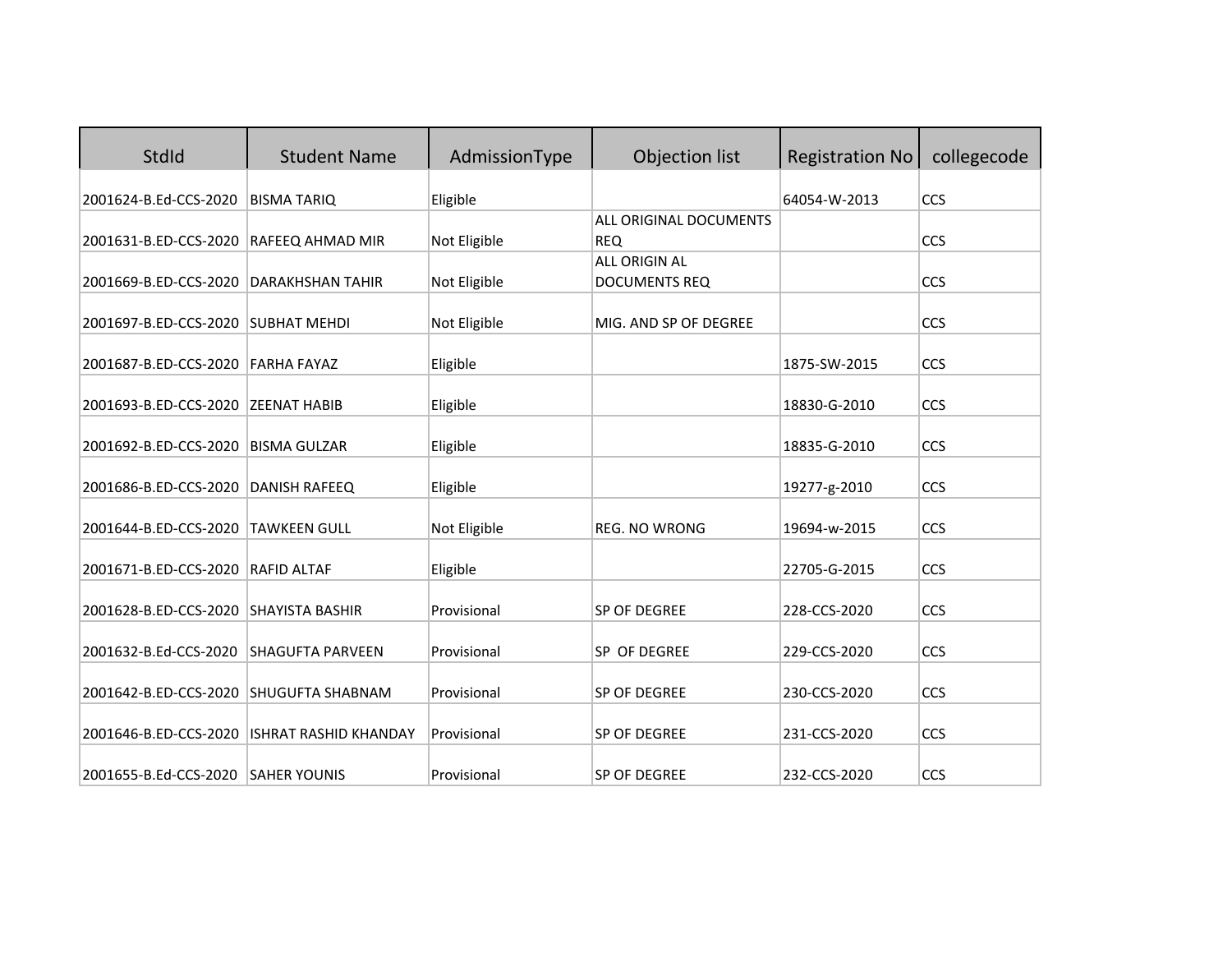| <b>StdId</b>                         | <b>Student Name</b>                                    | AdmissionType | Objection list | <b>Registration No</b> | collegecode |
|--------------------------------------|--------------------------------------------------------|---------------|----------------|------------------------|-------------|
| 2001660-B.Ed-CCS-2020                | <b>SUMAIRA GULL</b>                                    | Provisional   | SP OF DEGREE   | 233-CCS-2020           | CCS         |
| 2001666-B.ED-CCS-2020                | <b>SHARIKA ALI</b>                                     | Provisional   | SP OF DEGREE   | 234-CCS-2020           | CCS         |
| 2001668-B.ED-CCS-2020                | <b>AFREEN SIDDIQUI</b>                                 | Provisional   | SP OF DEGREE   | 235-CCS-2020           | CCS         |
|                                      | 2001683-B.ED-CCS-2020 SHAFQAT AHMAD DEADER Provisional |               | SP OF DEGREE   | 236-CCS-2020           | CCS         |
| 2001689-B.ED-CCS-2020                | <b>MISBAH</b>                                          | Provisional   | SP OF DEGREE   | 237-CCS-2020           | CCS         |
| 2001698-B.ED-CCS-2020                | <b>SABAH MAJEED</b>                                    | Provisional   | SP OF DEGREE   | 238-CCS-2020           | CCS         |
| 2001673-B.ED-CCS-2020                | <b>ADEENA AYOUB</b>                                    | Provisional   | SP OF DEGREE   | 239-CCS-2020           | CCS         |
| 2001674-B.ED-CCS-2020                | <b>BILQUEES HUSSAIN</b>                                | Provisional   | SP OF DEGREE   | 240-CCS-2020           | CCS         |
| 2001679-B.ED-CCS-2020                | <b>BISMA BASHIR</b>                                    | Provisional   | SP OF DEGREE   | 241-CCS-2020           | CCS         |
| 2001680-B.ED-CCS-2020                | <b>SAMEENA AKHTER</b>                                  | Provisional   | SP OF DEGREE   | 242-CCS-2020           | CCS         |
| 2001681-B.ED-CCS-2020 SHAHNAZ AKHTER |                                                        | Provisional   | SP OF DEGREE   | 243-CCS-2020           | CCS         |
| 2001696-B.ED-CCS-2020                | SYED RUMEESA QASIM<br>ANDRABI                          | Provisional   | SP OF DEGREE   | 244-CCS-2020           | CCS         |
| 2001688-B.ED-CCS-2020                | <b>WILAYATH MANZOOR</b>                                | Provisional   | SP OF DEGREE   | 245-CCS-2020           | CCS         |
| 2001630-B.ED-CCS-2020                | <b>PAKEEZA MANZOOR</b>                                 | Eligible      |                | 25260-nw-2010          | CCS         |
| 2001657-B.ED-CCS-2020 AMARA MUSHTAQ  |                                                        | Not Eligible  | REG. NO WRONG  | 28226-NW-2012          | CCS         |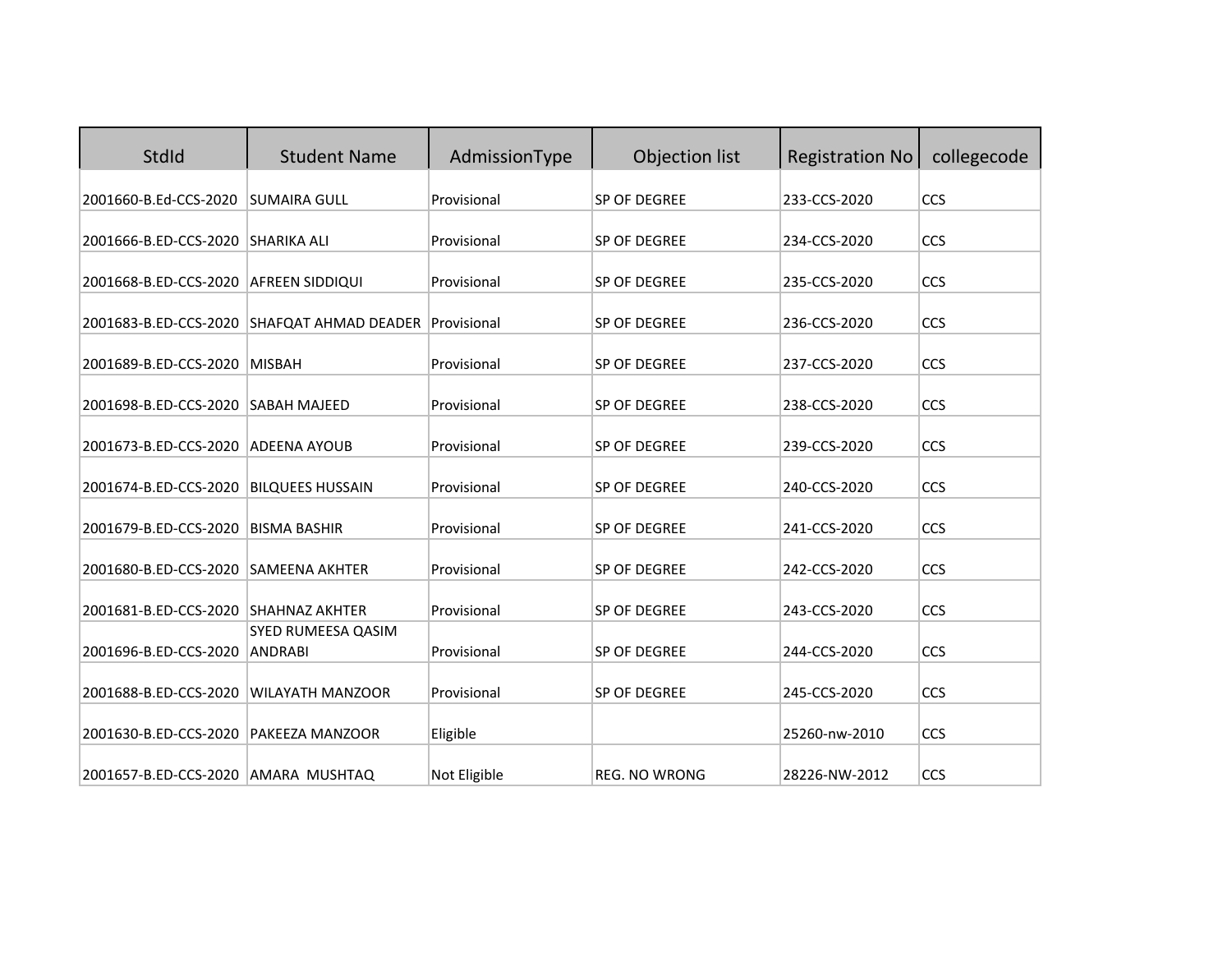| StdId                                          | <b>Student Name</b>                         | AdmissionType        | Objection list                | <b>Registration No</b>         | collegecode |
|------------------------------------------------|---------------------------------------------|----------------------|-------------------------------|--------------------------------|-------------|
| 2001647-B.ED-CCS-2020 SHAIFTA ALTAF WANI       |                                             | Eligible             |                               | 28931-NW-2013                  | <b>CCS</b>  |
| 2001633-B.ED-CCS-2020 SHAHZAD HUSSAIN          |                                             | Eligible             |                               | 30271-pc-2014                  | CCS         |
| 2001675-B.ED-CCS-2020                          | <b>TABASUM MUSHTAQ</b>                      | Eligible             |                               | 30277-bc-2012                  | CCS         |
| 2001637-B.ED-CCS-2020                          | <b>NAWSHEEN MAQBOOL</b>                     | Eligible             |                               | 31767-NW-2017                  | CCS         |
| 2001636-B.ED-CCS-2020                          | <b>FARHANA HASSAN</b>                       | Eligible             |                               | 31768-NW-2017                  | CCS         |
| 2001670-B.ED-CCS-2020                          | <b>ISHRAT JAN</b>                           | Eligible             |                               | 32174-PC-2015                  | CCS         |
| 2001626-B.ED-CCS-2020                          | <b>UZMA FAYAZ</b>                           | Eligible             |                               | 32649-pc-2015                  | CCS         |
| 2001640-B.ED-CCS-2020                          | <b>IORA MEHRAJ</b>                          | Eligible             |                               | 34552-bc-2014                  | CCS         |
| 2001654-B.ED-CCS-2020                          | <b>HASEENA HAMEED</b>                       | Eligible             |                               | 36909-BC-2016                  | CCS         |
| 2001653-B.ED-CCS-2020                          | <b>NAHIDA YOUSF</b>                         | Eligible             |                               | 36910-BC-2016                  | CCS         |
| 2001651-B.ED-CCS-2020                          | <b>IQRA BASHIR</b>                          | Eligible             |                               | 36912-BC-2016                  | CCS         |
| 2001650-B.ED-CCS-2020                          | <b>TAHIRA BASHIR</b>                        | Eligible             |                               | 36913-BC-2016                  | CCS         |
| 2001682-B.ED-CCS-2020                          | <b>SHAISTA QADIR</b>                        | Not Eligible         | <b>ALL ORIGINAL DOCUMENTS</b> |                                | CCS         |
|                                                |                                             |                      | <b>REQ</b>                    | 40263-W-2003                   |             |
| 2001658-B.Ed-CCS-2020<br>2001659-B.Ed-CCS-2020 | SHAKEEL AHMAD BAJARD<br><b>WAHEED ISHAQ</b> | Eligible<br>Eligible |                               | 4081-BUD-2015<br>4082-BUD-2015 | CCS<br>CCS  |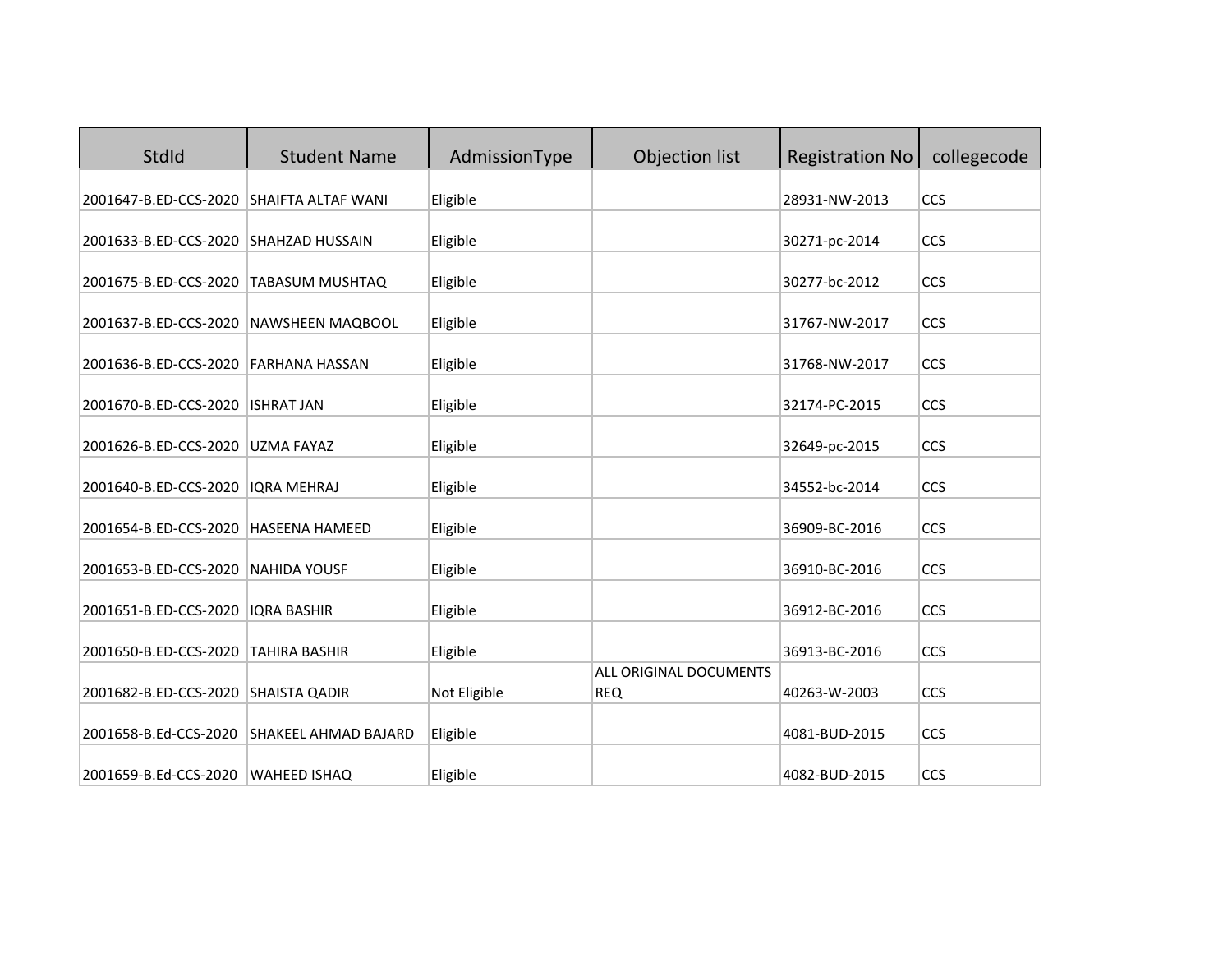| StdId                                | <b>Student Name</b>      | AdmissionType | Objection list      | <b>Registration No</b> | collegecode |
|--------------------------------------|--------------------------|---------------|---------------------|------------------------|-------------|
| 2001685-B.ED-CCS-2020                | <b>MASRATH</b>           | Not Eligible  | <b>DETAIL OF MA</b> | 41176-PRS-2008         | CCS         |
| 2001648-B.ED-CCS-2020                | YESMEENA AKHTER          | Eligible      |                     | 414-CHS-2015           | CCS         |
| 2001664-B.ED-CCS-2020 ASMAR QAYOOM   |                          | Eligible      |                     | 41651-prs-2008         | CCS         |
| 2001691-B.ED-CCS-2020                | <b>ADIL RASOOL</b>       | Eligible      |                     | 42080-PRS-2009         | CCS         |
| 2001634-B.Ed-CCS-2020                | <b>SUMAYA BASHIR</b>     | Eligible      |                     | 44705-prs-2015         | CCS         |
| 2001625-B.ED-CCS-2020                | <b>YUMAN</b>             | Eligible      |                     | 46257-s-2012           | CCS         |
| 2001652-B.ED-CCS-2020                | <b>IRFAN MAQBOOL</b>     | Eligible      |                     | 47044-S-2012           | CCS         |
| 2001694-B.ED-CCS-2020                | <b>NOUSHEENA GUL</b>     | Eligible      |                     | 47383-S-2013           | CCS         |
| 2001643-B.ED-CCS-2020                | <b>AAMIR RAMZAN BHAT</b> | Eligible      |                     | 52764-A-2014           | CCS         |
| 2001649-B.ED-CCS-2020 SAFEER AHMAD   |                          | Eligible      |                     | 52870-A-2015           | CCS         |
|                                      | <b>RIFAT BANO</b>        |               |                     |                        | CCS         |
| 2001641-B.ED-CCS-2020                |                          | Eligible      |                     | 5367-PRB-2017          |             |
| 2001663-B.ED-CCS-2020                | <b>HUMERA KHAN</b>       | Eligible      |                     | 55536-W-2009           | CCS         |
| 2001665-B.ED-CCS-2020                | <b>IRFANA MAQBOOL</b>    | Eligible      |                     | 57449-w-2010           | CCS         |
| 2001690-B.ED-CCS-2020                | <b>MEHAK MUSTAFA</b>     | Eligible      |                     | 61115-W-2012           | CCS         |
| 2001629-B.ED-CCS-2020 SHAHEENA HABIB |                          | Eligible      |                     | 62677-W-2013           | CCS         |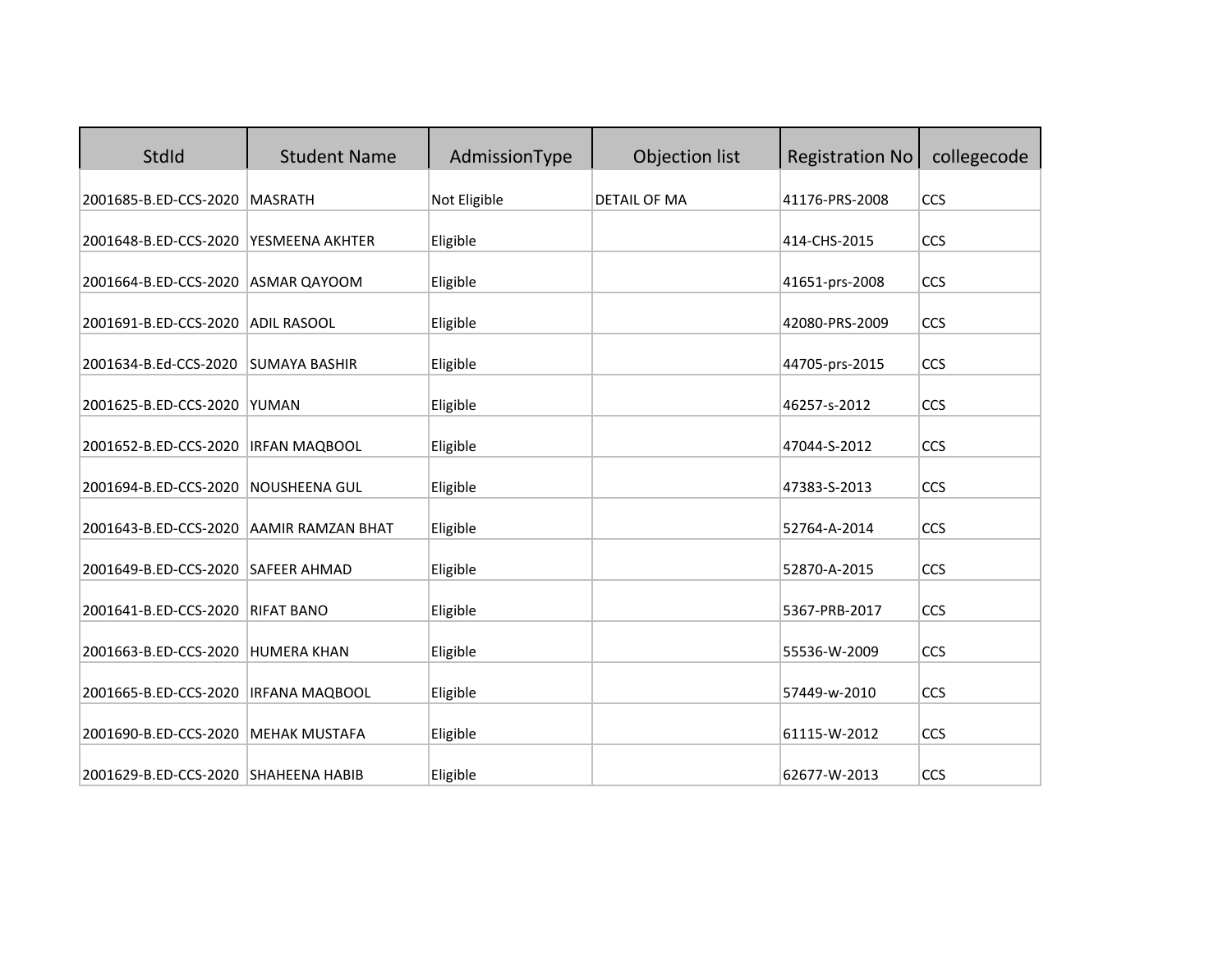| StdId                                                     | <b>Student Name</b>      | AdmissionType            | Objection list        | <b>Registration No</b>       | collegecode |
|-----------------------------------------------------------|--------------------------|--------------------------|-----------------------|------------------------------|-------------|
| 2001662-B.ED-CCS-2020                                     | <b>RIFAT BANO</b>        | Eligible                 |                       | 646-TG-2014                  | CCS         |
| 2001699-B.ED-CCS-2020                                     | <b>TANZEELA LATIEF</b>   | Eligible                 |                       | 65105-w-2013                 | CCS         |
| 2001645-B.ED-CCS-2020 SADIYA ASHRAF                       |                          | Eligible                 |                       | 65177-W-2013                 | CCS         |
| 2001678-B.ED-CCS-2020                                     | <b>TEHMEENA RASHID</b>   | Eligible                 |                       | 658-jb-2016                  | CCS         |
| 2001638-B.ED-CCS-2020                                     | <b>IORA BASHIR</b>       | Eligible                 |                       | 65914-W-2014                 | CCS         |
| 2001656-B.Ed-CCS-2020                                     | <b>AZIMA RASOOL</b>      | Eligible                 |                       | 66243-w-2014                 | CCS         |
| 2001635-B.ED-CCS-2020                                     | <b>SHAMEEN ZAFFER</b>    | Eligible                 |                       | 66381-W-2014                 | CCS         |
| 2001684-B.ED-CCS-2020                                     | <b>MUNTAZIR MUZAFFAR</b> | Not Eligible             | <b>DETAIL OF MSBC</b> | 66686-w-2014                 | CCS         |
| 2001667-B.ED-CCS-2020                                     | <b>AKIB BASHIR WANI</b>  | Eligible                 |                       | 67939-ang-2012               | CCS         |
| 2001676-B.ED-CCS-2020                                     | <b>ASMAT JALAL</b>       | Eligible                 |                       | 67974-W-2015                 | CCS         |
| 2001627-B.ED-CCS-2020                                     | UZMA FAROOQ              | Eligible                 |                       | 68301-W-2015                 | CCS         |
| 2002048-B.Ed-CCS-2020                                     | <b>MISBAH HAMEED</b>     | Not Eligible             |                       | 68718-w-2015                 | CCS         |
| 2001677-B.ED-CCS-2020                                     |                          |                          |                       | 68758-w-2015                 | CCS         |
|                                                           | <b>UROOJ UN NISSA</b>    | Eligible                 |                       |                              |             |
| 2001695-B.ED-CCS-2020<br>2001672-B.ED-CCS-2020 AROOJ KHAN | <b>AZRA SULTAN</b>       | Not Eligible<br>Eligible | <b>DETAIL OF MA</b>   | 69163-w-2015<br>70194-W-2016 | CCS<br>CCS  |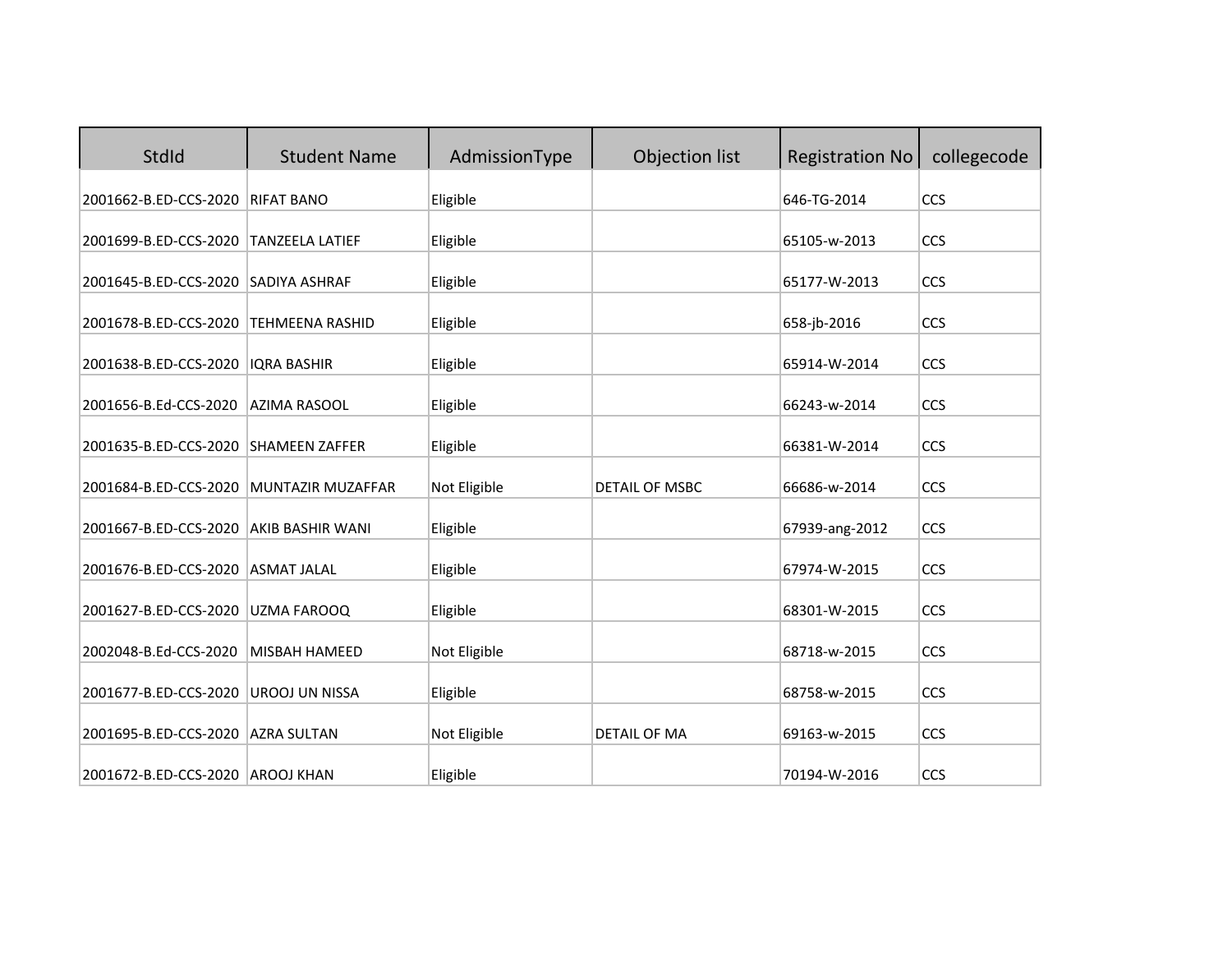| StdId                                   | <b>Student Name</b>       | AdmissionType | Objection list | <b>Registration No</b> | collegecode |
|-----------------------------------------|---------------------------|---------------|----------------|------------------------|-------------|
| 2001639-B.Ed-CCS-2020                   | <b>SYED MEHRUNISA</b>     | Eligible      |                | 70473-W-2016           | CCS         |
|                                         |                           |               |                |                        |             |
| 2006349-B.ED-CCS-2020                   | <b>MEHWISH EEMAN</b>      | Not Eligible  |                | 7176-tc-2014           | CCS         |
| 2006009-B.ED-CCS-2020 AJAZ HUSSAIN LONE |                           | Not Eligible  |                | 71892-ang-2013         | CCS         |
| 2006345-B.ED-CCS-2020 FARHANA NAZIR     |                           | Not Eligible  |                | 7579-TC-2015           | CCS         |
| 2001661-B.ED-CCS-2020                   | TABASUM MOHI UD DIN       | Eligible      |                | 946-TMG-2015           | CCS         |
| 2008098-B.ED-CCS-2020 SUMIRA TARIO      |                           | Not Eligible  |                | 11128-BW-2013          | CCS         |
| 2010025-B.ED-CCS-2020                   | AAMINA MOHI UD DIN        | Not Eligible  |                | 35639-BC-2015          | <b>CCS</b>  |
| 2007036-B.Ed-CCSH-                      |                           |               |                |                        |             |
| 2020                                    | <b>JUNAID HAMEED BHAT</b> | Eligible      |                | 12725-sc-2014          | <b>CCSH</b> |
| 2007006-B.Ed-CCSH-                      |                           |               |                |                        |             |
| 2020                                    | <b>IMAD YOUSUF KHAN</b>   | Eligible      |                | 12850-sc-2014          | <b>CCSH</b> |
| 2007032-B.Ed-CCSH-                      |                           |               |                |                        |             |
| 2020                                    | <b>BISMA YOUSUF</b>       | Not Eligible  | <b>REV</b>     | 12899-SC-2014          | <b>CCSH</b> |
| 2007035-B.Ed-CCSH-                      | MOHAMMAD SHAHID           |               |                |                        |             |
| 2020                                    | <b>MANTOO</b>             | Eligible      |                | 13157-SC-2015          | <b>CCSH</b> |
| 2007022-B.Ed-CCSH-                      |                           |               |                |                        |             |
| 2020                                    | SAFIA RASOOL              | Eligible      |                | 13180-SC-2015          | <b>CCSH</b> |
| 2007019-B.Ed-CCSH-                      |                           |               |                |                        |             |
| 2020                                    | <b>RIFAT YOUSUF</b>       | Eligible      |                | 13250-sc-2015          | <b>CCSH</b> |
| 2007038-B.Ed-CCSH-                      |                           |               |                |                        |             |
| 2020                                    | <b>DANISH RASHID</b>      | Not Eligible  | <b>MIG</b>     |                        | <b>CCSH</b> |
| 2007047-B.Ed-CCSH-                      |                           |               |                |                        |             |
| 2020                                    | <b>AMINA JAN</b>          | Eligible      |                | 10741-SC-2012          | <b>CCSH</b> |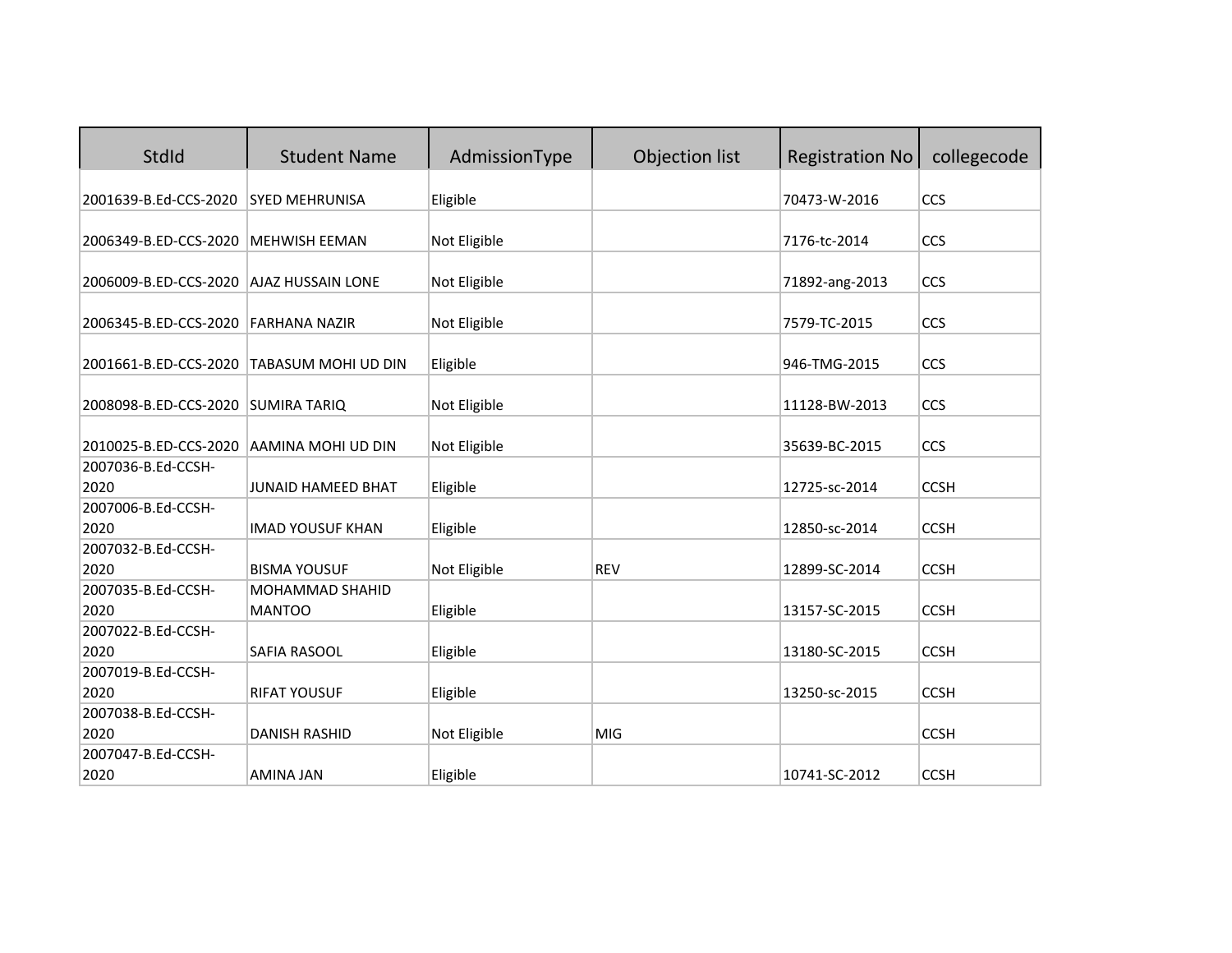| StdId              | <b>Student Name</b>   | AdmissionType | Objection list | <b>Registration No</b> | collegecode |
|--------------------|-----------------------|---------------|----------------|------------------------|-------------|
| 2007008-B.Ed-CCSH- |                       |               |                |                        |             |
| 2020               | <b>HURUN NISA</b>     | Eligible      |                | 11769-sc-2013          | <b>CCSH</b> |
| 2007052-B.Ed-CCSH- |                       |               |                |                        |             |
| 2020               | YASIR RAMZAN KHANDAY  | Eligible      |                | 11975-SC-2013          | <b>CCSH</b> |
| 2007044-B.Ed-CCSH- |                       |               |                |                        |             |
| 2020               | NAHIDA FAROOQ         | Eligible      |                | 13416-SC-2015          | <b>CCSH</b> |
| 2007043-B.Ed-CCSH- |                       |               |                |                        |             |
| 2020               | <b>BISMA JAN</b>      | Eligible      |                | 13429-SC-2015          | <b>CCSH</b> |
| 2007028-B.Ed-CCSH- |                       |               |                |                        |             |
| 2020               | <b>ZEENATUL ISLAM</b> | Eligible      |                | 13495-SC-2015          | <b>CCSH</b> |
| 2007049-B.Ed-CCSH- |                       |               |                |                        |             |
| 2020               | <b>ALIYA RASHID</b>   | Eligible      |                | 13590-SC-2015          | <b>CCSH</b> |
| 2007026-B.Ed-CCSH- |                       |               |                |                        |             |
| 2020               | <b>AASIA JAN</b>      | Eligible      |                | 13622-KUL-2015         | <b>CCSH</b> |
| 2007050-B.Ed-CCSH- |                       |               |                |                        |             |
| 2020               | <b>RASIA JAN</b>      | Eligible      |                | 13626-SC-2015          | <b>CCSH</b> |
| 2007039-B.Ed-CCSH- |                       |               |                |                        |             |
| 2020               | SHEIKH SNOBAR HAMID   | Eligible      |                | 13728-SC-2015          | <b>CCSH</b> |
| 2007014-B.Ed-CCSH- |                       |               |                |                        |             |
| 2020               | NAVEEDA GULZAR        | Eligible      |                | 13739-sc-2015          | <b>CCSH</b> |
| 2007054-B.Ed-CCSH- |                       |               |                |                        |             |
| 2020               | YASMEENA NAZIR        | Eligible      |                | 13860-SC-2015          | <b>CCSH</b> |
| 2007042-B.Ed-CCSH- |                       |               |                |                        |             |
| 2020               | SAIMA HASSAN          | Eligible      |                | 13990-SC-2015          | <b>CCSH</b> |
| 2007010-B.Ed-CCSH- |                       |               |                |                        |             |
| 2020               | <b>FOZIYA ZAHOOR</b>  | Not Eligible  | <b>REV</b>     | 14012-sc-2015          | <b>CCSH</b> |
| 2007002-B.Ed-CCSH- |                       |               |                |                        |             |
| 2020               | <b>IQRA JAN</b>       | Eligible      |                | 14068-SC-2015          | <b>CCSH</b> |
| 2007048-B.Ed-CCSH- |                       |               |                |                        |             |
| 2020               | UMER HUSSAIN PALA     | Eligible      |                | 14080-SC-2015          | <b>CCSH</b> |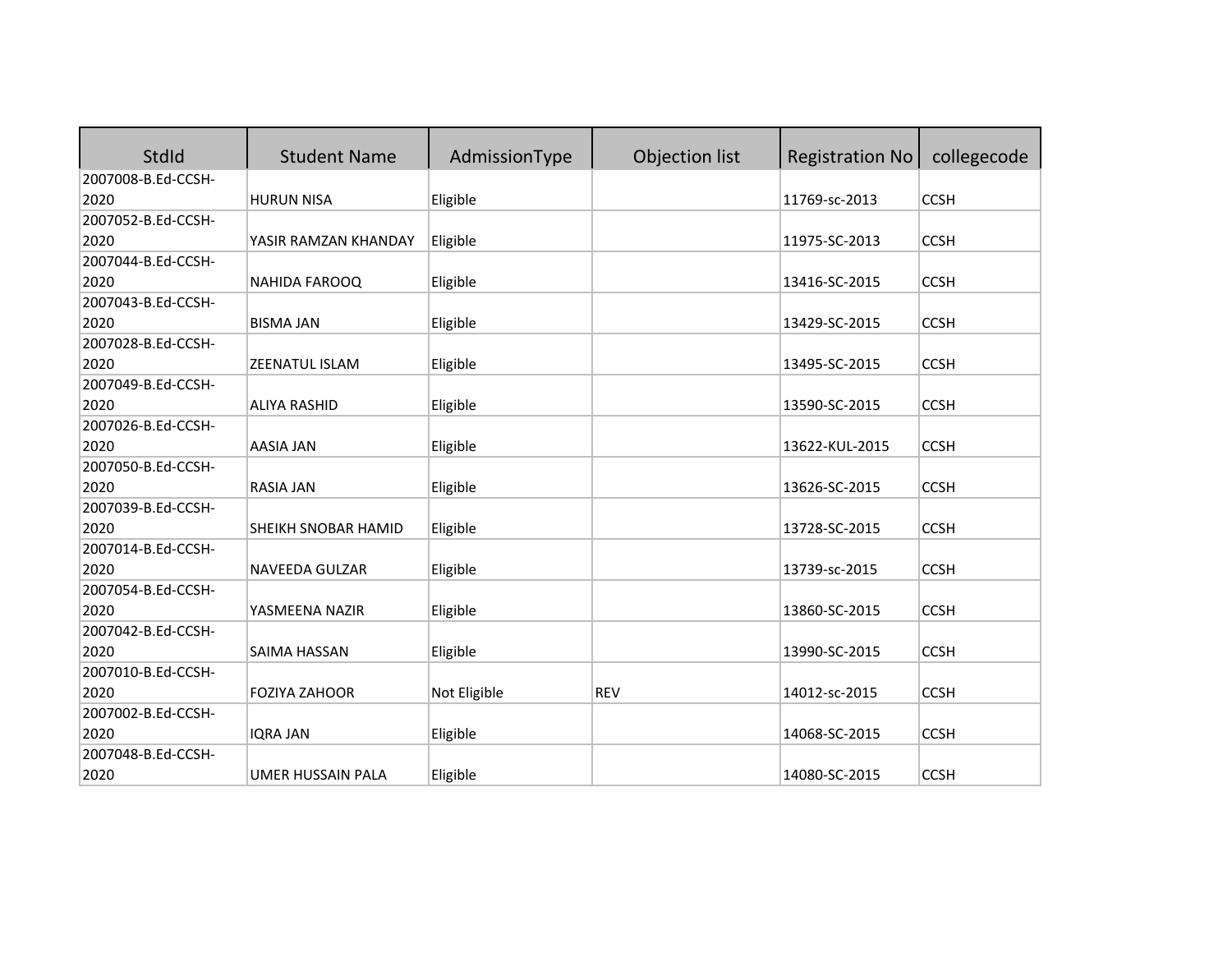| <b>StdId</b>       | <b>Student Name</b>        | AdmissionType | Objection list | <b>Registration No</b> | collegecode |
|--------------------|----------------------------|---------------|----------------|------------------------|-------------|
| 2007013-B.Ed-CCSH- |                            |               |                |                        |             |
| 2020               | <b>IFRA FAYAZ</b>          | Eligible      |                | 14162-sc-2015          | <b>CCSH</b> |
| 2007051-B.Ed-CCSH- |                            |               |                |                        |             |
| 2020               | SAFOORA GULZAR             | Eligible      |                | 14468-SC-2016          | <b>CCSH</b> |
| 2007037-B.Ed-CCSH- |                            |               |                |                        |             |
| 2020               | <b>IFSHAN MANZOOR WANI</b> | Eligible      |                | 14589-SC-2016          | <b>CCSH</b> |
| 2007018-B.Ed-CCSH- |                            |               |                |                        |             |
| 2020               | <b>ROHI JAN</b>            | Eligible      |                | 14920-sc-2016          | <b>CCSH</b> |
| 2007001-B.Ed-CCSH- |                            |               |                |                        |             |
| 2020               | <b>HUMIRA TARIQ</b>        | Eligible      |                | 15287-SC-2017          | <b>CCSH</b> |
| 2007016-B.Ed-CCSH- |                            |               |                |                        |             |
| 2020               | IQRA MOHI UD DIN           | Eligible      |                | 15383-sc-2017          | <b>CCSH</b> |
| 2007029-B.Ed-CCSH- |                            |               |                |                        |             |
| 2020               | <b>MAHINA GUL</b>          | Eligible      |                | 15598-SC-2017          | <b>CCSH</b> |
| 2007027-B.Ed-CCSH- |                            |               |                |                        |             |
| 2020               | <b>BILQEESA JAN</b>        | Eligible      |                | 15908-SC-2017          | <b>CCSH</b> |
| 2007024-B.Ed-CCSH- |                            |               |                |                        |             |
| 2020               | <b>TAHSEEN JAN</b>         | Eligible      |                | 16435-Sc-2017          | <b>CCSH</b> |
| 2007025-B.Ed-CCSH- |                            |               |                |                        |             |
| 2020               | <b>BISMA YAQUB</b>         | Eligible      |                | 16438-SC-2017          | <b>CCSH</b> |
| 2007034-B.Ed-CCSH- |                            |               |                |                        |             |
| 2020               | MAHJABEENA MUBARIK         | Eligible      |                | 16506-SC-2017          | <b>CCSH</b> |
| 2007041-B.Ed-CCSH- |                            |               |                |                        |             |
| 2020               | JAHANGEER HUSSAIN          | Eligible      |                | 26648-PC-2012          | <b>CCSH</b> |
| 2007011-B.Ed-CCSH- |                            |               |                |                        |             |
| 2020               | <b>IFSHANA ALTAF</b>       | Eligible      |                | 28604-pc-2013          | <b>CCSH</b> |
| 2007015-B.Ed-CCSH- |                            |               |                |                        |             |
| 2020               | <b>SHAFIA JAN</b>          | Eligible      |                | 28616-PC-2013          | <b>CCSH</b> |
| 2007033-B.Ed-CCSH- |                            |               |                |                        |             |
| 2020               | <b>SHAFEE JAN</b>          | Eligible      |                | 29319-PC-2014          | <b>CCSH</b> |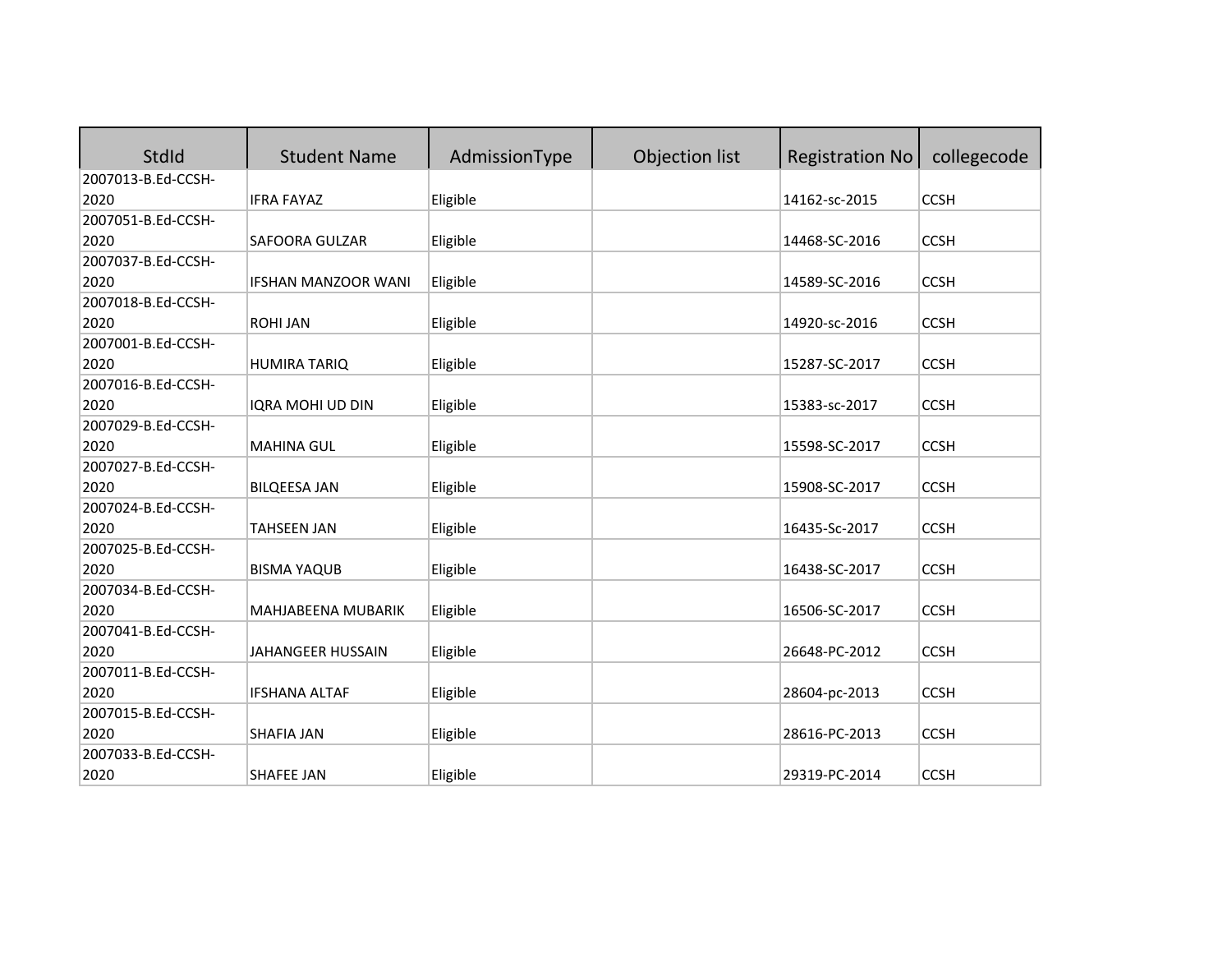| <b>StdId</b>       | <b>Student Name</b>   | AdmissionType | Objection list | <b>Registration No</b> | collegecode |
|--------------------|-----------------------|---------------|----------------|------------------------|-------------|
| 2007004-B.Ed-CCSH- |                       |               |                |                        |             |
| 2020               | IQRA QAYOOM           | Eligible      |                | 30672-pc-2014          | <b>CCSH</b> |
| 2007003-B.Ed-CCSH- |                       |               |                |                        |             |
| 2020               | SALMA SHAHEEN         | Eligible      |                | 30916-PC-2014          | <b>CCSH</b> |
| 2007007-B.Ed-CCSH- |                       |               |                |                        |             |
| 2020               | <b>LUBNA NISAR</b>    | Eligible      |                | 3872-sme-2016          | <b>CCSH</b> |
| 2007017-B.Ed-CCSH- |                       |               |                |                        |             |
| 2020               | <b>SALMA RASHEED</b>  | Eligible      |                | 400-prsh-2016          | <b>CCSH</b> |
| 2007030-B.Ed-CCSH- |                       |               |                |                        |             |
| 2020               | <b>JASIYA GULZAR</b>  | Eligible      |                | 543-JB-2015            | <b>CCSH</b> |
| 2007031-B.Ed-CCSH- |                       |               |                |                        |             |
| 2020               | ARIFA MUSHTAQ         | Eligible      |                | 546-JB-2015            | <b>CCSH</b> |
| 2007045-B.Ed-CCSH- |                       |               |                |                        |             |
| 2020               | <b>IFRA HAFEEZ</b>    | Eligible      |                | 58752-W-2011           | <b>CCSH</b> |
| 2007005-B.Ed-CCSH- |                       |               |                |                        |             |
| 2020               | <b>ISHRAT BASHIR</b>  | Eligible      |                | 61-CCSH-2020           | <b>CCSH</b> |
| 2007012-B.Ed-CCSH- |                       |               |                |                        |             |
| 2020               | MUZAFAR AHMAD SHEIKH  | Eligible      |                | 62-CCSH-2020           | <b>CCSH</b> |
| 2007020-B.Ed-CCSH- |                       |               |                |                        |             |
| 2020               | MUSKANA IQBAL         | Eligible      |                | 63-CCSH-2020           | <b>CCSH</b> |
| 2007046-B.Ed-CCSH- |                       |               |                |                        |             |
| 2020               | <b>SUMAYA HAFEEZ</b>  | Eligible      |                | 64409-W-2013           | <b>CCSH</b> |
| 2007040-B.Ed-CCSH- |                       |               |                |                        |             |
| 2020               | RIDANIYA AFROZE       | Eligible      |                | 64-CCSH-2020           | <b>CCSH</b> |
| 2007023-B.Ed-CCSH- |                       |               |                |                        |             |
| 2020               | ISHFAQ SHAFI BHAT     | Eligible      |                | 8309-SC-2010           | <b>CCSH</b> |
| 2007053-B.Ed-CCSH- |                       |               |                |                        |             |
| 2020               | DILAWAR HUSSAIN MALIK | Eligible      |                | 9355-SC-2011           | <b>CCSH</b> |
| 2007068-B.Ed-CCSH- |                       |               |                |                        |             |
| 2020               | ZAKIR HUSSAIN KASSANA | Eligible      |                | 16322-SC-2017          | <b>CCSH</b> |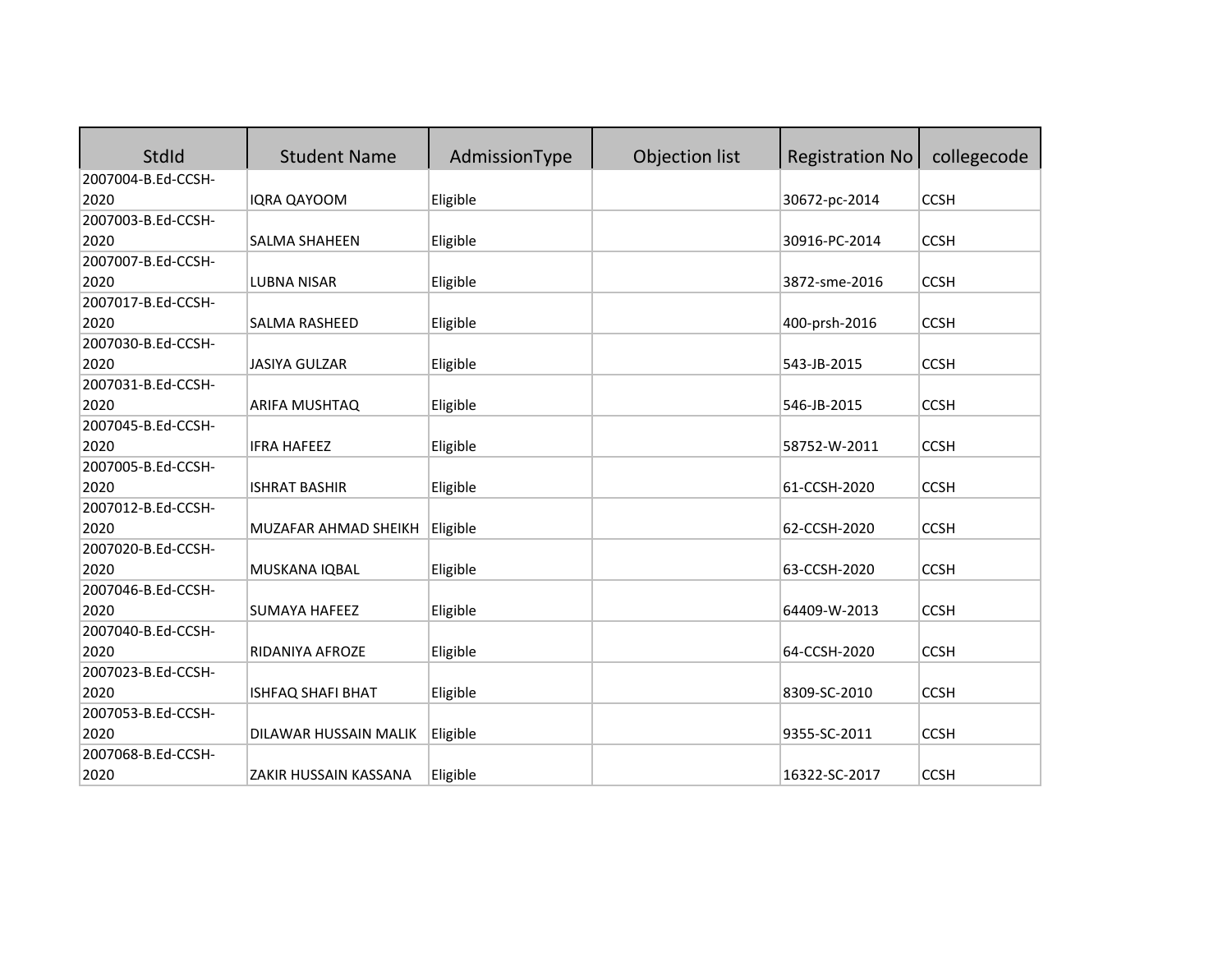| StdId              | <b>Student Name</b>    | AdmissionType | Objection list | <b>Registration No</b> | collegecode |
|--------------------|------------------------|---------------|----------------|------------------------|-------------|
| 2007079-B.Ed-CCSH- |                        |               |                |                        |             |
| 2020               | <b>HUMAIRAH ASHRAF</b> | Eligible      |                | 16519-SC-2017          | <b>CCSH</b> |
| 2007060-B.Ed-CCSH- |                        |               |                |                        |             |
| 2020               | <b>AADIL BASHIR</b>    | Eligible      |                | 16532-SC-2017          | <b>CCSH</b> |
| 2007080-B.Ed-CCSH- |                        |               |                |                        |             |
| 2020               | MUNZER AMIN            | Eligible      |                | 10791-SC-2012          | <b>CCSH</b> |
| 2007055-B.Ed-CCSH- |                        |               |                |                        |             |
| 2020               | <b>AAMIR GULZAR</b>    | Eligible      |                | 1142-SC-2013           | <b>CCSH</b> |
| 2007077-B.Ed-CCSH- |                        |               |                |                        |             |
| 2020               | AAQIB ALI BHAT         | Eligible      |                | 11876-SC-2013          | <b>CCSH</b> |
| 2007070-B.Ed-CCSH- |                        |               |                |                        |             |
| 2020               | <b>LIAQAT BASHIR</b>   | Not Eligible  | <b>REV</b>     | 12902-SC-2014          | <b>CCSH</b> |
| 2007076-B.Ed-CCSH- |                        |               |                |                        |             |
| 2020               | <b>QURUT UL AIN</b>    | Eligible      |                | 12997-SC-2014          | <b>CCSH</b> |
| 2007058-B.Ed-CCSH- |                        |               |                |                        |             |
| 2020               | <b>IFRA ZAHIDA</b>     | Eligible      |                | 13051-SC-2014          | <b>CCSH</b> |
| 2007057-B.Ed-CCSH- |                        |               |                |                        |             |
| 2020               | <b>IRTIKA JAN</b>      | Eligible      |                | 13193-SC-2015          | <b>CCSH</b> |
| 2007067-B.Ed-CCSH- |                        |               |                |                        |             |
| 2020               | <b>AASIA BILAL</b>     | Eligible      |                | 13401-sc-2015          | <b>CCSH</b> |
| 2007059-B.Ed-CCSH- |                        |               |                |                        |             |
| 2020               | ADIL AHMAD ITOO        | Eligible      |                | 13843-SC-2015          | <b>CCSH</b> |
| 2007064-B.Ed-CCSH- |                        |               |                |                        |             |
| 2020               | SALEEQA YASEEN         | Eligible      |                | 14060-SC-2015          | <b>CCSH</b> |
| 2007065-B.Ed-CCSH- |                        |               |                |                        |             |
| 2020               | <b>SEERAT HUSSAIN</b>  | Eligible      |                | 14075-SC-2015          | <b>CCSH</b> |
| 2007062-B.Ed-CCSH- |                        |               |                |                        |             |
| 2020               | <b>MUBARIKA AKHTER</b> | Eligible      |                | 14418-SC-2016          | <b>CCSH</b> |
| 2007056-B.Ed-CCSH- |                        |               |                |                        |             |
| 2020               | <b>IFRA YASEEN</b>     | Eligible      |                | 14910-Sc-2016          | <b>CCSH</b> |